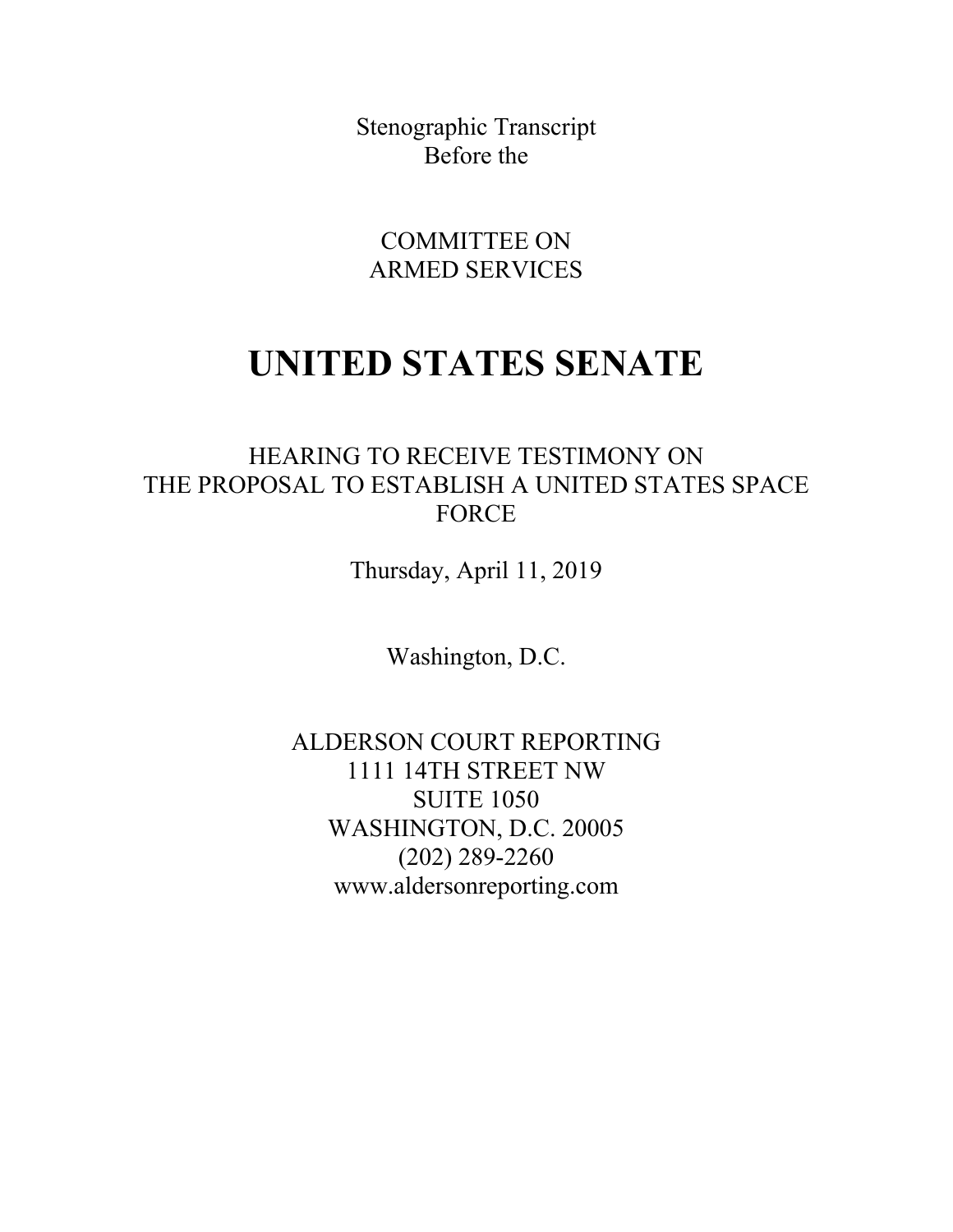| 1      | HEARING TO RECEIVE TESTIMONY ON                              |
|--------|--------------------------------------------------------------|
| 2      | THE PROPOSAL TO ESTABLISH A UNITED STATES SPACE FORCE        |
| 3      |                                                              |
| 4      | Thursday, April 11, 2019                                     |
| 5      |                                                              |
| 6      | U.S. Senate                                                  |
| 7      | Committee on Armed Services                                  |
| 8      | Washington, D.C.                                             |
| 9      |                                                              |
| 10     | The committee met, pursuant to notice, at 9:30 a.m. in       |
| 11     | Room SD-G50, Dirksen Senate Office Building, Hon. James M.   |
| 12     | Inhofe, chairman of the committee, presiding.                |
| 13     | Committee Members Present: Senators Inhofe                   |
| 14     | [presiding], Wicker, Fischer, Cotton, Rounds, Ernst, Tillis, |
| 15     | Sullivan, Cramer, McSally, Blackburn, Hawley, Reed, Shaheen, |
| 16     | Gillibrand, Blumenthal, Hirono, Kaine, King, Heinrich,       |
| 17     | Warren, Peters, Manchin, Duckworth, and Jones.               |
| $18\,$ |                                                              |
| 19     |                                                              |
| 20     |                                                              |
| 21     |                                                              |
| 22     |                                                              |
| 23     |                                                              |
| 24     |                                                              |
| 25     |                                                              |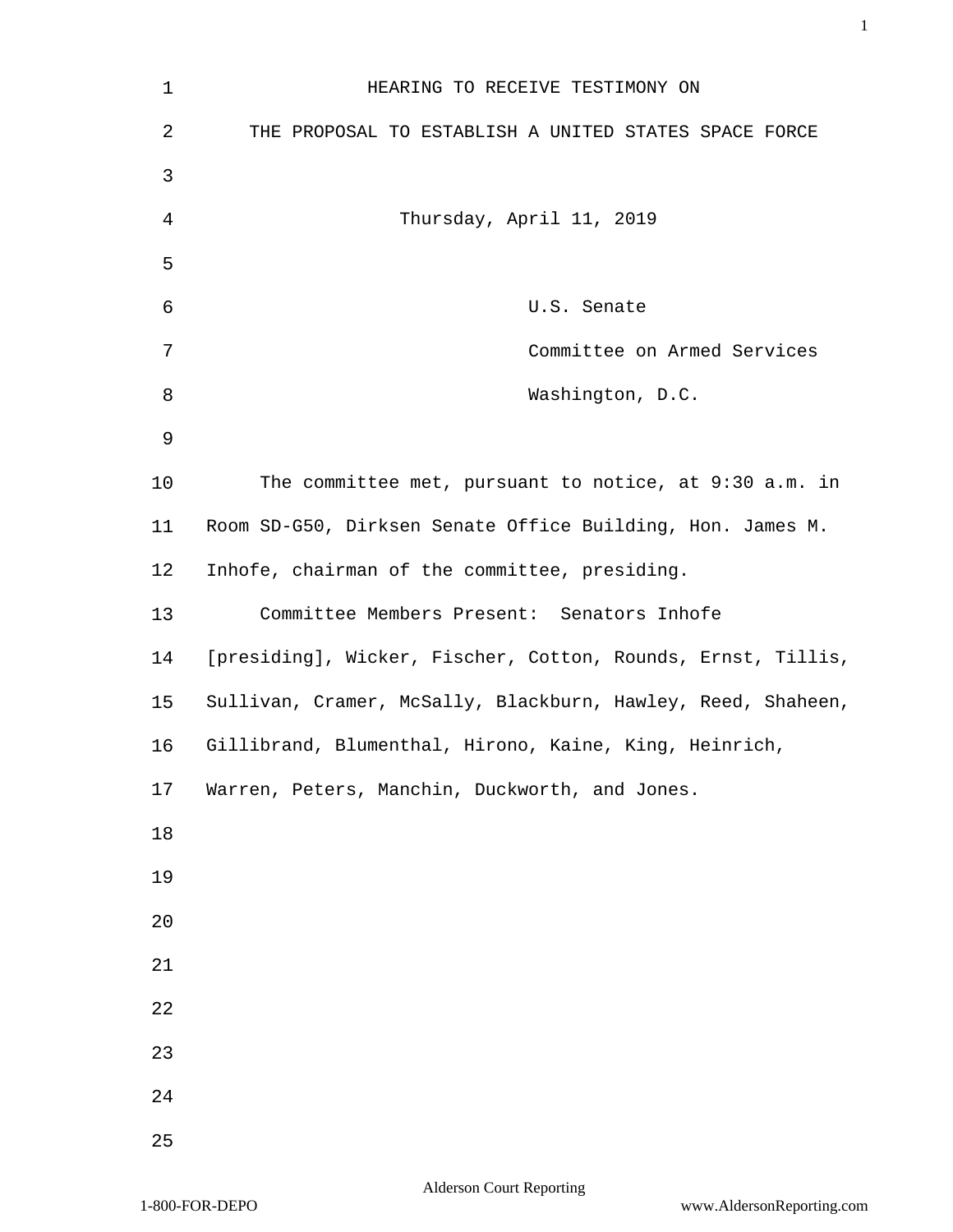OPENING STATEMENT OF HON. JAMES M. INHOFE, U.S.

### SENATOR FROM OKLAHOMA

 Chairman Inhofe: The committee meeting will be -- will come to order.

 We want to welcome our witnesses: Secretary Shanahan, Acting Secretary of Defense; Secretary Heather Wilson, Secretary of the Air Force; General Joseph Dunford, Chairman of the Joint Chiefs of Staff; and General John Hyten, Commander of the U.S. Strategic Command.

 Before we begin today's hearing, I'd like to provide special recognition to Secretary Wilson. She -- today is likely her last appearance before this committee, as she's transitioning to her new position of president of the University of Texas - El Paso. And I spent about 20 years of my life down there, so I know what you're in for. And we're -- we'll miss you dearly. Your service has been -- to our country -- has been commendable and -- first serving as the United States Air Force from '82 on, and as Congresswoman from '98 to 2009, and culminating as the 24th Secretary of the Air Force. We appreciate all of your service. You -- we will miss you.

 I've got to applaud and thank both President Trump and Vice President Pence for their renewed focus and cohesive approach to America's resurgence in the space domain and the support to our National Defense Strategy, this document

### Alderson Court Reporting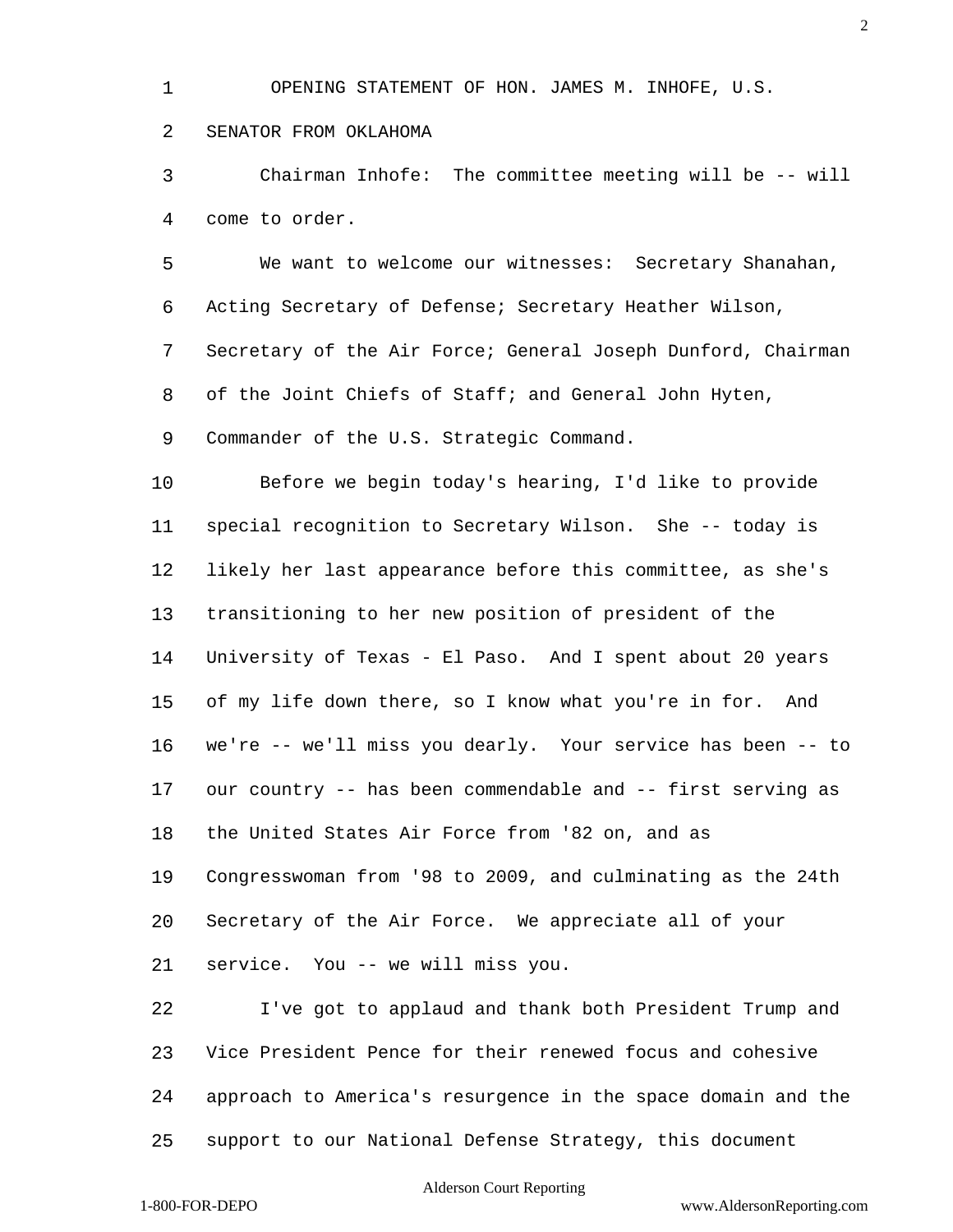here, which is our blueprint.

 The reestablishment of the National Space Council, chaired by the Vice President, has provided multiple space policy directives, including the establishment of the Unified Combatant Command and U.S. Space Command, as well as standing up the Space Development Agency and providing us with the United States Space Force proposal we are discussing today.

 Space is a warfighting domain, and future conflicts with Russia and China will invoke attacks from, in, and through space. This would profoundly disrupt our society, which is heavily dependent upon satellite communications, positioning, navigation, and timing, and other vital space- based technology. We must restore our margin of dominance in space over our adversaries. The President's leadership and continued attention to this space domain protects the freedom of action these great-power competitors would like to disturb. And the unwavering presidential support we have received ensures our warfighters we have the technology and ability to bring America back to greatness in space.

 Today's hearing will provide us with an opportunity to continue to gather facts, to fully explore the proposal, as presented to us. It was just -- only 4 weeks ago, if you remember. That was right after our budget discussion. And talking with members of the committee and their MLAs, we're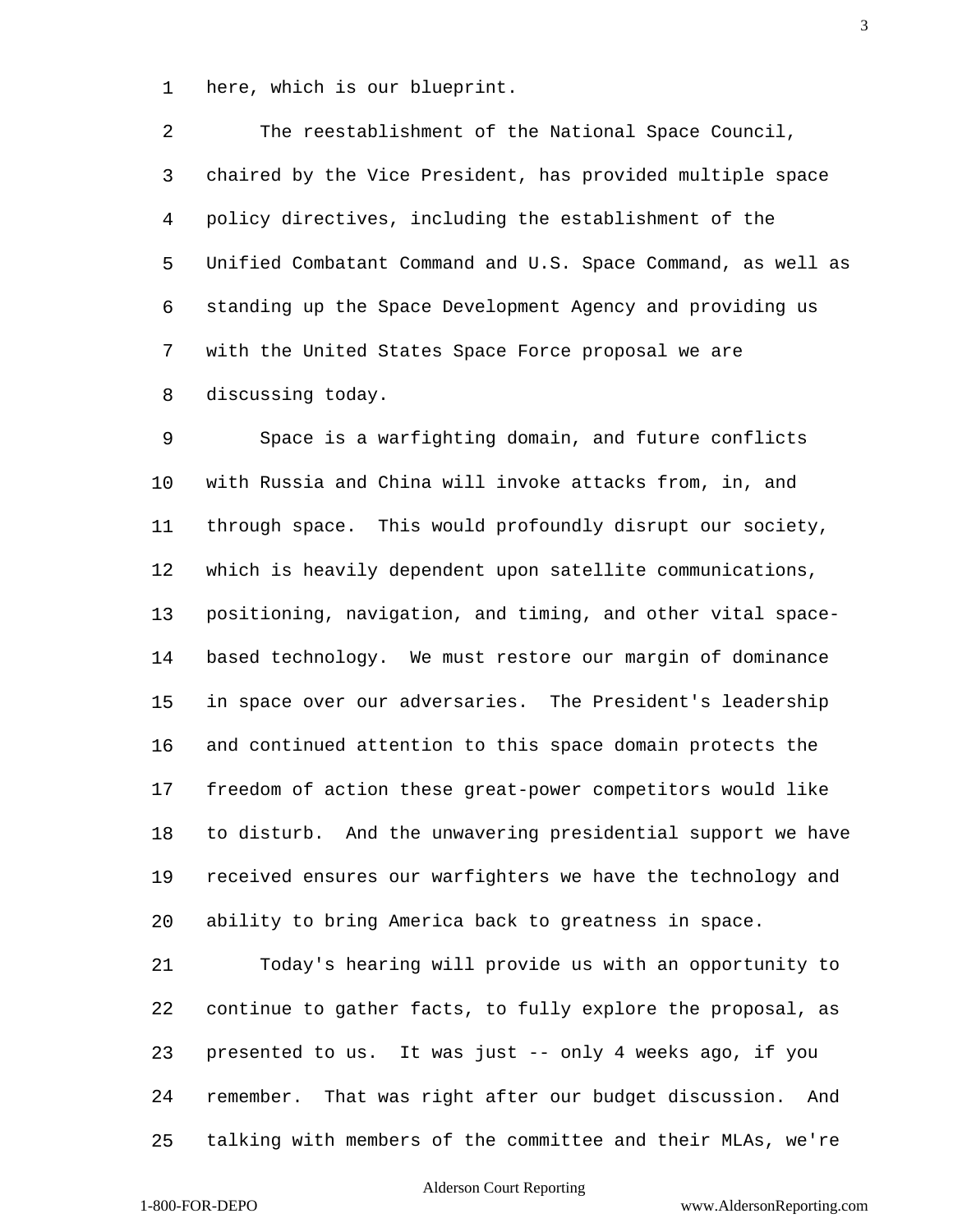all openminded on the plan, but are wrestling with different aspects of it. And this is one of those rare times when we're having a hearing where people haven't already made up their minds. So, we're -- we look forward to that.

 When we first heard about the proposal, I asked two simple questions. What will the organization fix? And how much will it cost? Now, I would -- I was going to say, I have yet to get satisfactory answers on either one of these, but you have already talked about the -- it's come out of the administration -- that this is going to be a \$2 billion program. So, for my purposes, I'm going to assume that's right, but I'm still waiting for the answer for the question. So, I look forward to talking about the options, the considerations. Another option could be making the National Reconnaissance Office, the NRO, the space office. I consider that would be a viable alternative. We'll be discussing these alternatives in the time to come. Since the -- this -- Senator Reed and I have concluded that, since this is such a high visibility and -- that there's so much interest in this, we're going to have -- instead of 5-minute rounds, we're going to have 6-minute rounds. And we look forward to dealing with the -- with our committee members.

Senator Reed.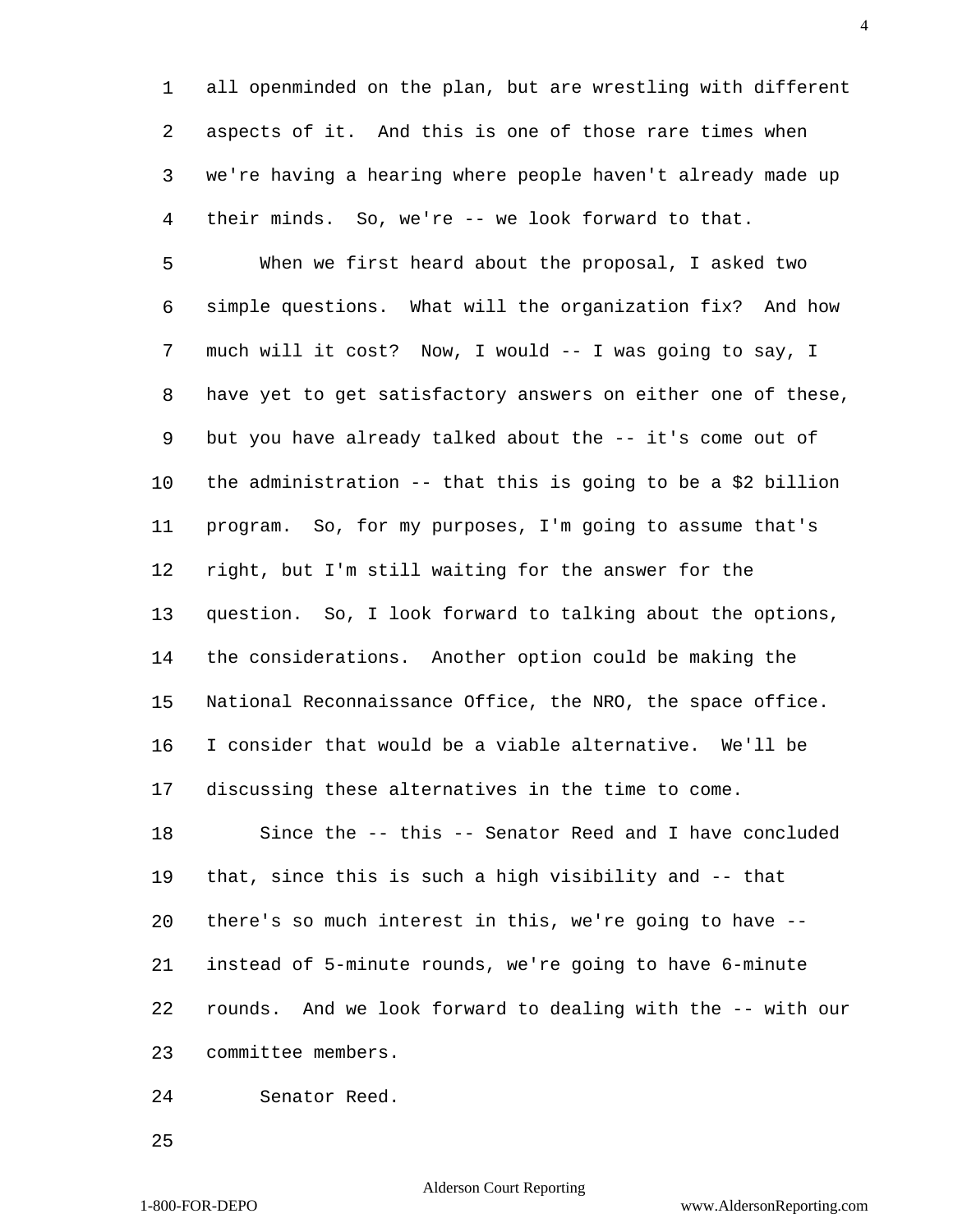STATEMENT OF HON. JACK REED, U.S. SENATOR FROM RHODE ISLAND

 Senator Reed: Well, thank you very much, Mr. Chairman, for holding this hearing to discuss the Department's proposal to establish a United States Space Force.

 Again, I think that the timing is appropriate. The administration understands the different challenging demands in space that have evolved very quickly over the last 2 years, and their proposal gives us something to work with. And I thank them for that.

 Let me welcome our distinguished witnesses and join the Chairman in saluting and thanking Secretary Wilson for her distinguished service. Thank you, Madam Secretary.

 All of us would agree that space is essential to the security and progress of the United States. It is a critical component of almost every aspect of everyday life, from communications, financial transactions, and navigation, to the weather. For decades, the United States enjoyed unfettered access to space. However, as near-peer competitors increase their space presence, space is becoming contested. Eventually, it could be a warfighting domain, and we must prepare accordingly. The question is how. There are legitimate concerns that the Department of

Defense is not effectively organized to address the threats

posed by our near-peer adversaries in space. Congress has

### Alderson Court Reporting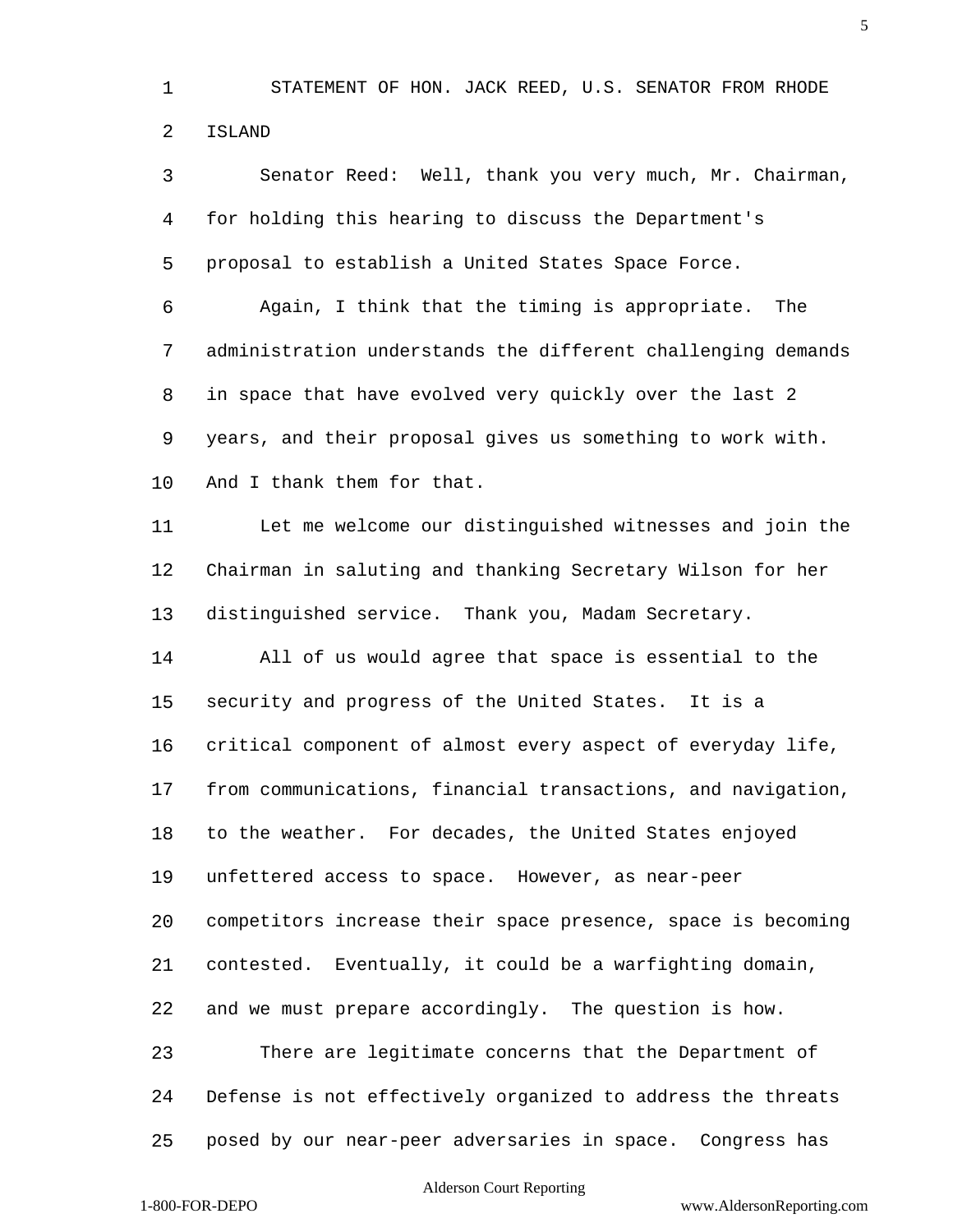grappled with how to address these concerns. In fact, in 2017, we debated a House proposal on whether or not to create a Space Corps. Ultimately, due to strong opposition in the Senate and questions from senior officials within the Department of Defense, Congress did not create a Space Corps. But, we did strengthen the space cadre and space acquisition authorities within the Air Force, and specifically within the Air Force Space Command. Last year, Congress took an additional step and created a sub-unified command for space reporting to the U.S. Strategic Command. This year, the administration has proposed to establish the U.S. Space Force as a new military service within the Air Force responsible for organizing, training, and equipping all forces who will fight in the space domain.

 The proposal is essentially the same House proposal we debated in 2017. I full agree that the threat is real and that changes need to be made to better address the threat. However, creating a new branch of the Armed Forces for the first time in 70 years is not a decision Congress should make lightly. Such a major reorganization would have long- lasting consequences, both intended and unintended, for how our forces will fight, the decades into the future.

 While the Department's proposal appears comprehensive, there are areas where I have questions and concerns that I hope we can discuss during today's hearing.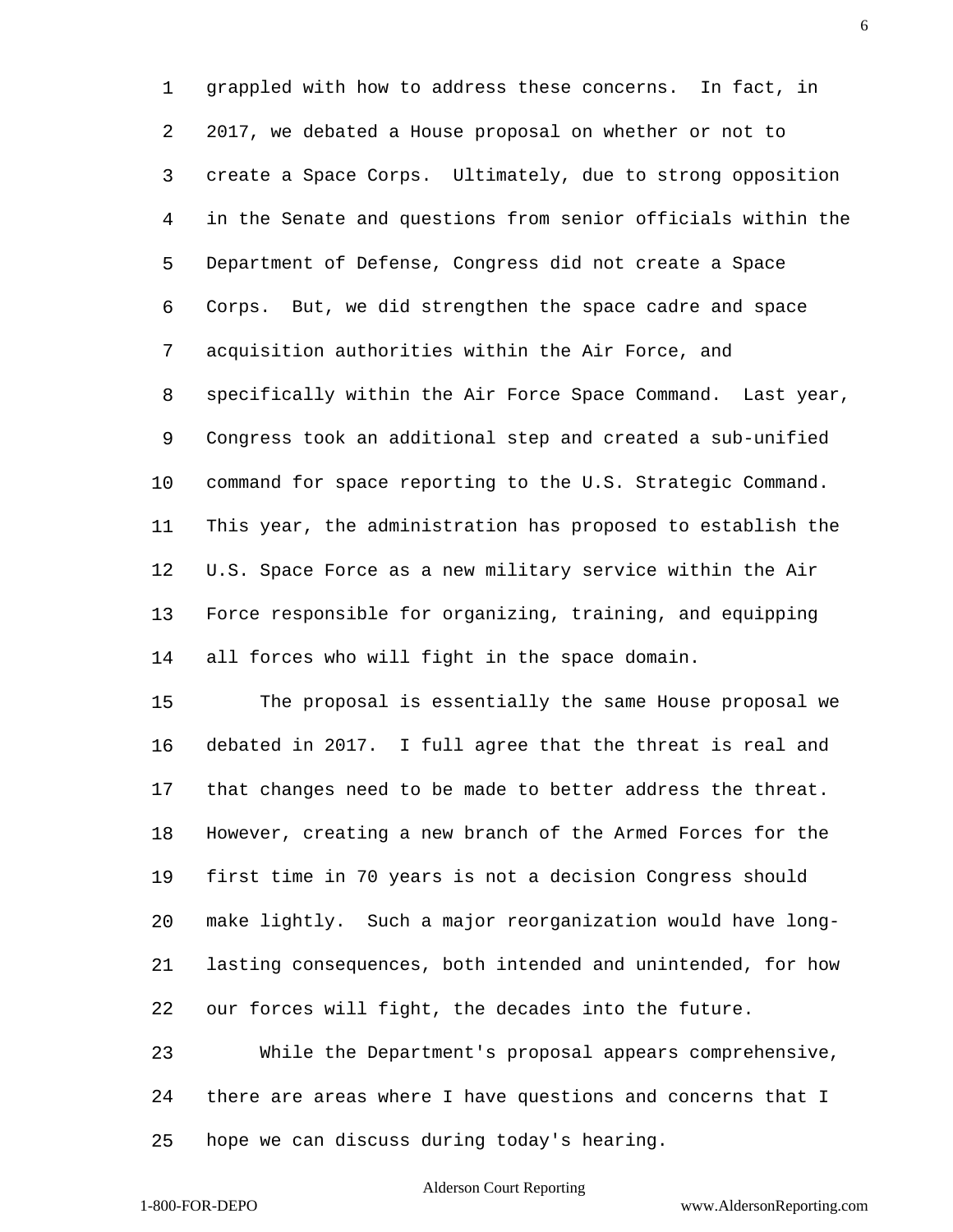My first area of concern is the creation of what seems to be a very topheavy bureaucracy. According to initial estimates, the Space Force will be a military service of approximately 16,500 people. Roughly 1,000 personnel will serve in headquarters positions. Presently, the smallest force is the Marine Corps, with a total force of 246,000 military and civilian personnel, and a headquarters staff of 1200. This Space Force would be in the Department of the Air Force, similar to the Navy/Marine Corps model. However, this proposal creates an Under Secretary of the Air Force for Space; whereas, the Marine Corps does not have a separate Under Secretary.

 The proposal also creates two new four-star general officers in Space Force, one for Chief of Staff and the other for the Vice Chief of Staff of the Space Force. The Chief of Staff of the Space Force would be a member of the Joint Chiefs of Staff. I hope our witnesses will explain why the Space Force requires a separate and dedicated Under Secretary, unlike the Marine Corps, and whether such a topheavy bureaucracy is necessary for such a small fighting force.

 The Department states that a new military service will significantly increase focus in leadership, expertise, personnel, and culture. With regard to the personnel actions requested, I have some concerns that this proposal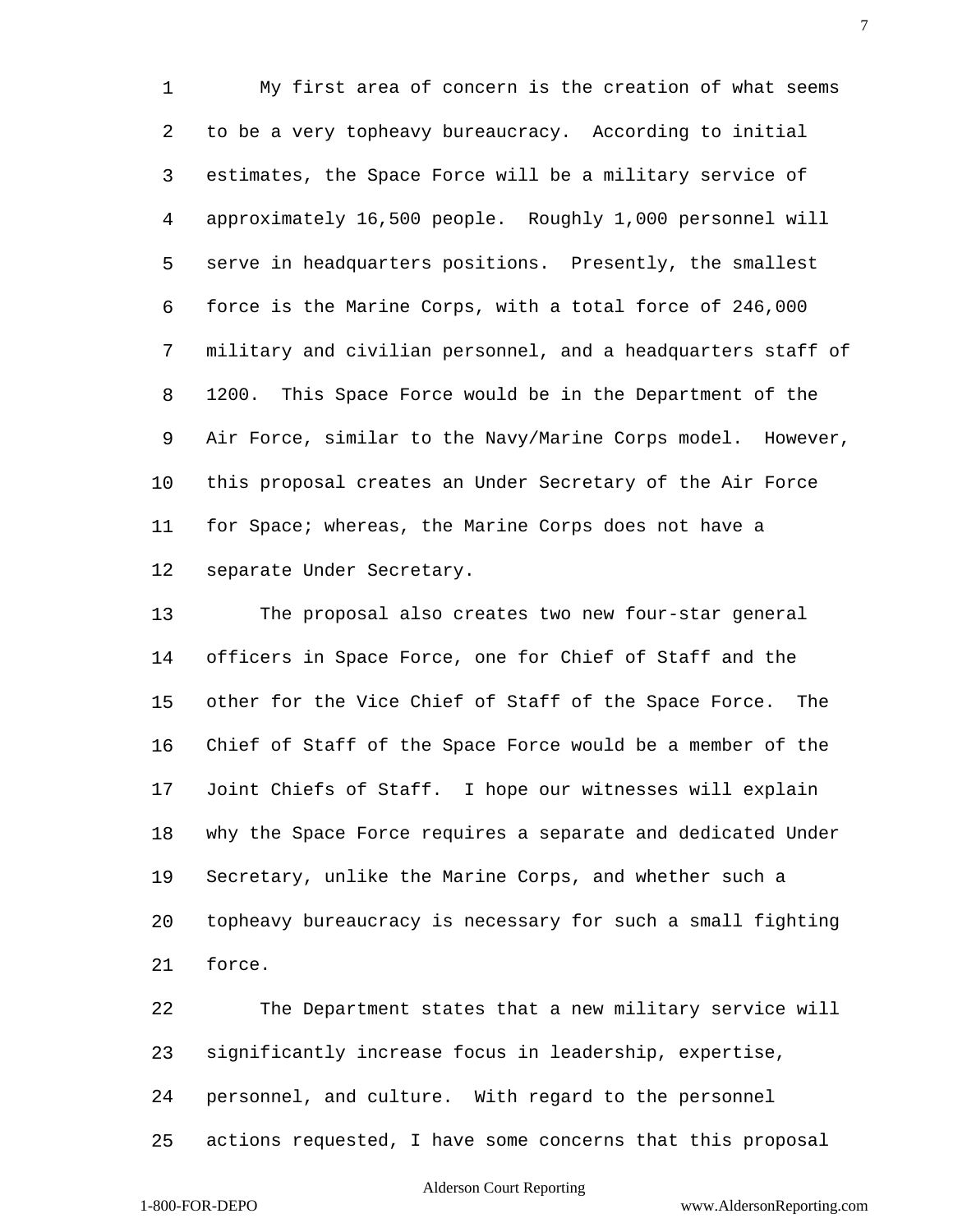may actually have the opposite effect. Of the 16,500 members of this force, 10,500 would be Active Duty servicemembers almost exclusively from the Air Force, and a significant number of Space Force general officers would be drawn largely from the Air Force. Therefore, the future pool of officers from which the Space Force would grow field-grade and general officers would be small compared to other services, and predominantly from one service. This raises question about the depth, breadth, diversity, and long-term quality of the officer corps.

 While predominantly made up of Air Force personnel, the proposal seeks to consolidate much of the space activities of the other services into Space Force. The Department is specifically requesting authority for the Secretary of Defense to transfer military and civilian personnel, both voluntarily and involuntarily, and their associated budgets and billets to the Space Force. While it's possible all these transfers could be done voluntarily, I believe that scenario is highly unlikely. The connection a servicemember has to their individual military branch is often deeply rooted and a part of their identity. Furthermore, the Department has not yet decided on what role the Guard and Reserve will play in this new service.

 This proposal will -- would authorize a new civilian personnel system exclusive to the Space Force that would be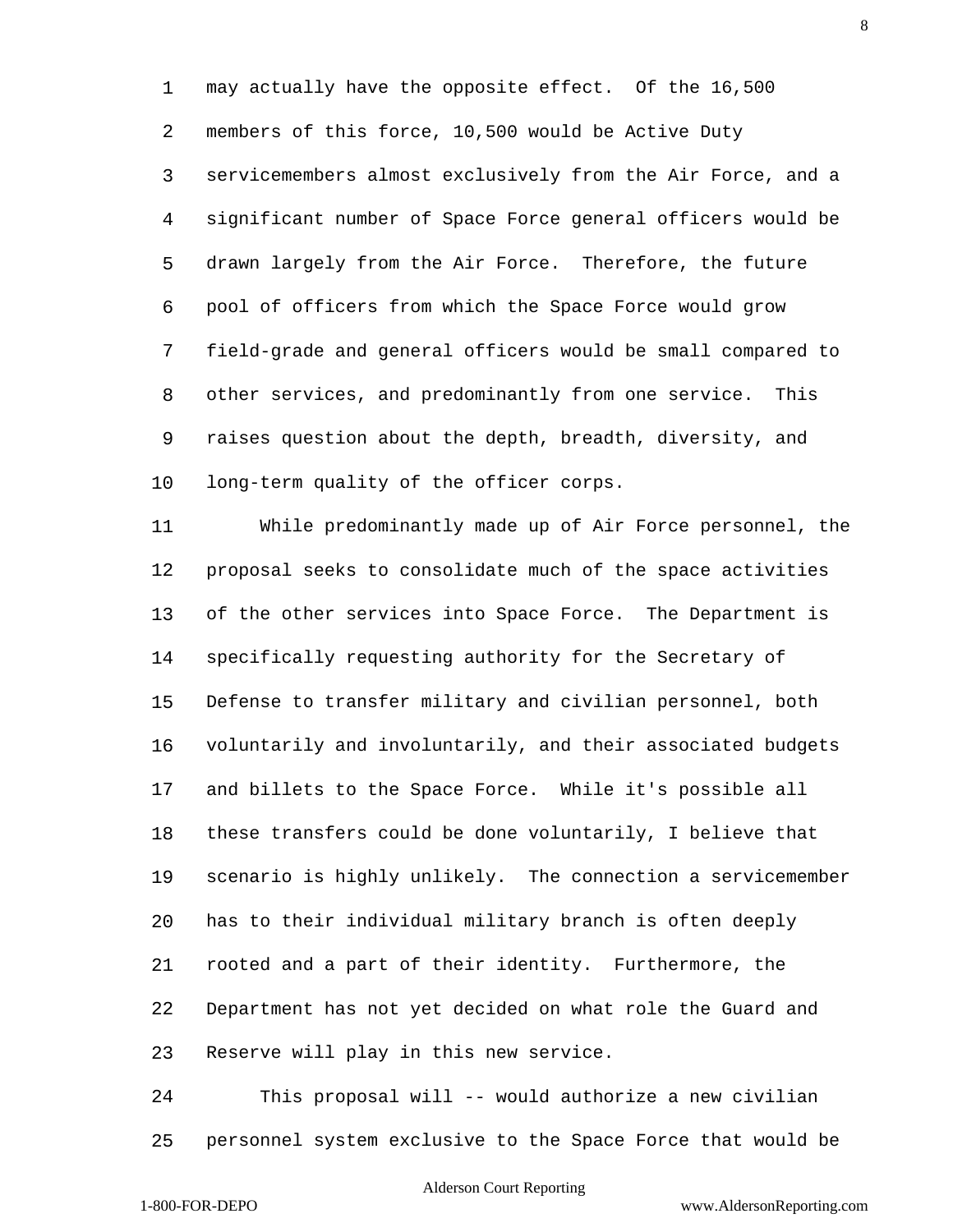exempted from the statutory rules and protections applicable

to most other Federal employees, including

 antidiscrimination laws and whistleblower protections. Most notably, the proposal would create a statutory exemption from collective bargaining rights for this workforce and would authorize the Department to involuntarily transfer civilian employees, stripping him of their collective bargaining rights in the process.

 The Department's initial cost estimate for Space Force in FY20 is 72 million. However, the Department has provided only notional budget numbers for out-of-year budgets, with an estimate that Space Force will require approximately \$1.6 billion over the FYDP, based on a flat \$500 million recurring cost for personnel. It is highly unlikely that the bureaucracy of the Space Force will remain flat over time. I think providing DOD with wide legislative authority to create a new bureaucracy without more robust budget details is risky.

 On a final point, the National Reconnaissance Office is responsible for our Nation's intelligence collection in space. It is a joint organization between DOD and the intelligence community. Clearly, it will play a critical role in space as a warfighting domain, yet it is not yet part of this proposal in any way. I understand there are difficult issues to address in both the administration and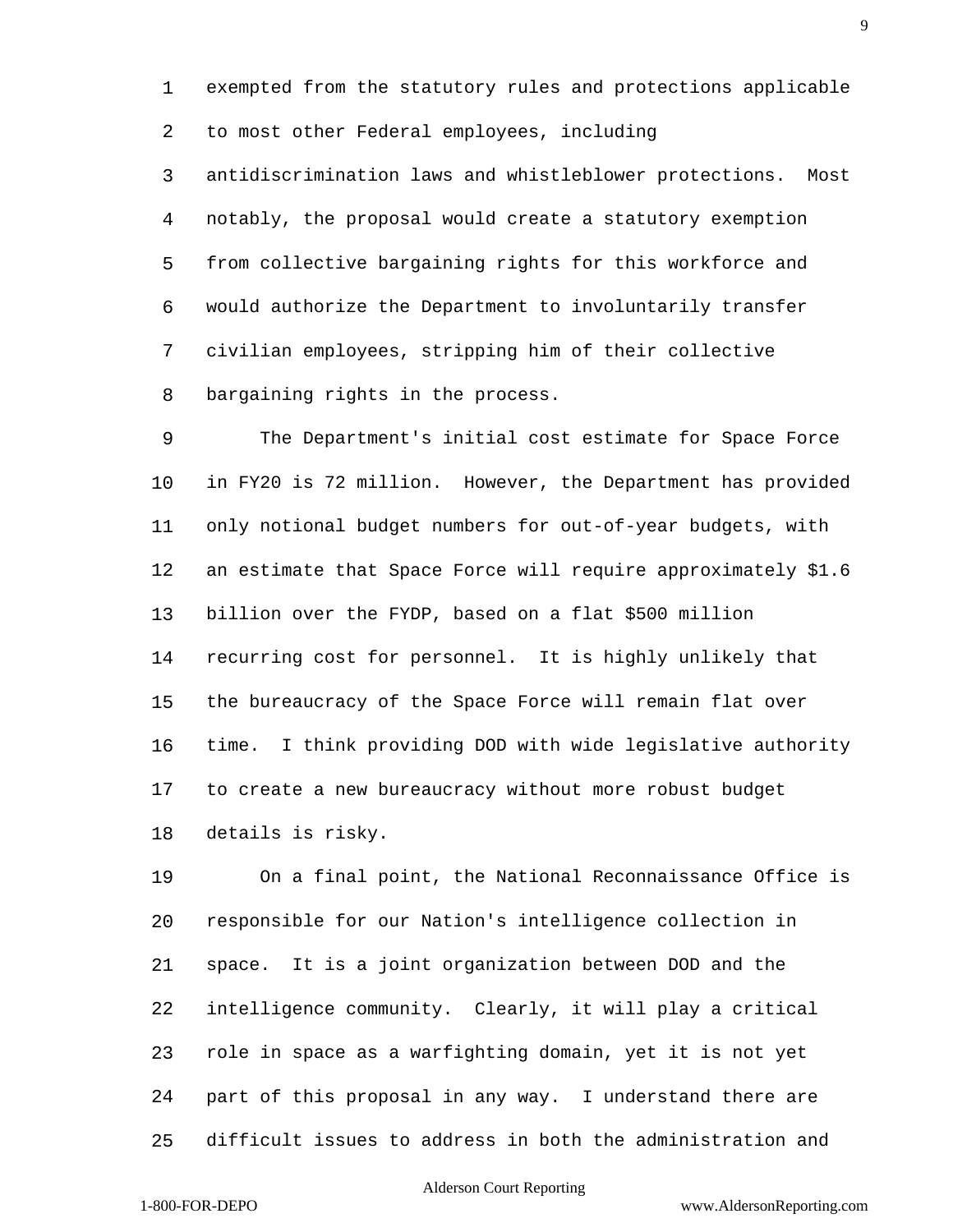Congress on any changes to the status quo, but I'm interested why this obvious seam in the organization of space was not addressed. And I'm interested in hearing from the witnesses on this issue.

 Again, the threats we face in space are real and clear, they require action. I commend the administration and the Department for taking such action. And we will consider this issue very, very carefully.

Thank you, Mr. Chairman.

 Chairman Inhofe: Thank you. Thank you, Senator Reed. Well, we have four witnesses. All four will have opening statements. And we will ask you to try to keep your opening statement down around 5 minutes, because we have a lot of members here, and we're going to have 6-minute rounds, so it's going to take awhile.

 So, we'll start with you, General Dunford. You are recognized.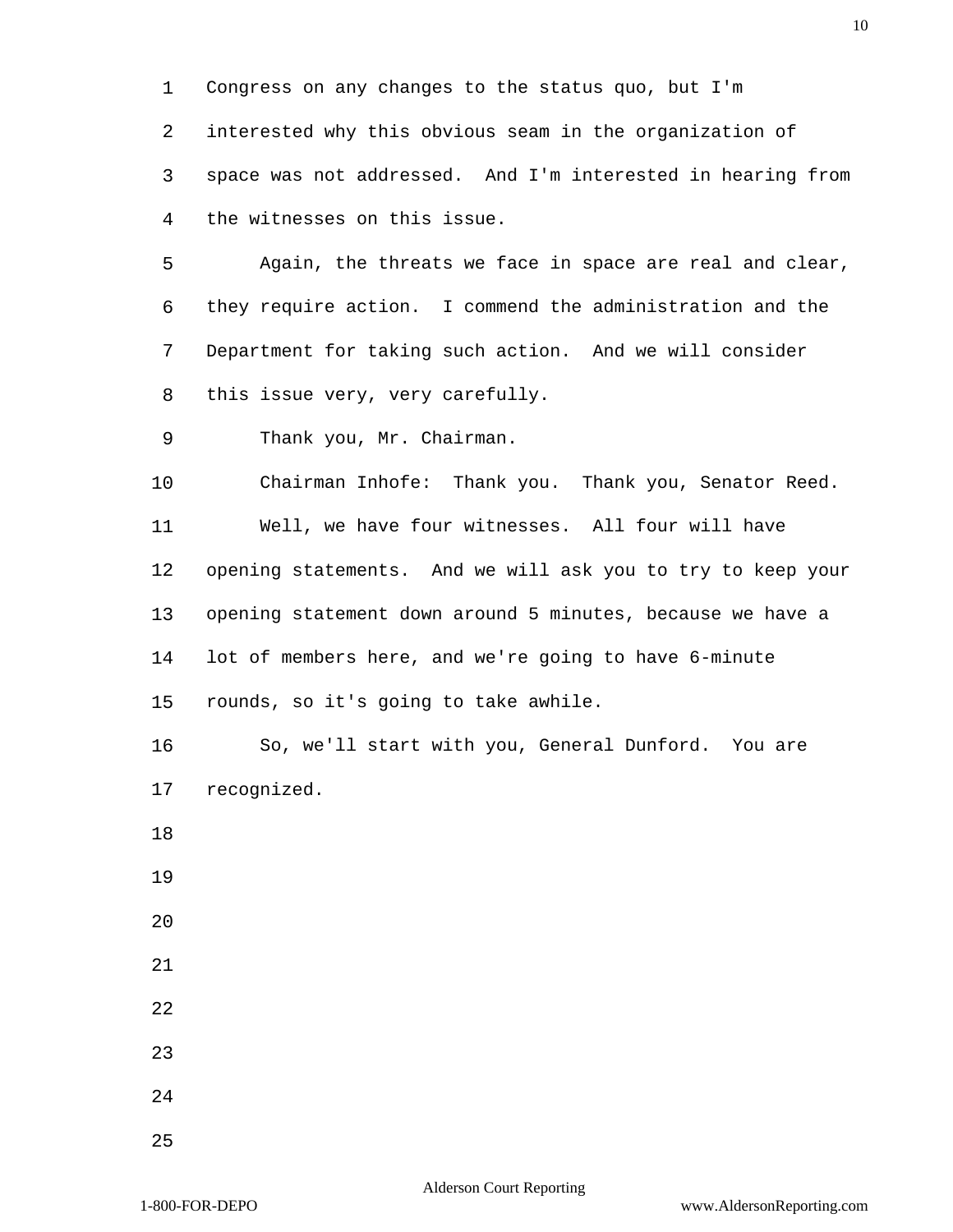STATEMENT OF GENERAL JOSEPH F. DUNFORD, JR., USMC, CHAIRMAN OF THE JOINT CHIEFS OF STAFF

 General Dunford: Chairman Inhofe, Ranking Member Reed, distinguished members of the committee, thanks for the opportunity to join Secretary Shanahan, Secretary Wilson, and General Hyten here today.

 Last month, I testified before you that China and Russia have developed capabilities to contest our ability to operate across all domains. This includes space, which is now a fully contested warfighting domain, along with sea, air, land, and cyberspace.

 As you know, we have conducted joint military net assessments, each in the last 2 years, to determine our readiness to execute the National Defense and Military Strategies. At the unclassified level, our assessment includes several observations that are relevant to our discussion this morning and highlight that our competitive advantage in space has eroded.

 China and Russia have taken significant steps to challenge our traditional dominance in space. They have reorganized their armed forces and developed robust space capabilities, to include space-based intelligence,

 surveillance, and reconnaissance. These steps provide the ability to more effectively target U.S. and allied forces.

China and Russia are also capable of searching, tracking,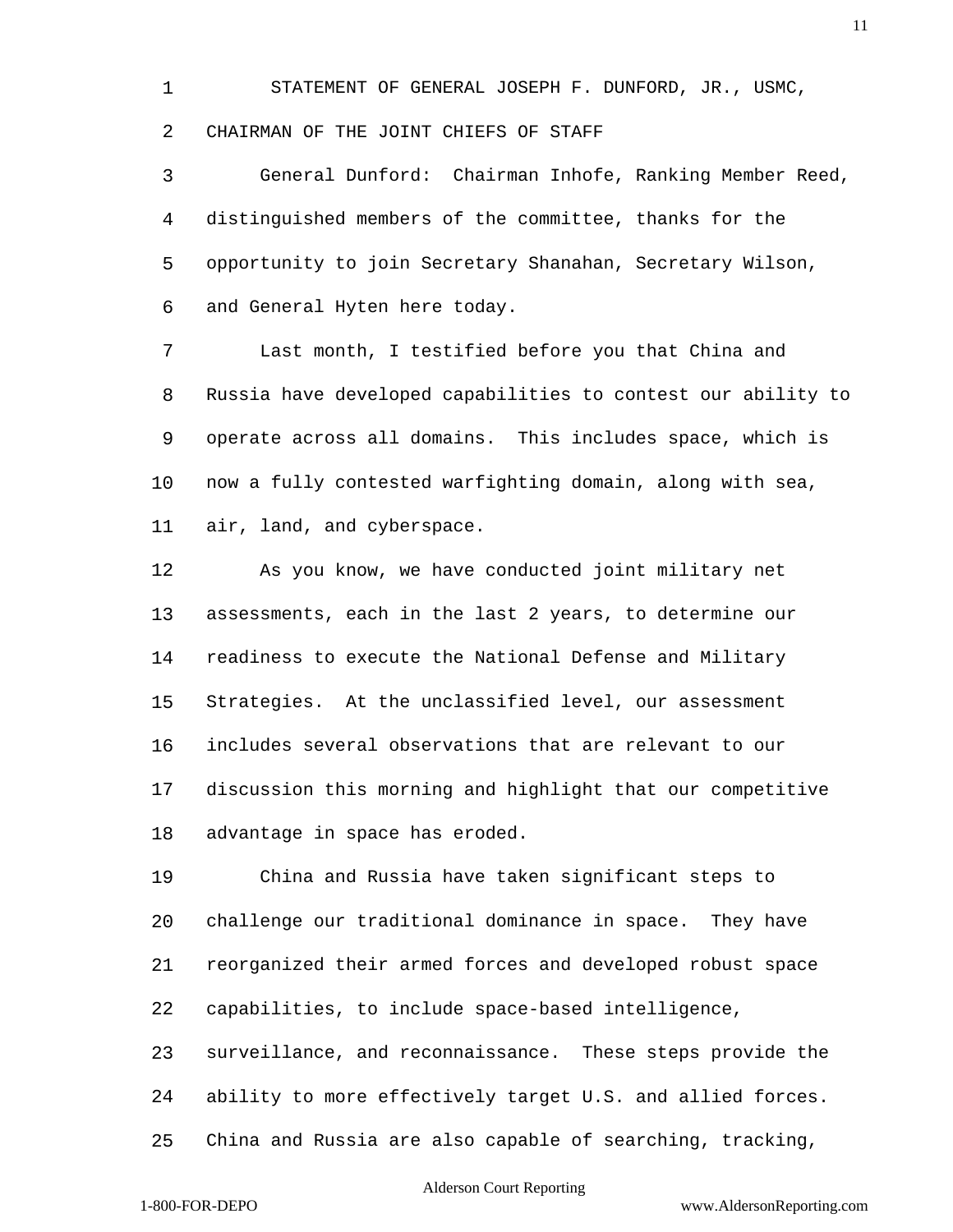and characterizing satellites in all Earth orbits in support of space and counterspace operations. Their counterspace capabilities include jamming, cyberoperations, directed- energy weapons, on-orbit capabilities, and ground-based anti-satellite missiles. China and Russia clearly recognize the implications of space from both an economic and a warfighting perspective, and, as a result, they are adapting.

 As Secretary Shanahan has in his written statement, Secretary Wilson has addressed, and both the Chairman and the Ranking Member have mentioned, space is no longer a sanctuary. Traditionally, the Air Force has been the principal driver of our efforts in space. And, because of airmen like John Hyten, who joins us here today, our capabilities today are second to none. But, our current organizational construct was developed before space was a contested domain. As a result of our analysis over the last few years, I have become convinced that we need change to maintain our competitive edge.

 In the past, we have often effected change in the wake of failure. Today, we have an opportunity and, I would argue, an imperative, to change based on our ability to anticipate. We have an opportunity to look to the future and posture ourselves to seize and hold the high ground of space. We've already acted to establish United States Space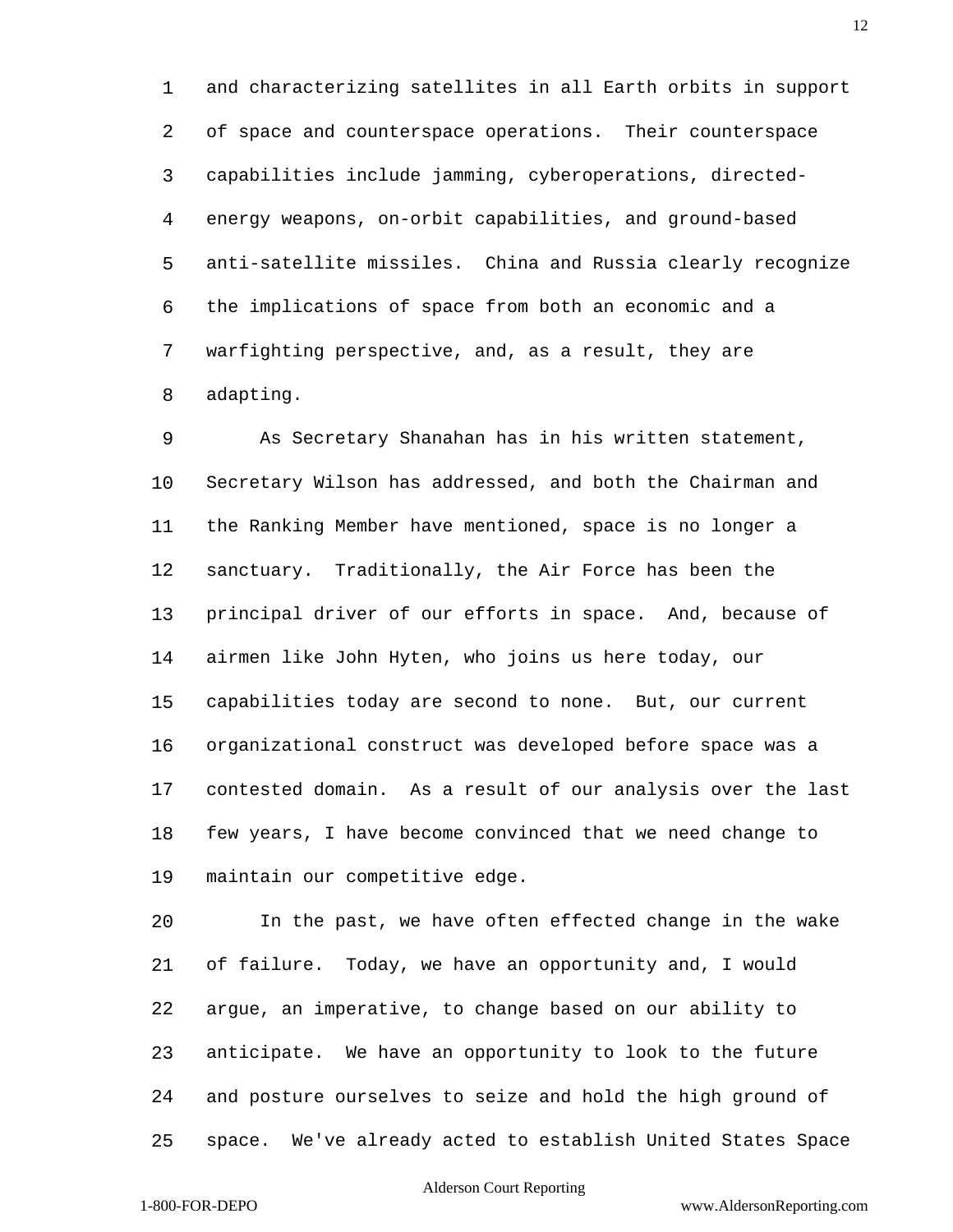Command, which will ensure we can most effectively operate in and from space. Taking a next step to create a Space Force will allow us to develop and maintain a singular focus on developing the people, the capabilities, the doctrine, and the culture we'll need to maintain our competitive advantage in space. Together, I believe these steps will accelerate our efforts to develop, field, and operate the capabilities we'll need for joint warfighting in the future. Thank you, Chairman. And I look forward to taking questions. Chairman Inhofe: Thank you, General. Secretary Shanahan.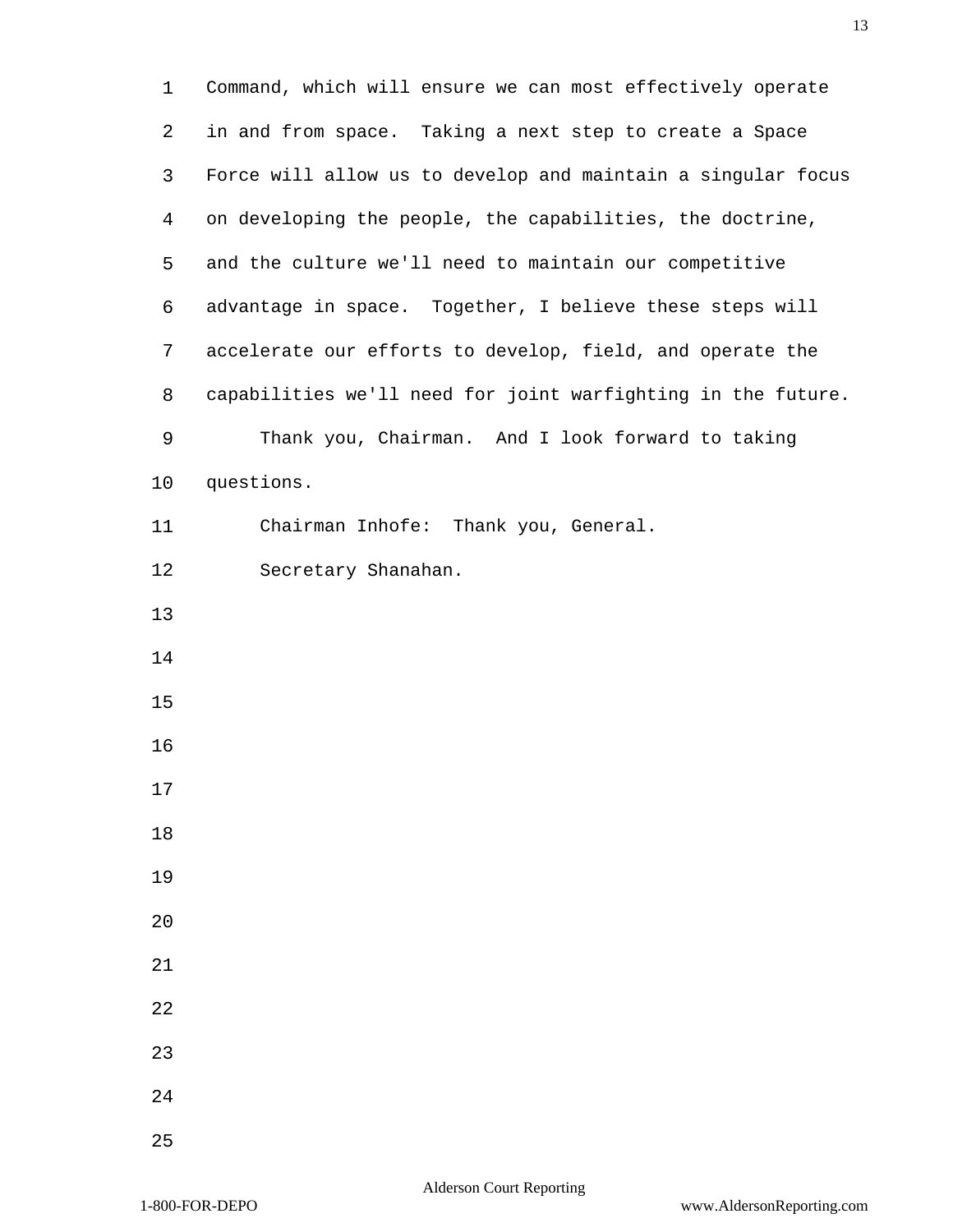STATEMENT OF HON. PATRICK M. SHANAHAN, ACTING

### SECRETARY OF DEFENSE

 Mr. Shanahan: Chairman Inhofe, Ranking Member Reed, members of the committee, thank you for this opportunity to testify in support of the Department of Defense's U.S. Space Force proposal.

 Before we begin, let me pay my respects to the families of the U.S. marines we lost this week in Afghanistan. While we will discuss elements of national security here today, we know it is America's young men and women who ultimately deliver that security for us and our families each and every day.

 Let me open my comments on the Space Force by expressing my admiration for our U.S. Air Force. Because of our airmen, and Secretary Wilson's leadership, in particular, we are the best in space. This proposal is about maintaining the margin of dominance they have given us and accelerating the capabilities we need in this increasingly competitive domain. Establishing the Space Force within the Air Force lets us do just that. It is all the more vital now, because our \$19 trillion economy, our American way of life, and our American way of war all depend on space. Sixteen months ago, at your direction, in the FY-2018 NDAA, I began a review to, quote, "identify and -- a recommended organizational and management

### Alderson Court Reporting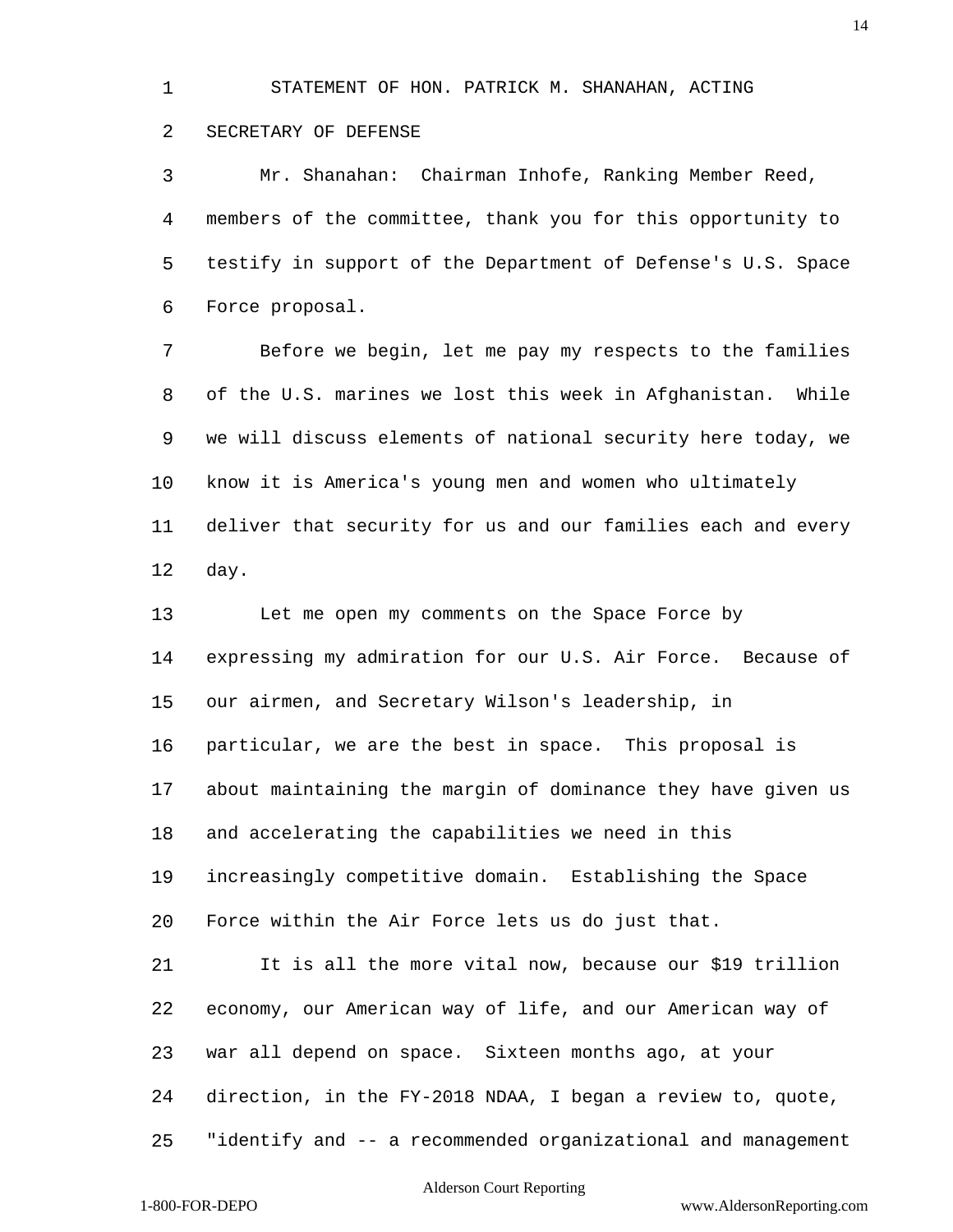structure for the national security space components," end quote. We are here to respond to that direction, to address the problems Congress, multiple bipartisan commissions, the GAO, and others have all characterized. DOD's space efforts are disaggregated, resulting in a slow bureaucratic approach. Today, DOD has five Senate-confirmed officials who are responsible for more than ten organizations developing bespoke space capabilities in a very federated fashion, failing to integrate across DOD and to capture the cost synergies of standards. The current approach has served its purpose. We are at an inflection point. Threats are increasing, and the importance of and the opportunities in space are growing.

 Both China and Russia have weaponized space, with the intent to hold American capabilities at risk. Every member of this committee has access to the classified threat picture, but the bottom line is, the next major conflict may be won or lost in space. At the same time, an explosion in commercial space innovation is adding thousands of satellites and a new range of capabilities, unlocking a trillion dollars in economic opportunity. There is widespread agreement the status quo is not

 sufficient. Change is required to stay ahead. Approached correctly, this is an opportunity for a generational improvement. Future space capabilities should be system-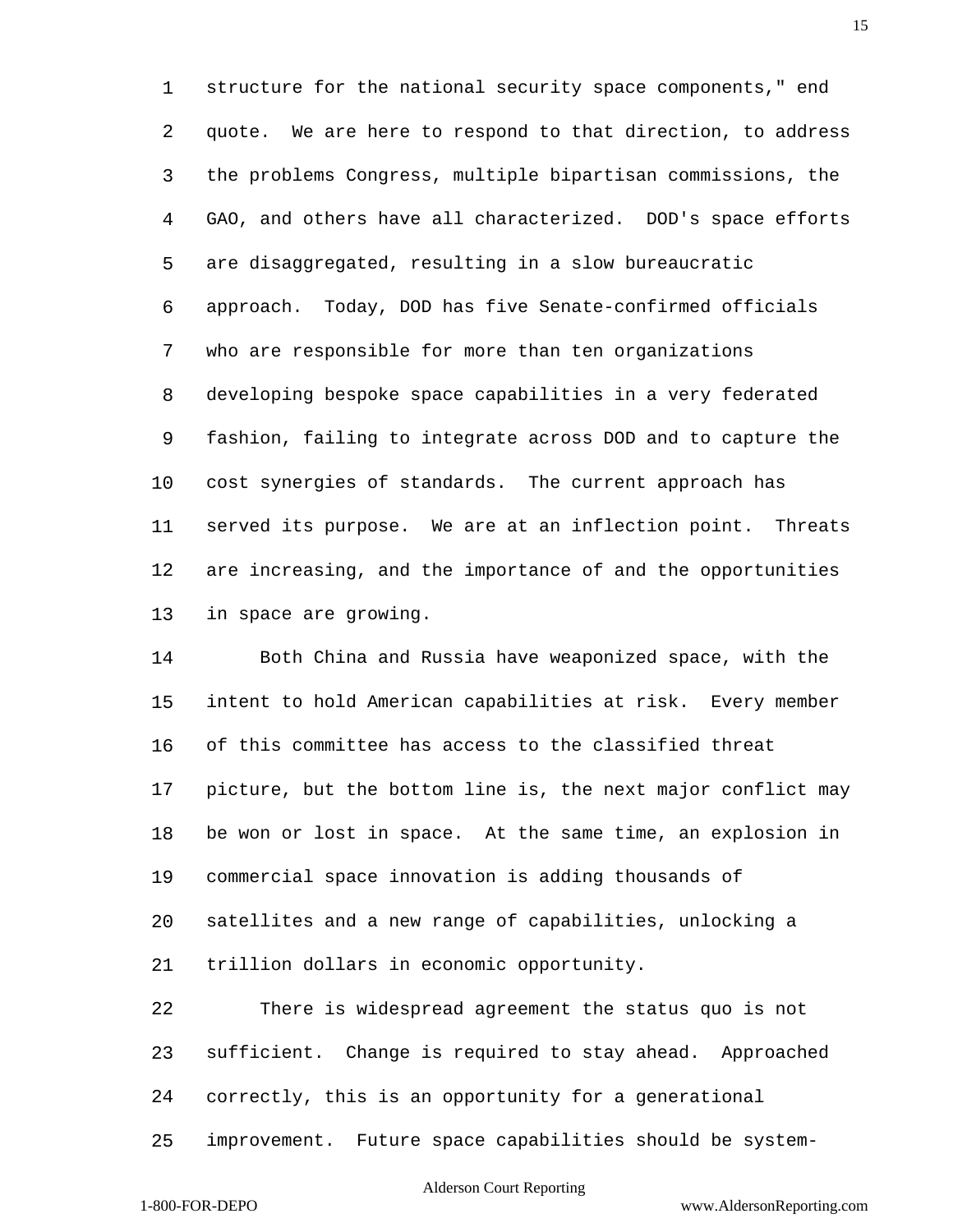engineered from the start, to include launch, commercial innovation, the network, the satellite, the ground segment, user equipment, and cybersecurity. Our military is organized around physical domains -- Army on land, Navy on sea, Air Force in the air. Given the significant change confronting us, we now need a military service dedicated to space. Instead of coordinating across more than ten organizations, we will consolidate and concentrate into the Space Force so that we have clear lines of accountability and responsibility.

 Two elements of the Space Force organize, train, and equip mission are worth elaborating on:

First, today's space personnel go through a

 professional military education system focused on air, land, or sea. Space is an add-on. The Space Force will build a professional development system that recruits technical talent, educating our people in space from the beginning to

produce the quantity and quality of leaders we need.

 Second, organizing and equipping includes force design and force development. This means understanding the domain, the technology, and warfare deeply enough to design and deliver future capabilities, ensuring space power today and in the future.

 The Space Force has two related components. First, a unified combatant command for space, with a full-time

### Alderson Court Reporting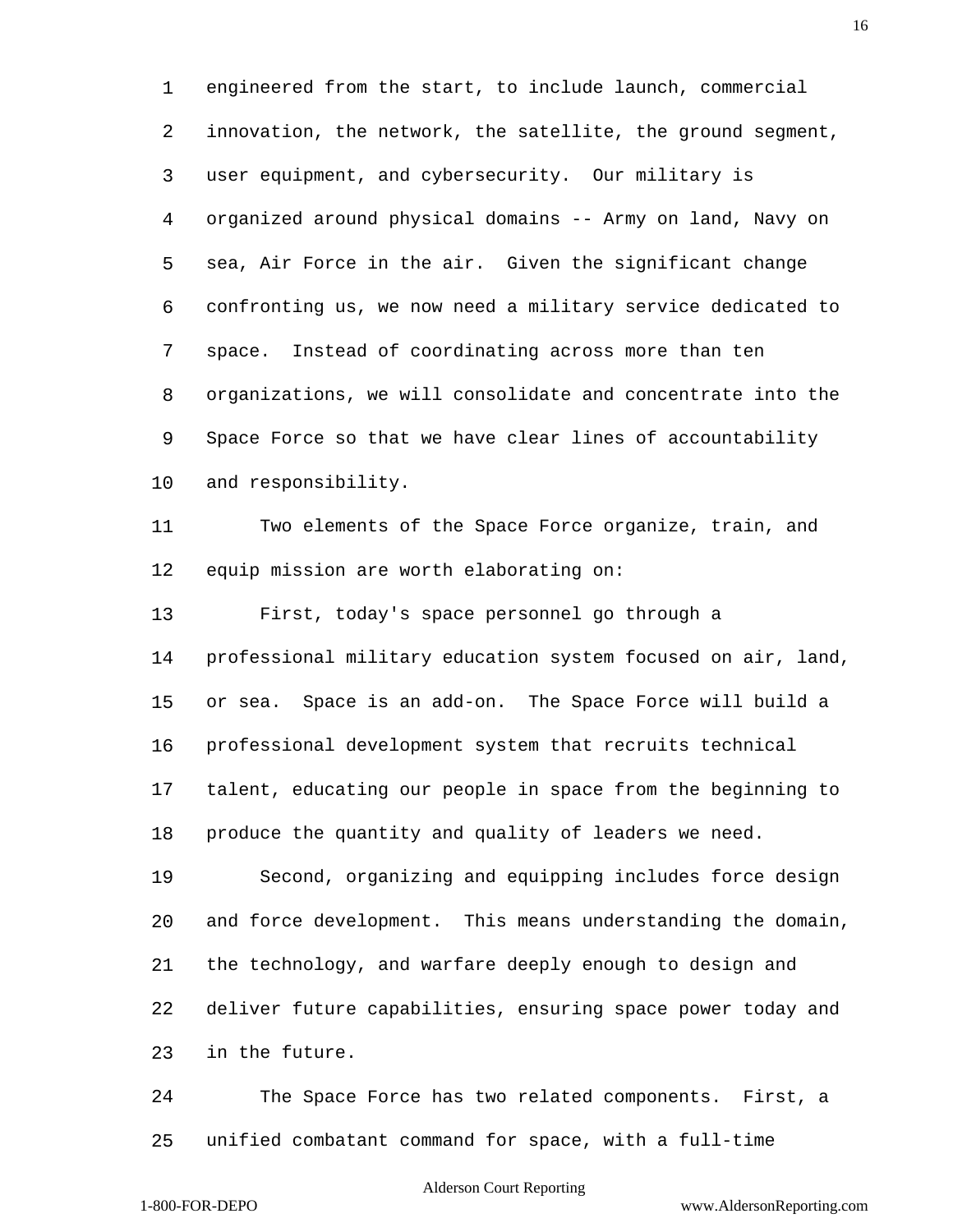commander focused on space operations. Second, the Space Development Agency will develop and deliver the next generation of space-based communications and Earth observation while existing organizations continue current efforts.

 The status quo is not sufficient. We need to outpace threats in space, not simply keep up with them. Because our current system isn't organized to move fast enough, the Space Force will consolidate, elevate, and focus our efforts for results. Our partnership with Congress is critical. Our proposal responds to your FY18 NDAA direction. And we stand ready to work with you and resolve any questions or details. We ask your support in making the strategic initiative to establish the U.S. Space Force in FY-2020 NDAA. America has enduring interests in space. And, just as the U.S. Navy ensures freedom of navigation of the seas, America's Space Force must now ensure the freedom to navigate the stars.

 Thank you. And I look forward to our discussion. [The prepared statement of Mr. Shanahan follows:]

- 
- 

- 
-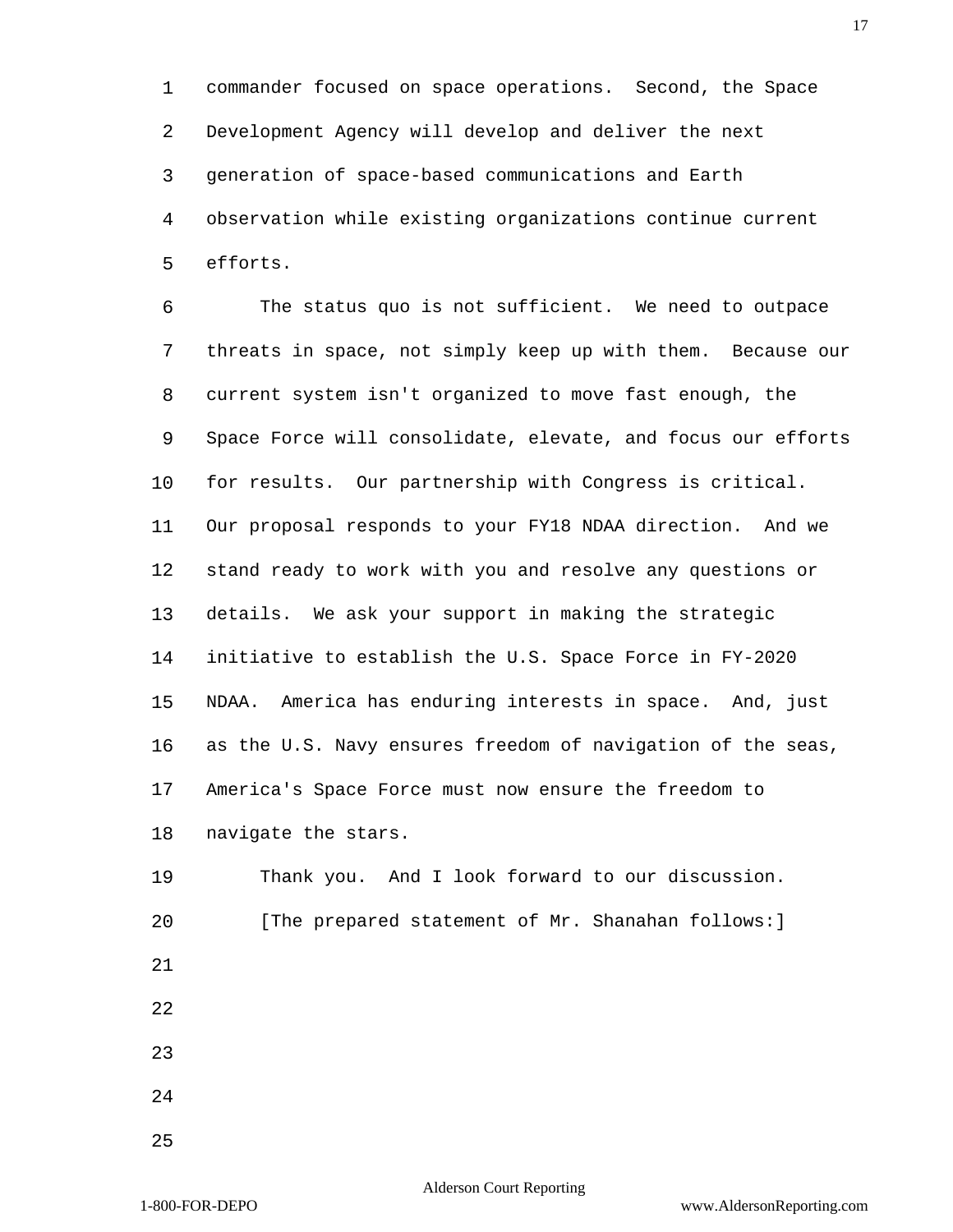| $\ensuremath{\mathbbm{1}}$ | Chairman Inhofe: Thank you, Mr. Secretary. |  |  |
|----------------------------|--------------------------------------------|--|--|
| $\overline{a}$             | Secretary Wilson.                          |  |  |
| $\mathsf{3}$               |                                            |  |  |
| $\overline{4}$             |                                            |  |  |
| $\mathsf S$                |                                            |  |  |
| $\epsilon$                 |                                            |  |  |
| $\boldsymbol{7}$           |                                            |  |  |
| $\,8\,$                    |                                            |  |  |
| $\mathsf 9$                |                                            |  |  |
| $1\,0$                     |                                            |  |  |
| $11\,$                     |                                            |  |  |
| $1\sqrt{2}$                |                                            |  |  |
| $13\,$                     |                                            |  |  |
| $14\,$                     |                                            |  |  |
| $15\,$                     |                                            |  |  |
| $16\,$                     |                                            |  |  |
| $17\,$                     |                                            |  |  |
| $1\,8$                     |                                            |  |  |
| 19                         |                                            |  |  |
| $2\,0$                     |                                            |  |  |
| $2\sqrt{1}$                |                                            |  |  |
| $2\sqrt{2}$                |                                            |  |  |
| $2\sqrt{3}$                |                                            |  |  |
| $2\sqrt{4}$                |                                            |  |  |
| 25                         |                                            |  |  |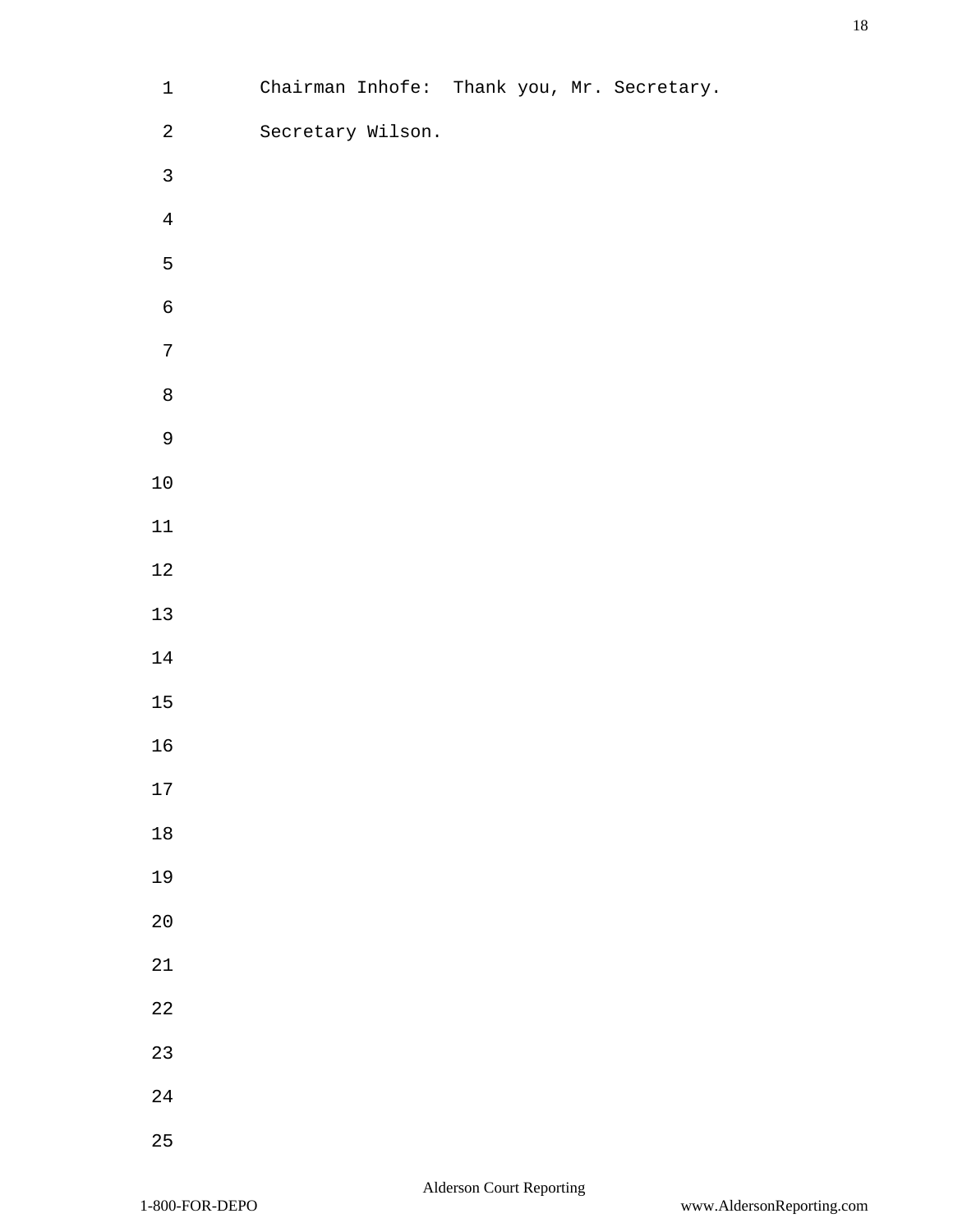STATEMENT OF HON. HEATHER A. WILSON, SECRETARY OF THE AIR FORCE

 Dr. Wilson: Thank you, Mr. Chairman. And thank you and Ranking Member Reed and this committee for this hearing and for your service.

 I would just highlight a couple of points very briefly, in addition to what's already been said.

 The United States is the best in the world at space. And our adversaries know it. And they are seeking to develop the capability to deny us the use of space in crisis or in war. Our responsibility is to make sure that doesn't happen.

 Second, I would say that it is absolutely imperative that we change the system of acquisition that is modeled more for the Cold War. We have to buy things faster and smarter. The authorities that you have given to the Air Force and to the other services and to the Department of Defense over the last 3 years are in the midst of being implemented, and we are stripping time out of programs, and increasing the performance of those programs. In respect to that, the on-time budget this year was absolutely critical, and the fiscal year '20 budget proposal will be the third consecutive year of double-digit percentage increases proposed by the President and, I hope, supported by the Congress.

### Alderson Court Reporting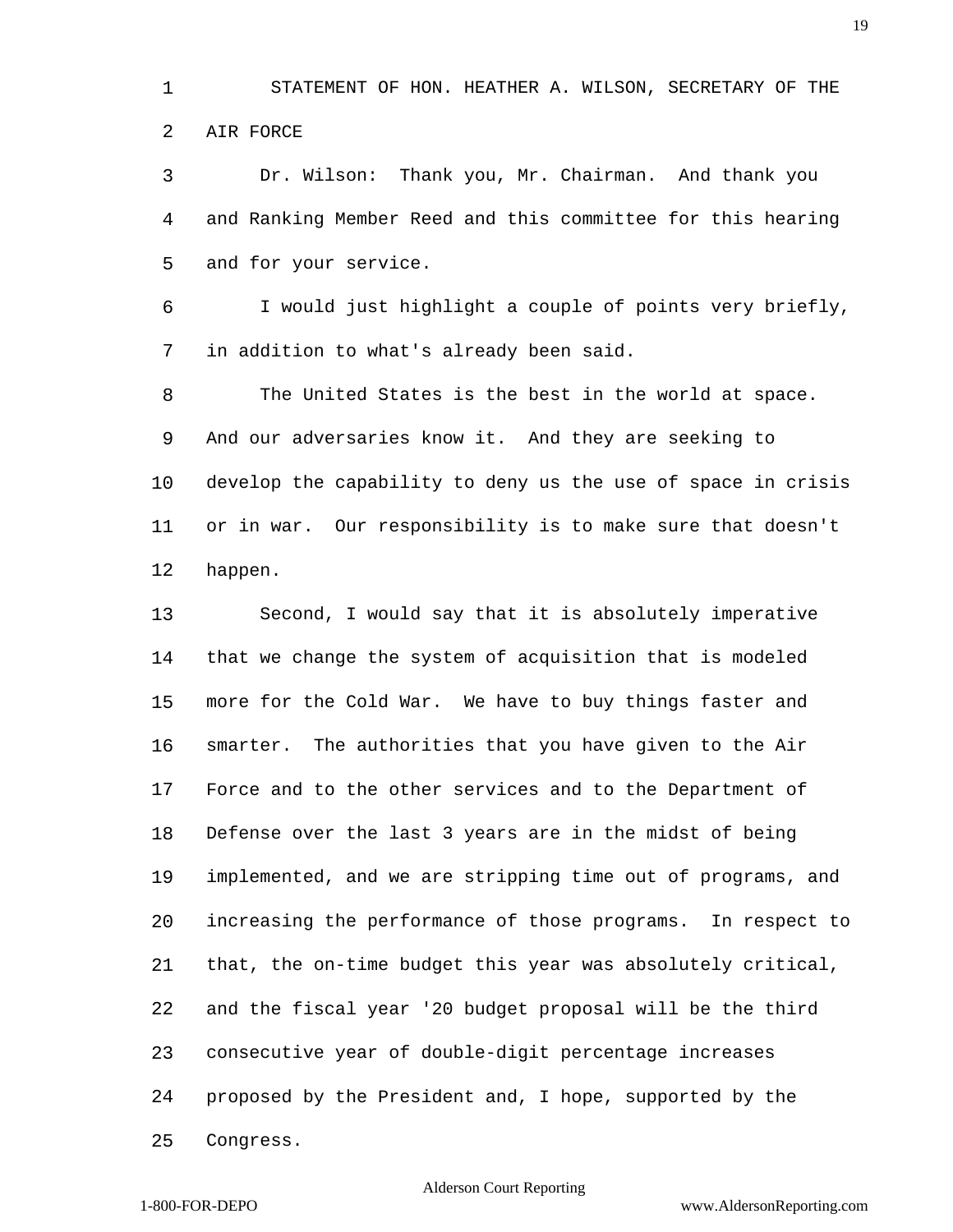| $\mathbf 1$ | The third thing I would say is that the Air Force has        |
|-------------|--------------------------------------------------------------|
| 2           | stood up a planning cell underneath the Air Force that       |
| 3           | includes all of the services and the relevant Defense        |
| 4           | Department agencies to do the detailed planning necessary so |
| 5           | that, within 90 days of legislation, we would stand up the   |
| 6           | initial element of a Space Force. That planning cell is led  |
| 7           | by a two-star general and, as I mentioned, includes all      |
| 8           | members of the different services. We want to be able to     |
| 9           | move out smartly when legislation is passed.                 |
| 10          | Thank you, Mr. Chairman. I look forward to answering         |
| 11          | your questions.                                              |
| 12          | Chairman Inhofe: Thank you, Madam Secretary.                 |
| 13          | General Hyten.                                               |
| 14          |                                                              |
| 15          |                                                              |
| 16          |                                                              |
| 17          |                                                              |
| 18          |                                                              |
| 19          |                                                              |
| 20          |                                                              |
| 21          |                                                              |
| 22          |                                                              |
| 23          |                                                              |
| 24          |                                                              |
| 25          |                                                              |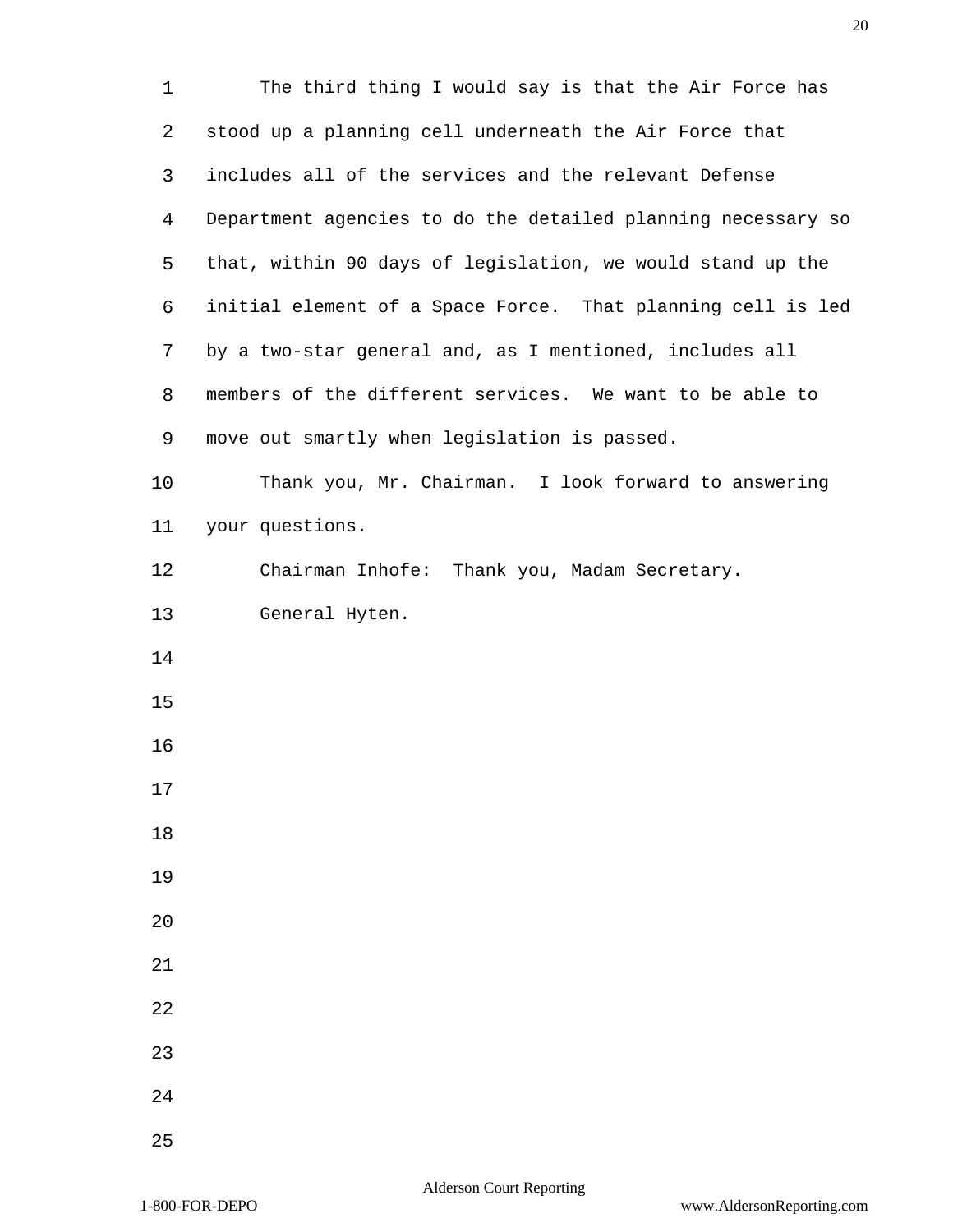STATEMENT OF GENERAL JOHN E. HYTEN, USAF, COMMANDER, UNITED STATES STRATEGIC COMMAND

 General Hyten: Thank you very much, Chairman Inhofe, Ranking Member Reed, distinguished committee members. It is an honor to be here today, and a continuing privilege to represent the 162,000 Americans accomplishing the mission of U.S. Strategic Command.

 I want to begin by thanking the committee for, rightly, approaching space as a warfighting challenge. And I very much appreciate the President weighing in, confirming space as a warfighting domain. Now we have to make sure we're ready for that challenge.

 STRATCOM is a global warfighting command. Success in all our missions require us to maintain freedom of operations in space. And today, as the Secretary just said, I sit here fully confident in our Nation's superiority in space. Although we have a distinct advantage today, I fear that this will not continue unless we take action immediately, before our superiority begins to erode. Space is fundamental to our economic vitality and the American way of life, including how we conduct warfare. Certainly, our adversaries understand this, and they're actively building and deploying weapons to threaten us in space. We must take these actions seriously. But, as the Commander of us USSTRATCOM, I am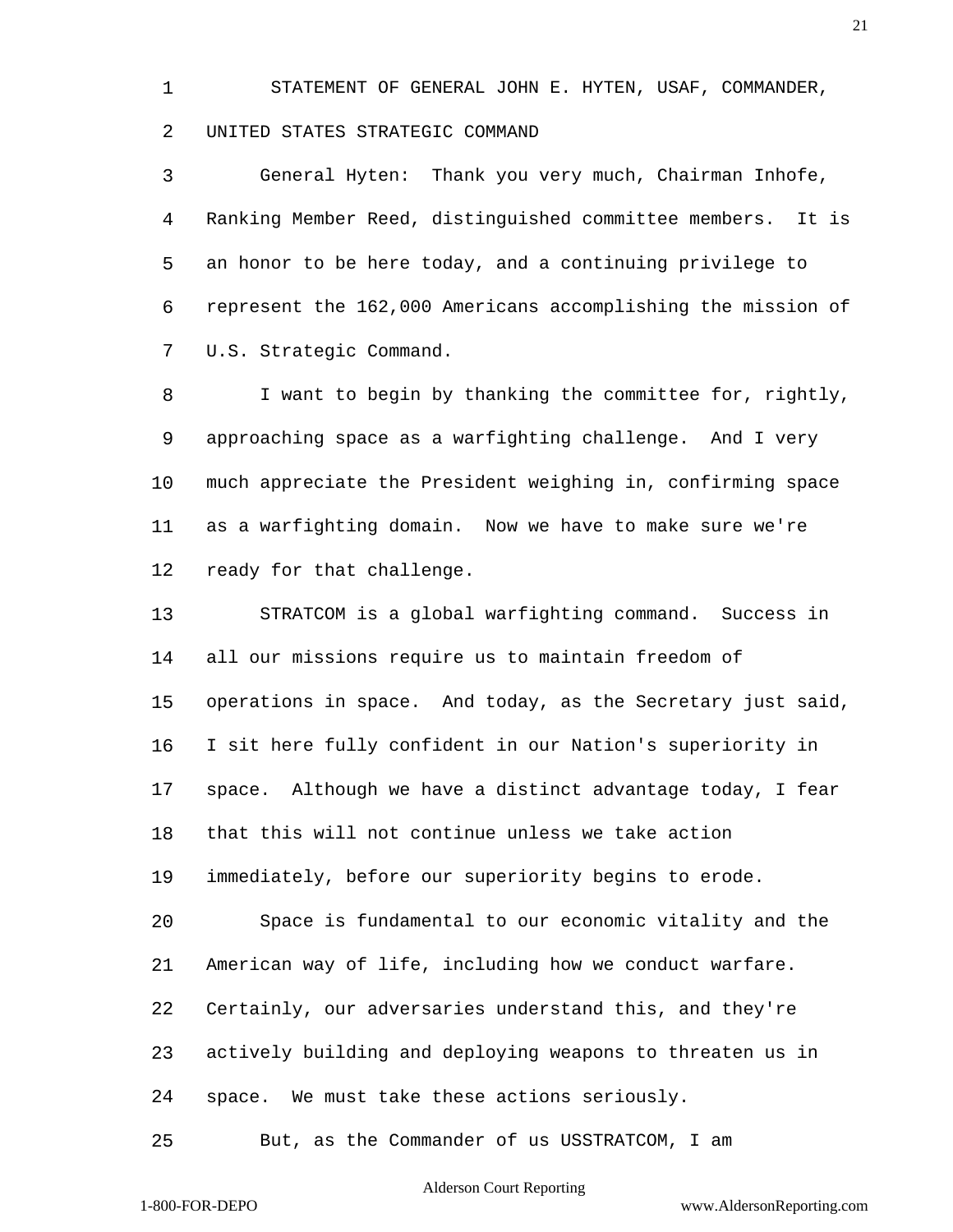responsible for space operations in our military today, and I have been in space my entire career. It is my passion. And, as much as I'd like to focus on space, my priorities are, first, strategic deterrent; second, nuclear command and control. And space can never be higher than my third priority. So, the most important thing we can do in the near term is create a lean, new unified command, U.S. Space Command, separate from my command, STRATCOM, focused solely on warfighting in space. And we need a four-star commander to do that. It's that important. The Department's already taken a step, as well as the President, to nominate General "Jay" Raymond for this position. He is the right person for that job, and I encourage the Senate to take up his nomination as soon as possible.

 The second piece is to stand up a new Space Force inside the Air Force, focusing on organizing, training, and equipping forces for this Space Command and for the Joint Forces at large. This is the pathway that best gets us there. The President said we need a structure inside the Pentagon focused on space all the time, inside the Air Force, and I support this model. The force needs to be streamlined from inception. I understand your concerns about inefficiencies. I believe the creation of Space Force within the Air Force is the best way to reduce redundancies and bureaucracies by focusing on the most essential tasks.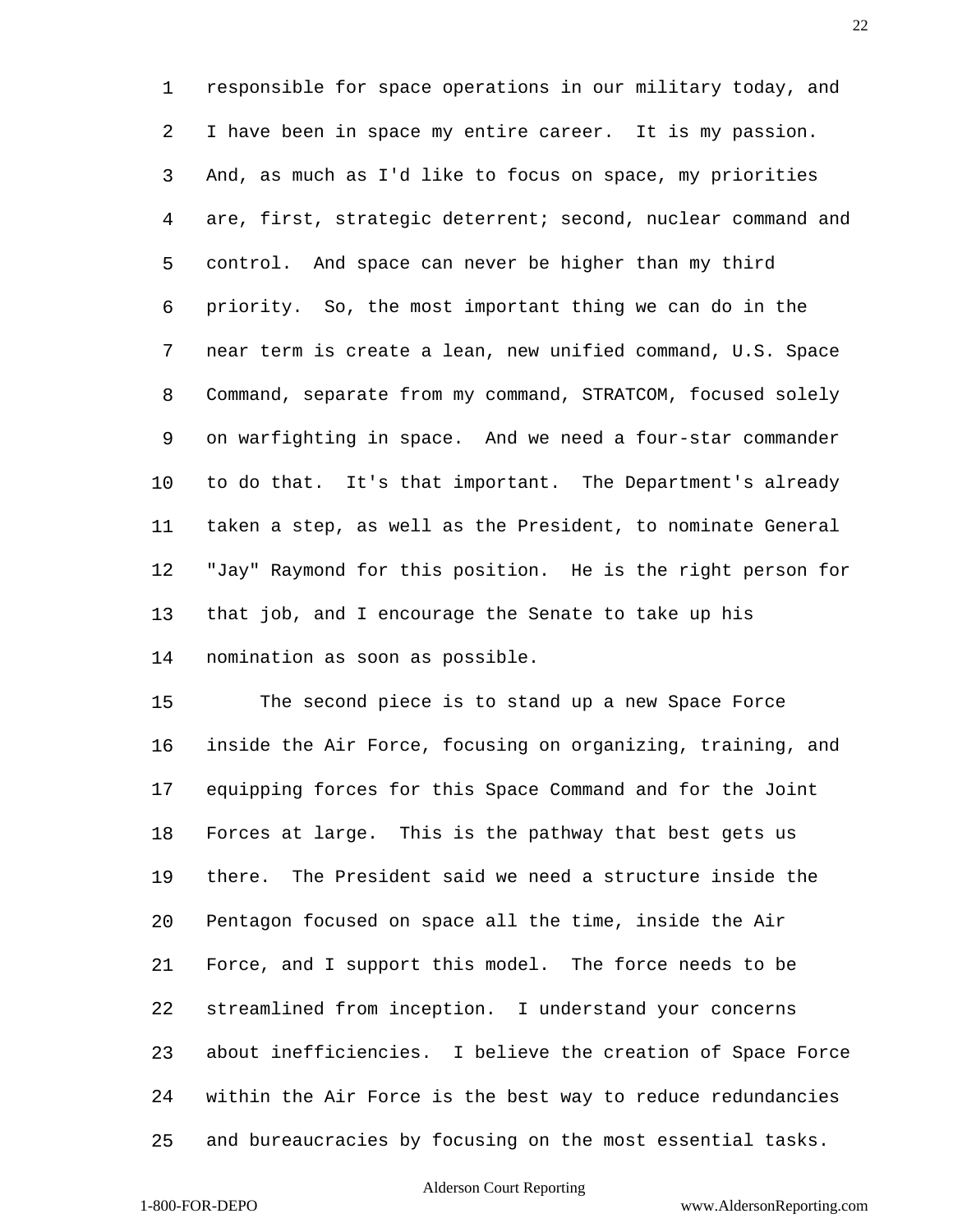So, I pledge to continue to work with the Congress to develop the most efficient warfighting organizational structure possible.

 So, thank you, again, for allowing me to be here today. And I look forward to your questions, as well. Chairman Inhofe: Thank you, General Hyten. Now, we are going to have 6-minute rounds, and we're going to try to stay within that timeframe, I tell my fellow Senators. But, we also -- in my opening statement, I talked about the -- I had a couple of questions that never have been answered to my satisfaction. Forgetting about the cost thing, because we've pretty much established at least an opinion as to what it's going to cost, but I have, essentially, the same question, worded a little bit differently, to have each one of our witness. So, I'd like to ask you to respond to this question. First of all, Secretary Shanahan, I agree with -- when you often say the United States margin of dominance in space is diminishing. But, my question to you -- a direct question -- is, How will establishing a Space Force help the United States reassert its warfighting dominance? Yes, sir. Mr. Shanahan: Sure. Thank you, Chairman. The fix -- I think what you've -- you're really speaking to is, you know, How do we expand that margin? Our proposal addresses all of the changes that are occurring

### Alderson Court Reporting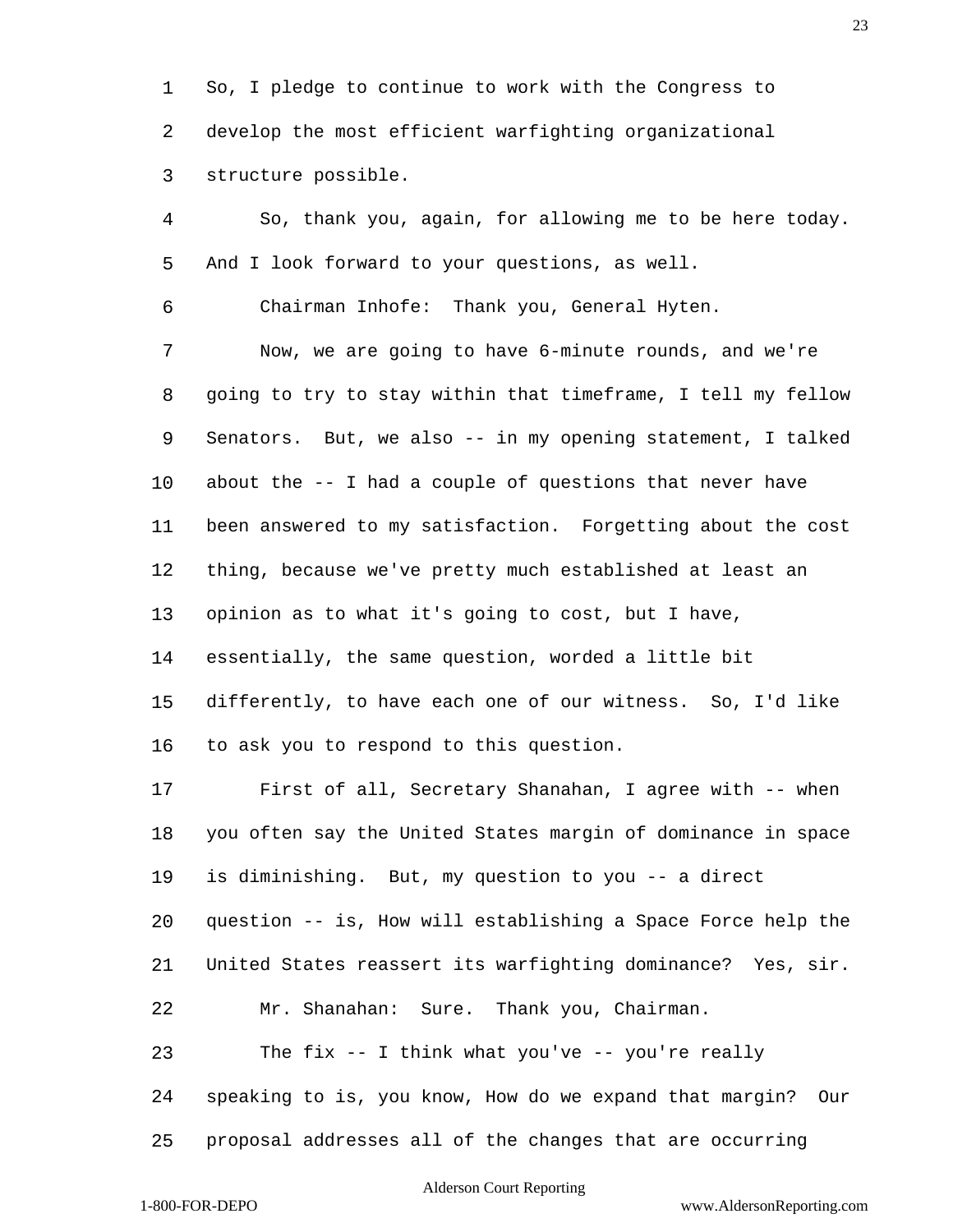simultaneously in space. And maybe just to set up the answer, these are the significant changes we have to address. The environment is contested. We are about to modernize -- for the first time in about 30 years, modernize the Department. So, how do we incorporate all the modernization and address this very different environment, which is a binary change from the past? And as we broke down the problem, we said the fastest way to do this -- and it's all about speed to expand our margin -- is to compartmentalize the problem into three areas. The first was, make sure we have warfighting operations so that we can operate in a contested environment. Chairman Inhofe: Yeah, quickly, now. Mr. Shanahan: The second was, make sure that we have the doctrine and the training so that we can equip our forces with the right space cadre. Chairman Inhofe: Okay. Mr. Shanahan: And lastly, how do we acquire and develop the right system? Chairman Inhofe: So, you assume that we're going to do a better job with a Space Force than we're doing right now in those three areas.

Mr. Shanahan: Yes.

Chairman Inhofe: Thank you very much.

Secretary Wilson, given your experience and -- which is

### Alderson Court Reporting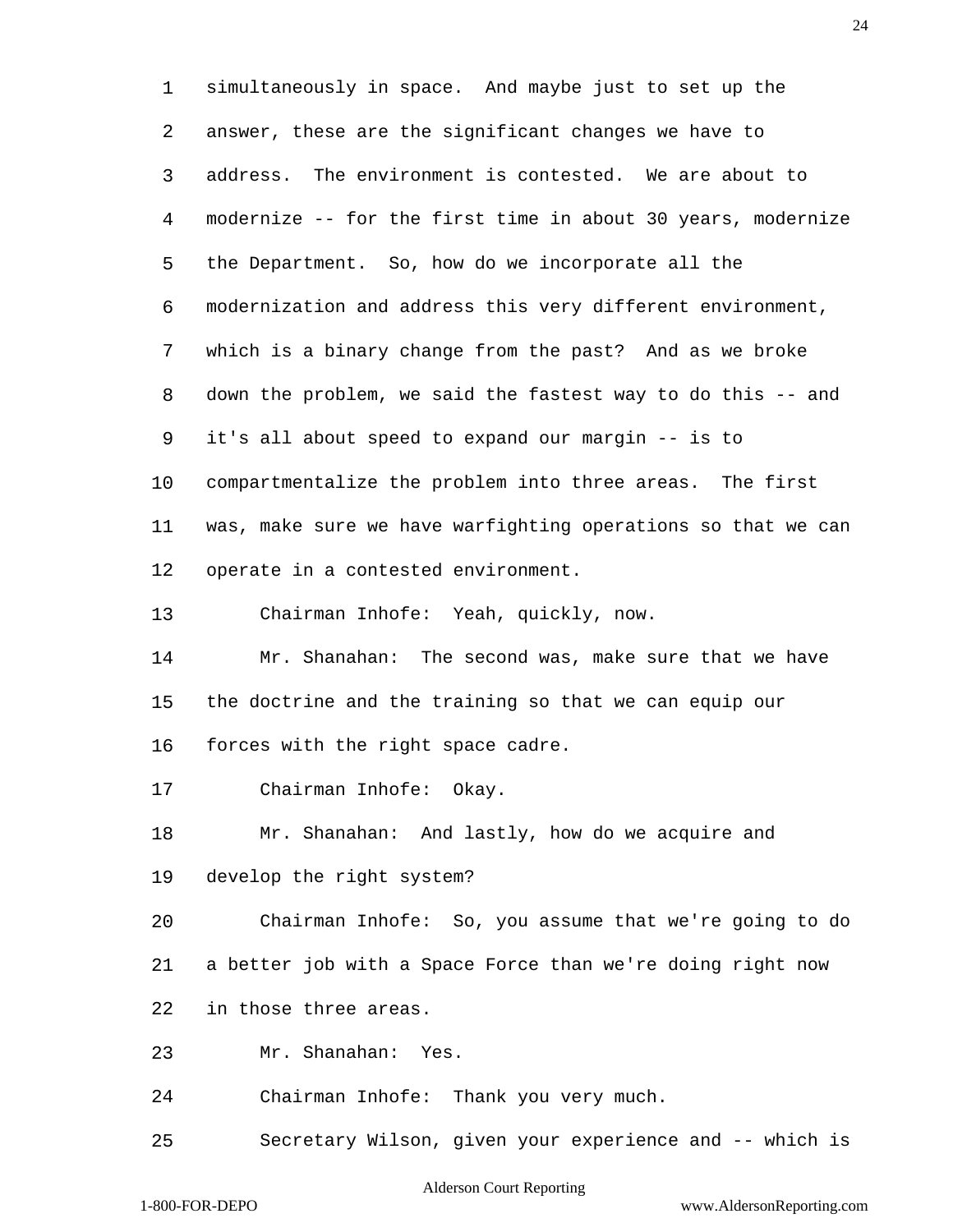vast -- can you provide your assessment as to how the proposal will better organize, train, and equip space forces, compared to the present mission of the Air Force Command today?

 Dr. Wilson: Mr. Chairman, I agree with General Hyten, that the most important step that Congress has already taken and the President has put into action, which is a unified combatant command for warfighting. But, I do think that there is an opportunity to align defense space programs in a Space Force underneath the Air Force, including acquisition. And I think that that alignment will help.

Chairman Inhofe: Okay. That's a good answer.

 General Hyten, through your role as Commander of the U.S. Strategic Command, you are currently the Nation's most qualified expert in warfighting -- in space warfighting. Can you identify -- differentiate between the mission of the U.S. Space Command, a unified combat command -- combatant command -- and the service mission, as proposed in the hearing today?

 General Hyten: Yes, Chairman. The structure is, basically, built around the same structure we have in all our combatant commands. The way our military is organized is, we have combatant commands that fight our forces. They fight our battles, they win our wars, they conduct strategic deterrence. All the missions are executed through our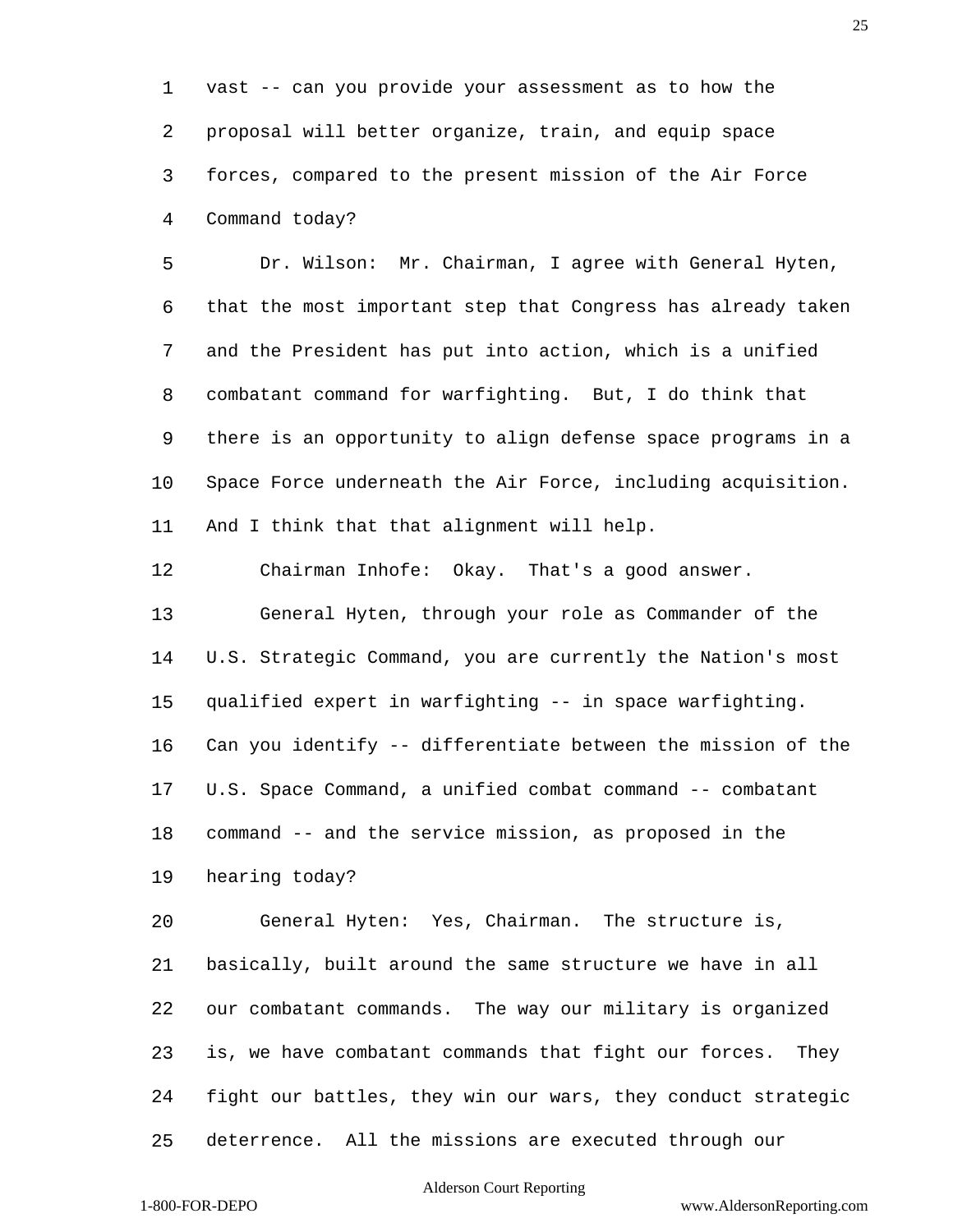combatant commands. The new U.S. Space Command will execute the space mission through the combatant command of U.S. Space Command. But, the services organize, train, and equip forces for those commands. So, the Army, Navy, Air Force, Marines builds, organize, trains, and equip forces for the unified combatant commanders. The Space Force will do that for the Space Command and for the Joint Force at large. Chairman Inhofe: I see.

 General Hyten: That's the difference between the two. Chairman Inhofe: All right. Well, that's a very good, specific answer.

 General Dunford, you're a warfighting marine, so you have a different perspective than some of the rest of them do on this panel. Do you believe establishing a Space Force will contribute to the development of a space warfighting ecos and culture that does not exist already today?

 General Dunford: Chairman, first, I'd say I think we do have a good culture in the Air Force. And again, we are the best at space. But, I also believe that an organization had as a leadership team and people that are singularly focused on a single core competency -- that being space -- will contribute to culture, but, more importantly, will contribute to a focus in those areas that Secretary Shanahan, Secretary Wilson, and General Hyten highlighted.

Chairman Inhofe: That's good.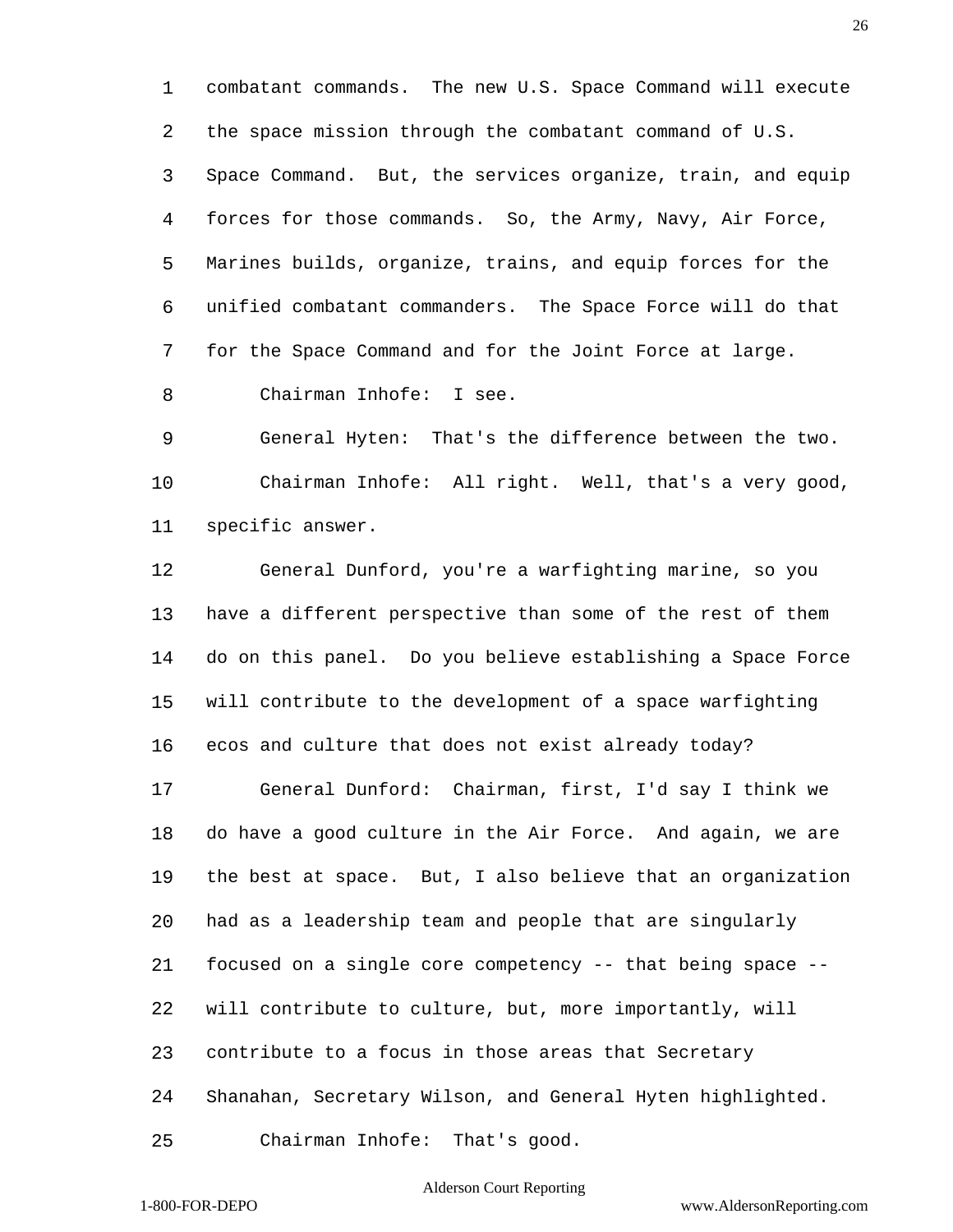Thank you very much.

Senator Reed.

 Senator Reed: Well, thank you very much, Mr. Chairman. And thank the witnesses.

 Secretary Shanahan, as I mentioned in my opening statement, basically the Space Corps is roughly 16,500 personnel. What you will create is 1,000-person, sort of, overhead. That is the highest, you know, overhead-to- operation ratio within the military service, by a great deal. For example, the Air Force has 2300 personnel in their headquarters, and 320,000 airmen and airwomen. So, how do we avoid that? And why didn't we think harder about coming with a leaner structure? Mr. Shanahan: Sir, let me start with -- philosophically, as we consolidate, there should be a

 reduction in cost. That's how I'm approaching this. The basic proposal has been formulated from an Air Force estimate based on traditional constructs. And what I'd like to do is ask Secretary Wilson to speak to how that proposal

was derived.

Senator Reed: Madam Secretary?

Dr. Wilson: Thank you, Mr. Chairman.

We -- when the Department went through this whole

evaluation, we looked at a whole range of options,

everything from a kind of JAG corps/medical corps model to a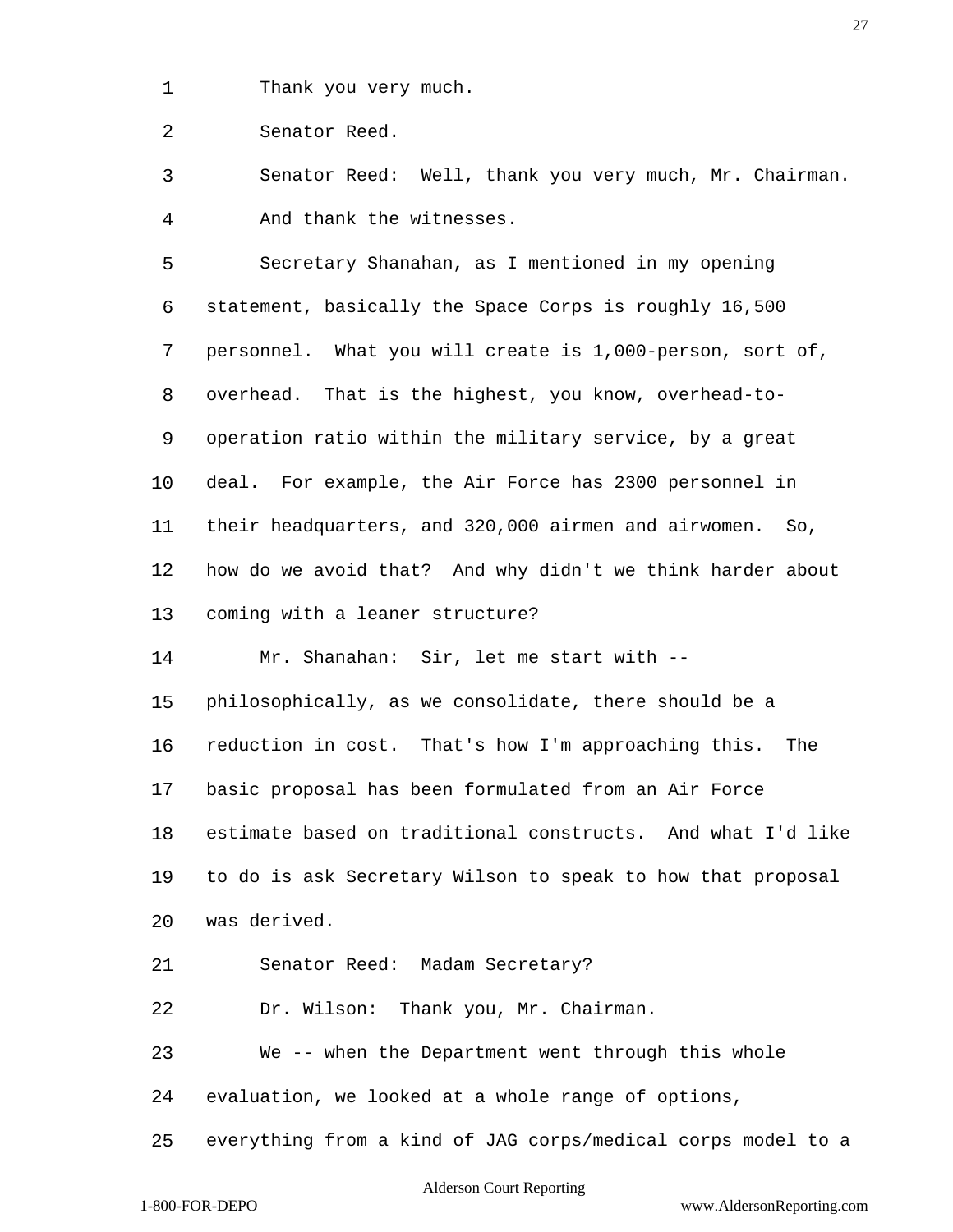completely independent, standalone department, and a lot of things in between. Where we landed was a Space Force underneath the Air Force so that you don't have to duplicate all the acquisition, budgeting, finance, personnel kinds of functions, but with a member of the Joint Chiefs.

 Now, if somebody's going to be a Joint Chief, and they're going to have the credibility in the building and be able to operate, they need to have the support of a member of the Joint Chiefs. About -- of the additional personnel, which I think is about 1200, half of those are in the headquarters, which makes for a quite small headquarters for a member of the Joint Chiefs. The other half was proposed to be what is a professional development element to get after the business of developing people. So, it is recruitment, professional development, doctrine center kinds of things, which is not really a headquarters element. So, we did those -- did that costing, and that would be the concept.

Senator Reed: Well, thank you, Madam Secretary.

 And, Madam Secretary, your thinking about this proposal has matured over the last couple of years. In 2017, I think you were -- raised some opposition to a Space Force. And one of the points you made, which I thought was compelling, was the -- you need a joint warfighting team, and this Space Force would, in your terms, be counterproductive in that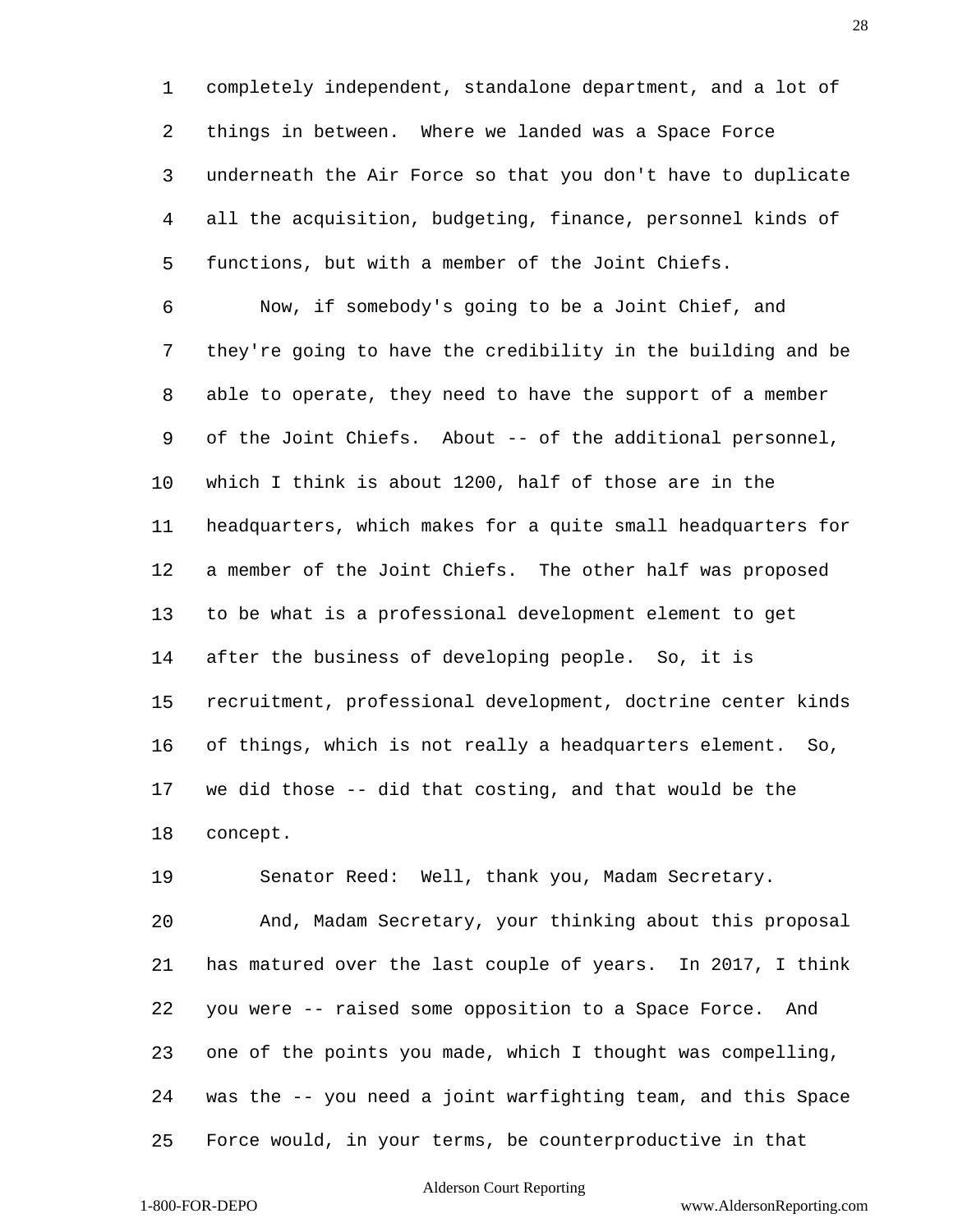respect. It would be, not a joint enterprise, but,

 essentially, an Air Force enterprise, given the distribution of officers and the fact it would be placed under the Air Force. I see a value to the jointness in everything we do. And are you concerned that we might lose that, that this might be more siloed out than a joint enterprise?

 Dr. Wilson: Senator, I think that there is a -- you know, each of our services has our own identity, but we contribute to a joint team. I think that one of the most important things in standing up a separate Space Force will be to establish a warfighting culture within that organization that's part of a Joint Force.

 One of the things that really has surprised me when I came back to the service, having been away -- having served as a young officer, is just how much more joint operations really are today than they were 20 years ago, when I was a young officer. And it's a real tribute to the decisions made under Goldwater-Nichols.

 Senator Reed: Again, I think -- this is an issue that we'll return to again and again, but there is this tension between creating a service -- a separate service, separate identity, and this notion of jointness, which I think you're-- correctly stated emanated from Goldwater-Nichols and has been, I think, a very effective way to organize our military efforts.

### Alderson Court Reporting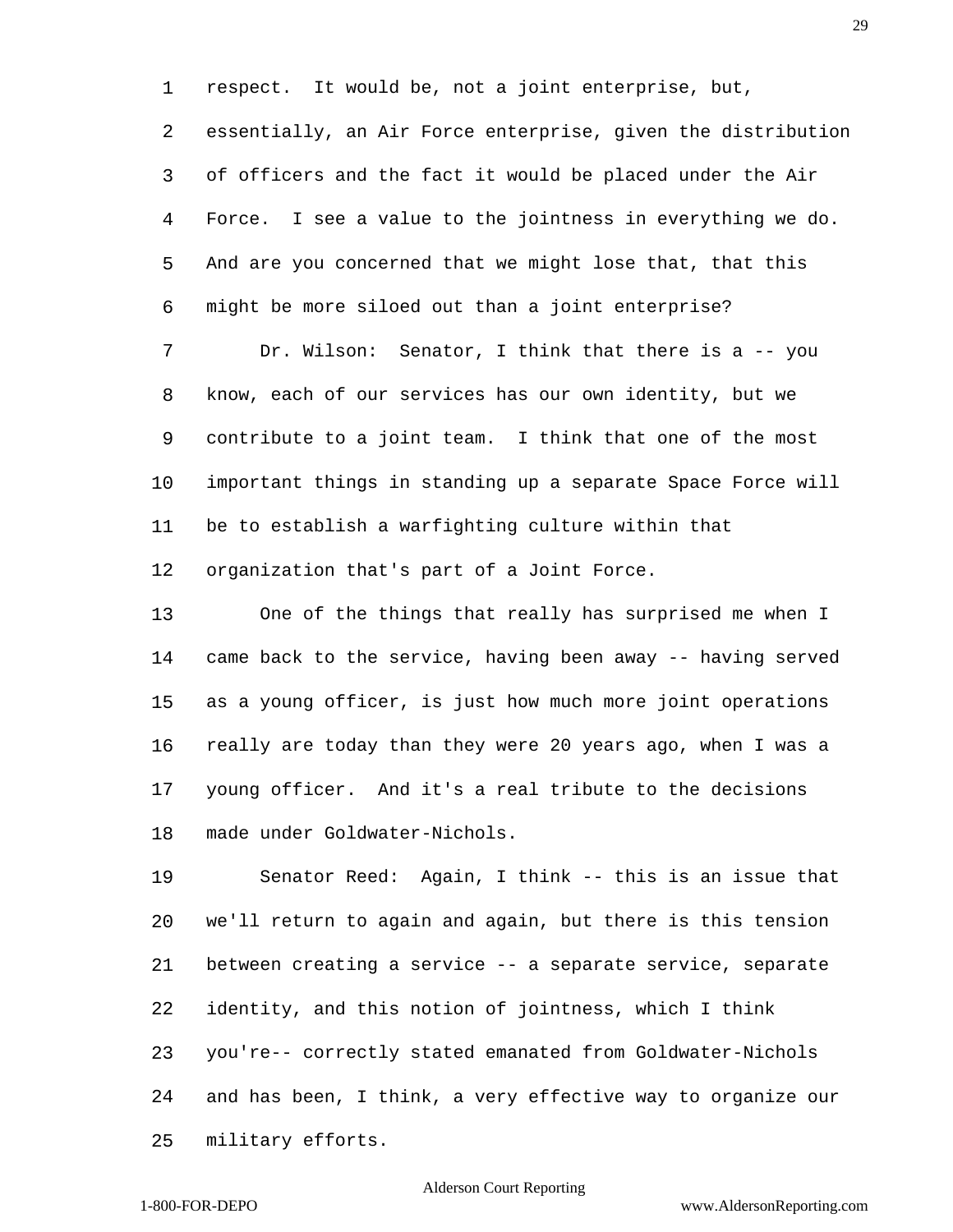One of the issues that has been mentioned several times, Secretary Shanahan, is the sense that, well, now we're unifying our entire effort in space under the Space Corps, but actually we have the National Reconnaissance Office, which has a great role in space, and we also have military intelligence programs that have roles in space, and they're outside this proposal, and there is -- in fact, there is no, at this point, explicit, sort of, linkage to them, other than informal communications. So, are we missing something, here? I think, again, the intent that we suggested in our -- in setting up the unified command was it would be an agency that had all services focused on space and with active participation -- Mr. Shanahan: Yeah. Senator Reed: Maybe one good analogy would be Cyber Command. Mr. Shanahan: Right. Senator Reed: -- active participation with the civilian agencies that are in that realm, too. Can you comment? Mr. Shanahan: Sure. The -- you know, the bias in the proposal is toward speed. The proposal we submit really represents the stakeholders that we have control of. Early discussions were with the NRO. And I continue to have

discussions with Sue Gordon, principally at the technical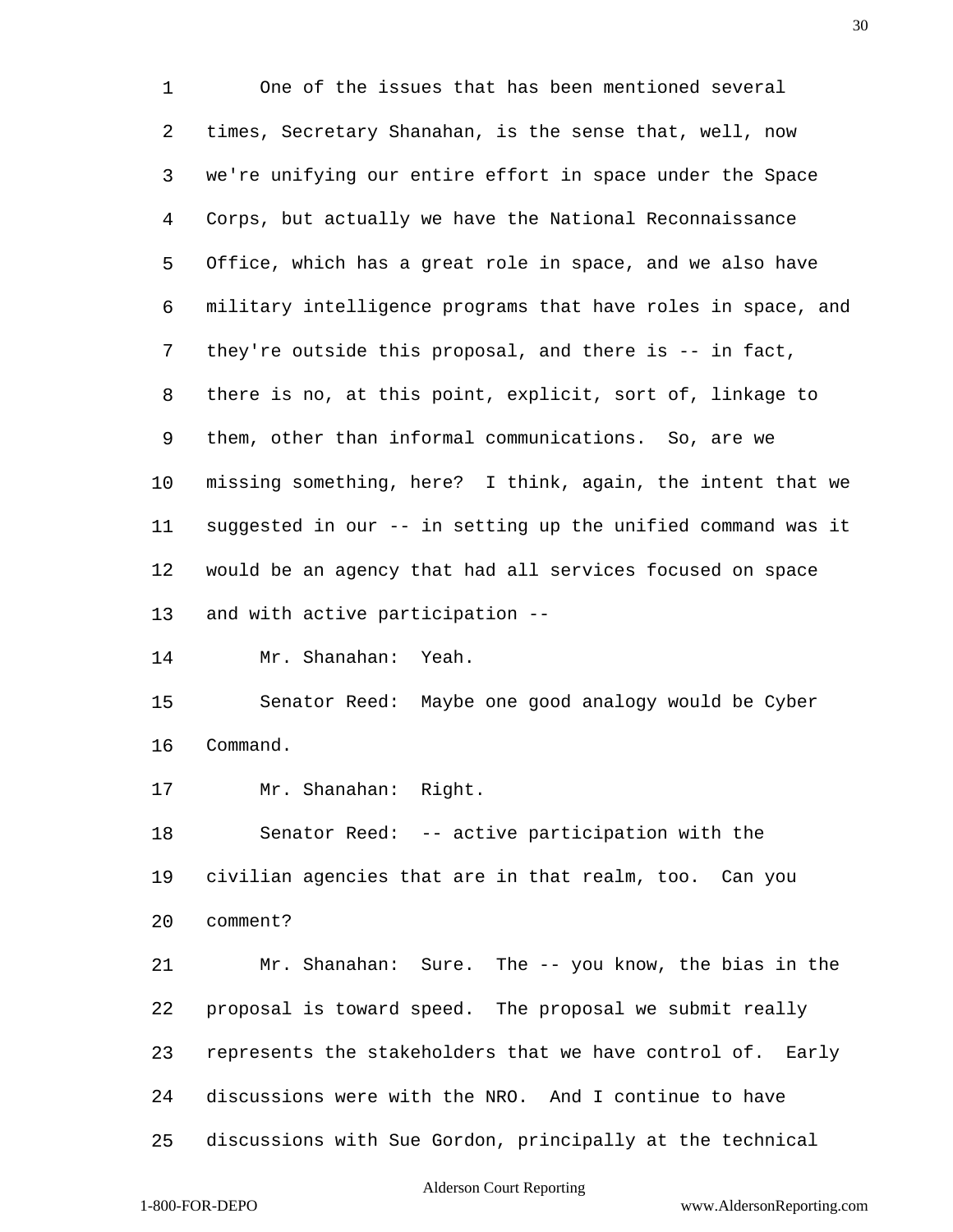level as we start to evolve these new architectures so that we can provision, at one point in time, to do the integration that, technically, I think, will be aligned from the start. The challenge, organizationally, and, I think -- you know, when we look at the many stakeholders, there's real work to be done there to negotiate. So, we thought of it as a multi-step process, that eventually there would be more alignment and integration, but not in the first phase. Senator Reed: Thank you, Mr. Secretary. Thank you, Mr. Chairman. Chairman Inhofe: Thank you, Senator Reed. Senator Fischer. Senator Fischer: Thank you, Mr. Chairman. Secretary Shanahan, if I could just follow up on the NRO a little bit. Are you saying that, at the onset, now, of the Space Force, you didn't feel a need to have that included, but, possibly down the line, you would? Did I understand that correctly? Mr. Shanahan: There is a need. It was an issue of timing. So, if we could do it all concurrently, that would be ideal. I don't think we can move that quickly. So, rather than delay, we said, "This is what we can do immediately, provision for that integration and realignment in time."

Senator Fischer: Will that affect the need to unify

### Alderson Court Reporting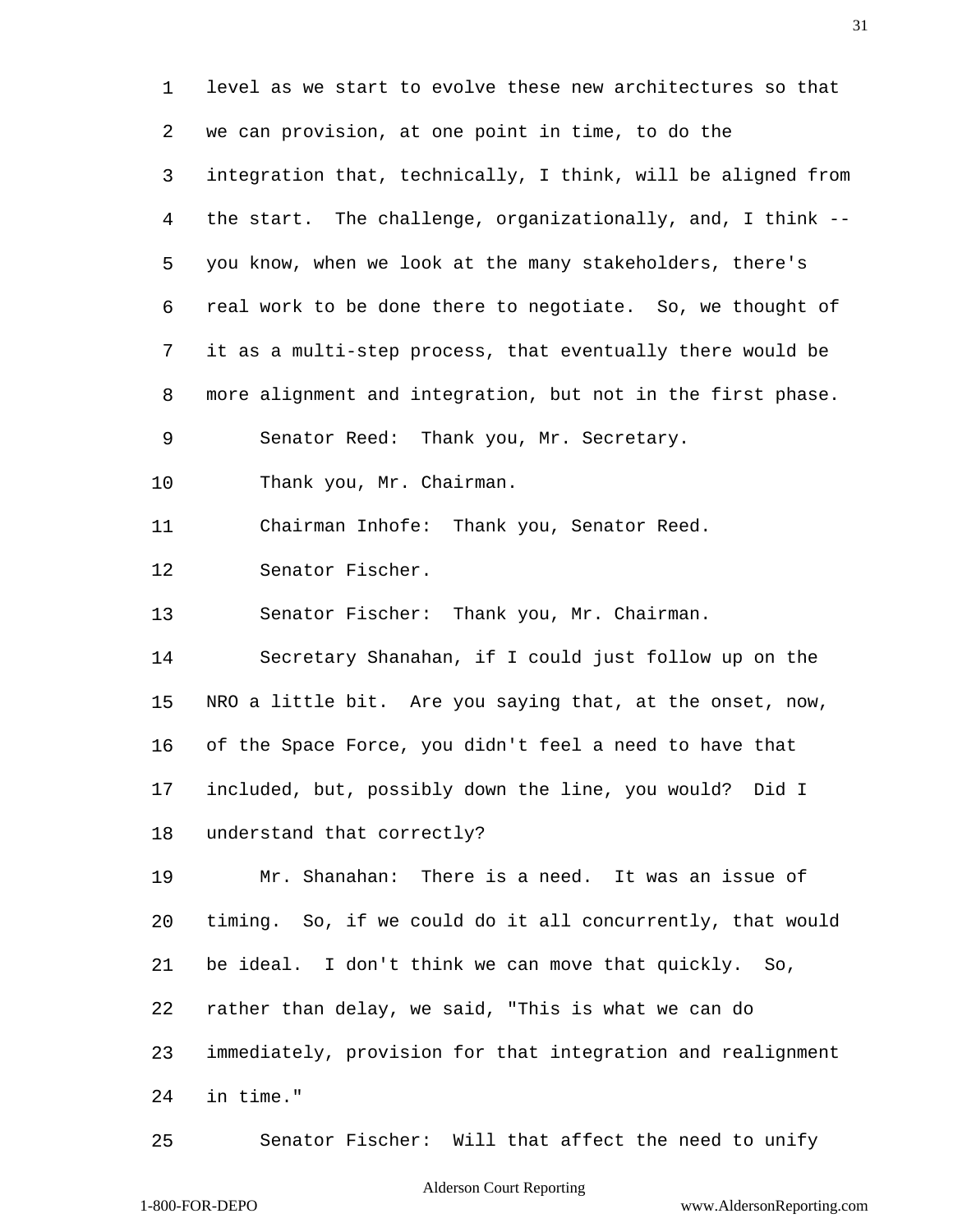the national security space activities? Do you see that as possibly a detriment in trying to unify? We keep hearing about unification. Is -- obviously, you don't think of that will be a detriment.

 Mr. Shanahan: Well, I'd rather do more, sooner. I mean, this is really about, How do we move out quick -- the proposal we've put together is really a threat-driven proposal, so as quickly as we can get after the threat, we want to move. If we could do more, we'd like to do that. I 10 think some of the organizational -- you know, this is really more about how to -- the equities of stakeholders. If we could, you know, resolve some of those more quickly, we would, you know, incorporate more.

Senator Fischer: Okay, thank you.

 Secretary Wilson and General Hyten, can you offer your views on the NRO and Space Force?

 Madam Secretary, if we could start with you, please. Dr. Wilson: Senator, the National Reconnaissance Office was a black program established -- or secret program established between the Air Force and the CIA a long time ago. In 1992, it was -- its existence was acknowledged. But, while it was a black program, it was headed by the Under Secretary of the Air Force, who was simultaneously the head of the NRO. That ended in 1992, and the NRO became a - - had its own director, who was not the Under Secretary of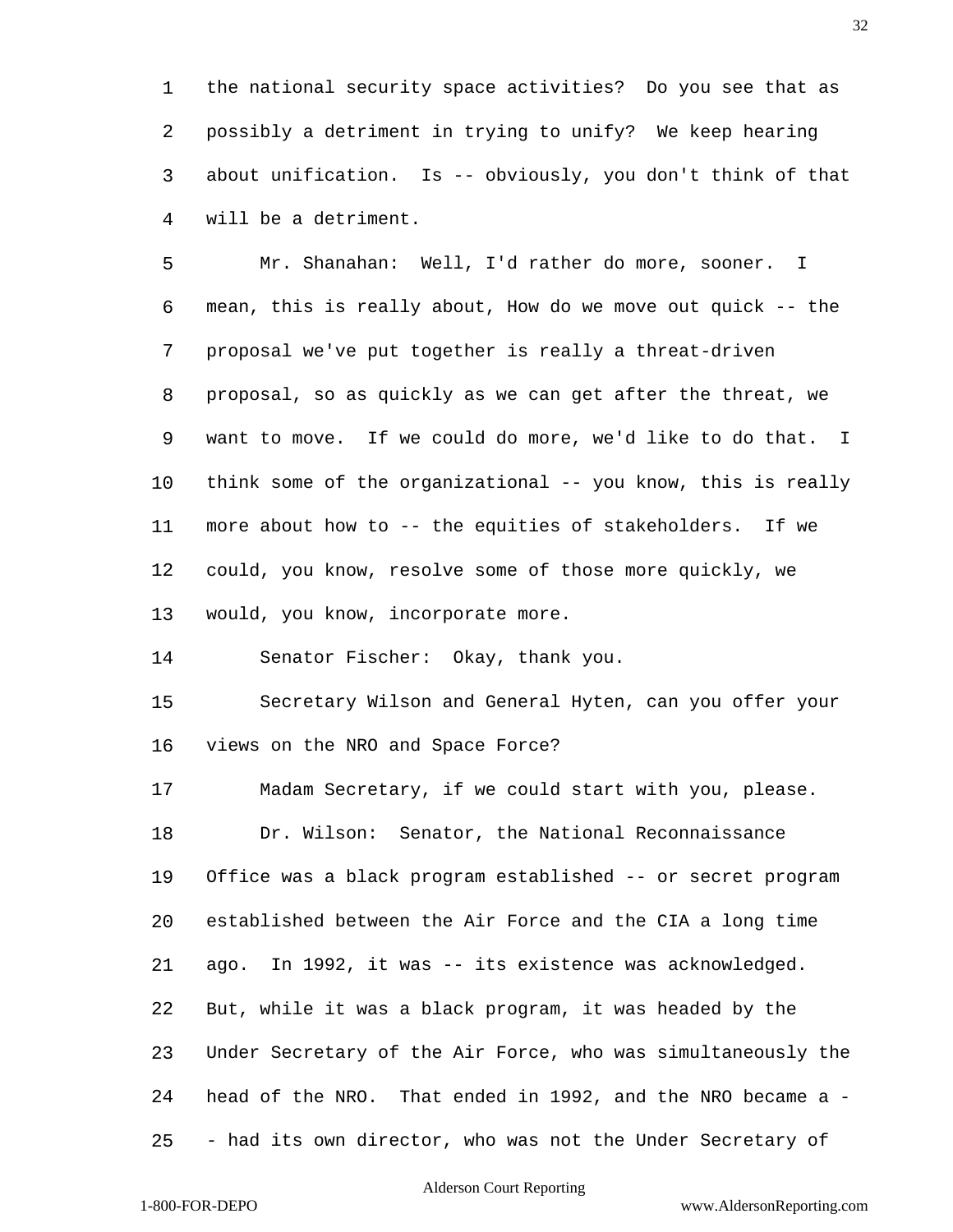the Air Force. There remains a very deep connection between the Air Force and the NRO. About 40 percent of the people in the NRO are airmen. The rest are civilians or CIA employees. So, there is a deep organic connection there. And we have deepened the already close connection between military space and space elements of the intelligence community over the last several years. And that's because many of the things we'll have to protect are actually NRO assets. So, deepening that connection is important. It may not require actual structural change in the organizational chart. And we'd be happy to work with you on kinds of things that might continue to deepen that already very close connection between the Air Force and the NRO. Senator Fischer: Thank you. General Hyten, do you have anything to add? General Hyten: Yes, ma'am, just a couple of things. I think, first of all, we should recognize that right now the partnership between the National Reconnaissance Office and the Air Force is as strong as it's ever been. And I've been working with the National Reconnaissance Office for well over 30 years. And it's very strong. The second piece is that there's no doubt that the Space Force of the future will have to have a very strong relationship with the National Reconnaissance Office. The

### Alderson Court Reporting

administration recognized this in Space Policy Directive 4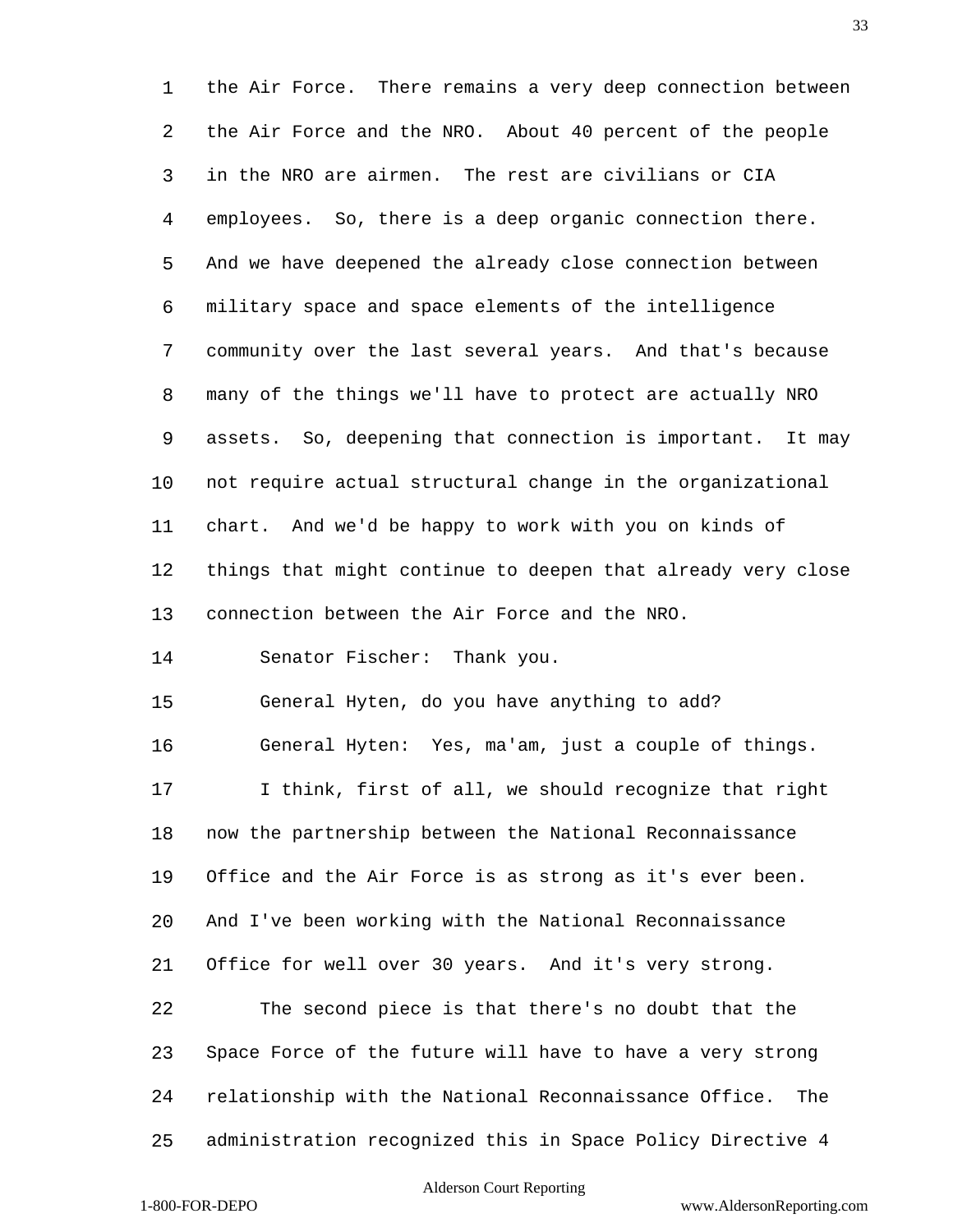that gave us 180 days, which I think is out to the middle of August, to come back with a report that said this is how we would partnership -- partner with the National Reconnaissance Office and the broader intelligence community in the future. I hope we can do that faster than August, because that partnership is very important to the future. Senator Fischer: Okay, thank you. General Dunford, there's a tension between the desire for a streamlined effort unified under one roof and the desire for a joint integrated approach, here. This was Admiral Rogers' concern and the reason he actually opposed the creation of a separate force for cyber. In our attempt to unify space activities, are we running the risk of creating another silo, here? And we're going to surround it with a silo, and we're going to distance it from other services? And how do we make sure that space is going to remain integrated?

General Dunford: Thanks, Senator.

 You know, Senator, in my assignment, what I've kind of come to learn is that the real strength of jointness is actually diversity of perspective brought by different services and organizations. But, what's key is to leverage that diversity of perspective in processes that make sure we have coherent force development, force design, command and control, and planning. And I think those three areas are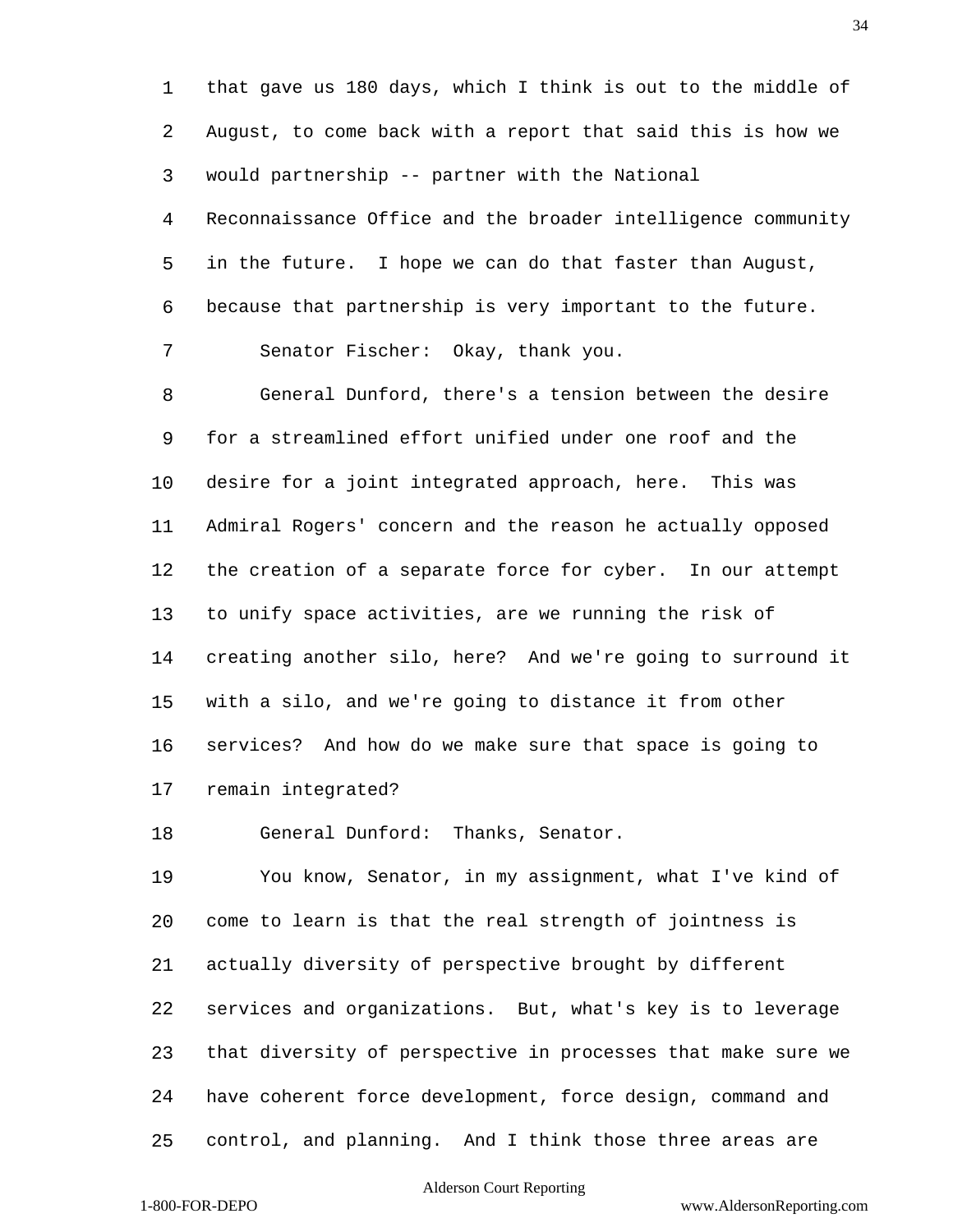how we bring the joint team together.

 But, I'm not at all concerned about a silo of space. The key is to have individuals that are singly focused on space, and make sure we incorporate that perspective, that very healthy perspective, into the outcome, which is a Joint Force that can fight. Senator Fischer: Okay. Thank you. Thank you, Mr. Chairman. Chairman Inhofe: Thank you, Senator Fischer. Senator King. Senator King: Thank you, Mr. Chairman. Thanks, to all of you. In Maine, there are certain basic principles of life. One is, you don't drive on the ice after April 15th. Second is, you hate the Yankees. And third is, if it ain't broke, don't fix it. My impression is, you all are doing a good job. We are getting the data that we need, we're getting the support from the Air Force, we're working together with the NRO and other agencies, and, as I think many of you, or all of you, have testified, we're dominant in space right now. I understand the threat, and I understand our adversaries are moving forward, but I don't understand how adding a box to an organizational chart is going to give us some kind of qualitative military edge, to use a term that we've heard in this committee.

### Alderson Court Reporting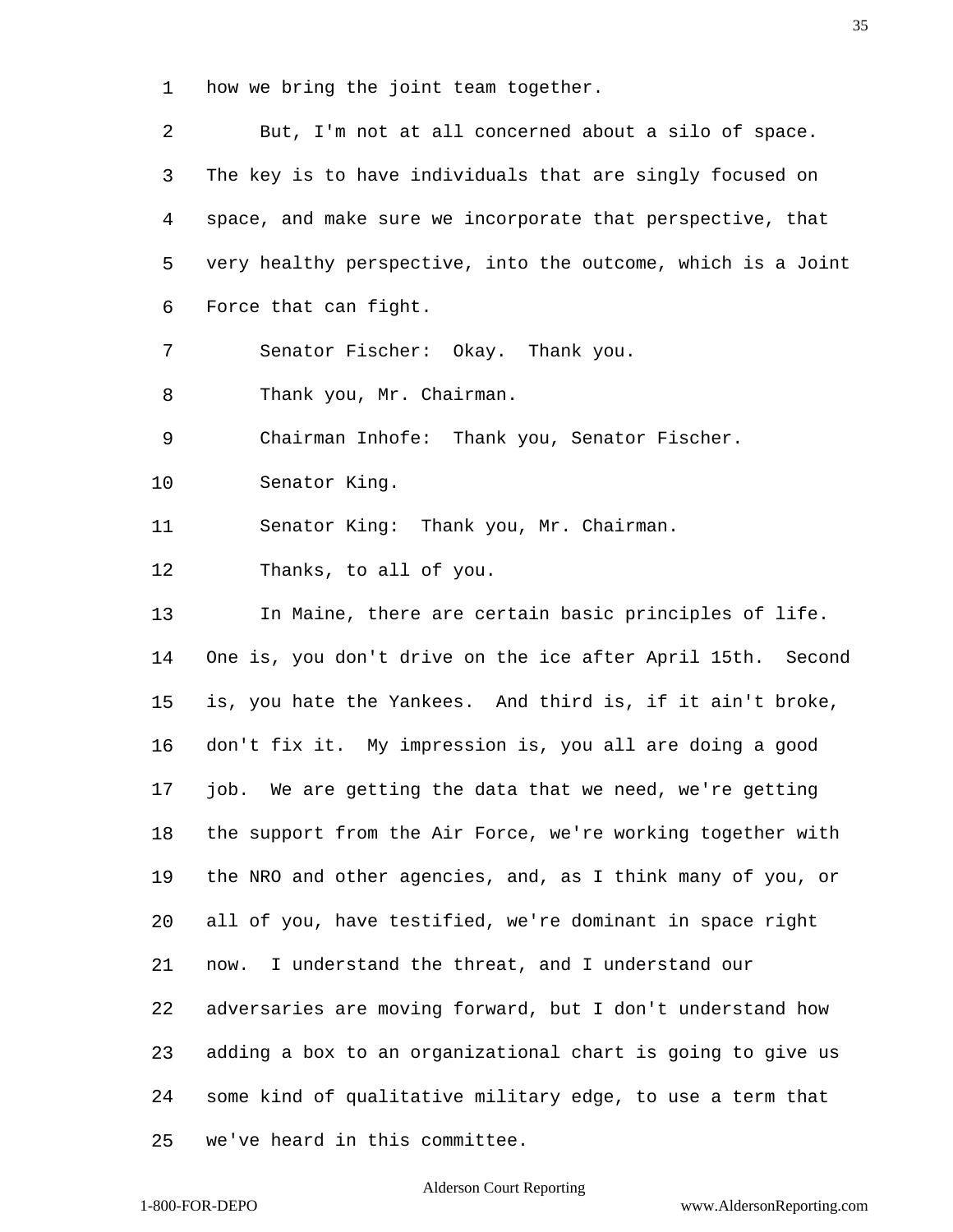General Hyten, I'm like the Chairman, I'm genuinely undecided, although, as you can tell, I'm skeptical. I don't think it's broken. I think you're doing a good job. Why are we going to fix it?

 General Hyten: So, Senator, I think we have been doing a good job, but we've been doing a good job in an environment where space has not been contested. What is changing is, we have adversaries that are building significant capabilities that can challenge us in space. Senator King: I understand that, but I don't understand how putting a new box in an organizational chart is going to help us to respond to the new challenge that we face.

 General Hyten: Well, there's two problems we have to fix. One, we have to have a commander focused on it all the time from an operational perspective. That's the Space Command issue we talked about.

 Senator King: And I agree, I think that's the answer, frankly.

 General Hyten: And the second piece, Senator, is, we have to have somebody in the Pentagon that focuses their total attention on space all the time. The -- I've known every Chief of Staff of the Air Force for the last 20 or 30 years, and they've all carried space effectively into the tank. They've all cared about space. But, it is a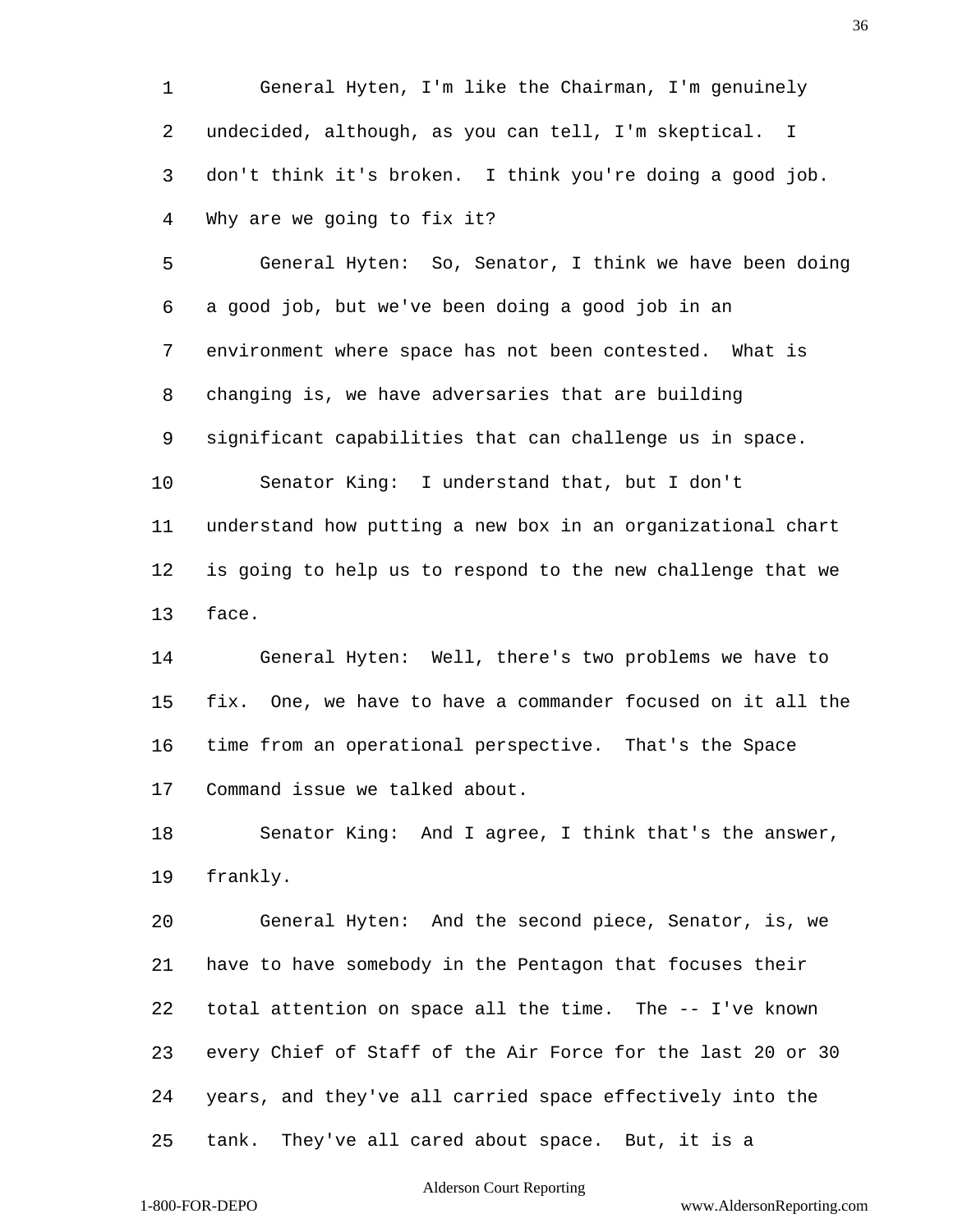secondary issue. And, as they've cared about space in the tank, the Pentagon has built a structure around them with dozens and dozens of people and organizations that are all in charge of space in many ways. I had one Chief of Staff tell me -- well, I can't -- I won't share the exact words that he told me, but --

7 [Laughter.]

 General Hyten: -- it was very difficult to walk around the Pentagon and not bump into somebody who said they were in charge of space. So, the goal is to put one person in charge of space, a four-star Chief of Staff --

 Senator King: And I understand that, too, but one of the problems with this proposal is, it doesn't put one person in charge of space, because we've got NRO, we've got NASA, we've got the private sector, which is very active in space -- and, by the way, I am not suggesting that NRO and those other agencies -- NGA -- should be absorbed into this. That's the last thing I want to propose. But, again, if the argument is, we need a centralized authority, we don't have it here.

 And the other piece that I don't understand is, you talk about a Space Force. That implies people. Nobody's going to go up and fight in space. We're not talking about soldiers, here. We're talking about acquisition, design,

and placement of hardware. And that's an important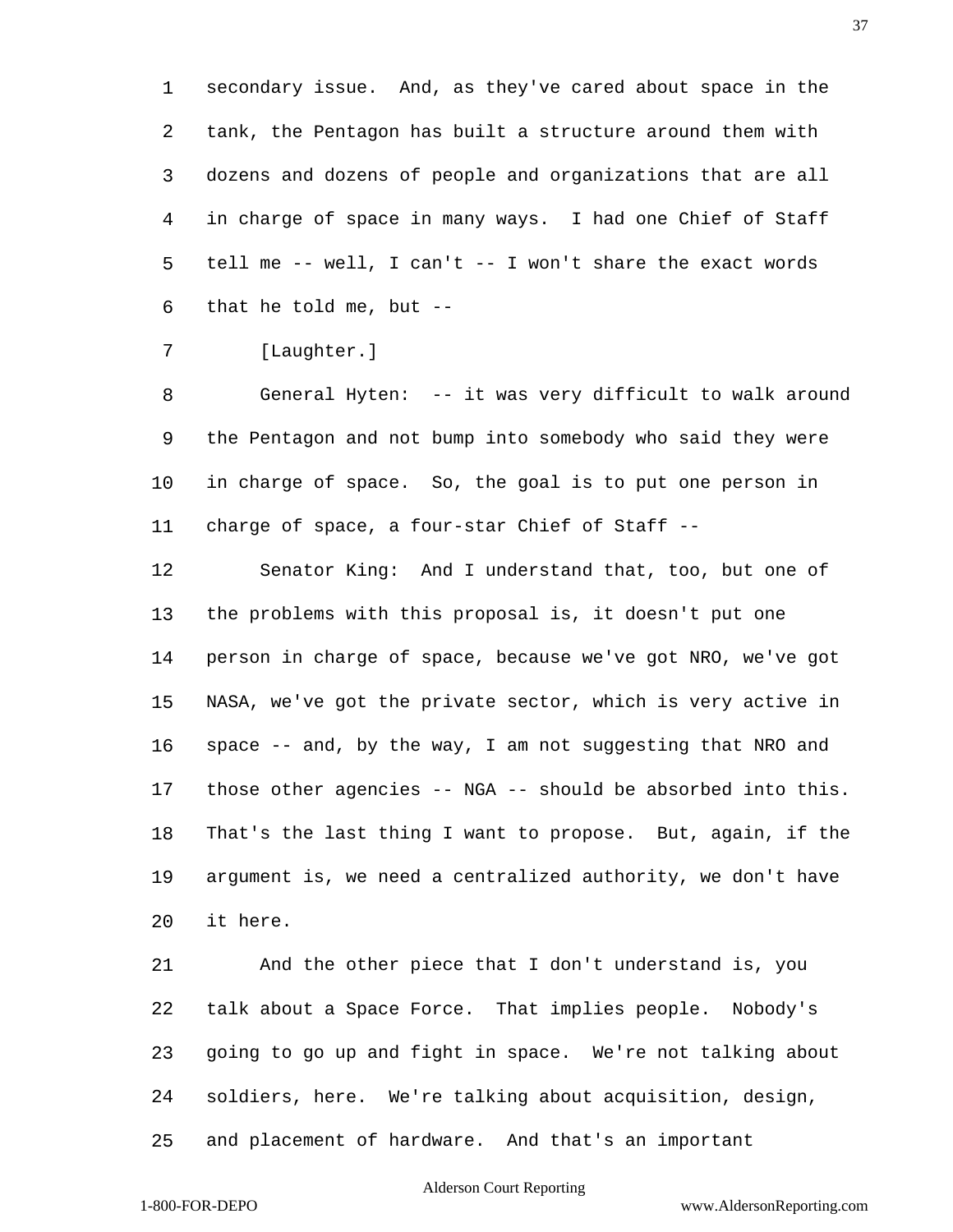function, but I just don't understand why this has to be in a particular special box. I think Space Command makes sense. I understand that. But, to create a new bureaucracy that's going to cost us half-a-billion dollars a year, I've got to be convinced that there's some incremental value there.

Mr. Secretary, you want to tackle that?

Mr. Shanahan: I'd love to, thank you.

 The -- if the environment were going to be the same as it is today, going forward, I'd say don't fix it. When I -- and I've studied this problem for 18 months, so it's not as though someone, you know, passed me a report. I've spent a lot of time on this subject. And the focus has been, What is changing? And do we have the capacity and the ability to make that change? And when I break the problem down, the first is, How do we set up Space Command so we have operations that now can compete in a contested environment? So, that was, you know, one problem. And you need a dedicated leader whose attention is that.

 Senator King: But, isn't that the combatant commander of the Space --

Mr. Shanahan: Correct.

Senator King: -- Command?

Mr. Shanahan: Correct. So, that's one.

Then the second piece -- and this is where I think you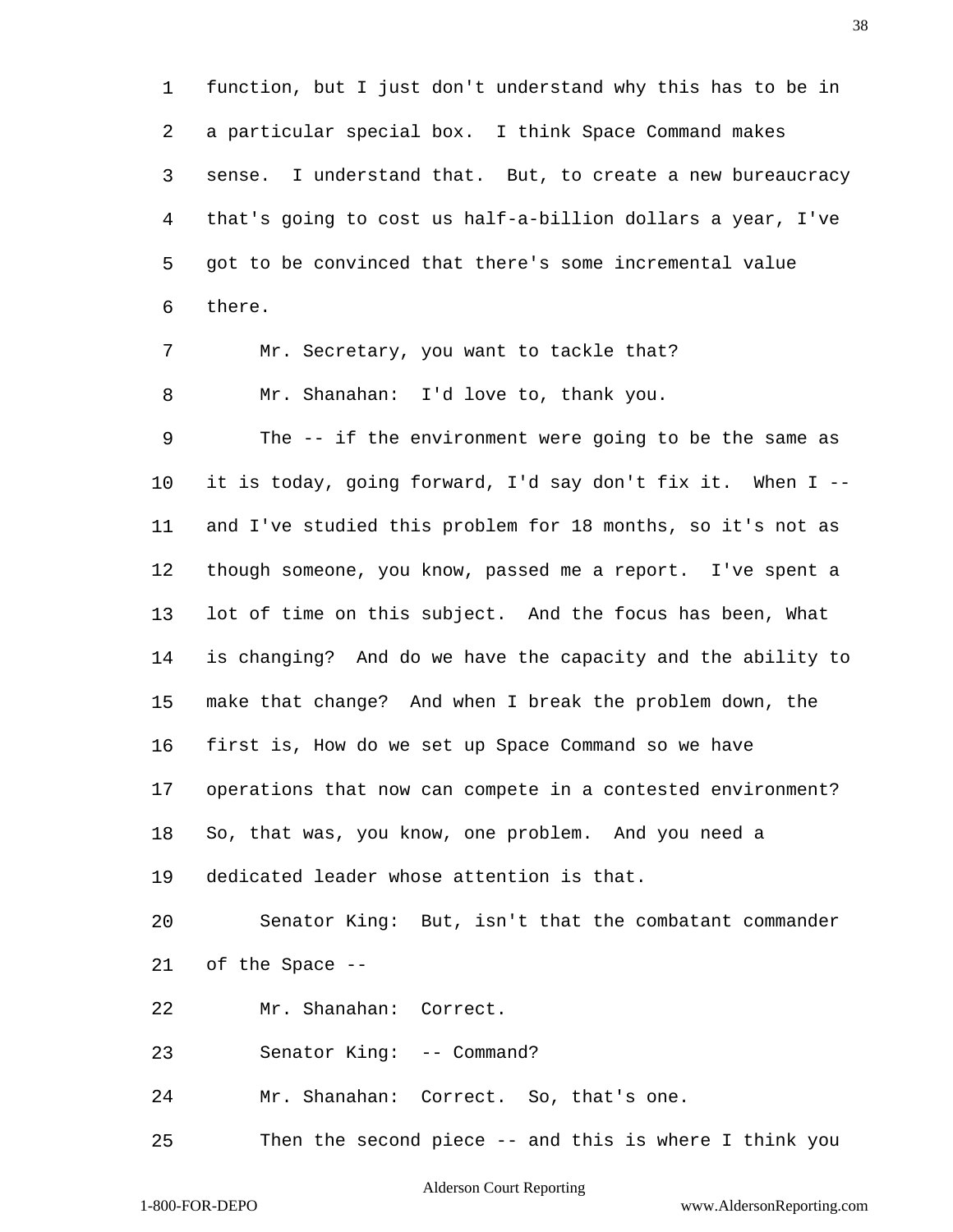were headed -- is, Why does that new box, called the Space Force, create a lot of value? There's two major changes that we have to get after. One is, How do we professionalize the generation of this cadre of space specialists? Today, it isn't a formal training and development program, a recruiting program -- Senator King: But, again, couldn't that take place in the context of the Space Command? It's a combatant command. It's -- Mr. Shanahan: Yeah. Senator King: -- going not have -- Mr. Shanahan: Yeah. Senator King: -- personnel and a mission. Mr. Shanahan: It could. It could. And this is a -- this is what the Space Force is intended -- man, train, and equip, like the other services. The equipping part is the other major component, here. So, as we look to modernize across the Department -- and this is an area where the Department has struggled over time, and this is the most significant modernization in 30 years -- do we have the bandwidth and capacity, the focus, and the accountability to drive that? That's what this really gets after, so that, when we do modernize, we execute to the schedule, we execute to the budget, but, more importantly, we deliver the technical capability at a department hole, not by service.

## Alderson Court Reporting

1-800-FOR-DEPO www.AldersonReporting.com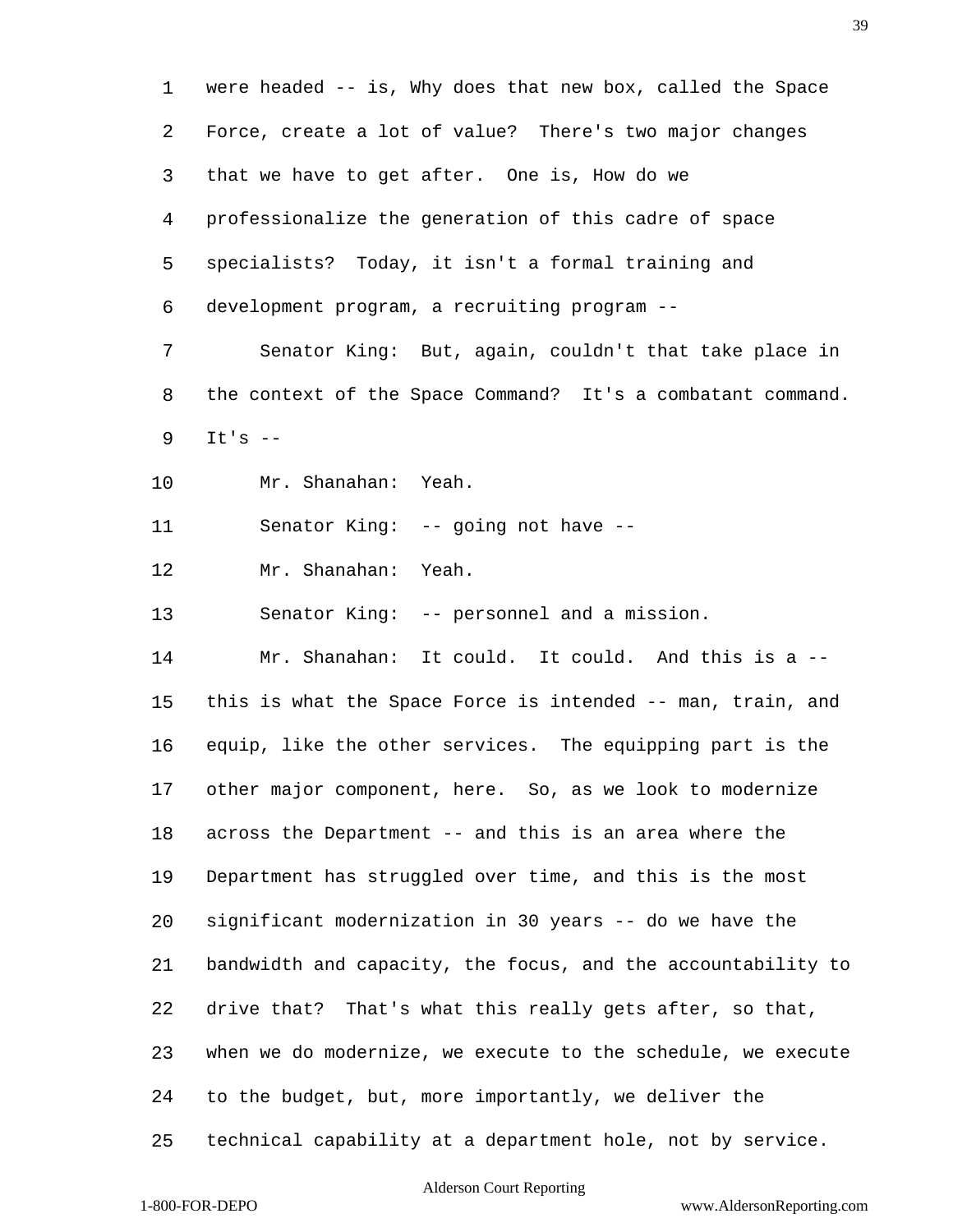Senator King: I appreciate that. Thank you. Thank you all. Thank you for your testimony. Thank you, Mr. Chairman.

 Chairman Inhofe: Thank you, Senator King. Senator Cotton.

 Senator Cotton: Thank you for your appearance today and for your work on this very important problem.

 I want to share the sentiments of several members of this committee who say that space is, unfortunately, now a contested domain, and our enemies are putting weapons in space and they're targeting our assets in space, and that we don't really get a choice to whether we want to fight in space. We only get a choice of whether we want to win or lose in space. I know you've all put a lot of effort into thinking through that problem. As to the members of this committee, I think you'll see it's not really a partisan matter, either. It's a -- but, it's a major question, and I think we're all committed to getting it right, not getting it fast.

 I do want to continue on the line of questioning that Senator King started. And I want to start with your perspective on this, General Hyten, as a combatant commander. You said, rightly so, that space can never be more than your third priority, given your priorities of our nuclear strategic forces. You can imagine a world in which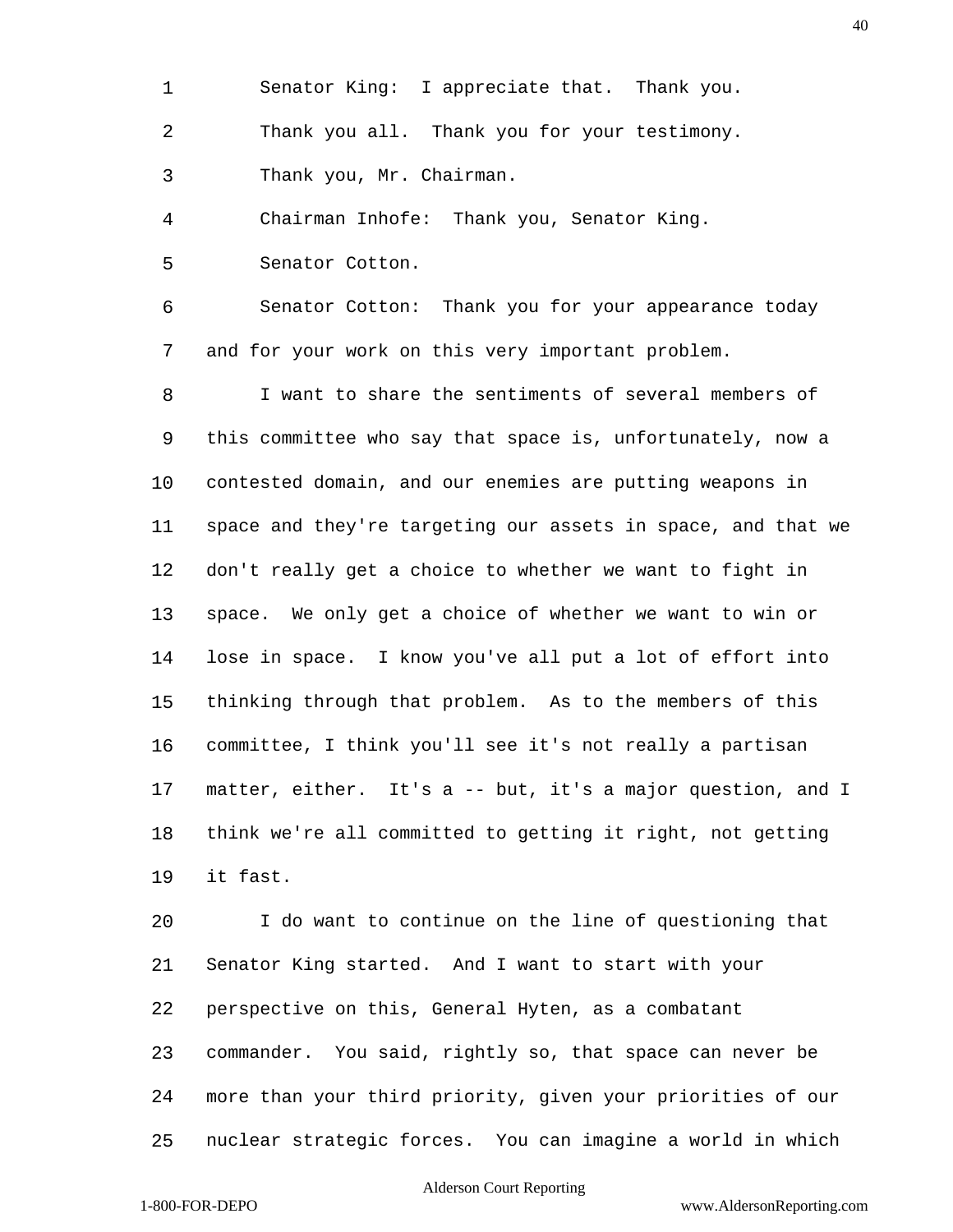those nuclear strategic forces would have been their own service, you know, whether -- where we would have put our missiles and our ballistic missile submarines and our strategic bombers, in addition to our command-and-control functions, into a separate nuclear forces, if you will. We didn't do that. We have Strategic Command to do that. Can you explain why we need to put all space assets, space forces, into a separate service, as opposed to a combatant command?

General Hyten: Yes, sir. Thank you, Senator.

 The -- when you look back at the history of our nuclear forces, the three basic capabilities are the submarine- launch ballistic missiles, the intercontinental ballistic missiles, the ICBMs, and the bombers. And if you look at how those systems operate, the submarine clearly operates in the maritime domain. The bombers and the ICBMs operate in the air domain. And so, the expertise you need to operate those weapon systems come from the domain expertise you achieve from the Air Force and from the Navy. When you look at the space capabilities that we operate -- satellites, rockets to get us into space -- the capabilities there require expertise in the space domain. That's the difference between the legacy of Strategic Command, which then took domain-focused capabilities and put it together into one unified command, and a Space Force that will take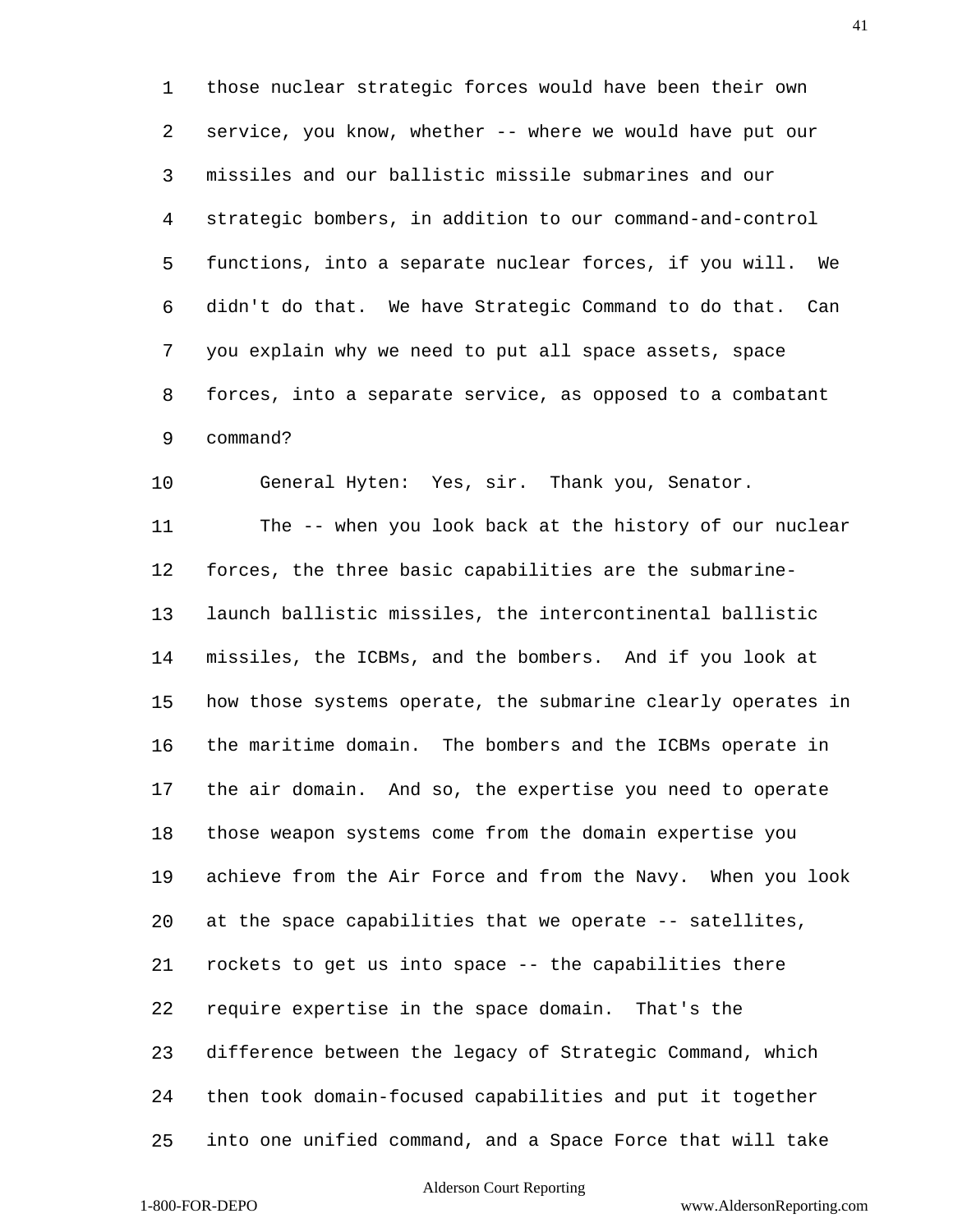another domain capability together and put it into another unified command.

 Senator Cotton: Those capabilities, though -- I mean, to me, they do seem pretty Air Force-centric. They don't -- I mean, I understand -- I see General Dunford looking at me- - that the Marine Corps and the Army uses space assets a lot to fight. It's critical to our way of fighting. But, you know, unless, as Senator King said, we're going to have a large number of actual soldiers in space fighting, and they need a different set of skills, this is primarily going to be about technology and acquisitions and so forth. So, I think what a lot of us on the committee are trying to figure out is, What's the incremental advantage of having a separate Space Force, like the Marine Corps is to the Navy, within the Air Force, as opposed to, say, the Air Force having the training and equipping function that the five services have for a combatant command like yours, for the geographical commands, and, you know, the Central Command or European Command or so forth? Secretary Wilson, that may be a question for you to

take.

Dr. Wilson: Thank you, Senator.

 I would just add one thing to what General Hyten mentioned, which is the importance of the development of space professionals. And I think that that's an important

#### Alderson Court Reporting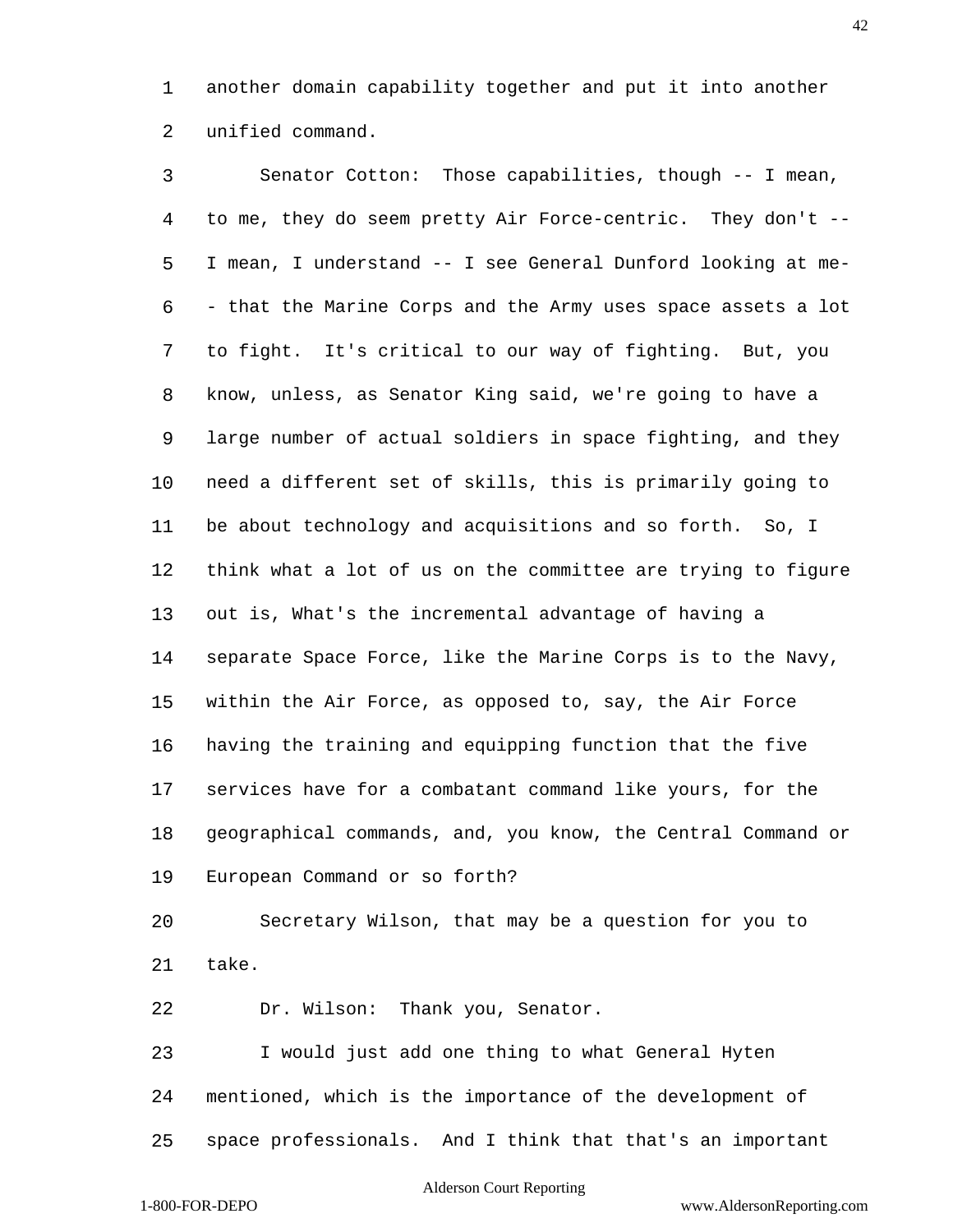thing for the committee to consider, particularly the potential advantage of separating out promotions for Space Force members, and particularly Space Force operators, that that would be a benefit, and to be able to promote to need rather than just take the chance that you will get the right numbers of people. That's particularly important for small career fields.

 And I also think that continuing to strengthen professional development around space and space warfighting is important. Obviously, we're moving forward with this, irrespective of what decision is made by the Congress and the administration on formal structures. But, the shift to warfighting, things like we're -- we've established the Schriever Scholars this year, which is a specific area of professional military education on space, opening undergraduate space training to allies, going to 4 months on the floor operating systems to 4 months of training in combat operations for a space operator. So, that shift of a culture to warfighting and professional development is actually -- it's an important element for your consideration.

 Senator Cotton: Secretary Shanahan, I see you're reaching for your button. You can respond, if you'd like. I had one question for General Dunford before the Chairman gavels me down. But, if you'd like to respond --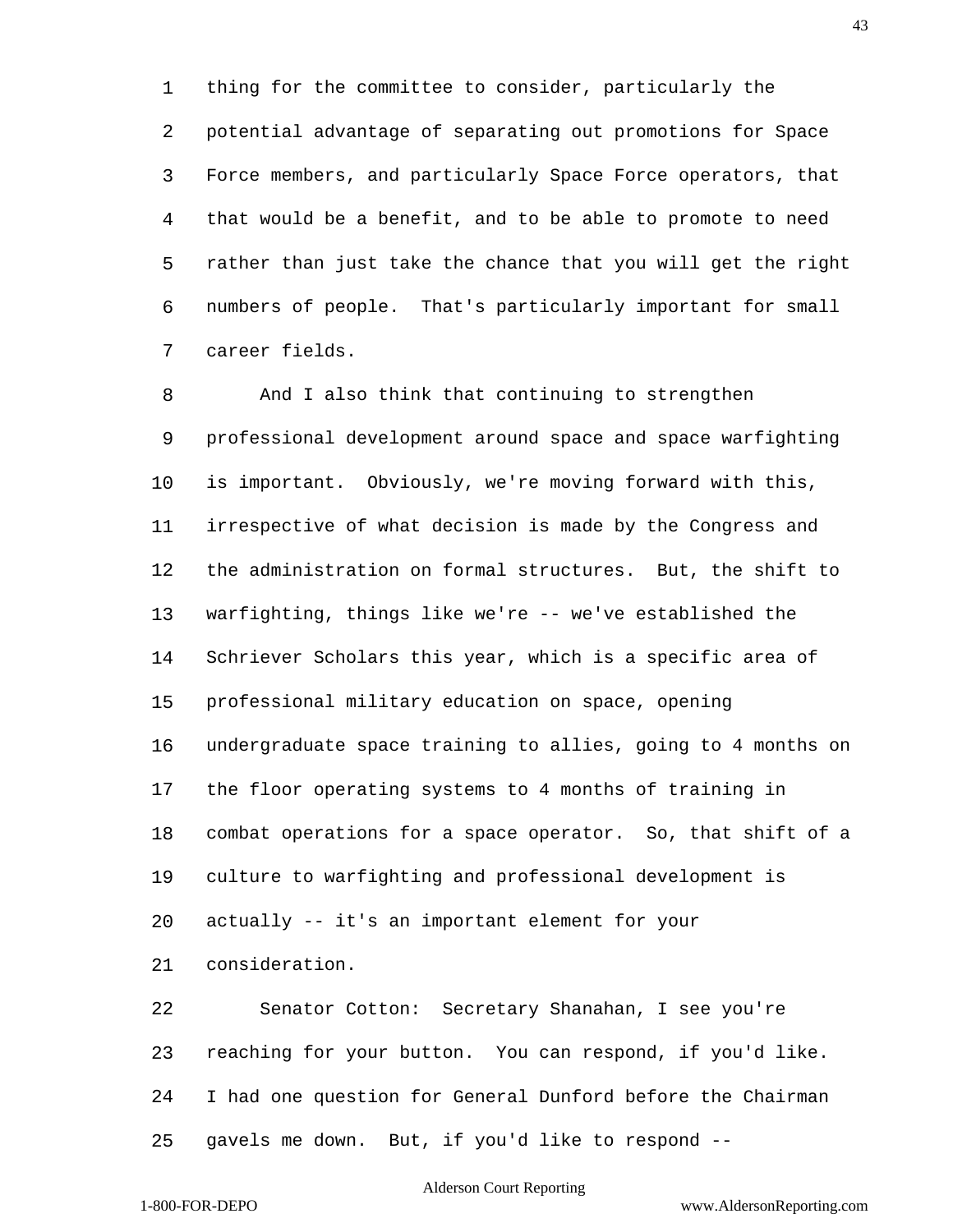Mr. Shanahan: I know I'd -- you know, part of this -- and I'm hoping this gets conveyed today. Five years from now is going to look much different. And I think sometimes we look through the lens of today, and we extrapolate going forward. But, you know, there's going not be, literally, an explosion of thousands of satellites. You think of just the growth in space. You think about this contested environment, and then how quickly we need to be able to adapt commercial innovation, and then, you know, the Army's going to modernize their C2 system, the Navy's going to modernize their C2 system. We have all this modernization going on concurrently. So, how do we organize ourselves to able to accomplish this amount of change in an environment that's getting, you know, increasingly dangerous? That's really what we've tried to do, here, so we could dedicate the skill and the resources to be able to move quickly instead of bureaucratically trying to organize ourselves across so many different organizations.

 Senator Cotton: General Dunford, you look like you're about to push your button. Do you want --

General Dunford: I was waiting for you.

 Senator Cotton: Well, I think the Chairman's going to gavel me down.

 I will say this, though, before my time expires. Bob Gates, who I think is one of the finest Secretaries of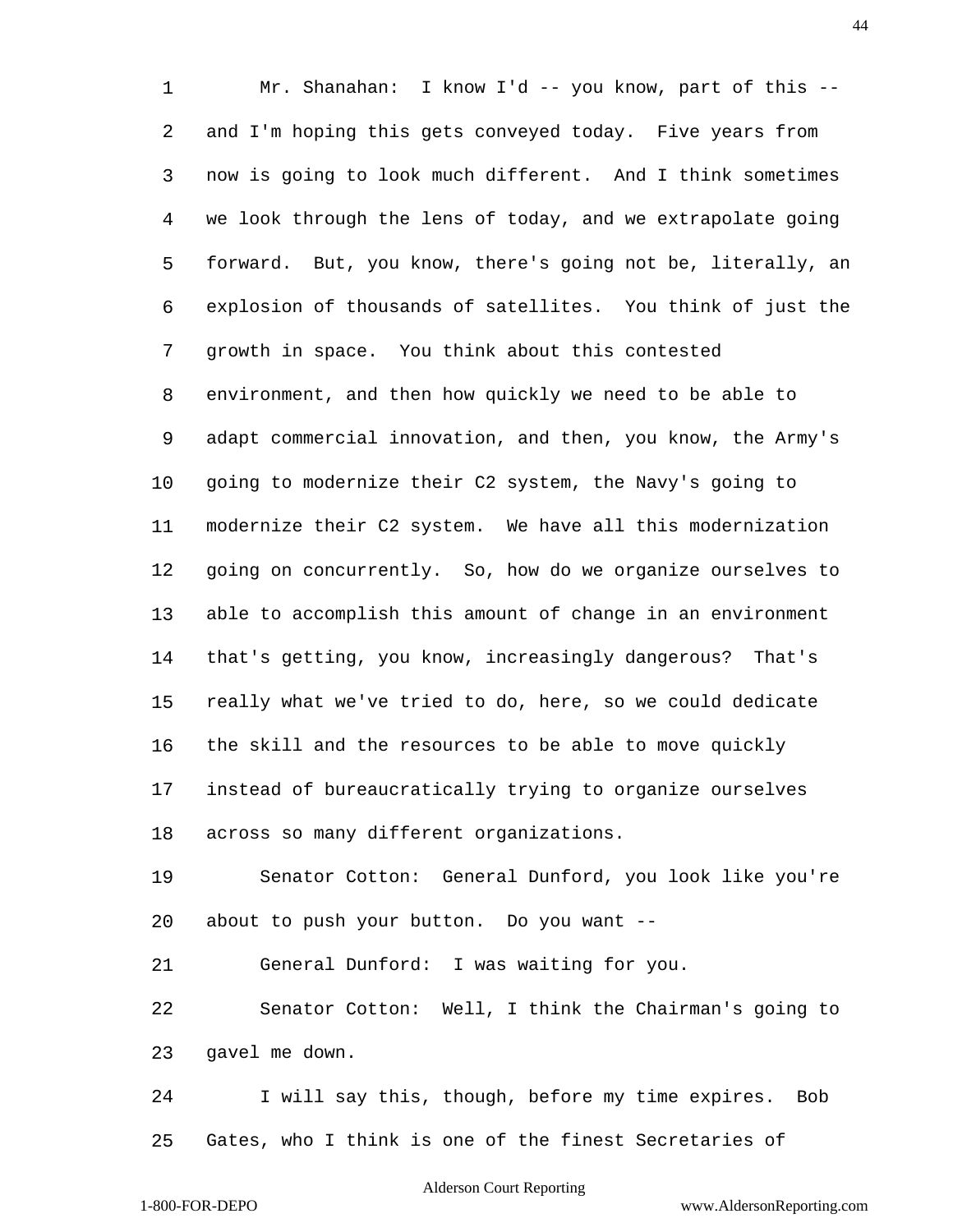Defense that we've had, wrote, in his most recent book, "Passion for Leadership," that normally when you face a bureaucratic challenge, moving boxes around is not the right solution. That doesn't mean it's the wrong solution here, but he said that normally what you need is a cultural change from your leadership. Whatever happens in this year's National Defense Authorization Act, I want to commend you, Secretary Shanahan, General Dunford, Secretary Wilson, General Hyten, for the cultural change you've driven inside the Department to recognize that we need to significantly increase the level of our capabilities in space, given what we face in Russia and China, because your leadership on this has been very strong.

Thank you.

Chairman Inhofe: Thank you, Senator Cotton.

Senator Peters.

Senator Peters: Thank you, Mr. Chairman.

And thank you for all of your testimony today.

 I just want to concur with what I'm hearing from my colleagues. I don't think there's any disagreement from folks on this committee that space is something that we need to focus a great deal on, that it is now a contested domain in ways that simply didn't exist in the past, and we need to do a better job of coordinating and integrating space into our overall defense strategy. But, I think our question is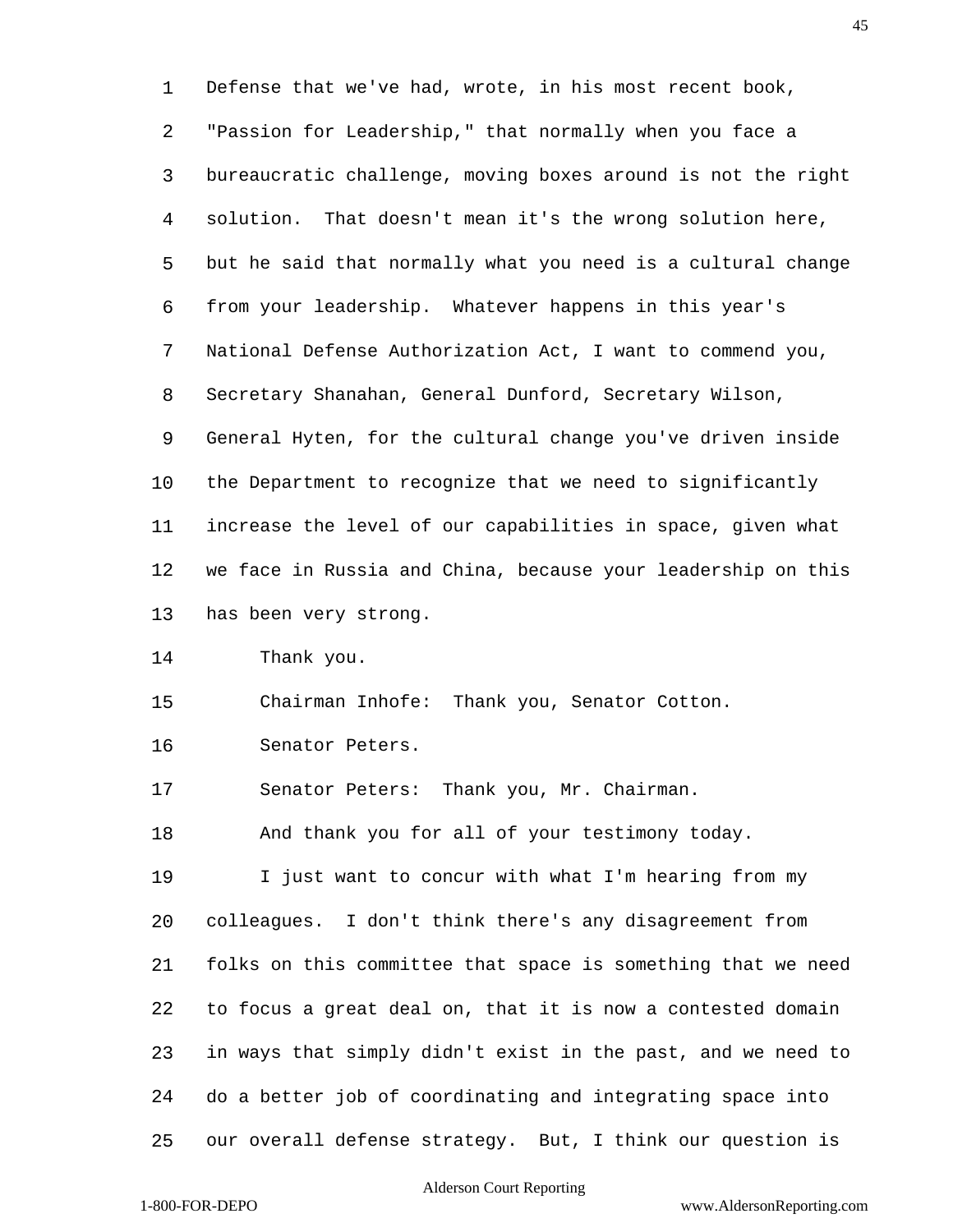that this approach that we're being -- that we're looking at is just going add a whole lot more cost. At a time when the Department of Defense needs to be a whole lot more nimble, has to be a whole lot more innovative, and has to be able to do more with less, because we can't just keep throwing money after dollars after dollars, when there are so many other needs that we have in our economy, here. But, I would like to have folks coming to the committee, saying, "We can do this, and we can do it more efficiently, and we can have more lethality, and we'll be able to defend American interests, and do it in a cost-effective way." And I'm not hearing that.

 And, Secretary Wilson, I'm going to -- you know, I hate doing this, but I think it's important, because I think you said this best of anyone. In 2017, after a meeting with the Senate Appropriations Subcommittee talking about the Space Force you said, quote, "The Pentagon is complicated enough. This will make it more complex, add more boxes to the organization chart, and cost more money. If I had more money, I would put it into lethality, not bureaucracy." Secretary Wilson, I think that's profound. I agree. The Air Force Chief of Staff went a step further and stated, quote, "If you're saying the word 'separate' and 'space' in the same sentence, I would offer you're moving in the wrong direction. That's why the Secretary and I are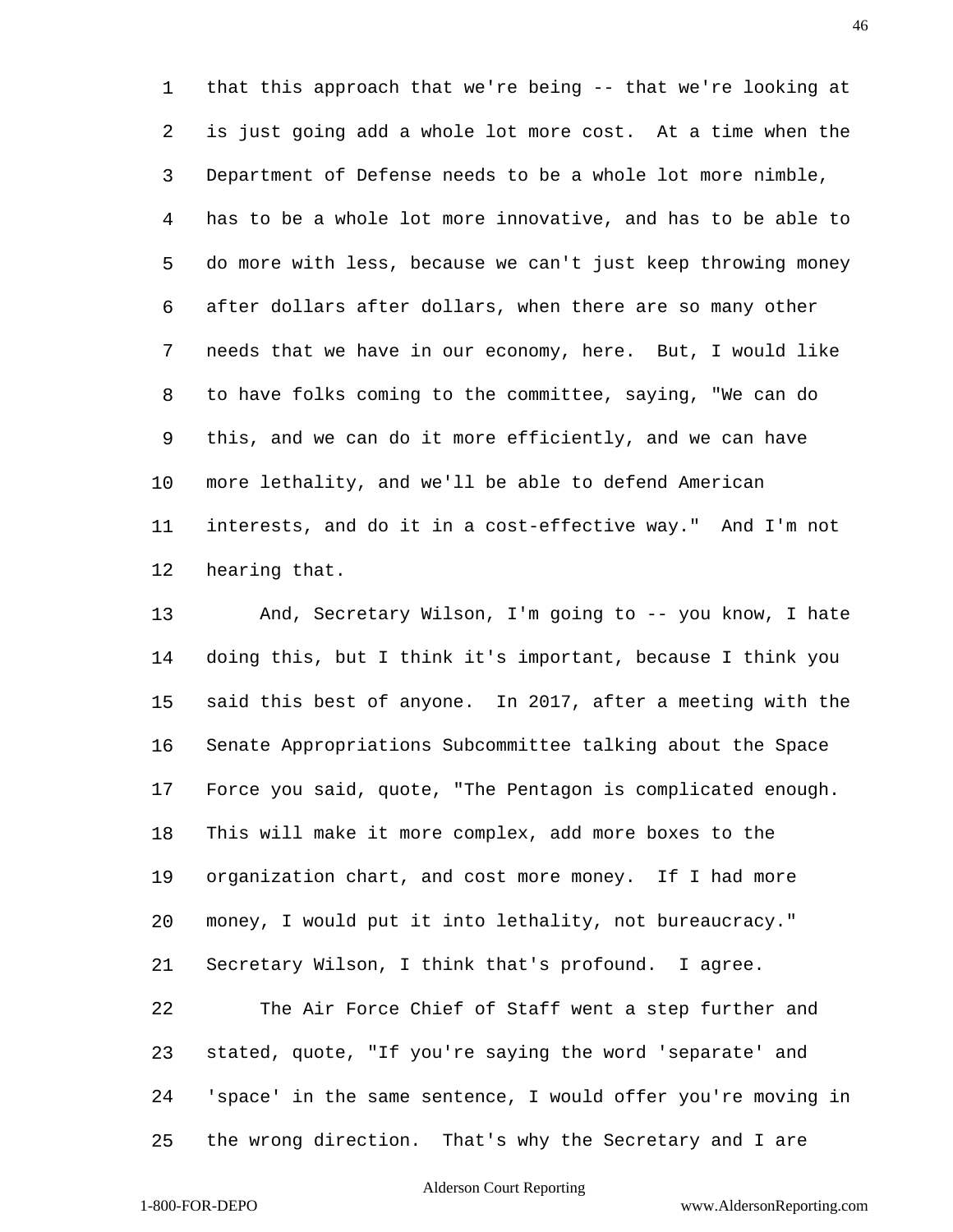focused on how we integrate space. Every mission that we perform in the U.S. military is dependent on space. Now is not the time to build seams and segregate and separate.

 And I couldn't agree more with those statements. I haven't heard any kind of refuting of those very strong statements.

It's time to integrate."

 And if I think about growth of bureaucracy, all we have to do is look at the past of agencies. And, inevitably, folks come and say, "We're going to do this efficiently, and it's going to be different this time." I'm the Ranking Member on Homeland Security and Government Affairs Committee, which, of course oversees the Department of Homeland Security, and when we stood up that Department -- I mean, just look at what has happened in that Department over the years. Since 2005, the DHS's department management operations staff responsible for functions, including legislative affairs, public affairs, general counsel, has grown at a very large rate. What started at 723 employees now is close to 2600 employees. Bureaucratic organizations always grow. I've never seen a bureaucratic organization that actually shrinks. And this one is particularly rank- heavy, which is -- usually has its own bureaucracy that comes as ranks increase. And, essentially, the proposal would have two four-star generals and an Under Secretary in

# Alderson Court Reporting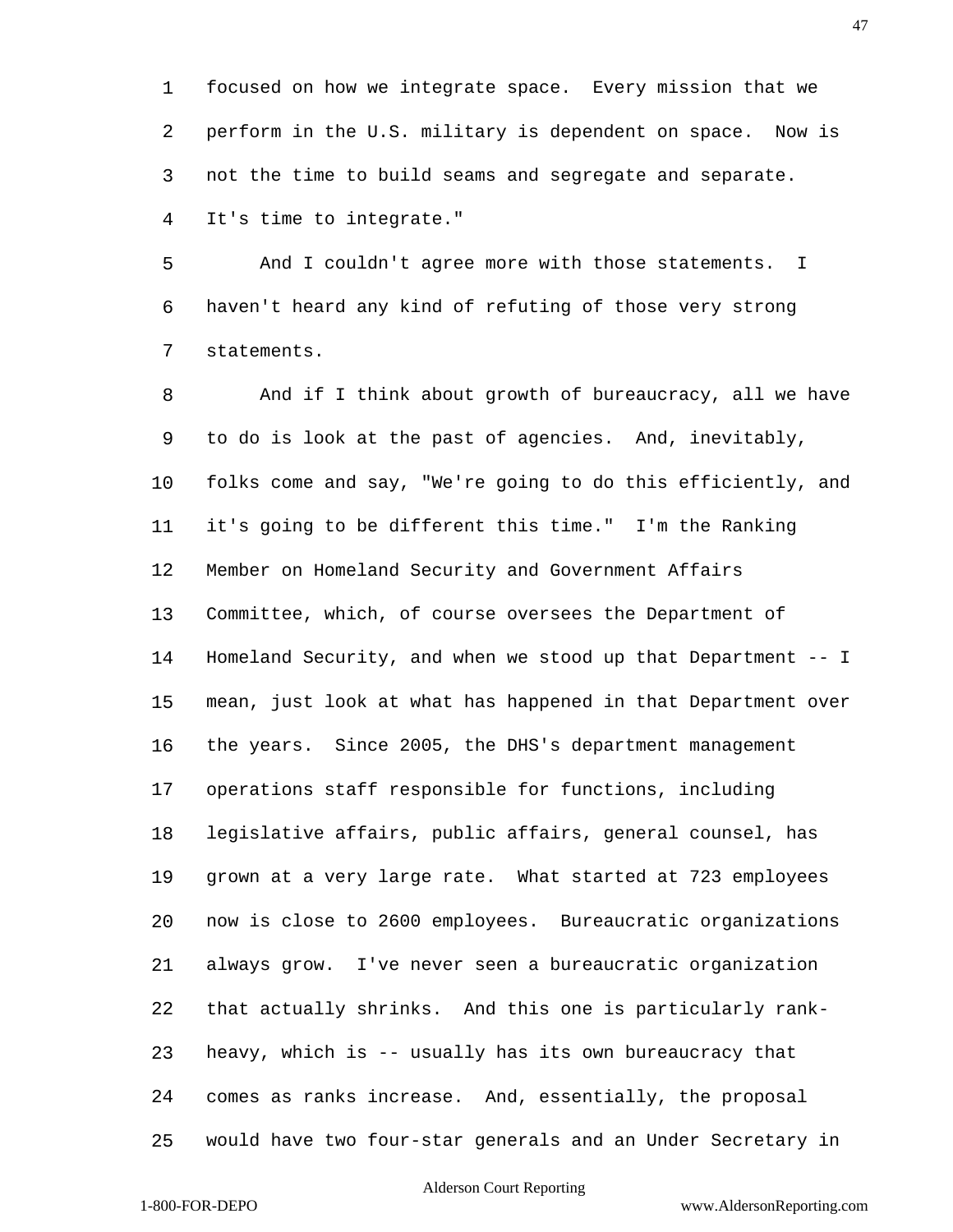charge of the organization the size of a marine expeditionary brigade, which is usually commanded, as you know, General Dunford, by a brigadier general who is conducting operations in both the air and land domains, very complex, contested environments. And we're going to be adding an incredible number of folks in what is being done officially in other places around the Department of Defense now.

 So, my question is, What would happen to the end strength of the existing services if personnel are transferred to the Space Force? Would the Air Force, Navy, and Army backfill those positions, or are we looking to reduce the end strengths of those forces as we create this new bureaucracy? Secretary Shanahan? Mr. Shanahan: We would not backfill the end strength. Senator Peters: So -- Mr. Shanahan: It would be net zero. Senator Peters: So, we would see a reduction. Mr. Shanahan: When -- Senator Peters: In those other areas, because -- Mr. Shanahan: Yes. Senator Peters: -- we're removing -- Mr. Shanahan: Yes.

Senator Peters: -- them.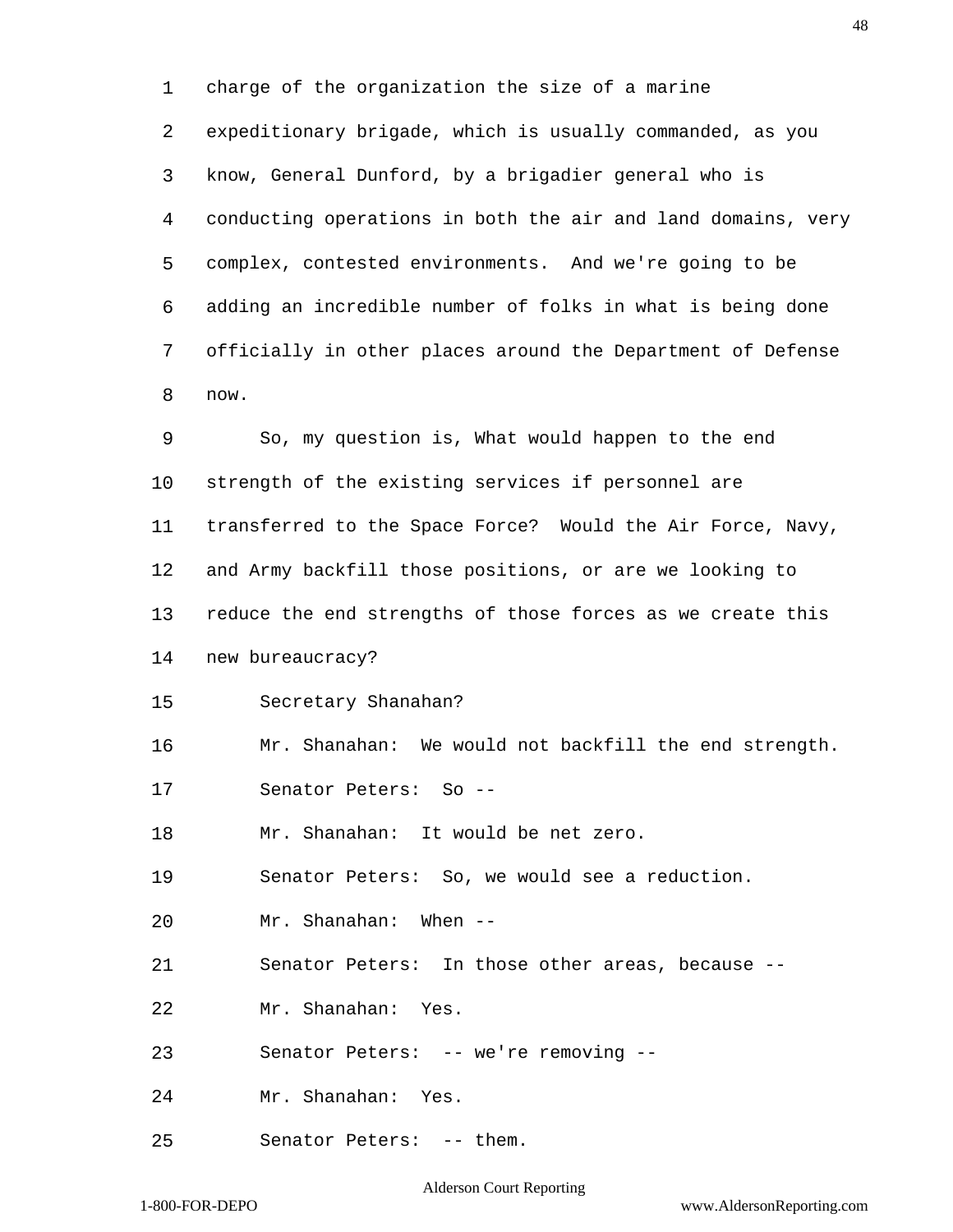Mr. Shanahan: Yes.

 Senator Peters: I also -- we've talked about -- and Senator Reed brought it up, which I think is important -- is the jointness factor. And that certainly was one of the important and, I think, paramount achievements of Goldwater- Nichols, to make sure that we're fighting jointly. And that's why I concur with some of the comments I've heard from my colleagues on having the joint command structure. But, if the creation of the Space Force is approved and we consolidate all of the service space equities into one branch, the unified U.S. Space Command will only have one service as a force provider, is my understanding.

 General Dunford, how does this proposal fit into Goldwater-Nichols? And how do you propose senior officers in the Space Force would broaden and gain joint experience if we're consolidating all space equities into a single service providing force for a single functional combatant command?

 General Dunford: No, Senator, I think it's a great question. And, for clarity, I would envision that each of the services would still have expertise at the staff planning level to employ space capabilities, and then also the necessary tools to take advantage of space. So, ground systems, staff planners, and those kind of things would be in the other services. But, Senator, from where I sit now,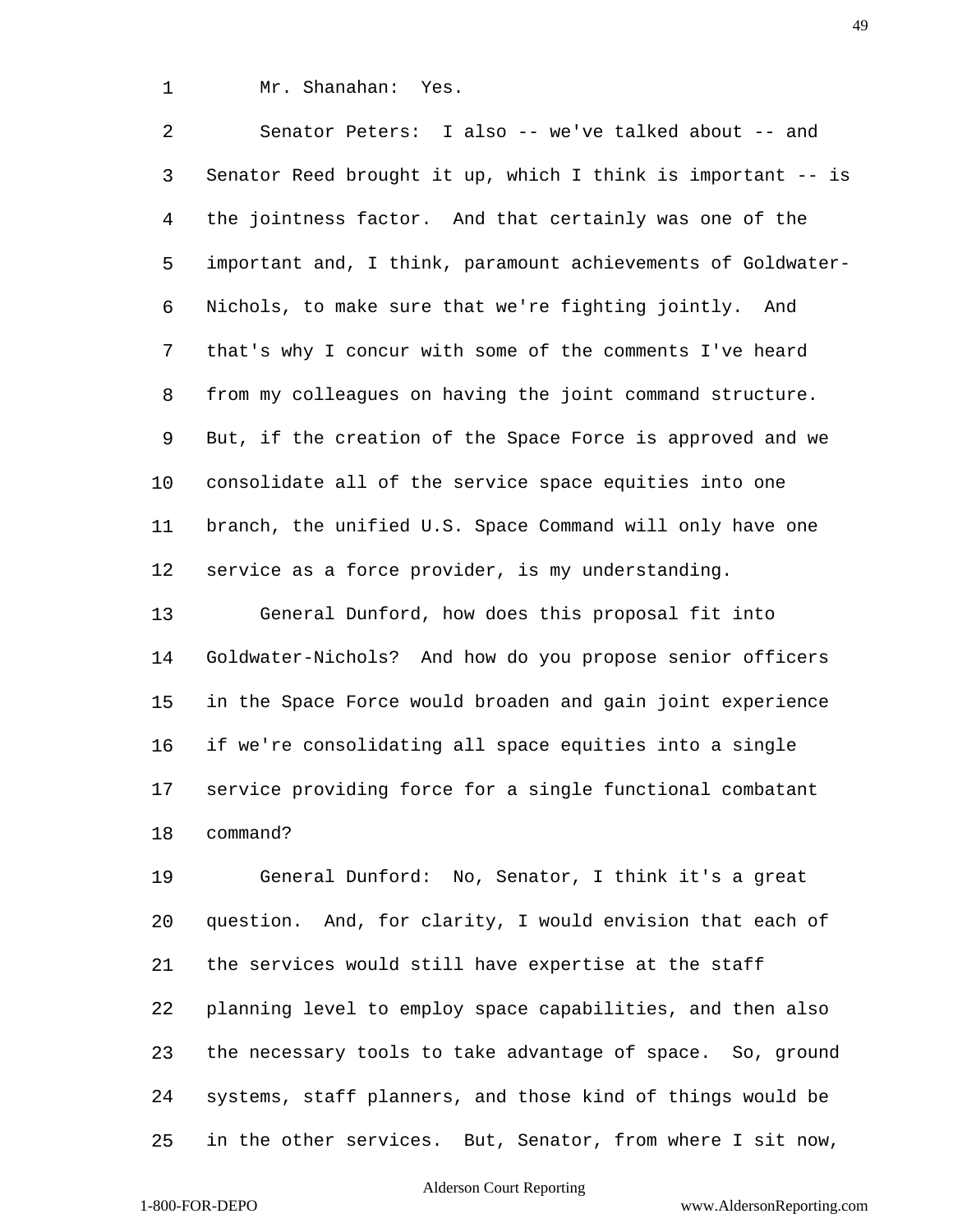particularly as a former Joint Force commander, operational, and as the Chairman, I mentioned, a minute ago, the diversity of perspective actually brings strengths to the Joint Force. So, I don't have concerns about Space Command being a cylinder of excellence, if you will, because it's largely a single service. I think it's imperative, on the Joint Force, to make sure that, in force development, force design, in command and control, and on our planning, we leverage that diversity that each of the services brings. My perspective is -- and I'm -- I was probably where many members of the committee are today, 2 years ago: skeptical that we're moving in the right direction. And, at the end of the day, I asked the question -- we have a space domain now. It is a warfighting domain. What is the optimal organizational construct to make sure that we're positioned to fight in space? And that's where I've landed now on the Space Force. And so, I do believe that the framework within which we develop joint capabilities will allow us to leverage both Space Command, the operational element here, as well as Space Force, the train, organize, and equip organization. Senator Peters: Thank you. Chairman Inhofe: Thank you, Senator Peters. Senator Rounds. Senator Rounds: Thank you, Mr. Chairman.

Alderson Court Reporting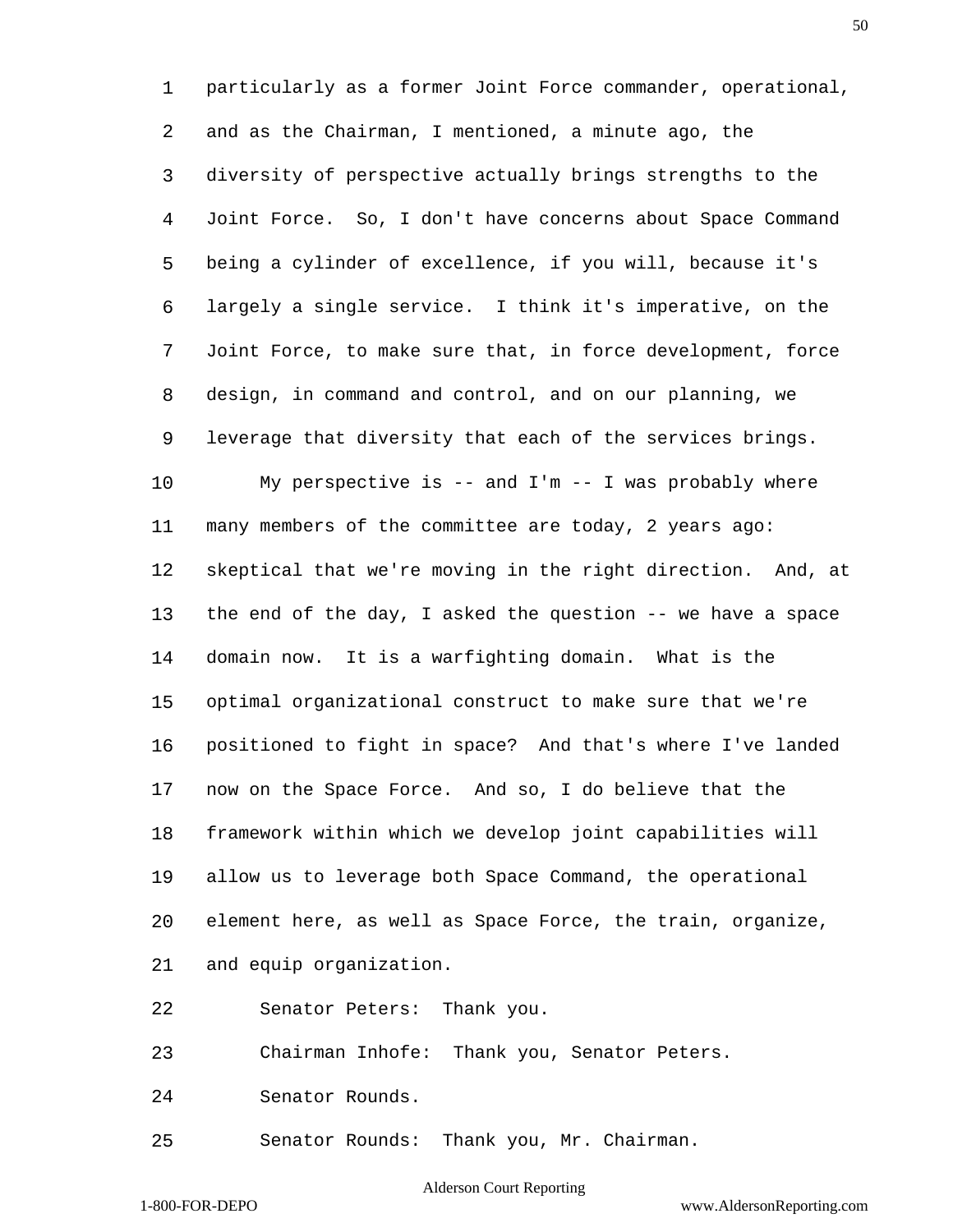First of all, let me just say, to all of you, thank you for your service to our country. I most certainly appreciate all of the expertise that you provide.

 And, once again, Secretary Wilson, it has been truly an honor and a privilege to be able to work with you, and we're going to miss you.

 I have to share with you all. I guess I'm openminded as to whether or not this is a good idea, or not. But, at the same time, I think all of us have an obligation to come in, in a sense, to be skeptical, because what we have right now appears to -- as you've all indicated, we have the best with regards to our approach right now to space, compared to our near-peer competitors. And so, what we're trying to do is to make improvements for the long term based upon the issues that we see that we're not able to do as well as we would like to. I see the Air Force, though, in many ways -- having learned a lot from previous projects and so forth, the Air Force, right now, has a B-21 project which is not only on time, it's on budget. It would appear to me that there are acquisition processes within the Air Force right now that are showing improvement, that we're actually seeing that work its way through. And I'm wondering what it is within the space processes that would be different, and why it is that space is a challenge.

I'm also trying to figure out what happens when we

# Alderson Court Reporting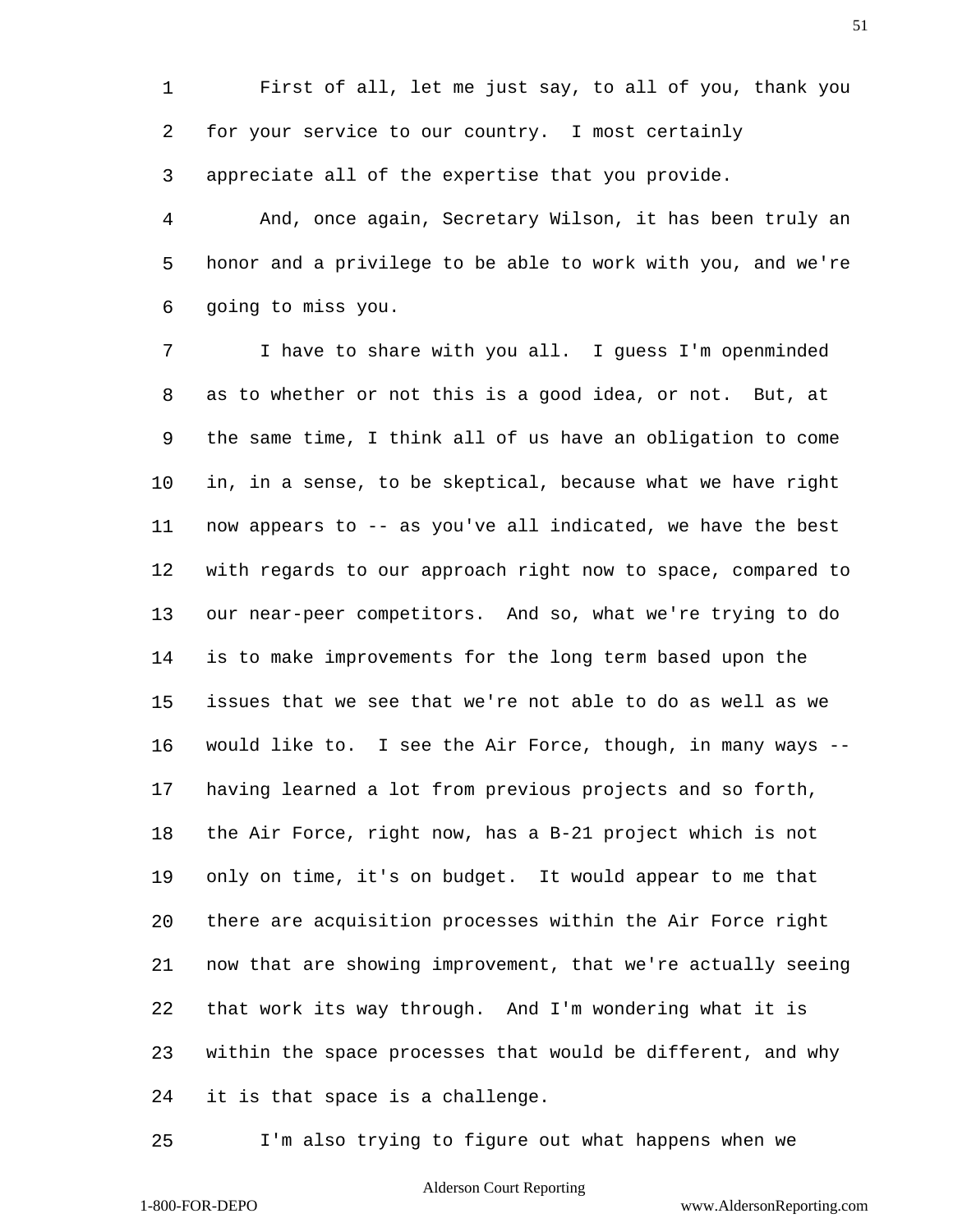start talking about this new bureaucracy. We've actually considered the fact that we want to -- if I'm not -- if I'm understanding this, that we would actually have a general officer, a Chief of Staff, who would be a four-star, responsible for the Space Force, but we would also have another individual who would serve as commander of the U.S. Space Command.

 Let me just start with this. Any possibility that we could follow the same guidelines as we found within CYBERCOM, where we have a dual-hatted position? Has that been considered as one way to perhaps promote some efficiencies in this proposal?

 I'll start with Secretary Shanahan, and if you'd like to pass that off, you're welcome to, sir.

 Mr. Shanahan: No, I -- let me start there, and add on to your comments about the B-21.

 The first is, let's say we did have the dual hat. And you just look at the work that that individual would be accountable to deliver. It's too much work. When I just look at it, it's -- and if it was General Raymond, it would be too much work, given what's taking place across the Department. So, it's just a bandwidth. I would offer -- if we were to compare acquisition processes to the B-21, in our situation we have the opportunity to take advantage of innovation that's taking place in the commercial sector.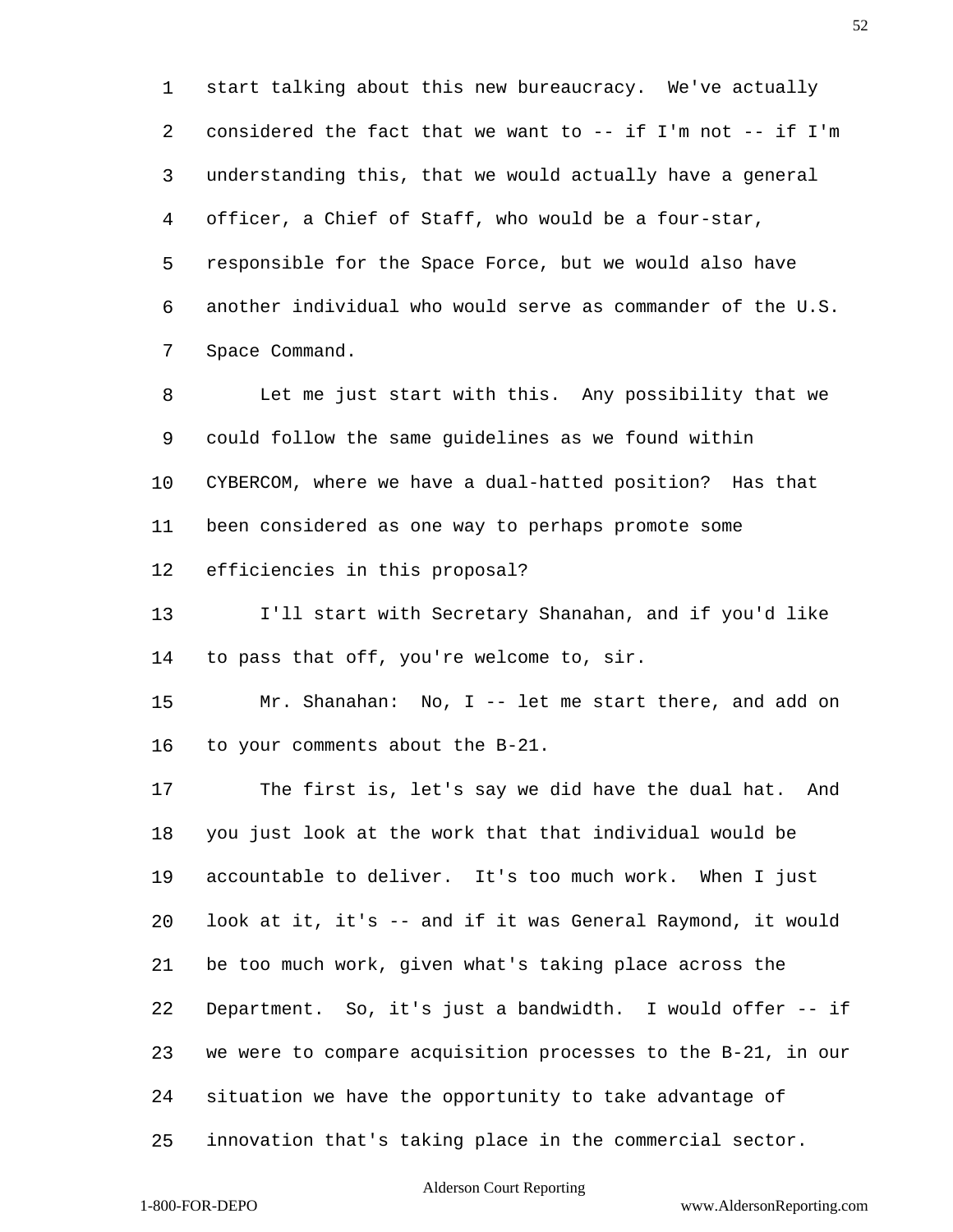And the B-21 is really, you know, indigenous. We're going to have to make changes to our acquisition processes in order to be able to take advantage of all of this new technology and innovation.

 Senator Rounds: Would not a Space Force have the same unfortunate bureaucratic problems that the Air Force has to deal with today?

 Mr. Shanahan: That was the nature of the Space Development Agency. Carve the development portion out so that we can address the bureaucratic red tape of acquisition so we can really leverage the commercial innovation and the fact that how we design is going to be fundamentally different because it's now a contested environment.

 Senator Rounds: You know, this wouldn't be the first time that we've made a change like this. I mean, this has gone through processes in the past. There is no such thing as a perfect layout. The one we have today is clearly not perfect. It could be improved upon.

 And, General Dunford, I see that you were looking over as though you may have something to add to that particular thought.

 General Dunford: Senator, do you mind if I address the dual-hat issue?

Senator Rounds: Yes, sir.

General Dunford: So --

## Alderson Court Reporting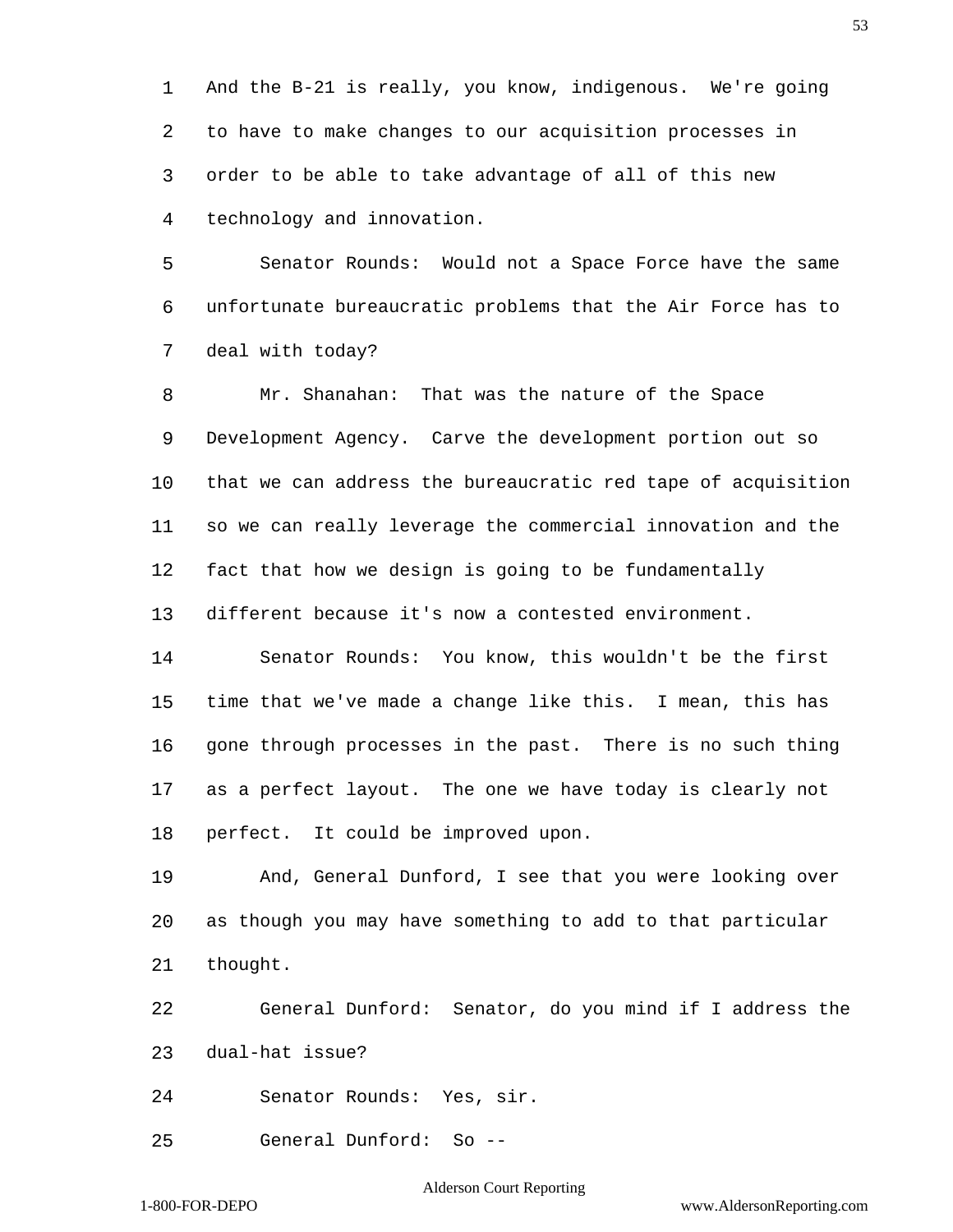Senator Rounds: Go ahead.

 General Dunford: -- when I look at General Nakasone, the benefit of the dual-hat arrangement up there is, he's able to combine intelligence with cyber capabilities to quickly execute operations. And we saw, combined with authorities, the benefit and the power of that last fall in protecting our democracy.

 In the case of Space Command and Space Force, Space Command will be singularly focused on integrating the Joint Force for operations, so integrating capabilities and integrating across capabilities to conduct operations. The four-star which Space Force really is, in a train, organize, and equip world -- and I see the benefit of having somebody singularly focused on developing the human capital, the doctrine, the capabilities, and the culture of a Space Force. But, that same individual, I don't believe, can also be the one we count on day-to-day to conduct operations. Senator Rounds: Let me just ask a couple of real quick questions. General Hyten, I'm going to come right to you with this, because clearly you have a number of these items under your responsibility right now, but let me just run this by and --

 Satellites are going to be separate right now, in terms of maintaining the NRO separate, number one. Number two, what about hypersonics? Whose role is this going to play,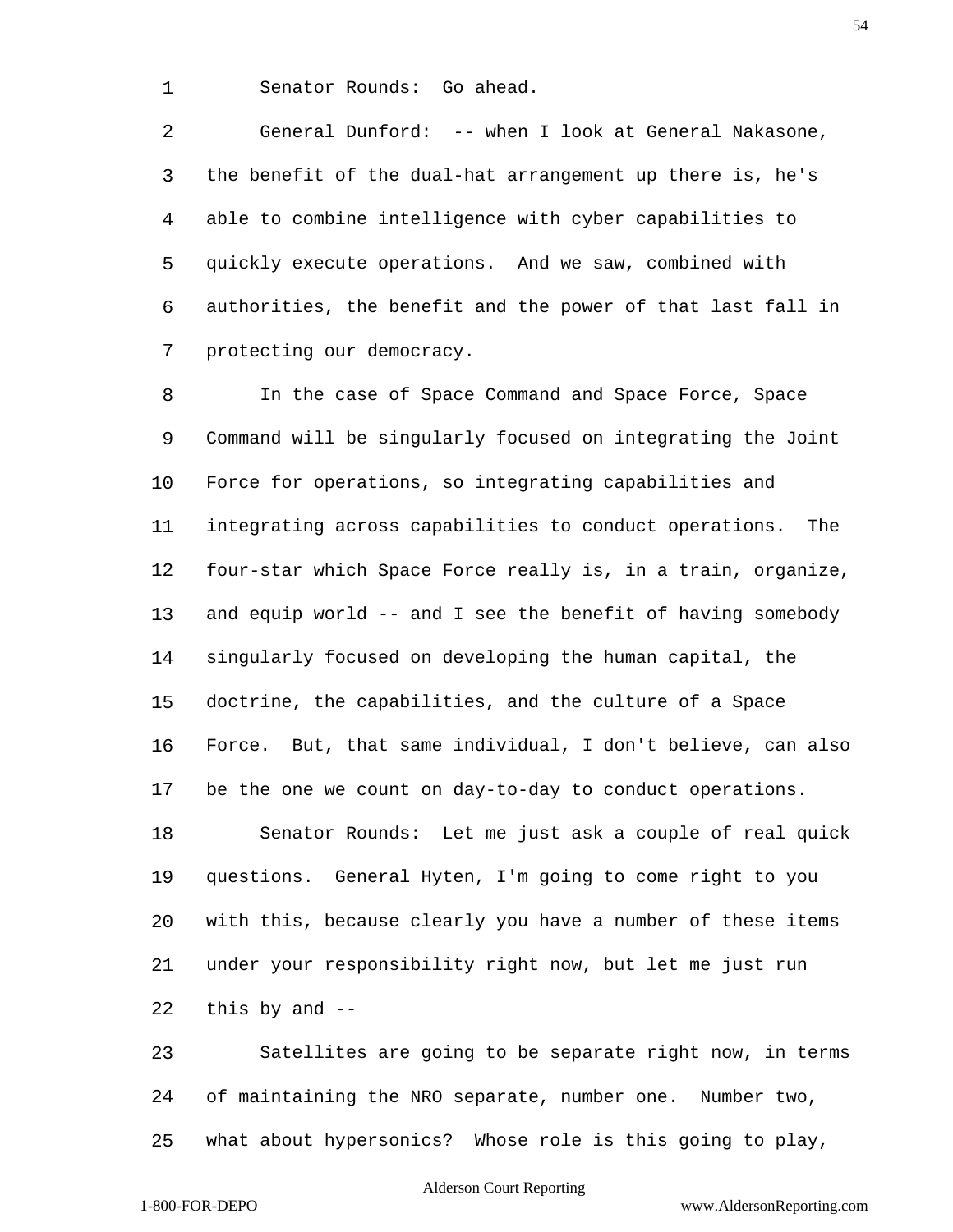and how does that fit into this whole process? Are we going to find that under a Space Force or a Space Command, or is that going to remain separated out?

 General Hyten: Well, you'll organize the structure of the weapons that we're building and the capabilities that we're building based on the organization with the best expertise. I think the Space Force structure will likely build the sensors that will see hypersonics. But, I think the other services will more likely build the hypersonic capabilities, because they will operate in their domains. The hypersonic capabilities we're talking about right now are not space capabilities, they operate from the sea, from the land, from the air, through the air. And so, that structure makes sense to go through there.

 If I could just build on a little bit to the previous discussion, though, because I think it's important for the committee to understand that -- well, just look at the uniform I'm wearing. I am an airman at heart. When I bleed, I bleed blue. I love my Air Force, and I love the history of the Air Force in space. I mean, the term aerospace was created at this committee in 1958 by the Chief of Staff of the Air Force to talk about the integration of air and space. I love that background. But, every physical domain we have, when it becomes contested, we create a military service to deal with that.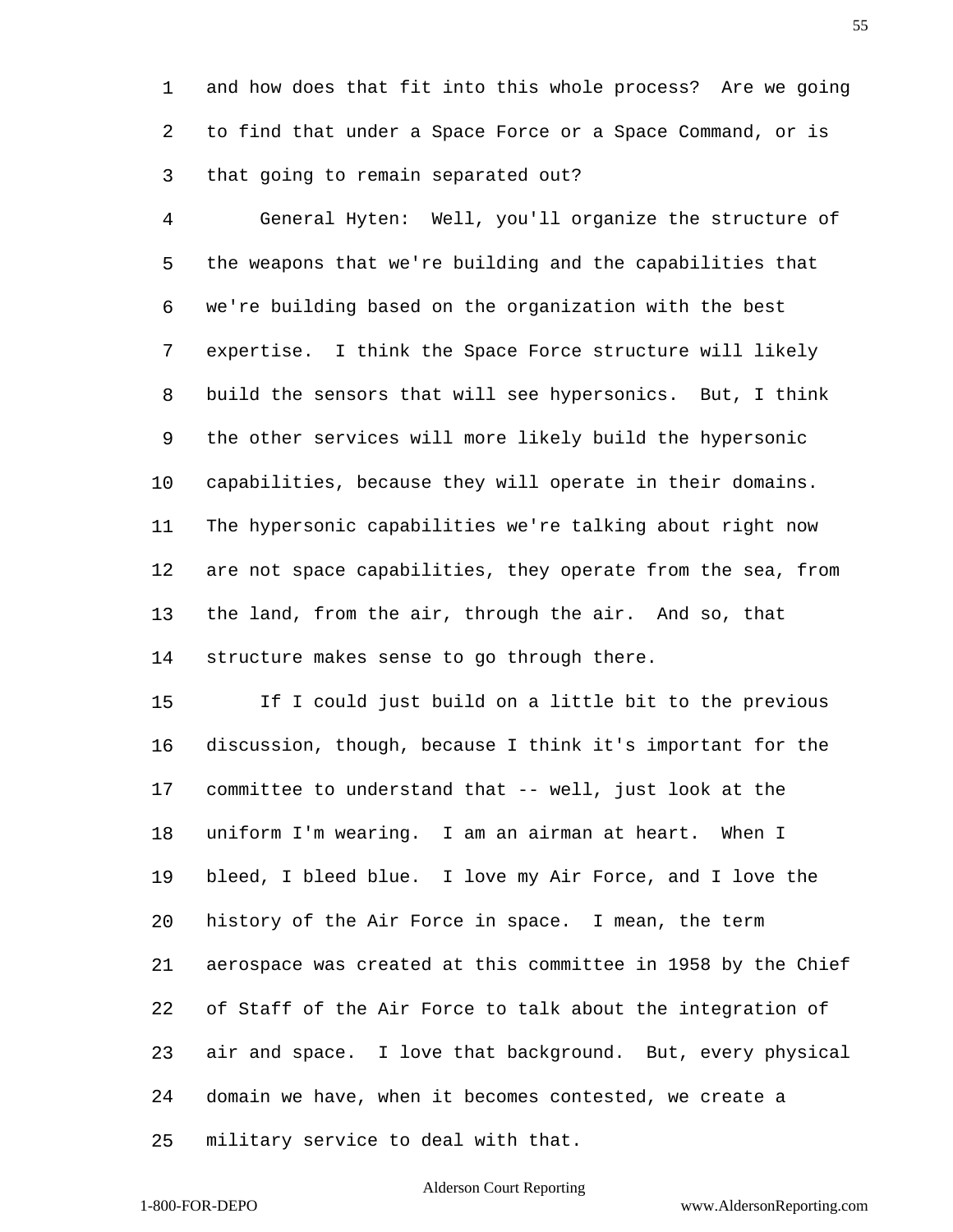So, we're going to have a Space Force someday. I think what the committee has to decide is, When is that going to happen? And I think now is the time to go to Chairman said, Do you want to get ahead of the problem, not trail it, not come in the response to a catastrophe, get ahead of the problem? But, I hope everybody understands, I love the uniform that I wear. Senator Rounds: Thank you. Chairman Inhofe: Thank you. Senator Rounds: Thank you, Mr. Chairman. Chairman Inhofe: Thank you, Senator Rounds. Senator Jones. Senator Jones: Thank you, Mr. Chairman. Thank you all for being here today. I think you can understand -- or I hope you can understand that, while this committee seems to be open to this idea, we're still seeing a lot of generalities after being studied for awhile, and it's -- we're having a hard time grasping. In my -- candidly, unlike some colleagues, my needle may be a little bit more inclined to create a Space Force, but I'm -- still got questions. For instance, Secretary Shanahan and General Dunford, there was a statement that you issued that said, "Current service-specific entities that provide global space

Alderson Court Reporting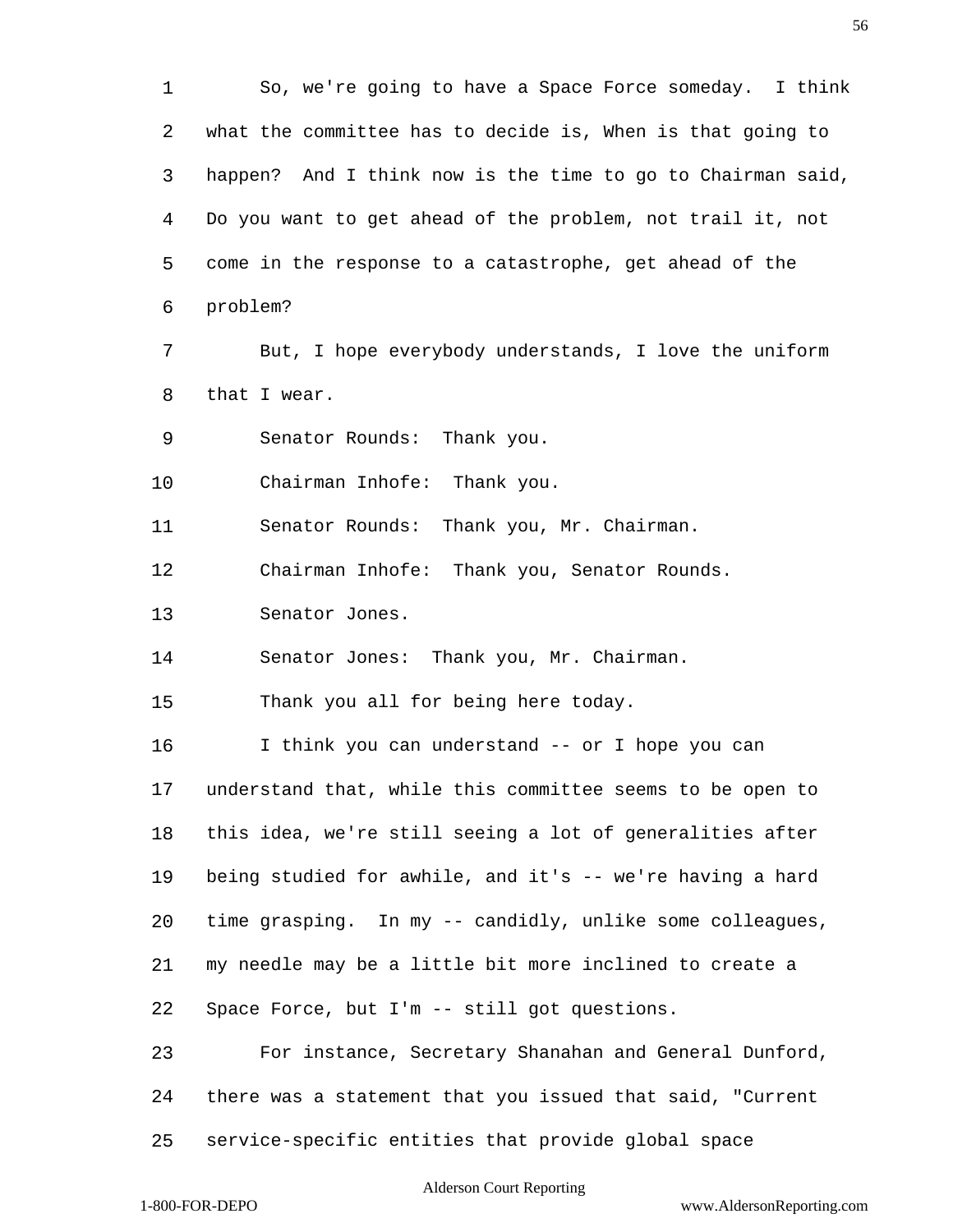capabilities would become part of the U.S. Space Force. For example, the Air Force Space and Missile Systems Center, the Navy Mobile User Objective System, and the Army's Operations of Wide and Narrow Band Global Satellite Communications all become part of the Space Force." But, then you go on to say, "As necessary, DOD components would retain organic space capabilities uniquely required to support the core mission of that military service or defense agency."

 So, what, exactly, would and wouldn't become part of the Space Force? I mean, do you have a list of the entities that would have, and do we have that list, or can you get that list to us?

Go ahead, General.

 General Dunford: Senator, I can start, and just give you an example. In my own service, the Marine Corps, we don't have space capabilities in the Marine Corps. We do have personnel that are trained in capabilities to take advantage of space. And so, where I see us going is that the preponderance of space capability would be in that single service, the Space Force, but each of the services, because it's -- space is integral to their warfighting capability, is going to have to have expertise inside those services to make sure that space is properly integrated into their warfighting capability, and then they're going to have to have some capabilities to take advantage of space --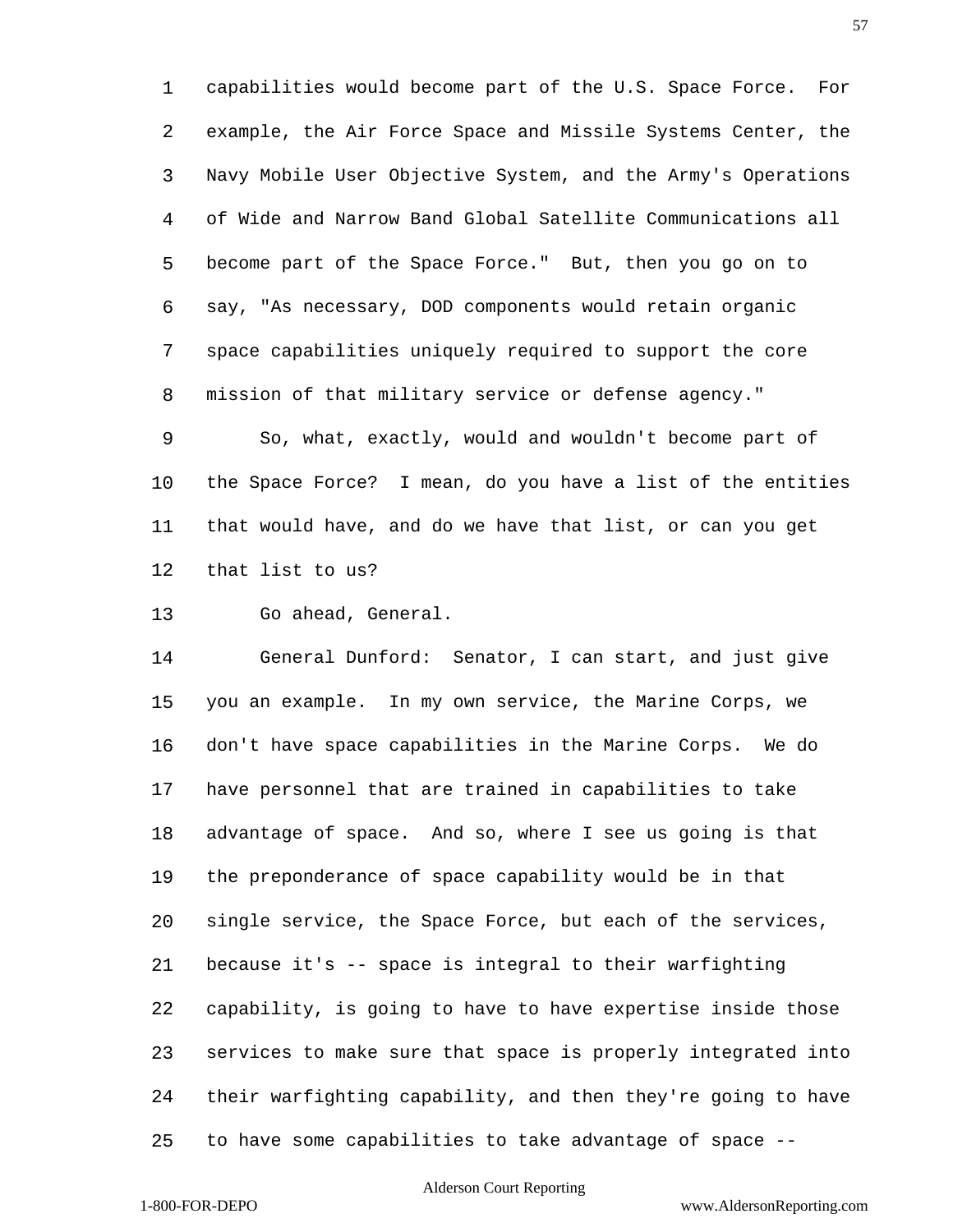ground systems and so forth. But, this would move, you know, on order of 95 percent-plus of the capabilities in the Department of space into a single force. So, the -- what would be residual in the other services would be minimal, and it would be designed specifically and only to make sure they can take advantage of space.

Senator Jones: Okay.

Secretary, you want to add anything?

 Mr. Shanahan: Oh, absolutely. Senator, if you -- we can come brief you. We've done the architectural and programmatic analysis, service and agency, for over the FYDP. So, I could show you where, today, we have ten different organizations working on similar architectures. This is really not about the systems that we have in place. Wholesale, they stay in place. But, the Department is about to embark on command and control -- new command and control for all the services. We have an opportunity here to have all domain command and control at the Department of Defense level. That's never been an opportunity. And why that's such a big deal -- and that's what the Space Development Agency represents -- is, we're going to have a -- common ground stations, common terminals. The infrastructure that's necessary to really be able to strip out cost and be able to upgrade capability will finally have a baseline that'll allow us to do it. And, you know, I think this is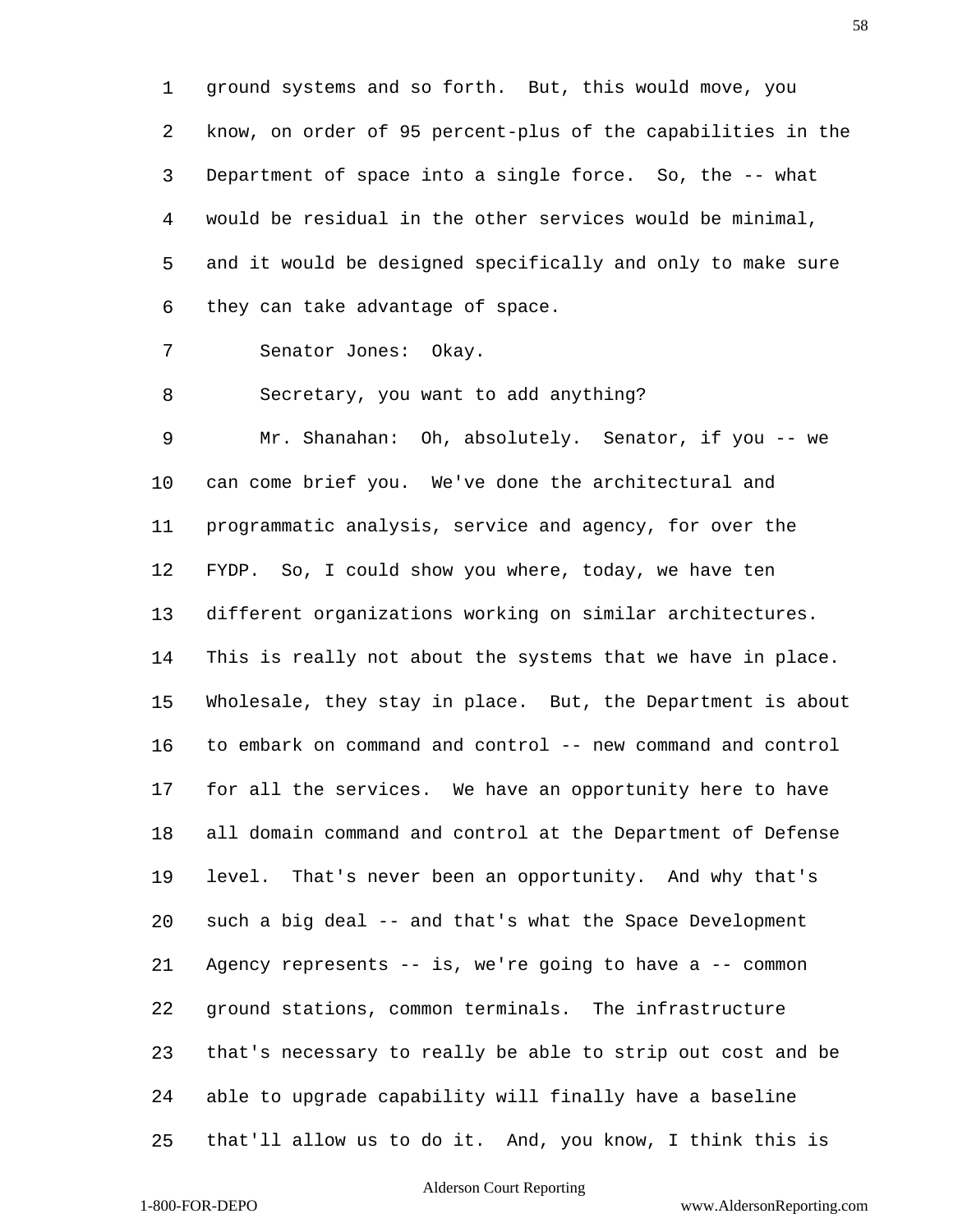where Senator Peters was. Where does the come from? Ten efforts to one. There's real cost, real schedule, real capability that gets delivered in a much more effective fashion. That's what this proposal is about.

 I'd trade 500 people, in a heartbeat, to implement this proposal. If that's where the negotiation is, I think we have a winner, here. The real benefit is delivering capability at a much lower cost. And those dollars are in the billions.

 Senator Jones: All right. On a specific -- you know, just to bring it home to Alabama, is the Army Space and Missile Defense Command at Redstone Arsenal going to be part of the Space Force? Do you know, or do you want to get back to me?

 Mr. Shanahan: No, actually, you know, it depends which part, because the -- so, when we think of SMDC, you know, some of the critical roles in the SMDC, some of that will be aligned with the Space Force as we do Army modernization. Some of the existing resources that support ongoing, I'll call them, legacy Army operations, they'll stay in their current capacity and in their current alignment.

Senator Jones: All right.

 Secretary Wilson, I'm just going to -- want to ask it in a different way, this question about the need for this. Because I've read statements of yours in the past, where you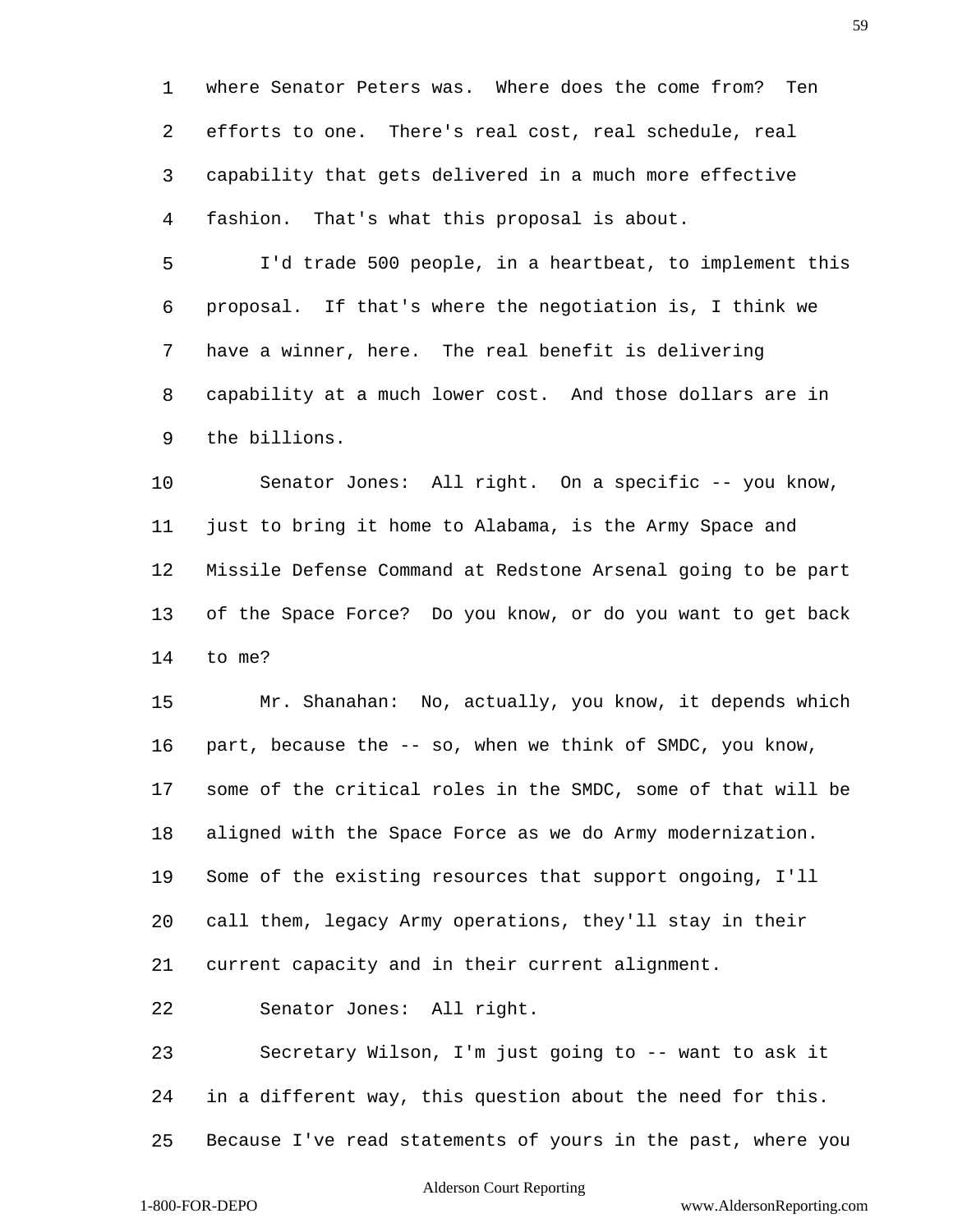have talked about the need for a Space Command versus Space Force, maybe not both. Let's put aside the fact -- and I get it about acquisition. I see that. I -- but, I sometimes think that that could done within the Air Force. But, let me just put it this way. Had the President of the United States not issued an order about creating this -- and you're -- you have been the Secretary now for a couple of years -- would this be something that you would be coming to the Senate Armed Services Committee, recommending, after having served 2 years as Secretary of the Air Force? Dr. Wilson: Senator, I think the President of the United States has done us a service by elevating this conversation and making the challenge we face in space a kitchen-table conversation. And when I came here to be confirmed in front of you 2 years ago, I was told, by a holdover from the previous -- you know, by the folks who were still kind of in the previous administration or holding over or whatnot -- that I had to take out the words "space" and "warfighting" in the same sentence. And look at where we are today. The President has proposed, and you all have supported, three -- two consecutive years of double-digit percentage increases in the space budget, and there's another one before you today in the FY20 budget. And we're having a hearing on how America needs to dominate in space. And I think we need to give him credit for that.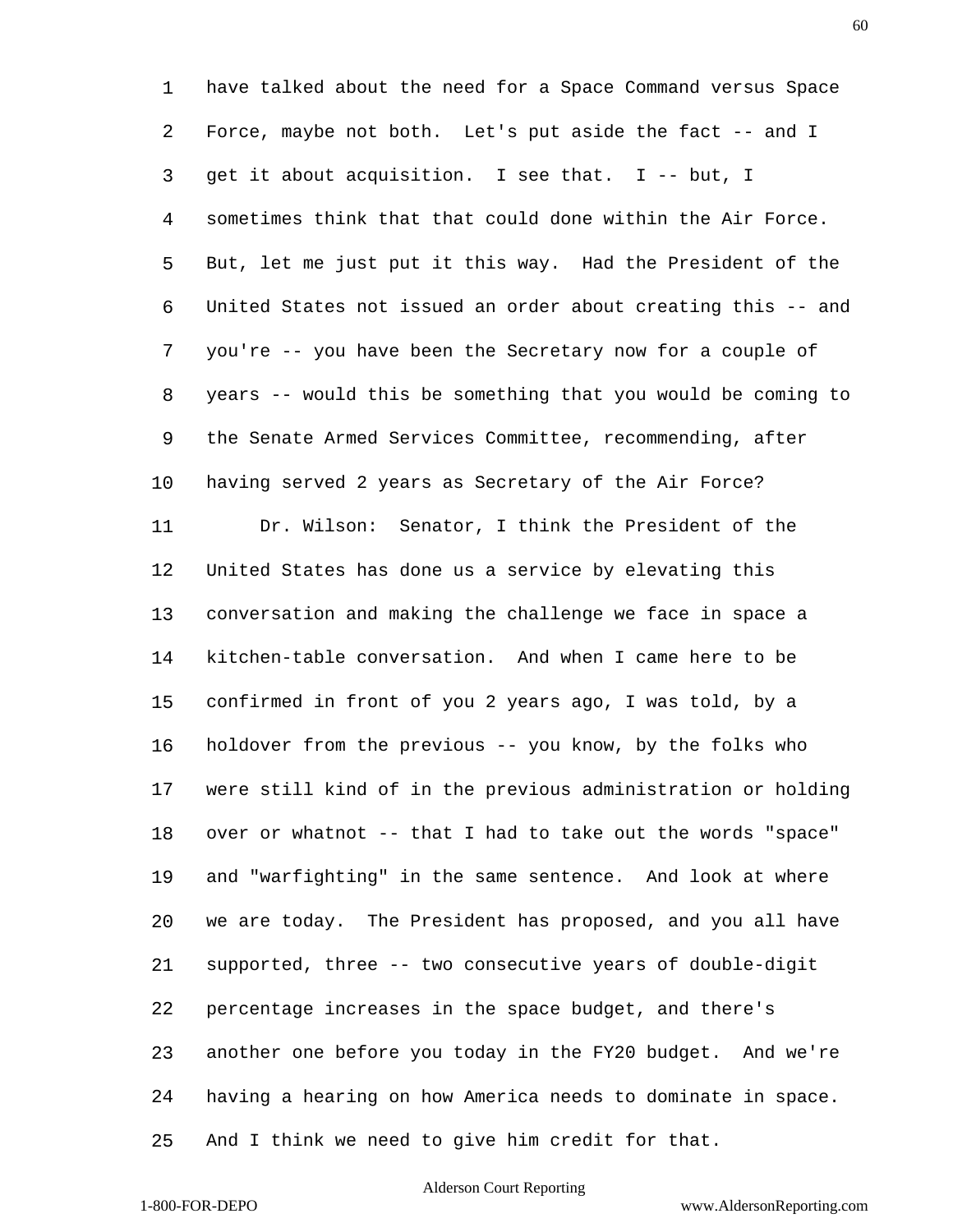Chairman Inhofe: Thank --

Senator Jones: Thank you.

Thank you, Mr. Chairman.

Thank you for that answer --

Chairman Inhofe: Thank you, Senator.

Senator Jones: -- Secretary Wilson.

Chairman Inhofe: Senator Ernst.

Senator Ernst: Thank you, Mr. Chair.

 And thanks, to all of our witnesses today, for being here.

 This is obviously very important to all of us, and -- but making sure that the structure is right is also very important. I think we've determined that it's a necessity. It's just how we establish the forces.

 So, I hope we can get this sorted out. I'm going to throw -- I know we've talked about this so many times over, in so many different ways. We've given a lot of different examples of different types of structures of organizations within our military. I guess we need some convincing that there is a necessity for a sixth branch within our Armed Services.

 We do have the United States Special Operations Command, SOCOM, and its components. They were stood up to organize, train, and equip our Nation's special operators, and they were established to address a gap in our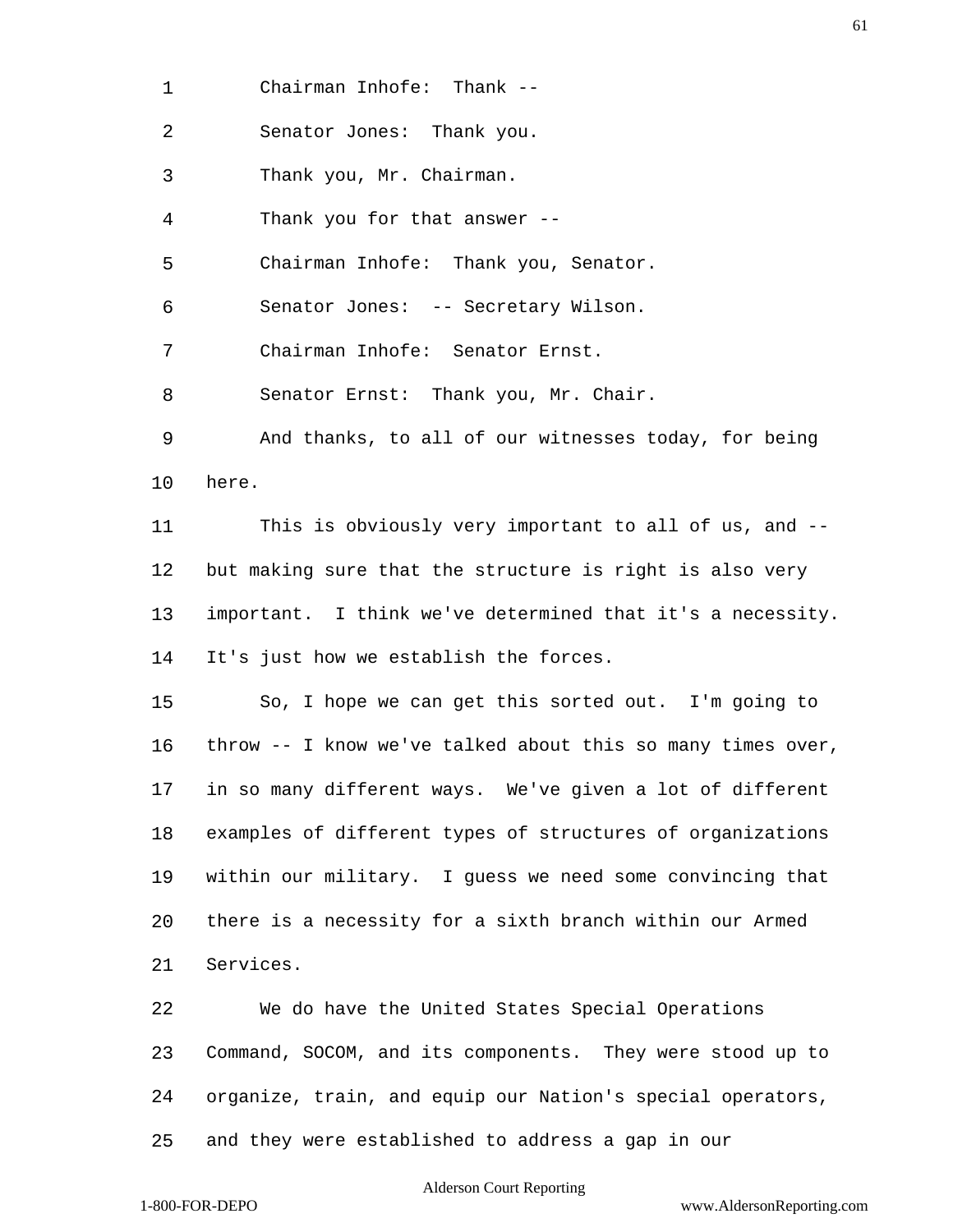warfighting construct without standing up a separate branch of service. So, with that, we have Naval Special Warfare, we have MARSOC, we have USASOC, and we've got AFSOC, all of our branches represented within SOCOM. So, why is that not a great example, then, of what we could do for a Space Command instead of a Space Force? Could somebody address that?

 Mr. Shanahan: I'd be happy to do that. Let me just start with -- in my previous life, I did weapon system development for SOCOM, and I've done weapon systems development for space, and then also the Missile Defense Agency. So, a full spectrum of different classes of engineering and different levels of complexity. The SOCOM model is very much different than what we're proposing. And that's what you're recognizing.

 In the SOCOM model, the very advanced engineering is actually done by the service. And in this model, it would be the same. So, the advanced capability would be done by the Space Force. So, there's similarity. The actual research and development that's done by SOCOM today -- so, today, if we just looked at the budget, it is about 600 million. If we look at what's in the Air Force today, it's about 11 -- I'm thinking it's -- it's 11 billion in acquisition. It's about 8 billion in RDT&D. It's a different scale, and the complexity of the engineering and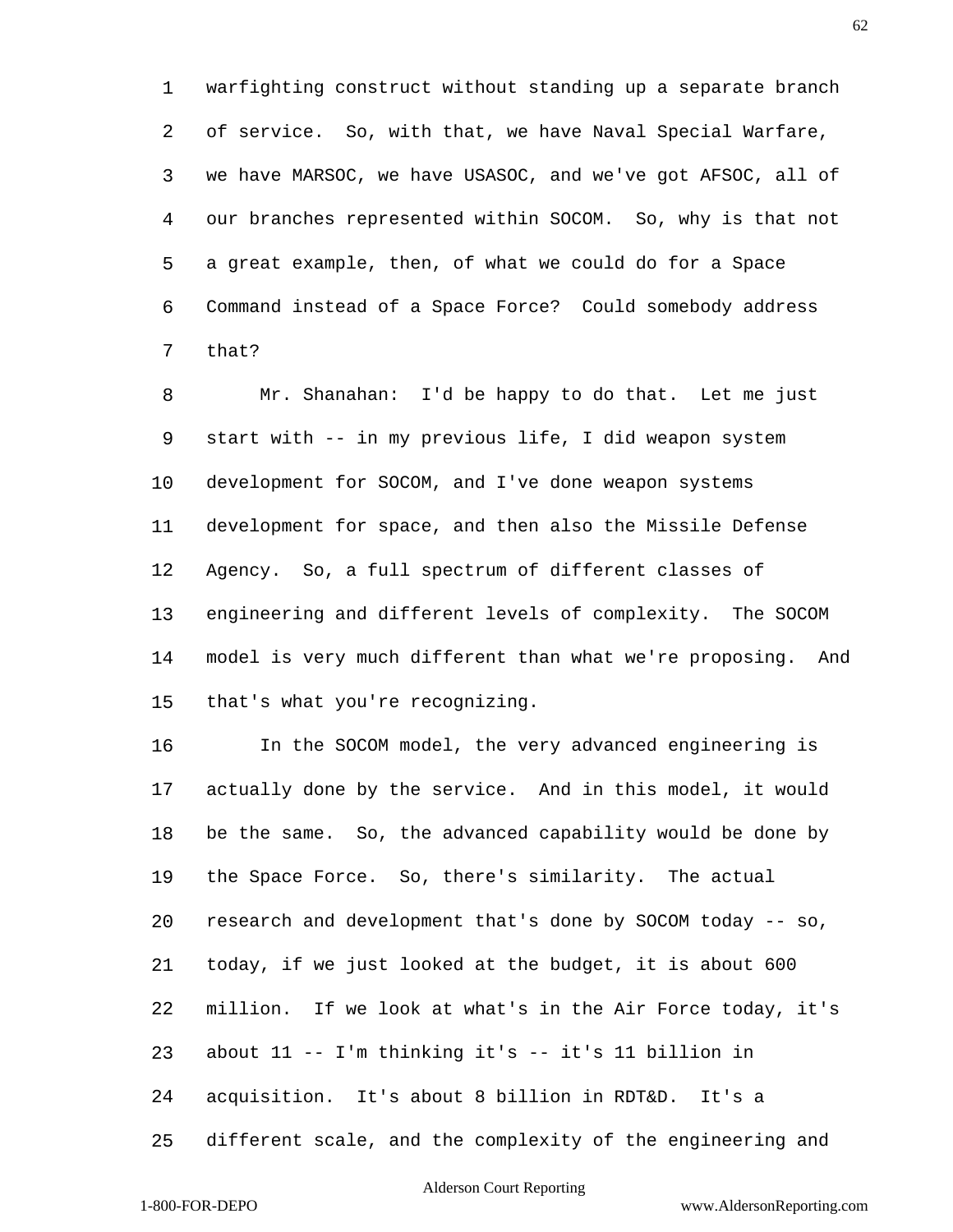the complication is just a different class. So, I would just argue, it's different missions and different scales. And I think it would be much more difficult to manage in that environment, given the amount of acquisition we're going to do as a Department, going forward.

 Senator Ernst: I understand the acquisition challenges. I would say that right now, as well, we also have challenges with personnel, simply, to move into a Space Force, and what those requirements might be.

 And, Secretary, I know we had spoken, just several weeks ago, about maybe some of the challenges. Because anytime we do stand up -- even if it's a brand-new unit, just somewhere, you know, whether it's a company or a battalion, I mean, you're trying to field new positions. And could you address for me the challenges with pulling a lot of talent, primarily from our Air Force, but also from some of our other service branches, and the implications of what that might do to hollow out some of the other forces with that talent, and just some of the challenges we'll face in filling some of those topheavy slots?

Secretary, can you address that, maybe?

 Dr. Wilson: Senator, with respect to the people, I think the -- part of this has to do with at what timescale. How do we develop our people, and then how do we gradually promote them and get them ready to take on positions of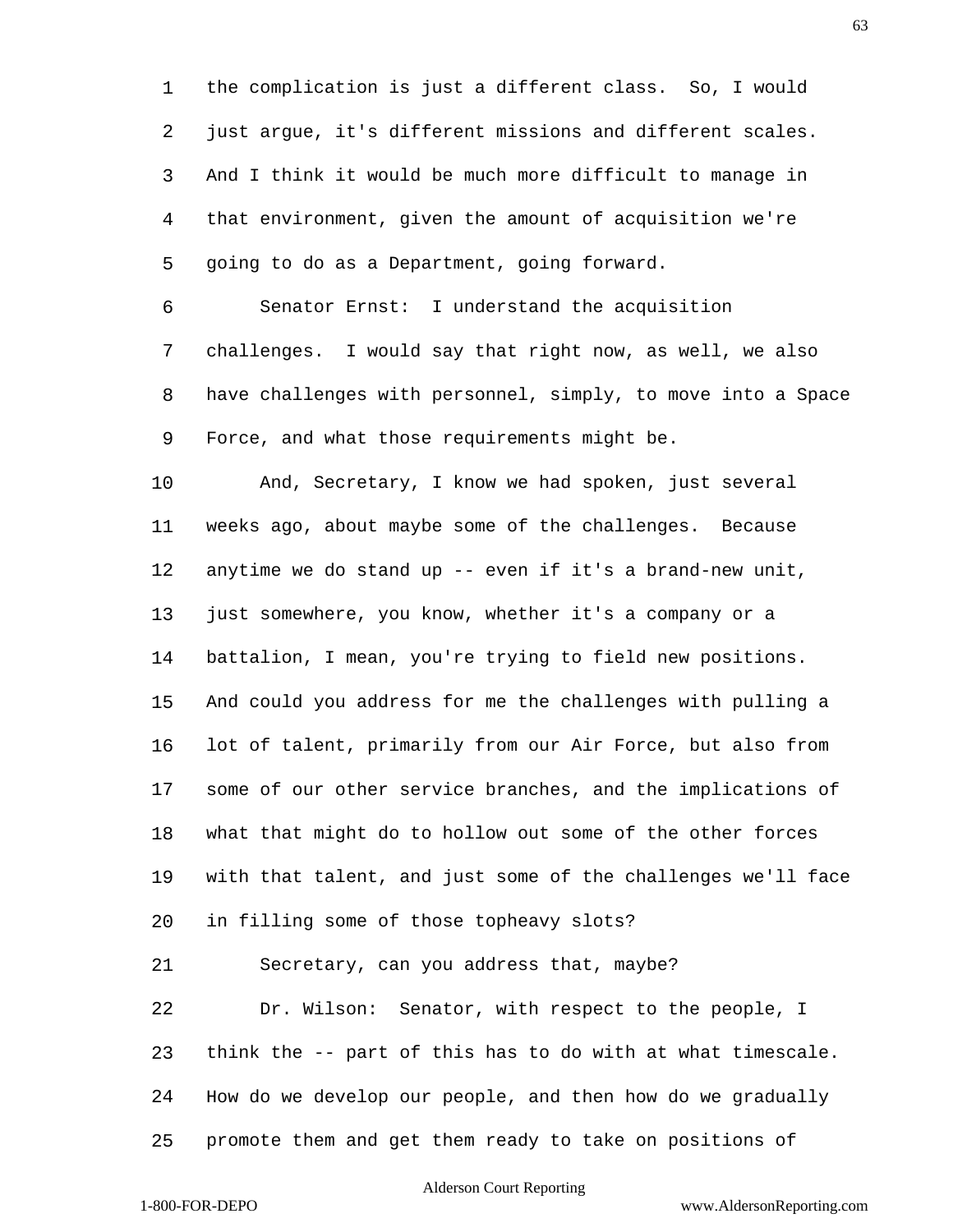responsibility? I think you've identified one of the issues that will be one of the hard parts we're dealing with in the working group, the task force that's been set up under a two-star general to look at how do we make sure we have the right expertise, and on what timescale could that Space Force grow into a fully robust support for a member of the Joint Chiefs?

 Senator Ernst: So, as we're looking -- and, again, understanding that these are decisions that will be made along the way -- but, what kind of timeline will it take to fully establish a Space Force rather than a Space Command? Dr. Wilson: Senator, the concept that is in the draft working group paper that was finished by the end of March and is currently being refined is that, within 90 days of passage of legislation, we would stand up the cell of a Space Force in -- staff inside the Air Force, and then it will move on to two other phases, one to initial operating capability, and then full operating capability. Each of those phases are conditions-based, but the concept is that it would be fully operational sometime in the 20- -- in the window of 2023-2024 timeframe.

 Senator Ernst: Okay. That sounds very fast, actually, to stand up a whole separate branch of service, but it is something that we'll continue to look at, as Congress.

I appreciate the input that you've all provided here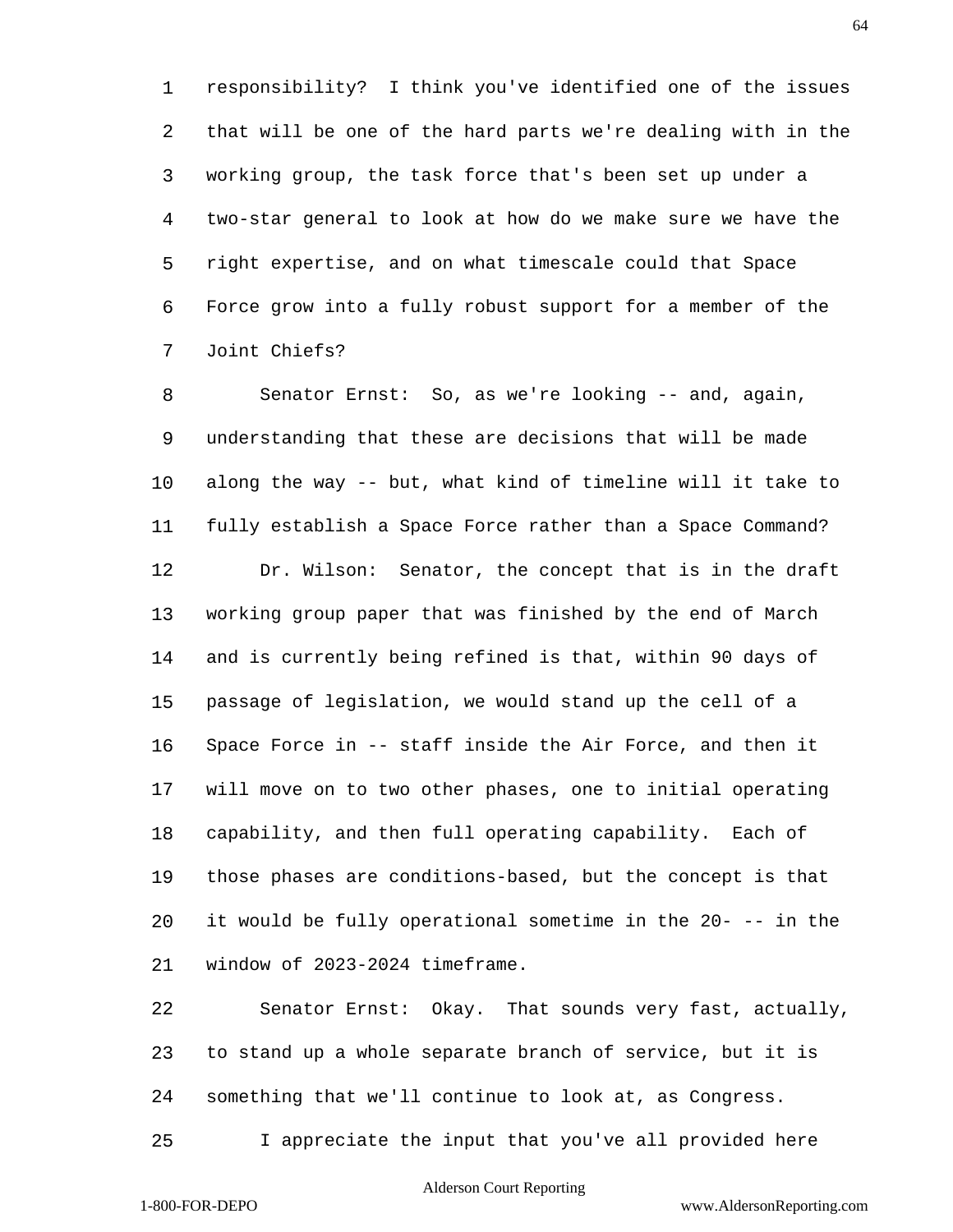today.

Thank you very much.

Chairman Inhofe: Senator Kaine.

Senator Kaine: Thank you, Mr. Chair.

And thanks, to the witnesses.

 I have appreciated my colleagues' questioning. I think they've addressed a lot of the questions I have. And I want to take it in a different direction -- I would say, take it to 30,000 feet, but we're talking about a Space Force, so I should probably call it a low-Earth orbit -- and talk about problems in space and how we're going to deal with them. And maybe if we talk about problems, then we could work backward to structure.

 So, here's a recent one that I was interested in. Just in the last couple of weeks, March 27th, India announced that it had successfully conducted a test of an anti- satellite weapon, so they had something in low-Earth orbit that used an anti-satellite weapon to knock it down. And it resulted in, the estimates right now, 400 pieces of debris, 24 of which are large enough to potentially pose a threat to the International Space Station. There have been other instances like this. There was a Chinese similar effort in 2007 that led to the -- cataloged 100,000 pieces of debris, many of which are still observing in debris fields that pose danger to other assets in space. There was a collision in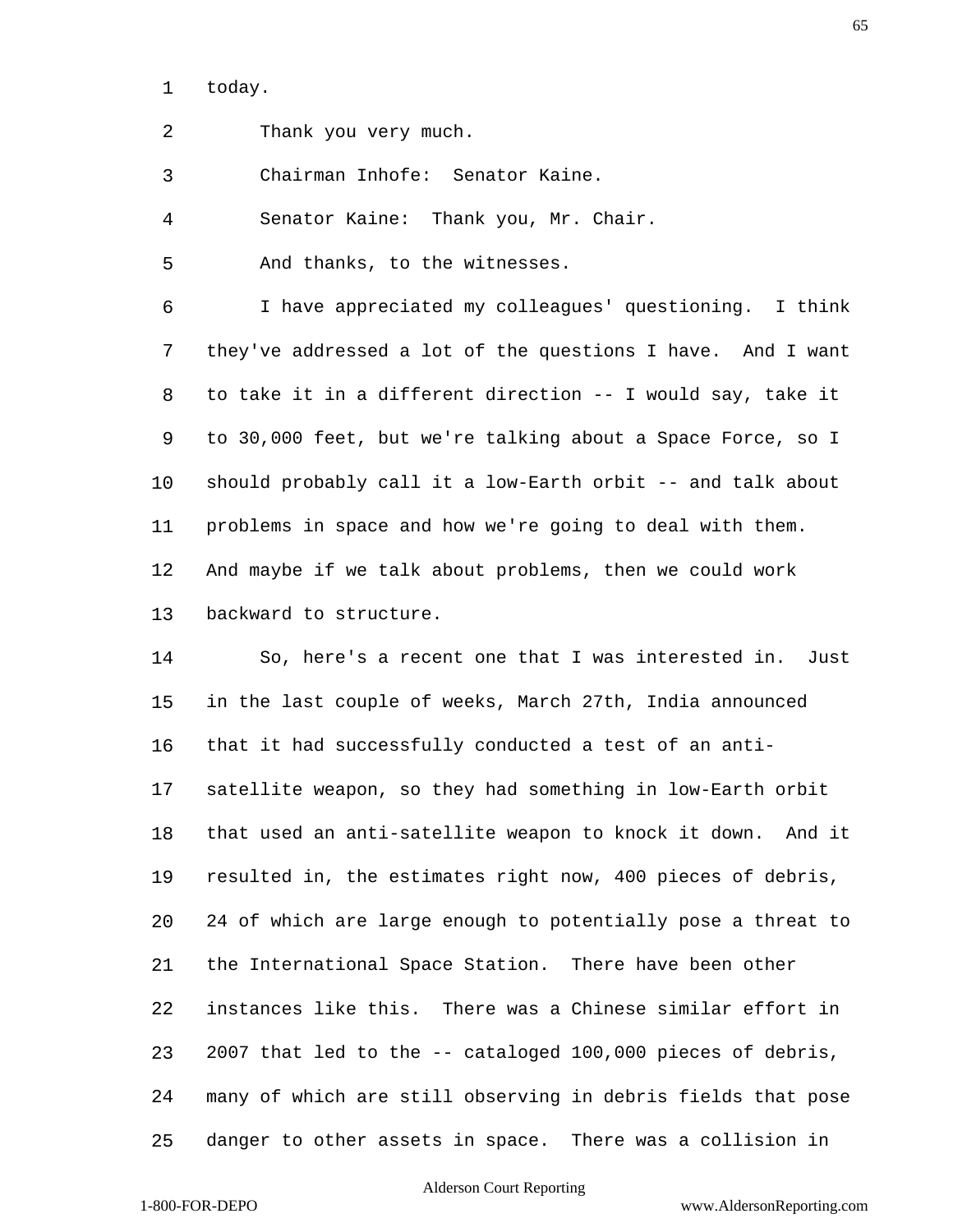'09 between a working U.S. satellite and a sort of defunct Soviet-era satellite that -- kind of a fender bender that produced debris. And then this debris causes challenges.

 If we think that space is going to be more of a traffic jam, more satellites for all kinds of purposes up there, what should we be thinking about, as a Senate, in this committee or in Foreign Relations, about, sort of, the rules? What should the rules environment be, and what should we be doing to try to promote rules? India's an ally. We're not talking about an adversary doing something. We're talking about them testing some capacity. But, then that creates challenges for all kinds of uses of space. How should we be solving problems like that?

 General Hyten, you looked like you wanted to jump in. General Hyten: So, Senator Kaine, I think it -- the first lesson from the Indian ASAT is just the simple question of, Why did they do that? And the answer should be simple, I think, to all the committee looking at it, is that they did that because they're concerned about threats to their nation from space. And therefore, they feel they have to have the capability to defend themself in space.

 Senator Kaine: And can I just interrupt for a second? And I think they have a second concern, as well, that there's no rules right now, there may one day be rules, and, often, when we write rules about this, we benefit those who

## Alderson Court Reporting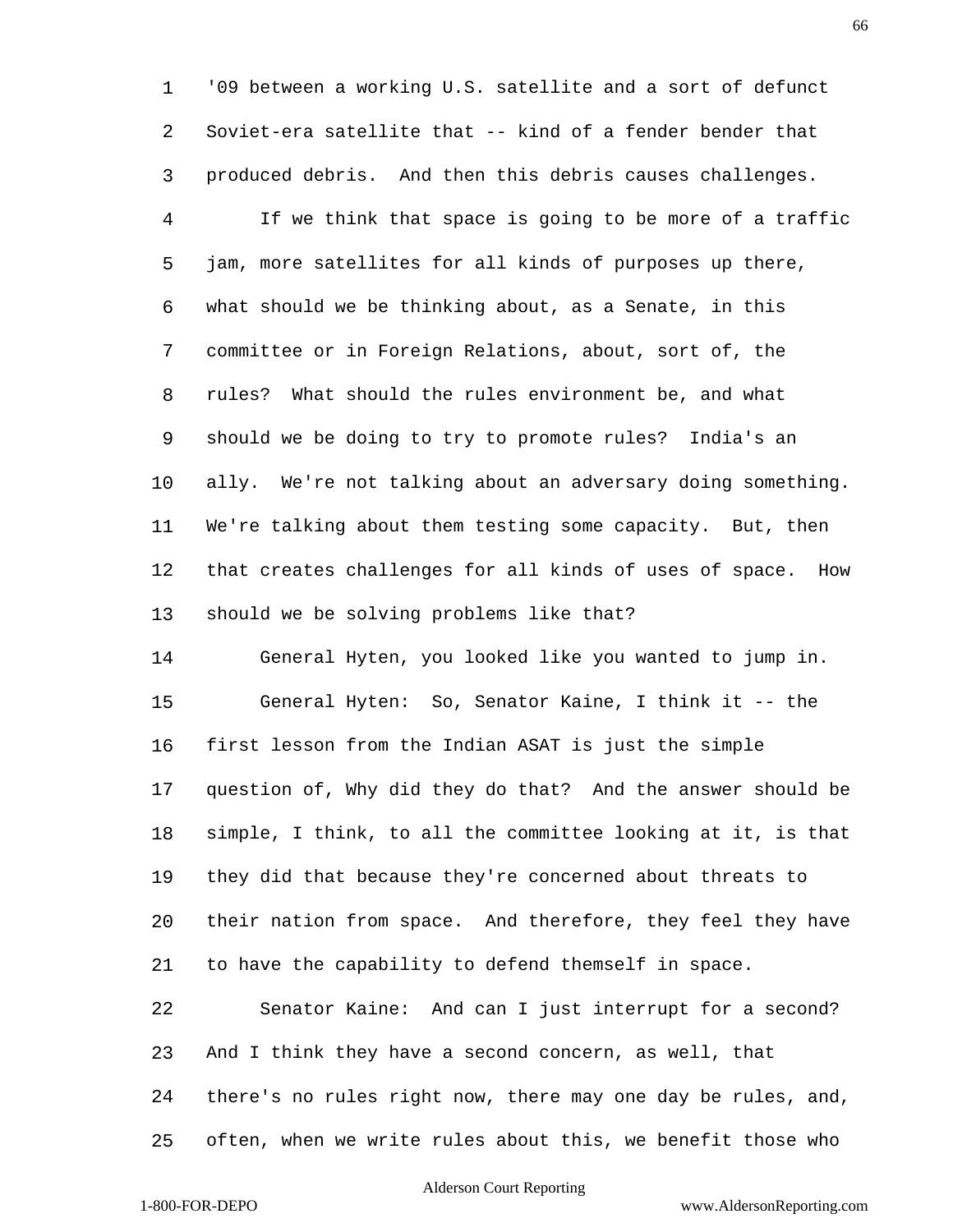already have the technology and say, "Okay, you already have it, we'll establish rules for you," but then we usually establish nonproliferation for rules for everybody who doesn't. So, if they're concerned about the weaponization of space, they want to be able to get in there first so that, if the rules are created, they -- they're sort of grandfathered in. I think that's part of the issue. General Hyten: Well, the second issue, from my perspective, is that -- I've advocated, for a long time, for the development of some kind of international norms of behavior in space. And where those norms of behavior should begin, from my opinion, is with debris. Because I don't -- as the combatant commander responsible for space today, I don't want more debris.

Senator Kaine: Yeah.

 General Hyten: But, we don't have any international conditions that say that that's not a good thing.

 Senator Kaine: And you would think that even our adversaries would have the same concern about the debris effect on their program. So, that should be something where there could be some international common ground and ability to find rules of the road.

 General Hyten: And I think that's how it should be worked, in an international perspective, to start walking down that path to make sure that space can be used for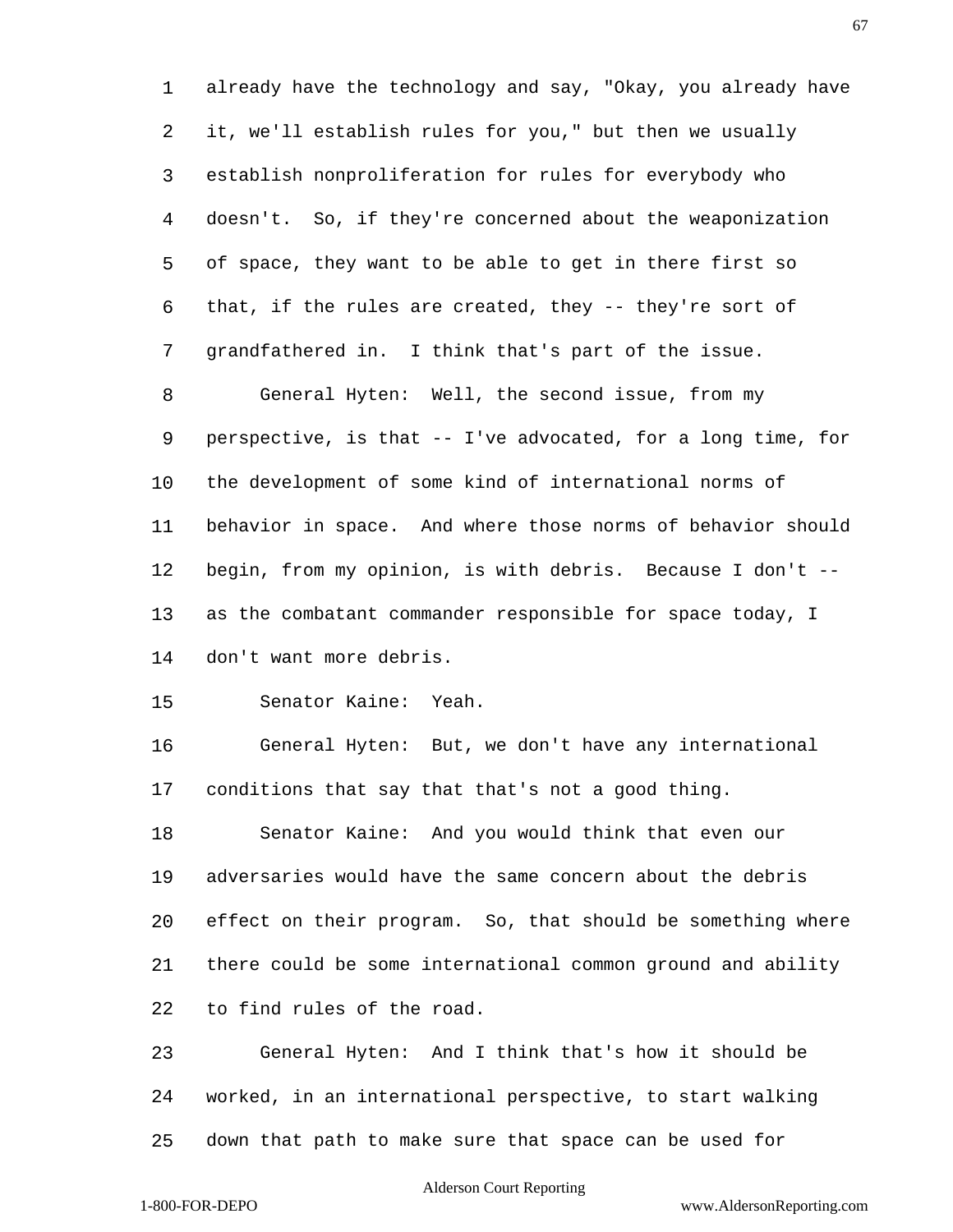future generations. Because if we keep creating debris in space, eventually we're going to get to the point where it's very difficult to find a place to launch, very difficult to find a place to put a satellite, to operate a satellite without having to maneuver all the time to keep it away from debris. All those kind of things are very complicated. But, it has to be worked in an international perspective. And I hope we get there --

 Senator Kaine: What is the international forum, or what is the international group that could do something like this?

General Hyten: I'll continue --

Senator Kaine: Yeah.

 General Hyten: -- Senator Kaine. The place where that's debated now is in the United Nations in a Committee on Peaceful Uses of Outer Space. That's where that is debated, mostly. And the United Nations is a good place. But, I would like to think the United States could take a leadership role in that, working with our allies to define what we believe is the proper norms of behavior in space, and then bring that into the broader international community. It's very difficult, when you -- if you try to work something like this in the broad context. And that's clearly a State Department-led function. Others in the government will lead that. But, from a military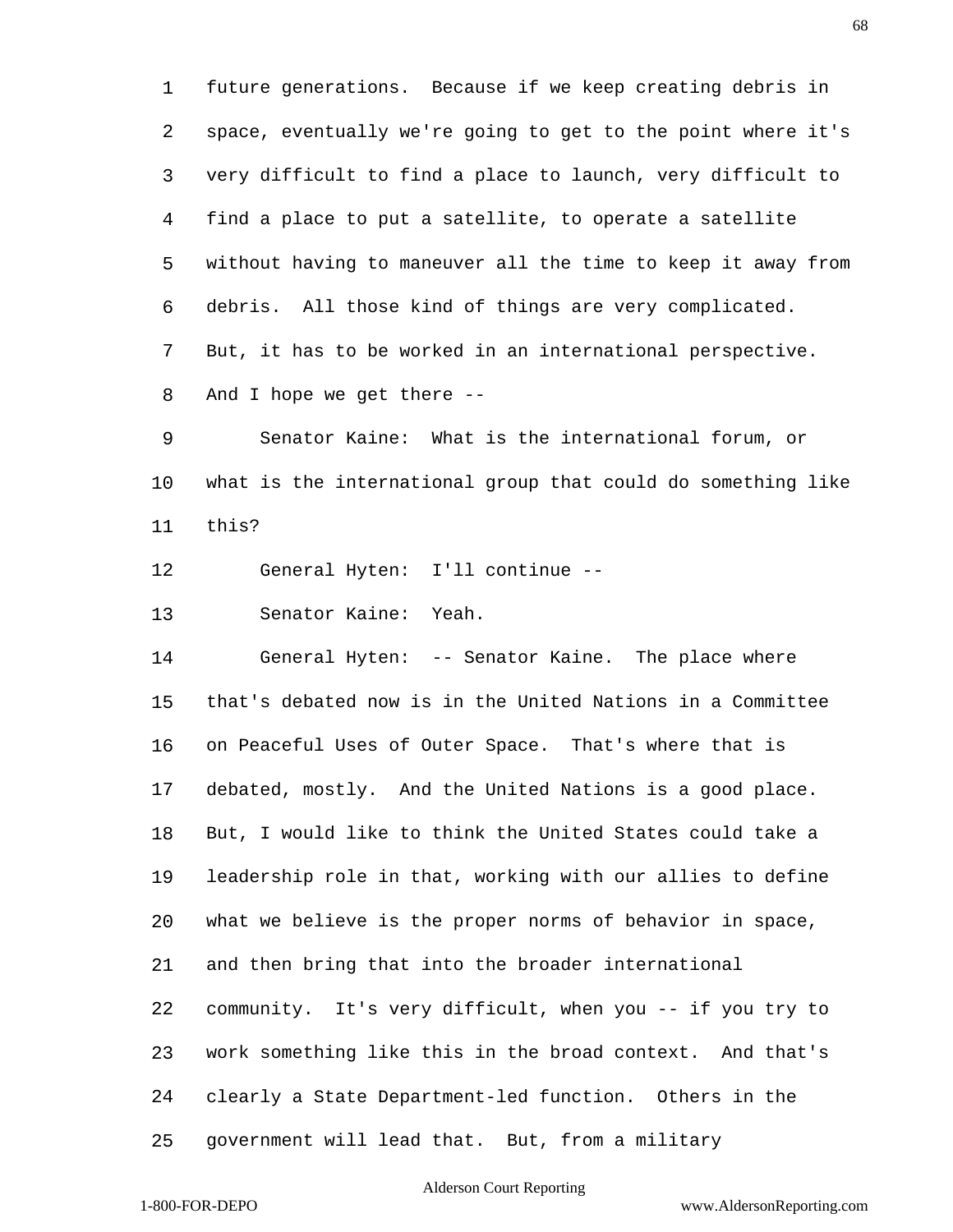perspective, it's important, I think, that we have those structures.

 Senator Kaine: I mean, there is some concern that adversaries create debris intentionally, too. If they create debris fields, that can then, you know, prohibit access to portions of space. One of the most scintillating Federal publications is NASA's Debris Quarterly that NASA -- but, NASA has an office whose job is to monitor debris so that those of us putting up satellites so we can get Sirius in our car are not going to be affected by that. I mean, so this is an issue that really needs some rules.

12 I think, Secretary Shanahan, you were about to say something.

 Mr. Shanahan: Yeah, I was just going to, maybe, add on to your comment when you said, "What are some of the areas that we should be spending more time as a committee or a body?" Space is clearly one. Cyber is another one of those domains that needs a better rule set. You know, AI and autonomy, all these new technologies are going to unlock enormous, you know, very positive capabilities, but there's also a downside, and we need to really be investing time to think about those so we can, to the earlier point, set some rules or establish some norms so that someone doesn't take an advantage or, you know, leverage --

Senator Kaine: I hope we will play a leadership role

#### Alderson Court Reporting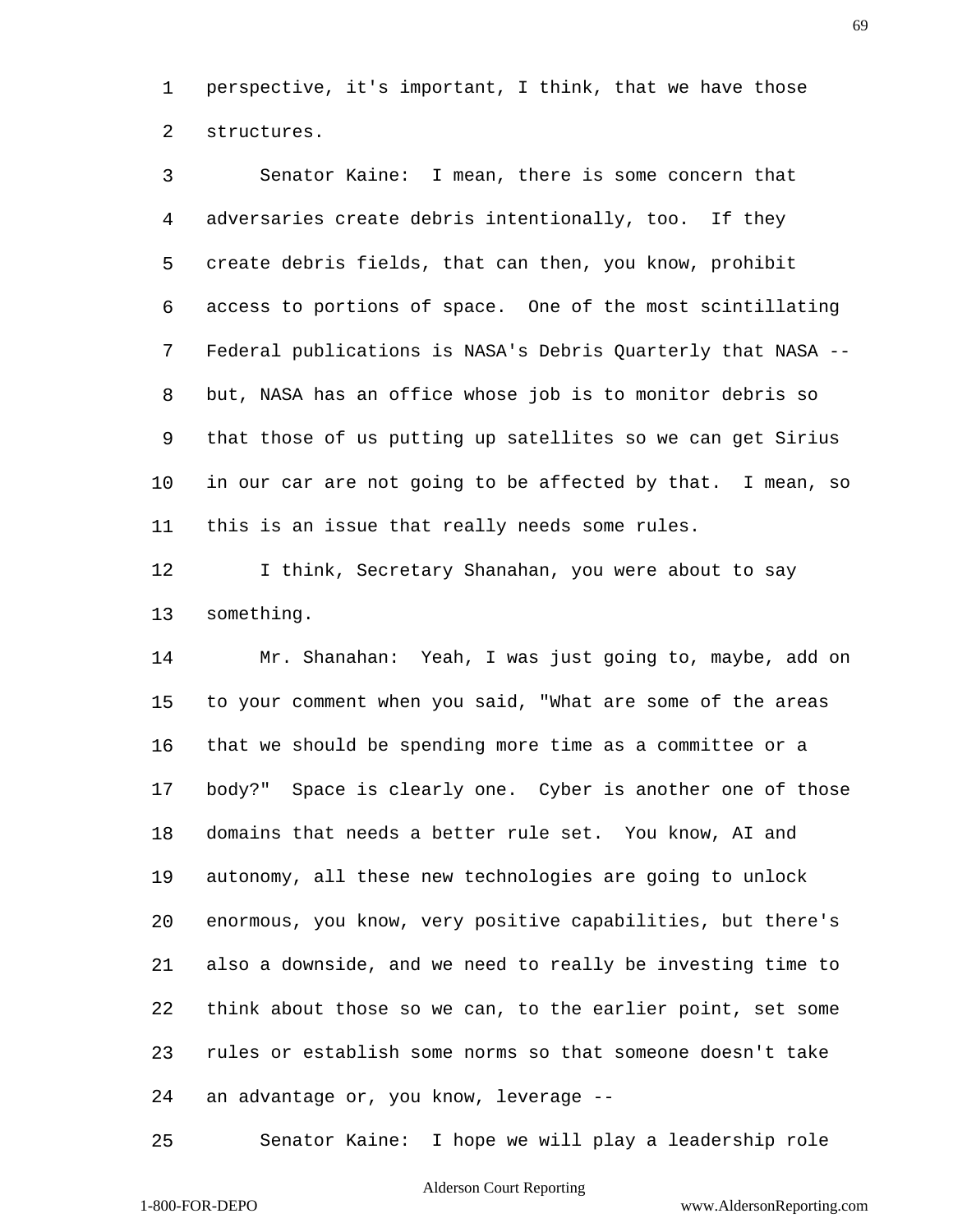in that. I think treaties have kind of gone out of fashion in the Senate. We don't ratify treaties much anymore. But, treaties are necessary. I mean, the notion that we could just have our own set of rules, and a treaty is a bad thing because it involves some incursion into sovereignty -- if we don't have some rules about space, it's going to affect our ability -- we create a Space Force like that, and it's perfect, but we find a lot of the domain is a domain that we really can't adequately invest in because of debris fields or other things, it's going to be to our detriment. Very helpful. Thank you, Mr. Chairman. Chairman Inhofe: Thank you, Senator Kaine. Senator Sullivan. Senator Sullivan: Thank you, Mr. Chairman. And I appreciate the witnesses testifying today. I also appreciate, from the President and Secretary and Chairman, the \$750 billion DOD request. I hope we can move on that. And, you know, appreciate the President putting this idea forward. You can tell that we're all wrestling with it. We're kind of struggling with it, to be honest. It's pretty clear that, watching some of your evolutions, that you've struggled with it, as well, and wrestled with it. And I think that's okay. That's what this committee's supposed to be trying to address.

General Dunford, your statement on the fact that reform

# Alderson Court Reporting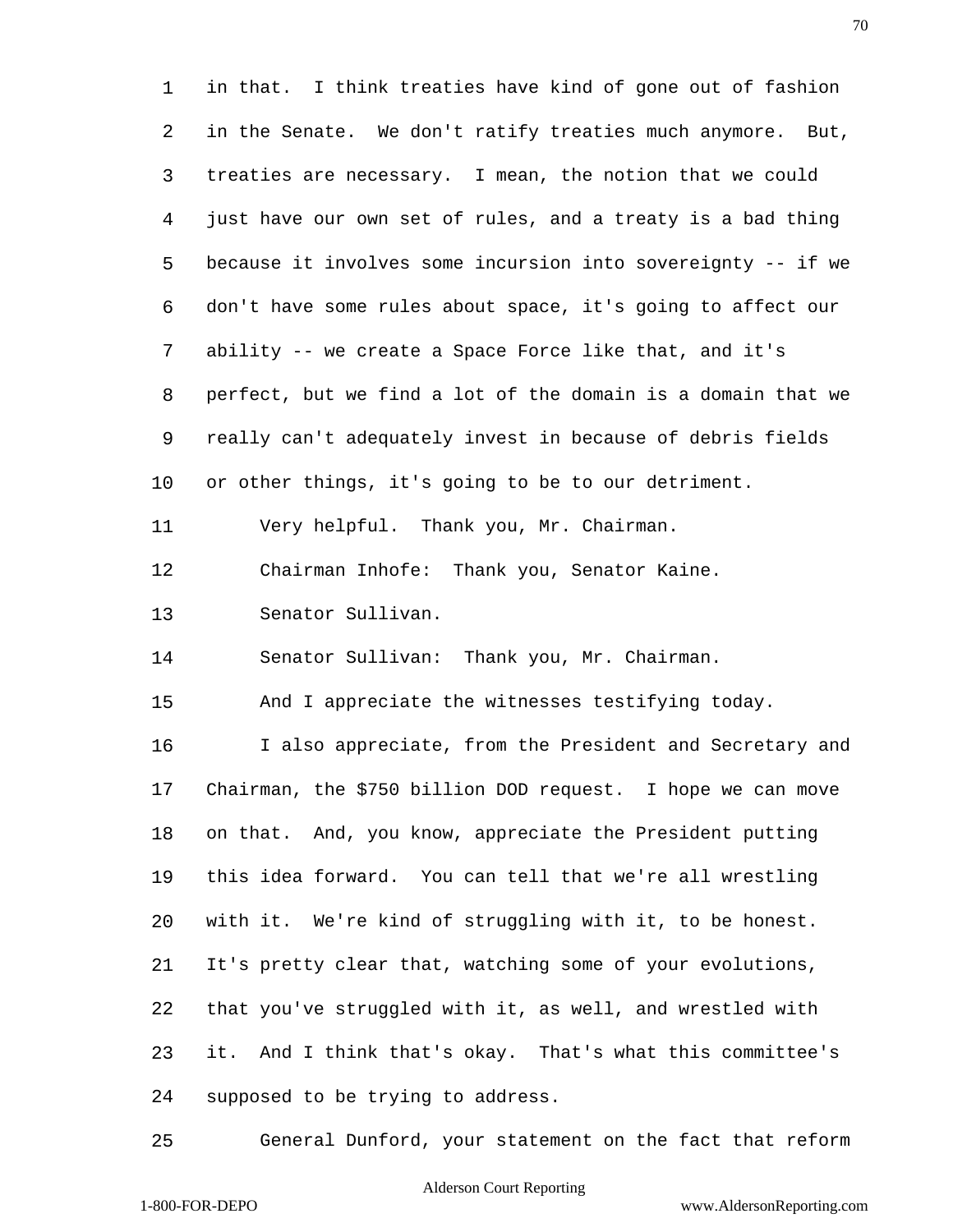usually comes after some kind of disaster, that we can try to be preemptive or in front of this, actually, I think, is a very powerful one.

 And, General Hyten, I think what you're talking about, saying, "This is going to happen at some time in the future," I think you're probably right about that. My questions actually relate to this issue of timing. And let me give you a concern that I have. It relates to readiness of the entire force. So, I commend all of you and everybody else at the Pentagon for working on this readiness. A lot of people forget, 2010 to 2016, the Department of Defense budget was cut by 25 percent, an amount that was almost close to \$540 billion, which is an entire DOD budget here. And we all know that readiness plummeted. I chair the Subcommittee on Readiness, and we -- I've held numerous hearings in -- readiness in the force plummeted, period. And what we've all been trying to do -- and I commend you and the President and everybody else in this committee, and the Chairman, Ranking Member -- is get the readiness of our five current services back up to the level that the American people expect from all of us and from all of you. That is a hugely important mission. And here's been one of my overriding concerns with regard to the Space Force. Not that it is not important,

not that it might not even be a good idea, but I'm concerned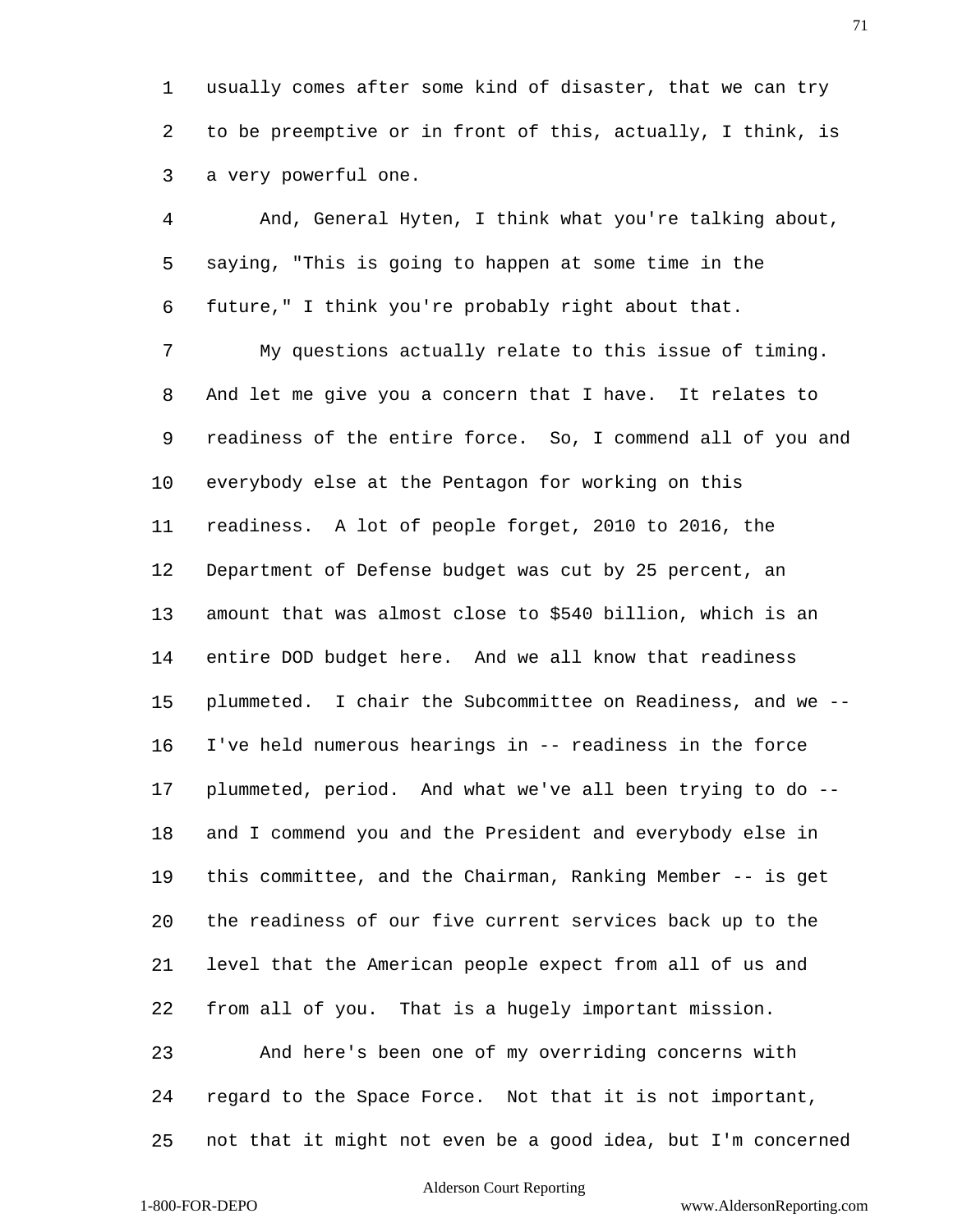that -- is it prudent to take on what would be a fairly disruptive element of a new aspect of the services in the United States military, when the current five services, let's face it, are not up to the level of readiness that they need to be? Do any of you think that we are at the level of readiness that we should be right now? General Dunford? General Dunford: Senator, I'll start. No. And, as you know -- Senator Sullivan: So, isn't that a concern, then? I mean, I know you'd think we can walk and chew gum, but shouldn't we try to get to the level of readiness that we all really think we need -- General Dunford: Sir -- Senator Sullivan: -- and then turn to this? General Dunford: -- let me tell you how I think about this. I don't look at "it's either space or readiness." I actually look at making sure that we have a singular focus on the interdependencies of the Joint Force on space as a readiness issue. We can generate all the squadron and battalion readiness we want, and, if we're not capable of defending ourselves in space and taking full advantage of space from a command-and-control and intelligence- surveillance-reconnaissance perspective, precision munitions, timing of our systems -- if we can't take full

### Alderson Court Reporting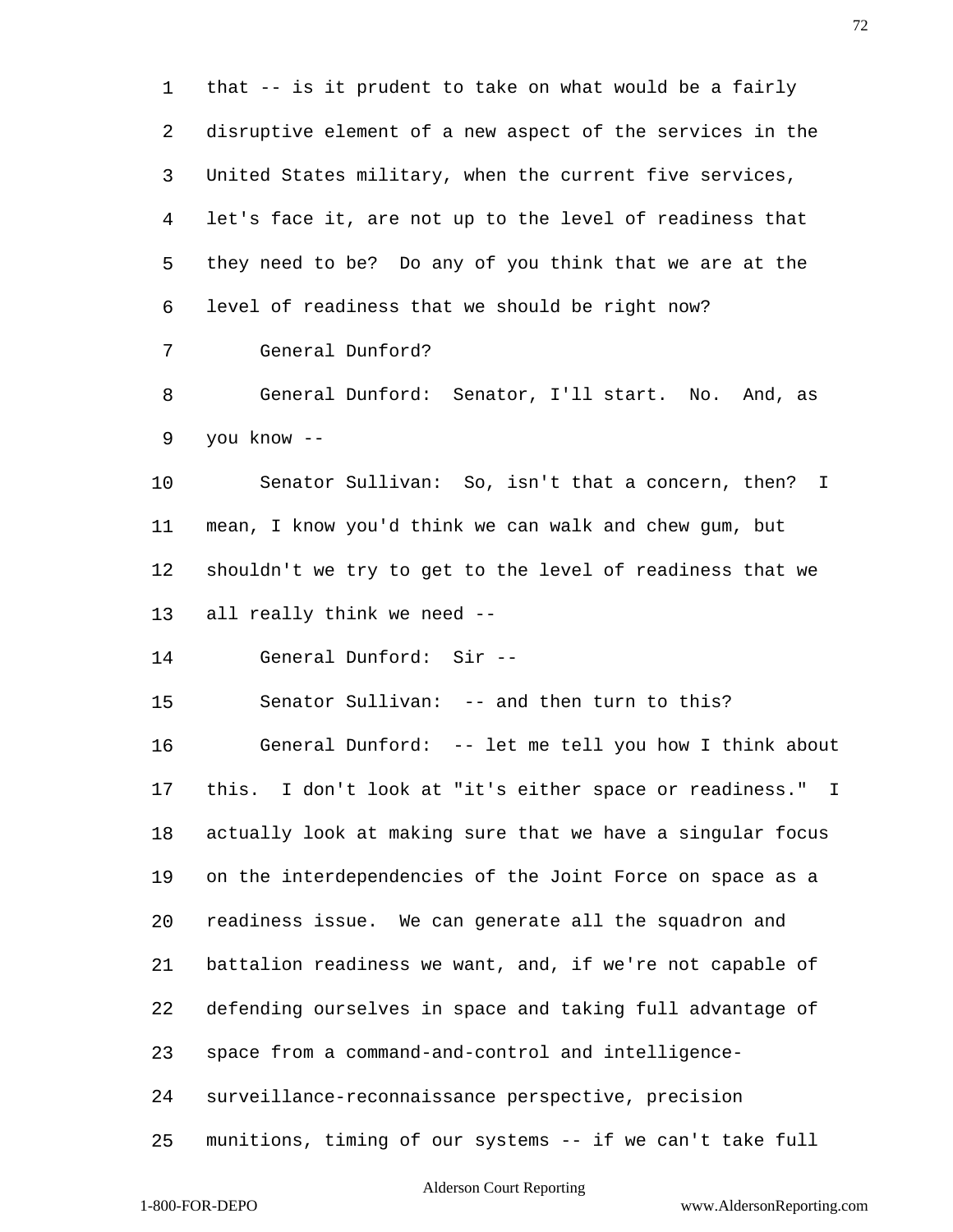advantage of that and we can't protect ourselves in space, battalion or squadron readiness will amount to naught. And so, I view this issue, actually, from my perspective, which is why my evolution on the issue has taken the direction it has, is, I actually now have come to much better appreciate, as a result of our analytic work, the interdependencies on space and the fact that this whole issue of Space Force really is, in my judgment, related to readiness.

 Senator Sullivan: So, in your professional judgment, which I respect immensely, you do not think this is going to take away what I believe is the most important mission everybody here should be doing, is getting our five current services back up to the readiness that are demanded by the American people.

 General Dunford: This is, in my judgment, a joint -- whatever direction the committee decides to go, this should be addressed as a joint warfighting readiness issue. That's what it is. It's not --

Senator Sullivan: Let me --

 General Dunford: -- an organizational issue. It's a joint warfighting readiness issue.

 Senator Sullivan: Let me be a little bit more specific as it relates to a readiness concern. This committee, and all of you, have made all of us, together, significant

progress with regard to building up our Nation's missile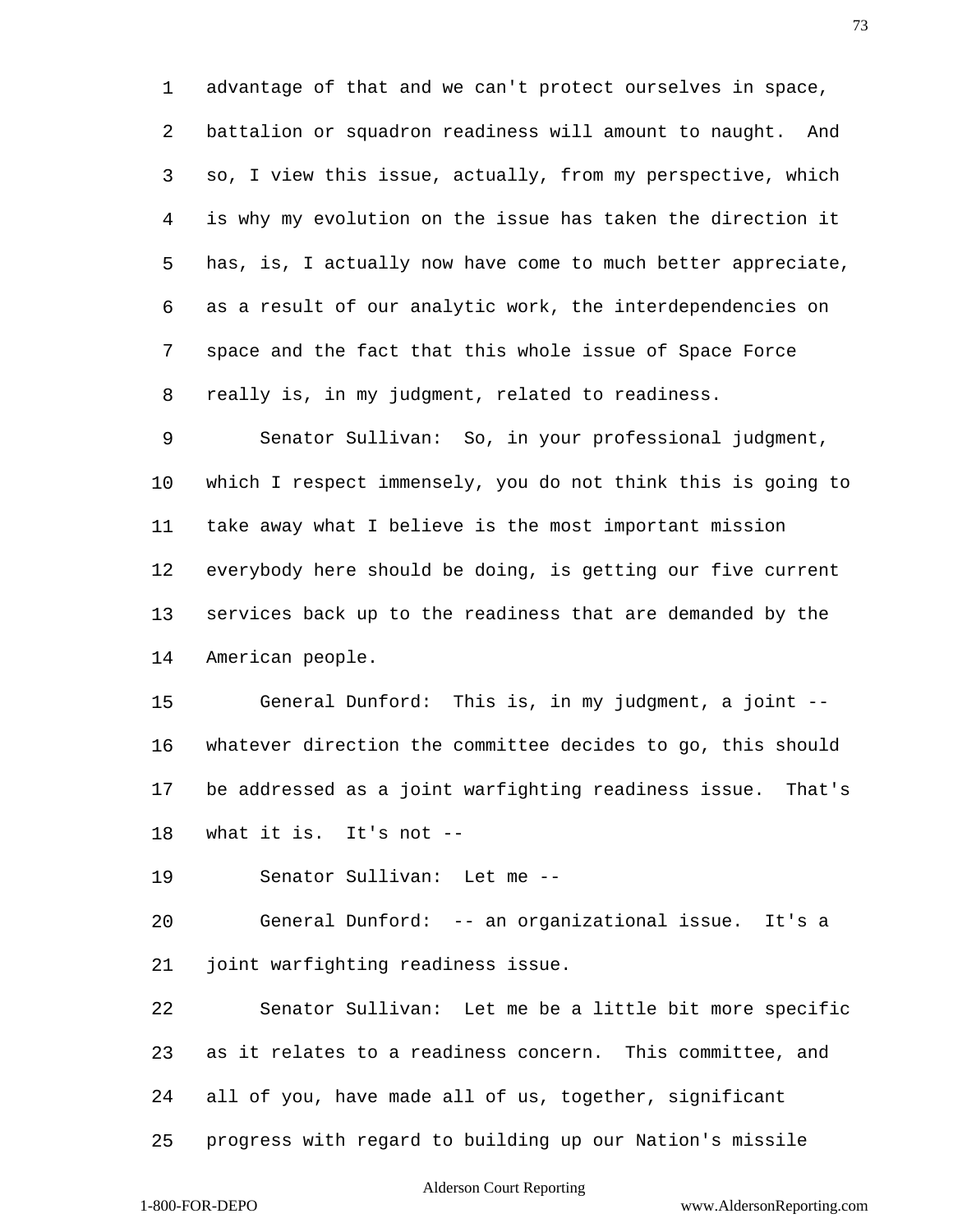defense. And, Mr. Secretary, you recently said, in testimony, that was vital. I agree with that. I think the whole committee does. It's been very bipartisan. One of the elements, General Hyten, you have mentioned that's actually critical to our Nation's missile defense, is having and deploying as soon as possible space-based sensors that can look at both hypersonics and the ballistic missile threats coming to our Nation. I think it's your number-one unfunded requirement that you've -- you've mentioned that. Again, I think the committee agrees that that's critical. My understanding is that the space sensor layer system is being shifted from MDA, the Missile Defense Agency, to the Space Development Agency, which hasn't even been stood up yet.

 General Hyten, doesn't something like that almost automatically, in your mind, indicate that we're going to have a delay in deploying a space-based sensor system, which you and others and we all agree is critical to missile defense, when you're taking it out of the Missile Defense Agency into an -- new agency that hasn't even been stood up yet? How can that help with regard to readiness on missile defense? I'm very concerned about that topic.

 General Hyten: So, I think there's a number of interesting observations. I would say that the Secretaries to my right will probably have an interesting perspective on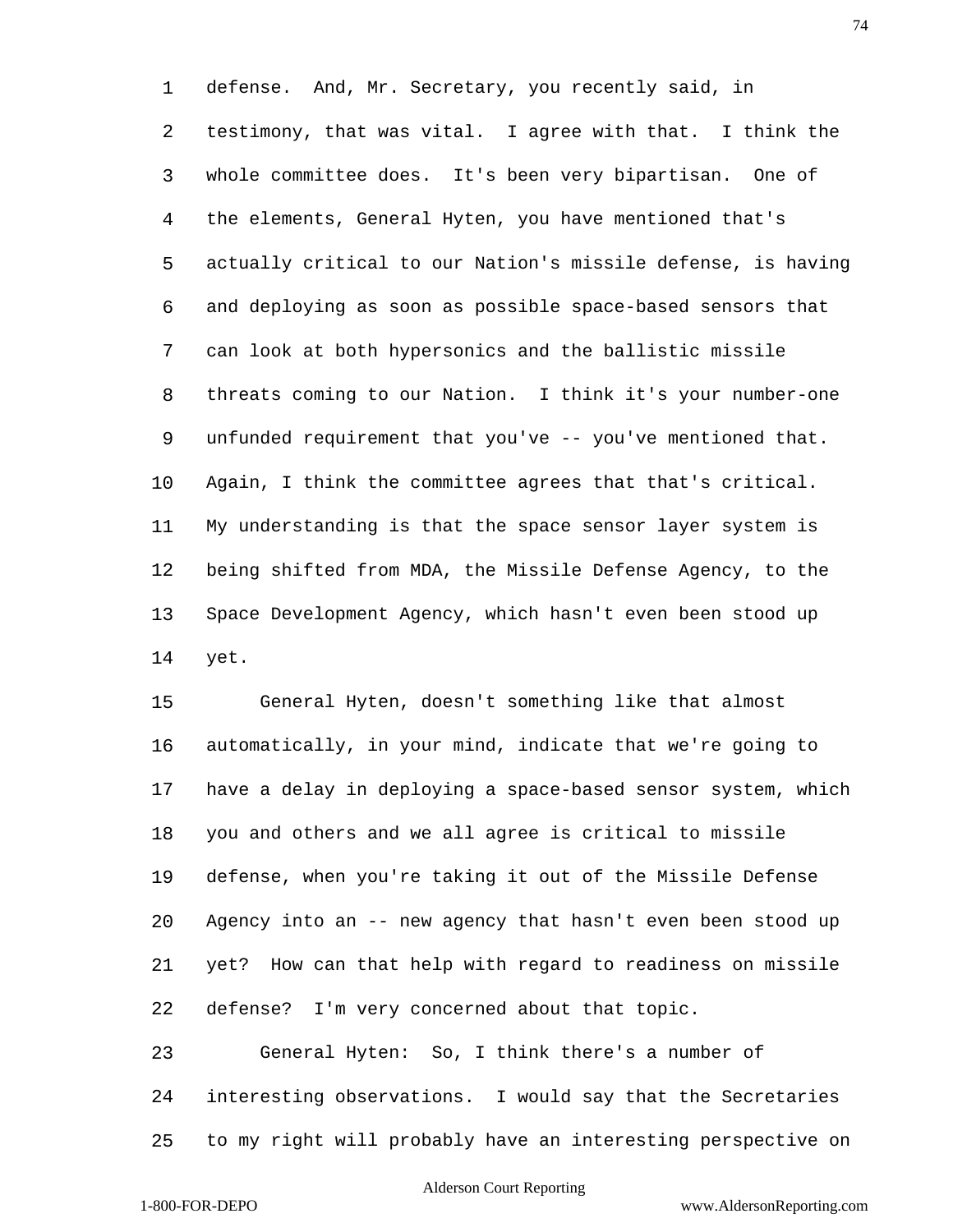where they live. Where I live, as the combatant commander, I have a requirement for a space-sensor layer that will see the threats that will enable our deterrent and enable our defense. That's --

 Senator Sullivan: How quickly can we deploy that? General Hyten: That's the question. And we need that by the mid-2020s. That's what the threat requirements are showing us. And therefore, we have to go fast in order to do that. I've testified in front of this committee before for that issue. We've pushed that. There are so many people that are involved in space now, it makes it difficult. So, it was going to be SMC, then the Missile Defense Agency. The Space Development Agency is focused on that. The structure that needs to be -- and the Space Development Agency is supposed to look at evolutionary, not- - or revolutionary, not evolutionary, concepts. This is a good place for them to do that. They have the right ability to go fast. But, the key, from a combatant commander perspective, is, that's my requirement. I need that requirement, and we need it filled by the middle of the next decade. Chairman Inhofe: Thank you, Senator Sullivan. Senator Duckworth.

Senator Duckworth: Thank you, Mr. Chairman.

As I understand it, under its current organization, the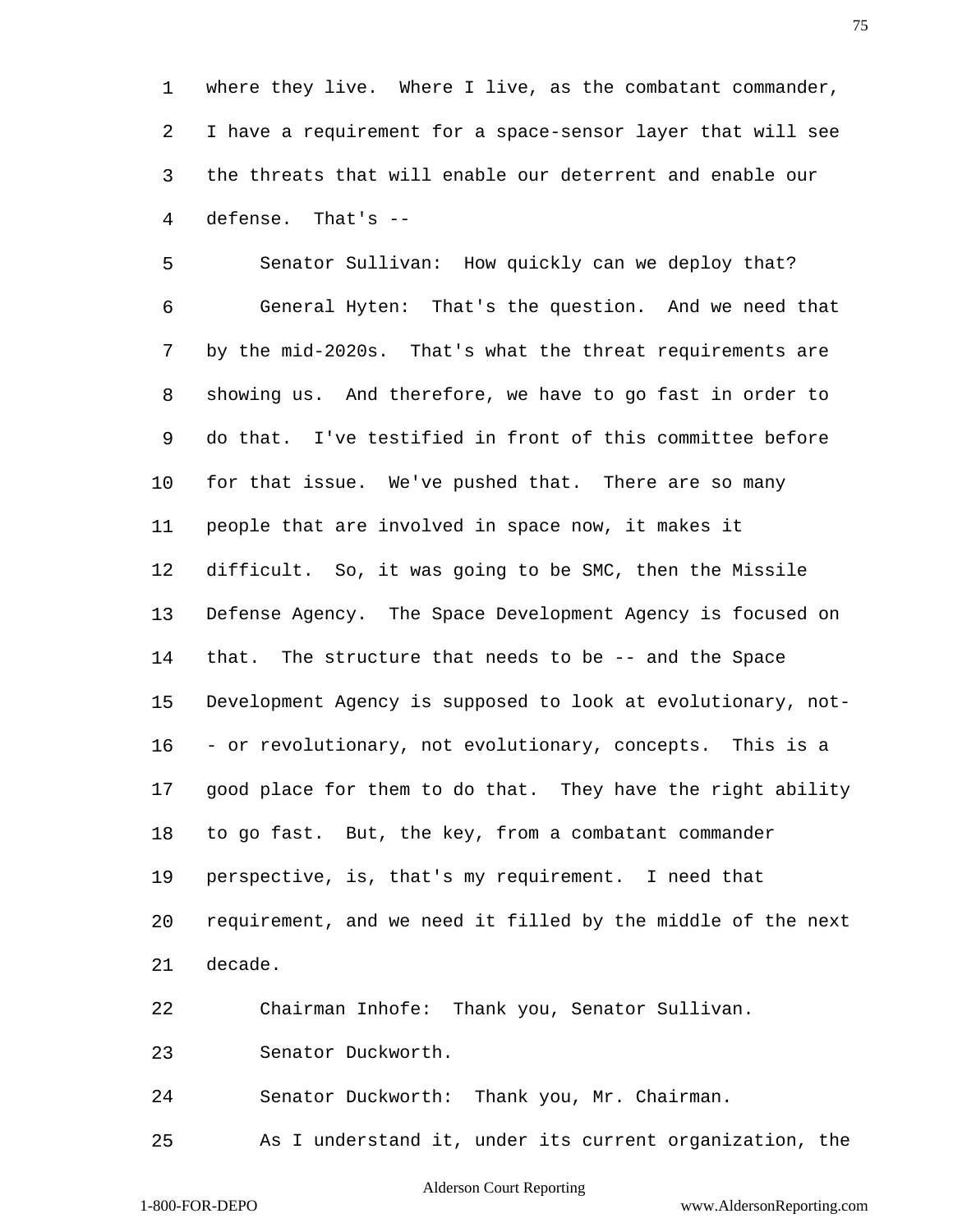Air Force does not have a good track record of being able to effectively manage the prioritization of its missions in both air and space. And so, space frequently falls to a lower priority or lacks a consistent seat at the table. I contrast this with the U.S. Navy, which has successfully managed to prioritize its own air, surface, and submarine missions, to include the establishment of separate training, acquisitions, and doctrinal development centers across these very different domains. Why has this been such a problem for the Air Force under its current structure? And what role does a new U.S. Space Command play in helping prioritize space across departments? And how does that differ or duplicate the intent of the proposed Space Force? Madam Secretary or General, do you want to address that?

 Dr. Wilson: Happy to. Senator, the biggest shift that we are seeing is the shift from an uncontested domain to a contested domain. Over the last 3 years, including the budget that you have before you, this President, the President's budget -- include double-digit-percentage increases in the budget that are driven by an analysis of the threat, the strategy to meet that threat, the concepts of operations, and the programs to support it. So, I think what you're seeing in the difference between what you described with the Navy is that the Navy has been operating

#### Alderson Court Reporting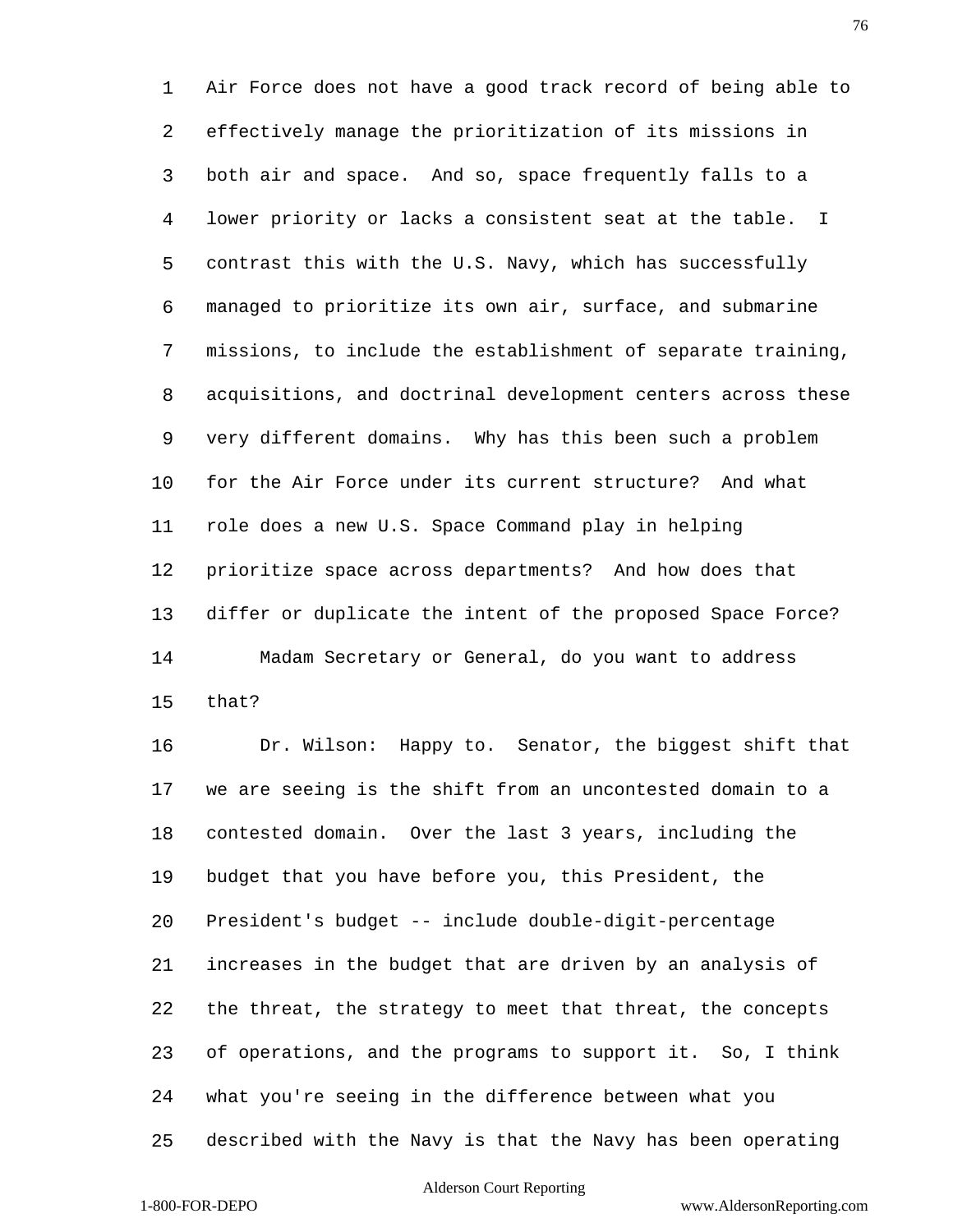in a contested domain for hundreds of years. The Air Force, in space, has been operating in a contested domain for a much shorter period of time. We have set up and -- the National Space Defense Center. We have schoolhouses and specific focus on space, most of which have been set up in the last decade. So, you're seeing, in the Air Force, that focus.

 And I would also say that, for the missions and the requirements of the combatant commander, the United States Air Force has provided what the combatant commanders needed in an uncontested environment. So, you know, the Air Force built a glass house before the invention of stones. We now have the invention of stones, and, as "Jay" Raymond said just yesterday to a very large audience, he said, a year ago, that the Air Force was in a 9G turn toward space superiority, and he was wrong. It's a 12G turn. And so, I'm proud of the force that we're presenting.

 Senator Duckworth: So, how will the U.S. Space Command help prioritize across departments? And will it? And how does that differ from intent or duplication, in terms of the proposed Space Force? I mean, that is a very complex system. You're saying you're standing up a new training and-- do you think you're capable -- just as -- will be just as capable, in the Air Force, to doing multiple things at once, the way the Navy can do it. So, how does this differ

# Alderson Court Reporting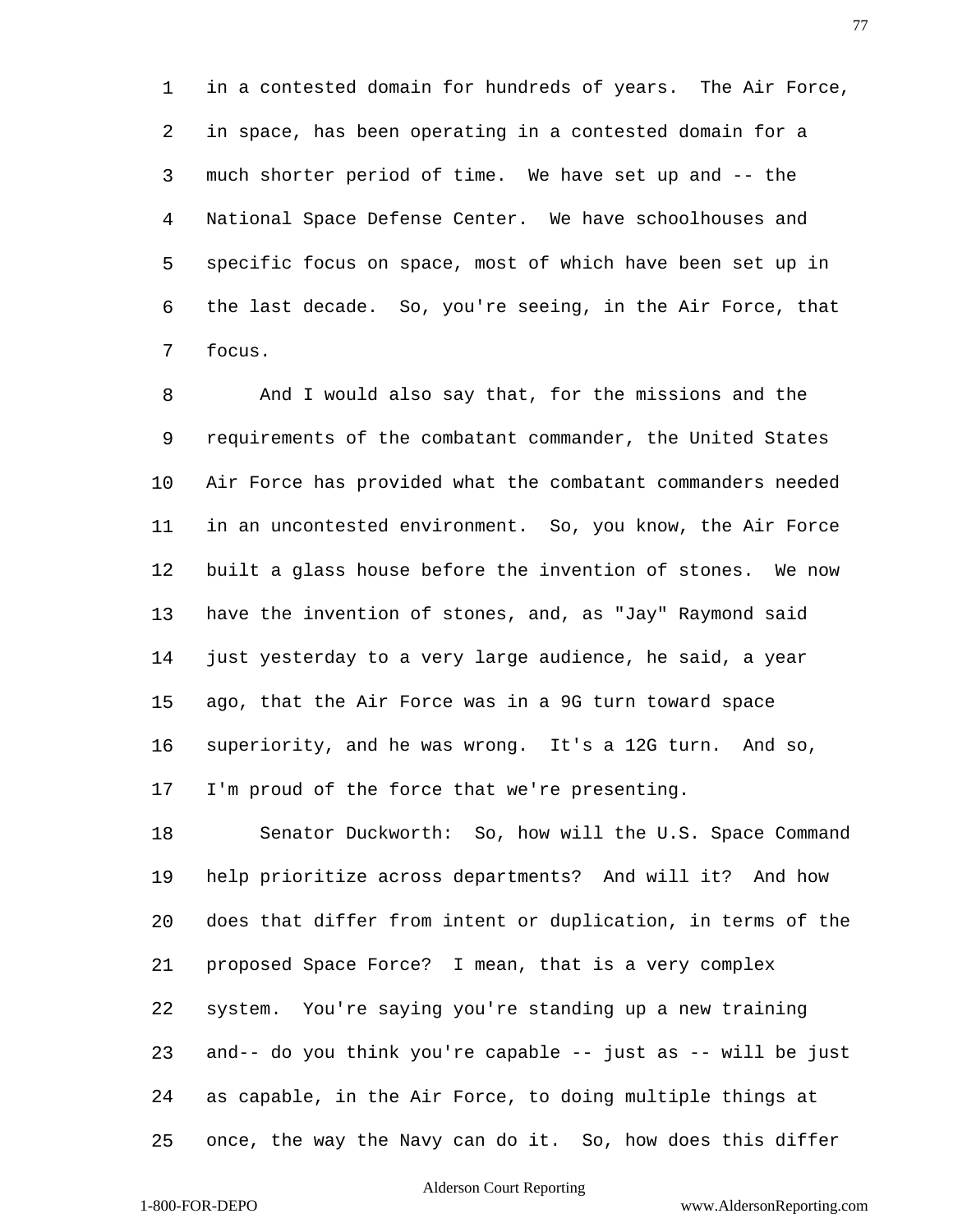between, you know, Space Command and Space Force?

 Dr. Wilson: Senator, I was trying to explain why I thought the Navy structures were different from the -- Senator Duckworth: Yeah.

 Dr. Wilson: -- way the Air Force evolved with respect to space. But, in the proposal that's before you, one of the elements that's before you, in addition to -- there's the additive personnel that's in the proposal. Some of it is to support the four-star who will be a member of the Joint Chiefs. The other large number of people is to set up a Training and Doctrine Center specifically focused on the challenges of space as a contested domain.

 Senator Duckworth: So, then the Air Force will send your people to their training programs? Is that what you're saying? Or how does that work?

 Dr. Wilson: That Training and Doctrine Center would be primarily for members of the Space Force and other officers to get joint experience, and, honestly, also our allied officers. The Air Force has already opened up its Space 100, 200, and 300 programs to our allied officers, and we have opened up and created a Combined Space Operations Center, this last year, that includes our allies, in California.

Senator Duckworth: Okay. Thank you.

I also serve in the Committee on Commerce, Science, and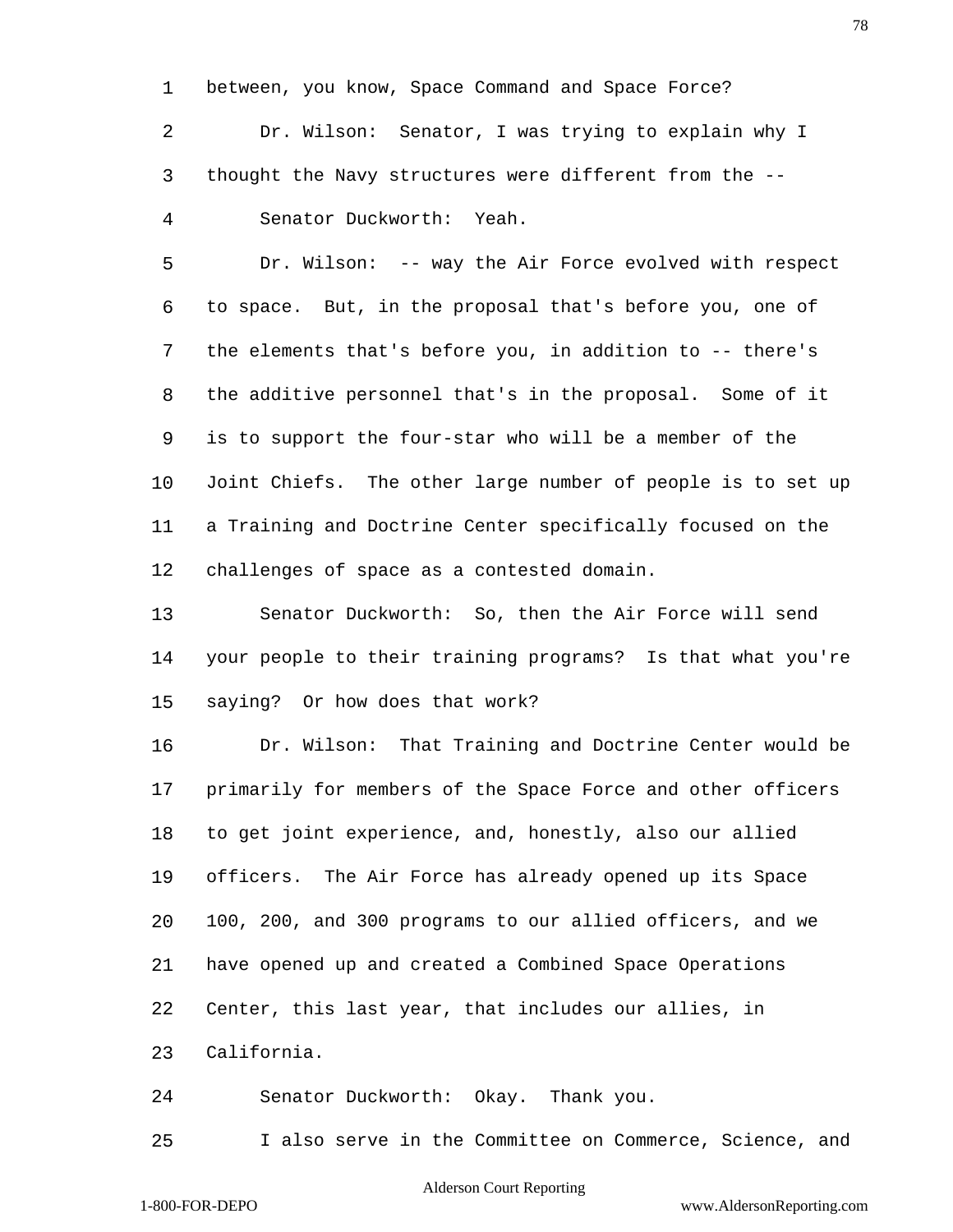Transportation, so I want to talk a bit about the

 intersection of military and commercial space assets. As you're all aware, this is an area where we don't yet widely have accepted norms. And we've had that discussion here today already. The multipart proposal we have here would likely increase complications even further. In the realm of great-power competition, we see countries like China, who are rapidly expanding their space presence, but they don't have issues of deconfliction, because their military and commercial assets are intermingled, and they operate almost as a single unit. So, how does DOD and the proposed Space Force plan to work with other Federal agencies and our commercial sector to deconflict with these issues before and while they're arising?

 Mr. Shanahan: Senator, let me take that one on. The Space Development Agency, in its design, is intended to do, really, four -- undertake four different activities. The first is consolidation, so that we can take all the requirements of the Department, and then to do fundamental systems engineering, so that we can take advantage of a space ecosystem, so everything from, you know, launch to sustainment, and then, by design, tap into the commercial space industry, where significant innovation has occurred. But, for us to actually be able to incorporate that technology, we have to accommodate or make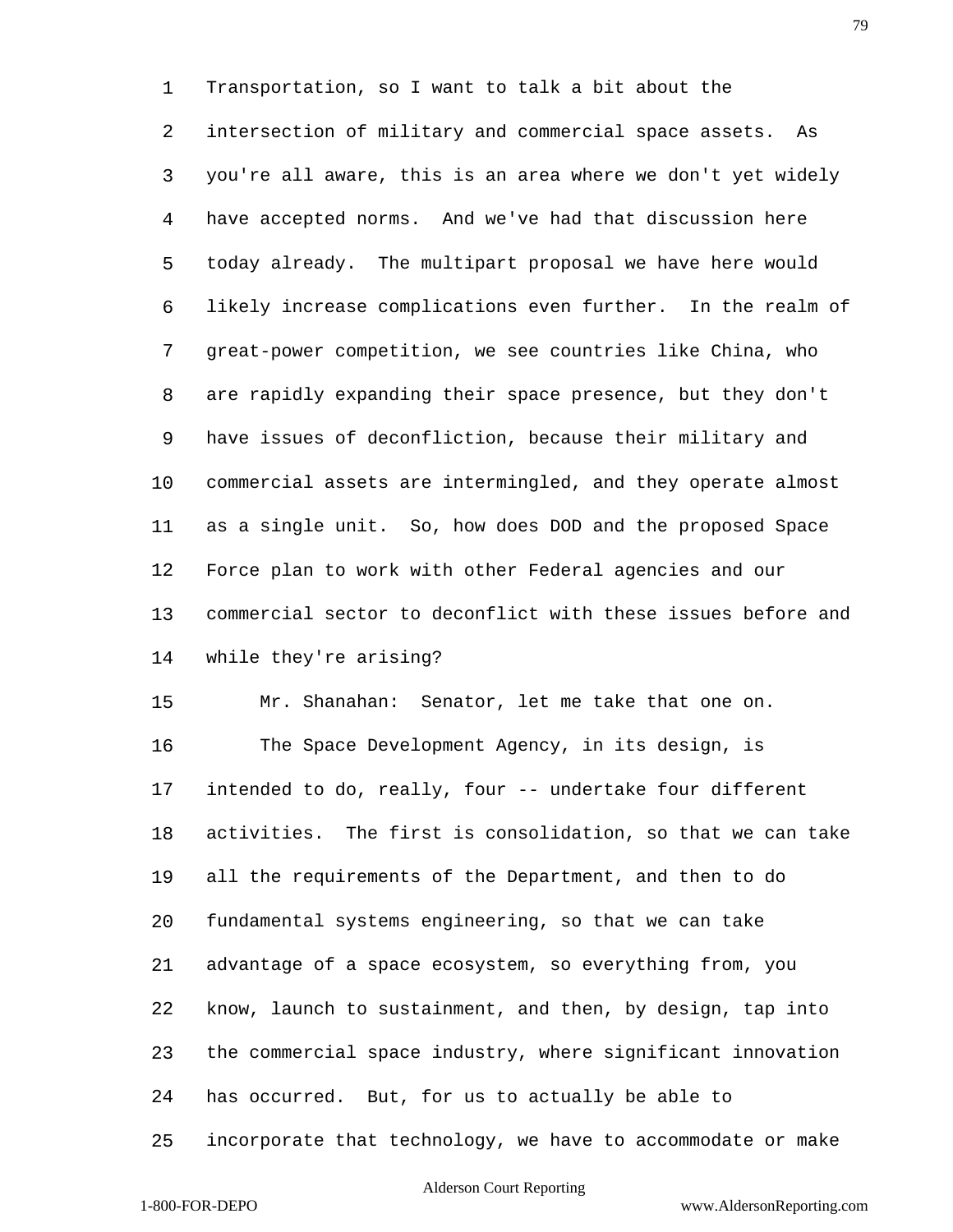corrections to our acquisition system. Our rules and regulations won't allow us to leverage that new innovation. And the Space Development Agency, which is modeled after the Missile Defense Agency, allows us to be able to take advantage of all those things. And I think that's what'll allow us to be able to develop capability more quickly, and at a lower cost.

 Senator Duckworth: But, I'm also concerned about security, and how do you force the civilians to work closely with you in security and share information? You've people selling tickets for tourism into space --

Mr. Shanahan: Yeah.

Senator Duckworth: -- for crying out loud.

Mr. Shanahan: Yeah.

Senator Duckworth: How do you deconflict that?

 Whereas, the Chinese don't have these problems, because they have total control over their commercial sector.

 Mr. Shanahan: I mean -- you know, we have procedures, protocols. We have worked with commercial segments. You know, we have a long, long history of doing that. That's really the intent of standing up an organization like this, so we can really leverage that commercial space.

 Senator Duckworth: I'd love to explore this further, but I'm out of time.

Thank you, Mr. Chairman.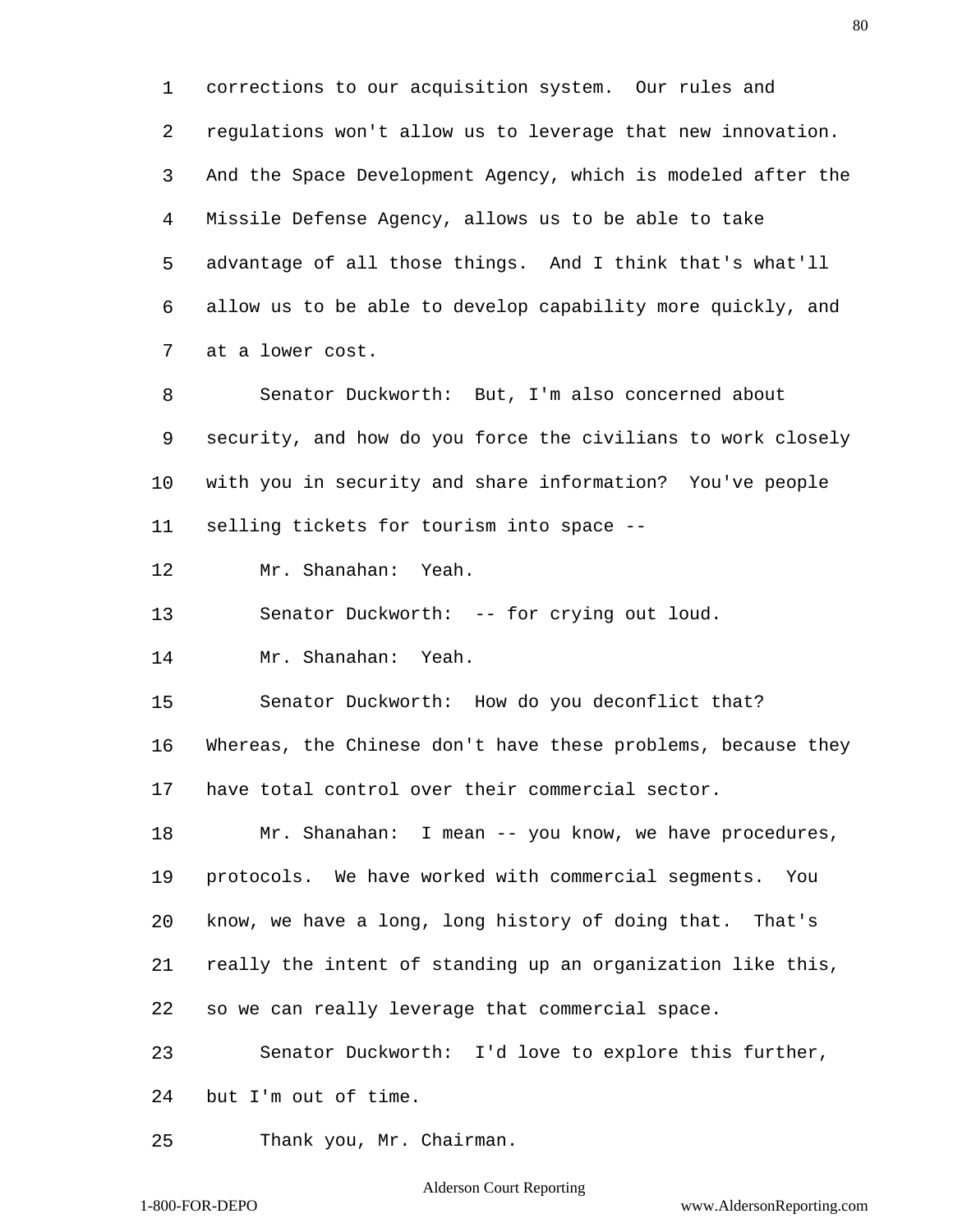Chairman Inhofe: Thank you, Senator

Senator Tillis.

Senator Tillis: Thank you, Mr. Chairman.

Thank you all for being here.

 I want to talk more about organizational transition. I think the President was right to make this a target that we need to achieve. So, to me, it's not a matter of whether we should do it, it's how we should do it and when we should do it.

 Secretary Shanahan or Secretary Wilson, a part of what I'm trying to do is -- when you stand up the force, a part of what you're doing is realigning current operations into a more cohesive unit. And so, if you're looking at the end state of a Space Force, have you done the analysis to determine how much of that is just realigning existing commands, Training and Doctrine Center? In other words, if I'm building a new enterprise, how much of the current enterprise is simply being realigned, and then what is the net new? And what I'm specifically talking about is the underlying cost associated with that. Because, in reality, you're not going to get a whole lot more money. And so, you're going to have to build -- you're going to have to create this force within current spending run rates, for the most part. And so, I'm trying to figure out, when General Hyten, rightly, suggests that there's a capability he needs

# Alderson Court Reporting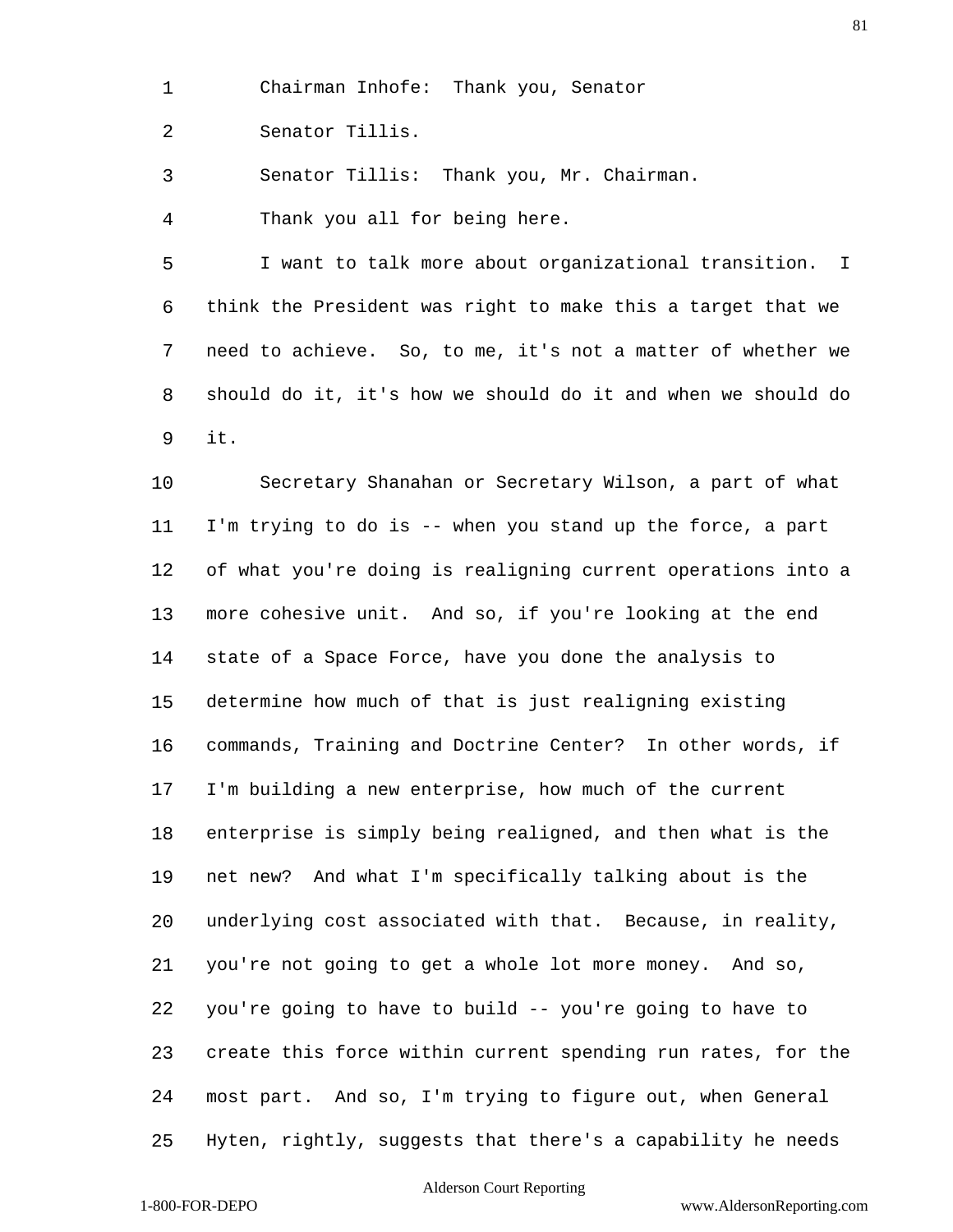by the mid-'20s, what potentially shifts to the right after we've already quantified that net incremental cost, just for the overall structure of a separate force?

 Mr. Shanahan: Sir, the way we've been looking at this is, How quickly can we respond to the threat? And then, you know, behind all this, how do we do it more effectively? Standing up the Space Command is not a incrementally large change in cost, so I would argue it's not really moving lines of boxes, it's eliminating overhead and competing priorities so, you know, 100 percent of the time, the Space Commander can focus on the new mission. It's not about just getting separation from STRATCOM, it's 100-percent focused on the new mission, which is contested space, and the authorities, the rules of engagement, and the TTPs, and the technology to support that.

 The other piece of this was -- and this is where the real value is created -- in the Space Development Agency, for incremental capability that we're going to deploy, given that -- and I'll use Secretary Wilson's metaphor -- given that we've been designing glass houses, how do we quickly transition so they're -- we're no longer building glass houses? That's the race. It's really not about reorganizing for people and professional development. We can pace that, based on how much change and cost we want to

absorb. But, the race to get out of building glass houses

# Alderson Court Reporting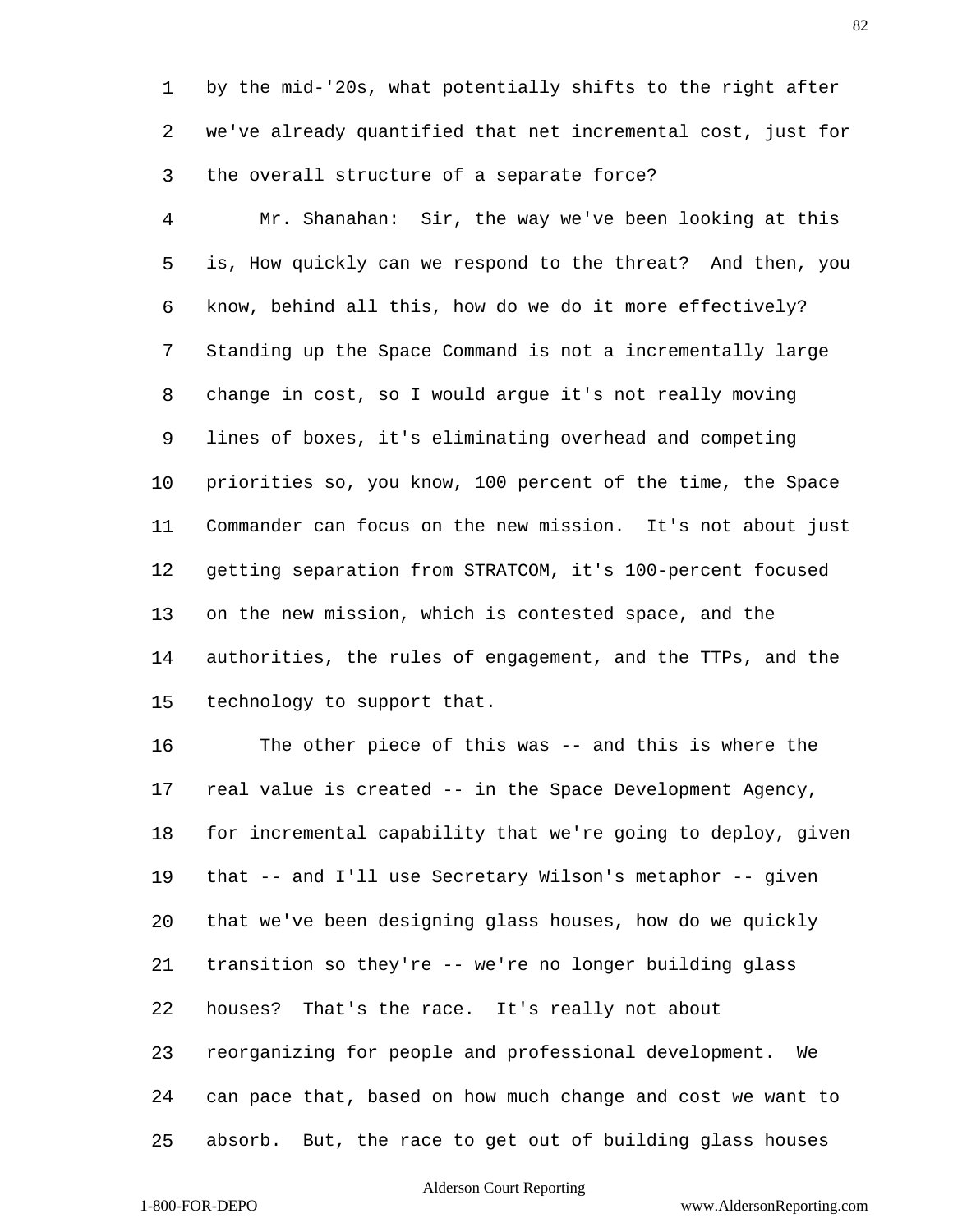is where we've looked at consolidation. How do we go from ten people attempting to get out of that operation to one, and then leveraging the infrastructure? Because we duplicate. And so --

 Senator Tillis: Right. I think this could represent an opportunity for driving out efficiencies --

Mr. Shanahan: Yeah.

 Senator Tillis: -- and coming to find out that maybe there's a way to do this without any net incremental cost. But, if you don't get that right, then you say, "The good news is, we have a very clear vision for a Space Force. The bad news is, we need net incremental money that we don't have today." And then the bad news we're likely to give you is, "We don't have anymore money, so what are you not going to do?" So, that's really my focus.

Mr. Shanahan: Yeah.

Senator Tillis: Secretary Wilson?

 Dr. Wilson: If I can -- just to add on, here. Ninety percent of the forces that we're talking about are currently in the Air Force, in the design phase that we're in, with the task force that we have stood up that includes all of the services, but is led by the Air Force, by a two-star general. We are in the design phase now. And one of the tasks in that design phase is to recommend the preliminary macro-organizational design of U.S. Space Force field units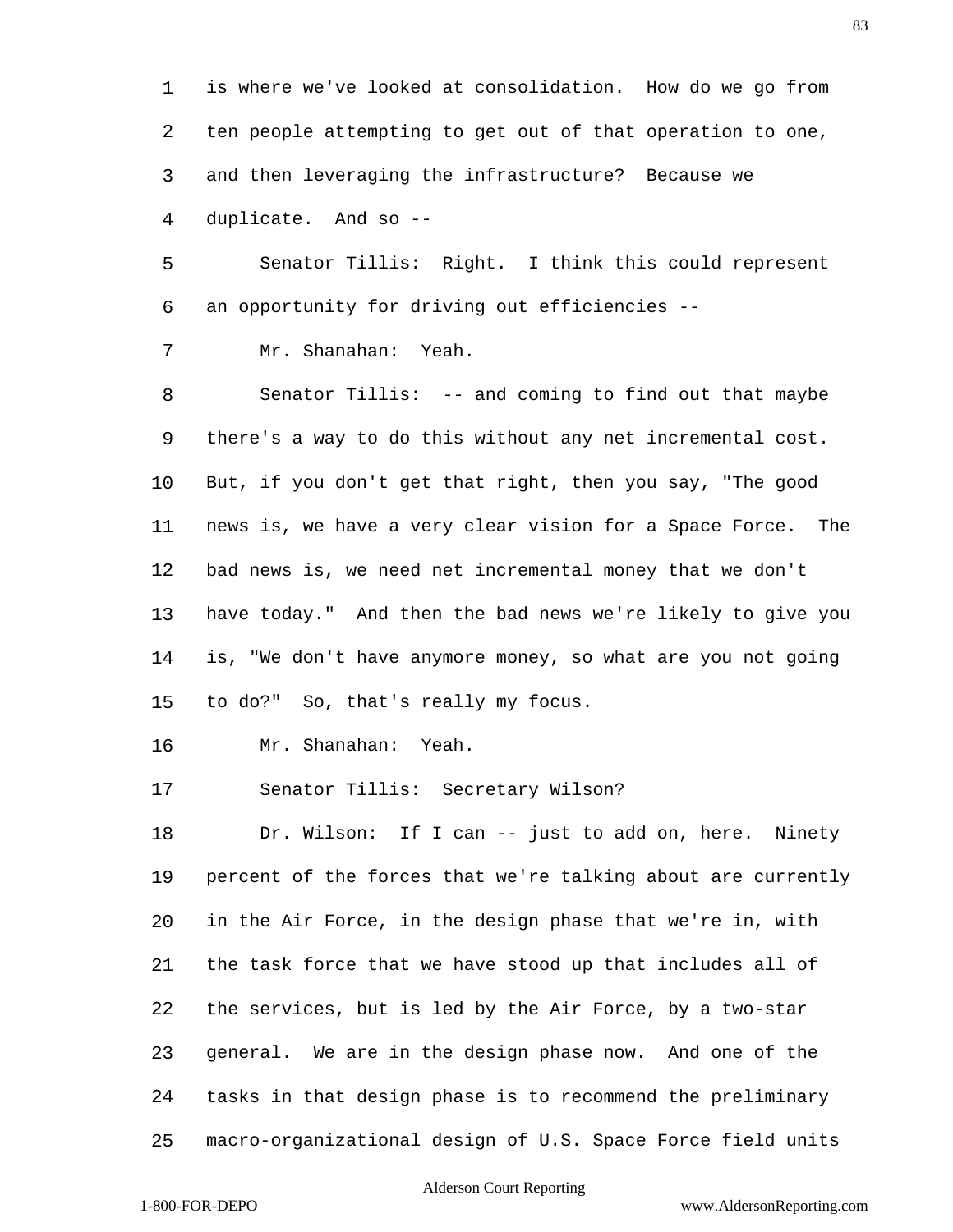as well as subordinate headquarters. So, that planning work is underway.

 Senator Tillis: General Hyten, do you have anything to add to that?

 General Hyten: I think it's just important to emphasize that the Space Force that is in our proposed legislation is under the Air Force.

Senator Tillis: Right.

 General Hyten: So, if the Space Force existed today, I would be sitting next to the service Secretary responsible for space. That decision by the President and the Vice President to put the Space Force under the Air Force was the big driver for me, because that will allow us to drive efficiencies and fix problems, and not focus on what is the song, what is the recruiting structure, what is the personnel structure, what is the basing structure? That -- Senator Tillis: When I saw that proposal, I felt a lot more comfortable with the organizational concept. So, you know, that's why I said I don't think it's a matter -- to the points that General Dunford made in his opening comments, I don't think it's a matter of whether or not we need this focus, it's just the organizational construct. And I think that what's been laid out, to this point, is a good one.

The last thing I'll leave you with, because I want to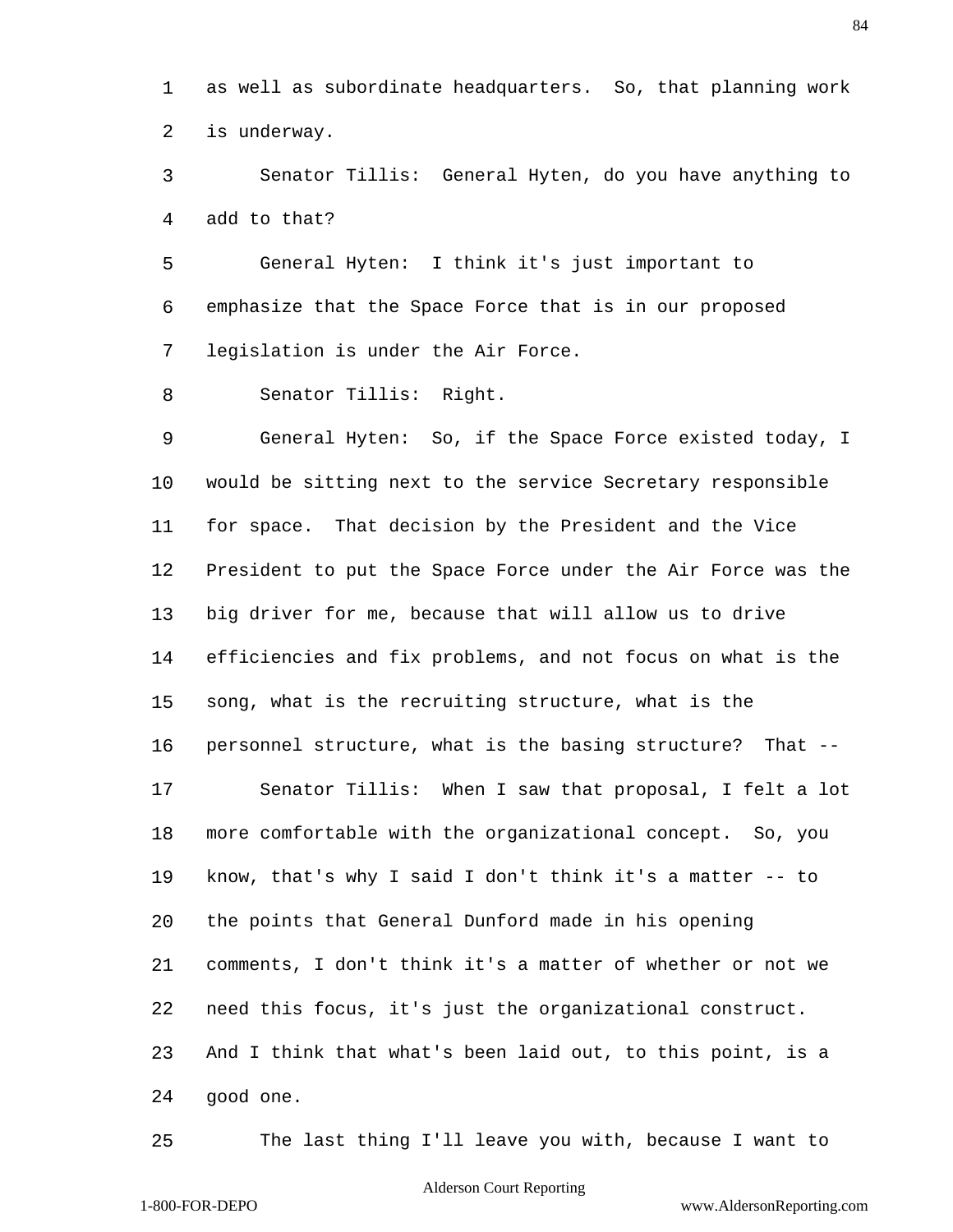end on time, in deference to my colleagues, is that I still- - while we're taking a look at this organization evolution, I still think that we need a lot of work done on the overall organizational evolution of these operations that are now embedded within the service lines that we should really take a look at to drive efficiencies. Has nothing to do with the Space Command, but there's one best practice for acquisition, there's one best practice for a lot of these operations that are now siloed. And my guess is, if you did that, you'd free up a lot of resources within the current spending levels that could actually be made to accelerate a lot of the things that I know are your top priorities. So, that's something I'll look forward to speaking with y'all with we can do it in a more meaningful basis, back over at the Pentagon. So, thank you all for being here. Thank you for your service. Chairman Inhofe: Thank you, Senator Tillis. Senator Manchin's recognized. Senator Reed, presiding. Senator Manchin: Thank you, Mr. Chairman. Thank you all again for being here. And I'm sorry, I've been running back and forth to committee meetings. I do have a few. In the proposal -- this could be to anybody that would want to answer -- in the proposal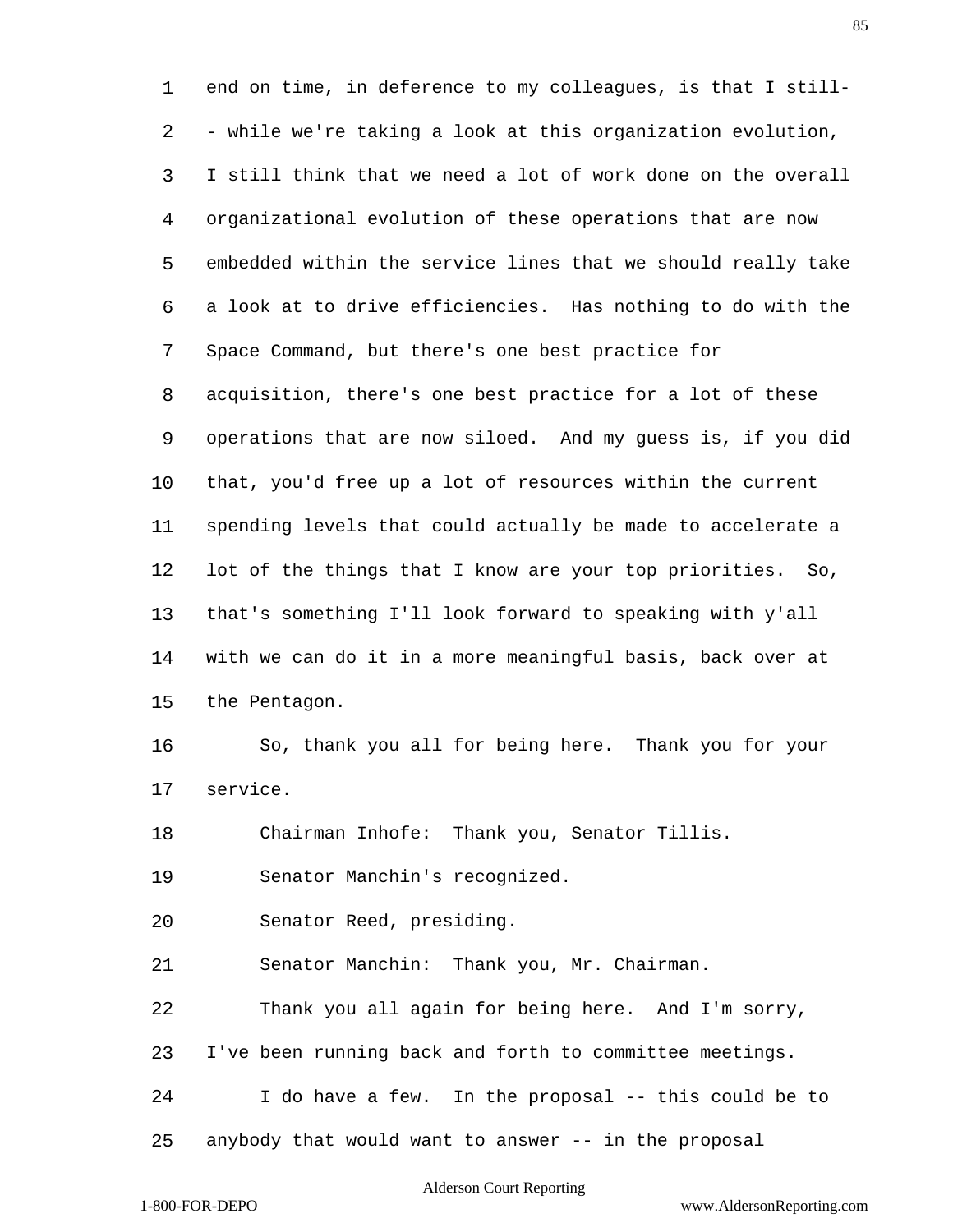delivered to Congress, there was little reference to the Reserve component, other than to say that it will be part of other 15,000 people in Space Force. What staff was told last week at a briefing was that the Department was not really sure what the Reserve component's role would be until we stood up the Active component, and that it would take additional legislation to make clear what the role of Space Force Guard and Reserve look like. If we vote on this Space Force later this year -- or in spring or early summer, whenever -- I'm being asked by the Department to vote on a proposal that does not have a real plan for our National Guard or Reserve, which is a big constituency base of mine. So, my question would be, if total force is going to be as important to the Space Force as it is to other branches, isn't it important that we think critically about the Reserve components? Dr. Wilson: Senator, it's impossible for me to imagine a Space Force without a Reserve component. We have -- Senator Manchin: Because there's no plans I'm seeing. You're moving without that in part of your plan right now, as we see it. Dr. Wilson: Well, I -- very happy to work with you to make that more specific. Senator Manchin: You all do have it? You can -- Dr. Wilson: I --

#### Alderson Court Reporting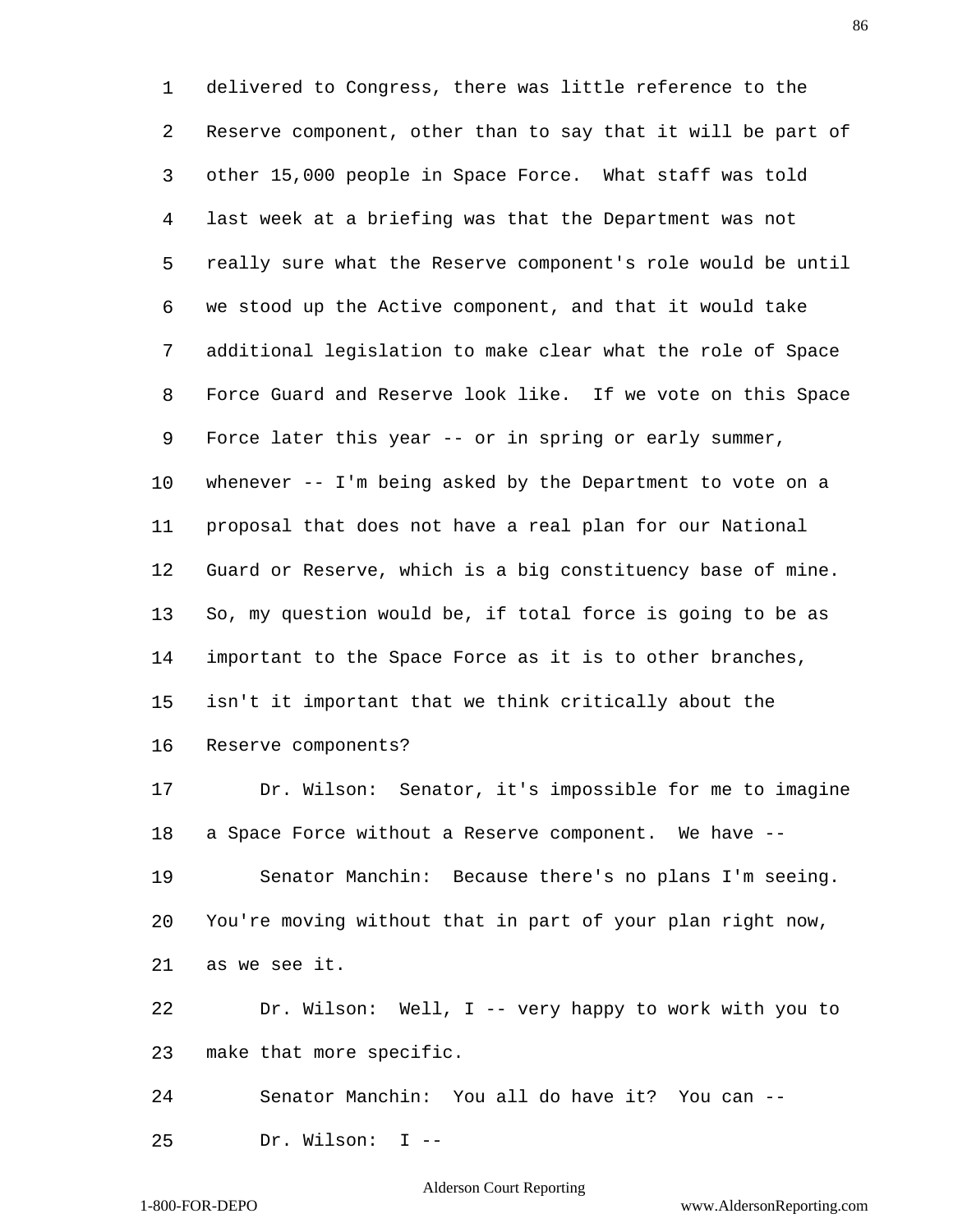Senator Manchin: -- get more specific --

Dr. Wilson: I think --

Senator Manchin: -- with that?

 Dr. Wilson: -- we're happy to work with you on that. There are, within the Air Force, some, particularly, Guard units that have --

 Senator Manchin: Very much so. I know that. And -- but, I'm saying, if you have something, we haven't seen it yet. I'm sorry. But, if you could share that with us, it would be very helpful. I can relieve a lot of tension.

Yes, sir, General.

 General Dunford: Senator, if I could just talk about where I think we are. So, there's a number of issues -- and I've looked through this and had some of the same concerns you have -- there's a number of issues unresolved. And the real question before the committee is, Do we stand up the organization and get that four-star leader singularly focused on what the right organizational construct is, or do we wait for the perfect organizational construct to stand it up? And where I fell was to move out and refine as we go. And the committee will have plenty of time to provide oversight. So, the initial, you know, first step to take in this next fiscal year would be, stand up the organization, get the leadership in place, and then begin to address these very important issues, one of which you raised.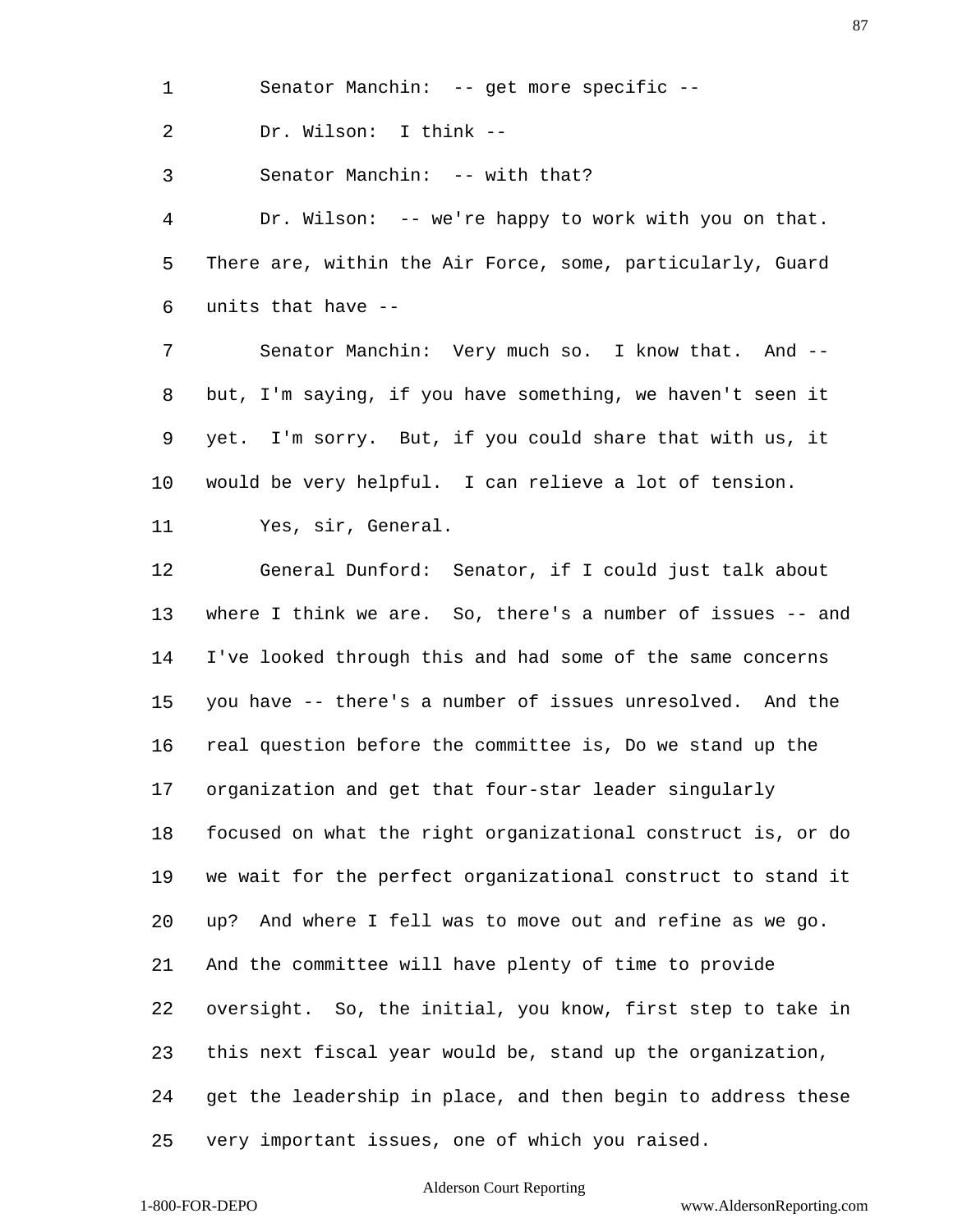Senator Manchin: Okay.

 Let me go a little bit further. You talk about the culture. This whole new Space Force is a culture, right? And you want to diversify it. Well, I can tell you, the Army has a certain culture. The Marines definitely have a certain -- they're in first, they're going with their guns in blazing. The Air Force, basically, the culture has always been the same. This is where the space professionals have come from. This has basically been your bailiwick. How are you going to change that culture, when everyone's still going to come from the Air Force?

Dr. Wilson: Senator --

 Senator Manchin: Or what culture do you think to diversify?

 Dr. Wilson: Senator, our focus on changing culture is to shift from providing a service to the other combatant -- to the combatant commanders, with almost like a utility, to a warfighting ethos. And we're doing that within the space cadre of the Air Force today in the way in which we train our people, the way in which we assign them. Just as one example, we have people who operate satellite systems at Schriever Air Force Base, in Colorado Springs. They spend 4 months on the floor, operating their satellite --

Senator Manchin: Sure.

Dr. Wilson: -- systems in a peacetime environment, and

# Alderson Court Reporting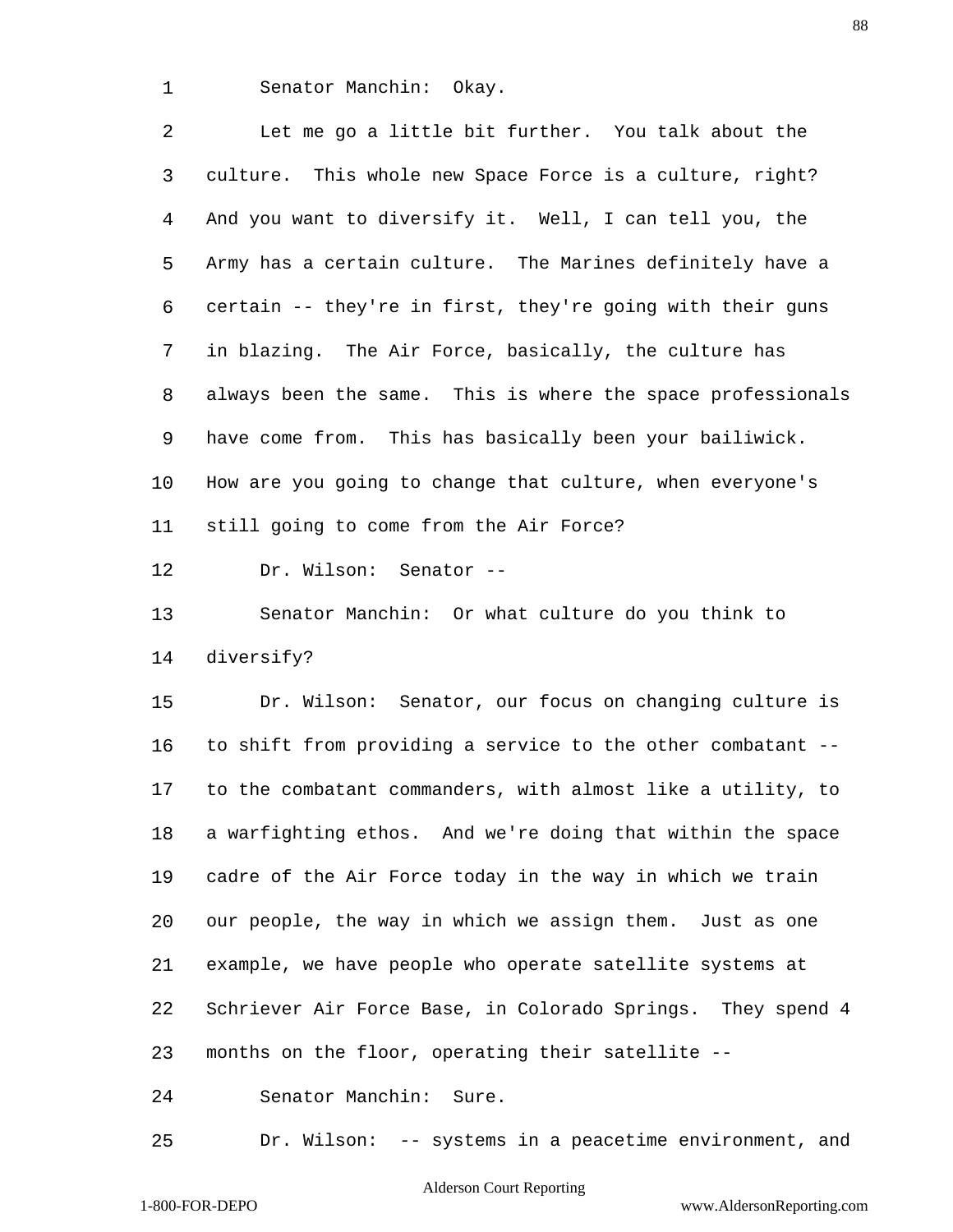then 4 months in training for a contested environment and how they would operate --

 Senator Manchin: Secretary, I'm just having a real -- Dr. Wilson: I --

 Senator Manchin: -- you know -- and I think Secretary Shanahan and I have talked about -- I'm having a real hard time understanding why we need this other agency. You've got everything at your disposal right now. And it just doesn't make any -- I mean, I'm just having a hard time with it. I'm trying to understand it, from -- and Secretary was very -- he was very patient with me, trying to explain it. But, you've got -- if I had everything you all have at your disposal right now, and the Air Force has that expertise, and there's some flaws in it, and you want more attention to it, we'll give you what you need. Just doesn't make any sense to me at all. I'm sorry.

 Secretary, I know you -- you want to take another shot at me?

 Mr. Shanahan: No, I'm happy to take another shot at it. I --

[Laughter.]

Mr. Shanahan: That's why we're -- that's why I'm here.

Senator Manchin: I know.

Mr. Shanahan: I think --

Senator Manchin: Go ahead and give me your spiel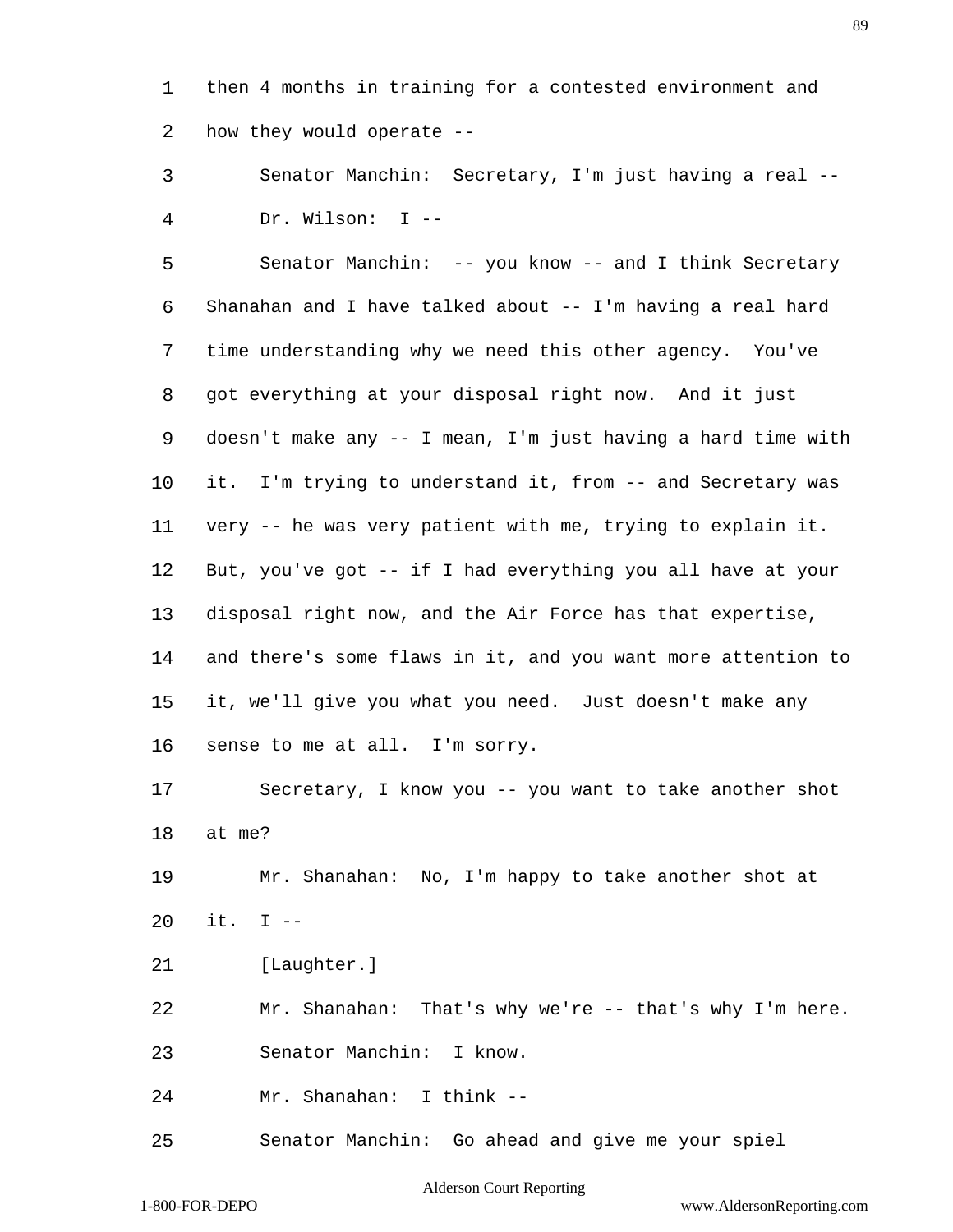again, because they might want to hear why you think we need this other agency.

 Mr. Shanahan: Yeah. The very short story is the amount of change that's taking place in this environment, we're not prepared to address.

Senator Manchin: The way you're set up now.

Mr. Shanahan: The way we're set up now.

 Senator Manchin: But, can't you redirect what you have within the Air Force right now, which is where most of the culture is going to stay? It's not going to go over to the Marines. It's not going to the Army.

Mr. Shanahan: Yeah.

Senator Manchin: It's staying right over there.

Mr. Shanahan: Yeah. Yeah. So, most of this is really

within the Air Force, and, as Senator Tillis was talking

about, restructuring. This is a fundamental shift that now

treats space as a domain. So, the culture is changed

because the mission has changed.

Senator Manchin: Okay.

Mr. Shanahan: The leadership will change. The

prioritization of the resources will change. And then our

approach to developing capability will change.

Senator Manchin: I gotcha.

Mr. Shanahan: That --

Senator Manchin: Let me just -- if I can lead into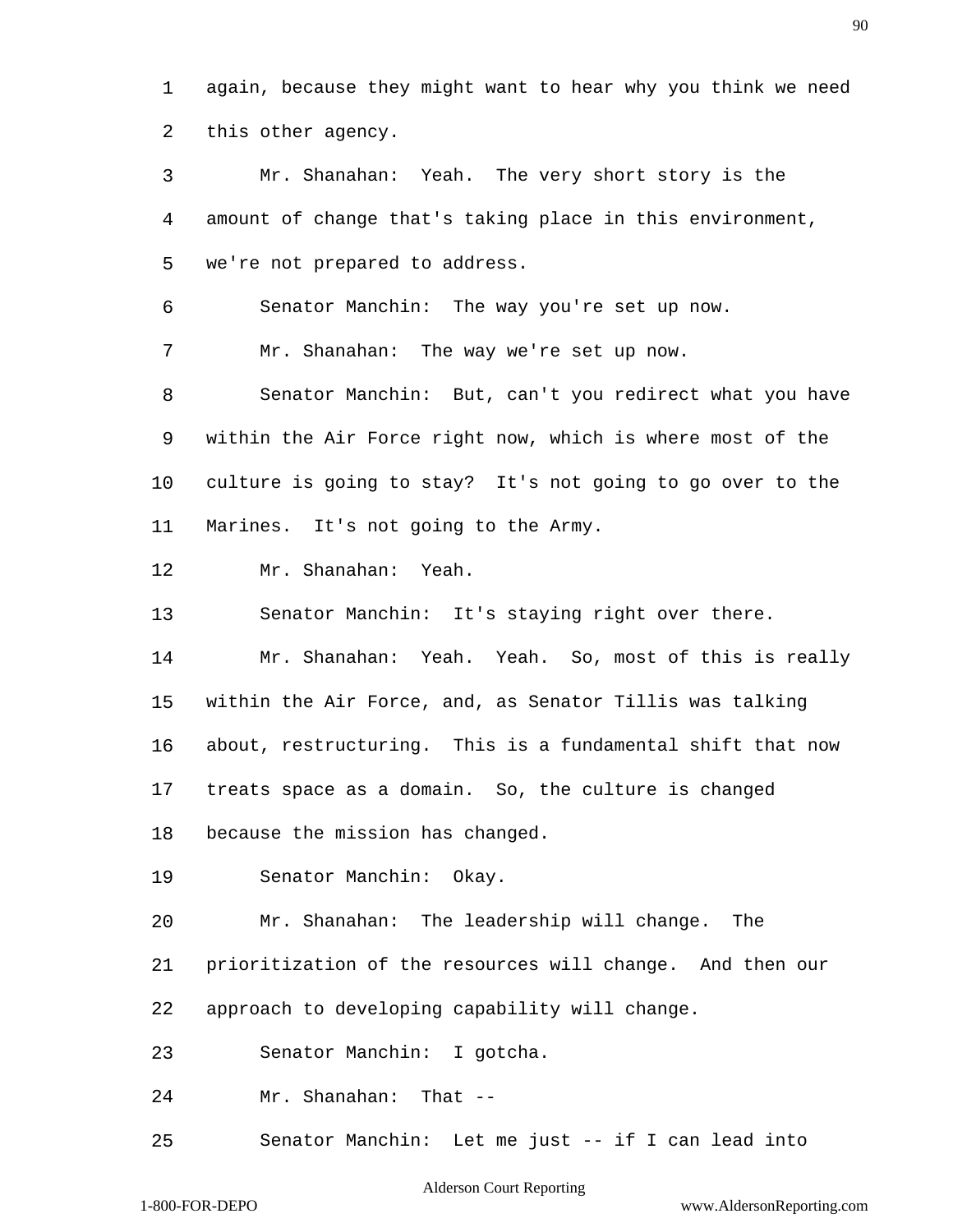this  $-$ 

# Mr. Shanahan: Sure.

 Senator Manchin: -- back to Secretary Wilson Secretary, you've also publicly stated that you didn't think the Space Development Agency is a good use of resources, citing the Air Force's own Space Rapid Capabilities Office as an effective acquisition body. Can you elaborate on why you think our money and effort is better invested in processes and organizations that already exist, which is the point I'm trying to make?

 Dr. Wilson: Senator, the Space Development Agency is not part of the President's proposal or the legislation in front of you. And the first project that this agency is apparently going to take on is actually funded by the Air Force and is in our budget. It's, How do we use low-Earth orbit commercially-based satellite constellations? It's in our budget at \$140 million over 5 years, and is intended to- Senator Manchin: It's in your purview also. I mean, that's part of your bailiwick.

 Dr. Wilson: That is. And it's -- we propose to do it with DARPA. Question is how best to buy them and whether we need a new agency to do so. Publicly --

 Senator Manchin: Do we need a new agency just to get into lower orbit?

Dr. Wilson: -- not think so.

# Alderson Court Reporting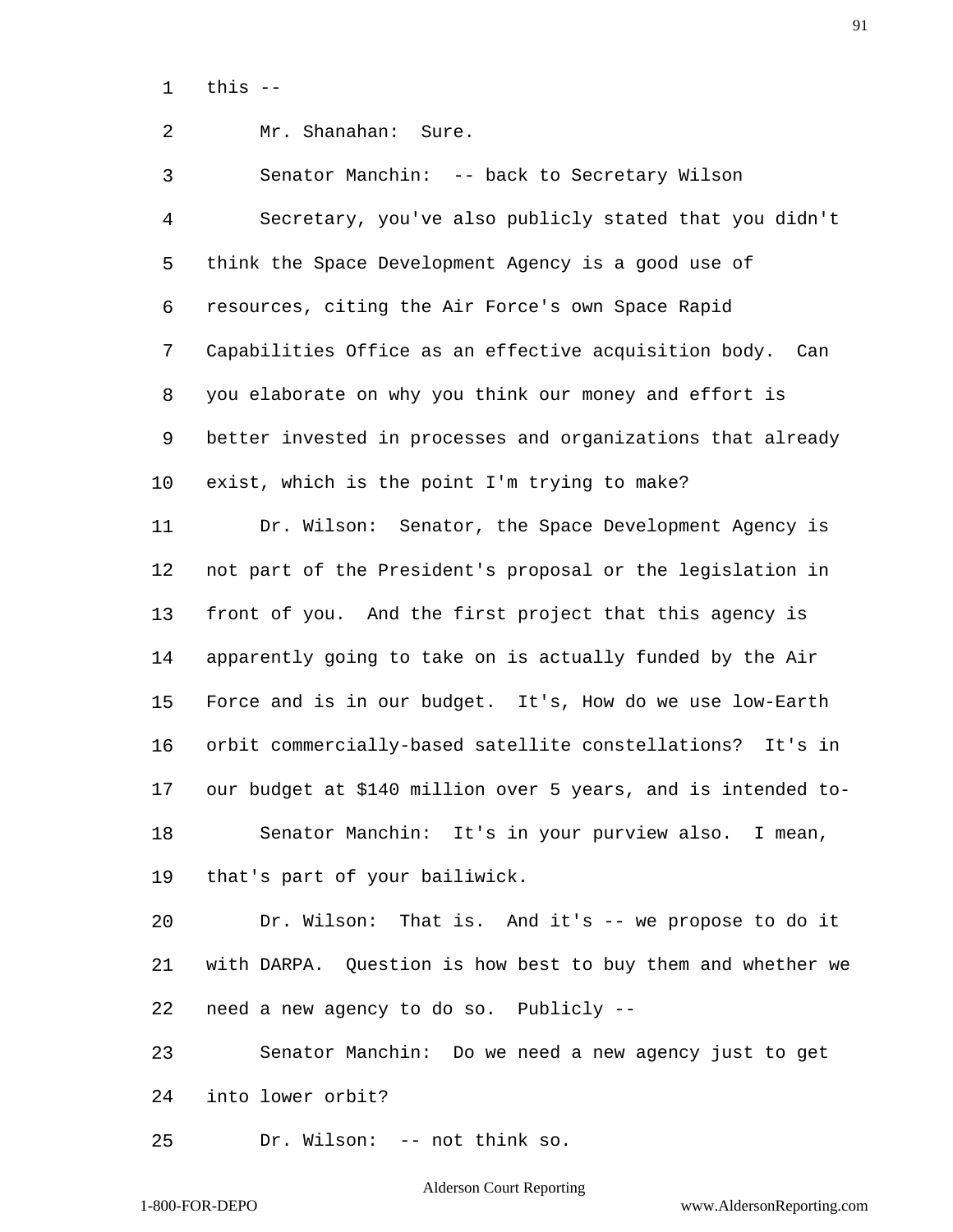Alderson Court Reporting 1-800-FOR-DEPO www.AldersonReporting.com Senator Manchin: Are we justifying a new agency just to get into lower orbit? Dr. Wilson: Senator, it's -- you know, what I'm saying here is not new. My memorandum to the Secretary on this -- Senator Manchin: Yeah. Dr. Wilson: -- subject has been reported on publicly. Senator Manchin: Okay. Dr. Wilson: And I did not support it. Senator Manchin: Thank you, Madam Chair. Senator Reed [presiding]: On behalf of -- Senator Manchin: Thank you. Senator Reed: -- Senator Inhofe, Senator Cramer. Senator Cramer: Thank you, Mr. Chairman. Thanks, to all of you, for being here. And I've only been in the Senate for, well, less than 4 months, but this is the most fascinating 2 hours so far. So, thank you all for being as prepared as you are. I'm going to summarize a few things I've heard this morning before I run out of time to do that, and then ask some questions. General Dunford, you said space is no longer a sanctuary. I think, Secretary Wilson, you both said it's now contested. Great points. Important points. General Hyten, you said there will be a Space Force one day. And I'm going to hone in on that, because we hear a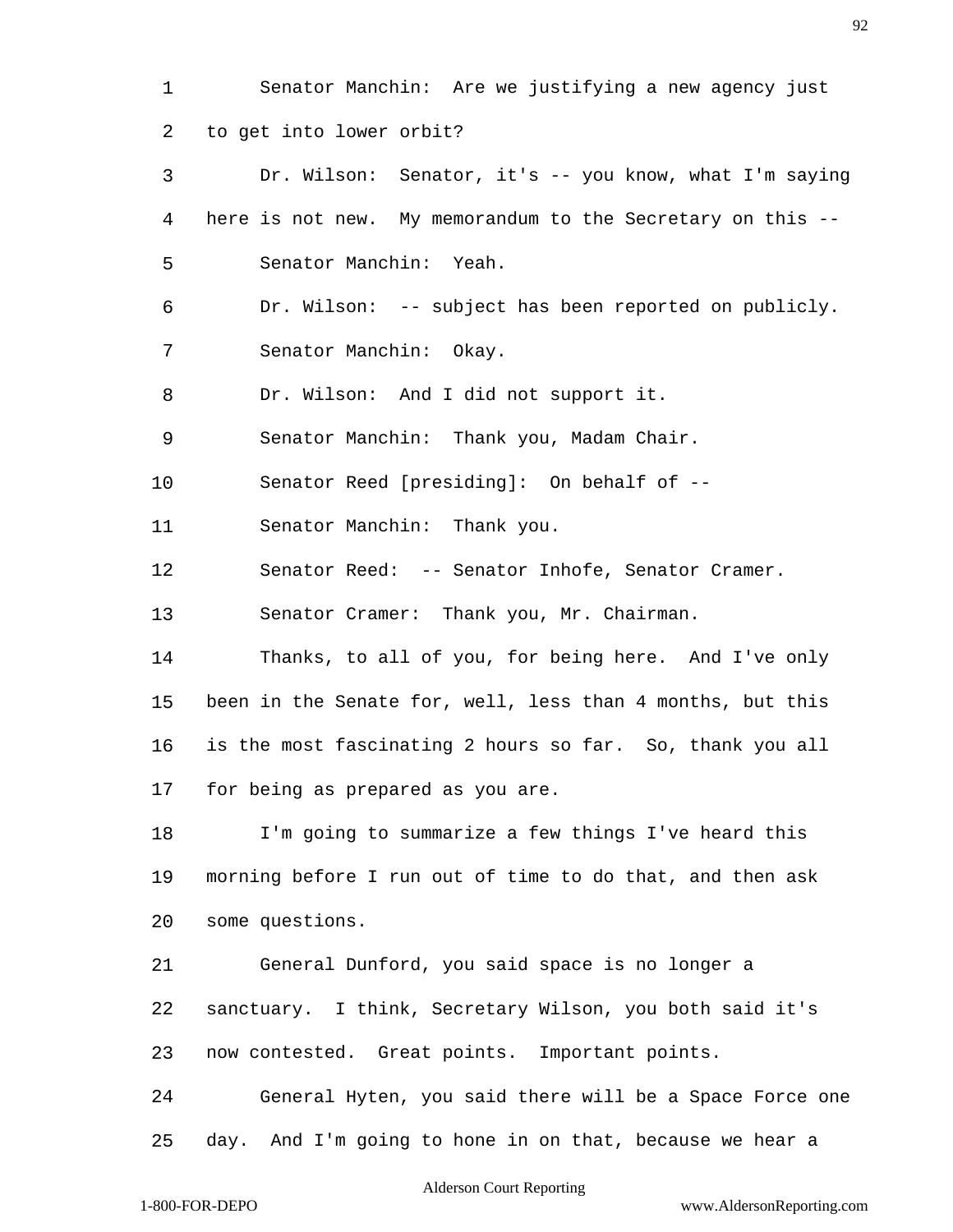lot of reluctance and a lot of questions about efficiencies, business model. And you've answered them all brilliantly -- not necessarily convincingly, maybe, to some, but I think you've answered those questions very well.

 Secretary Shanahan, you said something interesting. I want to go through, maybe, a little history. You said the existing forces are based on that place, on geography. I think it's an important point that sometimes we're missing when we draw parallels between this and other efforts and missions. As you said that, I started thinking about the Air Force itself, that the Air Force wasn't always the Air Force -- it was once the Army Air Force; and prior to that, it was the Army Air Corps; and prior to that, there weren't airplanes -- that, as new domains became contested, we had to lead.

 I was also thinking about some other proverbs, including proverbs where it says that, without vision, the people perish. I'm pretty sure it was a Minnesota Viking fan that said, "The logical conclusion of defense is defeat." Being second is not a great place to be. And I know we're first, but I just feel so strongly that, if we're going to have a Space Force one day, why wouldn't we start sooner rather than later? Why would we let somebody else get there?

And so, from a strategic standpoint -- and I guess I'd

# Alderson Court Reporting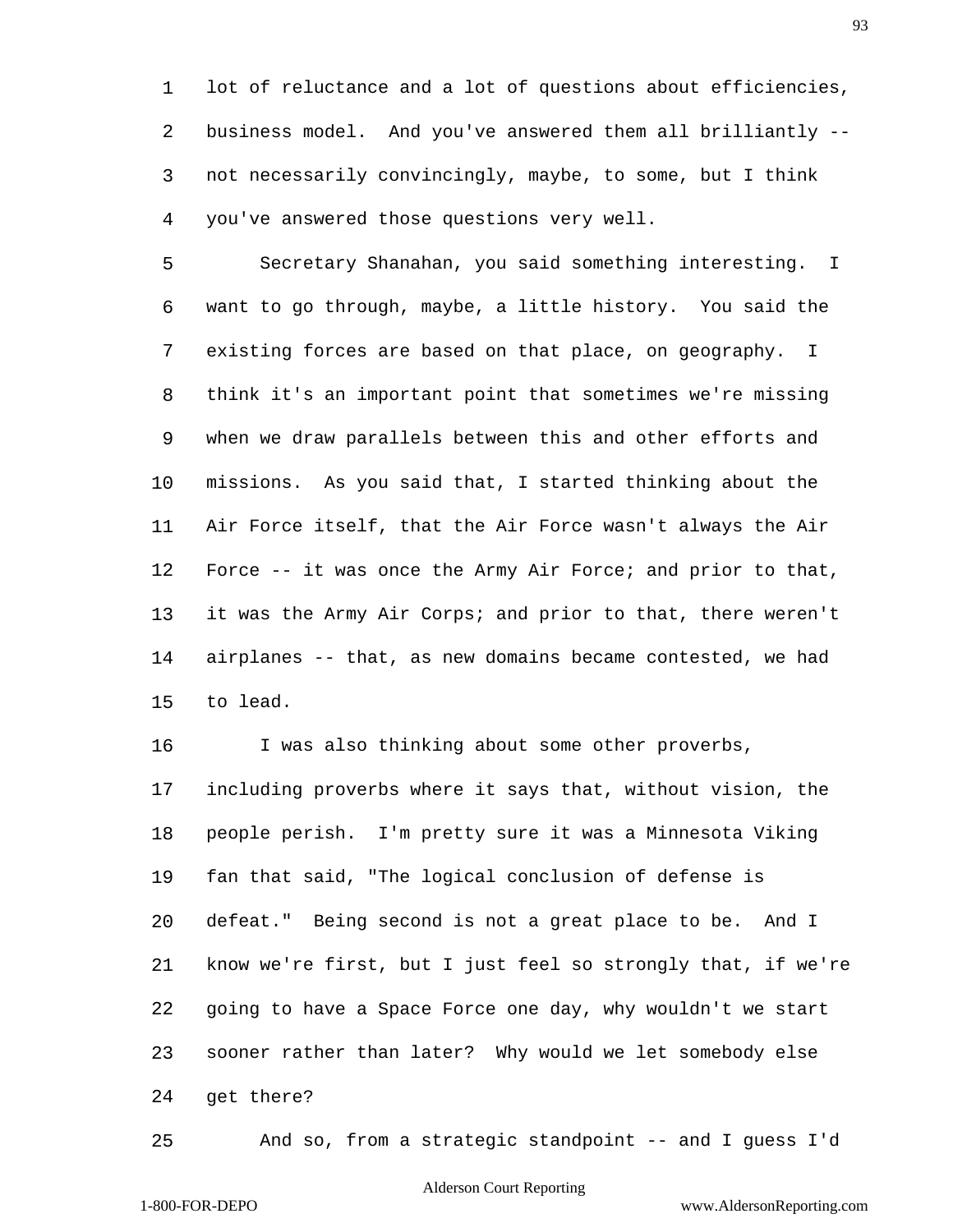ask the Generals first about this -- how important it is to have this public kitchen-table-level discussion? I appreciate your terminology, Secretary Wilson, when you said, "The President has elevated this topic to a kitchen- table level." I think that's exactly right. But, our adversaries are watching. They're probably watching this hearing right now. How did China and Russia roll out their space forces or their space activity? Did they do it in a real outward way, or did they try to do it under the radar? Maybe the Generals could answer that for me. And is it important, by the way, that we send a message?

 General Dunford: Senator, I don't mean to be flippant, but the Russian military and the Chinese military are not typically afforded the opportunity we have been afforded this morning, in full transparency with initiatives like this.

 General Hyten: And, Senator, the Chinese and the Russians both look at space as a critical element of their defensive capabilities, as their military. They've also organized differently about space. The Chinese are integrating a lot of their capabilities into a single command -- space, counterspace -- those into a single command. They have a -- an officer responsible for space, an officer responsible for counterspace. I'm -- I'll be glad to talk to you, in a different setting, about what I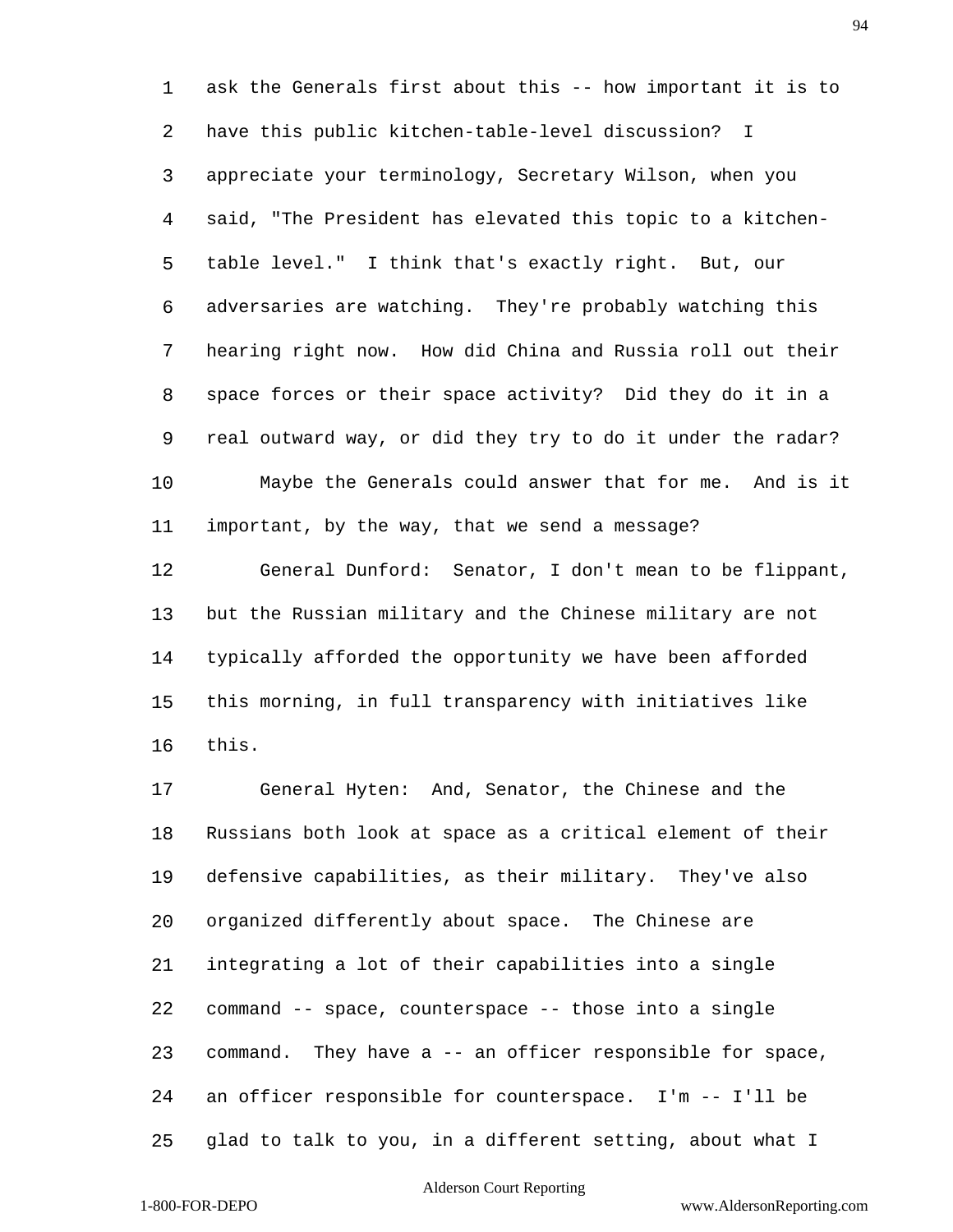think they're doing, and what the strengths of what they're doing, and the weaknesses, are. But, I really don't want to talk about that in a public forum.

 Senator Cramer: I appreciate both answers very much. We've had a lot of discussion about cost and benefit. And I -- you know, I understand the concerns of a couple of years -- or several years of cutbacks that now have us in catchup mode on readiness and lethalness and all those things that are important. And I appreciate the answer, Chairman Dunford, about -- this is part of readiness, this is probably essential to readiness. But, maybe, Secretary Shanahan, is a cost-benefit analysis, a literal cost-benefit analysis, even -- is that a possibility, here? Mr. Shanahan: No, it is. And implicit in the Space Development Agency is a cost-benefit analysis. It's a

 twofer. More capability, sooner, at a lower cost. And that's -- you know, this is about moving more quickly. I mean, this is a -- you know, a threat-driven response, and it's really not even a response as -- I think what the Chairman's been highlighting here is, How do we get ahead of things?

 The -- you know, the other piece, here, and we've touched on it briefly, is, we're about to usher in a new age of technology. I mean, this is -- you know, we're on the dawn of a -- you know, some major changes. And if we adapt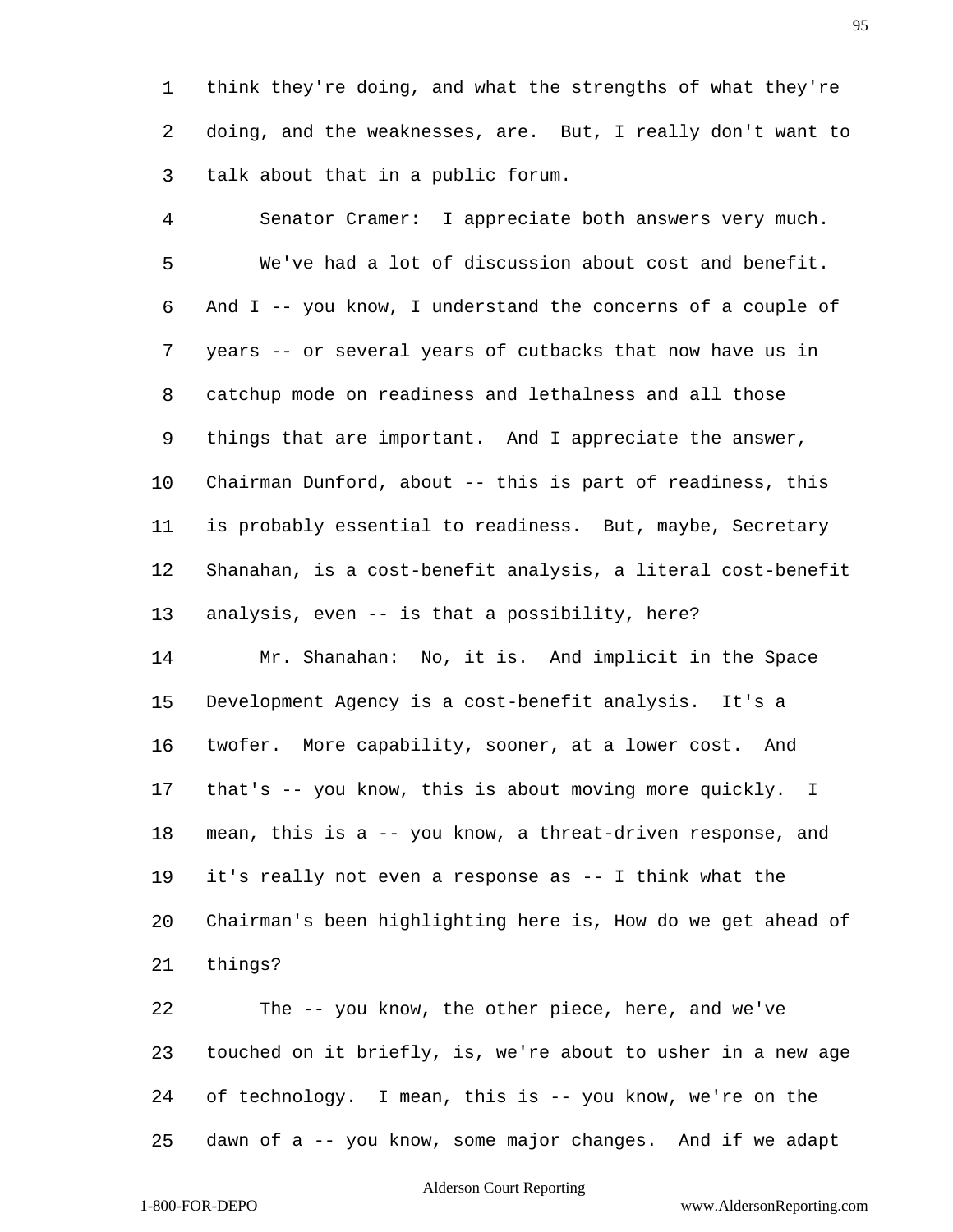properly, we'll be able to take advantage of it and, again, increase our dominance in space.

 Senator Cramer: And maybe just the last question, for Secretary Wilson. And, with that in mind, I mean, are the increments important? I appreciate what my colleagues are saying about -- but what about -- why isn't this in the plan, or why isn't that part of the proposal, and -- you know, whether it's, you know, the Guard or the Reserves or others -- things. And yet, aren't the increments sort of an important part of the rollout? In other words, we're not going from here to here, we're -- we see here, but we're going incrementally. Is that not an important part of the strategy?

 Dr. Wilson: I'm not sure it's incremental. I do think that what we have now is a set of programs that support a strategy to dominate in space. And, you know, we all prefer that space remains peaceful, because everyone loses if war extends into space. But, we are developing the capabilities to deter, and, if necessary, to fight and win in the space domain, as we do in all other domains, so that our adversaries will choose wisely to deal with our diplomats and not with our warfighters. And that's what this is about.

Senator Cramer: Beautifully said.

Thanks, to all of you. And I might just wrap up my

# Alderson Court Reporting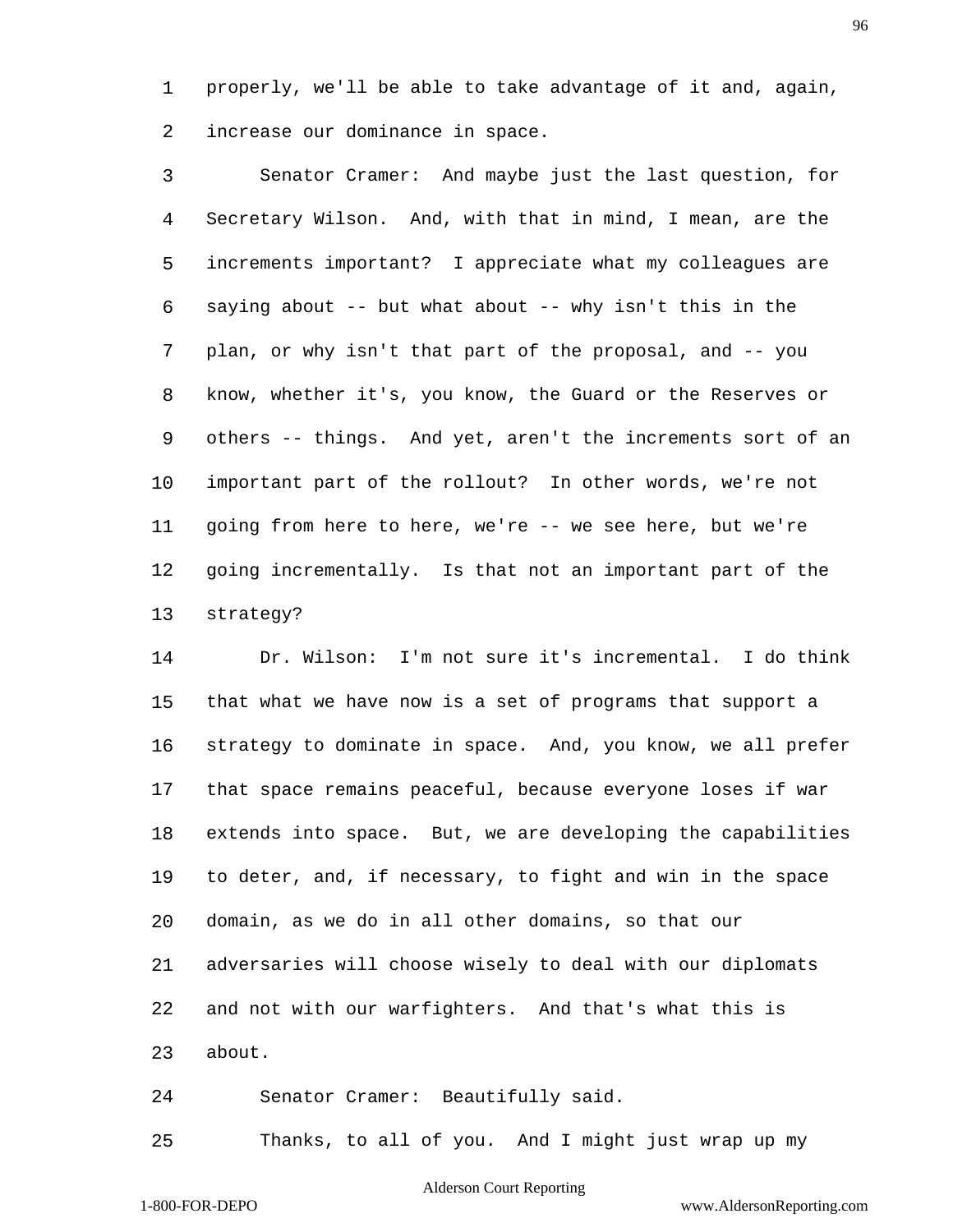comments by saying, I just don't want to be sitting here 4 years from now and have four people look at me and go, "I wish we would have started this 4 years ago."

With that, I yield.

 Senator Reed: On behalf of Chairman Inhofe, Senator Shaheen.

Senator Shaheen: Thank you, Mr. Chairman.

 And thank you all very much for being here, and for your responses.

10 I totally agree with everything that you all have said in your opening statements about the importance of space, the competition for space that we have entered into. Space is the next potential battleground. I may even be convinced, in the future, that we need a new Space Command. And I do appreciate President Trump's focusing on space. I just have questions, based on what I've heard and what I understand -- and maybe I need to know more -- that we have not gotten there, in terms of the planning and the commitment, and that, rather than spending a lot of time debating and questioning which direction we're going to go, we'd be better to continue to work on that and focus on what we need to immediately to address the challenges that we're facing.

 So, let me begin with that and ask -- I share Senator Manchin's concern about the failure to address Guard and

# Alderson Court Reporting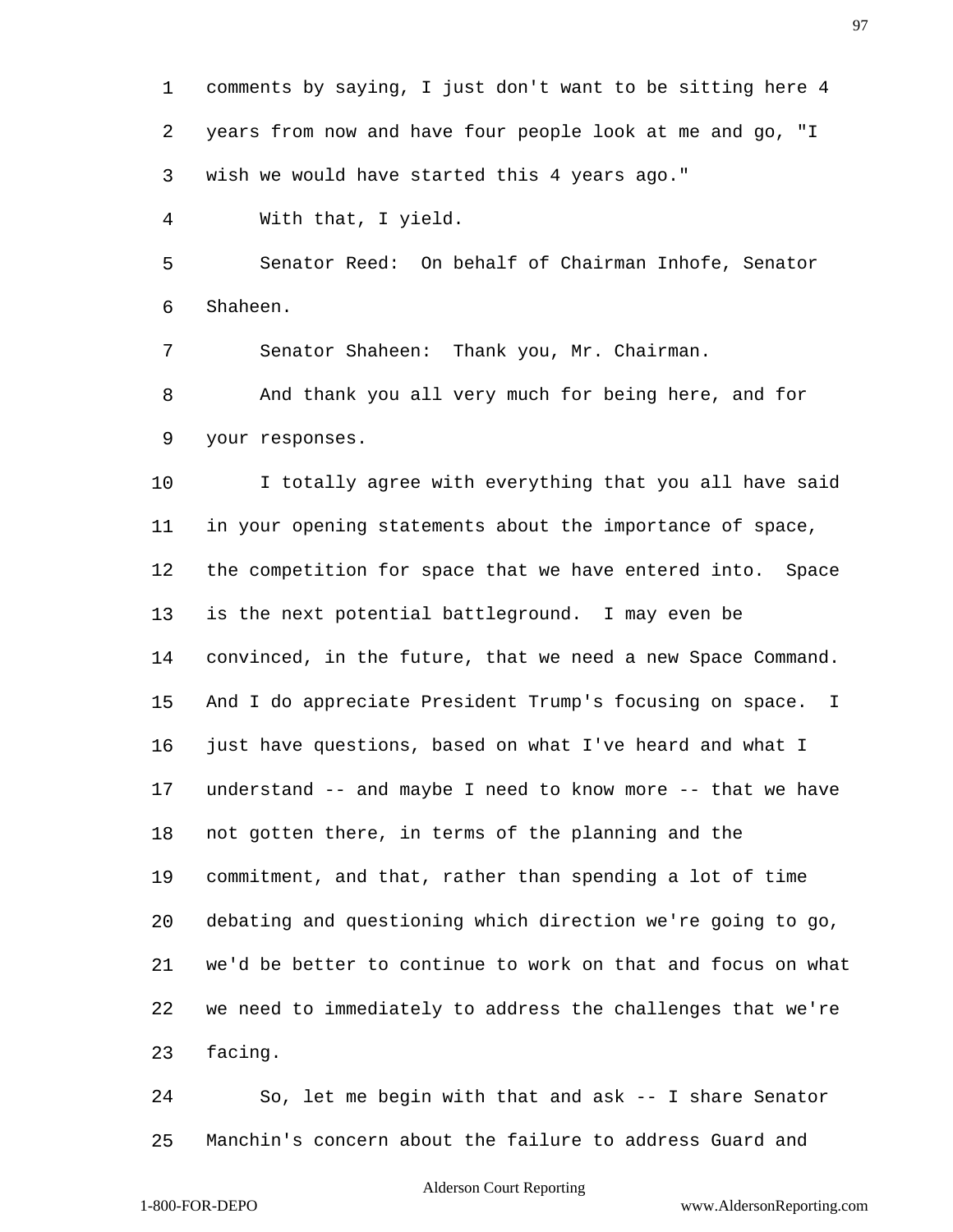Reserve as part of any planning for a new Space Command. It's a question, as you all alluded to -- I guess it was you, General Dunford -- that -- or, Secretary Wilson -- that many of our National Guard folks are already doing work in space. And so, I think they have a question about what their future role might be in any new Space Command. So, I think answering those questions is going to be very important in order to ensure that there's support from States who control the Guard.

 But, I want to go on to the whole civilian side of this question, because, as I understand, as space activity increases, as our ability to detect debris improves -- and right now, my understanding is that DOD tracks more than 20,000 objects in space, and that number continues to grow, and that we are making investments in situational awareness in space -- I had the opportunity to see some of that recently -- to try and track some of that space debris, and that the space policy directive of this administration contemplates a larger role for the Department of Commerce in space situational awareness and space traffic management. We just had a hearing with the Commerce Committee last week, where they were talking about reorganizing all of the space elements in the Department of Commerce into the Office of the Secretary. So, I'm trying to figure out which functions would actually go to Commerce, and which would stay in DOD,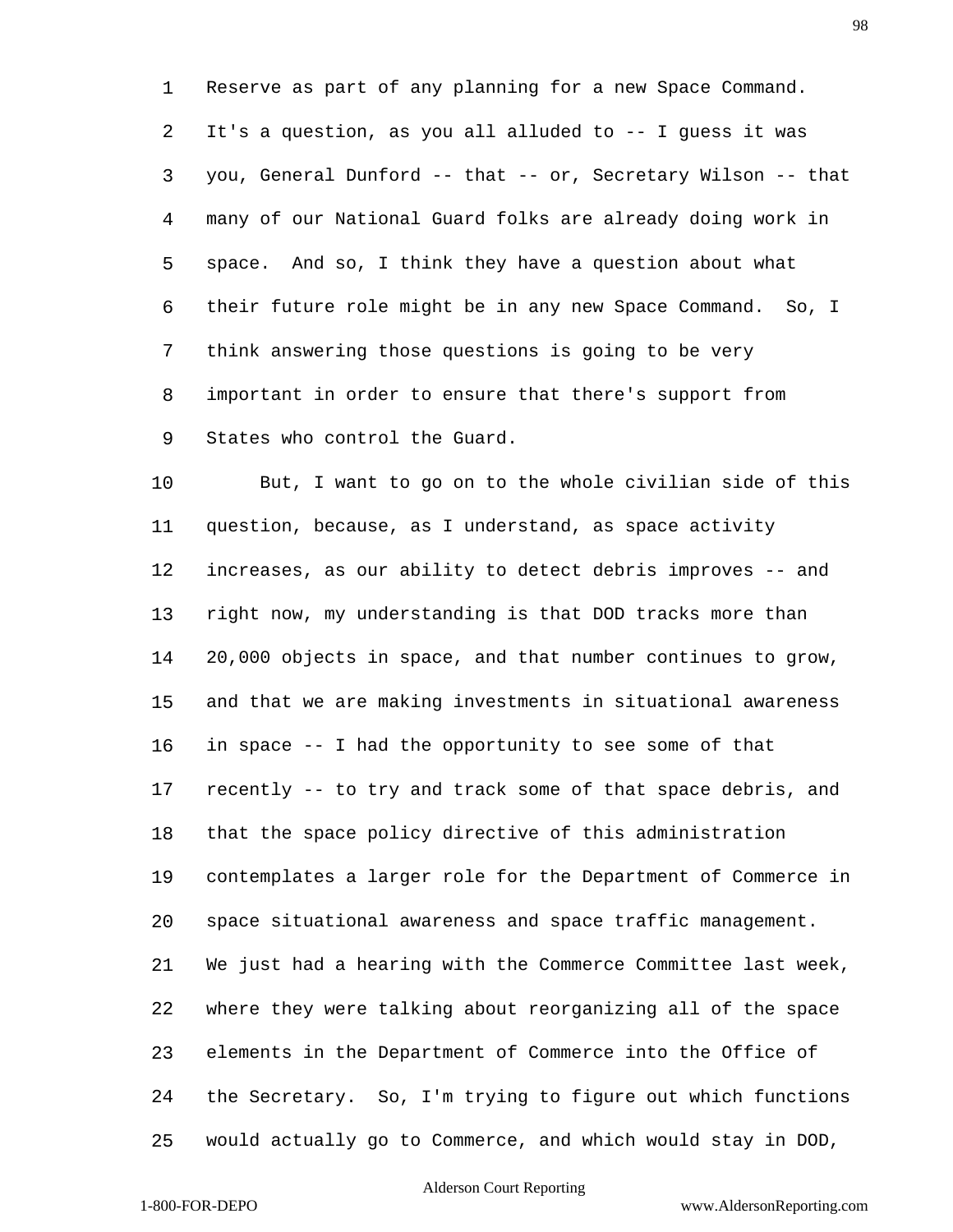and how that responsibility gets sorted out.

 Dr. Wilson: Senator, I think I can take that one. The Air Force has, really, since the late 1950s, taken on the responsibility of warning people when a piece of debris might hit their satellite. We do that out of Vandenberg Air Force Base, in California. You're right that we currently track about 24,000 pieces of debris that are larger than 10 centimeters, and we provide that information to every country in the world.

 We are also expanding our ability to know what is going on in space. This year, we will go operational with something called the Space Fence, out of Kwajalein, which is a space-facing radar, and we will increase the number of pieces of debris that we're tracking to probably over 100,000 with that Space Fence, and it'll go out to geosynchronous orbit.

 This shift to the Commerce Department is that they will take over the responsibility of telling commercial companies and deconfliction and those things. And we're working very closely with them. We're happy to transition that responsibility of working on the commercial space, on space traffic management, to the Commerce Department. They have had people out, working alongside our folks at Vandenberg on how that would probably work. As the military service, obviously, we would continue to have to have space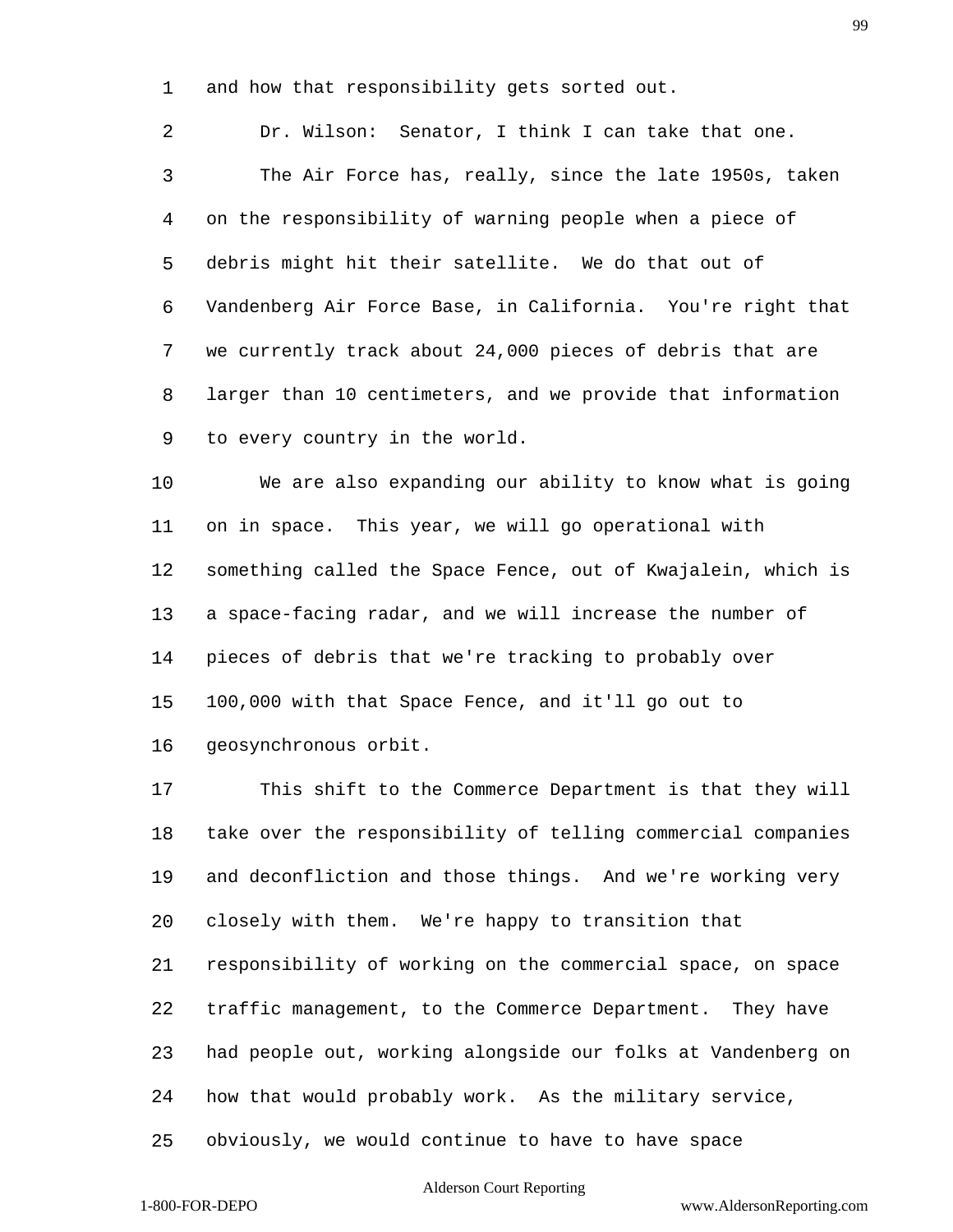situational awareness and collect the data. We would feed that over, likely, to the Commerce Department, who would combine it with other sources of data and work with industry. Senator Shaheen: And is -- would that be the plan in any new Space Command that's operational? Dr. Wilson: The concept is that Vandenberg would be part of the Space Force, and the Combined Space Operations Center there is where we have all of the services, as well as our allies and partners, that track space debris. Senator Shaheen: But, we would continue to shift the collection of that information to the Department of Commerce? Dr. Wilson: Yes, ma'am. Senator Shaheen: General Hyten? General Hyten: So, that mission today is accomplished by airmen in the United States Air Force, but it's under my command, U.S. Strategic Command. And we provide that data, and we have, today, 98 space situational awareness sharing agreements with others. We have to do that, because we want to be able to operate -- Senator Shaheen: Sure. General Hyten: -- safely in space. But, it's not a military mission. That's a civil mission. And the Department of Commerce is just taking over that civil

#### Alderson Court Reporting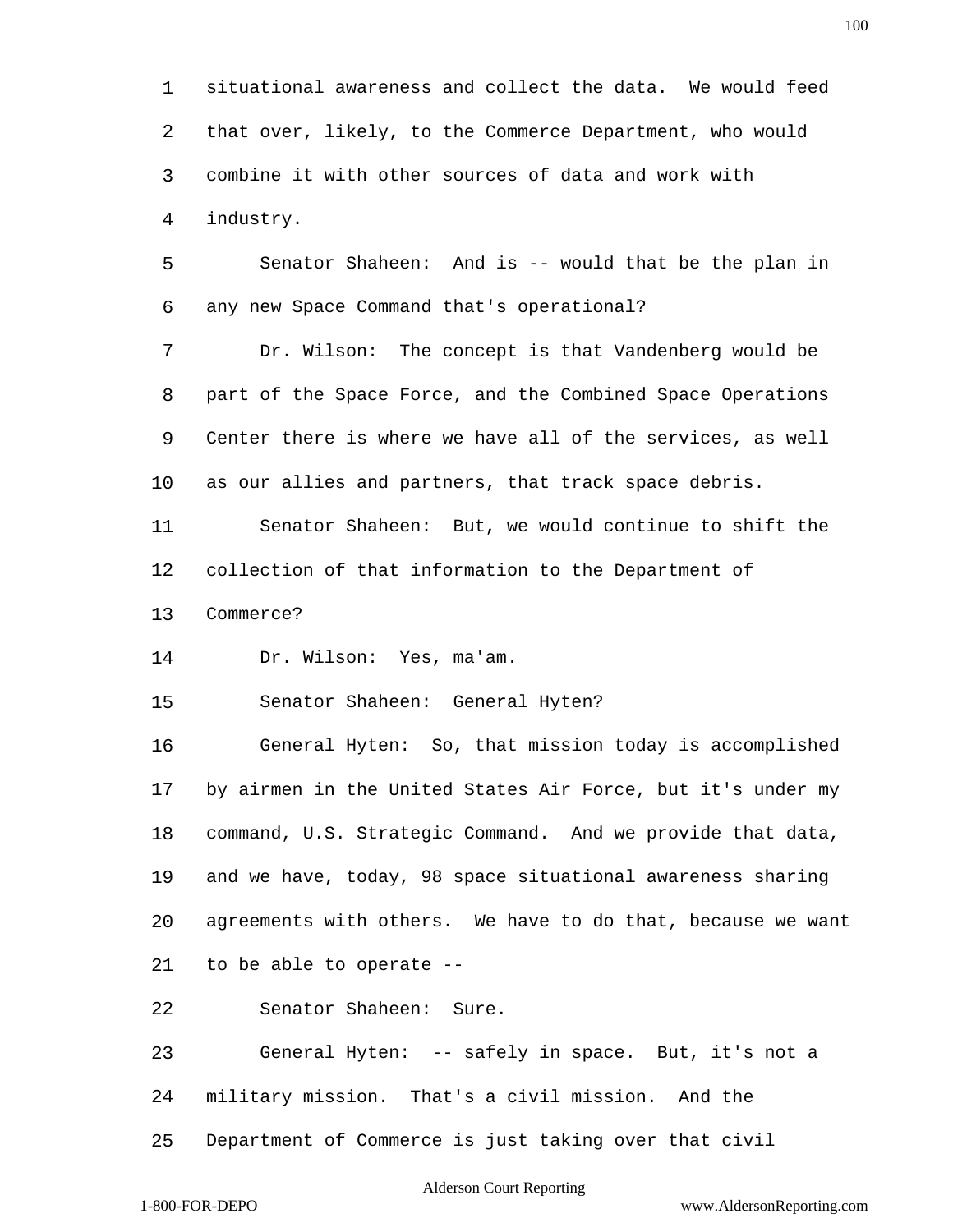responsibility so we can focus on the warfighting part.

 But, I met with Secretary Ross this week. He is not going to try to build all of the data and the sensors that we have in order to do that. He'll take our sensors and our data, and he will just become the face to the commercial sector and the face to the world so the military doesn't have to do that. But, that function that's in STRATCOM will transition to the SPACECOM.

 Senator Shaheen: And so, will the personnel who are currently working at STRATCOM transition to the Department of Commerce? Is that the plan?

 General Hyten: No, ma'am, the Department of Commerce will have that front-facing piece. The airmen of the United States Air Force today that would be in the Space Force in the future, working for the Space Command, they still have to do that mission so we can do our defense of mission and our space control missions in the future. That's why we started doing that at -- we just fell into the space traffic management business. We do it for defense.

 Senator Shaheen: No, I'm just concerned about the expertise that might be required in the Department of Commerce. And are they going to have to hire that new? Are they going to --

General Hyten: We're --

Senator Shaheen: -- take it from --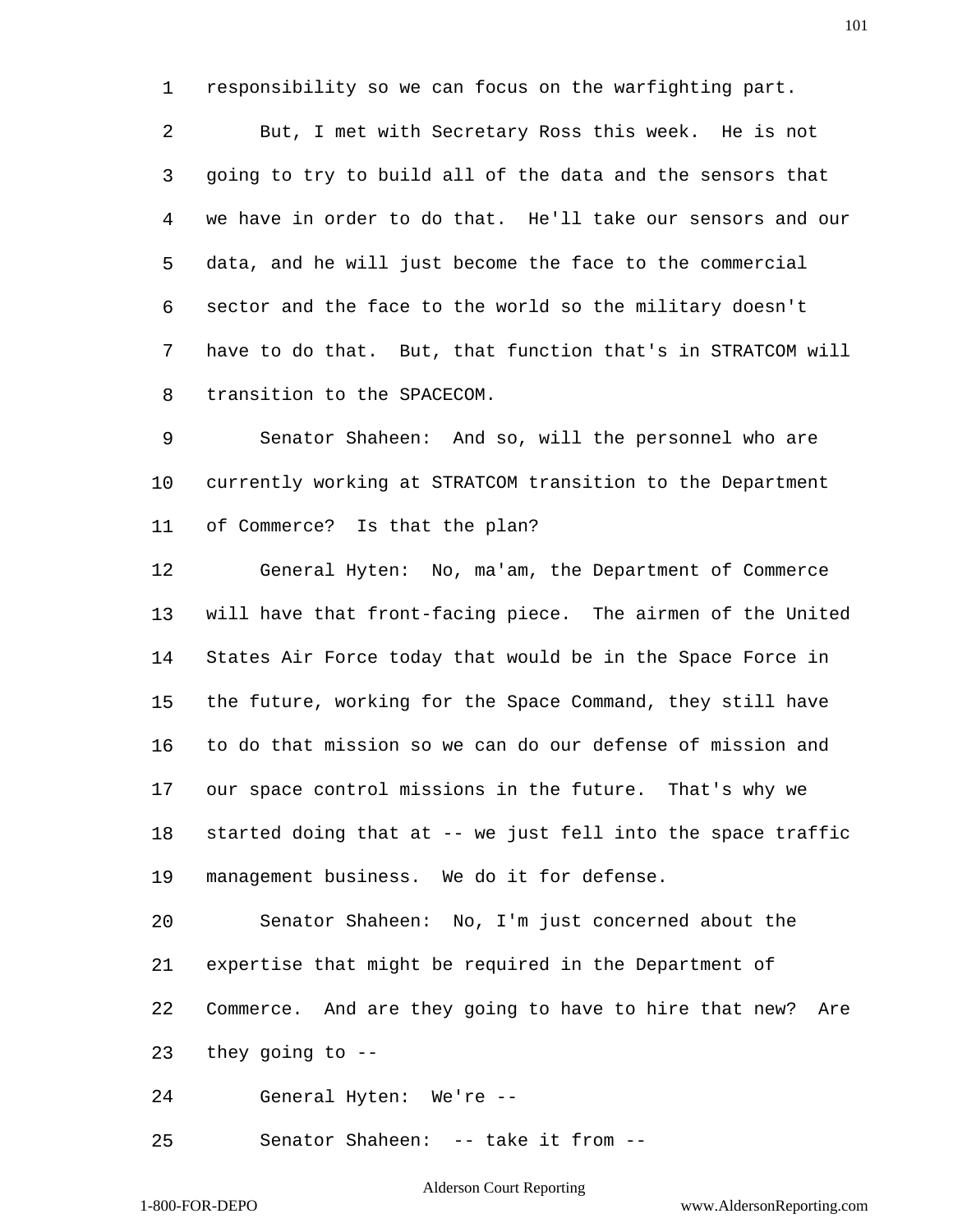General Hyten: -- working very --

Senator Shaheen: -- the Air Force?

 General Hyten: -- close with them to understand what kind of personnel requirements they would have to have, how they would do that. In the conversations I had with Secretary Ross this week, what I pointed out is that, if we do it right, most of the capabilities they need can actually be automated and acquired through commercial agreements. They wouldn't have to have this army of people doing that. They could do it a whole lot better if we do it right from the beginning, and we're working closely with them to make sure we do it as efficiently as possible.

Senator Shaheen: Thank you.

Thank you, Mr. Chairman.

 Senator Reed: On behalf of Chairman Inhofe, Senator Blackburn, please.

Senator Blackburn: And thank you, Mr. Chairman.

18 And I want to thank each of you for being here today. And I want to thank you for the time that you've spent individually with us.

21 I may be the outlier on this panel, but I totally appreciate why you need to have a Space Force. I get it. You know, when you look at technological advancement, when you look at 5G that is coming on, you look at the cyber pressures, you look at that lower-orbit component, when you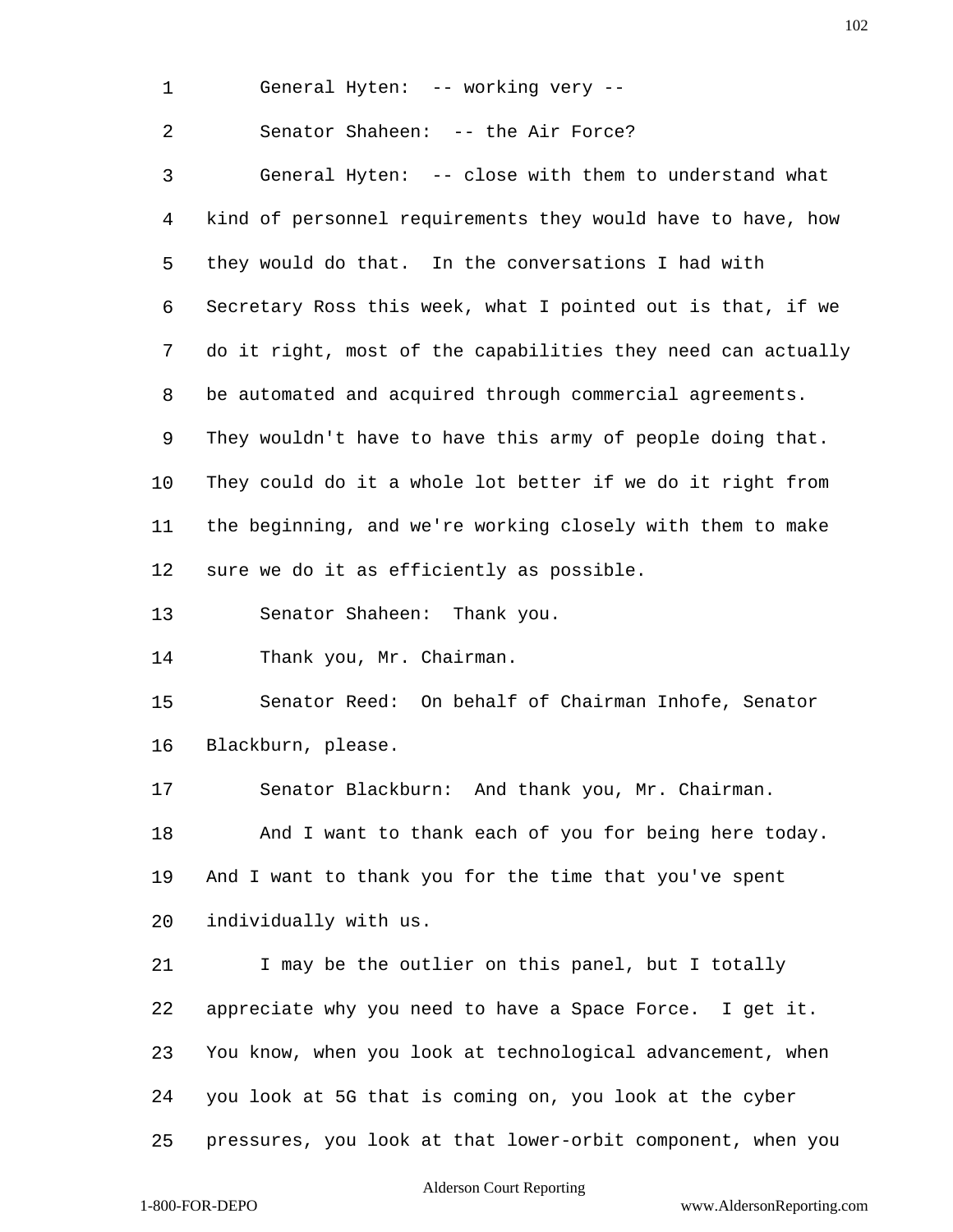look at the integration that is taking place in the new space economy, I fully understand why you need to make this a priority, and why you need to focus on this, why we, as a Nation, need to focus on this, because 21st-century warfare is most likely, from what I understand, going to be a good bit different than what we have seen in times past. So, I appreciate that we are putting an emphasis on this so that we're not left and caught flatfooted at some point when we need to respond.

 Secretary Wilson, I want to say all good wishes as you leave. It's -- it truly is an honor to have you here, and we appreciate the work you've done, whether you were wearing the uniform or in the House or here. And, of course, I thoroughly enjoyed serving in the House and on Energy and Commerce with the Secretary. And I know, because of that expertise, you do have an understanding of the commercial side and also of the military side. It is a unique perspective.

 One of the things I do want to come to -- and Secretary Shanahan and I discussed this a little bit -- as you look at this new space economy that is growing -- and Senator Duckworth talked a little bit about the Chinese, and, of course, we've discussed this. You don't know where their commercial sector and their military sector end and begin, because they're one in the same. And that is a great-power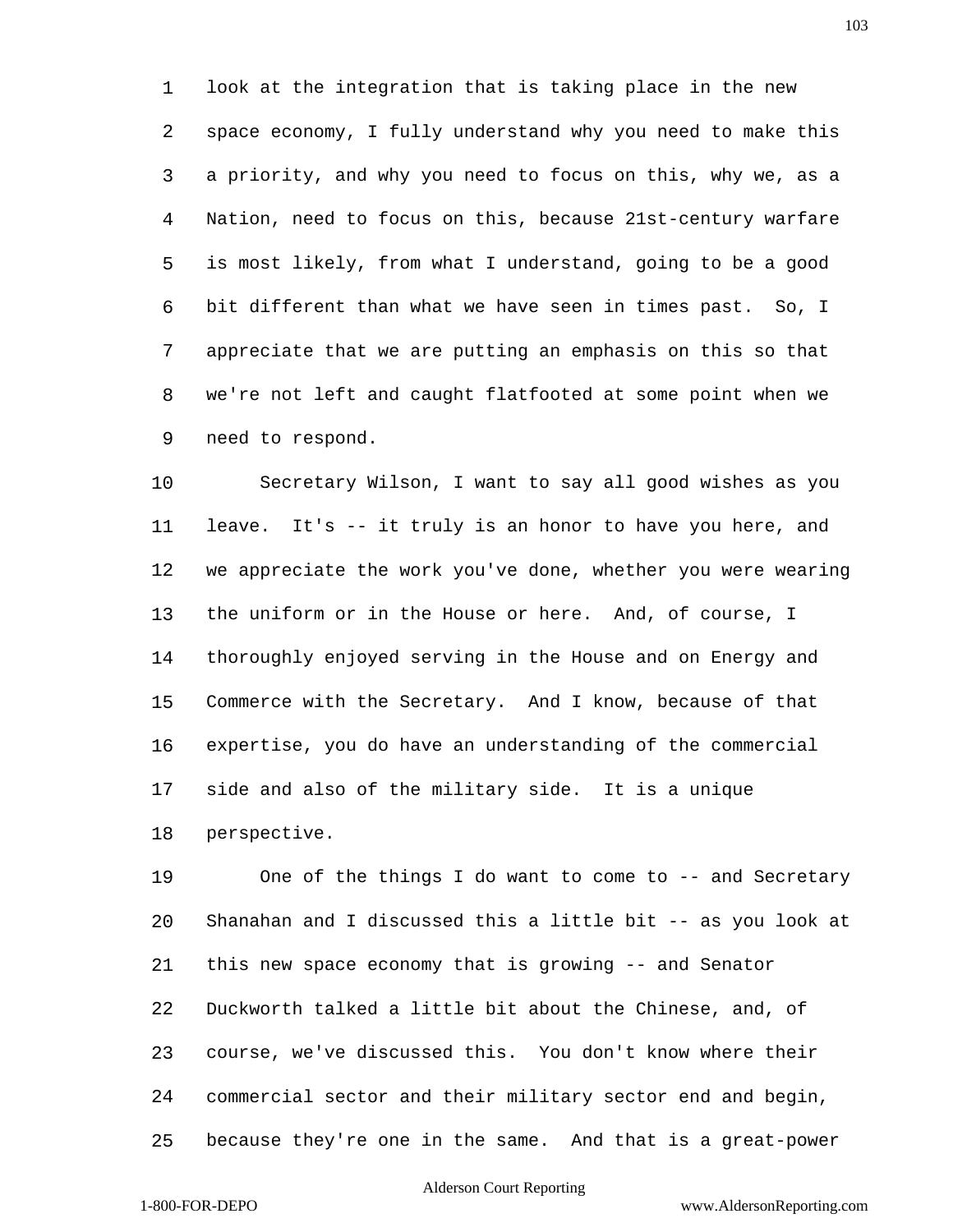competition. And we want to make certain that we are focused on what that means. So, are we doing enough to encourage and leverage the dynamism of the commercial space industry so that we are going to be able, as we conduct this transition, to meet our national security needs? And, Secretary Shanahan, I want to hear from you briefly on that. And then, since we are near the end of this hearing, I would like to just go down the dais, anything that you all want to add that you haven't had the opportunity to add. Secretary, to you first.

Mr. Shanahan: Sure. Thank you.

 I think we're in a unique opportunity, given that now we have to design and deliver capability that's more resilient, that we can draw in the advances the commercial space industry has developed. I mean, I think that's this unique point in time. That's why it's so important that, when we do the development and the acquisition, we start at a different place than where we are today with our

acquisition system.

 And there are two big opportunities. One is, we systems-engineer the ecosystem to draw in launch, to draw in the ground segment, to draw in 5G. It's not about, How do we procure a microsatellite or a CubeSat? It's, How do we design the system so we can ingest large volumes of data that we're going to --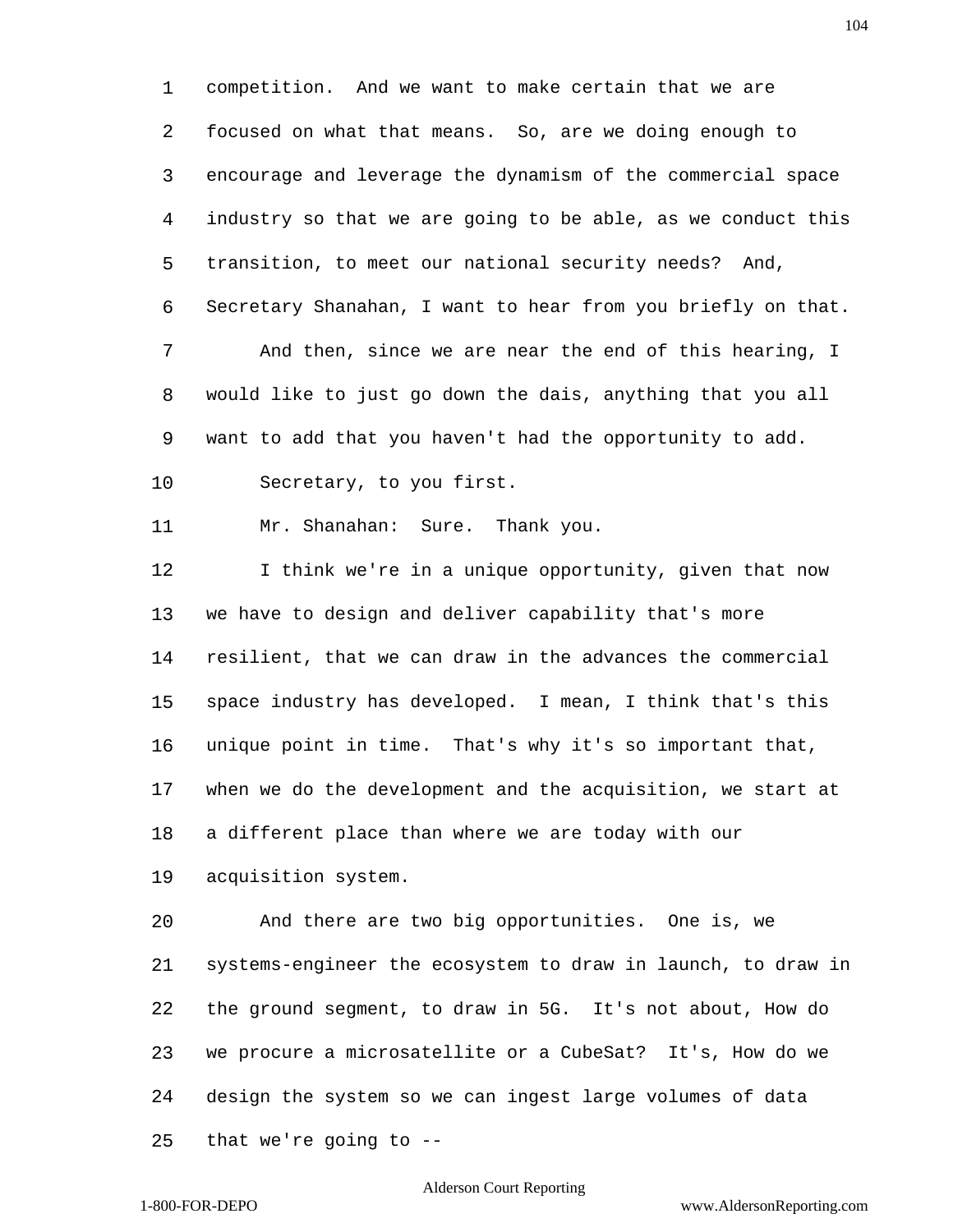Senator Blackburn: With a focus on interoperability -- Mr. Shanahan: Correct. Senator Blackburn: -- and cross-platform -- Mr. Shanahan: Yes. Senator Blackburn: -- and integration of all the different -- the different agencies that come under DOD. Mr. Shanahan: No, absolutely. And we'll benefit -- Senator Blackburn: I think that is a very important point. Mr. Shanahan: Thank you. Senator Blackburn: Yes. Secretary Wilson, anything to add? Dr. Wilson: Senator, with respect to architectural design, the Air Force has just finished a 90-day study looking at different -- looking at the threat, looking at the phases of conflict, looking at all of our missions, and calculating and doing about -- several thousand iterations of wargames to figure out, What are the best architectures, and how do we get there fastest to defendable space? There are a few conclusions from that. One is that different missions require different solutions, that in increase in number of satellites, particularly large number of commercial satellites, helps, but numbers alone are not enough to prevail. It -- we also found that the congressional direction to consolidate all of space

### Alderson Court Reporting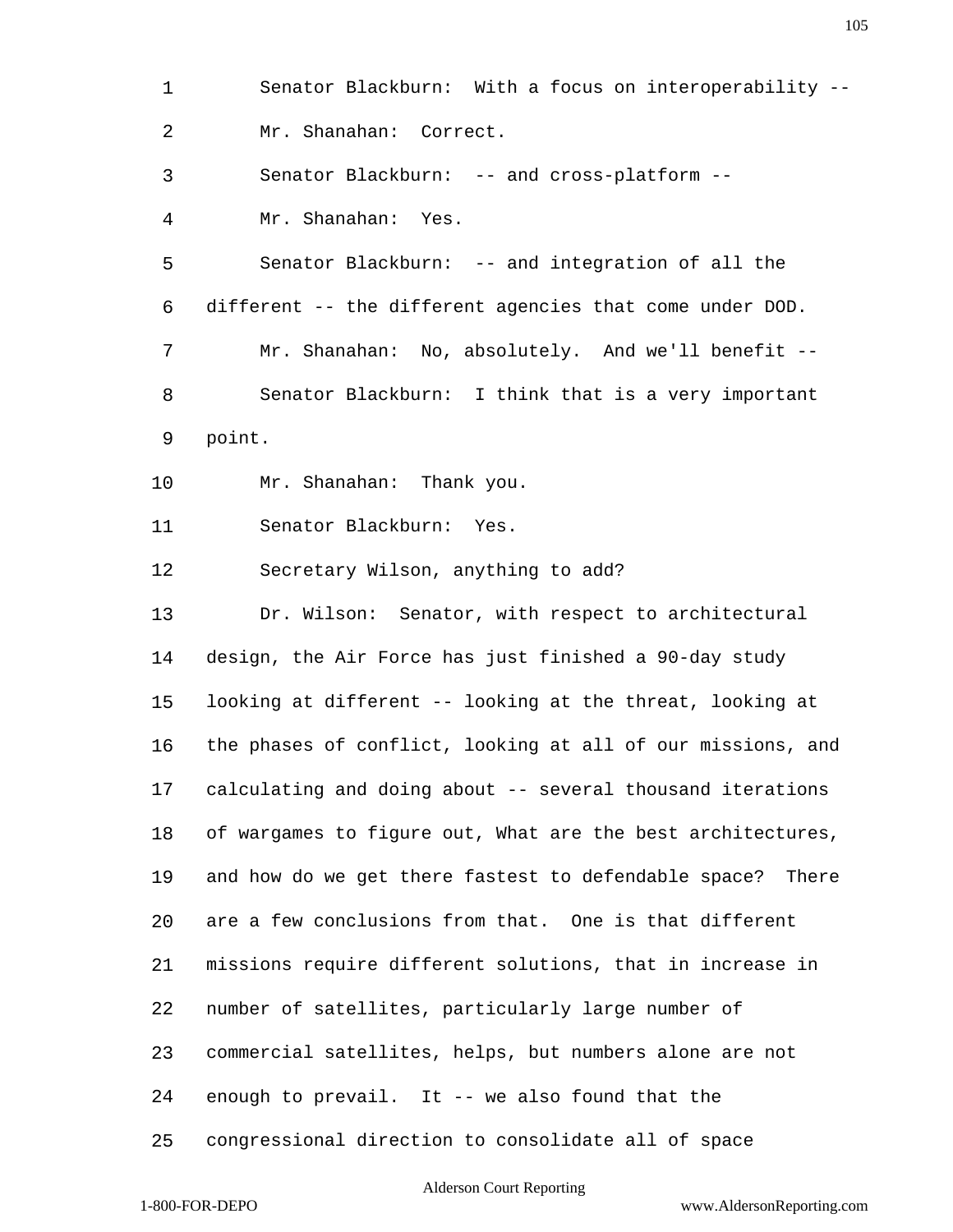communications under the Air Force is actually a tremendous step forward, and I can explain, in classified session, why that would be. And then, the space missions that are not well aligned with commercial low-Earth orbit satellite systems should probably stay where they are, possibly with changes in protection, but that using only commercial space, so putting hundreds of small, cheap satellites into orbit, mean -- does not work --

Senator Blackburn: Got it.

 Dr. Wilson: -- as a strategy. And it would mean that, in combat, that low-Earth orbit system would be quite vulnerable and would fail.

 So, this is a complex problem. We've done some pretty good wargaming, and we will be happy to come up and brief the committee, at their convenience.

Senator Blackburn: Appreciate it.

General Hyten, anything to add?

 General Hyten: Senator, I'll just say it's all about the threat. How do we stay ahead of the threat? The threat right now, especially in China, is going much faster than we are. We have a significant advantage over them, but that's the advantage of history and what we've built over the last few years. We have to stay ahead of them. And I just thank this committee, thank the Congress, for taking on the

threat. When it comes right down --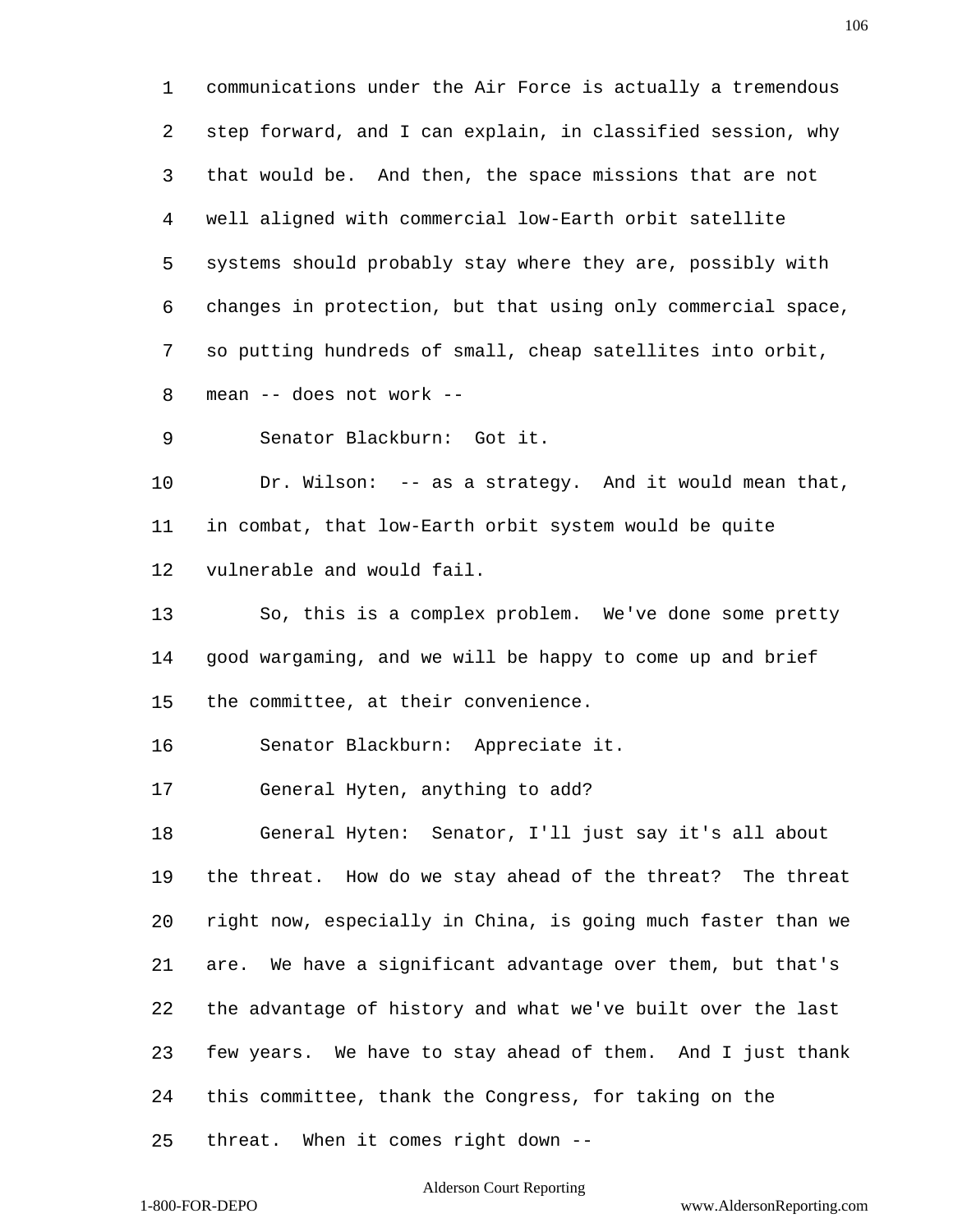Senator Blackburn: Okay.

General --

General Hyten: -- to it, that's what it's all about.

Senator Blackburn: -- Dunford?

 General Dunford: Senator, the only thing I'd say, in the interest of time, would be that, you know, we really have two choices, either have a bias for action now and move out and establish an organization, knowing that there's many questions to be answered, or wait until we have all the questions answered before we stand up the organization. And my best military advice, given the importance of space and the consequences of not doing all we can to optimize the Department to move forward in space, would be move out now, with might -- what might be the 80-percent solution, refine as we go, and the committee will have an opportunity to provide oversight to address some of the issues that have been raised this morning.

Senator Blackburn: Thank you for the service.

Senator Reed: Thank you.

 On behalf of Chairman Inhofe, Senator Heinrich, please. Senator Heinrich: Thank you, Ranking Member Reed.

 I guess, first, I just want to say, as somebody who's Ranking Member right now on Strategic Forces and sits on Intel and obviously sits on this committee, and as somebody

who has oftentimes fought the Pentagon, over the last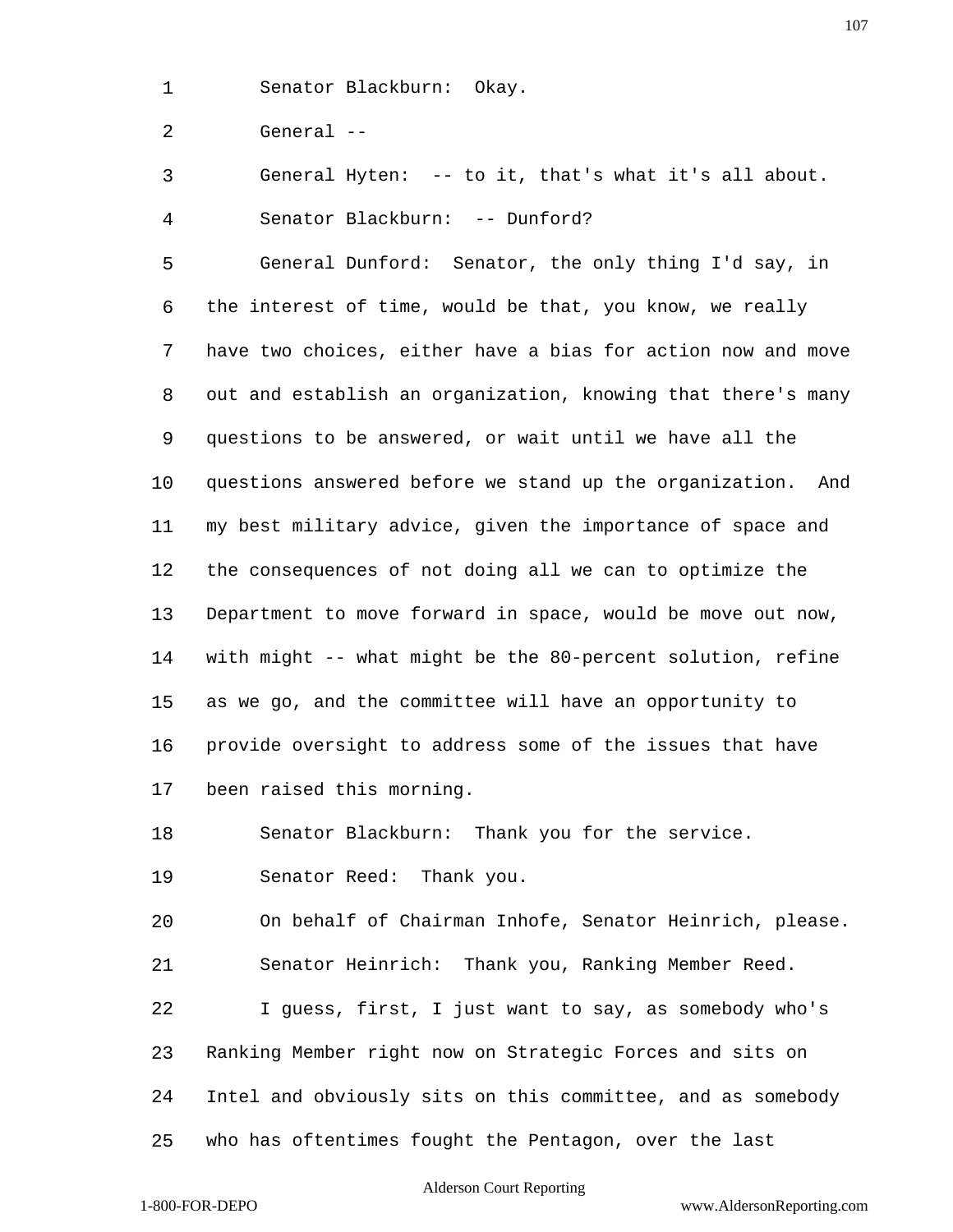decade, about the value of disaggregated space architecture and rapid capabilities, I really appreciate the focus we have on space right now. I think it is welcome. There are disagreements on -- or at least some skepticism about this construct at this point, but I think all of us can agree that this is a conversation that's been coming for a long time, and we need to have it.

 I want to pivot from Space Force, real quick, to Space Development Agency for a minute, and just ask Secretary Shanahan and General Dunford -- one of the -- my concerns there is that we aren't simply shifting money and missions around to do what we're already doing at places like Space Rapid Capabilities Office, Air Force Research Labs, SMC, and some of the things that are working under the current construct. So, just what assurances can you provide that we're not reinventing the wheel, but we're adding value? Mr. Shanahan: You know, I think there are two domains, or two capabilities that the Department is going to invest in, in its modernization, and it has to do with command-and- control communications, and then Earth observation. Each of the services has its own plan. So, it's really more about the systems engineering and the architecture, rather than the technology that's being developed at the RCO. We do need to, when we look across all of the labs,

start to make decisions on what are the standards we want to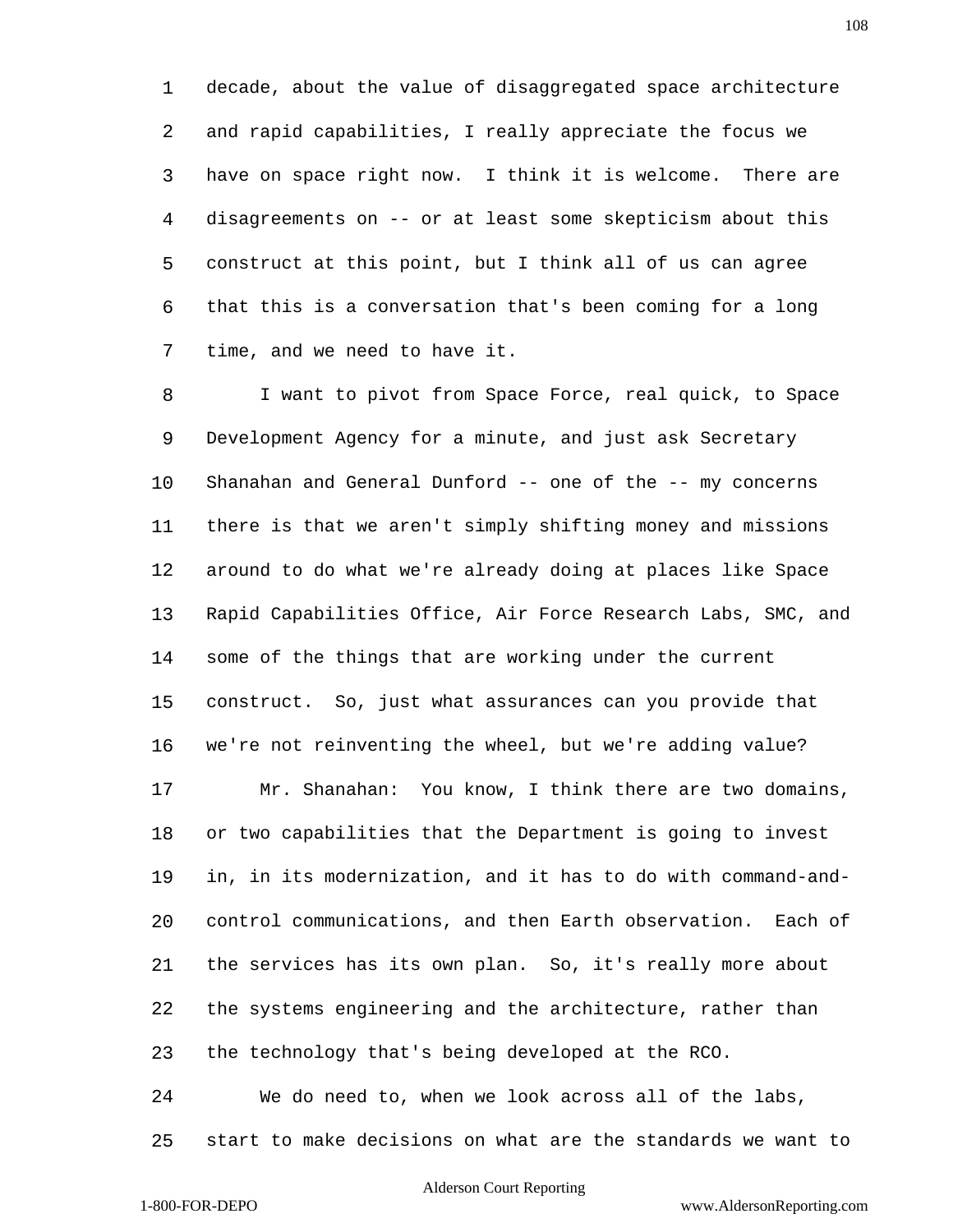employ -- not necessarily direct technology development,

 but, how do we develop standards so integration becomes more seamless and less costly?

 Senator Heinrich: Yeah. I would not disagree. And I think -- as we're looking at this, I think there's some real value in looking at colocating the new SDA with some of the existing ecosystem so that we get those economies of scale. General Dunford, do you have anything to add to the Secretary's comments there?

 General Dunford: The only thing I'd say, Senator, is - - I mean, this makes sense to me as an initial step, and I think the broader question you're asking about is, How do we make sure that all the processes in the Department are aligned?

Senator Heinrich: Right.

 General Dunford: And that's going to be, you know, the responsibility of all of us, to ruthlessly drive alignment over time, ruthlessly drive efficiencies over time, and get this thing moving, and make the refinements that I know are going to come. There's probably only one thing I'm 100- percent confident of as I sit here this morning, and that is, 5 years from now, it's going to look slightly different than it does today -- or what we propose today.

Senator Heinrich: Great.

Secretary, I want to talk a little bit about NRO.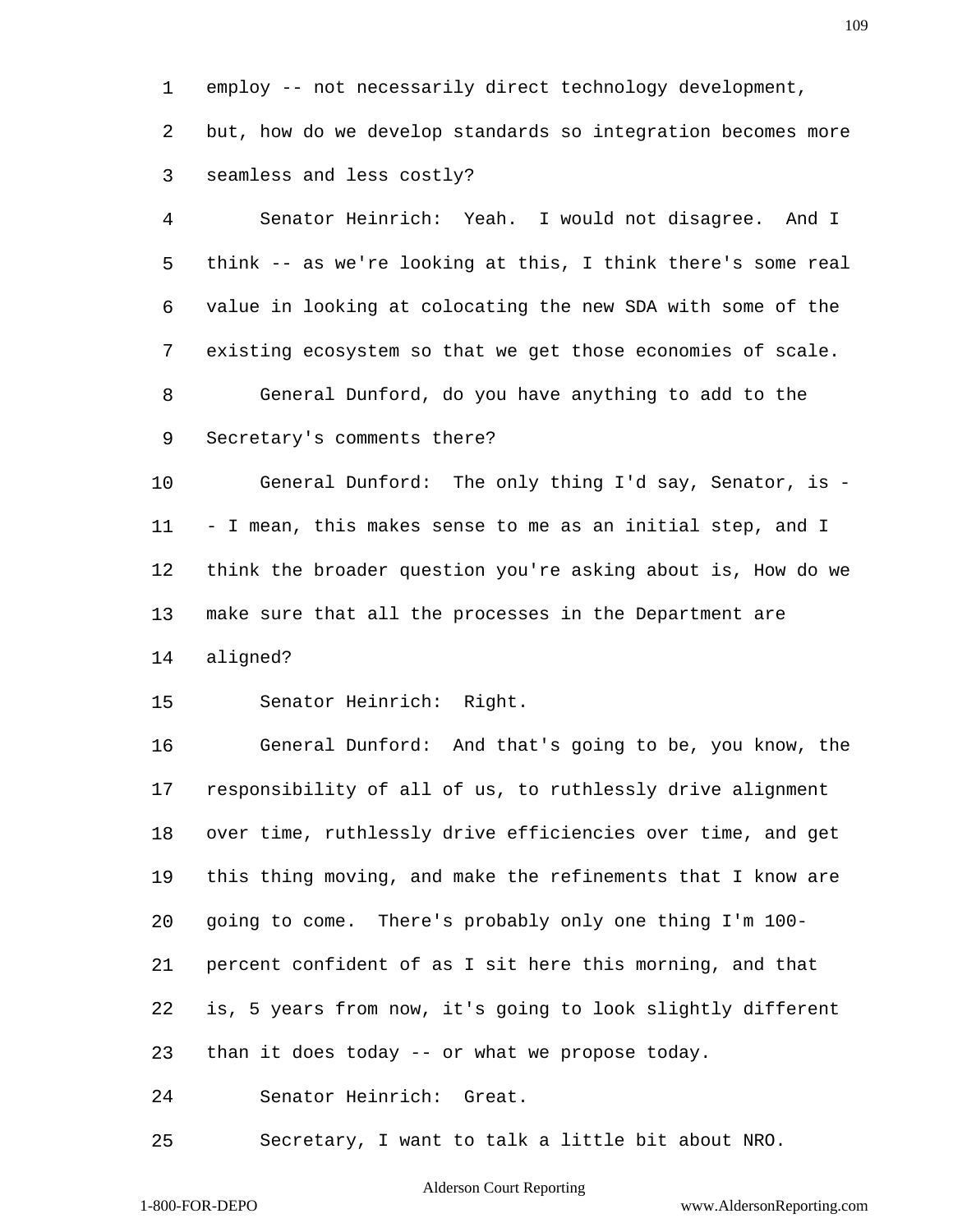Obviously, a lot of it -- exposure to that on one of my other committee assignments. And they have a pretty unique role right now, both under Title 50 and under Title 10. And I think they're working well. Can you give some certainty around -- is NRO in or out of the White House legislative proposal right now? And what's the logic?

Mr. Shanahan: It's out.

Senator Heinrich: Good.

 Mr. Shanahan: And it's not out because there aren't -- it's an -- enormous synergies. It's really out because of organization and, you know, agreement on timing and alignment. There are a lot of details. This is General Dunford's point about, you know, How quickly can you move? We can move out on the things we can control. It doesn't mean that we couldn't move out in the integration with NRO. To your earlier point around architectures and technology, as we build out the future, we need to be provisioning with the NRO, because that integration is going to take place in the future. And if we do that, it makes the integration that much easier in the future. Senator Heinrich: I think that's probably the right

 answer. I know there are some questions on this committee about where that belongs, but I think that's the right approach.

Secretary Wilson, General Hyten, I wanted to ask you.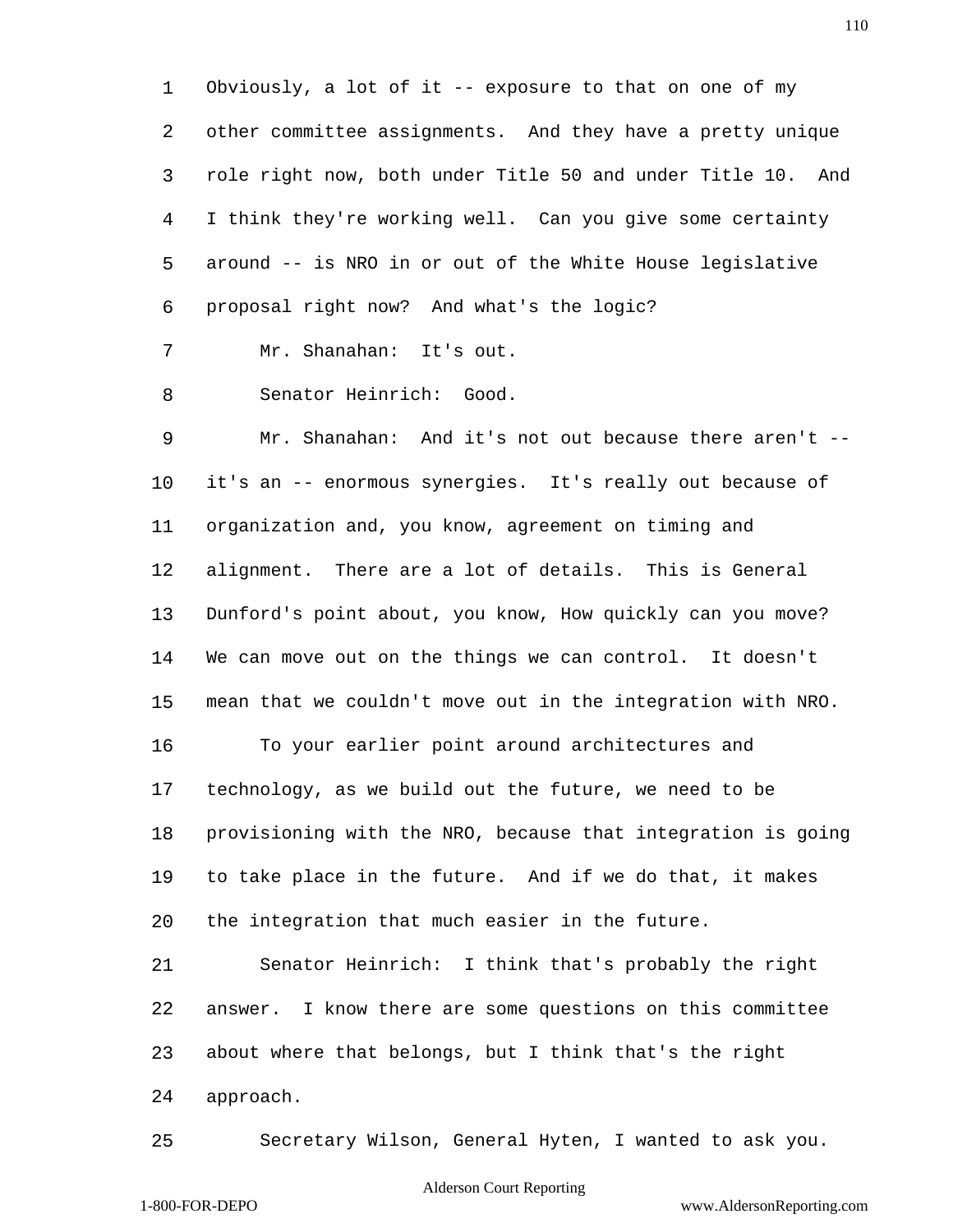I know we talked, before, about the importance of leveraging small space in commercial assets. And last week, you spoke about Blackjack. But, I'm more interested in the issue around giving small launch providers an opportunity to put some of these small sats in place. Does this space proposal do anything more to leverage the -- that emerging industry to meet our national security objectives? And is there a place where -- is that one place where SDA might also play a role?

 Dr. Wilson: Senator, the Air Force is responsible for launch, but, as you know, we don't build rockets, we buy launches.

Senator Heinrich: Right.

 Dr. Wilson: The biggest challenge is on the heavy end. But, on the light end, we have an -- a variety of things that we're doing. And General Hyten may be able to add to this some. But, we have contracted, for example, with Virgin Galactic to launch off of the -- under the wing of a 747. We are working with a number of very small, very innovative companies on different ways to launch. And launch flexibility and reconstitution from unexpected places is one of the ways in which we keep our adversaries guessing.

Senator Heinrich: General.

General Hyten: And, Senator, we've made a lot of

#### Alderson Court Reporting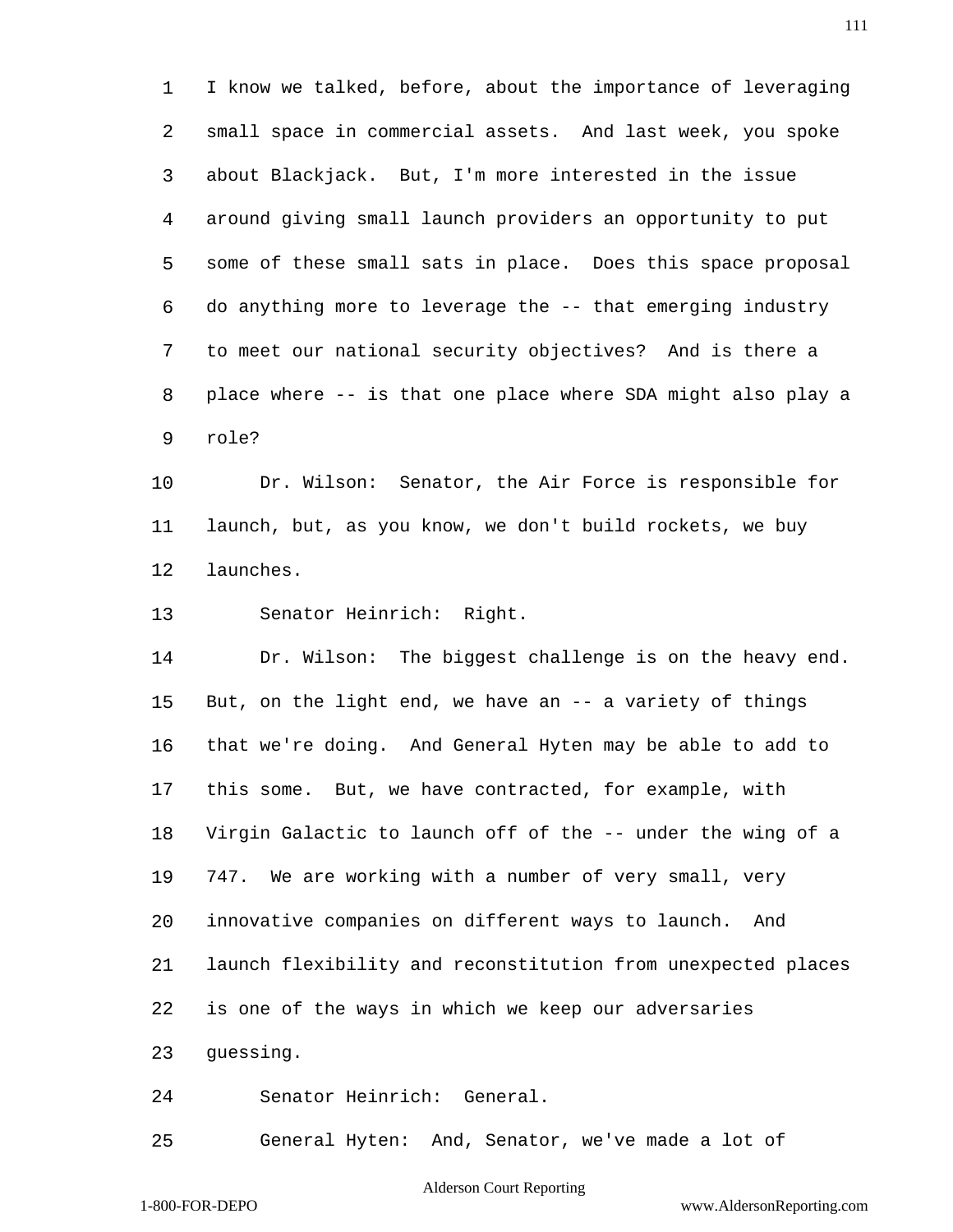progress, in the last few years, of taking advantage of that. I think one of the strengths of the proposal that's before you, though, is, the structure we're proposing will allow us to better leverage all of industry that this country has to offer. And we've struggled a little bit with the commercial sector, in particular. We've struggled with the smaller companies, figuring out how to do that. Senator Heinrich: Right. General Hyten: The Air Force recently has made huge progress in walking down that path. I think Space Development Agency can walk down to real commercial leverage. So, I think the total of this proposal really gets after a lot of the things you're talking about. Senator Heinrich: Thank you. Senator Reed: Thank you. On behalf of Chairman Inhofe, Senator Hawley, please. Senator Hawley: Thank you, Mr. Chairman. Thank you for -- to the witnesses, for being here. Thank you for your work -- your diligent work on this important proposal and this important topic. And you've nearly made it to the end, here. So -- just 6 minutes to go. I want to ask you about a few specific challenges. We've talked a lot this morning about the space domain, the

importance of the space domain, in general. Let me ask you

Alderson Court Reporting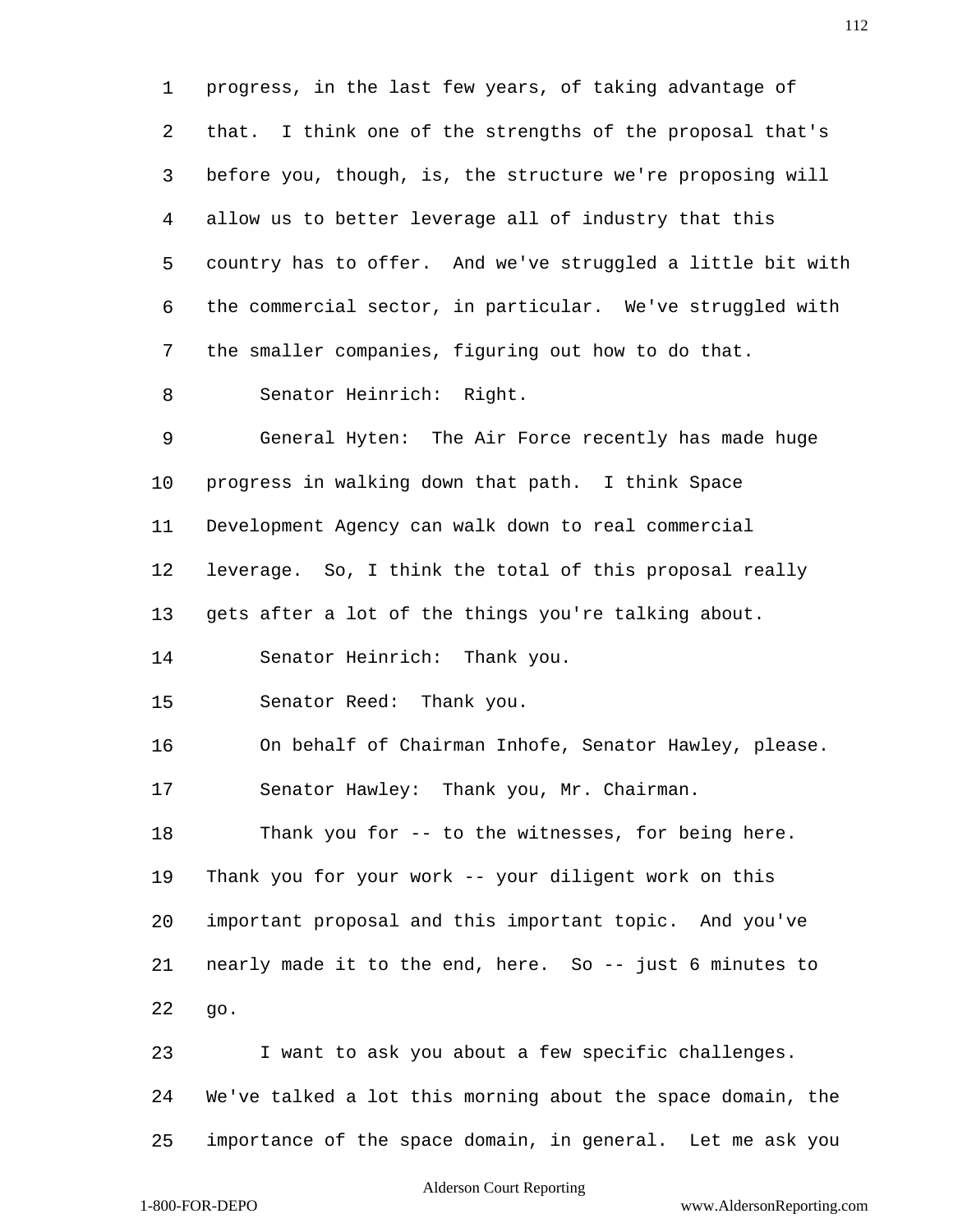about some of the challenges, as I understand them, that make the space domain important. And you can tell me if my understanding needs revision.

 One of the major issues, as I understand it, that makes space so important is our global C4ISR architecture that runs through space, sort of the central nervous system of the Joint Force. We were able to build that central nervous system in and through space in years past because it was largely uncontested space. But, now, as you've said over and over today, it's contested, it's congested, it's competitive. And so, our C4ISR and precision, navigation, timing networks are at risk.

 So, what I want to ask you is, What are we doing to make our global C4ISR networks and our PNT networks more resilient and survivable? And how does a Space Force -- how will a Space Force contribute to that?

Absolutely, go ahead, General.

 General Hyten: So, Senator, the -- I think you described the space challenge quite well. I think we have a significant element of everything that we do that goes through space. There's not a single military operation that exists on this planet that doesn't involve space some way. And the C4 network that we operate leverages space, especially because we operate away from our homeland. We

## Alderson Court Reporting

operate overseas. And when you do that, you need to bring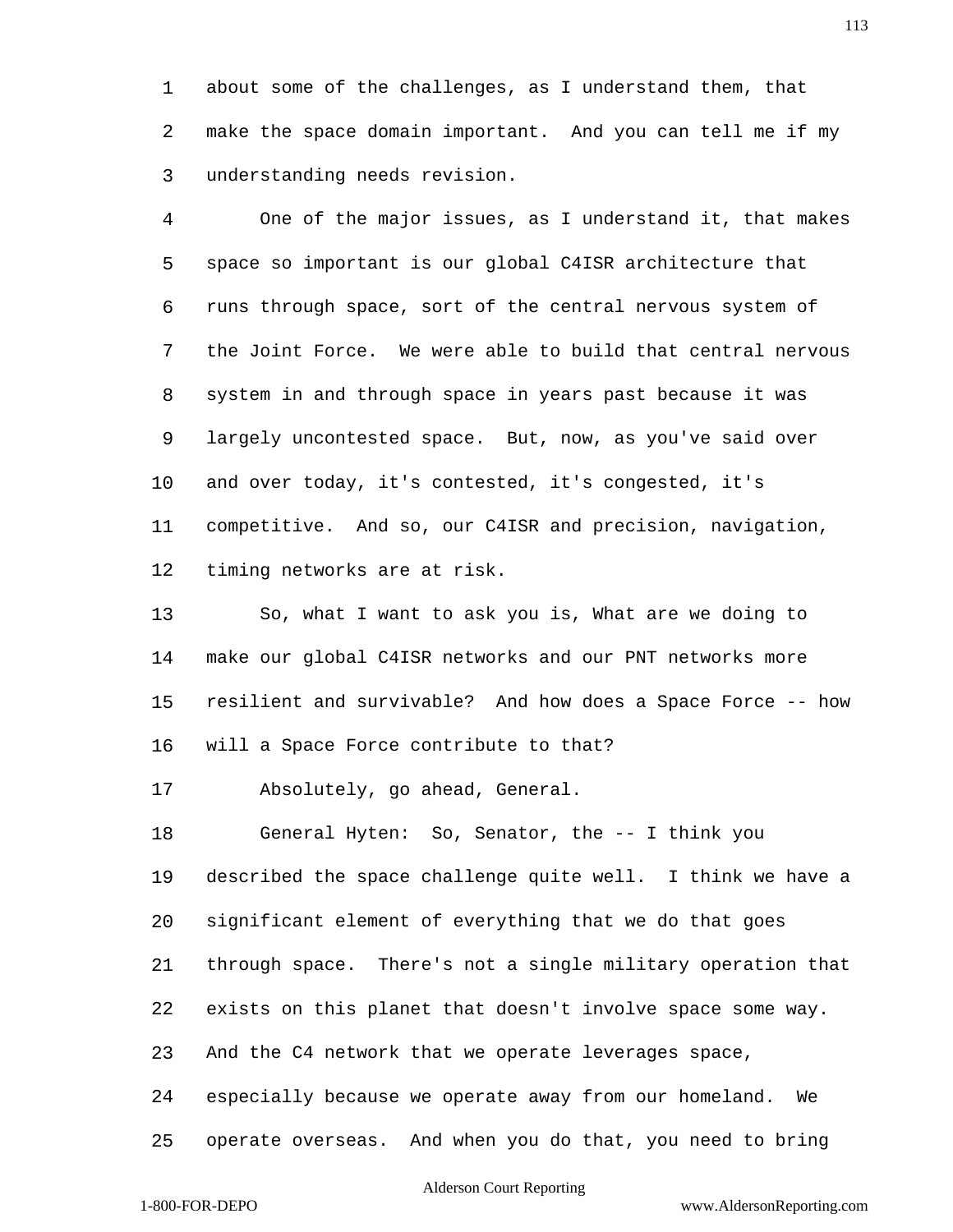your communications, bring your ISR, bring all those

 capabilities with you. And a significant amount of those capabilities today come from space.

 And so, as we look to the future, we have to make sure we protect that and we defend that, and we can still provide those capabilities. And our adversaries are seeing that, too. And, as they've seen that, they are developing capabilities to counter those. So, we have to adjust. We have to be able to build different architectures that we can fight with more effectively, that can guarantee that capability is always there. We have to build the ability to defend ourselves and an ability to deny an adversary the use of space, at a time and place of our choosing, if we have to.

 As the Secretary discussed earlier, we don't want conflict to go into space, but, if it does, we have to -- Senator Hawley: And, in this setting, General, can you give us some idea about what are some of the steps that we are taking now, or that need to be taken, to make that infrastructure, that CV4 infrastructure, architecture, and our PNT architecture, more resilient? I mean, what are the- - what I'm driving at, as I think you can see, is, What are the specific things we need to be doing to meet this very pressing challenge? And then, how does that tie into this large structure -- structural change that you've been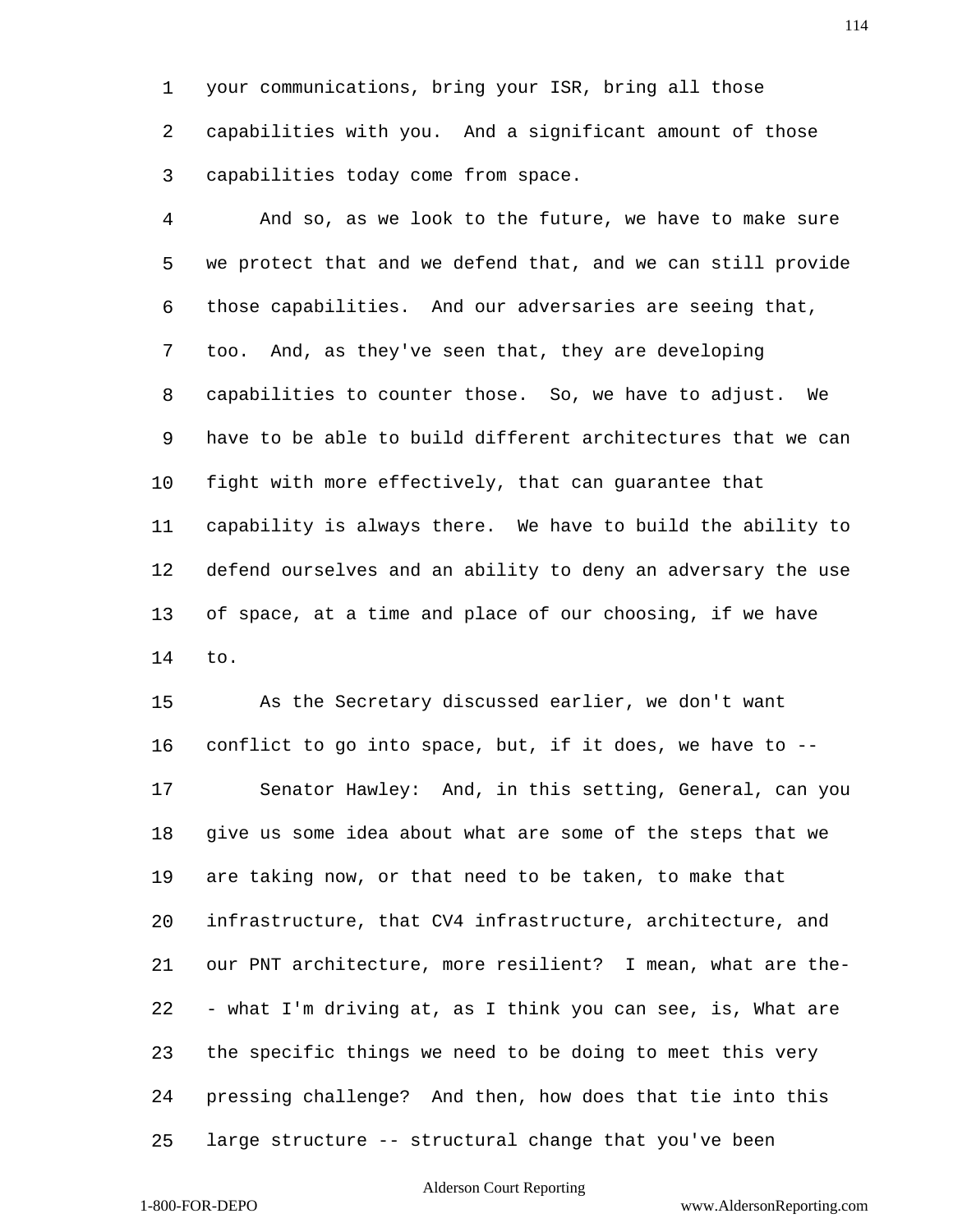proposing here today?

 General Hyten: So, the Secretary described, one of the big challenges is the integration of satellite communications in one place. As we move to a Space Command and a Space Force, the benefits that we'll get from that unity of effort will be, we'll have one command focused on operating satellite communications, and we'll have one force looking at acquiring the capabilities we need to. And the integration of those two capabilities will allow us to better defend ourselves and operate in the future. You can apply that to positioning, navigation, and timing. You can apply that to overhead weather, missile warning. All the capabilities we have, you apply that same concept. And we can talk, in a classified session, about the specifics of what we're doing, but, in broad terms, that's the structure. Senator Hawley: Madam Secretary, you wanted to add to this.

 Dr. Wilson: Senator, before the fiscal year '19 budget that we brought up before your election, we did some work on, What should our strategies be, and how do we shift our programs to implement those strategies? And we did a tabletop exercise with many of the members of the committee to show what the strategies were in the program shifts. Those strategies really kind of revolve around five things, in general:

# Alderson Court Reporting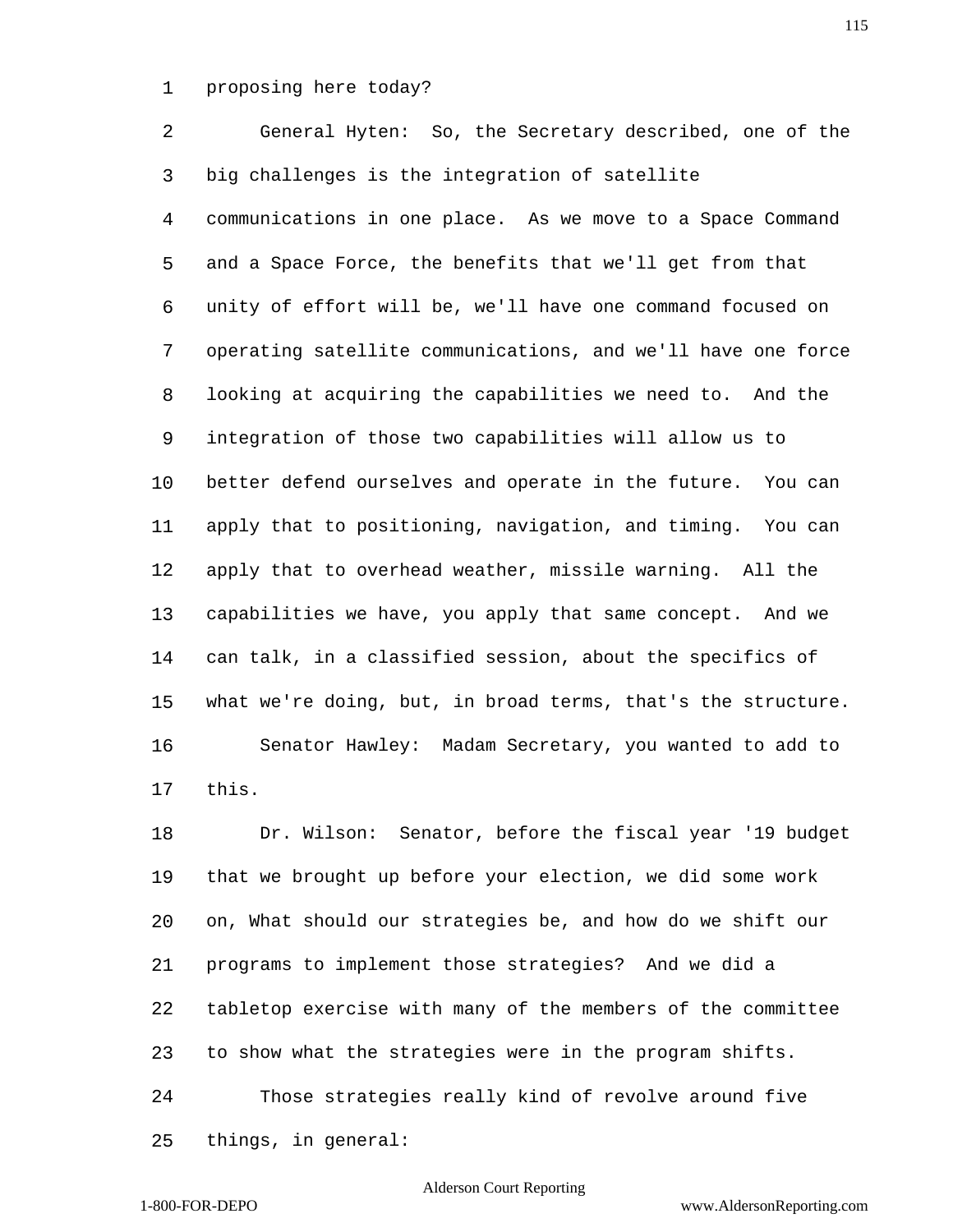The first is to protect and defend. So, defend our satellites, think chaff and flares, but other kinds of things. And it's different, mission by mission. Second, be able to stop an attack. It's not good enough to stand in the ring and dodge and weave and take punches. You need to be able to swing back. Third, proliferate. Now, proliferation, alone, does not solve the problem, but it does complicate the problem for an adversary. Fourth, undermine the confidence of the adversary that they really understand what's going on around them. And fifth, all of this rests on a foundation of excellence in our people. So, those are the five lines of effort, and they're all supported by programs and programmatic change that was supported by the committee in the FY19 budget. Senator Hawley: Thank you. That's very helpful. I think that -- you know, my set of questions around your proposal for this major structural change, for the standing up of a Space Force, relates to this line of questioning. I mean, is it -- what are the specific pressing challenges we face in that domain? And will this new structure help us meet those specific challenges? Or is there a danger that we are too focused on the domain as a domain, and we're not focusing enough on the specific

## Alderson Court Reporting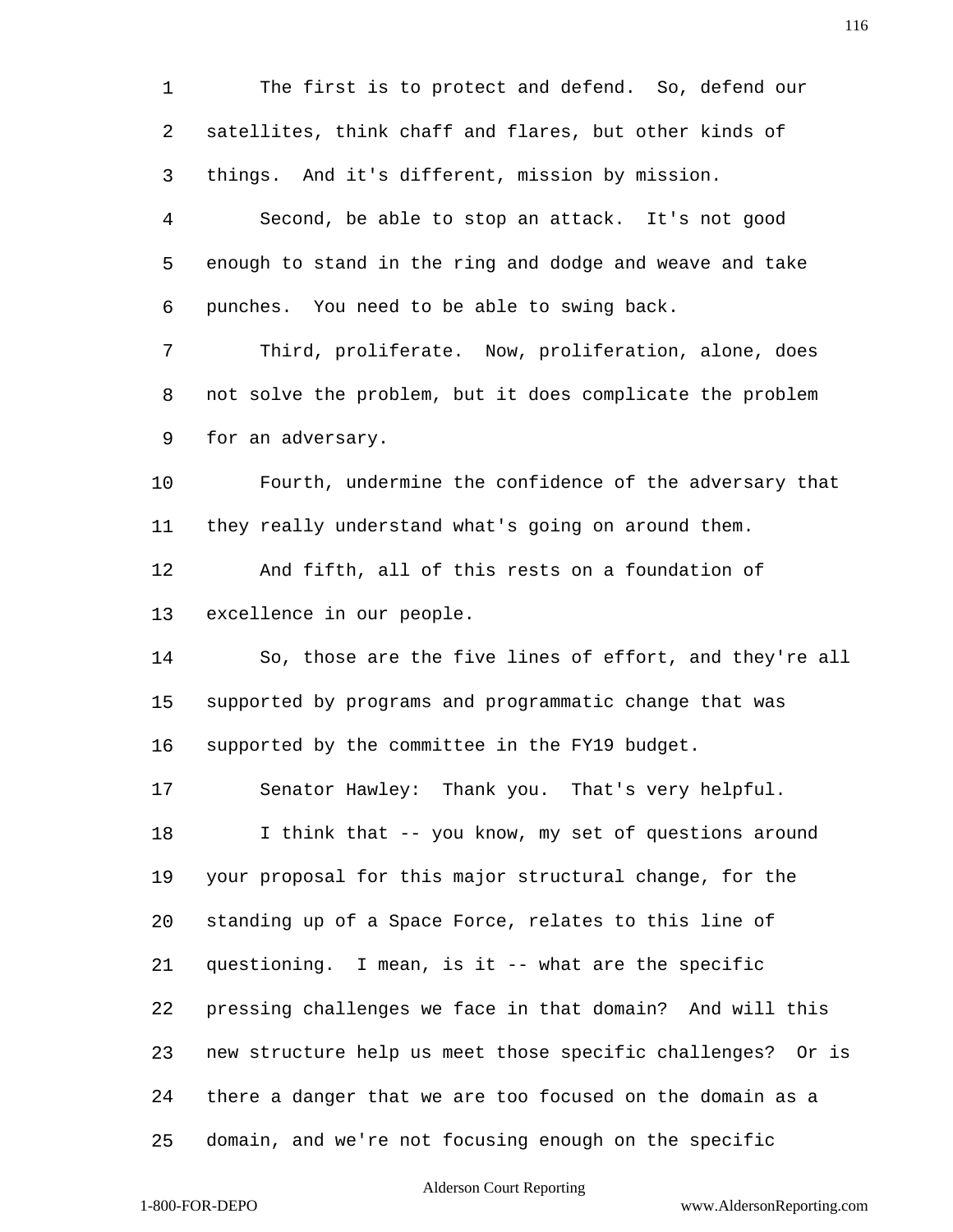challenges?

 Let -- Mr. Secretary, before my time expires, let me just ask you a somewhat related question: the relevance of AI and new technologies. You touched on this briefly, I think, with Senator Cramer, but tell us something about how Space Force may help us -- help the whole -- the Joint Force continue to develop the new technologies, whether it's AI or otherwise, that we need to be leaders, here, in the 21st century. Mr. Shanahan: Right. So, the Space Development Agency, in our modernization for the National Defense Strategy, addresses building an integrated transport layer for the Department of Defense so that we can ingest and move significant volumes of data that facilitate artificial intelligence. It's this buildout of the broader infrastructure. It also includes the ground network that'll connect sensor and shooter, and then all other decisionmakers. It's not just about the -- closing the fire-control loop, but we're trying to scale and address latency. And this is the need -- this is why we need fundamental systems engineering as we approach this problem set. Senator Hawley: Thank you very much. Thank you, Mr. Chairman.

Senator Reed: Thank you.

Alderson Court Reporting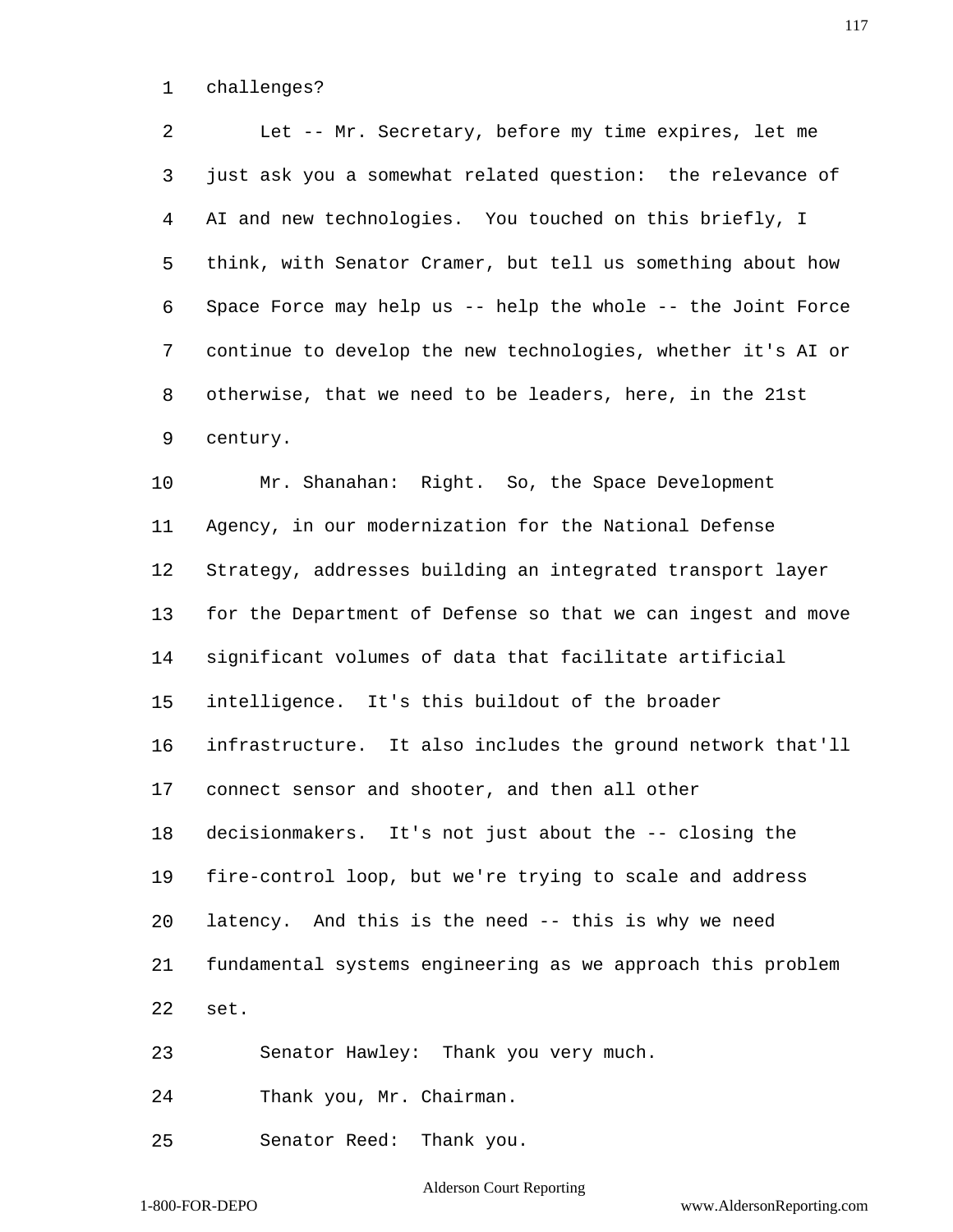On behalf of Chairman Inhofe, Senator Blumenthal,

please.

Senator Blumenthal: Thank you, Senator Reed.

 Thank you all for being here today, and thank you for your service.

 You know, I've been in and out as I've attended other committee hearings, and I sort of feel like the most important facts for us and the American people to understand are the facts that haven't been said today. And the reason why they haven't been said is that they are largely classified. And the reason that's important is that the American people have no idea -- really no idea -- about the immensity of the threat in space. And I've made this comment in a classified setting, that I wish the American people could be present in this room -- not this room, but the SCIF -- because our adversaries know what they are doing, we know what they are doing, they know we know what they are doing, but the American people have no idea. And so, this discussion and debate will have very little interest in the American public. It's carried on in a level of, forgive me, bureaucratic language that most Americans would have trouble seeing an immediacy in their daily lives. But, if they were privy to what we hear -- and you know it much better than we do, because you live it -- I think they'd be pretty alarmed. And this is not by way of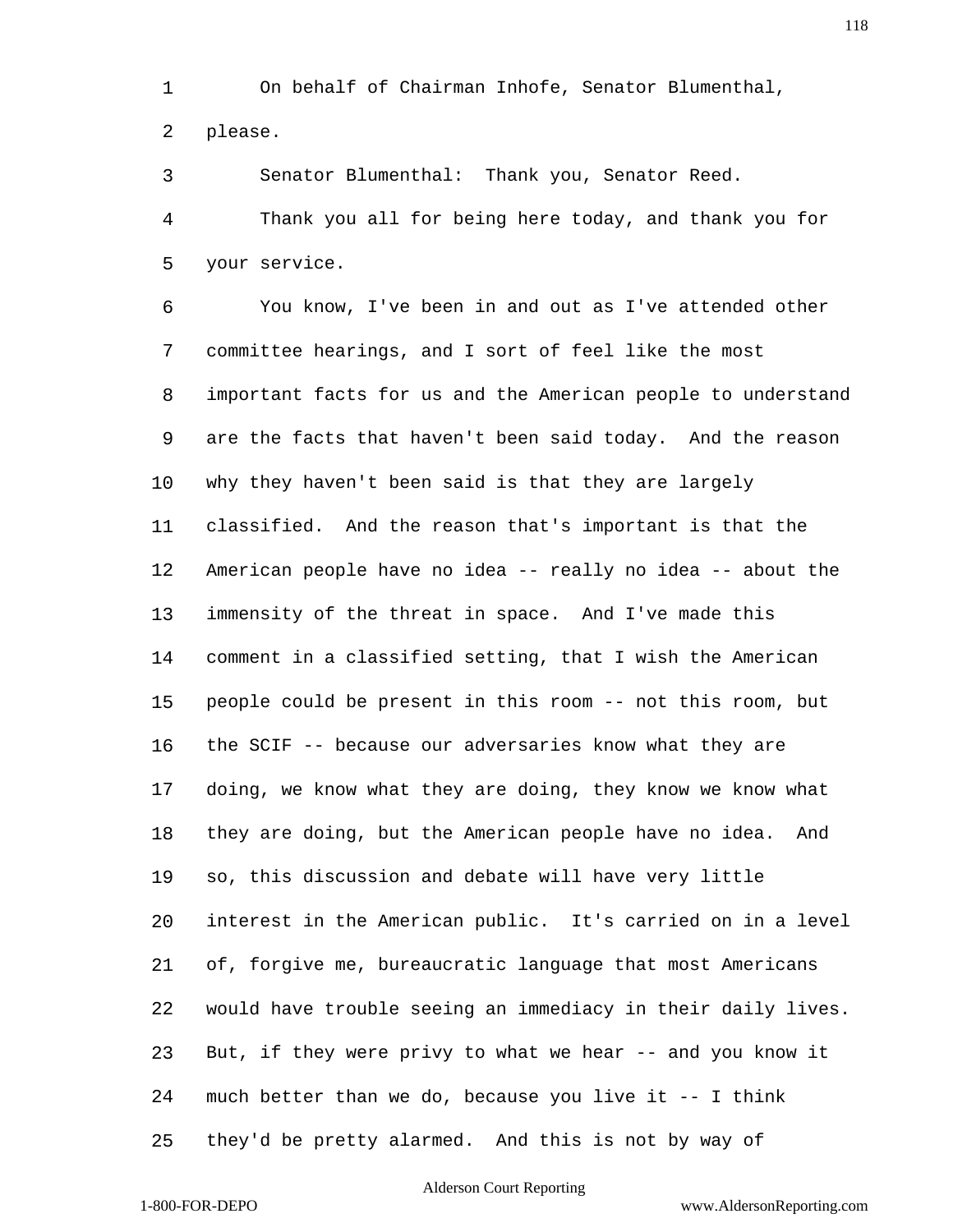criticism of you, because you're living with the strictures of what is classified, and not. But, I think we have a real obligation to explain to the American people why space is a domain that matters, why the threats there are real and urgent, why they are growing in importance.

 So, I think we all agree here that space is an important domain. Undersea warfare is an important domain, but we don't have a separate command for it. Cyber is an important domain, as my colleague and friend, the late John McCain, used to say.

 And so, I found very persuasive, Secretary Wilson, what you said in July of 2017 -- I know it's been quoted to you before this morning -- and others of you, the reasons for your opposition to that separate domain, or the separate Command for the space domain. But, I would like to ask, in terms of the personnel issues that I think are of immediate concern to a lot of folks. This proposal would exempt Space Force civilian personnel from Title 5 rules and protections. It would create a new, excepted service that is separate from the Federal Government competitive service or senior executive service. It would create an alarming precedent, I think, that potentially could erode the merit-based civil service within the Pentagon and eliminate the rights of Space Force employees to participate in collective bargaining, for example. There's currently no civilian

## Alderson Court Reporting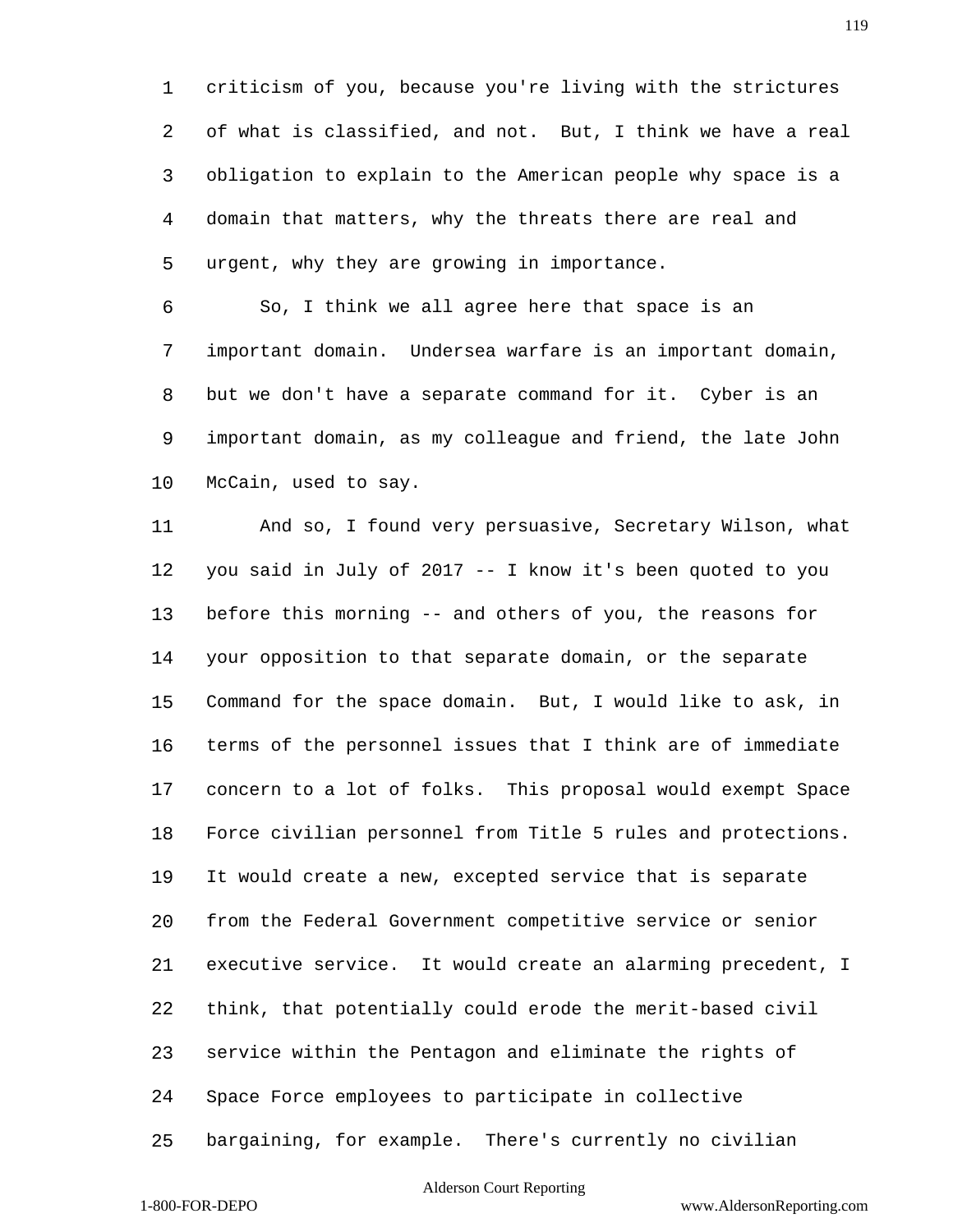workforce that is statutorily exempt from collective

 bargaining rights. Can you tell me, Secretary Shanahan, why that is a part of your proposal?

 Mr. Shanahan: The Title 5 that you were referencing was based on the discussion we were having earlier around integration with the NRO. That's the model that they employ there. And, as we think about the talent management practices that we'll need in the future, we wanted a provision for that. Much like in your, you know, reference to the undersea domain, our approach to systems engineering is the same as the, you know, Navy's undertaken. So, there are a lot of examples that we're trying to draw from that have been successful. That was the nature of that insertion.

 Senator Blumenthal: Would there be protection for whistleblowers in the same way there is throughout the rest of the government?

 Mr. Shanahan: The baseline that we're coming off of is the existing personnel system. This was to incorporate, you know, the ability to integrate with the NRO. So, I would -- you know, I'd have to go back -- sir, I'd have to go back and confirm that for you, but I --

Senator Blumenthal: If you would, that would --

Mr. Shanahan: Yeah.

Senator Blumenthal: -- be appreciated --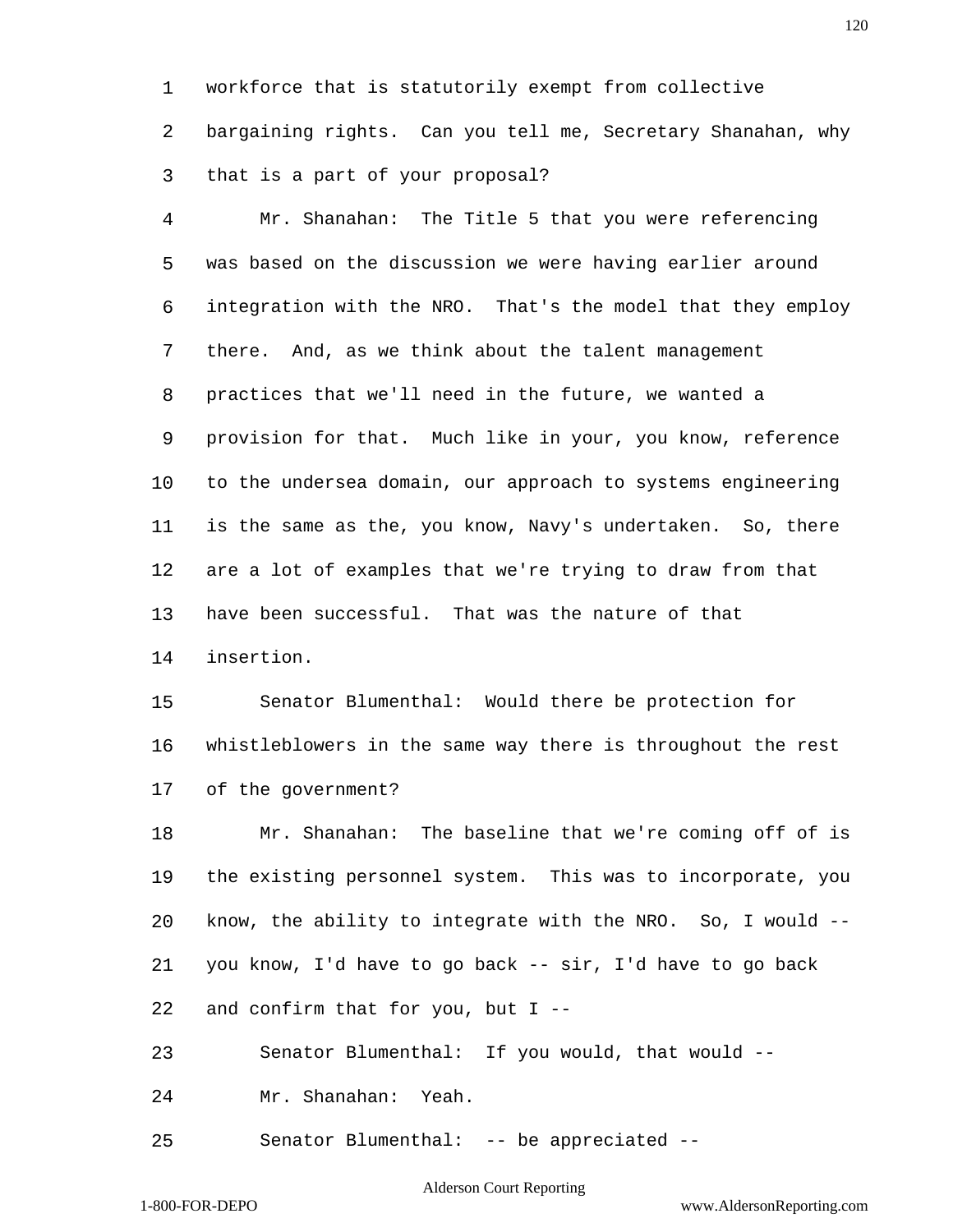Mr. Shanahan: You bet.

| 2  | [The information referred to follows:]                       |
|----|--------------------------------------------------------------|
| 3  | Senator Blumenthal: -- because, based on this                |
| 4  | proposal, the Secretary of Defense could terminate any Space |
| 5  | Force employee, quote, "in the interests of the United       |
| 6  | States," end quote, and, as drafted, it says,                |
| 7  | "notwithstanding any other law," which leads me to think     |
| 8  | that they would be exempted from a lot of other protections  |
| 9  | of law, and could simply be dismissed --                     |
| 10 | Mr. Shanahan: Yeah.                                          |
| 11 | Senator Blumenthal: -- whenever you determine it's in        |
| 12 | the interest --                                              |
| 13 | Mr. Shanahan: Right.                                         |
| 14 | Senator Blumenthal: -- of the United States.                 |
| 15 | Mr. Shanahan: Yeah. Let me go back and confirm that          |
| 16 | that's not our interpretation.                               |
| 17 | Senator Blumenthal: My time is expired.                      |
| 18 | Thank you, Mr. Chairman.                                     |
| 19 | But, I think there are, essentially -- and I have a lot      |
| 20 | more, and I'm going to submit them for the record -- a lot   |
| 21 | more questions than answers, here. And, as others have       |
| 22 | remarked, each of you has raised objections or reservations  |
| 23 | or questions in the past -- the very recent past -- about    |
| 24 | this idea, which I'm not sure have been fully addressed      |
| 25 | here.                                                        |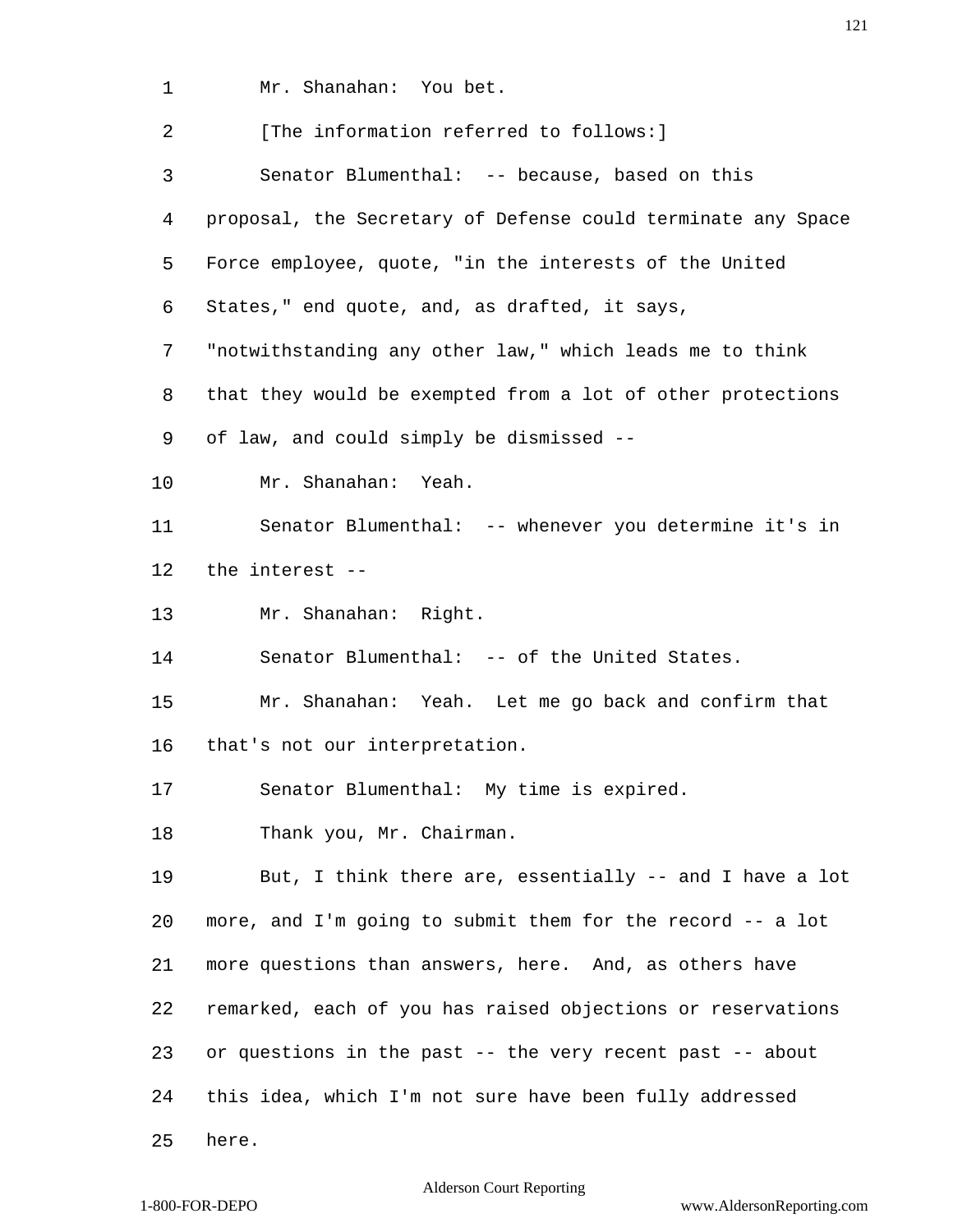Thank you.

Senator Reed: Thank you.

 On behalf of Chairman Inhofe, Senator Warren, please. Senator Warren: Thank you, Mr. Chairman.

 So, we're here today to examine a proposal to set up a Space Force within the Air Force. And, before we haul off and authorize spending billions of dollars on this, I just want to ask a couple of questions about what problem this Space Force is supposed to solve.

 So, let me start with you, Chairman Dunford. Is it correct to say the Department of Defense has proposed a Space Force because the U.S. is at risk of losing its competitive advantage in space, and our space assets, including critical satellites, are becoming increasingly vulnerable? Is that a fair statement?

 General Dunford: That is a fair statement, Senator. And just a quick caveat, based on your opening comment. In the organization that we have today is an organization that we built when space was --

 Senator Warren: No, I understand that. I understand that.

 So, I want to think about, though, what the basis of the problem is, then. A 2016 GAO report that examined our existing space acquisition programs noted, quote, "We and others have reported, for over two decades, that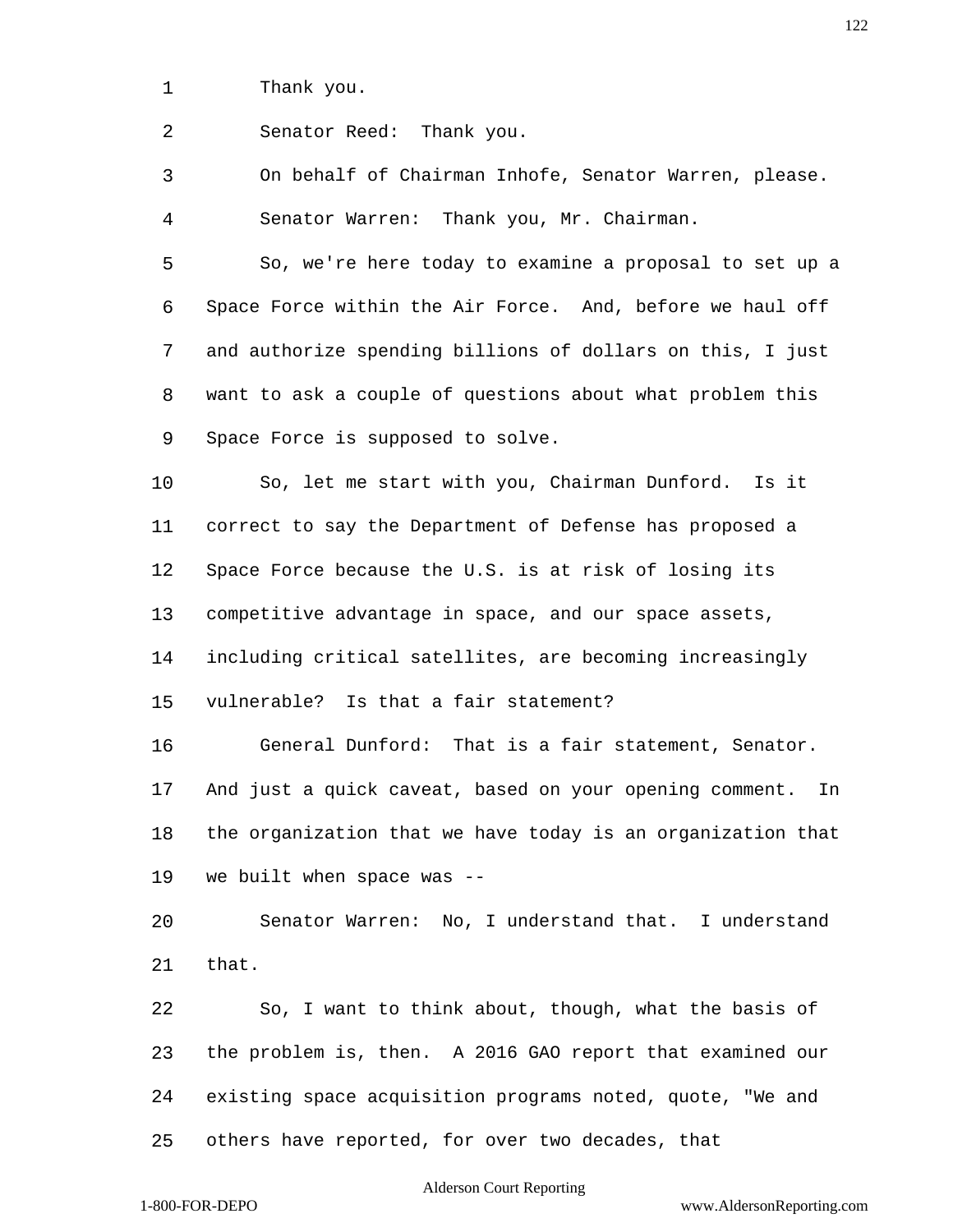fragmentation and overlap have contributed to program delays and cancellations, cost increases, and inefficient operations," end quote.

 Secretary Shanahan, is it the DOD's view that unifying space programs under a single service will address these problems?

 Mr. Shanahan: Senator, unifying and aligning certain programs under the Space Development Agency will address that problem that you spoke to.

 Senator Warren: So, you say the problems of delays and cancellations, cost increases, and inefficient operations will be solved if there is a separate branch of the military, but still under the command of the Air Force. You know, this is particularly surprising to me, since the proposal to leave the Space Force headquartered under the Air Force would still leave exactly one person responsible for acquiring hardware for both the Space Force and the Air Force. So, it's not clear to me how this solves anything. In fact, it's hard to see how that person would be able to balance the competing needs of both services without a massive increase in overall spending.

 So, Secretary Shanahan, let me ask. Obviously, DOD has not been able to solve the problems identified by the GAO over the last 20 years. Why do you think another layer of bureaucracy will suddenly solve this problem?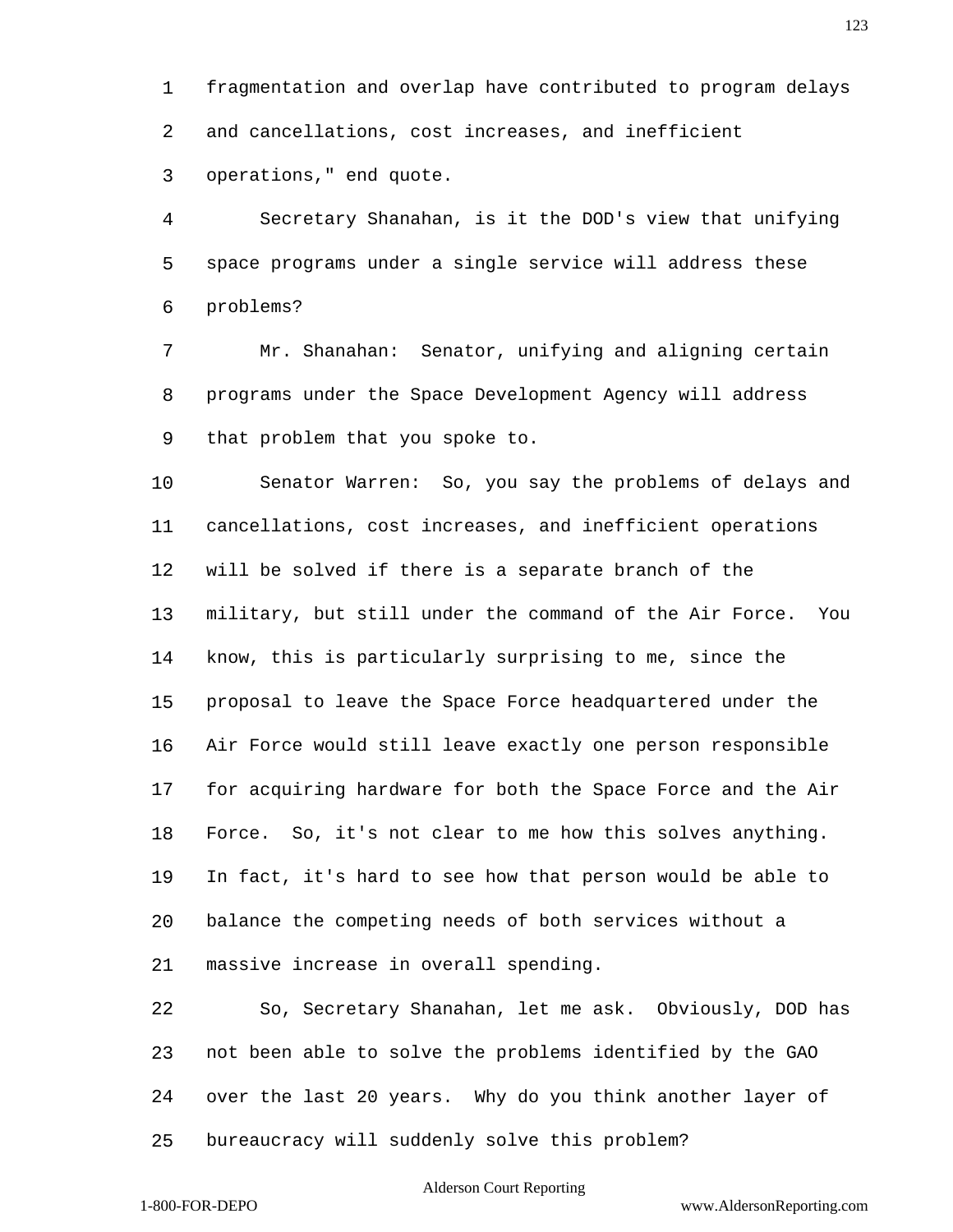Mr. Shanahan: Well, I think the Department solved a lot of problems. I think we can point to a lot of programs, where inefficiencies, delays in decisions, redundancies, overlaps have been corrected. I think there's a -- Senator Warren: Well, I'm sorry, the report is from 2016, from the GAO, saying you have not solved these problems. Mr. Shanahan: And all I'm arguing is, we've made lots of improvements, and we can point to -- Senator Warren: And how is having one person, as you have now, in charge of the acquisitions for these two programs -- space program and the Air Force -- how's that going to solve the problems that were identified by the GAO? Mr. Shanahan: Well, specifically, there are a set of fragmented programs today that will be consolidated, and they'll allow us to get at many of the issues identified in the GAO report. Senator Warren: There's just one person in charge right now -- Mr. Shanahan: The -- Senator Warren: -- and you still haven't fixed -- Mr. Shanahan: Yeah. It -- Senator Warren: -- this problem. Mr. Shanahan: No, this isn't about one person. This is about an organization, an organization that has certain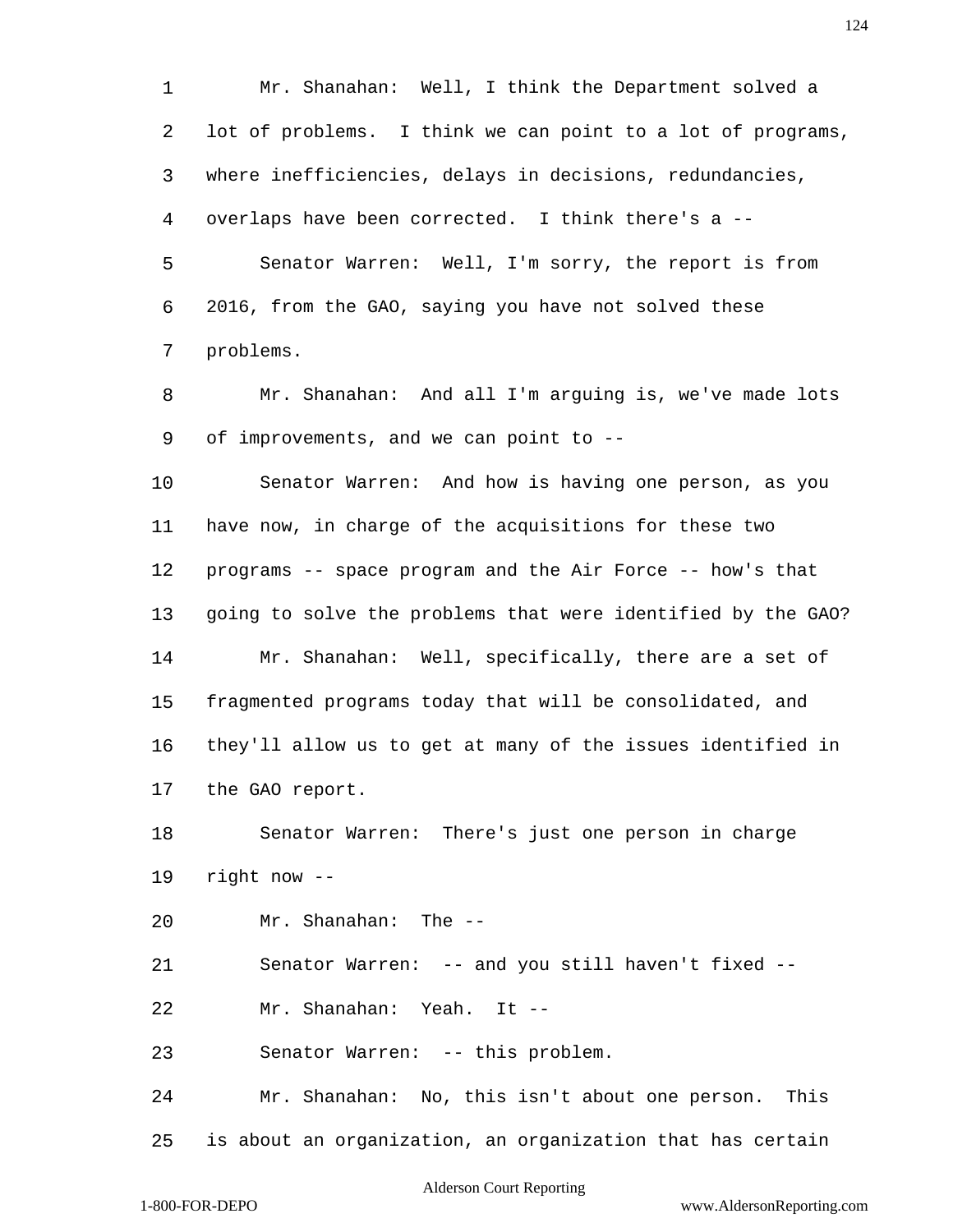capabilities and decision rights.

 Senator Warren: Well, look, I understand that DOD says that unifying space acquisitions is going to help improve outcomes. But, I'm concerned that it won't, because program delays and cancellations, cost increases, and inefficient operations are the rule, not the exception. And the entire defense acquisition system already has this problem, and nothing in this proposal makes it any better.

 You know, none of the ideas I've heard today clearly spell out how a Space Force leads to improved security in space. Instead, all I see is how a new Space Force will create one more organization to ask Congress for money. And there's no reason to believe that adding an entirely new Space Force bureaucracy, and pouring buckets more money into it, is going to reduce our overall vulnerability in space. I just think the taxpayers deserve better than this. 17 I yield back my time, Mr. Chairman. Senator Reed: Thank you, Senator Warner. On behalf of Chairman Inhofe, let me thank the witnesses for their testimony and declare that the hearing is adjourned. [Whereupon, at 12:08 p.m., the hearing was adjourned.]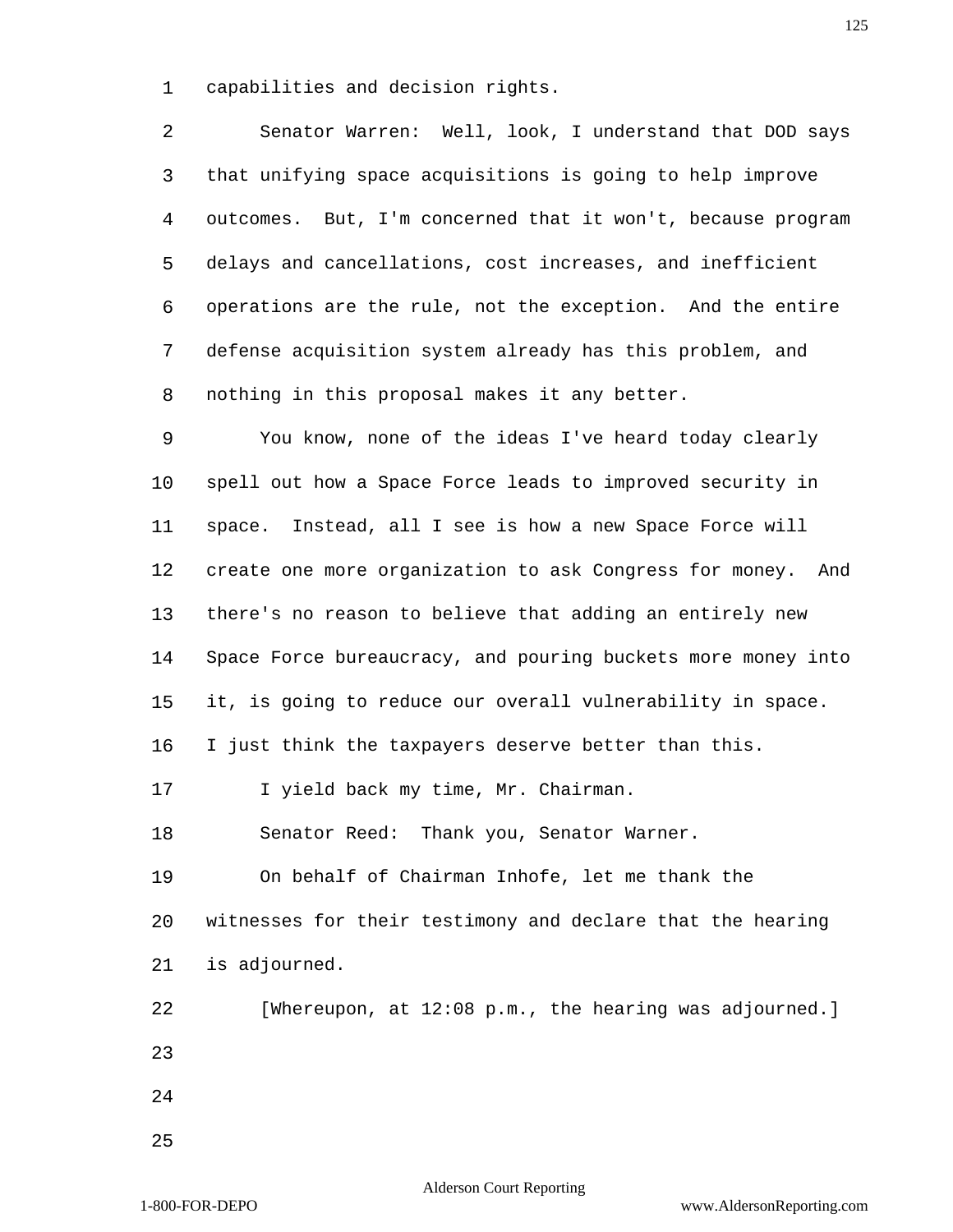| <b>WORD INDEX</b>                | <b>2019</b> 1:4              | 90 20:5 64:14            | 28:4 37:24                      | addresses $23:25$            |
|----------------------------------|------------------------------|--------------------------|---------------------------------|------------------------------|
| $<$ \$ >                         | 2023-2024 64:21              | 90-day 105:14<br>95 58:2 | 51:20 52:23                     | 117:12                       |
| \$1.6 $9:12$                     | 21st 117:8                   | 98 2:19 100:19           | 53:2, 10 60:3                   | adequately 70:9<br>adjourned |
| $$140$ $91:17$                   | 21st-century<br>103:4        | 9G 77:15                 | 62:24 63:4, 6<br>80:1 85:8 91:7 | 125:21,22                    |
| $$19$ 14:21                      | <b>2300</b> 27:10            |                          | 104:17, 19                      | adjust $114:8$               |
| $$2 \t4:10$                      | 24 65:20                     | $\langle A \rangle$      | 122:24 125:7                    | administration               |
| $$500$ 9:13                      | 24,000 99:7                  | <b>a.m</b> $1:10$        | acquisitions                    | $4:10$ 5:7 6:11              |
| $$540$ 71:13                     | 246,000 7:6                  | ability $3:20$           | 42:11 76:8                      | 9:25 10:6 33:25              |
| \$750 70:17                      | <b>24th</b> $2:19$           | 11:8, 24 12:22           | 124:11 125:3                    | 43:12 60:17                  |
|                                  | $25 \t 71:12$                | 38:14 67:21              | <b>Act</b> 45:7                 | 98:18                        |
| < 0                              | 2600 47:20                   | 70:7 75:17               | <b>acted</b> 12:25              | <b>Admiral</b> 34:11         |
| $09 \t 66:1$                     | 27th 65:15                   | 98:12 99:10              | <b>Acting</b> 2:6 14:1          | admiration 14:14             |
|                                  |                              | 114:11,12                | action $3:17$                   | advanced $62:16$ ,           |
| < 1>                             | < 3 >                        | 120:20                   | 10:6, 7 21:18                   | 18                           |
| 1,000 $7:4$                      | 3 19:18 76:18                | able 20:8 28:8           | 25:7 107:7                      | advancement                  |
| $1,000$ -person                  | 30 24:4 33:21                | 43:4 44:8, 13, 16        | actions 7:25                    | 102:23                       |
| 27:7                             | 36:23 39:20                  | 46:4, 10 51:5, 15        | 21:24                           | advances $104:14$            |
| 10 $99:8$ 110:3                  | 30,000 65:9                  | 53:3 54:4 58:23,         | Active 8:2                      | advantage 11:18              |
| $10,500$ 8:2                     | <b>300</b> 78:20             | 24 67:5 76:1             | 30:13, 18 37:15                 | 13:6 21:17                   |
| 100 78:20 82:10                  | <b>320,000</b> 27:11         | 79:24 80:4, 6            | 86:6                            | $42:13$ $43:2$               |
| 109:20                           |                              | 96:1 100:21              | actively 21:23                  | 49:23 52:24                  |
| 100,000 65:23                    | < 4 >                        | 104:4 111:16             | activities 8:12                 | 53:3 57:18, 25               |
| 99:15                            | 4 3:23 33:25                 | 113:7 114:9              | 32:1 34:13                      | 58:6 69:24                   |
| 100-percent                      | 43:16, 17 88:22              | 116:4, 6 123:19,         | 79:18                           | $72:22$ $73:1$               |
| 82:12                            | 89:1 92:15 97:1,             | 23                       | activity 94:8                   | 79:21 80:5 96:1              |
| 11 1:4 62:23, 23                 | $\mathfrak{Z}$               | absolutely $19:13$ ,     | 98:11                           | 106:21, 22 112:1             |
| 12:08 125:22                     | 40 33:2                      | 21 58:9 105:7            | actual 33:10                    | 122:13                       |
| 1200 7:8 28:10                   | 400 65:19                    | 113:17                   | 42:9 62:19                      | adversaries 3:15             |
| 12G $77:16$                      |                              | absorb $82:25$           | adapt $44:9$                    | 5:25 19:9 21:22              |
| 15,000 86:3                      | < 5 >                        | absorbed 37:17           | 95:25                           | 35:22 36:8                   |
| <b>15th</b> 35:14                | 5 10:13 91:17                | accelerate 13:7          | adapting $12:8$                 | 67:19 69:4 94:6              |
| 16,500 7:4 8:1                   | 109:22 119:18                | 85:11                    | add 33:15                       | 96:21 111:22                 |
| 27:6                             | 120:4                        | accelerating             | 42:23 46:2, 18                  | 114:6 118:16                 |
| 162,000 21:6                     | 50 $110:3$                   | 14:18                    | 52:15 53:20                     | adversary 66:10              |
| 18 38:11                         | 500 59:5                     | accepted 79:4            | 58:8 69:14                      | 114:12 116:9, 10             |
| 180 34:1                         | 5G 102:24                    | $access$ 5:19            | 83:18 84:4                      | <b>advice</b> 107:11         |
| $19$ 115:18                      | 104:22                       | 15:16 69:6               | 104:9, 9 105:12                 | advocated 67:9               |
| 1950s 99:3                       | <b>5-minute</b> 4:21         | accommodate              | 106:17 109:8                    | aerospace 55:21              |
| 1958 55:21                       |                              | 79:25                    | 111:16 115:16                   | <b>Affairs</b> 47:12, 18,    |
| 1992 32:21, 24                   | < 6 >                        | accomplish 44:13         | adding $15:19$                  | 18                           |
|                                  | 6 $112:21$                   | accomplished             | 35:23 48:6                      | <b>affect</b> 31:25          |
| < 2 ><br>$2\quad 5:8\quad 11:13$ | 600 62:21<br>6-minute $4:21$ | 100:16                   | 108:16 125:13<br>addition 19:7  | 70:6<br>afforded 94:14,      |
| 50:11 60:10, 15                  | $10:14$ 23:7                 | accomplishing<br>21:6    | 41:4 78:7                       | 14                           |
| 92:16                            |                              | accountability           | additional 6:9                  | Afghanistan 14:8             |
| 20 2:14 19:22                    | < 7 >                        | 16:9 39:21               | 28:9 86:7                       | <b>AFSOC</b> 62:3            |
| 29:16 36:23                      | 70 6:19                      | accountable              | additive 78:8                   | age 95:23                    |
| 64:20 123:24                     | 72 9:10                      | 52:19                    | <b>add-on</b> 16:15             | agencies 20:4                |
| 20,000 98:14                     | 723 47:19                    | achieve 41:19            | address 5:24                    | 30:19 35:19                  |
| 200 78:20                        | 747 111:19                   | 81:7                     | 6:1, 17 $9:25$                  | 37:17 47:9                   |
| 2005 47:16                       |                              | achievements             | 15:2 $24:3,6$                   | 79:12 105:6                  |
| 2007 65:23                       | < 8 >                        | 49:5                     | 53:10, 22 61:25                 | Agency 3:6                   |
| 2009 2:19                        | 8 62:24                      | acknowledged             | 62:6 63:15, 21                  | 17:2 30:12 53:9              |
| 2010 71:11                       | 80-percent                   | 32:21                    | 70:24 76:14                     | 57:8 58:11, 21               |
| 2016 71:11                       | 107:14                       | acquire $24:18$          | 87:24 90:5                      | 62:12 74:12, 13,             |
| 122:23 124:6                     | 82 $2:18$                    | acquired 102:8           | 97:22, 25 107:16                | 20, 20 75:13, 13,            |
| 2017 6:2, 16                     |                              | acquiring $115:8$        | 117:19 123:5, 8                 | 15 79:16 80:3, 4             |
| 28:21 46:15                      | < 9 >                        | 123:17                   | addressed 10:3                  | 82:17 89:7 90:2              |
| 119:12                           | $9:30$ 1:10                  | acquisition 6:7          | 12:10 65:7                      | 91:5, 11, 13, 22,            |
|                                  |                              | 19:14 25:10              | 73:17 121:24                    | 23 92:1 95:15                |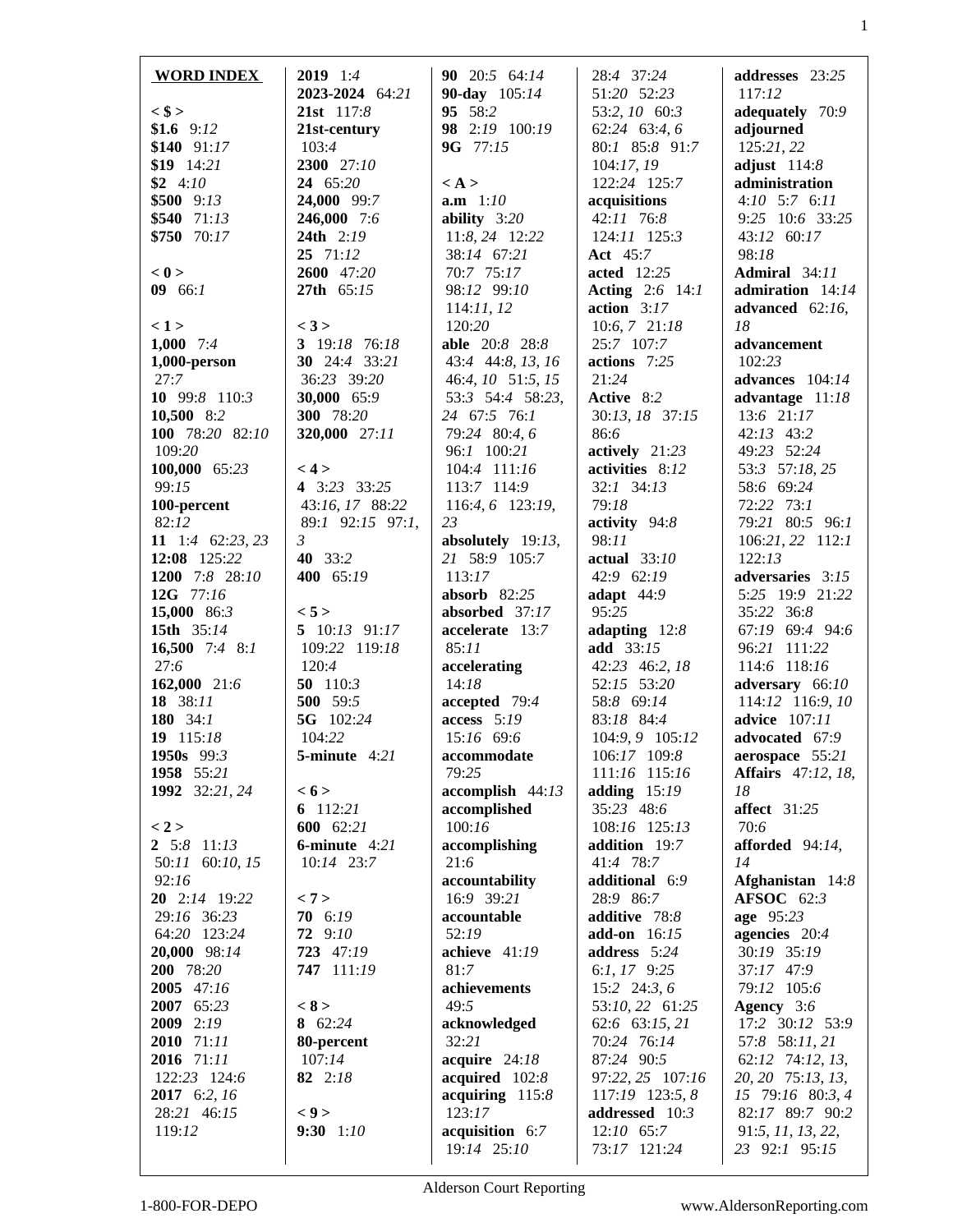| 108:9 112:11<br>117:11 123:8<br>ago 3:23 14:23<br>29:16 32:21<br>50:2, 11 60:15<br>$63:11$ $77:15$<br>97:3<br>agree 5:14 6:16<br>23:17 25:5<br>36:18 46:21<br>47:5 74:2, 18<br>97:10 108:5<br>119:6<br>agreement 15:22<br>110:11<br>agreements<br>100:20 102:8<br>agrees $74:10$<br>ahead $15:23$<br>54:1 56:4, 5<br>57:13 89:25<br>95:20 106:19, 23<br>113:17<br>AI 69:18 117:4,<br>$\mathcal{I}$<br>ain't 35:15<br>Air 2:7, 18, 20<br>6:7, 8, 12 7:9, 10<br>$8:3, 5, 11$ 11:11<br>$12:12$ 14:14, 20<br>$16:5, 5, 14$ 19:2,<br>16 20:1, 2 22:16,<br>20, 24 25:3, 10<br>26:4, 18 27:10,<br>17 28:3 29:2, 3<br>$32:20, 23$ $33:1, 2,$<br>13, 19 35:18<br>36:23 41:17, 19<br>42:4, 15, 15<br>46:22 48:4, 11<br>51:16, 18, 20<br>53:6 55:13, 13,<br>19, 20, 22, 23<br>57:2 60:4, 10 | 124:12<br>airman $55:18$<br>airmen $12:14$<br>$14:15$ $27:11$<br>33:3 100:17<br>101:13<br>airplanes 93:14<br>airwomen 27:11<br>Alabama 59:11<br>alarmed 118:25<br>alarming $119:21$<br>align $25:9$<br>aligned $31:3$<br>59:18 106:4<br>109:14<br>aligning $123:7$<br>alignment 25:11<br>31:8 59:21<br>109:17 110:12<br>allied $11:24$<br>78:18, 20<br>allies $43:16$<br>68:19 78:22<br>100:10<br>allow $13:3$<br>50:19 58:25<br>80:2, 6 84:13<br>112:4 115:9<br>124:16<br>allowing $23:4$<br>allows $80:4$<br>alluded 98:2<br>ally 66:10<br>alongside 99:23<br>alternative 4:16<br>alternatives 4:17<br><b>America</b> 3:20<br>17:15 60:24<br>American 14:22,<br>22 15:15 21:21<br>46:10 71:21<br>73:14 118:8, 12,<br>14, 18, 20 119:3<br>Americans 21:6 | 85:25 94:10<br>95:9 110:22<br>answered 23:11<br>93:2, 4 107:9, 10<br>answering $20:10$<br>98:7<br>answers $4:8$<br>95:4 121:21<br>anti $65:16$<br>anticipate 12:23<br>antidiscrimination<br>9:3<br>anti-satellite<br>$12:5$ 65:18<br>anybody $85:25$<br>anymore 70:2<br>83:14<br>anytime $63:12$<br>apparently 91:14<br>appear $51:19$<br>appearance $2:12$<br>40:6<br>appears $6:23$<br>51:11<br>applaud 2:22<br>applicable $9:1$<br>apply 115:11, 12,<br>13<br>appreciate $2:20$<br>$21:10$ 40:1 51:3<br>64:25 70:15, 16,<br>18 73:5 94:3<br>95:4, 9 96:5<br>97:15 102:22<br>103:7, 12 106:16<br>108:2<br>appreciated 65:6<br>120:25<br>approach $2:24$<br>15:6, 10 34:10<br>46:1 51:12<br>90:22 110:24<br>117:21 120:10 | architectures<br>31:1 58:13<br>105:18 110:16<br>114:9<br>area 7:1 39:18<br>43:14 79:3<br>areas $6:24$<br>24:10, 22 26:23<br>34:25 48:21<br>69:15<br>$argue$ 12:22<br>63:2 82:8<br>arguing $124:8$<br>argument 37:19<br>arising $79:14$<br>Armed 1:7 6:18<br>11:21 60:9<br>61:20<br>Army 16:4 26:4<br>42:6 48:12<br>59:11, 18, 20<br>88:5 90:11<br>93:12, 13 102:9<br><b>Army's</b> 44:9<br>57:3<br>arrangement<br>54:3<br>Arsenal 59:12<br>artificial 117:14<br><b>ASAT</b> 66:16<br>aside $60:2$<br>asked 4:5 50:13<br>86:10<br>asking 109:12<br><b>aspect</b> 5:16 72:2<br>aspects 4:2<br>assessment<br>$11:15$ $25:1$<br>assessments<br>11:13<br>assets 33:9<br>40:11 41:7 42:6<br>65:25 79:2, 10<br>111:2 122:13 | attention 3:16<br>36:22 38:19<br>89:14<br>audience 77:14<br><b>August</b> 34:2, 5<br>authorities 6:7<br>19:16 54:6<br>82:14<br>authority 8:14<br>9:16 37:19<br>Authorization<br>45:7<br>authorize 8:24<br>9:6 122:7<br>automated 102:8<br>automatically<br>74:16<br>autonomy 69:19<br>avoid $27:12$<br>aware $79:3$<br>awareness 98:15,<br>20 100:1, 19<br>awhile $10:15$<br>56:19<br>$<$ B $>$<br><b>B-21</b> $51:18$<br>52:16, 23 53:1<br><b>back</b> $3:20$ 29:14<br>34:2 41:11<br>59:13 71:20<br>73:13 85:14, 23<br>91:3 116:6<br>120:21, 21<br>121:15 125:17<br>backfill $48:12, 16$<br>background<br>55:23<br>backward $65:13$<br><b>bad</b> $70:4$ 83:12,<br>13<br>bailiwick 88:9<br>91:19<br><b>balance</b> 123:20 |
|----------------------------------------------------------------------------------------------------------------------------------------------------------------------------------------------------------------------------------------------------------------------------------------------------------------------------------------------------------------------------------------------------------------------------------------------------------------------------------------------------------------------------------------------------------------------------------------------------------------------------------------------------------------------------------------------------------------------------------------------------------------------------------|-----------------------------------------------------------------------------------------------------------------------------------------------------------------------------------------------------------------------------------------------------------------------------------------------------------------------------------------------------------------------------------------------------------------------------------------------------------------------------------------------------------------------------------------------------------------------------------------------------------------------------------------------------------------------------------------------------------------------------------------------------------|----------------------------------------------------------------------------------------------------------------------------------------------------------------------------------------------------------------------------------------------------------------------------------------------------------------------------------------------------------------------------------------------------------------------------------------------------------------------------------------------------------------------------------------------------------------------------------------------------------------------------------------------------------------------------------------------------------------------------|----------------------------------------------------------------------------------------------------------------------------------------------------------------------------------------------------------------------------------------------------------------------------------------------------------------------------------------------------------------------------------------------------------------------------------------------------------------------------------------------------------------------------------------------------------------------------------------------------------------------------------------------------------------------------------------------------------------------|----------------------------------------------------------------------------------------------------------------------------------------------------------------------------------------------------------------------------------------------------------------------------------------------------------------------------------------------------------------------------------------------------------------------------------------------------------------------------------------------------------------------------------------------------------------------------------------------------------------------------------------------------------------------------------------------------------------------------|
|                                                                                                                                                                                                                                                                                                                                                                                                                                                                                                                                                                                                                                                                                                                                                                                  |                                                                                                                                                                                                                                                                                                                                                                                                                                                                                                                                                                                                                                                                                                                                                           |                                                                                                                                                                                                                                                                                                                                                                                                                                                                                                                                                                                                                                                                                                                            |                                                                                                                                                                                                                                                                                                                                                                                                                                                                                                                                                                                                                                                                                                                      |                                                                                                                                                                                                                                                                                                                                                                                                                                                                                                                                                                                                                                                                                                                            |
|                                                                                                                                                                                                                                                                                                                                                                                                                                                                                                                                                                                                                                                                                                                                                                                  |                                                                                                                                                                                                                                                                                                                                                                                                                                                                                                                                                                                                                                                                                                                                                           |                                                                                                                                                                                                                                                                                                                                                                                                                                                                                                                                                                                                                                                                                                                            |                                                                                                                                                                                                                                                                                                                                                                                                                                                                                                                                                                                                                                                                                                                      |                                                                                                                                                                                                                                                                                                                                                                                                                                                                                                                                                                                                                                                                                                                            |
|                                                                                                                                                                                                                                                                                                                                                                                                                                                                                                                                                                                                                                                                                                                                                                                  |                                                                                                                                                                                                                                                                                                                                                                                                                                                                                                                                                                                                                                                                                                                                                           |                                                                                                                                                                                                                                                                                                                                                                                                                                                                                                                                                                                                                                                                                                                            |                                                                                                                                                                                                                                                                                                                                                                                                                                                                                                                                                                                                                                                                                                                      |                                                                                                                                                                                                                                                                                                                                                                                                                                                                                                                                                                                                                                                                                                                            |
|                                                                                                                                                                                                                                                                                                                                                                                                                                                                                                                                                                                                                                                                                                                                                                                  |                                                                                                                                                                                                                                                                                                                                                                                                                                                                                                                                                                                                                                                                                                                                                           |                                                                                                                                                                                                                                                                                                                                                                                                                                                                                                                                                                                                                                                                                                                            |                                                                                                                                                                                                                                                                                                                                                                                                                                                                                                                                                                                                                                                                                                                      |                                                                                                                                                                                                                                                                                                                                                                                                                                                                                                                                                                                                                                                                                                                            |
|                                                                                                                                                                                                                                                                                                                                                                                                                                                                                                                                                                                                                                                                                                                                                                                  |                                                                                                                                                                                                                                                                                                                                                                                                                                                                                                                                                                                                                                                                                                                                                           |                                                                                                                                                                                                                                                                                                                                                                                                                                                                                                                                                                                                                                                                                                                            |                                                                                                                                                                                                                                                                                                                                                                                                                                                                                                                                                                                                                                                                                                                      |                                                                                                                                                                                                                                                                                                                                                                                                                                                                                                                                                                                                                                                                                                                            |
|                                                                                                                                                                                                                                                                                                                                                                                                                                                                                                                                                                                                                                                                                                                                                                                  |                                                                                                                                                                                                                                                                                                                                                                                                                                                                                                                                                                                                                                                                                                                                                           |                                                                                                                                                                                                                                                                                                                                                                                                                                                                                                                                                                                                                                                                                                                            |                                                                                                                                                                                                                                                                                                                                                                                                                                                                                                                                                                                                                                                                                                                      |                                                                                                                                                                                                                                                                                                                                                                                                                                                                                                                                                                                                                                                                                                                            |
|                                                                                                                                                                                                                                                                                                                                                                                                                                                                                                                                                                                                                                                                                                                                                                                  |                                                                                                                                                                                                                                                                                                                                                                                                                                                                                                                                                                                                                                                                                                                                                           |                                                                                                                                                                                                                                                                                                                                                                                                                                                                                                                                                                                                                                                                                                                            |                                                                                                                                                                                                                                                                                                                                                                                                                                                                                                                                                                                                                                                                                                                      |                                                                                                                                                                                                                                                                                                                                                                                                                                                                                                                                                                                                                                                                                                                            |
|                                                                                                                                                                                                                                                                                                                                                                                                                                                                                                                                                                                                                                                                                                                                                                                  |                                                                                                                                                                                                                                                                                                                                                                                                                                                                                                                                                                                                                                                                                                                                                           |                                                                                                                                                                                                                                                                                                                                                                                                                                                                                                                                                                                                                                                                                                                            |                                                                                                                                                                                                                                                                                                                                                                                                                                                                                                                                                                                                                                                                                                                      |                                                                                                                                                                                                                                                                                                                                                                                                                                                                                                                                                                                                                                                                                                                            |
|                                                                                                                                                                                                                                                                                                                                                                                                                                                                                                                                                                                                                                                                                                                                                                                  |                                                                                                                                                                                                                                                                                                                                                                                                                                                                                                                                                                                                                                                                                                                                                           |                                                                                                                                                                                                                                                                                                                                                                                                                                                                                                                                                                                                                                                                                                                            |                                                                                                                                                                                                                                                                                                                                                                                                                                                                                                                                                                                                                                                                                                                      |                                                                                                                                                                                                                                                                                                                                                                                                                                                                                                                                                                                                                                                                                                                            |
|                                                                                                                                                                                                                                                                                                                                                                                                                                                                                                                                                                                                                                                                                                                                                                                  |                                                                                                                                                                                                                                                                                                                                                                                                                                                                                                                                                                                                                                                                                                                                                           |                                                                                                                                                                                                                                                                                                                                                                                                                                                                                                                                                                                                                                                                                                                            |                                                                                                                                                                                                                                                                                                                                                                                                                                                                                                                                                                                                                                                                                                                      |                                                                                                                                                                                                                                                                                                                                                                                                                                                                                                                                                                                                                                                                                                                            |
|                                                                                                                                                                                                                                                                                                                                                                                                                                                                                                                                                                                                                                                                                                                                                                                  |                                                                                                                                                                                                                                                                                                                                                                                                                                                                                                                                                                                                                                                                                                                                                           |                                                                                                                                                                                                                                                                                                                                                                                                                                                                                                                                                                                                                                                                                                                            |                                                                                                                                                                                                                                                                                                                                                                                                                                                                                                                                                                                                                                                                                                                      |                                                                                                                                                                                                                                                                                                                                                                                                                                                                                                                                                                                                                                                                                                                            |
| 62:22 63:16<br>64:16 76:1, 3, 6,                                                                                                                                                                                                                                                                                                                                                                                                                                                                                                                                                                                                                                                                                                                                                 | 118:21<br>America's 2:24                                                                                                                                                                                                                                                                                                                                                                                                                                                                                                                                                                                                                                                                                                                                  | <b>Approached</b><br>15:23                                                                                                                                                                                                                                                                                                                                                                                                                                                                                                                                                                                                                                                                                                 | assign $88:20$<br>assignment 34:19                                                                                                                                                                                                                                                                                                                                                                                                                                                                                                                                                                                                                                                                                   | <b>ballistic</b> $41:3, 13$ ,<br>13 74:7                                                                                                                                                                                                                                                                                                                                                                                                                                                                                                                                                                                                                                                                                   |
| $10$ 77:1, 6, 10, 11,                                                                                                                                                                                                                                                                                                                                                                                                                                                                                                                                                                                                                                                                                                                                                            | 14:10 17:17                                                                                                                                                                                                                                                                                                                                                                                                                                                                                                                                                                                                                                                                                                                                               | approaching                                                                                                                                                                                                                                                                                                                                                                                                                                                                                                                                                                                                                                                                                                                | assignments                                                                                                                                                                                                                                                                                                                                                                                                                                                                                                                                                                                                                                                                                                          | <b>Band</b> 57:4                                                                                                                                                                                                                                                                                                                                                                                                                                                                                                                                                                                                                                                                                                           |
| 15, 24 78:5, 13,                                                                                                                                                                                                                                                                                                                                                                                                                                                                                                                                                                                                                                                                                                                                                                 | amount $44:13$                                                                                                                                                                                                                                                                                                                                                                                                                                                                                                                                                                                                                                                                                                                                            | 21:9 27:16                                                                                                                                                                                                                                                                                                                                                                                                                                                                                                                                                                                                                                                                                                                 | 110:2                                                                                                                                                                                                                                                                                                                                                                                                                                                                                                                                                                                                                                                                                                                | bandwidth 39:21                                                                                                                                                                                                                                                                                                                                                                                                                                                                                                                                                                                                                                                                                                            |
| 19 83:20, 22                                                                                                                                                                                                                                                                                                                                                                                                                                                                                                                                                                                                                                                                                                                                                                     | 63:4 71:13 73:2                                                                                                                                                                                                                                                                                                                                                                                                                                                                                                                                                                                                                                                                                                                                           | appropriate 5:6                                                                                                                                                                                                                                                                                                                                                                                                                                                                                                                                                                                                                                                                                                            | associated 8:16                                                                                                                                                                                                                                                                                                                                                                                                                                                                                                                                                                                                                                                                                                      | 52:22                                                                                                                                                                                                                                                                                                                                                                                                                                                                                                                                                                                                                                                                                                                      |
| 84:7, 12 87:5<br>88:7, 11, 19, 22                                                                                                                                                                                                                                                                                                                                                                                                                                                                                                                                                                                                                                                                                                                                                | 90:4 114:2<br>analogy $30:15$                                                                                                                                                                                                                                                                                                                                                                                                                                                                                                                                                                                                                                                                                                                             | <b>Appropriations</b><br>46:16                                                                                                                                                                                                                                                                                                                                                                                                                                                                                                                                                                                                                                                                                             | 81:20<br>assume 4:11                                                                                                                                                                                                                                                                                                                                                                                                                                                                                                                                                                                                                                                                                                 | bargaining $9:5$ ,<br>8 119:25 120:2                                                                                                                                                                                                                                                                                                                                                                                                                                                                                                                                                                                                                                                                                       |
| 89:13 90:9, 15                                                                                                                                                                                                                                                                                                                                                                                                                                                                                                                                                                                                                                                                                                                                                                   | analysis $12:17$                                                                                                                                                                                                                                                                                                                                                                                                                                                                                                                                                                                                                                                                                                                                          | approved 49:9                                                                                                                                                                                                                                                                                                                                                                                                                                                                                                                                                                                                                                                                                                              | 24:20                                                                                                                                                                                                                                                                                                                                                                                                                                                                                                                                                                                                                                                                                                                | <b>base</b> 86:12                                                                                                                                                                                                                                                                                                                                                                                                                                                                                                                                                                                                                                                                                                          |
| 91:6, 14 93:11,                                                                                                                                                                                                                                                                                                                                                                                                                                                                                                                                                                                                                                                                                                                                                                  | 58:11 76:21                                                                                                                                                                                                                                                                                                                                                                                                                                                                                                                                                                                                                                                                                                                                               | approximately                                                                                                                                                                                                                                                                                                                                                                                                                                                                                                                                                                                                                                                                                                              | assurances                                                                                                                                                                                                                                                                                                                                                                                                                                                                                                                                                                                                                                                                                                           | 88:22 99:6                                                                                                                                                                                                                                                                                                                                                                                                                                                                                                                                                                                                                                                                                                                 |
| 11, 11, 12, 13                                                                                                                                                                                                                                                                                                                                                                                                                                                                                                                                                                                                                                                                                                                                                                   | 81:14 95:12, 13,                                                                                                                                                                                                                                                                                                                                                                                                                                                                                                                                                                                                                                                                                                                                          | $7:4$ 9:12                                                                                                                                                                                                                                                                                                                                                                                                                                                                                                                                                                                                                                                                                                                 | 108:15                                                                                                                                                                                                                                                                                                                                                                                                                                                                                                                                                                                                                                                                                                               | <b>based</b> 3:14 9:13                                                                                                                                                                                                                                                                                                                                                                                                                                                                                                                                                                                                                                                                                                     |
| 99:3, 6 100:17<br>101:14 102:2                                                                                                                                                                                                                                                                                                                                                                                                                                                                                                                                                                                                                                                                                                                                                   | 15<br>analytic 73:6                                                                                                                                                                                                                                                                                                                                                                                                                                                                                                                                                                                                                                                                                                                                       | April 1:4 35:14<br>architectural                                                                                                                                                                                                                                                                                                                                                                                                                                                                                                                                                                                                                                                                                           | <b>attack</b> 116:4<br>attacks $3:10$                                                                                                                                                                                                                                                                                                                                                                                                                                                                                                                                                                                                                                                                                | 12:22 27:18<br>51:14 55:6                                                                                                                                                                                                                                                                                                                                                                                                                                                                                                                                                                                                                                                                                                  |
| 105:14 106:1                                                                                                                                                                                                                                                                                                                                                                                                                                                                                                                                                                                                                                                                                                                                                                     | announced 65:15                                                                                                                                                                                                                                                                                                                                                                                                                                                                                                                                                                                                                                                                                                                                           | 58:10 105:13                                                                                                                                                                                                                                                                                                                                                                                                                                                                                                                                                                                                                                                                                                               | attempt 34:12                                                                                                                                                                                                                                                                                                                                                                                                                                                                                                                                                                                                                                                                                                        | 82:24 93:7                                                                                                                                                                                                                                                                                                                                                                                                                                                                                                                                                                                                                                                                                                                 |
| 108:13 111:10                                                                                                                                                                                                                                                                                                                                                                                                                                                                                                                                                                                                                                                                                                                                                                    | answer 4:12                                                                                                                                                                                                                                                                                                                                                                                                                                                                                                                                                                                                                                                                                                                                               | architecture                                                                                                                                                                                                                                                                                                                                                                                                                                                                                                                                                                                                                                                                                                               | attempting 83:2                                                                                                                                                                                                                                                                                                                                                                                                                                                                                                                                                                                                                                                                                                      | 97:16 120:5                                                                                                                                                                                                                                                                                                                                                                                                                                                                                                                                                                                                                                                                                                                |
| 112:9 122:6                                                                                                                                                                                                                                                                                                                                                                                                                                                                                                                                                                                                                                                                                                                                                                      | 24:2 25:12                                                                                                                                                                                                                                                                                                                                                                                                                                                                                                                                                                                                                                                                                                                                                | 108:1, 22 113:5                                                                                                                                                                                                                                                                                                                                                                                                                                                                                                                                                                                                                                                                                                            | attended 118:6                                                                                                                                                                                                                                                                                                                                                                                                                                                                                                                                                                                                                                                                                                       | 121:3 122:17                                                                                                                                                                                                                                                                                                                                                                                                                                                                                                                                                                                                                                                                                                               |
| 123:13, 16, 17                                                                                                                                                                                                                                                                                                                                                                                                                                                                                                                                                                                                                                                                                                                                                                   | 26:11 36:18                                                                                                                                                                                                                                                                                                                                                                                                                                                                                                                                                                                                                                                                                                                                               | 114:20, 21                                                                                                                                                                                                                                                                                                                                                                                                                                                                                                                                                                                                                                                                                                                 |                                                                                                                                                                                                                                                                                                                                                                                                                                                                                                                                                                                                                                                                                                                      | baseline 58:24                                                                                                                                                                                                                                                                                                                                                                                                                                                                                                                                                                                                                                                                                                             |
|                                                                                                                                                                                                                                                                                                                                                                                                                                                                                                                                                                                                                                                                                                                                                                                  | 61:4 66:17                                                                                                                                                                                                                                                                                                                                                                                                                                                                                                                                                                                                                                                                                                                                                |                                                                                                                                                                                                                                                                                                                                                                                                                                                                                                                                                                                                                                                                                                                            |                                                                                                                                                                                                                                                                                                                                                                                                                                                                                                                                                                                                                                                                                                                      | 120:18                                                                                                                                                                                                                                                                                                                                                                                                                                                                                                                                                                                                                                                                                                                     |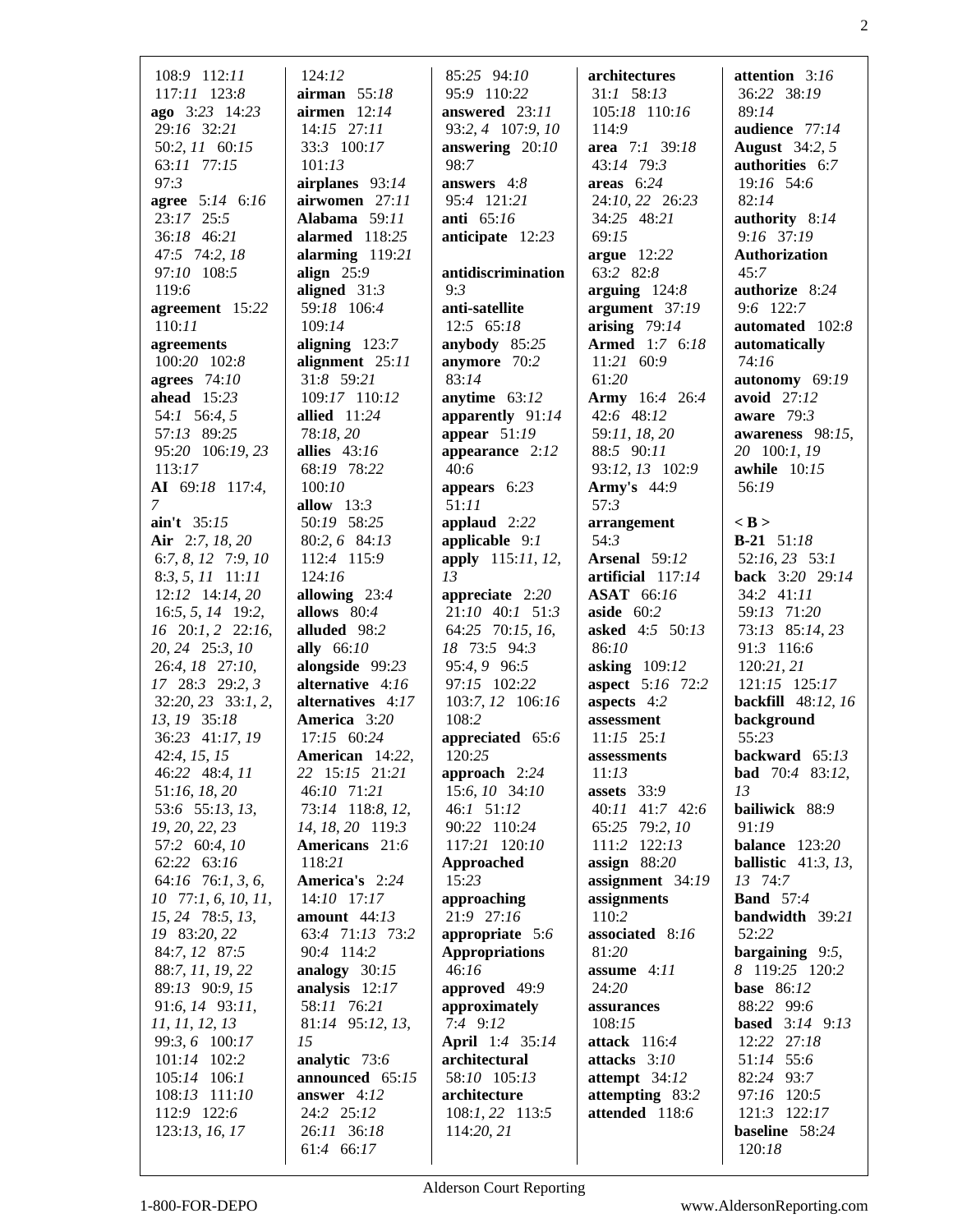| basic $27:17$                   | billion $4:10$                           | 115:15                  | <b>C4ISR</b> 113:5, $11$ , | causes $66:3$                    |
|---------------------------------|------------------------------------------|-------------------------|----------------------------|----------------------------------|
| 35:13 41:12                     | 9:13 62:23, 24                           | broaden $49:15$         | 14                         | caveat $122:17$                  |
| basically 25:21                 | 70:17 71:13                              | <b>broader</b> $34:4$   | cadre 6:6 24:16            | cell 20:2, 6                     |
| 27:6 88:7, 9                    | billions 59:9                            | 68:21 109:12            | 39:4 88:19                 | 64:15                            |
| basing $84:16$                  | 122:7                                    | 117:15                  | calculating                | center 28:15                     |
| basis $85:14$                   | binary $24:7$                            | broke 24:7              | 105:17                     | 57:2 77:4 78:11,                 |
| 122:22                          | bipartisan $15:3$                        | 35:15                   | California 78:23           | 16, 22 81:16                     |
| battalion 63:14                 | 74:3                                     | <b>broken</b> $36:3$    | 99:6                       | 100:9                            |
| 72:21 73:2                      | <b>bit</b> $23:14$ $31:15$               | brought $34:21$         | call 59:20 65:10           | centers 76:8                     |
| battleground                    | 55:15 56:21                              | 49:3 115:19             | called $39:1$              | centimeters 99:8                 |
| 97:13                           | 73:22 79:1 88:2                          | <b>buckets</b> 125:14   | 99:12                      | <b>Central</b> $42:18$           |
| battles 25:24                   | 103:6, 20, 22                            | budget 3:24             | cancellations              | 113:6,7                          |
| <b>Beautifully</b> 96:24        | 109:25 112:5                             | 9:11, 17 19:21,         | 123:2, 11 125:5            | centralized 37:19                |
|                                 |                                          | 22 39:24 51:19          |                            |                                  |
| becoming $5:20$                 | <b>black</b> 32:19, 22                   |                         | candidly 56:20             | century 117:9                    |
| 122:14                          | <b>Blackburn</b> 1:15                    | 60:22, 23 62:21         | capabilities 11:8,         | certain $35:13$                  |
| began $14:24$                   | $102:16$ , $17$ $105:1$ ,                | 71:12, 14 76:19,        | 22 12:3, 4, 15             | 88:5, 6 104:1                    |
| beginning $16:17$               | $3, 5, 8, 11$ 106:9,                     | 20, 21 91:15, 17        | 13:4, 8 14:18              | 123:7 124:25                     |
| 102:11                          | $16$ 107:1, 4, 18                        | 115:18 116:16           | 15:8, 15, 20, 25           | Certainly 21:22                  |
| begins $21:19$                  | Blackjack 111:3                          | budgeting 28:4          | 16:22 36:9                 | 49:4 51:2                        |
| behalf $92:10$                  | blazing $88:7$                           | budgets 8:16            | 41:12, 20, 21, 24          | certainty 110:4                  |
| 97:5 102:15                     | bleed 55:19, 19                          | 9:11                    | $42:3$ $45:11$             | chaff 116:2                      |
| 107:20 112:16                   | <b>blue</b> 55:19                        | <b>build</b> 16:15      | 49:22 50:18                | <b>Chair</b> $61:8$ $65:4$       |
| 118:1 122:3                     | blueprint $3:1$                          | 47:3 55:8, 9, 15        | 54:4, 10, 11, 15           | 71:15 92:9                       |
| 125:19                          | <b>Blumenthal</b> 1:16                   | 81:22 101:3             | 55:5, 10, 11, 12           | chaired $3:3$                    |
| behavior $67:11$ ,              | $118:1, 3$ 120:15,                       | 110:17 111:11           | 57:1, 7, 16, 17, 25        | chairman $1:12$                  |
| 11 68:20                        | 23, 25 121:3, 11,                        | 113:7 114:9, 11         | 58:2 69:20 91:7            | $2:3, 7 \quad 5:3, 12$           |
| believe 8:18                    | 14, 17                                   | Building $1:11$         | 94:19, 21 96:18            | $10:9, 10$ 11:2, 3               |
| 13:6 22:23                      | <b>Bob</b> 44:24                         | 21:23 28:7 36:8         | 102:7 108:2, 13,           | $12:10$ 13:9, 11                 |
| 26:14, 19 50:17                 | <b>body</b> 69:17 91:7                   | 55:5, 6 73:25           | 18 114:2, 3, 6, 8          | 14:3 18:1 19:3                   |
|                                 |                                          |                         |                            |                                  |
| 54:16 68:20                     | bombers $41:4$ ,                         | 81:17 82:21, 25         | 115:8, 9, 13               | 20:10, 12 21:3                   |
| 73:11 125:13                    | 14, 16                                   | 117:12                  | 125:1                      | 23:6, 22 24:13,                  |
| belongs $110:23$                | <b>book</b> 45:1                         | buildout 117:15         | capability 19:10           | 17, 20, 24 25:5,                 |
| bender 66:2                     | <b>bottom</b> $15:17$                    | builds $26:5$           | $39:25$ 42:1               | 12, 20 26:8, 10,                 |
| benefit $43:4$                  | <b>box</b> $35:23$ $36:11$               | <b>built</b> 25:21 37:2 | 57:19, 22, 24              | 17, 25 27:3, 22                  |
| 54:3, 6, 13 59:7                | 38:2 39:1                                | 77:12 106:22            | 58:24 59:3, 8              | 31:10, 11, 13                    |
| 66:25 95:5                      | boxes $45:3$                             | 122:19                  | 62:18 64:18, 18            | 35:8, 9, 11 36:1                 |
| 105:7                           | 46:18 82:9                               | bump $37:9$             | 66:21 80:6                 | 40:3, 4 43:24                    |
| <b>benefits</b> $115:5$         | branch $6:18$                            | bureaucracies           | 81:25 82:18                | 45:15, 17 50:2,                  |
| bespoke 15:8                    | 8:20 49:11                               | 22:25                   | 90:22 95:16                | 23, 25 56:3, 10,                 |
| <b>best</b> 14:16 19:8          | $61:20$ $62:1$                           | bureaucracy 7:2,        | 104:13 114:11              | $11, 12, 14$ 61:1, 3,            |
| 22:18, 24 26:19                 | 64:23 123:12                             | 20 9:15, 17 38:3        | capable $11:25$            | 5, 7 65:3 70:11,                 |
| 46:15 51:11                     | branches 62:4                            | 46:20 47:8, 23          | 72:21 77:23, 24            | 12, 14, 17 71:19                 |
| 55:6 85:7, 8                    | 63:17 86:14                              | 48:14 52:1              | capacity 38:14             | 75:22, 24 80:25                  |
| 91:21 105:18                    | brand-new $63:12$                        | 123:25 125:14           | 39:21 59:21                | $81:1, 3$ $85:18, 21$            |
| 107:11                          | breadth 8:9                              | bureaucratic            | 66:11                      | 92:13 95:10                      |
|                                 |                                          |                         |                            |                                  |
| <b>bet</b> 121:1<br>better 6:17 | <b>break</b> 38:15<br><b>brief</b> 58:10 | 15:5 45:3 47:20,        | capital 54:14              | 97:5, 7 102:14,<br>15, 17 107:20 |
|                                 |                                          | 21 53:6, 10             | capture 15:9               |                                  |
| 24:21 25:2                      | 106:14                                   | 118:21                  | car 69:10                  | 112:16, 17                       |
| 45:24 69:18                     | briefing $86:4$                          | bureaucratically        | cared 36:25                | 117:24 118:1                     |
| 73:5 91:9 97:21                 | briefly $19:6$                           | 44:17                   | 37:1                       | $121:18$ 122:3, 4,               |
| 102:10 112:4                    | 95:23 104:6                              | business $28:14$        | career 22:2 43:7           | 10 125:17, 19                    |
| 115:10 118:24                   | 117:4                                    | 93:2 101:19             | carefully $10:8$           | Chairman's                       |
| 125:8, 16                       | brigade 48:2                             | button $43:23$          | carried 36:24              | 44:22 95:20                      |
| bias 30:21 107:7                | brigadier $48:3$                         | 44:20                   | 118:20                     | challenge 11:20                  |
| big 58:20 84:13                 | brilliantly 93:2                         | buy $19:15$             | Carve 53:9                 | 21:9, 12 31:4                    |
| 86:12 104:20                    | <b>bring</b> $3:20$ $35:1$               | 91:21 111:11            | case $54:8$                | 36:9, 12 45:3                    |
| 115:3                           | 59:11 68:21                              |                         | cataloged $65:23$          | 51:24 60:13                      |
| biggest $76:16$                 | $113:25$ 114:1, 1                        | $\langle C \rangle$     | catastrophe 56:5           | 111:14 113:19                    |
| 111:14                          | brings $50:3, 9$                         | $C2$ 44:10, 11          | catchup $95:8$             | 114:24                           |
| billets 8:17                    | broad $68:23$                            | C4 113:23               | caught $103:8$             | challenges 63:7,                 |
|                                 |                                          |                         |                            | 8, 11, 15, 19 66:3,              |
|                                 |                                          |                         |                            |                                  |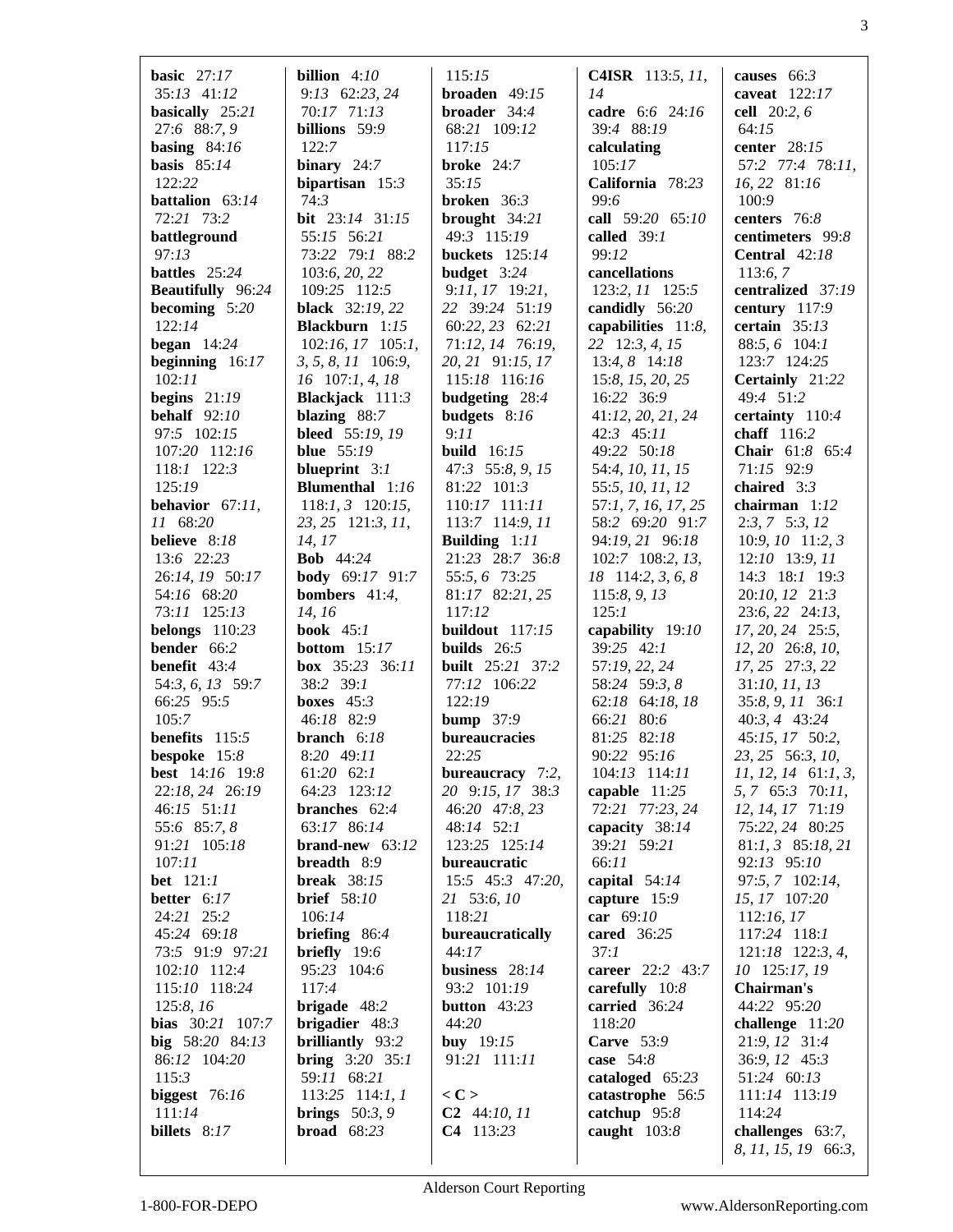| 12 78:12 97:22                      | 30:19 98:10                      | 105:6 106:14                      | 84:21 97:1                    |                                    |
|-------------------------------------|----------------------------------|-----------------------------------|-------------------------------|------------------------------------|
| 112:23 113:1                        | 119:18, 25                       | 109:20 114:3                      | 109:9                         | compartmentalize                   |
| 115:3 116:22, 23                    | civilians $33:3$                 | comes $47:24$                     | <b>Commerce</b>               | 24:10                              |
| 117:1                               | 80:9                             | 71:1 106:25                       | 78:25 98:19, 21,              | compelling $28:23$                 |
| challenging $5:7$                   | clarity $49:20$                  | comfortable                       | 23, 25 99:17, 22              | compete 38:17                      |
| chance $43:5$                       | class $63:1$                     | 84:18                             | 100:2, 13, 25                 | competency                         |
| change 12:18, 20,                   | classes $62:12$                  | coming $27:13$                    | 101:11, 12, 22                | 26:21                              |
| 22 15:23 16:5                       | classified $15:16$               | 46:8 60:8 74:8                    | 103:15                        | competing 82:9                     |
| 19:14 24:7                          | 106:2 115:14                     | 83:8 102:24                       | commercial                    | 123:20                             |
| 33:10 38:15                         | 118:11, 14 119:2                 | 108:6 120:18                      | 15:19 16:1 44:9               | competition 79:7                   |
| 44:13 45:5, 9                       | clear 10:5 16:9                  | <b>Command</b> 2:9                | 52:25 53:11                   | 97:12 104:1                        |
| 53:15 82:8, 24                      | 70:21 83:11                      | $3:5, 5 \quad 6:8, 10, 10$        | 79:2, 10, 13, 23              | competitive                        |
| 88:10 90:4, 20,                     | 86:7 123:18                      | $13:1$ $16:25$ $21:2$ ,           | 80:17, 19, 22                 | 11:17 12:19                        |
| 21, 22 114:25                       | Clearly 9:22                     | $7, 13$ 22:4, $7, 8, 8,$          | 99:18, 21 101:5               | 13:5 14:19                         |
| 116:15, 19                          | $12:5$ 41:15                     | 17 25:4, 8, 14, 17,               | 102:8 103:16, 24              | 113:11 119:20                      |
| changed $90:17$ ,                   | 53:17 54:20                      | $17, 18$ $26:1, 2, 3$ ,           | 104:3, 14 105:23              | 122:13                             |
| 18                                  | 68:24 69:17<br>125:9             | 7 30:11, 16<br>34:24 36:17        | 106:4, 6 111:2                | competitors 3:17<br>5:20 51:13     |
| changes $6:17$<br>10:1 23:25 24:2   | close 33:5, 12                   | 38:2, 16, 23 39:8,                | 112:6, 11<br>commercially-bas |                                    |
| 39:2 53:2 95:25                     | 47:20 71:13                      | 8 41:6, 9, 23, 25                 | ed $91:16$                    | completely 28:1<br>complex $46:18$ |
| 106:6                               | 102:3                            | 42:2, 17, 18, 19                  | commissions                   | 48:5 77:21                         |
| changing $36:8$                     | closely 80:9                     | 49:8, 11, 18 50:4,                | 15:3                          | 106:13                             |
| 38:14 88:15                         | 99:20 102:11                     | 8, 19 52:7 54:8,                  | commitment                    | complexity                         |
| characterized                       | closing $117:18$                 | 9 55:2 58:16, 16,                 | 97:19                         | 62:13,25                           |
| 15:4                                | coherent 34:24                   | 18 59:12 60:1                     | committed 40:18               | complicate 116:8                   |
| characterizing                      | cohesive 2:23                    | 61:23 62:6                        | <b>Committee</b> $1:7$ ,      | complicated                        |
| 12:1                                | 81:13                            | 64:11 76:11                       | 10, 12, 13 2:3, 12            | 46:17 68:6                         |
| charge 37:4, 10,                    | Cold 19:15                       | 77:18 78:1 82:7                   | 3:25 4:23 11:4                | complication                       |
| 11, 14 48:1                         | colleague 119:9                  | 85:7 94:22, 23                    | 14:4 15:16 19:4               | 63:1                               |
| 124:11,18                           | colleagues $45:20$               | 97:14 98:1, 6                     | 21:4, 8 35:25                 | complications                      |
| chart $33:11$                       | 49:8 56:20 65:6                  | 100:6, 18, 18                     | 40:9, 16 42:12                | 79:6                               |
| 35:23 36:11                         | 85:1 96:5                        | 101:15 115:4, 6                   | 43:1 45:21 46:8               | component 5:16                     |
| 46:19                               | collect 100:1                    | 119:8, 15 123:13                  | 47:13 50:11                   | 39:17 86:2, 6, 18                  |
| cheap $106:7$                       | collection 9:20                  | command-and                       | 55:17, 21 56:2,               | 102:25                             |
| chew 72:11                          | 100:12                           | 108:19                            | 17 60:9 66:7, 18              | components                         |
| Chief 7:14, 15,                     | collective 9:5, 7                | command-and-co                    | 68:15 69:16                   | 16:24 57:6                         |
| 16 28:6 36:23                       | 119:24 120:1                     | <b>ntrol</b> $41:4$ 72:23         | 71:19 73:16, 23               | 61:23 86:16                        |
| 37:4, 11 46:22                      | collision 65:25                  | commanded 48:2                    | 74:3, 10 75:9                 | component's                        |
| 52:4 55:21                          | colocating 109:6                 | Commander 2:9                     | 78:25 85:23                   | 86:5                               |
| Chiefs 2:8 7:17                     | Colorado 88:22                   | $17:1$ $21:1, 25$                 | 87:16, 21 98:21               | components, 15:1                   |
| 11:2 28:5, 9, 12                    | combat $25:17$                   | 22:9 25:13                        | 106:15, 24                    | comprehensive                      |
| 64:7 78:10                          | 43:18 106:11                     | 36:15 38:20                       | 107:15, 24 110:2,             | 6:23                               |
| China $3:10$<br>$11:7, 19, 25$ 12:5 | Combatant 3:5<br>16:25 25:8, 17, | 40:23 50:1 52:6<br>67:13 75:1, 18 | 22 115:22<br>116:16 118:7     | concentrate 16:8<br>concept 28:18  |
| 15:14 45:12                         | 22, 23 26:1, 2, 6                | 77:9 82:11                        | committee's                   | 64:12, 19 84:18                    |
| 79:7 94:7                           | 38:20 39:8                       | commanders                        | 70:23                         | 100:7 115:13                       |
| 106:20                              | 40:22 41:8                       | 26:6 77:10                        | common 58:21,                 | concepts $75:16$                   |
| Chinese 65:22                       | 42:17 49:17                      | 88:17                             | 22 67:21                      | 76:22                              |
| 80:16 94:13, 17,                    | 67:13 75:1, 18                   | commands $25:22$ ,                | communications                | concern $7:1$                      |
| 20 103:22                           | 77:9, 10 88:16,                  | 23 26:1, 4 42:18                  | $3:12$ $5:17$ $17:3$          | 34:11 66:23                        |
| choice 40:12, 13                    | 17                               | 81:16                             | 30:9 57:4 106:1               | 67:19 69:3 71:8                    |
| choices 107:7                       | combine 54:4                     | commend $10:6$                    | 108:20 114:1                  | 72:10 73:23                        |
| choose 96:21                        | 100:3                            | 45:7 71:9, 18                     | 115:4,7                       | 97:25 119:17                       |
| choosing $114:13$                   | combined 54:5                    | commendable                       | community 9:22                | concerned 29:5                     |
| CIA 32:20 33:3                      | 78:21 100:8                      | 2:17                              | 33:7 34:4 68:22               | 35:2 66:19 67:4                    |
| citing $91:6$                       | come 2:4 4:9,                    | comment 30:20                     | companies 99:18               | 71:25 74:22                        |
| civil 100:24, 25                    | 17 34:2, 20                      | 69:15 118:14                      | 111:20 112:7                  | 80:8 101:20                        |
| 119:22                              | 41:18 47:10                      | 122:17                            | company $63:13$               | 125:4                              |
| civilian 7:7                        | 51:9 54:19 56:5                  | comments $14:13$                  | compare $52:23$               | concerns 5:23                      |
| $8:15, 24$ 9:7                      | 58:10 59:1 73:5                  | 49:7 52:16                        | compared 8:7                  | 6:1, 24 $7:25$                     |
|                                     | 88:9, 11 103:19                  |                                   | 25:3 51:12                    | 22:22 50:4                         |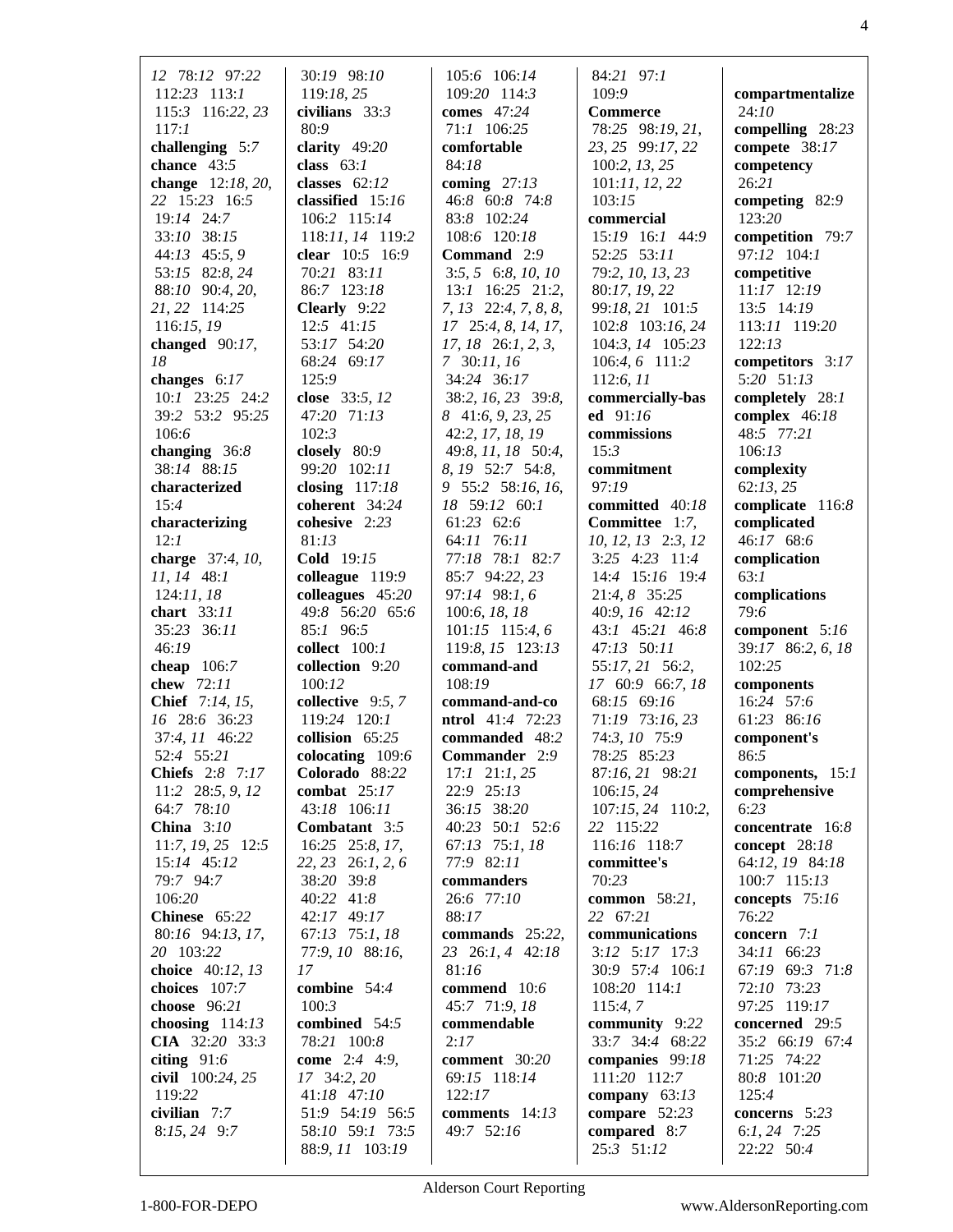| 71:23 87:14                   | consolidate 8:12             | conversation                       | Cramer $1:15$              | 69:17 102:24           |
|-------------------------------|------------------------------|------------------------------------|----------------------------|------------------------|
| 95:6 108:10                   | 16:8 17:9 27:15              | 60:13, 14 108:6                    | 92:12, 13 95:4             | 119:8                  |
| concluded $4:18$              | 49:10 105:25                 | conversations                      | 96:3, 24 117:5             | <b>CYBERCOM</b>        |
| conclusion 93:19              |                              | 102:5                              | create $6:3, 5$            | 52:10                  |
| conclusions                   | consolidated<br>124:15       | conveyed 44:2                      | 9:4, 17 13:2               | cyberoperations        |
| 105:20                        | consolidating                | convinced 12:18                    | 22:7 27:7 38:3             | 12:3                   |
|                               |                              |                                    |                            |                        |
| concur 45:19<br>49:7          | 49:16<br>consolidation       | 38:5 97:14                         | 39:2 48:13                 | cybersecurity<br>16:3  |
|                               |                              | convincing 61:19                   | 55:24 56:21                | cyberspace 11:11       |
| concurrently<br>31:20 44:12   | 79:18 83:1<br>constellations | convincingly<br>93:3               | 69:4, 5 70:7               |                        |
| conditions 67:17              | 91:16                        | coordinating                       | 81:23 119:19, 21<br>125:12 | cylinder 50:5          |
| conditions-based              | constituency                 | 16:7 45:24                         |                            | $<$ D $>$              |
| 64:19                         | 86:12                        | core 26:21 57:7                    | created 6:9<br>55:21 67:6  | D.C 1:8                |
| conduct 21:21                 | construct 12:16              |                                    | 78:21 82:17                | daily 118:22           |
| 25:24 54:11, 17               | 50:15 62:1                   | Corps $6:3, 6$<br>7:6, 9, 11, 19   | creates 7:10, 13           | dais 104:8             |
| 104:4                         |                              |                                    | 66:12                      |                        |
| conducted 11:12               | 84:22 87:18, 19<br>108:5, 15 | 8:10 27:6, 25, 25<br>30:4 42:6, 14 | creating $6:18$            | danger 65:25<br>116:24 |
| 65:16                         |                              |                                    |                            |                        |
|                               | constructs 27:18             | 57:15, 16 93:13                    | 29:21 34:14                | dangerous 44:14        |
| conducting 48:4<br>confidence | contemplates<br>98:19        | <b>Correct</b> 38:22,              | 60:6 68:1                  | <b>DARPA</b> 91:21     |
|                               |                              | 24 105:2 122:11                    | creation $7:1$             | data $35:17$           |
| 116:10                        | contest $11:8$               | corrected 124:4                    | 22:23 34:12<br>49:9        | 100:1, 3, 18           |
| confident 21:16               | contested 5:21               | corrections 80:1                   |                            | 101:3, 5 104:24        |
| 109:21<br>confirm 120:22      | 11:10 12:17                  | correctly 15:24                    | credibility 28:7           | 117:14                 |
|                               | 24:3, 12 36:7                | 29:23 31:18                        | credit 60:25               | dawn 95:25             |
| 121:15                        | 38:17 40:10                  | cost 4:7 9:9, 14                   | crisis 19:10               | day $14:12$ 50:13      |
| confirmed $60:15$             | 44:7 45:22 48:5              | $15:10$ $23:11, 13$                | critical 5:16              | 66:24 92:25            |
| confirming $21:10$            | 53:13 55:24                  | 27:16 38:4 46:2,                   | 9:22 17:10                 | 93:22                  |
| conflict $15:17$              | 76:18 77:1, 2                | 19 58:23 59:2, 8                   | 19:21 42:7                 | days 20:5 34:1         |
| 105:16 114:16                 | 78:12 82:13                  | 80:7 81:20 82:2,                   | 59:17 74:5, 10,            | 64:14                  |
| conflicts 3:9                 | 89:1 92:23                   | 8, 24 83:9 95:5,                   | 18 94:18 122:14            | day-to-day $54:17$     |
| confronting 16:6              | 93:14 113:10                 | 16 123:2, 11                       | critically 86:15           | deal $27:10$           |
| congested 113:10              | context 39:8<br>68:23        | 125:5                              | criticism 119:1            | 45:22 53:7             |
| Congress 5:25                 |                              | cost-benefit                       | cross-platform             | 55:25 58:20            |
| 6:5, 9, 19 $10:1$             | continue 3:22                | 95:12, 12, 15<br>cost-effective    | 105:3                      | 65:11 96:21            |
| 15:3 17:10                    | 17:4 21:18 23:1              | 46:11                              | crying $80:13$             | dealing $4:22$         |
| 19:25 23:1 25:6               | 30:24 33:12                  |                                    | CubeSat 104:23             | 64:2                   |
| 43:11 64:24<br>86:1 106:24    | 40:20 64:24<br>68:12 97:21   | costing $28:17$<br>costly $109:3$  | culminating $2:19$         | dearly $2:16$          |
| 125:12                        |                              |                                    | cultural $45:5, 9$         | debate 118:19          |
|                               | 99:25 100:11                 | Cotton $1:14$                      | culture 7:24               | debated $6:2, 16$      |
| congressional<br>105:25       | 117:7                        | 40:5, 6 42:3                       | 13:5 26:16, 18,            | 68:15, 17              |
|                               | continued 3:16               | 43:22 44:19, 22                    | 22 29:11 43:19             | debating $97:20$       |
| Congresswoman                 | continues 98:14              | 45:15<br>Council 3:2               | 54:15 88:3, 3, 5,          | debris $65:19, 23$ ,   |
| 2:19<br><b>connect</b> 117:17 | continuing $21:5$            |                                    |                            |                        |
|                               |                              |                                    | 7, 10, 13, 15              | 24 66:3, 3 67:12,      |
|                               | 43:8                         | counsel 47:18                      | 90:10, 17                  | 14, 19 68:1, 6         |
| connection 8:19               | contracted                   | count 54:17                        | current $12:15$            | 69:4, 5, 7, 8 70:9     |
| 33:1, 4, 5, 9, 13             | 111:17                       | counter 114:8                      | $15:10$ 17:4, 8            | 98:12, 17 99:5, 7,     |
| consecutive                   | contrast 76:5                |                                    | 56:24 59:21, 21            | 14 100:10              |
| 19:23 60:21                   | contribute 26:15,            | counterproductive                  | 71:20 72:3                 | decade 75:21           |
| consequences                  | 22, 23 29:9                  | 28:25                              | 73:12 75:25                | 77:6 108:1             |
| 6:21 107:12                   | 113:16                       | counterspace                       | 76:10 81:12, 17,           | decades 5:18           |
| consider 4:16                 | contributed                  | 12:2, 2 94:22, 24                  | 23 85:10 108:14            | 6:22 122:25            |
| $10:7$ 43:1                   | 123:1                        | countries 79:7                     | currently 25:14            | decide 56:2            |
| consideration                 | control 22:5                 | country $2:17$                     | 64:14 83:19                | decided 8:22           |
| 43:21                         | 30:23 34:25                  | 51:2 99:9 112:5                    | 99:7 101:10                | decides $73:16$        |
| considerations                | 50:8 58:16, 16,              | couple 19:6                        | 119:25                     | decision 6:19          |
| 4:14                          | 18 80:17 98:9                | 23:10 28:21                        | cut 71:12                  | 43:11 84:11            |
| considered 52:2,              | 101:17 108:20                | 33:16 54:18                        | cutbacks 95:7              | 125:1                  |
| 11                            | 110:14                       | 60:7 65:15 95:6                    | CV4 114:20                 | decisionmakers         |
| consistent 76:4               | convenience                  | 122:8                              | Cyber $30:15$              | 117:18                 |
|                               | 106:15                       | course $47:13$<br>103:13,23        | 34:12 54:4                 |                        |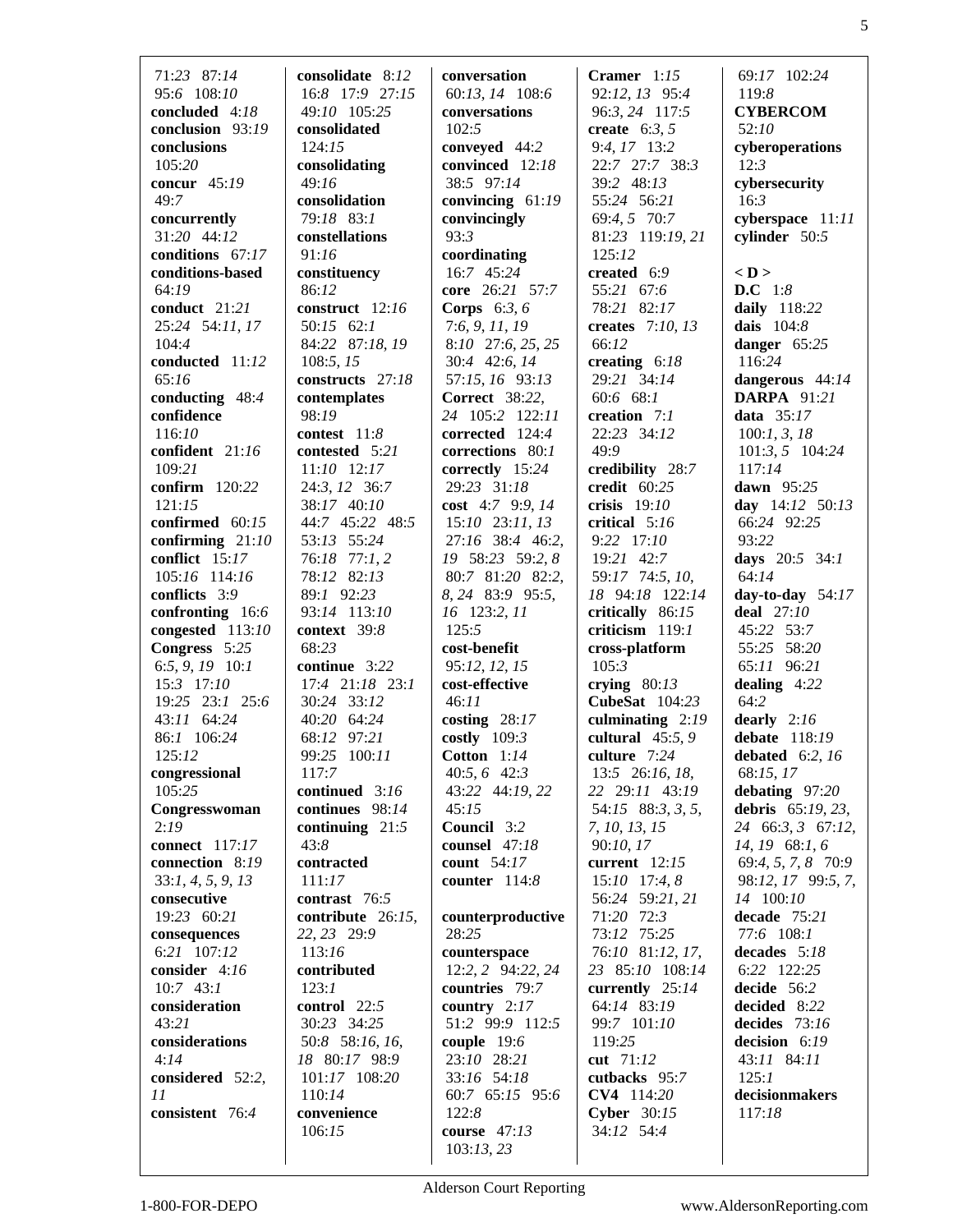| decisions $29:17$      | $8:13, 22$ 9:6, 10 | 24:19 50:18           | direction $14:24$     | doing $24:21$        |
|------------------------|--------------------|-----------------------|-----------------------|----------------------|
|                        |                    |                       |                       |                      |
| 64:9 108:25            | 10:7 14:5 19:17    | 63:24 80:6            | 15:2 17:11            | $35:16$ $36:3, 5, 6$ |
| 124:3                  | 20:4 24:5 27:23    | 109:2 117:7           | 46:25 50:12           | 46:14 66:9, 10       |
| declare $125:20$       | 28:1 39:18, 19,    | developed $11:8$ ,    | 65:8 73:4, 16         | 73:12 77:24          |
| deconflict 79:13       | 25 45:10 46:3      | 21 12:16 104:15       | 97:20 105:25          | 80:20 81:12          |
| 80:15                  | 47:13, 14, 15, 16  | 108:23                | Directive 33:25       | 88:18 95:1, 2        |
|                        |                    |                       |                       |                      |
| deconfliction          | 48:7 52:22 58:3,   | developing 13:4       | 98:18                 | 98:4 101:18          |
| 79:9 99:19             | 15, 18 63:5        | 15:8 28:14            | directives 3:4        | 102:9 104:2          |
| dedicate 44:15         | 71:12 79:19        | 54:14 90:22           | director 32:25        | 105:17 107:12        |
| dedicated 7:18         | 86:4, 10 98:19,    | 96:18 114:7           | Dirksen 1:11          | 108:12 111:16        |
| 16:6 38:19             | 23 99:17, 22       | Development 3:6       | disaggregated         | 113:13 114:23        |
|                        |                    |                       |                       |                      |
| deep $33:1, 4$         | 100:2, 12, 25      | 16:16, 20 17:2        | 15:5 108:1            | 115:15 118:17,       |
| deepen $33:12$         | 101:10, 12, 21     | 26:15 28:13, 15       | disagree $109:4$      | 17, 18               |
| deepened 33:5          | 107:13 108:18      | 34:24 39:6            | disagreement          | dollars $15:21$      |
| deepening 33:9         | 109:13 117:13      | 42:24 43:9, 19        | 45:20                 | 38:4 46:6, 6         |
| deeply 8:20            | 122:11 124:1       | 50:7 53:9, 9          | disagreements         | 59:8 122:7           |
| 16:21                  | Department-led     | 58:20 62:10, 11,      | 108:4                 | domain $2:24$        |
|                        |                    |                       |                       |                      |
| defeat $93:20$         | 68:24              | 20 67:10 74:13        | disaster $71:1$       | $3:9, 16$ $5:21$     |
| defend $46:10$         | departments        | 75:13, 15 76:8        | discuss $5:4$ 6:25    | 6:14 $9:23$ 11:10    |
| 66:21 114:5, 12        | 76:12 77:19        | 79:16 80:3            | 14:9                  | 12:17 14:19          |
| $115:10$ 116:1, 1      | Department's       | 82:17, 23 91:5,       | discussed 103:20,     | 16:20 21:11          |
| defendable             | 5:4 6:23 9:9       | 11 95:15 104:17       | 23 114:15             | 40:10 41:16, 17,     |
|                        |                    |                       |                       |                      |
| 105:19                 | 22:10              | 108:9 109:1           | discussing $3:8$      | 18, 22 42:1          |
| defending $72:22$      | depend $14:23$     | 112:11 117:10         | 4:17                  | 45:22 50:14, 14      |
| <b>Defense</b> 2:6, 25 | dependent 3:12     | 123:8                 | discussion 3:24       | 55:24 58:18          |
| 5:24 6:5 8:15          | 47:2               | <b>DHS's</b> 47:16    | 11:17 17:19           | 70:8, 8 76:17, 18    |
| $11:14$ 14:2           | depends $59:15$    | differ 76:13          | 55:16 79:4 94:2       | $77:1, 2$ $78:12$    |
| 19:18 20:3 25:9        |                    | 77:20, 25             | 95:5 118:19           |                      |
|                        | deploy 75:5        |                       |                       | 90:17 96:20          |
| $45:1, 7, 25$ $46:3$   | 82:18              | difference 26:9       | 120:5                 | 112:24, 25 113:2     |
| 48:7 57:8 58:18        | deploying $21:23$  | 41:23 76:24           | discussions           | 116:22, 24, 25       |
| 59:12 62:11            | 74:6, 17           | different 4:1         | 30:24, 25             | 119:4, 7, 7, 9, 14,  |
|                        |                    |                       |                       |                      |
|                        |                    |                       |                       |                      |
| 71:12 74:1, 5, 12,     | depth $8:9$        | 5:7 20:8 24:6         | dismissed 121:9       | 15 120:10            |
| 19, 19, 22 75:4,       | derived 27:20      | 26:13 34:21           | disposal 89:8, 13     | domain-focused       |
| 13 77:4 80:4           | described 76:25    | 42:10 44:3, 18        | disrupt $3:11$        | 41:24                |
| 93:19 101:16, 19       | 113:19 115:2       | 47:11 51:23           | disruptive 72:2       | domains 11:9         |
| 117:11, 13 121:4       | deserve $125:16$   | 53:13 58:13           | distance $34:15$      | 16:4 48:4 55:10      |
| 122:11 125:7           | design $16:19, 21$ | 59:24 61:17, 17,      | distinct $21:17$      | 69:18 76:9           |
|                        |                    |                       |                       |                      |
| <b>Defense's</b> 14:5  | 34:24 37:24        | 18 62:12, 13, 14,     | distinguished         | 93:14 96:20          |
| defensive 94:19        | 50:8 53:12         | $25 \quad 63:1, 2, 2$ | 5:11, 13 11:4         | 108:17               |
| deference 85:1         | 79:16, 22 83:20,   | 65:8 76:9 78:3        | 21:4                  | dominance 3:14       |
| define 68:19           | 23, 24, 25 104:13, | 79:17 94:25           | distribution 29:2     | 11:20 14:17          |
| definitely 88:5        | 24 105:14          | 103:6 104:18          | disturb $3:18$        | 23:18, 21 96:2       |
| defunct 66:1           |                    | 105:6, 6, 15, 20,     | diversify $88:4, 14$  | dominant 35:20       |
|                        | designed 58:5      |                       |                       |                      |
| delay $31:22$          | designing $82:20$  | 21 109:22             | diversity 8:9         | dominate 60:24       |
| 74:17                  | desire 34:8, 10    | 111:20 114:9          | 34:21, 23 50:3, 9     | 96:16                |
| delays 123:1, 10       | detailed 20:4      | 116:3                 | doctrinal 76:8        | double-digit         |
| 124:3 125:5            | details 9:18       | differentiate         | doctrine 13:4         | 19:23 60:21          |
| deliver 14:11          | 17:13 110:12       | 25:16                 | 24:15 28:15           | double-digit-perce   |
| 16:22 17:2             | detect 98:12       | differently 23:15     | 54:15 78:11, 16       | ntage $76:20$        |
| 39:24 52:19            |                    | 94:20                 | 81:16                 |                      |
|                        | deter 96:19        |                       |                       | <b>doubt</b> 33:22   |
| 104:13                 | determine 11:13    | difficult 9:25        | document 2:25         | downside 69:21       |
| delivered 59:3         | 81:15 121:11       | 37:8 63:3 68:3,       | <b>DOD</b> $9:16, 21$ | dozens $37:3, 3$     |
| 86:1                   | determined         | 3, 22 75:12           | 15:6, 9 57:6          | Dr $19:3$ 25:5       |
| delivering 59:7        | 61:13              | diligent $112:19$     | 70:17 71:14           | 27:22 29:7           |
| demanded 73:13         | deterrence 25:25   | diminishing           | 79:11 98:13, 25       | 32:18 42:22          |
| demands 5:7            |                    | 23:19                 | 105:6 123:22          | 60:11 63:22          |
|                        | deterrent 22:4     |                       |                       |                      |
| democracy 54:7         | 75:3               | diplomats 96:21       | 125:2                 | 64:12 76:16          |
| deny 19:10             | detriment 32:2,    | <b>direct</b> 23:19   | dodge 116:5           | 78:2, 5, 16 83:18    |
| 114:12                 | 4 70:10            | 109:1                 | <b>DOD's</b> 15:4     | 86:17, 22, 25        |
| <b>Department</b>      | develop $13:3,7$   | directed $12:3$       | 123:4                 | 87:2, 4 88:12, 15,   |
| 5:23 6:5 7:8, 22       | 17:2 19:10 23:2    |                       |                       | 25 89:4 91:11,       |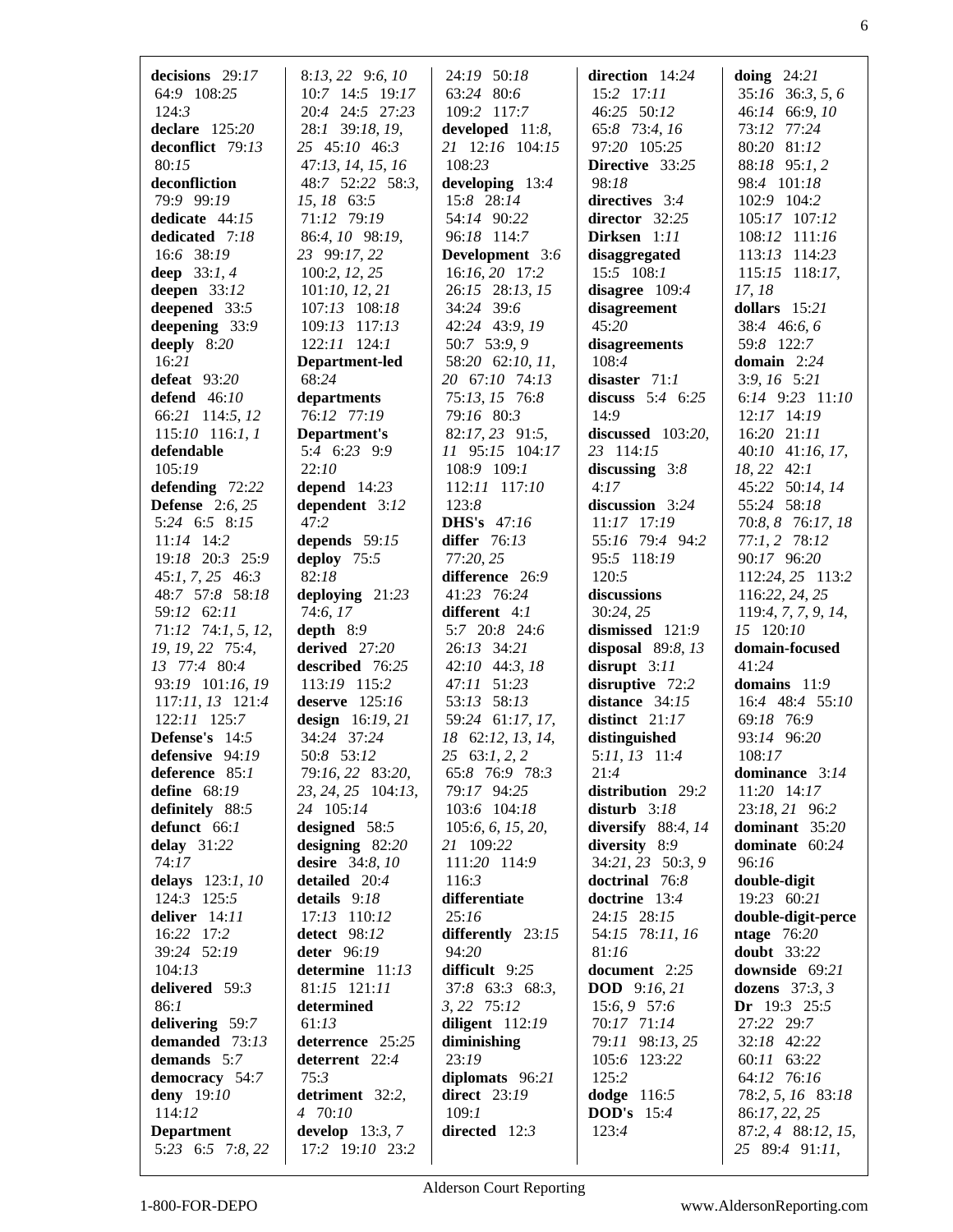| 20, 25 92:3, 6, 8<br>96:14 99:2<br>100:7, 14 105:13<br>106:10 111:10,<br>14 115:18<br>draft $64:12$<br>drafted 121:6<br>draw $93:9$<br>104:14, 21, 21, 22<br>120:12<br>drawn $8:5$<br>drive 35:14<br>39:22 84:13<br>85:6 109:17, 18<br>driven 45:9<br>76:21<br>driver $12:13$<br>84:13<br>driving $83:6$<br>114:22<br>dual $52:17$<br>dual-hat $53:23$<br>54:3<br>dual-hatted<br>52:10<br>Duckworth 1:17<br>75:23, 24 77:18<br>78:4, 13, 24 80:8,<br>13, 15, 23 103:22<br>due $6:3$<br>Dunford 2:7<br>$10:16$ 11:1, 3<br>26:12, 17 34:8,<br>18 42:5 43:24<br>44:19, 21 45:8<br>48:3 49:13, 19<br>53:19, 22, 25<br>54:2 56:23<br>57:14 70:25<br>72:7, 8, 14, 16<br>73:15, 20 84:20<br>87:12 92:21<br>94:12 95:10<br>98:3 107:4, 5<br>108:10 109:8, 10,<br>16 122:10, 16<br>Dunford's 110:13<br>duplicate $28:3$<br>76:13 83:4<br>duplication 77:20<br>Duty $8:2$<br>dynamism $104:3$ | 108:20<br>easier 110:20<br>economic 12:6<br>15:21 21:20<br>economies 109:7<br>economy 14:22<br>46:7 103:2, 21<br>ecos 26:16<br>ecosystem 79:21<br>104:21 109:7<br>edge 12:19<br>35:24<br>educating 16:17<br>education 16:14<br>43:15<br>effect 8:1 67:20<br>effected 12:20<br>effective 29:24<br>59:3 91:7<br>effectively 5:24<br>$11:24$ 13:1<br>36:24 76:2 82:6<br>114:10<br>efficiencies<br>52:12 83:6<br>84:14 85:6 93:1<br>109:18<br>efficient 23:2<br>efficiently 46:9<br>47:10 102:12<br>effort 30:3 34:9<br>40:14 65:22<br>91:8 115:6<br>116:14<br>efforts $12:13$<br>13:7 15:4 17:5,<br>9 29:25 59:2<br>93:9<br>either 4:8 40:17<br>72:17 107:7<br>$E1 \t2:14$<br>elaborate 91:8<br>elaborating<br>16:12<br>election 115:19<br>element 20:6<br>28:13, 16 43:20<br>50:20 72:2<br>94:18 113:20<br>elements 14:9<br>16:11 33:6 74:4<br>78:7 98:23<br>elevate 17:9 | emerging 111:6<br>emphasis 103:7<br>emphasize 84:6<br>employ 49:22<br>109:1 120:6<br>employee 121:5<br>employees 9:2, 7<br>33:4 47:19, 20<br>119:24<br>enable $75:3,3$<br>encourage $22:13$<br>104:3<br>ended 32:24<br>enduring $17:15$<br>enemies $40:10$<br>energy $12:4$<br>103:14<br>engagement<br>82:14<br>engineered 16:1<br>engineering<br>62:13, 16, 25<br>79:20 108:22<br>117:21 120:10<br>enjoyed 5:18<br>103:14<br>enormous $69:20$<br>110:10<br>ensure $13:1$<br>17:17 98:8<br>ensures $3:19$<br>17:16<br>ensuring $16:22$<br>entered 97:12<br>enterprise $29:1$ ,<br>2, 6 81:17, 18<br>entire $22:2 \ 30:3$<br>71:9, 14 125:6<br>entirely 125:13<br>entities 56:25<br>57:10<br>environment<br>24:3, 6, 12 36:7<br>38:9, 17 44:8, 13<br>53:13 63:4 66:8<br>77:11 88:25<br>89:1 90:4<br>environments<br>48:5<br>envision 49:20<br>equip 16:12<br>24:15 25:2 26:3,<br>5 39:16 50:21 | <b>Ernst</b> $1:14$ 61:7,<br>8 63:6 64:8, 22<br>erode 21:19<br>119:22<br>eroded $11:18$<br>especially 106:20<br>113:24<br>essential 5:14<br>$22:25$ 95:11<br>essentially $6:15$<br>23:14 29:2<br>47:24 121:19<br><b>ESTABLISH</b><br>1:2 $5:5$ 6:11<br>12:25 17:14<br>29:11 61:14<br>64:11 67:2, 3<br>69:23 107:8<br>established<br>23:12 32:19, 20<br>43:13 61:25<br><b>Establishing</b><br>14:19 23:20<br>26:14<br>establishment<br>$3:4$ 76:7<br>estimate $9:9,12$<br>27:18<br>estimates $7:3$<br>65:19<br>ethos 88:18<br>European $42:19$<br>evaluation 27:24<br>Eventually 5:21<br>31:7 68:2<br>everybody 56:7<br>67:3 71:10, 18<br>73:12<br>everyday $5:16$<br>everyone's 88:10<br>evolution 73:4<br>85:2,4<br>evolutionary<br>75:15,16<br>evolutions 70:21<br>evolve $31:1$<br>evolved 5:8 78:5<br>exact $37:5$<br>exactly 57:9<br>94:5 123:16<br>examine $122:5$<br>examined $122:23$<br>example $27:10$ | excepted 119:19<br>exception 125:6<br>exclusive 8:25<br>exclusively $8:3$<br>execute $11:14$<br>26:1 39:23, 23<br>54:5<br>executed 25:25<br>executive 119:21<br>exempt 119:17<br>120:1<br>exempted $9:1$<br>121:8<br>exemption 9:4<br>exercise 115:22<br>exist $26:16$<br>45:23 91:10<br>existed 84:9<br>existence 32:21<br>existing $17:4$<br>48:10 59:19<br>81:15 93:7<br>109:7 120:19<br>122:24<br>exists 113:22<br>expand 23:24<br>24:9<br>expanding $79:8$<br>99:10<br>expect $71:21$<br>expeditionary<br>48:2<br>experience 24:25<br>49:15 78:18<br>expert $25:15$<br>expertise 7:23<br>41:17, 18, 22<br>49:21 51:3 55:7<br>57:22 64:5<br>89:13 101:21<br>103:16<br>expired $121:17$<br>expires $44:24$<br>117:2<br>explain $7:17$<br>41:7 78:2 89:11<br>106:2 119:3<br>explicit 30:8<br>explore 3:22<br>80:23<br>explosion 15:18<br>44:6<br>exposure 110:1 |
|-------------------------------------------------------------------------------------------------------------------------------------------------------------------------------------------------------------------------------------------------------------------------------------------------------------------------------------------------------------------------------------------------------------------------------------------------------------------------------------------------------------------------------------------------------------------------------------------------------------------------------------------------------------------------------------------------------------------------------------------------------------------------------------------------------------------------------------------------------------------------------------|-------------------------------------------------------------------------------------------------------------------------------------------------------------------------------------------------------------------------------------------------------------------------------------------------------------------------------------------------------------------------------------------------------------------------------------------------------------------------------------------------------------------------------------------------------------------------------------------------------------------------------------------------------------------------------------------------------------------------------------------------------------------------------------------------------------------------------------------------------------------------|-----------------------------------------------------------------------------------------------------------------------------------------------------------------------------------------------------------------------------------------------------------------------------------------------------------------------------------------------------------------------------------------------------------------------------------------------------------------------------------------------------------------------------------------------------------------------------------------------------------------------------------------------------------------------------------------------------------------------------------------------------------------------------------------------------------------------------------------------------------------------------------------------|------------------------------------------------------------------------------------------------------------------------------------------------------------------------------------------------------------------------------------------------------------------------------------------------------------------------------------------------------------------------------------------------------------------------------------------------------------------------------------------------------------------------------------------------------------------------------------------------------------------------------------------------------------------------------------------------------------------------------------------------------------------------------------------------------------------------------------------------------------------------------------------------------------------|-------------------------------------------------------------------------------------------------------------------------------------------------------------------------------------------------------------------------------------------------------------------------------------------------------------------------------------------------------------------------------------------------------------------------------------------------------------------------------------------------------------------------------------------------------------------------------------------------------------------------------------------------------------------------------------------------------------------------------------------------------------------------------------------------------------------------------------------------------------------|
| E ><br>earlier 69:22<br>110:16 114:15                                                                                                                                                                                                                                                                                                                                                                                                                                                                                                                                                                                                                                                                                                                                                                                                                                               | elevated 94:4<br>elevating $60:12$<br>eliminate 119:23                                                                                                                                                                                                                                                                                                                                                                                                                                                                                                                                                                                                                                                                                                                                                                                                                  | 54:13 61:24<br>equipment 16:3<br>equipping $6:13$                                                                                                                                                                                                                                                                                                                                                                                                                                                                                                                                                                                                                                                                                                                                                                                                                                             | 57:2, 15 62:5<br>88:21 111:17<br>119:25                                                                                                                                                                                                                                                                                                                                                                                                                                                                                                                                                                                                                                                                                                                                                                                                                                                                          | expressing 14:14<br>extends $96:18$<br>extrapolate 44:4                                                                                                                                                                                                                                                                                                                                                                                                                                                                                                                                                                                                                                                                                                                                                                                                           |
| 120:5<br><b>Early</b> 30:23<br>86:9                                                                                                                                                                                                                                                                                                                                                                                                                                                                                                                                                                                                                                                                                                                                                                                                                                                 | eliminating 82:9<br>emanated 29:23<br>embark $58:16$                                                                                                                                                                                                                                                                                                                                                                                                                                                                                                                                                                                                                                                                                                                                                                                                                    | 16:19 22:17<br>39:16 42:16<br>equities $32:11$                                                                                                                                                                                                                                                                                                                                                                                                                                                                                                                                                                                                                                                                                                                                                                                                                                                | examples $61:18$<br>120:12<br>excellence 50:5                                                                                                                                                                                                                                                                                                                                                                                                                                                                                                                                                                                                                                                                                                                                                                                                                                                                    | $\langle F \rangle$<br>face 10:5 36:13                                                                                                                                                                                                                                                                                                                                                                                                                                                                                                                                                                                                                                                                                                                                                                                                                            |
| <b>Earth</b> 12:1 17:3                                                                                                                                                                                                                                                                                                                                                                                                                                                                                                                                                                                                                                                                                                                                                                                                                                                              | embedded 85:5                                                                                                                                                                                                                                                                                                                                                                                                                                                                                                                                                                                                                                                                                                                                                                                                                                                           | 49:10, 16                                                                                                                                                                                                                                                                                                                                                                                                                                                                                                                                                                                                                                                                                                                                                                                                                                                                                     | 116:13                                                                                                                                                                                                                                                                                                                                                                                                                                                                                                                                                                                                                                                                                                                                                                                                                                                                                                           | 45:2, 12 60:13                                                                                                                                                                                                                                                                                                                                                                                                                                                                                                                                                                                                                                                                                                                                                                                                                                                    |

7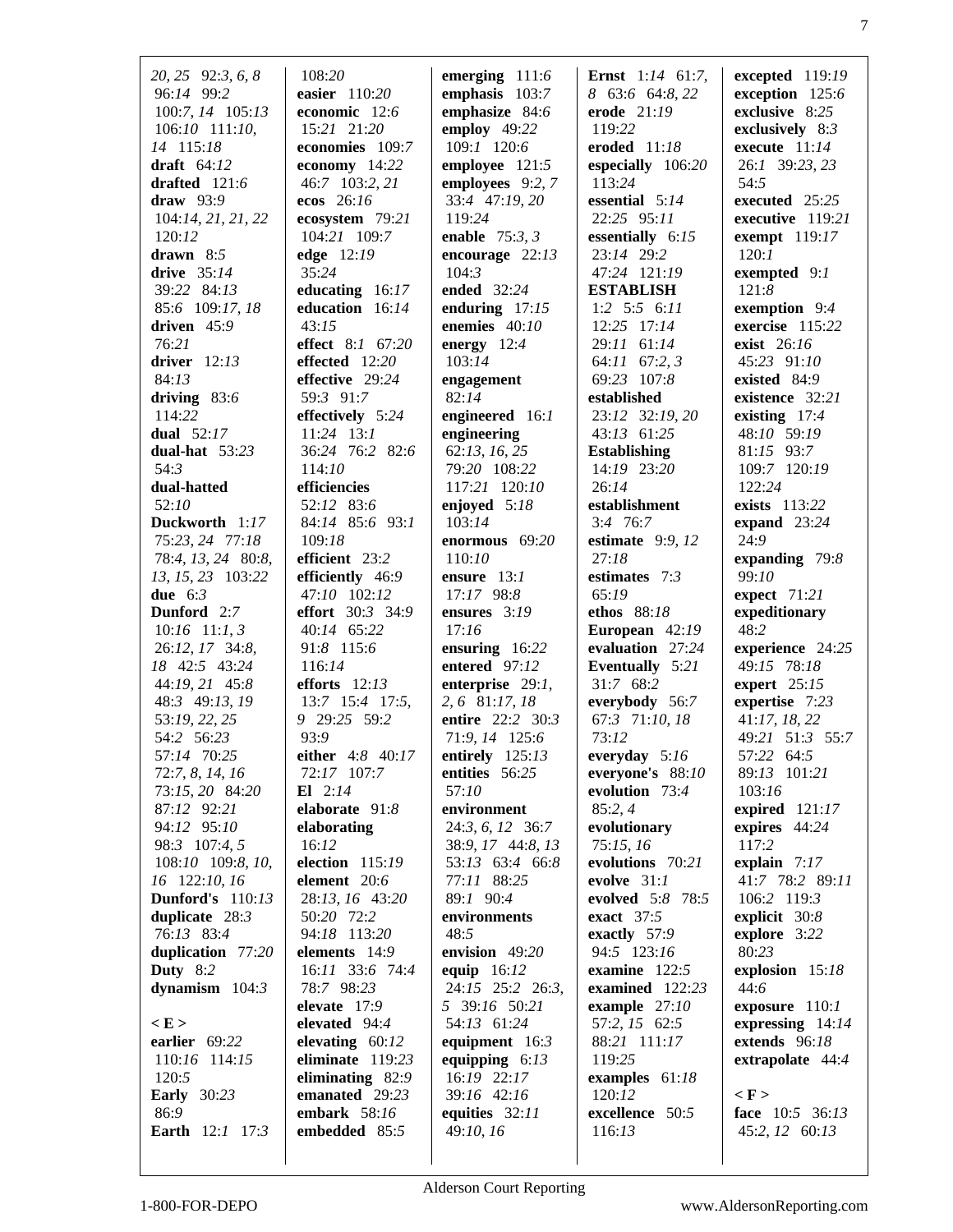| 63:19 72:4<br>101:5, 6 116:22<br>facilitate 117:14<br>facing $97:23$<br>fact 6:1 29:3<br>30:7 52:2 53:12<br>60:2 70:25 73:7<br>123:19<br>factor 49:4<br>facts 3:22 118:8,<br>9 | 98:24 105:18<br>figuring $112:7$<br><b>filled</b> 75:20<br>filling $63:20$<br>final $9:19$<br>finally $58:24$<br>finance 28:4<br>financial $5:17$<br>find 55:2 67:22<br>68:3, 4 70:8<br>83:8 | $103:3, 4$ 105:1<br>108:2<br>focused 16:14<br>$17:1$ 22:8, 20<br>26:21 30:12<br>35:3 36:15 47:1<br>54:9, 14 75:13<br>78:11 82:12<br>87:18 104:2<br>115:6 116:24<br>focuses $36:21$ | 72:19 73:7 76:1,<br>10, 13 77:1, 6, 10,<br>11, 15, 17, 21, 24<br>78:1, 5, 13, 17, 19<br>79:12 80:9<br>81:11, 14, 23<br>82:3 83:11, 20,<br>21, 22, 25 84:6, 7,<br>$9, 12, 12$ 86:3, 8,<br>9, 13, 14, 18 87:5<br>88:3, 7, 11, 19, 22 | foundation<br>116:12<br><b>four</b> $10:11,11$<br>79:17, 17 97:2<br>four-star $7:13$<br>22:9 37:11<br>47:25 52:4<br>54:12 78:9<br>87:17<br><b>Fourth</b> 116:10<br>fragmentation |
|--------------------------------------------------------------------------------------------------------------------------------------------------------------------------------|----------------------------------------------------------------------------------------------------------------------------------------------------------------------------------------------|------------------------------------------------------------------------------------------------------------------------------------------------------------------------------------|------------------------------------------------------------------------------------------------------------------------------------------------------------------------------------------------------------------------------------|----------------------------------------------------------------------------------------------------------------------------------------------------------------------------------|
| fail 106:12                                                                                                                                                                    | <b>finest</b> 44:25                                                                                                                                                                          | focusing $22:16$ ,                                                                                                                                                                 | 89:13 90:9, 15                                                                                                                                                                                                                     | 123:1                                                                                                                                                                            |
| failing 15:9                                                                                                                                                                   | finished $64:13$                                                                                                                                                                             | 25 97:15 116:25                                                                                                                                                                    | 91:15 92:24                                                                                                                                                                                                                        | fragmented                                                                                                                                                                       |
| failure 12:21                                                                                                                                                                  | 105:14                                                                                                                                                                                       | folks 45:21 46:8                                                                                                                                                                   | 93:11, 11, 12, 12,                                                                                                                                                                                                                 | 124:15                                                                                                                                                                           |
| 97:25                                                                                                                                                                          | fire-control                                                                                                                                                                                 | 47:10 48:6                                                                                                                                                                         | 22 99:3, 6 100:8,                                                                                                                                                                                                                  | framework 50:18                                                                                                                                                                  |
| fair $122:15, 16$                                                                                                                                                              | 117:19                                                                                                                                                                                       | 60:16 98:4                                                                                                                                                                         | 17 101:14, 14                                                                                                                                                                                                                      | frankly 36:19                                                                                                                                                                    |
| fairly $72:1$<br>fall $54:6$                                                                                                                                                   | <b>first</b> $2:17$ 4:5<br>6:19 7:1 16:13,                                                                                                                                                   | 99:23 119:17<br>follow $31:14$                                                                                                                                                     | 102:2, 22 105:14<br>106:1 108:8, 13                                                                                                                                                                                                | free 85:10<br>freedom $3:17$                                                                                                                                                     |
| falls $76:3$                                                                                                                                                                   | 24 22:4 23:17                                                                                                                                                                                | 52:9                                                                                                                                                                               | 111:10 112:9                                                                                                                                                                                                                       | 17:16, 17 21:14                                                                                                                                                                  |
| families $14:7, 11$                                                                                                                                                            | 24:4, 10 26:17                                                                                                                                                                               | <b>follows:</b> 17:20                                                                                                                                                              | 113:7, 15, 16                                                                                                                                                                                                                      | frequently 76:3                                                                                                                                                                  |
| fan 93:19                                                                                                                                                                      | 31:8 33:17                                                                                                                                                                                   | 121:2                                                                                                                                                                              | 115:5, 7 116:20                                                                                                                                                                                                                    | friend 119:9                                                                                                                                                                     |
| far $92:16$                                                                                                                                                                    | 38:16 51:1                                                                                                                                                                                   | <b>FORCE</b> 1:2 2:7,                                                                                                                                                              | 117:6, 6 119:18,                                                                                                                                                                                                                   | front $60:15$                                                                                                                                                                    |
| fascinating 92:16                                                                                                                                                              | 52:17 53:14                                                                                                                                                                                  | 18, 20 3:7 5:5                                                                                                                                                                     | 24 121:5 122:6,                                                                                                                                                                                                                    | 71:2 75:9 91:13                                                                                                                                                                  |
| fashion 15:9                                                                                                                                                                   | 66:16 67:5                                                                                                                                                                                   | 6:7, 8, 12, 13 7:3,                                                                                                                                                                | 6, 9, 12 123:13,                                                                                                                                                                                                                   | front-facing                                                                                                                                                                     |
| 59:4 70:1                                                                                                                                                                      | 79:18 87:22                                                                                                                                                                                  | 6, 6, 8, 9, 10, 14,                                                                                                                                                                | 15, 16, 17, 18                                                                                                                                                                                                                     | 101:13                                                                                                                                                                           |
| fast 17:8 40:19                                                                                                                                                                | 88:6 91:13                                                                                                                                                                                   | 15, 16, 18, 21 8:2,                                                                                                                                                                | 124:12 125:10,                                                                                                                                                                                                                     | full 6:16 62:12                                                                                                                                                                  |
| 64:22 75:8, 18                                                                                                                                                                 | 93:21 94:1                                                                                                                                                                                   | 3, 4, 5, 6, 11, 13,                                                                                                                                                                | 11, 14                                                                                                                                                                                                                             | 64:18 72:22, 25                                                                                                                                                                  |
| faster 19:15                                                                                                                                                                   | 104:10 107:22                                                                                                                                                                                | 17, 25 9:9, 12, 15                                                                                                                                                                 | Force-centric                                                                                                                                                                                                                      | 94:15                                                                                                                                                                            |
| 34:5 106:20<br>fastest 24:8                                                                                                                                                    | 116:1<br><b>fiscal</b> 19:22                                                                                                                                                                 | $12:12$ $13:3$ $14:6$ ,<br>13, 14, 20, 20                                                                                                                                          | 42:4<br>forces 6:14, 18,                                                                                                                                                                                                           | full-time $16:25$                                                                                                                                                                |
| 105:19                                                                                                                                                                         | 87:23 115:18                                                                                                                                                                                 | 16:5, 9, 11, 15, 19,                                                                                                                                                               | 22 11:21, 24                                                                                                                                                                                                                       | fully $3:22$ 11:10<br>$21:16$ 64:6, 11,                                                                                                                                          |
| fear $21:17$                                                                                                                                                                   | Fischer 1:14                                                                                                                                                                                 | 20, 24 17:9, 14,                                                                                                                                                                   | 22:17, 18 24:16                                                                                                                                                                                                                    | 20 103:2 121:24                                                                                                                                                                  |
| Federal 9:2                                                                                                                                                                    | 31:12, 13, 25                                                                                                                                                                                | 17 19:2, 17 20:1,                                                                                                                                                                  | $25:3, 23$ $26:4, 5$                                                                                                                                                                                                               | function 38:1                                                                                                                                                                    |
| 69:7 79:12                                                                                                                                                                     | 32:14 33:14                                                                                                                                                                                  | 2, 6 22:15, 16, 21,                                                                                                                                                                | $40:25$ $41:1, 5, 8,$                                                                                                                                                                                                              | 42:16 68:24                                                                                                                                                                      |
| 119:20                                                                                                                                                                         | 34:7 35:7, 9                                                                                                                                                                                 | 21, 23, 24 23:20                                                                                                                                                                   | 12 48:13 61:14                                                                                                                                                                                                                     | 101:7                                                                                                                                                                            |
| federated 15:8                                                                                                                                                                 | fit $49:13$ 55:1                                                                                                                                                                             | $24:21$ $25:3, 10,$                                                                                                                                                                | 63:18 83:19                                                                                                                                                                                                                        | functional 49:17                                                                                                                                                                 |
| feed 100:1                                                                                                                                                                     | five $15:6$ 42:16                                                                                                                                                                            | $10\quad 26:4, 6, 7, 14,$                                                                                                                                                          | 93:7 94:8                                                                                                                                                                                                                          | functions 28:5                                                                                                                                                                   |
| feel 31:16 66:20                                                                                                                                                               | 44:2 71:20 72:3                                                                                                                                                                              | 18 27:10, 17                                                                                                                                                                       | 107:23                                                                                                                                                                                                                             | 41:5 47:17                                                                                                                                                                       |
| 93:21 118:7                                                                                                                                                                    | 73:12 115:24                                                                                                                                                                                 | 28:2, 3, 22, 25                                                                                                                                                                    | <b>Force's</b> 91:6                                                                                                                                                                                                                | 98:24                                                                                                                                                                            |
| feet $65:9$                                                                                                                                                                    | 116:14                                                                                                                                                                                       | 29:2, 4, 10, 12                                                                                                                                                                    | Foreign 66:7                                                                                                                                                                                                                       | fundamental                                                                                                                                                                      |
| fell 87:20 101:18                                                                                                                                                              | <b>fix</b> $4:6$ 23:23                                                                                                                                                                       | $31:16$ $32:16$ , $20$ ,                                                                                                                                                           | forget $71:11$                                                                                                                                                                                                                     | 21:20 79:20                                                                                                                                                                      |
| fellow 23:8                                                                                                                                                                    | 35:16 36:4, 15                                                                                                                                                                               | 23 33:1, 2, 13, 19,                                                                                                                                                                | Forgetting 23:11                                                                                                                                                                                                                   | 90:16 117:21                                                                                                                                                                     |
| felt 84:17<br><b>Fence</b> 99:12, 15                                                                                                                                           | 38:10 84:14<br><b>fixed</b> 124:21                                                                                                                                                           | 23 34:12, 24, 24                                                                                                                                                                   | forgive $118:21$<br>formal $39:5$                                                                                                                                                                                                  | fundamentally<br>53:12                                                                                                                                                           |
| fender 66:2                                                                                                                                                                    | flares $116:2$                                                                                                                                                                               | 35:6, 18 36:23<br>37:22 39:2, 15                                                                                                                                                   | 43:12                                                                                                                                                                                                                              | funded 91:14                                                                                                                                                                     |
| field 13:7 63:14                                                                                                                                                               | flat $9:13, 15$                                                                                                                                                                              | 41:19, 25 42:14,                                                                                                                                                                   | former $50:1$                                                                                                                                                                                                                      | further 46:22                                                                                                                                                                    |
| 83:25                                                                                                                                                                          | flatfooted 103:8                                                                                                                                                                             | 15, 15 43:3, 3                                                                                                                                                                     | formulated 27:17                                                                                                                                                                                                                   | 79:6 80:23 88:2                                                                                                                                                                  |
| field-grade 8:7                                                                                                                                                                | flaws $89:14$                                                                                                                                                                                | 46:17, 22 48:11,                                                                                                                                                                   | forth $42:11, 19$                                                                                                                                                                                                                  | <b>Furthermore</b>                                                                                                                                                               |
| fields $43:7$                                                                                                                                                                  | flexibility 111:21                                                                                                                                                                           | 11 49:9, 12, 15,                                                                                                                                                                   | 51:17 58:1                                                                                                                                                                                                                         | 8:21                                                                                                                                                                             |
| 65:24 69:5 70:9                                                                                                                                                                | flippant $94:12$                                                                                                                                                                             | $17 \quad 50:1, 4, 7, 7, 7,$                                                                                                                                                       | 85:23                                                                                                                                                                                                                              | <b>future</b> 3:9 6:22                                                                                                                                                           |
| fifth 116:12                                                                                                                                                                   | floor $43:17$                                                                                                                                                                                | 17, 20 51:16, 18,                                                                                                                                                                  | forum 68:9 95:3                                                                                                                                                                                                                    | 8:5 12:23 13:8                                                                                                                                                                   |
| <b>fight</b> $6:14,22$                                                                                                                                                         | 88:23                                                                                                                                                                                        | 20 52:5 53:5, 6                                                                                                                                                                    | forward $4:4, 13,$                                                                                                                                                                                                                 | 15:25 16:22, 23                                                                                                                                                                  |
| 25:23, 24 35:6                                                                                                                                                                 | <b>focus</b> $2:23$ 7:23                                                                                                                                                                     | 54:8, 10, 12, 16                                                                                                                                                                   | 22 13:9 17:19                                                                                                                                                                                                                      | 33:23 34:5, 6                                                                                                                                                                    |
| 37:23 40:12                                                                                                                                                                    | 13:3 17:9 22:3                                                                                                                                                                               | 55:2, 7, 19, 20, 22                                                                                                                                                                | 20:10 23:5                                                                                                                                                                                                                         | 68:1 97:14 98:6                                                                                                                                                                  |
| 42:7 50:16                                                                                                                                                                     | 26:23 38:13                                                                                                                                                                                  | 56:1, 22 57:1, 2,                                                                                                                                                                  | 35:22 38:10                                                                                                                                                                                                                        | 101:15,17                                                                                                                                                                        |
| 96:19 114:10                                                                                                                                                                   | 39:21 45:22                                                                                                                                                                                  | 5, 10, 20 58:3<br>59:13, 18 60:2, 4,                                                                                                                                               | 43:10 44:5 63:5<br>70:19 85:13                                                                                                                                                                                                     | 110:17, 19, 20                                                                                                                                                                   |
| fighting $7:20$<br>42:7, 9 49:6                                                                                                                                                | 72:18 77:5, 7<br>82:11 83:15                                                                                                                                                                 | 10 62:6, 19, 22                                                                                                                                                                    | 106:2 107:13                                                                                                                                                                                                                       | 114:4 115:10<br>120:8                                                                                                                                                            |
| figure $42:12$                                                                                                                                                                 | 84:14, 22 88:15                                                                                                                                                                              | 63:9, 16 64:3, 6,                                                                                                                                                                  | fought $107:25$                                                                                                                                                                                                                    | <b>future</b> , 71:6                                                                                                                                                             |
| 51:25 81:24                                                                                                                                                                    | 97:21 101:1                                                                                                                                                                                  | 11, 16, 16 65:9                                                                                                                                                                    | <b>found</b> 52:9                                                                                                                                                                                                                  | FY18 17:11                                                                                                                                                                       |
|                                                                                                                                                                                |                                                                                                                                                                                              | 70:7 71:9, 16, 24                                                                                                                                                                  | 105:24 119:11                                                                                                                                                                                                                      |                                                                                                                                                                                  |
|                                                                                                                                                                                |                                                                                                                                                                                              |                                                                                                                                                                                    |                                                                                                                                                                                                                                    |                                                                                                                                                                                  |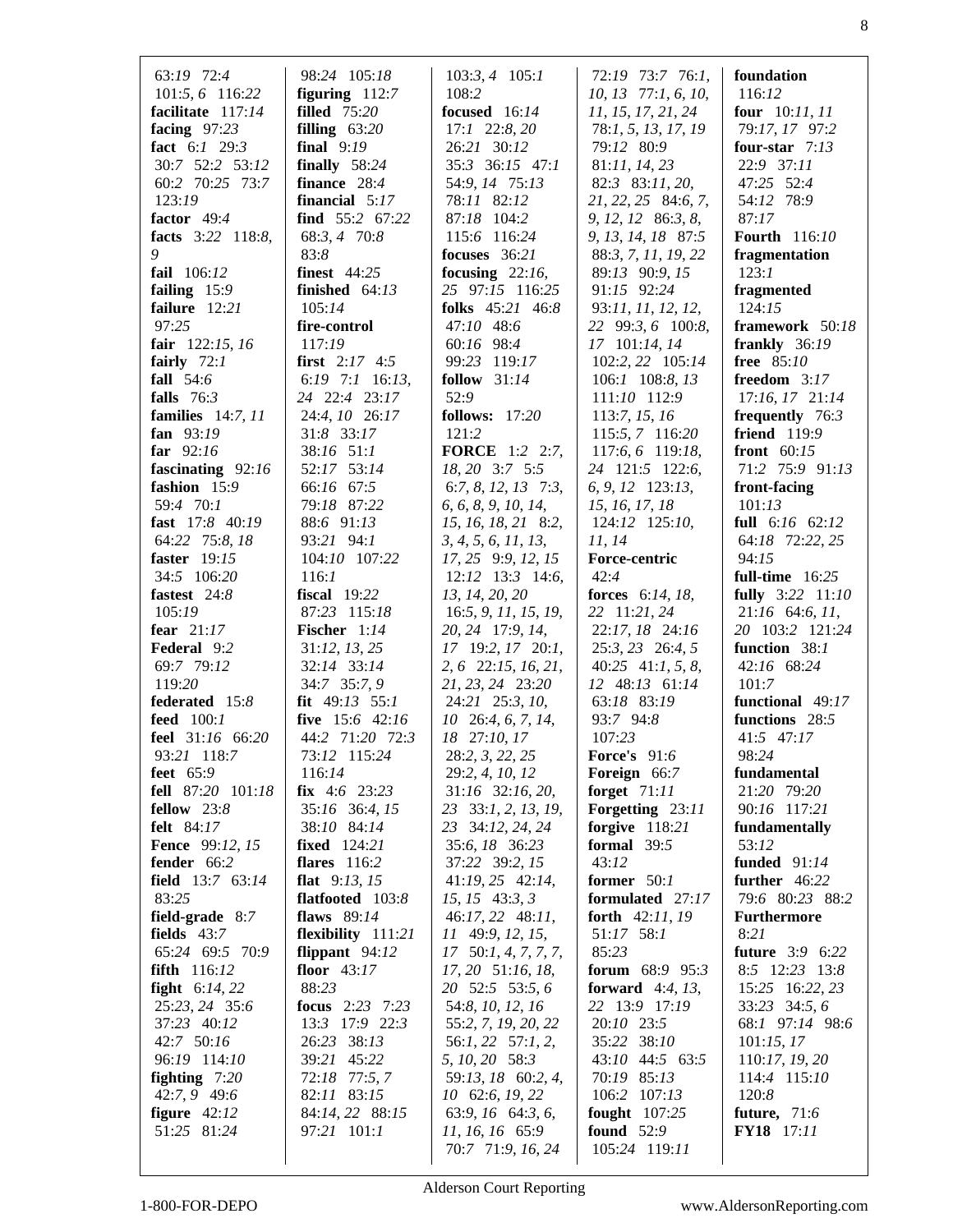| FY19 116:16             | generation $17:3$    | $23, 25$ 55:1, 3        | <b>group</b> $64:3, 13$    | <b>heard</b> $4:5$ 35:25  |
|-------------------------|----------------------|-------------------------|----------------------------|---------------------------|
| FY20 9:10 60:23         | 39:4                 |                         | 68:10                      | 47:6 49:7 92:18           |
|                         |                      | 56:1, 2 57:18, 22,      |                            | 97:16 125:9               |
| FY-2018 14:24           | generational         | 24 58:21 59:12,         | <b>grow</b> 8:6 $47:21$    |                           |
| FY-2020 17:14           | 15:24                | 23 61:15 63:5, 5        | 64:6 98:14                 | HEARING 1:1               |
| <b>FYDP</b> 9:13        | generations 68:1     | 65:11 66:4 68:2         | growing $15:13$            | $2:10$ $3:21$ $4:3$       |
| 58:12                   | genuinely 36:1       | 69:10, 14, 19           | 103:21 119:5               | 5:4 6:25 10:3             |
|                         | geographical         | 70:6, 10 71:5           | grown $47:19$              | 19:4 25:19 32:2           |
| $\langle G \rangle$     | 42:18                | 73:10 74:16             | growth $44:7$              | 45:19 46:12               |
| gain $49:15$            | geography 93:7       | 75:12 81:21, 22,        | 47:8                       | 60:24 94:7                |
| Galactic 111:18         | geosynchronous       | 22 82:18 83:14          | guarantee 114:10           | 98:21 104:7               |
| GAO 15:4                | 99:16                | 86:13 88:6, 10,         | Guard 8:22                 | 125:20, 22                |
| 122:23 123:23           | getting 35:17, 17    | 11 90:10, 10, 11        | 86:8, 12 87:5              | hearings $71:16$          |
| 124:6, 13, 17           | 40:18, 18 44:14      | 91:14 92:18, 25         | 96:8 97:25 98:4,           | 118:7                     |
| gap 61:25               | 73:12 82:12          | 93:22 96:11, 12         | 9                          | heart 55:18               |
| Gates 44:25             | Gillibrand 1:16      | 97:20 98:7              | guess $51:7$               | heartbeat 59:5            |
| gather $3:22$           | give 35:23           | 99:10 101:3, 22,        | 61:19 85:9                 | Heather 2:6               |
|                         |                      |                         |                            |                           |
| gavel 44:23             | 57:14 60:25          | 23 103:5 104:4,         | 93:25 98:2                 | 19:1                      |
| gavels $43:25$          | 71:8 83:13           | 25 106:20               | 107:22                     | heavily $3:12$            |
| <b>General</b> $2:7, 8$ | 89:15, 25 110:4      | 108:18 109:16,          | guessing $111:23$          | heavy $47:23$             |
| $7:13$ 8:4, 7           | 114:18               | 20, 22 110:18           | guidelines 52:9            | 111:14                    |
| $10:16$ 11:1, 3, 6      | given $14:17$        | 116:11 121:20           | gum $72:11$                | Heinrich 1:16             |
| $13:11$ $20:7, 13$      | 16:5 19:16           | 124:13 125:3, 15        | guns $88:6$                | 107:20, 21 109:4,         |
| $21:1, 3$ $22:11$       | 24:25 29:2           | Goldwater 49:5          |                            | 15, 24 110:8, 21          |
| 23:6 25:5, 13, 20       | 40:24 45:11          | <b>Goldwater-Nichol</b> | $\langle H \rangle$        | $111:13$ , $24$ $112:8$ , |
| 26:9, 12, 17, 24        | 52:21 61:17          | $\, 29:18,23$           | half 28:10, 12             | 14                        |
| 32:15 33:15, 16         | 63:4 82:18, 19       | 49:14                   | half-a-billion             | held $71:16$              |
| 34:8, 18 36:1, 5,       | 104:12 107:11        | good 25:12              | 38:4                       | <b>He'll</b> $101:4$      |
| 14, 20 37:8             | gives $5:9$          | 26:10, 18, 25           | happen $19:12$             | help $23:20$              |
| 40:22 41:10             | giving $111:4$       | 30:15 35:16             | 48:9 56:3 71:5             | 25:11 36:12               |
|                         |                      |                         |                            |                           |
| 42:5, 23 43:24          | glad $94:25$         | 36:3, 6, 6 51:8         | happened 47:15             | 74:21 77:19               |
| 44:19, 21 45:8, 9       | glass $77:12$        | 67:17 68:17             | happens 45:6               | 116:23 117:6, 6           |
| $47:18$ $48:3,3$        | 82:20, 21, 25        | 71:25 75:17             | 51:25                      | 125:3                     |
| 49:13, 19 52:3,         | global $21:13$       | 76:1 83:10              | happy $33:11$              | helpful $70:11$           |
| 20 53:19, 22, 25        | 56:25 57:4           | 84:24 91:5              | 62:8 76:16                 | 87:10 116:17              |
| 54:2, 2, 19 55:4        | 113:5, 14            | 103:5, 10 106:14        | 86:22 87:4                 | helping 76:11             |
| 56:23 57:13, 14         | go 16:13 37:23       | 110:8 116:4             | 89:19 99:20                | helps $105:23$            |
| 64:4 66:14, 15          | 54:1 55:14 56:3      | <b>Gordon</b> 30:25     | 106:14                     | high 4:19 12:24           |
| 67:8, 16, 23            | 57:5, 13 73:16       | gotcha $90:23$          | hard 56:19 64:2            | higher $22:5$             |
| 68:12, 14 70:25         | 75:8, 18 83:1        | gotten 97:18            | 89:6, 9 123:19             | highest 27:8              |
| 71:4 72:7, 8, 14,       | 87:20 88:2           | Government              | harder $27:12$             | highlight $11:17$         |
| 16 73:15, 20            | 89:25 90:10          | 47:12 68:25             | hardware 37:25             | 19:6                      |
| 74:4, 15, 23 75:6       | 93:6 97:2, 20        | 119:20 120:17           | 123:17                     | highlighted 26:24         |
| 76:14 81:24             | 98:10, 25 99:11,     | gradually 63:24         | <b>hat</b> $52:17$         | highlighting              |
| 83:23 84:3, 5, 9,       | 15 104:8 107:15      | grandfathered           | hate 35:15 46:13           | 95:20                     |
| 20 87:11, 12            | 112:22 113:17        | 67:7                    | haul 122:6                 |                           |
|                         |                      |                         |                            | highly $8:19$ $9:14$      |
| 92:21, 24 94:12,        | 114:16 120:21,       | $graphled 6:1$          | Hawley 1:15                | <b>hire</b> 101:22        |
| 17 98:3 100:15,         | 21 121:15            | grasping $56:20$        | 112:16,17                  | Hirono $1:16$             |
| 16, 23 101:12, 24       | goal 37:10           | great 27:9 30:5         | 114:17 115:16              | history $41:11$           |
| $102:1, 3$ 106:17,      | goes 113:20          | 45:22 49:19             | 116:17 117:23              | 55:20 80:20               |
| 18 107:2, 3, 5          | going $4:7, 10, 11,$ | 62:5 92:23              | <b>head</b> 32:24          | 93:6 106:22               |
| 108:10 109:8, 10,       | 20, 21 10:14, 15     | 93:20 109:24            | headed 32:22               | hit $99:5$                |
| 16 110:12, 25           | 23:7, 8, 13 24:20    | greatness $3:20$        | 39:1                       | hold 12:24                |
| 111:16, 24, 25          | 28:6, 7 34:14, 15,   | great-power             | headquartered              | 15:15                     |
| 112:9, 25 113:17,       | 16 35:23 36:4,       | 3:17 79:7               | 123:15                     | holding $5:4$             |
| 18 114:17 115:2,        | 12 37:23 38:4, 9,    | 103:25                  | headquarters               | 60:17                     |
| 25 122:16               | 10 39:11 42:8,       | ground $12:24$          | $7:5, 7$ 27:11             | holdover 60:16            |
| generalities            | $10$ 43:16 44:3, 4,  | 16:2 49:23 58:1,        | 28:11, 11, 16              | <b>hole</b> 39:25         |
| 56:18                   | 5, 10, 10, 12, 22    | 22 67:21 104:22         | 84:1                       | hollow $63:18$            |
| generals 47:25          | 46:2, 13 47:10,      | 117:16                  | healthy 35:5               | <b>home</b> 59:11         |
| 94:1,10                 | 11 48:5 51:6         | ground-based            | <b>hear</b> $90:1$ $92:25$ | Homeland 47:12,           |
|                         |                      | 12:4                    |                            |                           |
| generate 72:20          | 53:1, 12 54:19,      |                         | 104:6 118:23               | 14 113:24                 |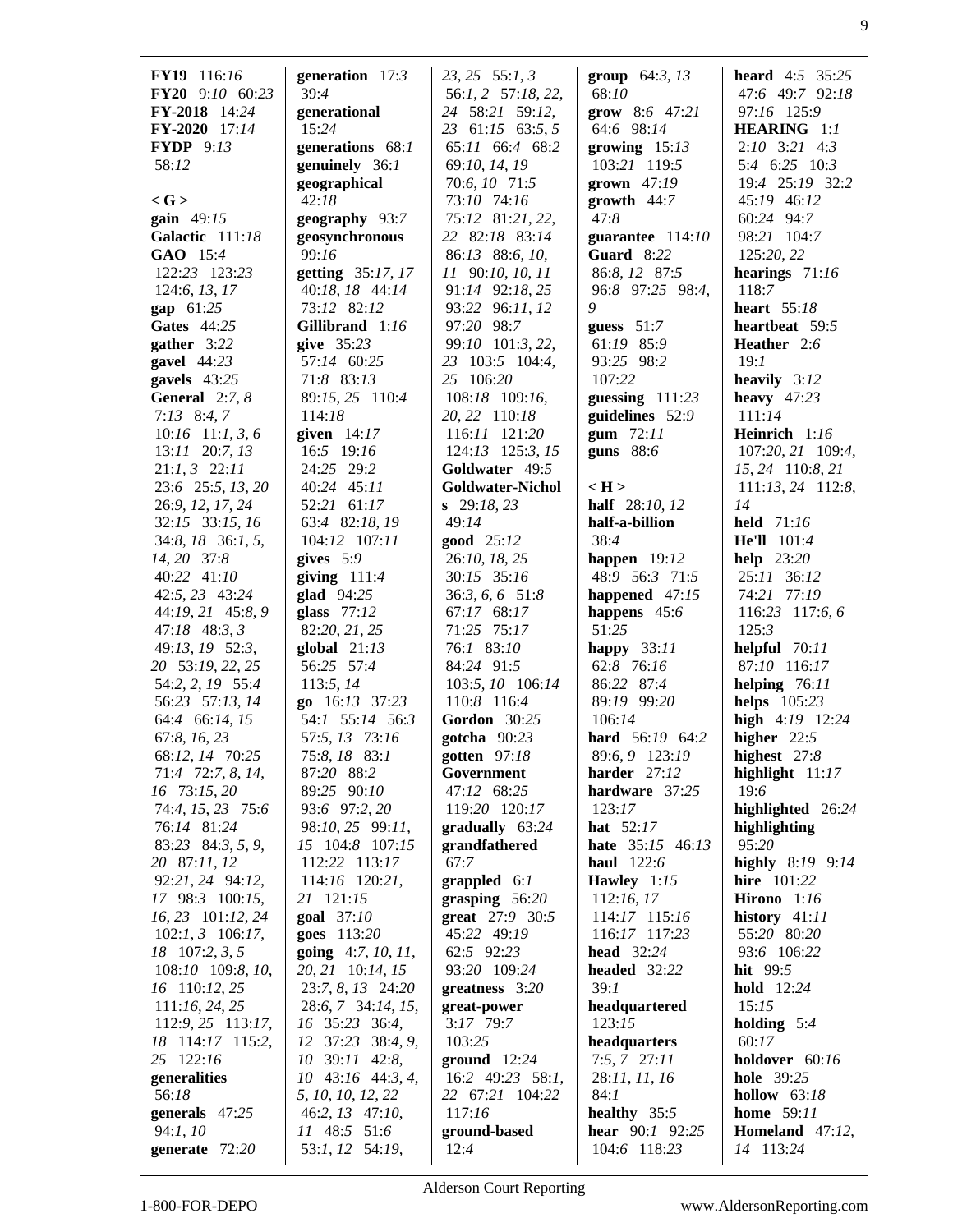| <b>Hon</b> $1:11$ $2:1$   | identify $14:25$   | include $11:22$          | information            | 33:6 34:4 54:4            |
|---------------------------|--------------------|--------------------------|------------------------|---------------------------|
| $5:1$ 14:1 19:1           | 25:16              | $12:3$ 16:1 76:7,        | 80:10 99:8             | 72:23 117:15              |
| <b>hone</b> 92:25         | identity 8:21      | 20                       | 100:12 121:2           | intended 6:21             |
| <b>honest</b> 70:20       | 29:8, 22           | included $31:17$         | infrastructure         | 39:15 79:17               |
| honestly 78:18            | imagine $40:25$    | <b>includes</b> 11:9, 16 | 58:22 83:3             | 91:17                     |
| honor 21:5 51:5           | 86:17              | 16:19 20:3, 7            | 114:20, 20             | <b>intent</b> 15:15       |
| 103:11                    | immediacy          | 78:22 83:21              | 117:16                 | 30:10 76:13               |
| hope 6:25 7:17            | 118:22             | 117:16                   | ingest $104:24$        | 77:20 80:21               |
| 19:24 34:5 56:7,          | immediate          | including $3:4$          | 117:13                 | intentionally             |
| 16 61:15 68:8             | 119:16             | 9:2 21:21 25:10          | <b>Inhofe</b> 1:12, 13 | 69:4                      |
| 69:25 70:17               | immediately        | 47:17 76:18              | $2:1, 3$ 10:10         | intercontinental          |
| hoping $44:2$             | 21:19 31:23        | 93:17 122:14             | $11:3$ $13:11$ $14:3$  | 41:13                     |
| <b>hours</b> 92:16        | 97:22              | incorporate 24:5         | 18:1 20:12 21:3        |                           |
| <b>House</b> 6:2, 15      | immensely 73:10    | 32:13 35:4               | 23:6 24:13, 17,        | interdependencies         |
| 77:12 103:13, 14          | immensity          | 79:25 120:19             | 20, 24 25:12           | 72:19 73:6                |
| 110:5                     | 118:13             | increase $5:20$          | 26:8, 10, 25           | interest 4:20             |
| <b>houses</b> 82:20, 22,  | imperative 12:22   | $7:23$ 45:11             | 31:11 35:9 40:4        | 107:6 118:20              |
| 25                        | 19:13 50:6         | 47:24 79:6 96:2          | 45:15 50:23            | 121:12                    |
| <b>how's</b> $124:12$     | implement 59:5     | 99:13 105:21             | 56:10, 12 61:1, 5,     | interested 10:2,          |
| huge 112:9                | 115:21             | 123:21                   | 7 65:3 70:12           | $3\quad 65:14\quad 111:3$ |
| hugely $71:22$            | implemented        | increases 19:23          | 75:22 81:1             | interesting $74:24$ ,     |
| human $54:14$             | 19:19              | 60:22 76:21              | 85:18 92:12            | 25 93:5                   |
| hundreds $77:1$           |                    |                          |                        | interests $17:15$         |
|                           | implications       | 98:12 123:2, 11          | 97:5 102:15            |                           |
| 106:7                     | $12:6$ 63:17       | 125:5                    | 107:20 112:16          | 46:11 121:5               |
| hypersonic 55:9,          | implicit $95:14$   | increasing 15:12         | 118:1 122:3            | intermingled              |
| 11                        | implies 37:22      | 19:20                    | 125:19                 | 79:10                     |
| hypersonics               | importance         | increasingly             | initial $7:2$ 9:9      | <b>International</b>      |
| 54:25 55:8 74:7           | 15:12 42:24        | 14:19 44:14              | 20:6 64:17             | 65:21 67:10, 16,          |
| <b>Hyten</b> 2:8 11:6     | 97:11 107:11       | 122:14                   | 87:22 109:11           | 21, 24 68:7, 9, 10,       |
| 12:14 20:13               | 111:1 112:25       | incredible 48:6          | initiative $17:14$     | 21                        |
| $21:1, 3$ 23:6            | 119:5              | incremental 38:5         | initiatives 94:15      | interoperability          |
| 25:5, 13, 20 26:9,        | important 22:6,    | 42:13 82:2, 18           | innovation $15:19$     | 105:1                     |
| 24 32:15 33:15,           | 10 25:6 29:10      | 83:9, 12 96:14           | 16:2 44:9 52:25        | interpretation            |
| 16 36:1, 5, 14, 20        | 33:9 34:6 37:25    | incrementally            | 53:4, 11 79:23         | 121:16                    |
| 37:8 40:22                | 40:7 42:25 43:6,   | 82:7 96:12               | 80:2                   | interrupt 66:22           |
| 41:10 42:23               | 10, 20 46:14       | increments 96:5,         | innovative 46:4        | intersection 79:2         |
| 45:9 54:19 55:4           | 49:3, 5 55:16      | 9                        | 111:20                 | invention 77:12,          |
| 66:14, 15 67:8,           | $61:11, 13$ 69:1   | incursion 70:5           | input $64:25$          | 13                        |
| 16, 23 68:12, 14          | 71:22, 24 73:11    | independent 28:1         | insertion $120:14$     | invest 70:9               |
| 71:4 74:4, 15, 23         | 84:5 86:14, 15     | <b>India</b> $65:15$     | inside 22:16, 19,      | 108:18                    |
| 75:6 81:25 84:3,          | 87:25 92:23        | <b>Indian</b> $66:16$    | 20 45:9 57:22          | invested 91:9             |
| 5, 9 92:24 94:17          | 93:8 94:1, 11      | <b>India's</b> $66:9$    | 64:16                  | investing $69:21$         |
| 100:15, 16, 23            | 95:9 96:5, 10, 12  | indicate 74:16           | instance 56:23         | investments               |
| $101:12$ , $24$ $102:1$ , | 98:8 104:16        | indicated 51:11          | instances 65:22        | 98:15                     |
| $3\quad 106:17,18$        | 105:8 112:20, 20   | indigenous 53:1          | integral $57:21$       | invoke $3:10$             |
| 107:3 110:25              | 113:2, 5 118:8,    | individual 8:20          | integrate $15:9$       | involuntarily             |
| 111:16, 25 112:9          | 11 119:7, 7, 9     | 52:6, 18 54:16           | 47:1, 4 120:20         | $8:16$ 9:6                |
| 113:18 115:2              | importantly        | individually             | integrated 34:10,      | <b>involve</b> 113:22     |
|                           | 26:22 39:24        | 102:20                   | 17 57:23 117:12        | involved 75:11            |
| < I >                     | impossible 86:17   | individuals $35:3$       | integrating            | involves 70:5             |
| <b>ICBMs</b> 41:14, 16    | impression $35:16$ | industry $79:23$         | 45:24 54:9, 10,        | irrespective              |
| ice 35:14                 | improve $125:3$    | 100:4 104:4, 15          | 11 94:21               | 43:11                     |
| idea 51:8 56:18           | improved 53:18     | 111:6 112:4              | integration $31:3$ ,   | <b>ISLAND</b> 5:2         |
| 70:19 71:25               | 125:10             | inefficiencies           | 8, 23 55:22            | ISR $114:1$               |
| 114:18 118:12,            | improvement        | 22:23 124:3              | $103:1$ 105:5          | <b>issue</b> $10:4, 8$    |
| 12, 18 121:24             | 15:25 51:21        | inefficient 123:2,       | 109:2 110:15, 18,      | 29:19 31:19               |
| <b>ideal</b> 31:21        | improvements       | 11 125:5                 | 20 115:3, 9            | 36:17 37:1                |
| <b>ideas</b> 125:9        | 51:14 124:9        | inevitably 47:9          | 120:6                  | 53:23 67:7, 8             |
| identified 64:1           | improves 98:12     | inflection 15:11         | <b>Intel</b> 107:24    | 69:11 71:7                |
| 123:23 124:13,            | inception 22:22    | informal 30:9            | intelligence 9:20,     | 72:20 73:3, 4, 7,         |
| 16                        | inclined $56:21$   |                          | 22 11:22 30:6          |                           |
|                           |                    |                          |                        |                           |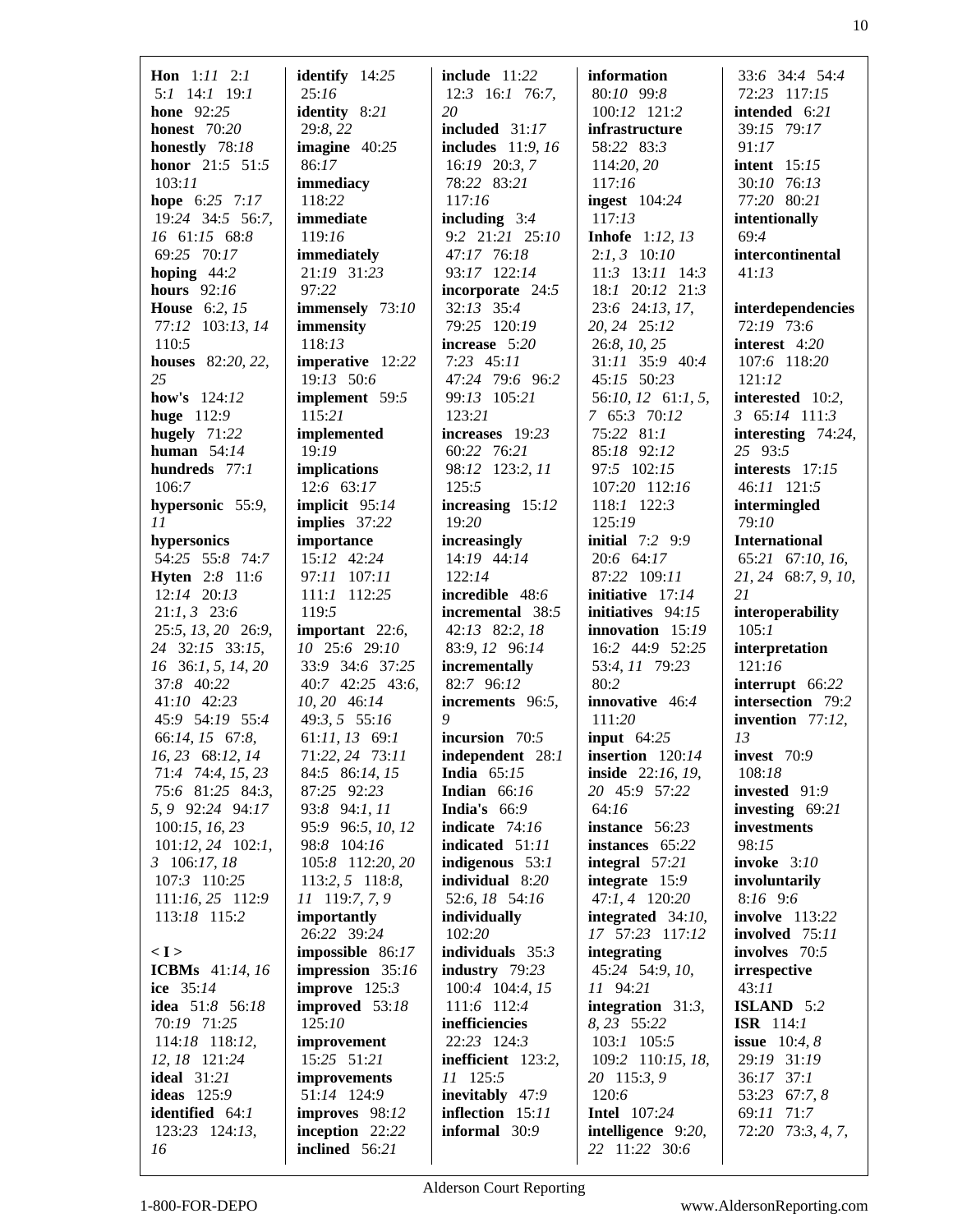| 17, 20, 21 75:10                             | <b>Kaine</b> 1:16 65:3,                   | 17, 23 119:12                     | leaner $27:13$                   | lives 118:22                                  |
|----------------------------------------------|-------------------------------------------|-----------------------------------|----------------------------------|-----------------------------------------------|
| 111:3                                        | 4 66:15, 22                               | 120:9, 11, 20, 21                 | learn $34:20$                    | living $119:1$                                |
| <b>issued</b> 56:24                          | 67:15, 18 68:9,                           | 123:14 125:9                      | learned $51:17$                  | logic $110:6$                                 |
| 60:6                                         | 13, 14 69:3, 25                           | knowing $107:8$                   | leave $84:25$                    | logical $93:19$                               |
| <b>issues</b> $9:25 \ 30:1$                  | 70:12                                     | known $36:22$                     | 103:11 123:15,                   | long $6:20$ 32:20                             |
| 51:15 64:1 79:9,                             | keep 10:12 17:7                           | Kwajalein 99:12                   | 16                               | 51:14 67:9                                    |
| 13 87:13, 15, 25<br>107:16 113:4             | 32:2 46:5 68:1,<br>5 111:22               | < L >                             | led $20:6$ 65:23<br>83:22        | 80:20, 20 108:6<br>longer $12:11$             |
| 119:16 124:16                                | key 34:22 35:3                            | Labs 108:13, 24                   | <b>left</b> 103:8                | 82:21 92:21                                   |
| items $54:20$                                | 75:18                                     | lacks $76:4$                      | legacy $41:23$                   | long-term $8:10$                              |
| iterations 105:17                            | kind 27:25                                | laid $84:23$                      | 59:20                            | look $4:4, 13, 22$                            |
| it'll 99:15                                  | 34:19 35:24                               | land $11:11$ 16:4,                | legislation $20:5$ ,             | 12:23 13:9                                    |
| its 15:11 23:21                              | 47:6 49:24                                | 14 48:4 55:13                     | 9 64:15 84:7                     | 17:19 20:10                                   |
| 32:21, 25 47:23                              | 60:17 64:10                               | landed 28:2                       | 86:7 91:12                       | 23:5 31:5 39:17                               |
| 51:22 61:23                                  | 66:2 67:10 68:6                           | 50:16                             | legislative $9:16$               | 41:11, 14, 19                                 |
| 75:25 76:2, 6, 10                            | $70:1, 20$ $71:1$                         | language 118:21                   | 47:18 110:5                      | 44:3, 4, 19 47:9,                             |
| 78:19 79:16                                  | 102:4 115:24                              | large $22:18$                     | legitimate $5:23$                | 15 52:18, 20                                  |
| 108:19, 21<br>122:12                         | <b>kinds</b> $28:4, 15$<br>33:11 66:5, 12 | 26:7 42:9 47:19<br>65:20 77:14    | lens $44:4$<br>lesson $66:16$    | 54:2 55:17<br>60:19 62:22                     |
|                                              | 116:2                                     | 78:10 82:7                        | lethality $46:10$ ,              | 64:4, 24 72:17,                               |
| < J >                                        | <b>King</b> $1:16$                        | 104:24 105:22                     | 20                               | 18 74:7 75:15                                 |
| <b>JACK</b> $5:1$                            | 35:10, 11 36:10,                          | 114:25                            | lethalness 95:8                  | 85:2, 6, 13 86:8                              |
| <b>JAG</b> 27:25                             | 18 37:12 38:20,                           | largely $8:5$ 50:6                | lets $14:20$                     | 94:18 97:2                                    |
| $\textbf{jam}$ 66:5                          | 23 39:7, 11, 13                           | 113:9 118:10                      | <b>level</b> $11:15$ $31:1$      | 102:23, 24, 24, 25                            |
| <b>James</b> 1:11 2:1                        | $40:1, 4, 21$ $42:8$                      | larger $98:19$                    | 45:11 49:22                      | 103:1, 20 108:24                              |
| jamming $12:3$                               | kitchen $94:4$                            | 99:8                              | 58:19 71:21                      | 109:22 114:4                                  |
| Jay 22:12 77:13                              | kitchen-table                             | lasting $6:21$                    | 72:4, 6, 12 94:5                 | 125:2                                         |
| <b>job</b> $22:13$ $24:21$                   | 60:14                                     | lastly $24:18$                    | 118:20                           | looked $27:24$                                |
| 35:17 36:3, 6, 6                             |                                           | late 99:3 119:9                   | levels $62:13$                   | 62:21 66:14                                   |
| 45:24 69:8<br><b>John</b> 2:8 12:14          | kitchen-table-level<br>94:2               | latency $117:20$<br>Laughter 37:7 | 85:11<br>leverage 34:22          | 83:1 87:14<br>looking $42:5$                  |
| 21:1 119:9                                   | knock 65:18                               | 89:21                             | 50:9, 19 53:11                   | 46:1 48:12                                    |
| <b>join</b> $5:11 \quad 11:5$                | know $2:15$                               | launch $16:1$                     | 69:24 80:2, 22                   | 53:19 64:8                                    |
| joins $12:14$                                | $11:12$ $14:10$                           | $41:13$ 68:3                      | 104:3 111:6                      | 66:18 81:13                                   |
| <b>Joint</b> 2:8 7:17                        | 19:9 23:24 27:8                           | 79:22 104:21                      | 112:4, 12                        | 82:4 105:15, 15,                              |
| 9:21 11:2, 12                                | 29:8 30:21 31:5                           | 111:4, 11, 18, 20,                | leverages $113:23$               | 15, 16 109:5, 6                               |
| 13:8 22:17 26:7                              | 32:10, 12, 13                             | 21                                | leveraging $83:3$                | 115:8                                         |
| 28:5, 6, 9, 12, 24                           | 34:19 38:12, 18                           | launches 111:12                   | 111:1                            | loop 117:19                                   |
| 29:1, 6, 9, 12, 15                           | 40:14 41:2 42:8,                          | law $121:9$                       | <b>life</b> $2:15$ 5:16          | <b>lose</b> $29:5$ 40:14                      |
| $34:10$ $35:1, 5$                            | $18$ 44:1, 1, 5, 9,                       | law, $121:7$                      | 14:22 21:21                      | loses $96:17$                                 |
| 49:8, 15 50:1, 4,<br>7, 18 54:9 64:7         | 14 46:13 48:3<br>53:1, 14 58:2, 25        | laws $9:3$<br>layer $74:11$       | $35:13$ 62:9<br>light $111:15$   | losing $122:12$<br><b>lost</b> $14:8$ $15:18$ |
| 72:19 73:15, 17,                             | 59:10, 13, 15, 16                         | 75:2 117:12                       | lightly $6:20$                   | lot 10:14 28:1                                |
| 21 78:10, 18                                 | 60:16 61:16                               | 123:24                            | line $15:17$ 31:17               | 38:13 39:2                                    |
| 113:7 117:6                                  | 63:10, 13 69:5,                           | layout $53:17$                    | 40:20 116:20                     | 40:14 42:6, 12                                |
| jointly 49:6                                 | 18, 20, 24 70:18                          | <b>lead</b> 68:25                 | lines 16:9 82:9                  | $46:2, 3, 4$ 51:17                            |
| jointness $29:4$ ,                           | 71:14 72:9, 11                            | 90:25 93:15                       | 85:5 116:14                      | 56:18 61:17                                   |
| 22 34:20 49:4                                | 77:11 78:1                                | leader 38:19                      | linkage $30:8$                   | 63:16 65:7 70:8                               |
| <b>Jones</b> $1:17$                          | 79:22 80:18, 20                           | 87:17                             | list $57:10, 11, 12$             | 71:11 81:21                                   |
| 56:13, 14 58:7                               | 82:6, 10 84:19                            | leaders 16:18                     | literal 95:12                    | 84:17 85:3, 8, 10,                            |
| 59:10, 22 61:2, 6                            | 85:12 87:7, 22                            | 117:8                             | literally 44:5<br>little $23:14$ | 12 87:10 93:1, 1<br>94:21 95:5                |
| <b>Joseph</b> 2:7 11:1<br>$J\mathbf{R}$ 11:1 | 89:5, 17, 23 92:3<br>93:21 95:6, 17,      | leadership 3:15<br>7:23 14:15     | 31:15 55:15                      | 97:19 102:10                                  |
| <b>judgment</b> 73:8, 9,                     | 18, 22, 24, 25                            | 26:20 45:6, 12                    | 56:21 73:22                      | 110:1, 12 111:25                              |
| 15                                           | 96:8, 8, 16 97:17                         | 68:19 69:25                       | 86:1 88:2 93:6                   | 112:13,24                                     |
| <b>July</b> 119:12                           | 99:10 102:23                              | 87:24 90:20                       | 103:20, 22                       | 119:17 120:12                                 |
| jump $66:14$                                 | 103:15, 23 107:6                          | Leadership, 45:2                  | 109:25 112:5                     | 121:8, 19, 20                                 |
| justifying $92:1$                            | 108:17 109:16,                            | leads $121:7$                     | 118:19                           | 124:2, 2                                      |
|                                              | 19 110:11, 13, 22                         | 125:10                            | <b>live</b> $75:1, 1$            | lots $124:8$                                  |
| $<$ K $>$                                    | 111:1, 11 116:18                          | lean $22:7$                       | 118:24                           | loud $80:13$                                  |
|                                              | 118:6, 16, 17, 17,                        |                                   |                                  |                                               |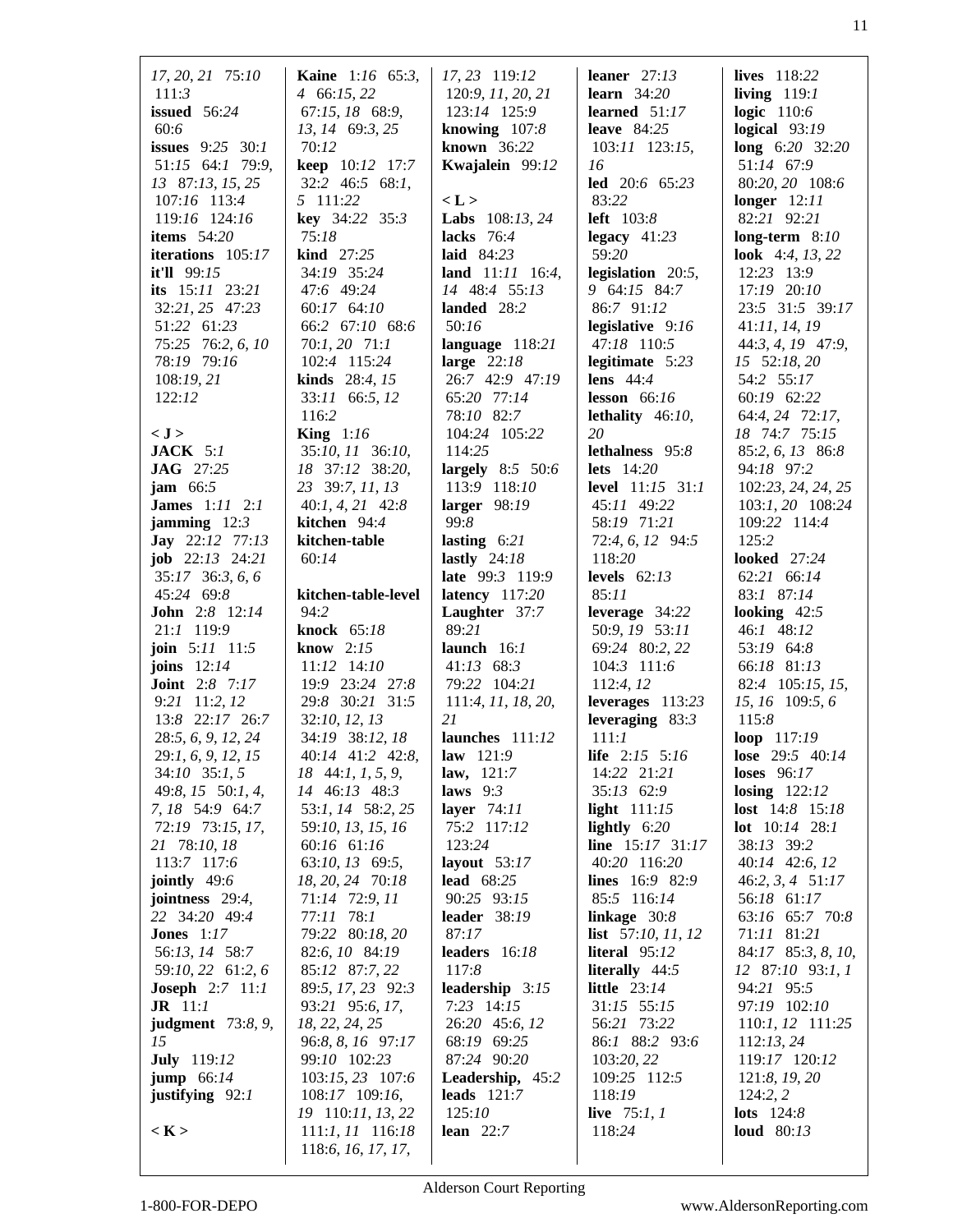| love $38:8$ 55:19,    | $42:6, 14$ $48:1$     | microsatellite       | model 7:9          | 104:5 111:7              |
|-----------------------|-----------------------|----------------------|--------------------|--------------------------|
| 19, 23 56:7           | 57:15, 16             | 104:23               | 22:21 27:25        | 117:11                   |
| 80:23                 | marines $14:8$        | $mid-2020s$ 75:7     | 62:14, 16, 17      | <b>Nations</b> 68:15, 17 |
| low-Earth $65:10$ ,   | 26:5 88:5 90:11       | $mid-20s$ 82:1       | 93:2 120:6         | Nation's 9:20            |
| 17 91:15 106:4,       | maritime $41:16$      | middle $34:1$        | modeled 19:14      | 21:16 25:14              |
| 11                    | MARSOC 62:3           | 75:20                | 80:3               | 61:24 73:25              |
| lower 59:8 76:4       | massive 123:21        | midst 19:18          | modernization      | 74:5                     |
| 80:7 91:24 92:2       | matter $40:17$        | military 6:12        | 24:6 39:20         | nature 53:8              |
| 95:16                 | 81:7 84:19, 21        | $7:3, 7, 22$ 8:15,   | 44:11 59:18        | 120:13                   |
| lower-orbit           | matters $119:4$       | 20 11:12, 14         | 108:19 117:11      | naught 73:2              |
| 102:25                | matured 28:21         | $16:3, 6, 14$ 22:1   | modernize 24:4,    | <b>Naval</b> 62:2        |
|                       | McCain 119:10         | 25:22 27:9           | 4 39:17, 23        | navigate $17:18$         |
| < M >                 | McSally 1:15          | 29:25 30:6 33:6      | 44:10, 11          | navigation $3:13$        |
| ma'am 33:16           | <b>MDA</b> 74:12      | 35:24 43:15          | money 46:5, 19,    | 5:17 17:16               |
| 100:14 101:12         | mean 32:6 42:3,       | 47:2 55:25 57:8      | 20 81:21 83:12,    | 113:11 115:11            |
| macro-organizatio     | 5 45:4 47:15          | 61:19 68:25          | 14 91:8 108:11     | Navy 7:9 16:4            |
| nal 83:25             | 53:15 55:20           | 72:3 79:2, 9         | 125:12, 14         | 17:16 26:4               |
| Madam $5:13$          | 57:10 63:14           | 94:13, 13, 19        | monitor 69:8       | 41:19 42:14              |
| 20:12 27:21           | 69:3, 10 70:3         | 99:24 100:24         | month $11:7$       | 48:11 57:3 76:5,         |
| 28:19, 20 32:17       | 72:11 77:21           | 101:6 103:17, 24     | months $14:23$     | 25, 25 77:25             |
| 76:14 92:9            | 80:18 89:9            | 107:11 113:21        | 38:11 43:16, 17    | 78:3                     |
| 115:16                | 91:18 94:12           | 123:13               | 88:23 89:1         | Navy's 44:10             |
| <b>Maine</b> 35:13    | 95:18, 24 96:4        | million $9:10, 13$   | 92:15              | 120:11                   |
| maintain $12:19$      | 104:15 106:8, 10      | 62:22 91:17          | morning $11:17$    | <b>NDAA</b> 14:24        |
| $13:3, 5$ 21:14       | 109:11 110:15         | mind 53:22           | 92:19 94:15        | 17:11, 15                |
| maintaining           | 114:21 116:21         | 74:16 96:4           | 107:17 109:21      | near 22:7 104:7          |
| 14:17 54:24           | meaningful $85:14$    | minds $4:4$          | 112:24 119:13      | nearly $112:21$          |
| major $6:20$          | means $16:20$         | mine 86:12           | move 17:8 20:9     | near-peer $5:19$ ,       |
| 15:17 39:2, 17        | 104:2                 | minimal $58:4$       | 31:21 32:6, 9      | 25 51:13                 |
| 40:17 95:25           | medical 27:25         | Minnesota 93:18      | 44:16 58:1 63:8    | necessarily 93:3         |
| 113:4 116:19          | meet 76:22            | minute 50:2          | 64:17 70:17        | 109:1                    |
| making $4:14$         | 104:5 111:7           | 108:9                | 87:20 107:7, 13,   | necessary 7:20           |
| 17:13 60:13           | 114:23 116:23         | minutes $10:13$      | 13 110:13, 14, 15  | 20:4 49:23 57:6          |
| 61:12 72:18           | meeting $2:3$         | 112:21               | 115:4 117:13       | 58:23 70:3               |
| 98:15                 | 46:15                 | missile $41:3$       | moving $35:22$     | 96:19                    |
| man 39:15             | meetings $85:23$      | 57:2 59:12           | 43:10 45:3         | necessity $61:13$ ,      |
| manage $63:3$         | member $7:16$         | 62:11 73:25          | 46:24 50:12        | 20                       |
| 76:2                  | $11:3$ $12:11$ $14:3$ | 74:5, 7, 12, 18, 19, | 82:8 86:20         | need 6:17 12:18          |
| managed 76:6          | 15:15 19:4 21:4       | 21 75:12 80:4        | 95:17 109:19       | 13:5, 8 14:18            |
| management            | 28:5, 8, 12 47:12     | 115:12               | multipart 79:5     | 16:6, 18 17:6            |
| 14:25 47:16           | 64:6 71:19 78:9       | $missiles 12:5$      | multiple $3:3$     | 22:9, 19 28:8, 24        |
| 98:20 99:22           | 107:21,23             | 41:3, 13, 14         | 15:3 77:24         | 31:16, 19, 25            |
| 101:19 120:7          | Members 1:13          | missing $30:10$      | multi-step 31:7    | 35:17 37:19              |
| Manchin 1:17          | $3:25$ $4:23$ $8:2$   | 93:8                 | munitions 72:25    | 38:18 41:7, 17           |
| 85:21 86:19, 24       | 10:14 11:4 14:4       | mission $16:12$      |                    | 42:10 43:4 44:8          |
| $87:1, 3, 7$ $88:1,$  | 20:8 21:4 40:8,       | 21:6 25:3, 16, 18    | < N >              | 45:5, 10, 21, 23         |
| 13, 24 89:3, 5, 23,   | 15 43:3 50:11         | 26:2 39:13 47:1      | Nakasone 54:2      | 59:24 60:1, 25           |
| 25 90:6, 8, 13, 19,   | 78:17 115:22          | 57:8 71:22           | Narrow 57:4        | 61:19 69:21              |
| 23, 25 91:3, 18,      | memorandum            | 73:11 82:11, 13      | <b>NASA</b> 37:15  | 72:5, 13 75:6, 19,       |
| 23 92:1, 5, 7, 9,     | 92:4                  | 90:18 100:16, 24,    | 69:7,8             | 20 81:7 83:12            |
| 11                    | men 14:10             | 24 101:16, 16        | <b>NASA's</b> 69:7 | 84:22 85:3 89:7,         |
| Manchin's 85:19       | mentioned 12:11       | 116:3, 3             | nation $66:20$     | 15 90:1 91:22,           |
| 97:25                 | 20:7 27:5 30:1        | missions $21:14$     | 74:8 103:4         | 23 97:14, 17, 22         |
| maneuver 68:5         | 42:24 50:2 74:4,      | 25:25 63:2 76:2,     | National 2:25      | 102:7, 22 103:2,         |
| <b>March</b> 64:13    | 9                     | 7 77:8 93:10         | $3:2$ 4:15 9:19    | 3, 4, 9 108:7, 24        |
| 65:15                 | merit-based           | 101:17 105:16,       | 11:14 14:9 15:1    | 110:17 113:25            |
| margin $3:14$         | 119:22                | 21 106:3 108:11      | 30:4 32:1, 18      | 114:19, 23 115:8         |
| 14:17 23:18, 24       | message $94:11$       | <b>MLAs</b> 3:25     | 33:18, 20, 24      | 116:6 117:8, 20,         |
| 24:9                  | met 1:10 101:2        | Mobile $57:3$        | 34:3 45:7 77:4     | 20 120:8                 |
| <b>Marine</b> 7:6, 9, | metaphor $82:19$      | <b>mode</b> 95:8     | 86:11 98:4         | needed 77:10             |
| 11, 19 26:12          |                       |                      |                    | <b>needle</b> 56:21      |
|                       |                       |                      |                    |                          |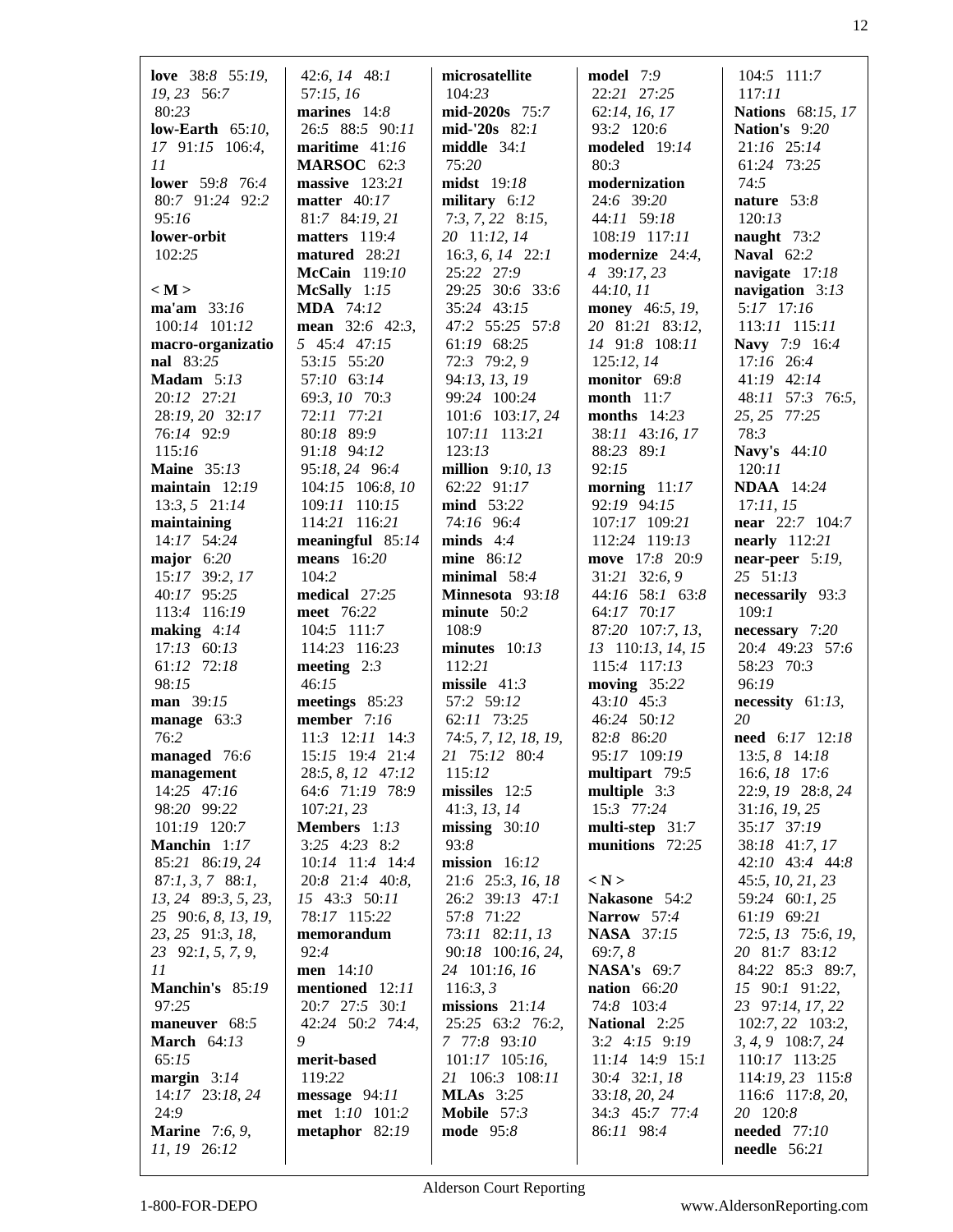| needs $22:21$             | notwithstanding          |                                | operators 43:3               | organize 16:11                   |
|---------------------------|--------------------------|--------------------------------|------------------------------|----------------------------------|
| 46:3, 7 60:24             | 121:7                    | oftentimes<br>107:25           | 61:24                        | 25:2 26:3, 5                     |
| 69:11, 18 75:14           | <b>NRO</b> 4:15          | Oh 58:9                        |                              |                                  |
|                           |                          |                                | opinion $23:13$              | 29:24 44:12, 17                  |
| 81:25 104:5               | 30:24 31:15              | <b>Okay</b> 24:17              | 67:12                        | 50:20 54:12<br>55:4 61:24        |
| 113:3 123:20              | 32:16, 24, 24            | 25:12 32:14                    | opportunities                |                                  |
| negotiate 31:6            | 33:2, 3, 8, 13           | 34:7 35:7 58:7                 | 15:12 104:20                 | organized 5:24                   |
| negotiation 59:6          | 35:19 37:14, 16          | 64:22 67:1                     | opportunity 3:21             | 16:4 17:8 25:22<br>94:20         |
| <b>nervous</b> $113:6, 7$ | 54:24 109:25             | 70:23 78:24<br>88:1 90:19 92:7 | 11:5 12:21, 23               |                                  |
| net 11:12 48:18           | 110:5, 15, 18            | 107:1                          | 14:4 15:21, 24               | organizing $6:13$<br>16:19 22:16 |
| 81:19 82:2 83:9,<br>12    | 120:6,20<br>nuclear 22:4 | <b>OKLAHOMA</b>                | 25:9 52:24<br>58:17, 19 83:6 | outcome 35:5                     |
| network 16:2              | $40:25$ $41:1, 5, 11$    | 2:2                            | 94:14 98:16                  | outcomes 125:4                   |
| 113:23 117:16             | number $8:4$             | once 51:4 77:25                |                              | <b>Outer</b> 68:16               |
| networks $113:12$ ,       | 42:9 48:6 54:20,         | 93:12                          | 104:9, 12 107:15<br>111:4    | <b>outlier</b> 102:21            |
| 14, 14                    | 24, 24 74:23             | ongoing $59:19$                | opposed 34:11                | out-of-year 9:11                 |
| <b>never</b> 22:5         | 78:10 87:13, 15          | on-orbit $12:4$                | 41:8 42:15                   | outpace 17:6                     |
| 23:10 40:23               | 98:14 99:13              | <b>onset</b> 31:15             | opposite $8:1$               | outside 30:7                     |
| 47:21 58:19               | 105:22, 22               | on-time 19:21                  | opposition $6:3$             | outward 94:9                     |
| $new$ 2:13 6:12,          | 111:19                   | open $14:13$                   | 28:22 119:14                 | overall $45:25$                  |
| 18 7:13, 22 8:23,         | number-one 74:8          | 56:17                          | optimal $50:15$              | $82:3$ $85:3$                    |
| 24 9:17 15:20             | numbers $9:11$           | opened 78:19, 21               | optimize 107:12              | 123:21 125:15                    |
| $22:7, 15$ 26:1           | 43:6 105:23              | <b>OPENING</b> 2:1             | option $4:14$                | overhead $27:8$                  |
| 31:1 36:11, 12            | numerous 71:16           | 10:12, 13 23:9                 | options $4:13$               | 82:9 115:12                      |
| 38:3 39:1 48:14           |                          | 27:5 43:15                     | 27:24                        | overhead-to $27:8$               |
| 52:1 53:3 58:16           | < 0>                     | 84:20 97:11                    | orbit 65:10, 17              | overlap $123:1$                  |
| 63:14 69:19               | objections 121:22        | 122:17                         | 91:16, 24 92:2               | overlaps 124:4                   |
| 72:2 74:20                | Objective 57:3           | openminded 4:1                 | 99:16 106:4, 7,              | overriding $71:23$               |
| 76:11 77:22               | objectives 111:7         | 51:7                           | 11                           | overseas $113:25$                |
| 80:2 81:17, 19            | objects $98:14$          | operate $11:9$                 | orbits $12:1$                | oversees $47:13$                 |
| 82:11, 13 88:3            | obligation 51:9          | $13:1, 7$ 24:12                | <b>order</b> 2:4 53:3        | oversight 87:22                  |
| 91:22, 23 92:1, 4         | 119:3                    | $28:8$ 41:15, 16,              | 58:2 60:6 75:8               | 107:16                           |
| 93:14 95:23               | observation 17:4         | 17, 20 55:10, 12               | 98:8 101:4                   |                                  |
| 97:14 98:1, 6             | 108:20                   | 68:4 79:10                     | organic 33:4                 | $\langle P \rangle$              |
| 100:6 101:22              | observations             | 88:21 89:2                     | 57:6                         | $p.m$ 125:22                     |
| 103:1, 21 109:6           | 11:16 74:24              | 100:21 113:23,                 | organization 4:6             | pace 82:24                       |
| 116:23 117:4, 7           | observing $65:24$        | 24, 25 115:10                  | 9:21 10:2 26:19              | panel 26:14                      |
| 119:19 125:11,            | obvious 10:2             | operates $41:15$               | 29:12 46:19                  | 102:21                           |
| 13                        | obviously 32:3           | operating $43:17$              | 47:21 48:1                   | paper $64:13$                    |
| news 83:11, 12,           | 43:10 61:11              | 64:17, 18 76:25                | 50:21 55:6                   | parallels 93:9                   |
| 13                        | 99:25 107:24             | 77:2 88:23                     | 75:25 80:21                  | paramount 49:5                   |
| <b>NGA</b> 37:17          | 110:1 123:22             | 115:7                          | 85:2 87:17, 23               | <b>part</b> 8:21 9:24            |
| Nichols 49:6              | occurred 79:24           | operation 27:9                 | 107:8, 10 110:11             | 29:12 39:16                      |
| nimble $46:3$             | occurring $23:25$        | 83:2 113:21                    | 122:18,18                    | 44:1 $57:1, 5, 9$                |
| <b>Ninety</b> 83:18       | <b>offer</b> 32:15       | operational                    | 124:25, 25                   | 59:12, 16 63:23                  |
| Nobody's 37:22            | 46:24 52:22              | 36:16 50:1, 19                 | 125:12                       | 67:7 81:10, 11,                  |
| nominate $22:11$          | 112:5                    | 64:20 99:11                    | organizational               | 24 86:2, 20                      |
| nomination                | Office 1:11              | 100:6                          | 12:16 14:25                  | 91:12, 19 95:10                  |
| 22:14                     | $4:15, 15$ 9:19          | operations 12:2                | 23:2 32:10                   | 96:7, 10, 12 98:1                |
| nonproliferation          | 30:5 32:19               | 17:1 21:15 22:1                | 33:10 35:23                  | $100:8$ $101:1$                  |
| 67:3                      | 33:19, 21, 24            | 24:11 29:15                    | 36:11 50:15                  | 120:3                            |
| normally $45:2, 5$        | 34:4 69:8 91:7           | 38:17 43:18                    | 73:20 81:5                   | participate                      |
| norms 67:10, 11           | 98:23 108:13             | 47:17 48:4 54:5,               | 84:18, 22 85:4               | 119:24                           |
| 68:20 69:23               | officer 8:10             | 10, 11, 17 57:3                | 87:18, 19                    | participation                    |
| 79:4                      | 29:15, 17 52:4           | 59:20 61:22                    | organizationally             | 30:13, 18                        |
| notably $9:4$             | 94:23, 24                | 76:23 78:21                    | 31:4                         | particular 14:16                 |
| <b>noted</b> 122:24       | officers 7:14            | 81:12 85:4, 9                  | organizations                | 38:2 53:20                       |
| notice $1:10$             | $8:4, 6, 7$ 29:3         | 100:8 123:11                   | 15:7 16:8 17:4               | 112:6                            |
| <b>notion</b> 29:22       | 49:14 78:17, 19,         | 125:6                          | 34:22 37:3                   | particularly $43:1$ ,            |
| 70:3                      | 20                       | operations, 123:3              | 44:18 47:20                  | 3, 6 47:22 50:1                  |
| notional 9:11             | officially 48:7          | operator 43:18                 | 58:13 61:18                  | 87:5 105:22                      |
|                           | officials $6:4$ 15:6     |                                | 91:9                         |                                  |
|                           |                          |                                |                              |                                  |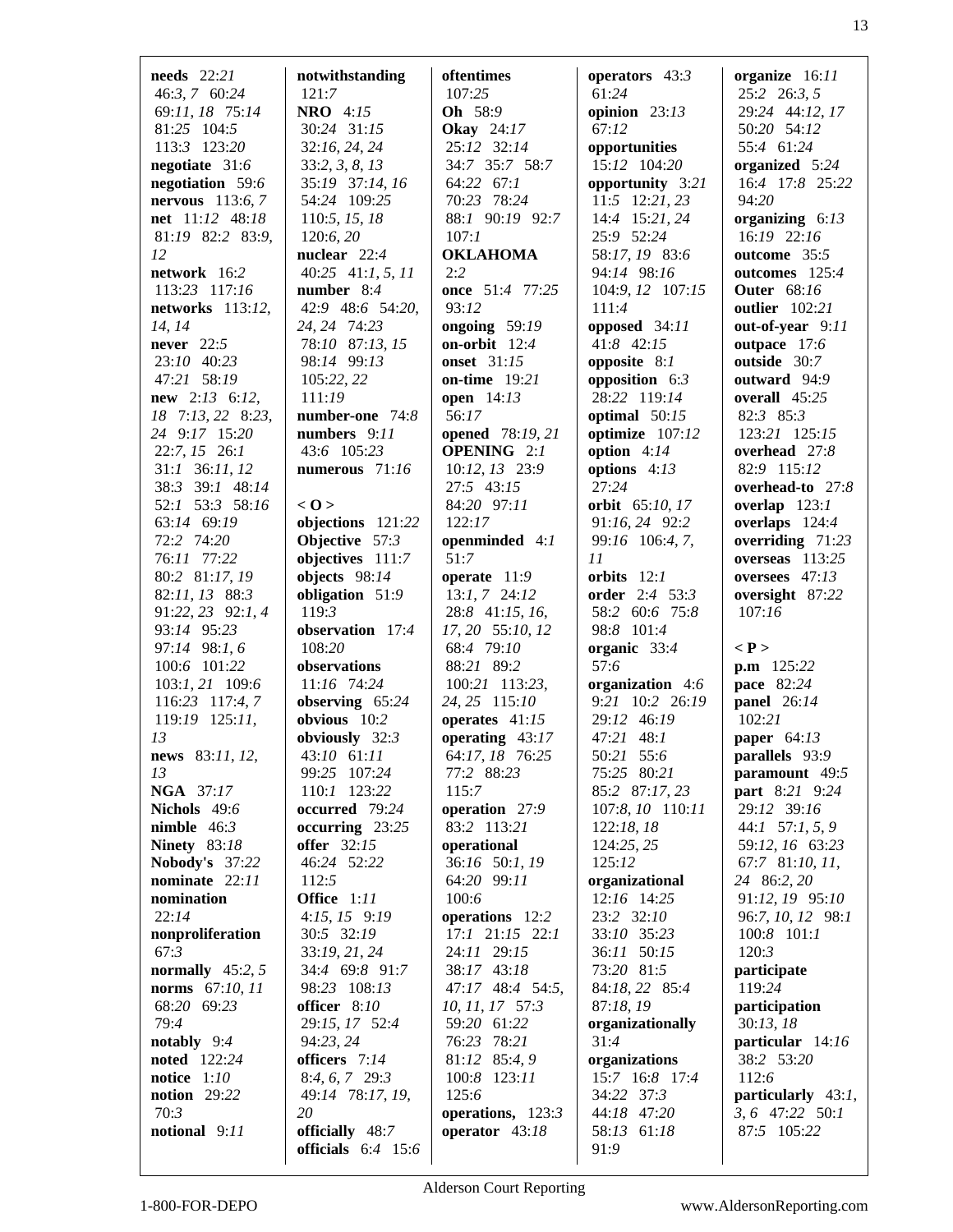| 123:14                                 |                                                 |                                      | practices $120:8$                    | priority 22:6                       |
|----------------------------------------|-------------------------------------------------|--------------------------------------|--------------------------------------|-------------------------------------|
| partisan 40:16                         | <b>personnel</b> $7:4, 7$ ,<br>24, 24 8:11, 15, | 50:8 84:1 97:18<br>98:1              | precedent 119:21                     | 40:24 76:4                          |
| partner 34:3                           |                                                 |                                      | precision $72:24$                    | 103:3                               |
|                                        | 25 9:14 16:13                                   | <b>plans</b> 86:19                   |                                      |                                     |
| partners 100:10                        | 27:7, 10 28:4, 9                                | play 8:23 9:22                       | 113:11                               | private $37:15$                     |
| partnership                            | 39:13 48:10                                     | 54:25 69:25                          | predominantly                        | privilege 21:5                      |
| 17:10 33:18                            | 57:17 63:8 78:8                                 | 76:11 111:8                          | 8:8, 11                              | 51:5                                |
| 34:3,6                                 | 84:16 101:9                                     | please $32:17$                       | preemptive 71:2                      | <b>privy</b> 118:23                 |
| parts 64:2<br>Paso 2:14                | 102:4 119:16, 18<br>120:19                      | 102:16 107:20                        | prefer $96:16$                       | probably 50:10<br>65:10 71:6        |
|                                        |                                                 | 112:16 118:2                         | preliminary                          |                                     |
| pass 52:14                             | perspective 12:7                                | 122:3                                | 83:24                                | 74:25 94:6                          |
| passage 64:15                          | 26:13 34:21, 23                                 | pledge $23:1$                        | prepare 5:22                         | 95:11 99:14, 24<br>106:5 109:20     |
| passed 20:9                            | 35:4, 5 36:16                                   | plenty $87:21$                       | prepared 17:20                       |                                     |
| 38:12                                  | 40:22 50:3, 10                                  | plummeted                            | 90:5 92:17                           | 110:21                              |
| passion 22:2<br>45:2                   | 67:9, 24 68:7<br>69:1 72:24 73:3                | 71:15,17                             | preponderance<br>57:19               | problem $24:8,10$                   |
|                                        |                                                 | <b>PNT</b> 113:14                    |                                      | 38:11, 15, 18                       |
| path 67:25<br>112:10                   | 74:25 75:19                                     | 114:21                               | presence 5:20<br>79:8                | 40:7, $15$ 56:4, 6                  |
|                                        | 103:18                                          | point $9:19$                         |                                      | 76:9 106:13                         |
| pathway 22:18                          | persuasive                                      | 15:11 30:8 31:2                      | Present 1:13                         | 116:8, 8 117:21                     |
| patient 89:11                          | 119:11                                          | 68:2 69:22                           | 25:3 118:15                          | 122:8, 23 123:9,                    |
| PATRICK 14:1                           | Peters 1:17                                     | 84:23 91:10                          | presented 3:23                       | 25 124:23 125:7                     |
| pay 14:7                               | 45:16, 17 48:17,                                | 93:8 103:8                           | presenting $77:17$                   | problems $15:3$                     |
| Peaceful 68:16                         | 19, 21, 23, 25                                  | 104:16 105:9                         | <b>Presently</b> 7:5                 | 36:14 37:13                         |
| 96:17                                  | 49:2 50:22, 23                                  | 108:5 110:13, 16                     | president $2:13$ ,                   | 53:6 65:11, 12                      |
| peacetime 88:25                        | 59:1                                            | 124:2,9                              | 22, 23 3:3 19:24                     | 66:13 80:16                         |
| <b>Pence</b> 2:23                      | phase $31:8$                                    | pointed 102:6                        | 21:10 22:11, 19                      | 84:14 123:6, 10,                    |
| Pentagon 22:20                         | 83:20, 23, 24                                   | points $19:6$                        | 25:7 60:5, 11, 20                    | 23 124:2, 7, 13                     |
| 36:21 37:2, 9                          | phases 64:17, 19                                | 28:23 84:20                          | 70:16, 18 71:18                      | procedures 80:18                    |
| 46:17 71:10                            | 105:16                                          | 92:23,23                             | 76:19 81:6                           | process $9:8$                       |
| 85:15 107:25                           | philosophically                                 | <b>policy</b> 3:4 33:25              | 84:11, 12 94:4                       | $31:7$ 55:1                         |
| 119:23                                 | 27:15                                           | 98:18                                | 97:15                                | processes 34:23                     |
| <b>people</b> $4:3$ 7:4                | physical 16:4<br>55:23                          | pool 8:6                             | presidential 3:18                    | 51:20, 23 52:23                     |
| 13:4 16:17                             |                                                 | portion 53:9                         | <b>President's</b> 3:15              | 53:2, 16 91:9                       |
| 26:20 28:14                            | picture 15:17                                   | portions 69:6                        | 76:20 91:12                          | 109:13                              |
| 33:2 37:3, 22                          | piece 22:15<br>33:22 36:20                      | pose 65:20, 24                       | presiding $1:12$ ,<br>14 85:20 92:10 | procure $104:23$<br>produce $16:18$ |
| 43:6 59:5 63:22,<br>24 71:11, 21       | 37:21 38:25                                     | <b>posed</b> 5:25<br>position $2:13$ | pressing $114:24$                    | produced 66:3                       |
| 73:14 75:11                            | 82:16 95:22                                     | 22:12 52:10                          | 116:22                               | professional                        |
| 78:10, 14 80:10                        | 99:4 101:13                                     | positioned 50:16                     | pressures 102:25                     | 16:14, 16 28:13,                    |
| 82:23 83:2 86:3                        | pieces 65:19, 23                                | positioning 3:13                     | pretty $23:12$                       | 15 43:9, 15, 19                     |
| 88:20, 21 93:18                        | 99:7, 14                                        | 115:11                               | 42:4 70:21                           | 73:9 82:23                          |
| 97:2 99:4, 23                          | pivot 108:8                                     | positions 7:5                        | 93:18 106:13                         | professionalize                     |
| 102:9 116:13                           | place $39:7$                                    | 48:12 63:14, 25                      | 110:2 118:25                         | 39:4                                |
| 118:8, 12, 15, 18                      | 52:21, 25 58:14,                                | positive 69:20                       | prevail $105:24$                     | professionals                       |
| 119:3                                  | 15 68:3, 4, 14, 17                              | possibility 52:8                     | previous $51:17$                     | 42:25 88:8                          |
| percent 33:2                           | 75:17 87:24                                     | 95:13                                | 55:15 60:16, 17                      | profound $46:21$                    |
| 71:12 82:10                            | 90:4 93:7, 20                                   | possible 8:17                        | 62:9                                 | profoundly 3:11                     |
| 83:19 109:21                           | 103:1 104:18                                    | 22:14 23:3 74:6                      | primarily $42:10$                    | program $4:11$                      |
| percentage                             | 110:19 111:5, 8,                                | 102:12                               | 63:16 78:17                          | 32:19, 19, 22                       |
| 19:23 60:22                            | 8 114:13 115:4                                  | possibly $31:17$                     | principal $12:13$                    | 39:6, 6 67:20                       |
| percent-plus 58:2                      | placed $29:3$                                   | 32:2 106:5                           | principally 30:25                    | 115:23 123:1                        |
| <b>perfect</b> 53:17, 18               | placement 37:25                                 | posture 12:24                        | principles $35:13$                   | 124:12 125:4                        |
| 70:8 87:19                             | places 48:7                                     | potential 43:2                       | prior 93:12, 13                      | programmatic                        |
| perform 47:2                           | 108:12 111:21                                   | 97:13                                | priorities 22:3                      | 58:11 116:15                        |
| performance                            | plan 4:1 79:12                                  | potentially 65:20                    | 40:24 82:10                          | programs $19:19$ ,                  |
| 19:20                                  | 86:11, 20 96:7                                  | 82:1 119:22                          | 85:12                                | 20 25:9 30:6                        |
| period $71:17$                         | 100:5 101:11                                    | pouring $125:14$                     | prioritization                       | 76:23 78:14, 20                     |
| 77:3                                   | 108:21                                          | power 16:22                          | 76:2 90:21                           | 96:15 115:21                        |
| <b>perish</b> 93:18                    |                                                 |                                      |                                      |                                     |
|                                        |                                                 |                                      |                                      |                                     |
|                                        | <b>planet</b> 113:22                            | 54:6                                 | prioritize 76:6,                     | 116:15 122:24                       |
| person $22:12$                         | planners 49:24                                  | powerful $71:3$                      | 12 77:19                             | 123:5, 8 124:2,                     |
| 37:10, 14 123:16,<br>19 124:10, 18, 24 | planning $20:2, 4$ ,<br>6 34:25 49:22           | practice $85:7,8$                    |                                      | 12, 15                              |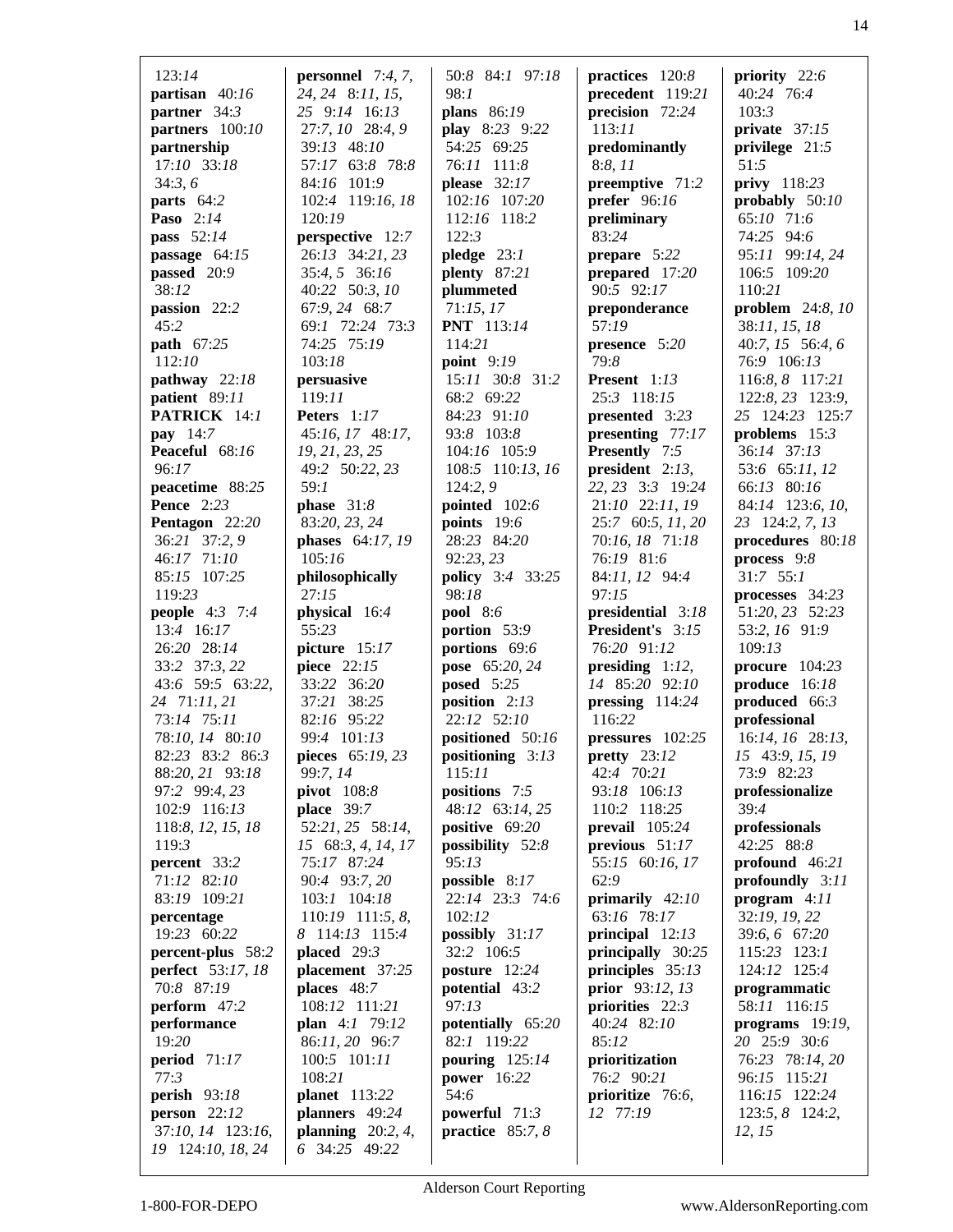| progress 5:15                         | provide $2:10$                          | 87:16 91:21                    | 52:20 77:13                       | recommend                         |
|---------------------------------------|-----------------------------------------|--------------------------------|-----------------------------------|-----------------------------------|
| 73:25 112:1, 10                       | $3:21$ $11:23$ $25:1$                   | 96:3 98:2, 5, 11               | RCO 108:23                        | 83:24                             |
| prohibit 69:5                         | 51:3 56:25                              | 109:12 117:3                   | <b>RDT</b> 62:24                  | recommended                       |
| project $51:18$                       | 87:21 99:8                              | questioning                    | reaching $43:23$                  | 14:25                             |
| 91:13                                 | 100:18 107:16                           | 40:20 65:6                     | <b>read</b> 59:25                 | recommending                      |
| projects $51:17$                      | 108:15 114:5                            | 97:20 116:21                   | readiness 11:14                   | 60:9                              |
| proliferate 116:7                     | provided $3:3$                          | questions 4:6                  | 71:9, 11, 14, 15,                 | Reconnaissance                    |
| proliferation                         | 9:10 64:25                              | 6:4, 24 13:10                  | $16, 20$ 72:4, 6, 12,             | $4:15$ $9:19$ $11:23$             |
| 116:7                                 | 77:10                                   | 17:12 20:11                    | 17, 20, 21 73:2, 8,               | 30:4 32:18                        |
| promote 43:4                          | provider 49:12                          | 23:5, 10 54:19                 | 13, 17, 21, 23                    | 33:18, 20, 24                     |
| 52:11 63:25                           | providers 111:4                         | 56:22 65:7 71:7                | 74:21 95:8, 10,                   | 34:4                              |
| 66:9                                  | providing $3:6$                         | 92:20 93:1,4                   | 11                                | reconstitution                    |
| promotions 43:2<br>proper $68:20$     | 9:16 49:17<br>88:16                     | 97:16 98:7<br>107:9, 10 110:22 | ready 17:12<br>21:12 63:25        | 111:21<br>record $76:1$           |
| properly 57:23                        | provision 31:2,                         | 116:18 121:21,                 | real 6:16 10:5                    | 121:20                            |
| 96:1                                  | 23 120:9                                | 23 122:8                       | 29:17 31:6                        | recruiting 39:6                   |
| PROPOSAL 1:2                          | provisioning                            | quick $32:6$                   | 34:20 54:18                       | 84:15                             |
| $3:7, 22$ $4:5$ $5:5,$                | 110:18                                  | 54:18 108:8                    | 59:2, 2, 2, 7                     | recruitment                       |
| 9 6:2, 15, 15, 23                     | prudent $72:1$                          | 122:17                         | 82:17 86:11                       | 28:15                             |
| $7:10, 13, 25$ 8:12,                  | public $47:18$                          | quickly $5:8$                  | 87:16 89:3,6                      | recruits $16:16$                  |
| 24 9:4, 24 14:6,                      | 94:2 95:3                               | 24:13 31:21                    | 94:9 108:8                        | recurring $9:14$                  |
| 16 17:11 19:22                        | 118:20                                  | 32:8, 12 44:8, 16              | 109:5 112:11                      | red 53:10                         |
| 23:25 25:2                            | publications 69:7                       | 54:5 75:5 80:6                 | 119:2, 4                          | redirect 90:8                     |
| 27:17, 19 28:20                       | publicly $91:4,22$                      | 82:5, 20 95:17                 | realigned 81:18                   | Redstone 59:12                    |
| 30:7, 22, 22 32:7,                    | 92:6                                    | 110:13                         | realigning $81:12$ ,              | <b>reduce</b> 22:24               |
| 8 37:13 47:24                         | pulling $63:15$                         | quite 28:11                    | 15                                | 48:13 125:15                      |
| 49:13 52:12                           | punches $116:6$                         | 106:11 113:19                  | realignment                       | reduction 27:16                   |
| 59:4, 6 78:6, 8                       | purpose 15:11                           | quo 10:1 15:22                 | 31:23                             | 48:19                             |
| 79:5 84:17                            | purposes 4:11                           | 17:6                           | reality 81:20                     | redundancies                      |
| 85:24, 25 86:11                       | 66:5                                    | quote 14:24                    | really $23:23$                    | 22:24 124:3                       |
| 91:12 96:7                            | pursuant $1:10$                         | 15:2 46:17, 23                 | 28:16 29:13, 16                   | <b>Reed</b> 1:15 4:18,            |
| 110:6 111:5                           | purview 91:18                           | 121:5, 6 122:24                | 30:22 32:6, 7, 10                 | 24 5:1, 3 10:10                   |
| 112:2, 12, 20                         | push 44:20                              | 123:3                          | 39:22 40:12, 16                   | $11:3$ 14:3 19:4                  |
| 116:19 119:17                         | pushed $75:10$                          | quoted 119:12                  | 44:15 53:1, 11                    | 21:4 27:2, 3, 21<br>28:19 29:19   |
| 120:3 121:4<br>122:5 123:15           | <b>put</b> 25:7 32:7<br>37:10, 13 40:14 | $<$ R $>$                      | 54:12 58:14, 23<br>69:11, 21 70:9 | 30:15, 18 31:9,                   |
| 125:8                                 | $41:2, 7, 24$ $42:1$                    | race 82:22, 25                 | 72:13 73:8                        | 11 49:3 85:20                     |
| propose 37:18                         | 46:20 60:2, 5                           | radar 94:9                     | 79:17 80:21, 22                   | 92:10, 12 97:5                    |
| 49:14 91:20                           | 68:4 84:12                              | 99:13                          | 82:8, 22 83:15                    | 102:15 107:19,                    |
| 109:23                                | 111:4                                   | raised 28:22                   | 85:5 86:5 90:14                   | 21 112:15                         |
| proposed $6:11$                       | putting 36:11                           | 87:25 107:17                   | 95:2, 19 99:3                     | 117:25 118:3                      |
| 19:24 25:18                           | 40:10 69:9                              | 121:22                         | 107:6 108:2, 21                   | 122:2 125:18                      |
| 28:12 60:20                           | 70:18 103:7                             | raises 8:9                     | 110:10 112:12                     | reestablishment                   |
| 76:13 77:21                           | 106:7                                   | range $15:20$                  | 115:24 116:11                     | 3:2                               |
| 79:11 84:6                            |                                         | 27:24                          | 118:12                            | reference 86:1                    |
| 122:11                                | < Q >                                   | <b>rank</b> 47:22              | realm 30:19                       | 120:9                             |
| proposing $62:14$                     | qualified $25:15$                       | Ranking $11:3$                 | 79:6                              | referencing                       |
| $112:3$ $115:1$                       | qualitative 35:24                       | $12:11$ $14:3$ $19:4$          | reason $34:11$                    | 120:4                             |
| protect 33:8                          | quality $8:10$                          | 21:4 47:11                     | 118:9, 11 125:13                  | referred 121:2                    |
| 73:1 114:5                            | 16:18                                   | 71:19 107:21, 23               | reasons $119:13$                  | refine $87:20$                    |
| 116:1                                 | quantified 82:2                         | ranks $47:24$                  | reassert $23:21$                  | 107:14                            |
| protecting 54:7                       | quantity $16:18$                        | <b>Rapid</b> 91:6              | <b>RECEIVE</b> 1:1                | refined $64:14$                   |
| protection 106:6                      | Quarterly 69:7                          | 108:2, 13                      | received 3:19                     | refinements                       |
| 120:15                                | question $4:13$                         | rapidly $79:8$                 | recognition $2:11$                | 109:19                            |
| protections $9:1$ ,<br>3 119:18 121:8 | 5:22 8:9 23:14,<br>16, 19, 20 40:17     | rare $4:2$<br>rate 47:19       | recognize $12:5$<br>33:17 45:10   | reform $70:25$<br>refuting $47:6$ |
| protects 3:16                         | 42:20 43:24                             | <b>rates</b> 81:23             | recognized 10:17                  | regard $7:24$                     |
| protocols 80:19                       | 45:25 48:9                              | ratify $70:2$                  | 33:25 85:19                       | 71:24 73:25                       |
| proud $77:17$                         | 49:20 50:13                             | <b>ratio</b> 27:9              | recognizing                       | 74:21                             |
| proverbs $93:16$ ,                    | 59:24 66:17                             | Raymond 22:12                  | 62:15                             | regards $51:12$                   |
| 17                                    | 75:6 86:13                              |                                |                                   | regulations 80:2                  |
|                                       |                                         |                                |                                   |                                   |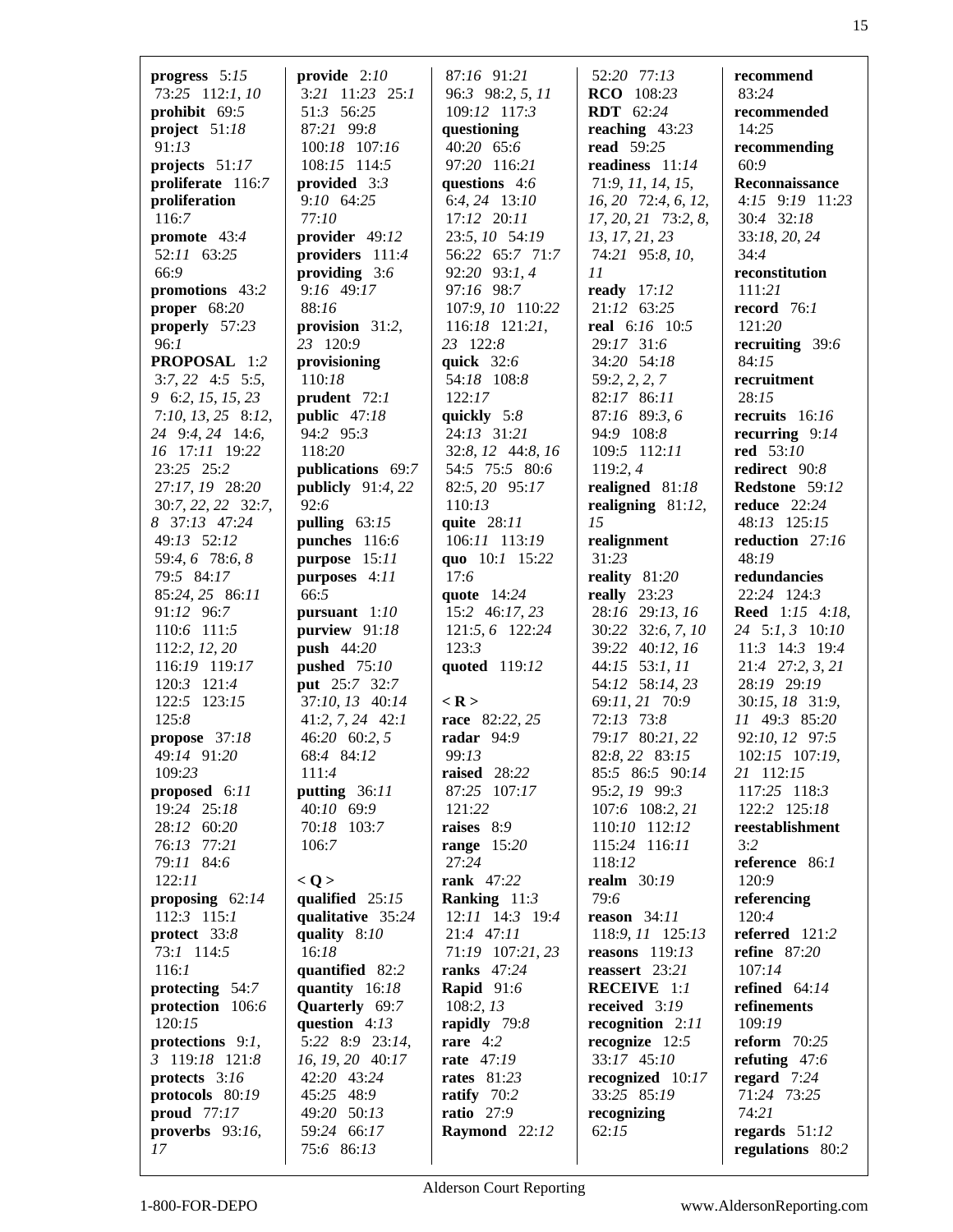| reinventing        | Reserve 8:23           | 50:12 51:10, 12,       | 80:1 82:14             | sea $11:10$ 16:5,    |
|--------------------|------------------------|------------------------|------------------------|----------------------|
| 108:16             | 86:2, 5, 8, 12, 16,    | 18, 20 54:19, 21,      | 119:18                 | 15 55:12             |
| relate $71:7$      | 18 98:1                | 23 55:11 59:10,        | run $54:21$ 81:23      | seam $10:2$          |
| related $16:24$    | Reserves 96:8          | 22 61:12 63:7          | 92:19                  | seamless $109:3$     |
| 73:8 117:3         | residual $58:4$        | 64:5 65:19             | running $34:13$        | seams $47:3$         |
| relates $71:8$     | resilient $104:14$     | 66:24 71:6 72:6        | 85:23                  | searching $11:25$    |
| 73:23 116:20       | 113:15 114:21          | 74:25 75:17            | runs 113:6             | seas $17:16$         |
| Relations 66:7     | resolve $17:12$        | 81:6 82:1 83:5,        | <b>Russia</b> $3:10$   | seat 76:4            |
| relationship       | 32:12                  | 10 84:8 86:20          | 11:8, 19, 25 12:5      | second $12:15$       |
| 33:24              | resources 44:16        | 87:18 88:3 89:8,       | 15:14 45:12            | $16:19$ 17:1         |
| relevance $117:3$  | 59:19 85:10            | 13 90:9, 13 94:5,      | 94:7                   | 19:13 22:4, 15       |
| relevant $11:16$   | 90:21 91:6             | 7 98:13 99:6           | <b>Russian</b> $94:13$ | 24:14 33:22          |
| 20:3               | respect $19:20$        | 102:7, 10 106:20,      | <b>Russians</b> 94:18  | 35:14 36:20          |
| relieve 87:10      | 29:1 63:22             | 25 107:23 108:3        | ruthlessly             | 38:25 66:22, 23      |
| reluctance 93:1    | 73:10 78:5             | $109:15$ 110:3, 6,     | 109:17, 18             | 67:8 93:20           |
| remain $9:15$      | 105:13                 | 21, 23 111:13          |                        | 116:4                |
| 34:17 55:3         | respects 14:7          | 112:8 117:10           | $\langle S \rangle$    | secondary 37:1       |
| remains $33:1$     | respond $15:2$         | 121:13 124:19          | safely $100:23$        | secret 32:19         |
| 96:17              | 23:16 36:12            | rightly $21:8$         | saluting $5:12$        | <b>Secretaries</b>   |
| remarked 121:22    | 43:23, 25 82:5         | 40:23 81:25            | sanctuary $12:12$      | 44:25 74:24          |
| remember 3:24      | 103:9                  | rights $9:5, 8$        | 92:22                  | Secretary $2:5, 6$ , |
| removing $48:23$   | responds 17:11         | 119:23 120:2           | satellite 3:12         | $6, 7, 11, 20$ 5:12, |
| renewed $2:23$     | response 56:5          | 125:1                  | 16:2 57:4 65:17        | 13 7:10, 12, 19      |
| reorganization     | 95:18, 19              | ring $116:5$           | 66:1, 2 68:4, 4        | $8:14$ 11:5, 5       |
| 6:20               | responses 97:9         | risk $15:15$           | 88:21, 23 91:16        | 12:9, 10 13:12       |
| reorganized        | responsibility         | 34:13 113:12           | 99:5 106:4             | $14:2, 15$ 18:1, 2   |
| 11:21              | 16:10 19:11            | 122:12                 | 115:3,7                | 19:1 20:12           |
| reorganizing       | 54:21 64:1 99:1,       | risky $9:18$           | satellites 12:1        | 21:15 23:17          |
| 82:23 98:22        | 4, 18, 21 101:1        | <b>road</b> 67:22      | 15:20 41:20            | 24:25 26:23, 24      |
| report $34:2$      | 109:17                 | robust $9:17$          | 44:6 54:23 66:5        | 27:5, 19, 21         |
| 38:12 122:23       | responsible 6:13       | $11:21$ 64:6           | 69:9 105:22, 23        | 28:19, 20 30:2       |
| 124:5, 17          | 9:20 15:7 22:1         | rockets $41:21$        | 106:7 116:2            | 31:9, 14 32:15,      |
| reported 92:6      | 47:17 52:5             | 111:11                 | 122:14                 | 17, 23, 25 38:7      |
| 122:25             | 67:13 84:10            | Rogers 34:11           | satisfaction 23:11     | 42:20 43:22          |
| reporting $6:10$   | 94:23, 24 111:10       | role 8:22 9:23         | satisfactory 4:8       | 45:8, 8 46:13, 21,   |
| represent 21:6     | 123:16                 | 25:13 30:5             | sats $111:5$           | 25 47:25 48:15       |
| 83:5               | rest 26:13 33:3        | 54:25 68:19            | saw 54:5 84:17         | 51:4 52:13           |
| represented $62:4$ | 120:16                 | 69:25 76:11            | saying $31:15$         | 56:23 58:8           |
| represents 30:23   | restore 3:14           | 86:5, 7 98:6, 19       | 46:8, 23 71:5          | 59:23 60:7, 10       |
| 58:21              | restructuring          | 110:3 111:9            | 77:22 78:15            | 61:6 63:10, 21       |
| request 70:17      | 90:16                  | roles 30:6 59:17       | 87:8 92:3 96:6         | 69:12 70:16          |
| requested 7:25     | rests 116:12           | <b>roll</b> 94:7       | 97:1 124:6             | 74:1 76:14           |
| requesting $8:14$  | <b>result</b> 12:7, 17 | rollout $96:10$        | says $93:17$           | 81:10, 10 82:19      |
| require $9:12$     | 73:6                   | roof 34:9              | 121:6 125:2            | 83:17 84:10          |
| 10:6 21:14         | resulted 65:19         | <b>Room</b> 1:11       | scale 62:25            | 89:3, 5, 10, 17      |
| 33:10 41:22        | resulting $15:5$       | 118:15, 15             | 109:7 117:19           | 91:3, 4 92:4, 22     |
| 105:21             | results $17:10$        | rooted $8:21$          | scales 63:2            | 93:5 94:3 95:11      |
| required $15:23$   | resurgence 2:24        | <b>Ross</b> 101:2      | scenario 8:19          | 96:4 98:3, 24        |
| 57:7 101:21        | retain $57:6$          | 102:6                  | schedule 39:23         | 101:2 102:6          |
| requirement        | return $29:20$         | Roughly 7:4            | 59:2                   | 103:10, 15, 19       |
| 74:9 75:2, 19, 20  | review $14:24$         | 27:6                   | Scholars 43:14         | 104:6, 10 105:12     |
| requirements       | revision $113:3$       | Rounds 1:14            | schoolhouses           | 108:9 109:25         |
| 63:9 75:7 77:9     | revolutionary          | $4:21, 22$ 10:15       | 77:4                   | 110:25 114:15        |
| 79:19 102:4        | 75:16                  | 23:7 50:24, 25         | Schriever 43:14        | 115:2, 16 117:2      |
| requires $7:18$    | revolve 115:24         | 53:5, 14, 24 54:1,     | 88:22                  | 119:11 120:2         |
| research $62:20$   | RHODE 5:1              | 18 56:9, 11, 12        | Science 78:25          | 121:4 123:4, 22      |
| 108:13             | right $3:24$ 4:12      | rule 69:18 125:6       | <b>SCIF</b> 118:16     | Secretary's 109:9    |
| reservations       | 22:12 24:16, 19,       | <b>rules</b> 9:1 66:8, | scintillating 69:6     | sector 37:15         |
| 121:22             | 21 26:10 30:17         | 8, 9, 24, 24, 25       | <b>SDA</b> 109:6       | 52:25 79:13          |
|                    | 33:17 35:20            | 67:2, 3, 6, 22         | 111:8                  | 80:17 101:6          |
|                    | 40:18 43:5 45:3        | 69:11, 23 70:4, 6      | <b>SD-G50</b> 1:11     | 103:24, 24 112:6     |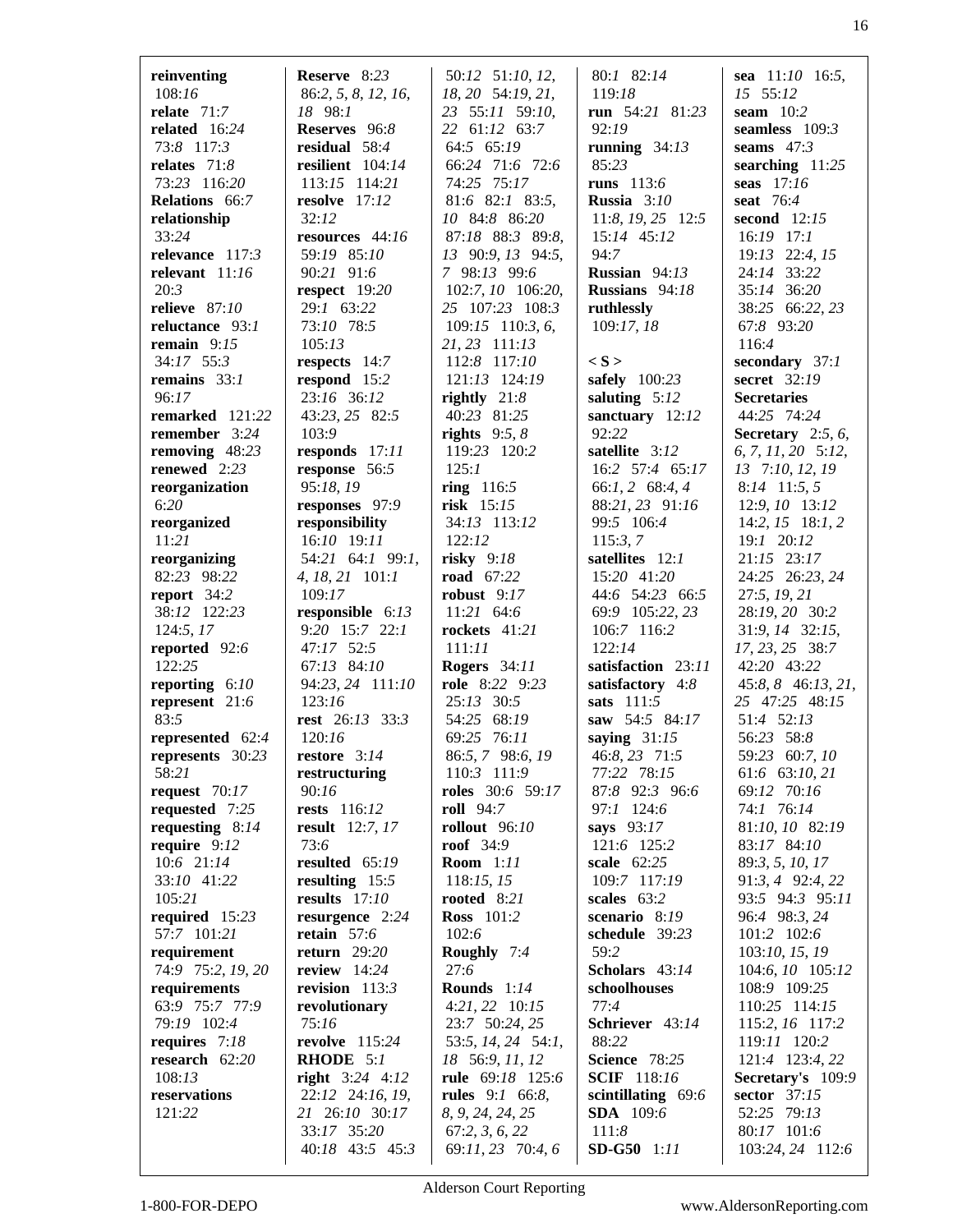| security $5:15$<br>$14:9, 11$ 15:1       | $4\quad 66:15,22$<br>67:15, 18 68:9,      | separate $7:12, 18$<br>22:8 29:10, 21,       | setting $30:11$<br>94:25 114:17      | significant $8:4$<br>11:19 16:5 24:2  |
|------------------------------------------|-------------------------------------------|----------------------------------------------|--------------------------------------|---------------------------------------|
| 32:1 47:12, 14                           | 13, 14 69:3, 25                           | 21 34:12 41:5, 8                             | 118:14                               | 36:9 39:20                            |
| 80:9, 10 104:5<br>111:7 125:10           | 70:12, 13, 14<br>72:8, 10, 15 73:9,       | 42:14 46:23<br>47:3 54:23, 24                | Shaheen 1:15<br>97:6, 7 100:5, 11,   | 73:24 79:23<br>106:21 113:20          |
| see 26:8 29:4                            | 19, 22 75:5, 22,                          | 62:1 64:23 76:7                              | 15, 22 101:9, 20,                    | 114:2 117:14                          |
| 32:1 40:16 42:5                          | 23, 24 76:16                              | 82:3 119:8, 14,                              | 25 102:2, 13                         | significantly                         |
| 43:22 48:19                              | 77:18 78:2, 4, 13,                        | 14, 19 123:12                                | Shanahan $2:5$                       | $7:23$ 45:10                          |
| 51:15, 16 53:19                          | 24 79:15 80:8,                            | separated 55:3                               | 11:5 12:9 13:12                      | silo $34:14, 15$                      |
| 54:13 55:8<br>57:18 60:3 75:2            | $13, 15, 23$ 81:1, 2,<br>$3\,83:5, 8, 17$ | separating $43:2$<br>separation 82:12        | $14:1, 3$ 17:20<br>23:17, 22 24:14,  | 35:2<br>siloed 29:6 85:9              |
| 79:7 86:21                               | 84:3, 8, 17 85:18,                        | seriously 21:24                              | 18, 23 26:24                         | similar $7:9$                         |
| 96:11 98:16                              | 19, 20, 21 86:17,                         | serve 7:5 52:6                               | 27:5, 14 30:2, 14,                   | 58:13 65:22                           |
| 114:22 123:19                            | 19, 24 87:1, 3, 7,                        | 78:25                                        | 17, 21 31:14, 19                     | similarity $62:19$                    |
| 125:11                                   | 12 88:1, 12, 13,                          | served 15:11                                 | 32:5 38:8, 22, 24                    | simple $4:6$                          |
| seeing $51:21$                           | 15, 24 89:3, 5, 23,                       | 29:14 60:10                                  | 39:10, 12, 14                        | 66:16, 18                             |
| 56:18 76:17, 24                          | 25 90:6, 8, 13, 15,                       | service $2:16, 21$                           | $43:22$ $44:1$ $45:8$                | simply $17:7$                         |
| 77:6 86:19<br>114:6 118:22               | 19, 23, 25 91:3,<br>$11, 18, 23$ 92:1, 3, | $5:13$ 6:12 7:3,<br>22 8:8, 23 16:6          | 48:15, 16, 18, 20,<br>22, 24 49:1    | 45:23 63:8<br>81:18 108:11            |
| seeking 19:9                             | 5, 7, 9, 10, 11, 12,                      | 19:5 25:18 27:9                              | 52:13, 15 53:8                       | 121:9                                 |
| seeks 8:12                               | 12, 12, 13 94:12,                         | 29:14, 21, 21                                | 56:23 58:9                           | simultaneously                        |
| seen 47:21 87:8                          | 17 95:4 96:3, 24                          | 39:25 41:2, 8                                | 59:15 62:8                           | 24:1 32:23                            |
| 103:6 114:7                              | 97:5, 5, 7, 24                            | 49:10, 12, 17                                | 69:12, 14 79:15                      | single $26:21$                        |
| segment 16:2                             | 99:2 100:5, 11,                           | 50:6 51:2 55:25                              | 80:12, 14, 18                        | 49:16, 17 50:6                        |
| 104:22<br>segments 80:19                 | 15, 22 101:9, 20,<br>25 102:2, 13, 15,    | 57:8, 15, 20<br>58:11 60:12                  | 81:10 82:4 83:7,<br>16 89:6, 19, 22, | 57:20 58:3<br>79:11 94:21, 22         |
| segregate $47:3$                         | 15, 17 103:21                             | 62:2, 17 63:17                               | 24 90:3, 7, 12, 14,                  | 113:21 123:5                          |
| seize 12:24                              | 105:1, 3, 5, 8, 11,                       | 64:23 84:10                                  | 20, 24 91:2 93:5                     | singly $35:3$                         |
| selling $80:11$                          | 13 106:9, 16, 18                          | 85:5, 17 88:16                               | 95:12, 14 103:20                     | singular $13:3$                       |
| <b>Senate</b> 1:6, 11                    | 107:1, 4, 5, 18, 19,                      | 99:24 107:18                                 | $104:6$ , $11$ $105:2$ ,             | 72:18                                 |
| 6:4 22:13 46:16<br>60:9 66:6 70:2        | 20, 21 109:4, 10,<br>15, 24 110:8, 21     | 118:5 119:19, 20,<br>21, 23 123:5            | $4, 7, 10$ 108:10,<br>17 110:7, 9    | singularly $26:20$<br>54:9, 14 87:17  |
| 92:15                                    | 111:10, 13, 24, 25                        | servicemember                                | 117:10 120:2, 4,                     | sir 23:21 27:14                       |
| Senate-confirmed                         | 112:8, 14, 15, 16,                        | 8:19                                         | 18, 24 121:1, 10,                    | 41:10 52:14                           |
| 15:6                                     | 17 113:18                                 | servicemembers                               | 13, 15 123:4, 7,                     | 53:24 72:14                           |
| <b>SENATOR</b> 2:2                       | 114:17 115:16,                            | 8:3                                          | 22 124:1, 8, 14,                     | 82:4 87:11                            |
| $4:18, 24 \quad 5:1, 3$                  | 18 116:17 117:5,                          | <b>Services</b> 1:7 8:8,<br>13 19:17 20:3, 8 | 20, 22, 24                           | 120:21                                |
| $10:10$ 27:2, 3, 21<br>28:19 29:7, 19    | 23, 25 118:1, 3, 3<br>120:15, 23, 25      | 26:3 29:8 30:12                              | share 37:5 40:8<br>51:7 80:10 87:9   | Sirius 69:9<br>sit 21:16 49:25        |
| 30:15, 18 31:9,                          | 121:3, 11, 14, 17                         | 34:16, 22 39:16                              | 97:24                                | 109:21                                |
| 11, 12, 13, 25                           | 122:2, 3, 4, 16, 20                       | 42:17 48:10                                  | sharing $100:19$                     | sits 107:23, 24                       |
| 32:14, 18 33:14                          | 123:7, 10 124:5,                          | 49:21, 25 50:9                               | <b>shift</b> 43:12, 18               | sitting $84:10$                       |
| 34:7, 18, 19 35:7,                       | 10, 18, 21, 23                            | 55:9 57:20, 23                               | 76:16, 17 88:16                      | 97:1                                  |
| 9, 10, 11 36:5, 10,<br>18, 20 37:12      | 125:2, 18, 18<br>Senators 1:13            | 58:4, 17 60:9                                | 90:16 99:17                          | situation 52:24                       |
| 38:20, 23 39:7,                          | 23:9                                      | 61:21 71:20<br>72:2, 3 73:13                 | 100:11 115:20<br>shifted $74:12$     | situational $98:15$ ,<br>20 100:1, 19 |
| $11, 13$ 40:1, 4, 5,                     | send 78:13                                | 83:22 100:9                                  | shifting $108:11$                    | Sixteen $14:23$                       |
| $6, 21$ 41:10 42:3,                      | 94:11                                     | 108:21 123:20                                | shifts $82:1$                        | sixth $61:20$                         |
| 8, 22 43:22                              | senior 6:4                                | service-specific                             | 115:23                               | size $48:1$                           |
| 44:19, 22 45:15,                         | 49:14 119:20                              | 56:25                                        | shooter $117:17$                     | skeptical 36:2                        |
| 16, 17 48:17, 19,<br>21, 23, 25 49:2, 3, | sense 30:2 38:3<br>51:10 55:14            | serving $2:17$<br>103:14                     | short $90:3$<br>shorter 77:3         | 50:12 51:10<br>skepticism 108:4       |
| 19, 25 50:22, 23,                        | 89:16 109:11                              | session 106:2                                | <b>shot</b> 89:17, 19                | skill $44:16$                         |
| 24, 25 53:5, 14,                         | sensor 74:11, 17                          | 115:14                                       | show $58:12$                         | skills $42:10$                        |
| 22, 24 54:1, 18                          | 117:17                                    | set 24:1 38:16                               | 115:23                               | slightly $109:22$                     |
| 56:9, 11, 12, 13,                        | sensors $55:8$                            | $42:10$ 64:3                                 | showing $51:21$                      | slots $63:20$                         |
| 14 57:14 58:7, 9                         | 74:6 101:3, 4                             | 69:18, 22 70:4                               | 75:8                                 | slow $15:5$                           |
| 59:1, 10, 22<br>$60:11$ $61:2, 5, 6$ ,   | sentence 46:24<br>60:19                   | 77:3, 5 78:10<br>90:6, 7 96:15               | shrinks 47:22<br>side 98:10          | small 7:20 8:7<br>28:11 43:6          |
| 7, 8 63:6, 22                            | sentiments 40:8                           | 116:18 117:22                                | 103:17, 17                           | 106:7 111:2, 4, 5,                    |
| 64:8, 12, 22 65:3,                       |                                           | 122:5 124:14                                 |                                      |                                       |
|                                          |                                           |                                              |                                      |                                       |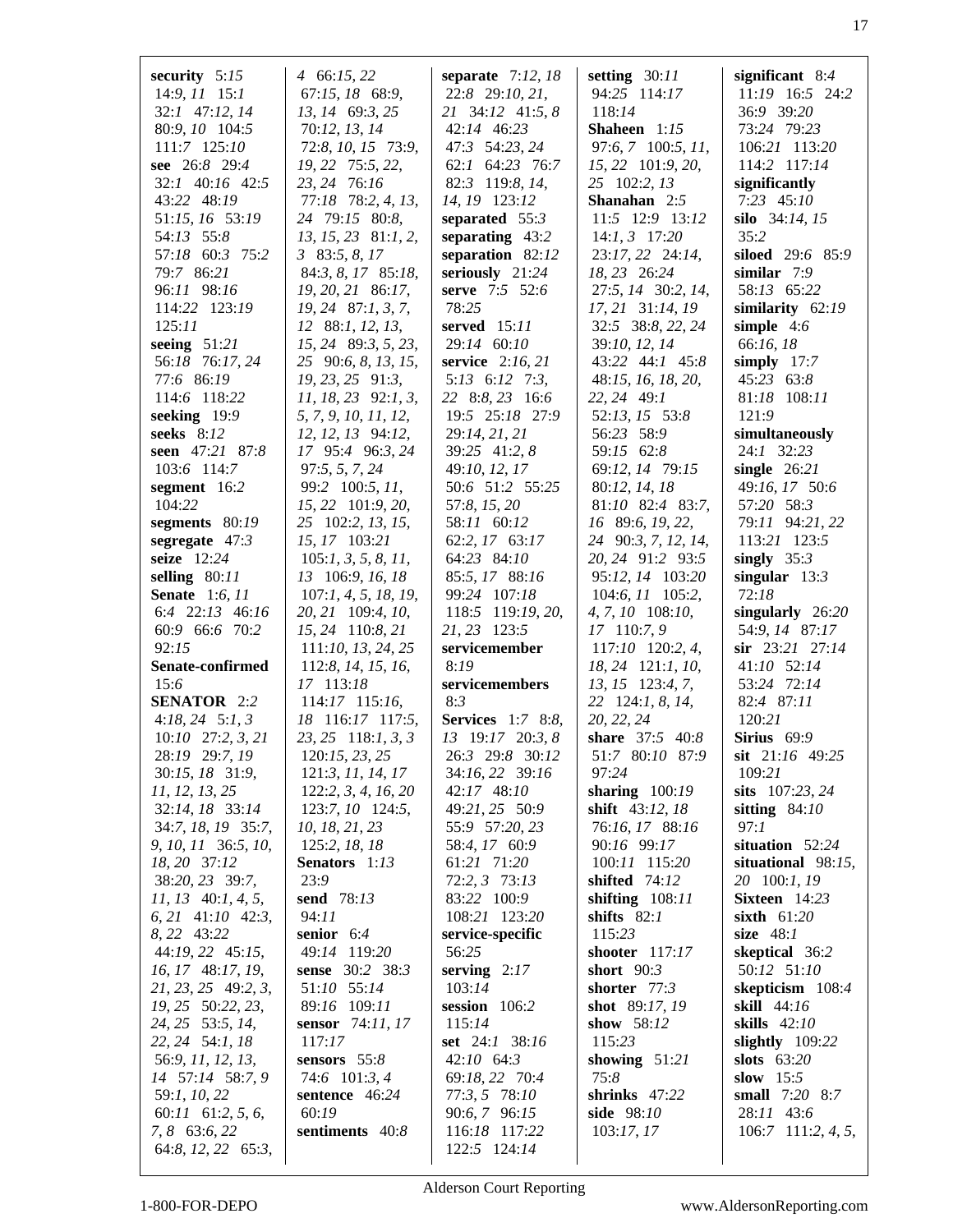| 19                                          | $13:2, 2, 6$ 14:5,                            | 23 80:3, 11, 22                    | 81:19 124:14                  | <b>STATEMENT</b>                    |
|---------------------------------------------|-----------------------------------------------|------------------------------------|-------------------------------|-------------------------------------|
| smaller $112:7$                             | 13, 16, 19, 23                                | 81:14 82:7, 10,                    | specifics 115:14              | $2:1$ 5:1 10:13                     |
| smallest 7:5                                | 15:1, 4, 8, 13, 14,                           | 13, 17 83:11, 25                   | spectrum $62:12$              | $11:1$ $12:9$ $14:1$                |
| smarter $19:16$                             | 18, 19, 25 16:7, 9,                           | 84:6, 9, 11, 12                    | speed $24:9$                  | 17:20 19:1 21:1                     |
| smartly 20:9                                | 11, 13, 15, 15, 17,                           | 85:7 86:3, 7, 8,                   | 30:22                         | 23:9 27:6 56:24                     |
| <b>SMC</b> 75:12                            | 22, 24, 25 17:1, 1,                           | 14, 18 88:3, 8, 18                 | <b>spell</b> 125:10           | 70:25 122:15, 16                    |
| 108:13                                      | 7, 9, 14, 15, 17                              | 90:17 91:5, 6, 11                  | spend 88:22                   | statements 10:12                    |
| <b>SMDC</b> 59:16, 17                       | 19:8, 10 20:6                                 | 92:21, 24 93:22                    | spending $69:16$              | 47:5, 7 59:25                       |
| society 3:11                                | 21:9, 10, 15, 17,                             | 94:8, 8, 18, 20, 22,               | 81:23 85:11                   | 97:11                               |
| <b>SOCOM</b> 61:23<br>62:4, 10, 13, 16,     | 20, 24 22:1, 2, 3,<br>5, 7, 9, 15, 17, 20,    | 23 95:14 96:2,<br>16, 17, 18, 19   | 97:19 122:7<br>123:21         | STATES 1:2<br>$2:18$ 3:7 5:5, 15,   |
| 20                                          | 23 23:18, 20                                  | 97:11, 12, 12, 14,                 | spent $2:14$                  | 18 7:22 12:25                       |
| soldiers 37:24                              | 24:1, 16, 21 25:2,                            | 15 98:1, 5, 6, 11,                 | 38:12 102:19                  | 19:8 21:2 23:18,                    |
| 42:9                                        | 9, 10, 15, 17 26:1,                           | 14, 16, 17, 18, 20,                | spiel 89:25                   | 21 60:6, 12                         |
| solely $22:8$                               | 2, 3, 6, 7, 14, 15,                           | 20, 22 99:11, 12,                  | spoke 111:2                   | 61:22 68:18                         |
| solution $45:4, 4$                          | 19, 21 27:6 28:2,                             | 15, 21, 21, 25                     | 123:9                         | 72:3 77:9 98:9                      |
| 107:14                                      | 22, 24 29:10                                  | 100:6, 8, 8, 10, 19,               | spoken 63:10                  | 100:17 101:14                       |
| solutions 105:21                            | 30:3, 3, 5, 6, 12                             | 23 101:14, 15, 17,                 | spring $86:9$                 | 121:14                              |
| solve 116:8                                 | $31:16$ $32:1$ , 16                           | 18 102:22 103:2,                   | Springs 88:22                 | <b>States</b> , 121:6               |
| 122:9 123:23, 25                            | 33:6, 6, 23, 25                               | 21 104:3, 15                       | squadron $72:20$              | Station 65:21                       |
| 124:13                                      | 34:13, 16 35:2, 4,                            | 105:19, 25 106:3,                  | 73:2                          | stations 58:22                      |
| solved 123:12                               | 20 36:7, 9, 16, 22,                           | 6 107:11, 13                       | <b>Staff</b> 2:8 7:7, 14,     | status $10:1$                       |
| 124:1, 6                                    | 24, 25 37:1, 4, 10,                           | 108:1, 3, 8, 8, 12                 | 15, 16, 17 11:2               | 15:22 17:6                          |
| solves 123:18                               | 11, 14, 16, 22, 23                            | $111:2, 5$ 112:10,                 | 36:23 37:4, 11                | statutorily 120:1                   |
| solving $66:13$                             | 38:2, 16, 21 39:1,                            | 24, 25 113:2, 5, 6,                | 46:22 47:17                   | statutory $9:1, 4$                  |
| somebody 36:21<br>37:9 54:13 62:6           | $4, 8, 15$ $40:9, 11,$<br>11, 13, 14, 23      | 8, 9, 15, 16, 19, 21,              | 49:21, 24 52:4<br>55:22 64:16 | stay 15:23 23:8<br>58:15 59:20      |
| 93:23 107:22, 24                            | 41:7, 7, 20, 21, 22,                          | 22, 23 114:3, 13,<br>$16$ 115:4, 5 | 86:3                          | 90:10 98:25                         |
| somebody's 28:6                             | 25 42:6, 9, 14, 25                            | 116:20 117:6, 10                   | stakeholders                  | 106:5, 19, 23                       |
| someday 56:1                                | 43:2, 3, 9, 9, 15,                            | 118:13 119:3, 6,                   | 30:23 31:5                    | staying $90:13$                     |
| somewhat $117:3$                            | 16, 18 44:7                                   | 15, 17, 24 121:4                   | 32:11                         | step 6:9 13:2                       |
| song $84:15$                                | 45:11, 21, 24                                 | 122:6, 9, 12, 13,                  | stand $17:12$                 | 22:11 25:6                          |
| soon 22:14 74:6                             | $46:16, 24$ $47:1, 2$                         | 13, 19, 24 123:5,                  | 20:5 22:15                    | 46:22 87:22                         |
| <b>sooner</b> 32:5                          | 48:11 49:9, 10,                               | 8, 15, 17 124:12                   | 63:12 64:15, 23               | 106:2 109:11                        |
| 93:23 95:16                                 | 11, 15, 16, 22, 23                            | 125:3, 10, 11, 11,                 | 81:11 87:16, 19,              | steps 11:19, 23                     |
| sorry 85:22                                 | 50:4, 13, 16, 17,                             | 14, 15                             | 23 107:10 116:5               | 13:6 114:18                         |
| 87:9 89:16                                  | 19, 20 51:12, 23,                             | space-based                        | standalone 28:1               | stones 77:12, 13                    |
| 124:5                                       | 24 52:5, 7 53:5,                              | 11:22 17:3 74:6,                   | standards 15:10               | stood 20:2                          |
| sort 27:7 30:8                              | 8 54:8, 8, 8, 12,                             | 17                                 | 108:25 109:2                  | 47:14 61:23                         |
| 66:1,7 67:6                                 | 15 55:2, 2, 7, 12,                            | <b>SPACECOM</b>                    | standing $3:6$                | 74:13, 20 83:21                     |
| 96:9 113:6<br>118:7                         | 20, 23 56:1, 22,<br>$25 \quad 57:1, 2, 5, 7,$ | 101:8<br>space-facing              | 29:10 62:1<br>77:22 80:21     | 86:6<br>stop $116:4$                |
| sorted $61:15$                              | 10, 16, 18, 19, 20,                           | 99:13                              | 82:7 116:20                   | story $90:3$                        |
| 99:1                                        | 21, 23, 25 58:3, 6,                           | space-sensor                       | standpoint 93:25              | <b>STRATCOM</b>                     |
| sounds $64:22$                              | 20 59:11, 13, 18                              | 75:2                               | stars $17:18$                 | 21:13 22:8                          |
| sources $100:3$                             | 60:1, 1, 13, 18, 22,                          | speak 27:19                        | start 10:16 16:1              | 82:12 101:7, 10                     |
| sovereignty 70:5                            | 24 62:5, 6, 11, 19                            | speaking $23:24$                   | 27:14 31:1, 4                 | Strategic 2:9                       |
| Soviet-era 66:2                             | 63:8 64:5, 11, 11,                            | 85:13                              | 32:17 40:21                   | 6:10 17:13 21:2,                    |
| <b>SPACE</b> $1:2$                          | 16 65:9, 11, 21,                              | special $2:11$                     | 52:1, 8, 13, 15               | 7 22:4 25:14, 24                    |
| $2:24$ 3:2, 3, 5, 6,                        | 25 66:4, 12, 20,                              | 38:2 61:22, 24                     | 57:14 62:9                    | $40:25$ $41:1, 4, 6,$               |
| 7, 9, 11, 13, 15, 16,                       | 21 67:5, 11, 13,                              | 62:2                               | 67:24 72:8                    | 23 93:25 100:18                     |
| 20 4:15 5:5, 8,                             | 25 68:2, 16, 20                               | specialists 39:5                   | 93:22 104:17                  | 107:23                              |
| 14, 19, 20, 20, 25                          | 69:6, 17 70:6, 7                              | specific 26:11                     | 108:25 122:10                 | Strategies 11:15                    |
| 6:3, 5, 6, 6, 8, 10,                        | 71:24 72:17, 19,                              | 43:14 59:10                        | started $40:21$               | 115:20, 21, 23, 24                  |
| $12, 14$ 7:3, 8, 11,<br>14, 15, 16, 18 8:4, | 22, 23 73:1, 7, 7<br>74:11, 13 75:11,         | 73:22 77:5<br>86:23 87:1           | 47:19 93:10<br>97:3 101:18    | <b>Strategy</b> 2:25<br>45:25 76:22 |
| 6, 12, 13, 17, 25                           | 13, 14 76:3, 3, 11,                           | 112:23 114:23                      | <b>State</b> 68:24            | 96:13, 16 106:10                    |
| 9:9, 12, 15, 21, 23                         | $12, 13$ $77:2, 4, 5,$                        | 116:21, 23, 25                     | 81:14                         | 117:12                              |
| $10:3, 5$ 11:9, 18,                         | $15, 18, 21$ $78:1, 1$ ,                      | specifically 6:8                   | stated $29:23$                | streamlined                         |
| 20, 21 12:2, 6, 11,                         | 6, 12, 17, 19, 21                             | 8:14 58:5 78:11                    | 46:23 91:4                    | 22:22 34:9                          |
| 13, 16, 25, 25                              | 79:2, 8, 11, 16, 21,                          |                                    |                               |                                     |
|                                             |                                               |                                    |                               |                                     |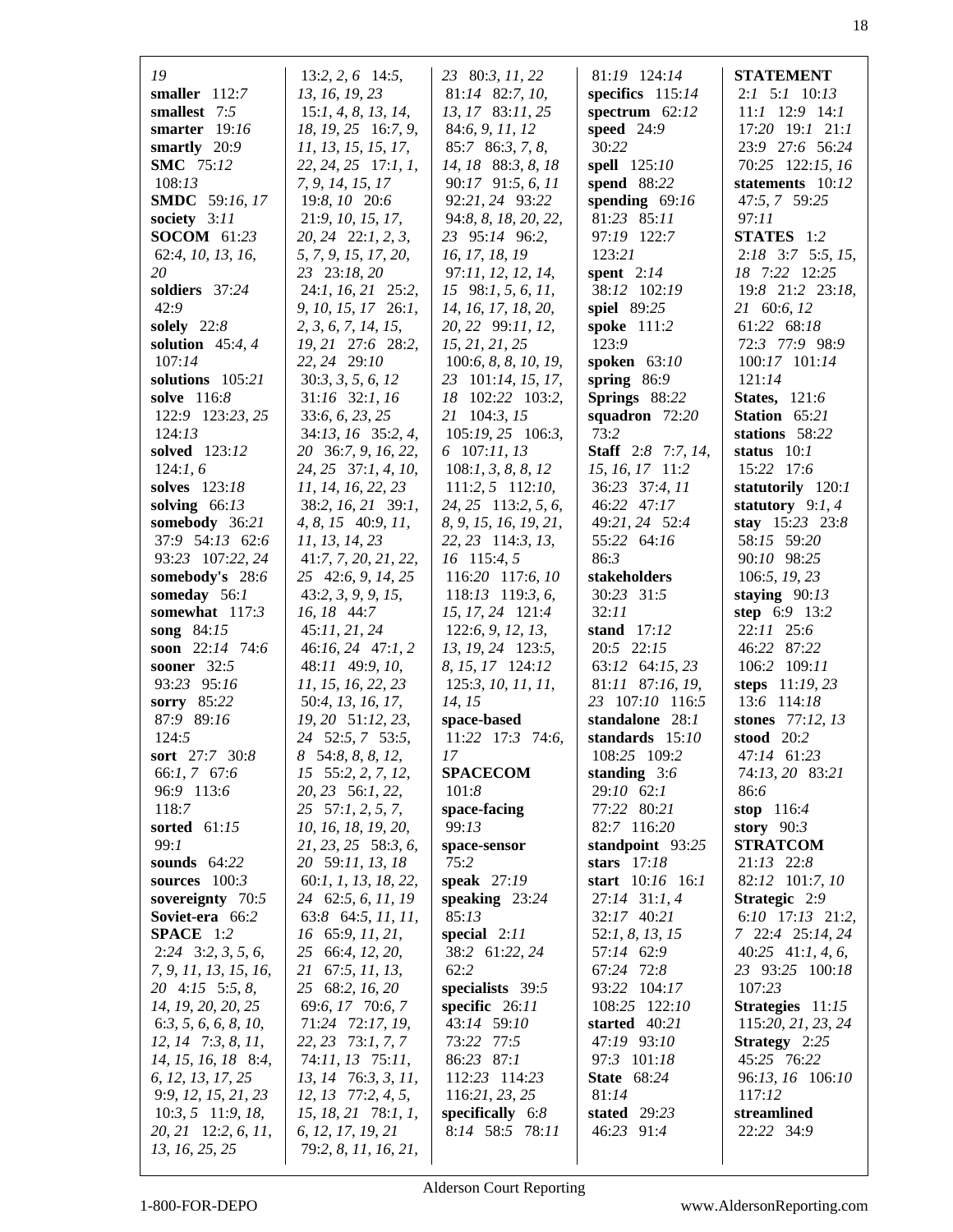| strength $34:20$                    | summarize $92:18$               | systems-engineer<br>104:21             | 30:25 39:25                            | 80:25 $81:1, 3, 4$                     |
|-------------------------------------|---------------------------------|----------------------------------------|----------------------------------------|----------------------------------------|
| 48:10, 16<br>strengthen 6:6         | summer $86:9$<br>superiority    |                                        | technically 31:3<br>technological      | 85:16, 16, 18, 21,<br>22 92:9, 11, 13, |
| 43:8                                | 21:16, 19 77:16                 | $\langle T \rangle$                    | 102:23                                 | 16 97:7, 8                             |
| strengths $48:13$                   | support $2:25$                  | table 76:4 94:5                        | technologies                           | 102:13, 14, 17, 18,                    |
| 50:3 95:1 112:2                     | $3:18$ 12:1 14:5                | tabletop 115:22                        | 69:19 117:4, 7                         | 19 104:11                              |
| strictures 119:1                    | 17:13 22:21                     | tackle 38:7                            | technology $3:14$ ,                    | 105:10 106:23,                         |
| strip $58:23$                       | 28:8 35:18 57:7                 | take $10:15$                           | 19 16:21 42:11                         | 24 107:18, 19, 21                      |
| stripping $9:7$<br>19:19            | 59:19 64:6<br>76:23 78:9        | 21:18, 24 22:13<br>39:7 41:25          | 53:4 67:1 79:25<br>82:15 95:24         | 112:14, 15, 17, 18,<br>19 116:17       |
| strong $6:3$                        | 82:15 92:8                      | 42:21 43:5                             | 108:23 109:1                           | 117:23, 24, 25                         |
| 33:19, 21, 23                       | 96:15 98:8                      | 49:23 52:24                            | 110:17                                 | 118:3, 4, 4                            |
| 45:13 47:6                          | supported 19:24                 | 53:3 57:17, 25                         | tell 23:8 36:2                         | $121:18$ $122:1, 2,$                   |
| strongly $93:21$                    | 60:21 116:15, 16                | 58:6 60:18                             | 37:5 70:19                             | 4 125:18, 19                           |
| structural $33:10$                  | supposed 70:24                  | 63:25 64:10                            | 72:16 88:4                             | thanking $5:12$                        |
| 114:25 116:19                       | 75:15 122:9                     | 65:8, 8 68:18                          | 113:2 117:5                            | 21:8                                   |
| structure 15:1                      | sure 19:11                      | 69:23 72:1, 25                         | 120:2                                  | thanks $11:4$                          |
| 22:19 23:3<br>25:20, 21 27:13       | 21:11 23:22<br>24:11, 14 30:21  | 73:11 79:15, 18,<br>20 80:4 85:5       | telling $99:18$<br>ten 15:7 16:7       | 34:18 35:12<br>61:9 65:5 92:14         |
| 37:2 49:8 55:4,                     | 34:16, 23 35:4                  | 86:6 87:22                             | 58:12 59:1 83:2                        | 96:25                                  |
| 7, 14 61:12                         | 49:6 50:7, 15                   | 89:17, 19 91:14                        | tension $29:20$                        | themself 66:21                         |
| 65:13 75:14                         | 57:23 58:5                      | 96:1 99:2, 18                          | 34:8 87:10                             | thing $20:1$ 22:6                      |
| 76:10 82:3                          | 61:12 64:4                      | 101:4, 25 110:19                       | term 22:7 35:24                        | 23:12 37:18                            |
| 84:15, 16, 16                       | 67:25 72:18                     | 116:5                                  | 51:14 55:20                            | 42:23 43:1                             |
| 112:3 114:25                        | 86:5 88:24 91:2                 | taken 11:19                            | terminals 58:22                        | 53:16 67:17                            |
| 115:15 116:23                       | 93:18 96:14                     | 22:11 25:6 73:4                        | terminate $121:4$                      | 70:4 84:25                             |
| structures 43:12<br>61:18 69:2 78:3 | 100:22 102:12<br>104:11 109:13  | 99:3 114:19<br>talent $16:17$          | terminology 94:3<br>terms $28:25$      | 107:5 109:10, 19,<br>20                |
| struggled 39:19                     | 114:4 121:24                    | 63:16, 19 120:7                        | 54:23 77:20                            | things $19:15$                         |
| 70:22 112:5, 6                      | surface 76:6                    | talk 37:22                             | 97:18 115:15                           | 28:2, 16 29:10,                        |
| struggling $70:20$                  | surprised 29:13                 | 55:22 65:10, 12                        | 119:16                                 | 13 33:8, 12, 16                        |
| studied 38:11                       | surprising                      | 79:1 81:5 87:12                        | test 65:16                             | 43:13 49:24                            |
| 56:19                               | 123:14                          | 88:2 94:25 95:3                        | testified 11:7                         | 68:6 70:10                             |
| study 105:14                        | surround $34:14$                | 109:25 115:14                          | 35:20 75:9                             | 77:24 80:5                             |
| Subcommittee                        | surveillance<br>11:23           | talked 4:9 23:9                        | testify $14:5$                         | 85:12 92:18                            |
| 46:16 71:15<br>subject $38:13$      | surveillance-recon              | 36:17 49:2 60:1<br>61:16 89:6          | testifying $70:15$<br><b>TESTIMONY</b> | 95:9, 21 96:9<br>99:19 103:19          |
| 92:6                                | naissance 72:24                 | 103:22 111:1                           | $1:1$ 40:2 45:18                       | 108:14 110:14                          |
| submarine $41:12$ ,                 | survivable                      | 112:24                                 | $74:2$ 125:20                          | 111:15 112:13                          |
| 15 76:6                             | 113:15                          | talking $3:25$                         | testing $66:11$                        | 114:23 115:25                          |
| submarines $41:3$                   | sustainment                     | 4:13 37:23, 24                         | <b>Texas</b> 2:14                      | 116:3                                  |
| submit 30:22                        | 79:22                           | $46:16$ 52:1                           | <b>thank</b> $2:22$ 5:3,               | <b>think</b> $5:6$ $9:16$              |
| 121:20                              | swing 116:6                     | 55:11 65:9                             | 10, 13 10:9, 10,                       | 23:23 25:8, 11                         |
| subordinate 84:1                    | synergies $15:10$               | 66:10, 11 71:4                         | 10 13:9, 11 14:4                       | 26:17 27:12                            |
| sub-unified 6:9<br>Success $21:13$  | 110:10<br>system $8:25$         | 81:19 83:19<br>90:15 98:22             | 17:19 18:1 19:3,<br>3 20:10, 12 21:3   | 28:10, 21 29:7, 9,<br>19, 22, 24 30:10 |
| successful $120:13$                 | 15:25 16:14, 16                 | 112:13                                 | 23:4, 6, 22 24:24                      | $31:3, 4, 21$ $32:3,$                  |
| successfully                        | 17:8 19:14                      | tank 36:25 37:2                        | 27:1, 3, 4, 22                         | $10$ 33:17 34:1,                       |
| 65:16 76:5                          | 24:19 44:10, 11                 | tap 79:22                              | 28:19 31:9, 10,                        | 25 35:19 36:3, 3,                      |
| suddenly $123:25$                   | 57:3 62:9 74:11,                | tape $53:10$                           | 11, 13 32:14                           | 5, 18 38:2, 25                         |
| <b>Sue</b> 30:25                    | 17 77:22 80:1                   | target $11:24$                         | 33:14 34:7 35:7,                       | 40:16, 18 42:12,                       |
| sufficient 15:23                    | 104:19, 24                      | 81:6                                   | 8, 9, 11 38:8                          | 25 43:8 44:3, 6,                       |
| 17:6<br>suggested 30:11             | 106:11 113:6, 8<br>120:19 125:7 | targeting $40:11$<br>task $64:3$ 83:21 | 40:1, 2, 2, 3, 4, 6<br>41:10 42:22     | $7, 22, 25$ 45:20,<br>25 46:14, 14, 21 |
| suggesting $37:16$                  | systems $41:15$ ,               | tasks $22:25$                          | 45:14, 15, 17, 18                      | 47:8 49:3, 5, 19                       |
| suggests $81:25$                    | 18 43:17 49:24                  | 83:24                                  | 50:22, 23, 25                          | 50:6 51:9 55:7,                        |
| Sullivan $1:15$                     | 57:2 58:1, 14                   | taxpayers $125:16$                     | 51:1 56:9, 10, 11,                     | 8, 16 56:1, 3, 16                      |
| 70:13, 14 72:10,                    | 62:10 72:25                     | team $26:20$                           | $12, 14, 15$ 61:1, 2,                  | 58:25 59:6, 16                         |
| 15 73:9, 19, 22                     | 79:20 88:21, 25                 | 28:24 29:9 35:1                        | $3, 4, 5, 8$ 65:2, 4                   | 60:4, 11, 25                           |
| 75:5,22                             | 106:5 108:22<br>117:21 120:10   | technical $16:16$                      | 70:11, 12, 14<br>75:22, 24 78:24       | $61:13$ $63:3,23$<br>64:1 65:6 66:4,   |
|                                     |                                 |                                        |                                        |                                        |

Alderson Court Reporting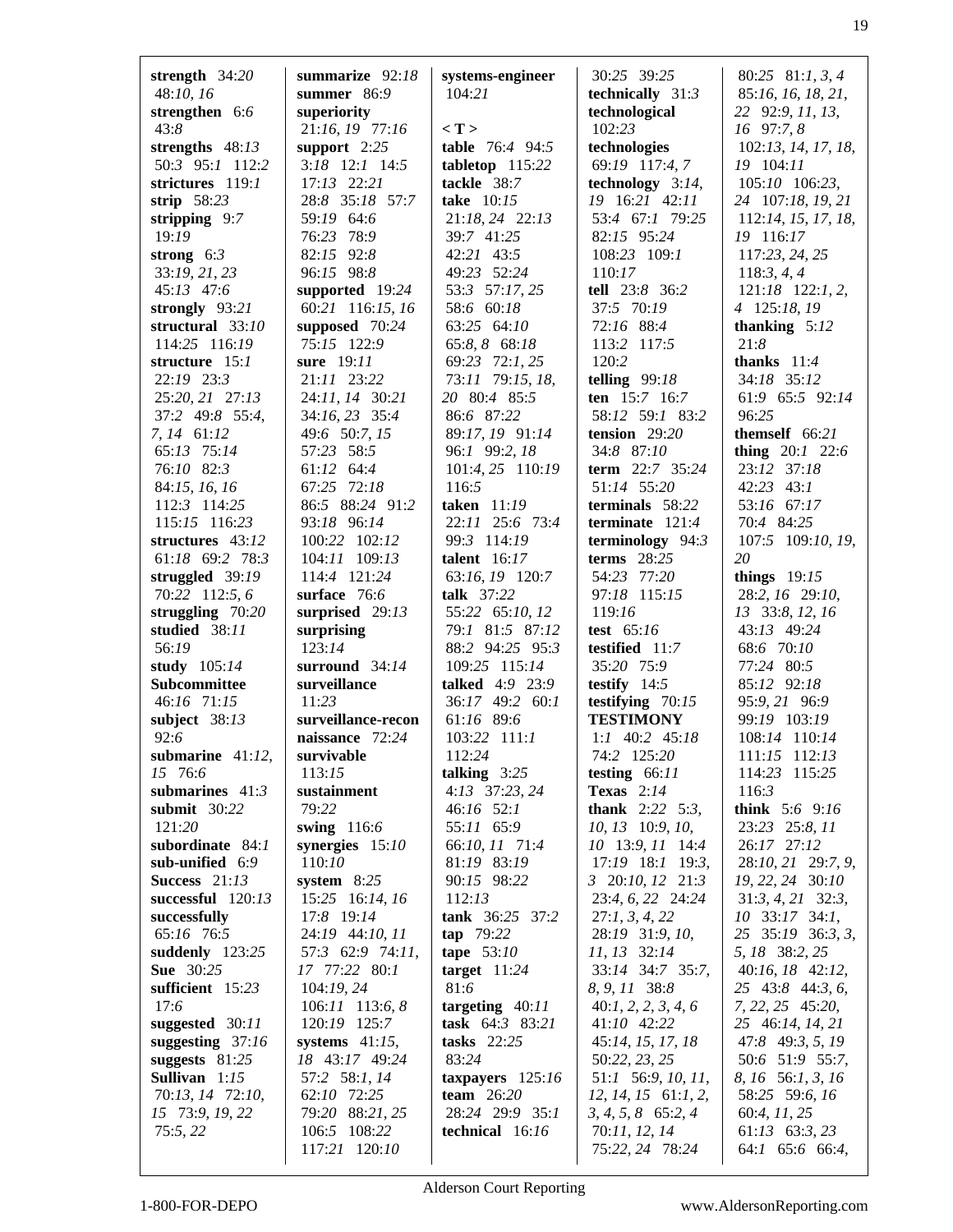| 15, 18, 23 67:7,<br>18, 23 68:18<br>69:1, 12, 22 70:1, | Thursday $1:4$<br>tickets 80:11<br>tie 114:24 | today's $2:10$<br>3:21 6:25 16:13<br>told $37:6$ 60:15 | 79:1<br>treaties $70:1, 2, 3$<br>treats $90:17$ | uncontested<br>76:17 77:11<br>113:9 |
|--------------------------------------------------------|-----------------------------------------------|--------------------------------------------------------|-------------------------------------------------|-------------------------------------|
| 23 71:2, 4, 6<br>72:5, 11, 13, 16                      | Tillis 1:14 81:2,<br>$3\,83:5, 8, 17$         | 86:3<br>tools $49:23$                                  | treaty $70:4$<br>tremendous                     | undecided 36:2<br>undergraduate     |
| 73:10 74:2, 8, 10,                                     | 84:3, 8, 17 85:18                             | top $85:12$                                            | 106:1                                           | 43:16                               |
| 23 76:23 77:23                                         | 90:15                                         | topheavy $7:2,20$                                      | tribute $29:17$                                 | underlying $81:20$                  |
| 80:5 81:6 83:5                                         | time $4:17 \quad 6:19$                        | 63:20                                                  | tried $44:15$                                   | undermine                           |
| 84:5, 19, 21, 23                                       | 9:16 15:18                                    | topic $74:22$                                          | trillion $14:21$                                | 116:10                              |
| 85:3 86:15 87:2,                                       | 19:19 22:20                                   | 94:4 112:20                                            | 15:21                                           | underneath 20:2                     |
| 13 88:13 89:5,                                         | 24:4 31:2, 24                                 | <b>total</b> 7:6 36:22                                 | trouble 118:22                                  | 25:10 28:3                          |
| 24 90:1 91:5, 8,<br>25 92:22 93:3, 8                   | 32:20 36:16, 22<br>38:13 39:19                | 80:17 86:13<br>112:12                                  | truly $51:4$<br>103:11                          | Undersea 119:7<br>120:10            |
| 94:5 95:1, 19                                          | 44:24 46:2 47:3,                              | totally $97:10$                                        | <b>Trump</b> 2:22                               | understand 9:24                     |
| 96:14 98:5, 7                                          | 4, 11 51:9, 19                                | 102:21                                                 | <b>Trump's</b> 97:15                            | 21:22 22:22                         |
| 99:2 104:12, 15                                        | 53:15 56:3, 20                                | touched $95:23$                                        | try $10:12$ 23:8                                | 31:18 35:21, 21,                    |
| $105:8$ 108:3, 5,                                      | 67:9 68:5 69:16,                              | 117:4                                                  | 66:9 68:22 71:1                                 | 22 36:10, 11                        |
| $17$ 109:5, 5, 12                                      | 21 71:5 77:3                                  | tourism $80:11$                                        | 72:12 94:9                                      | 37:12, 21 38:1, 3                   |
| 110:4, 21, 23                                          | 80:24 82:10                                   | track $76:1$                                           | 98:17 101:3                                     | 42:5 55:17                          |
| 112:2, 10, 12                                          | 85:1 87:21 89:7,                              | 98:17 99:7                                             | trying $32:2$                                   | 56:16, 17 63:6                      |
| 113:18, 19                                             | 9 92:19 97:19                                 | 100:10                                                 | 42:12 44:17                                     | 75:25 89:10                         |
| 114:22 116:2, 18                                       | 102:19 104:16                                 | tracking $11:25$<br>99:14                              | 51:13, 25 63:14                                 | 95:6 97:17                          |
| 117:5 118:24<br>119:2, 6, 16, 22                       | 107:6 108:7<br>109:18, 18                     | tracks $98:13$                                         | 70:24 71:17<br>78:2 81:11, 24                   | 98:11 102:3<br>$103:2, 5$ 113:1, 4  |
| 120:7 121:7, 19                                        | 114:13 117:2                                  | trade $59:5$                                           | 89:10, 11 91:10                                 | 116:11 118:8                        |
| 122:22 123:24                                          | 121:17 125:17                                 | traditional 11:20                                      | 98:24 117:19                                    | 122:20, 20 125:2                    |
| 124:1, 2, 4                                            | timeframe $23:8$                              | 27:18                                                  | 120:12                                          | understanding                       |
| 125:16                                                 | 64:21                                         | <b>Traditionally</b>                                   | <b>TTPs</b> 82:14                               | 16:20 49:12                         |
| thinking $28:20$                                       | timeline $64:10$                              | 12:12                                                  | turn $72:15$                                    | 52:3 64:9 74:11                     |
| $40:15$ 62:23                                          | times 4:2 30:2                                | traffic $66:4$                                         | 77:15,16                                        | 89:7 98:13                          |
| 66:6 93:10, 16                                         | 61:16 103:6                                   | 98:20 99:22                                            | <b>two</b> 4:5 7:13                             | 103:16 113:3                        |
| third 19:22                                            | timescale $63:23$                             | 101:18                                                 | 16:11, 24 26:9                                  | understands 5:7                     |
| 20:1 22:5 35:15                                        | 64:5                                          | trail 56:4                                             | 36:14 39:2                                      | 56:7                                |
| 40:24 116:7<br>thoroughly                              | timing $3:13$ 5:6<br>31:20 71:7               | train $16:11$<br>25:2 26:3 39:15                       | 47:25 54:24<br>60:21 64:17                      | undertake 79:17<br>undertaken       |
| 103:14                                                 | 72:25 110:11                                  | 50:20 54:12                                            | 104:20 107:7                                    | 120:11                              |
| thought $28:23$                                        | 113:12 115:11                                 | 61:24 88:19                                            | 108:17, 18 115:9                                | underway 84:2                       |
| 31:6 53:21 78:3                                        | <b>Title</b> 110:3, 3                         | trained $57:17$                                        | 122:25 124:11                                   | unexpected                          |
| thousand $105:17$                                      | 119:18 120:4                                  | training $6:13$                                        | twofer 95:16                                    | 111:21                              |
| thousands 15:19                                        | today $2:11$ $3:8$                            | 22:16 24:15                                            | two-star $20:7$                                 | unfettered 5:19                     |
| 44:6                                                   | $11:6$ 12:14, 15,                             | 39:5 42:16                                             | 64:4 83:22                                      | unfortunate 53:6                    |
| threat $6:16,17$                                       | 21 14:9 15:6                                  | 43:16, 17 76:7                                         | types $61:18$                                   | unfortunately                       |
| 15:16 32:8                                             | 16:22 21:5, 15,                               | 77:22 78:11, 14,                                       | typically $94:14$                               | 40:9                                |
| 35:21 65:20<br>75:7 76:22, 22                          | 17 22:1 23:4<br>25:4, 19 26:16                | 16 81:16 89:1<br>trains $26:5$                         | $<$ U $>$                                       | unfunded 74:9<br>unification 32:3   |
| 82:5 105:15                                            | 29:16 38:10                                   | transactions 5:17                                      | <b>U.S</b> 1:6 2:1, 9                           | Unified 3:5                         |
| 106:19, 19, 19, 25                                     | 39:5 40:6 44:2,                               | transfer 8:15                                          | 3:5 5:1 6:10, 12                                | 16:25 22:7 25:7,                    |
| 118:13                                                 | 4 45:18 50:11                                 | 9:6                                                    | 11:24 14:5, 8, 14                               | 17 26:6 30:11                       |
| threat-driven                                          | 53:7, 17 56:15                                | transferred                                            | $17:14, 16$ 21:7                                | 34:9 41:25 42:2                     |
| 32:7 95:18                                             | 58:12 60:20, 23                               | 48:11                                                  | 22:7 25:14, 17                                  | 49:11                               |
| threaten $21:23$                                       | 61:9 62:20, 21,                               | transfers 8:18                                         | $26:1, 2$ 47:2                                  | uniform $55:18$                     |
| threats $5:24$                                         | 22 65:1 67:13                                 | transition 81:5                                        | 49:11 52:6 57:1                                 | 56:7 103:13                         |
| $10:5$ 15:11 17:7<br>66:19 74:8 75:3                   | 70:15 79:5<br>83:13 84:9                      | 82:21 99:20                                            | 66:1 76:5, 11                                   | unify $31:25$                       |
| 119:4                                                  | 88:19 100:16, 19                              | 101:8, 10 104:5<br>transitioning                       | 77:18 83:25<br>100:18 122:12                    | 32:2 34:13<br>unifying $30:3$       |
| <b>three</b> 24:10, 22                                 | 101:14 102:18                                 | 2:13                                                   | <b>Ultimately</b> $6:3$                         | 123:4, 7 125:3                      |
| 34:25 41:12                                            | 104:18 109:23,                                | transparency                                           | 14:10                                           | unintended 6:21                     |
| 60:21                                                  | 23 113:10 114:3                               | 94:15                                                  | unclassified                                    | unique $103:17$                     |
| throw $61:16$                                          | 115:1 118:4, 9                                | transport 117:12                                       | 11:15                                           | 104:12, 16 110:2                    |
| throwing $46:5$                                        | 122:5, 18 124:15                              | <b>Transportation</b>                                  |                                                 | uniquely $57:7$                     |
|                                                        | 125:9                                         |                                                        |                                                 |                                     |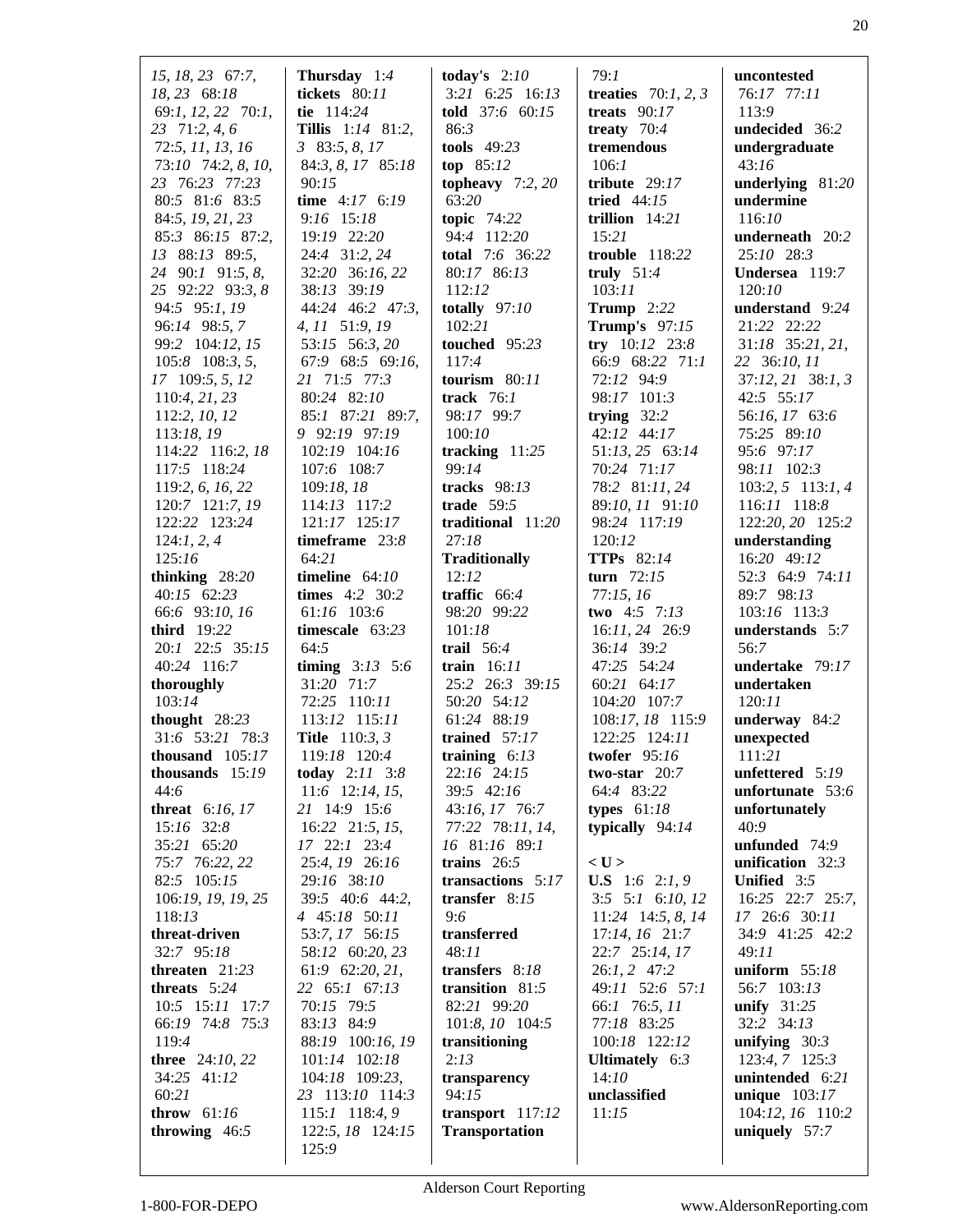| unit $63:12$                                                                                                                               | voluntarily 8:16,                                                                                                                   | wargaming                                                                                                                  | 55:4, 17 63:7                                                                                                                   | whatnot $60:18$                                                                                                               |
|--------------------------------------------------------------------------------------------------------------------------------------------|-------------------------------------------------------------------------------------------------------------------------------------|----------------------------------------------------------------------------------------------------------------------------|---------------------------------------------------------------------------------------------------------------------------------|-------------------------------------------------------------------------------------------------------------------------------|
| 79:11 81:13                                                                                                                                | 18                                                                                                                                  | 106:14                                                                                                                     | 66:23 67:8                                                                                                                      | wheel 108:16                                                                                                                  |
| UNITED 1:2                                                                                                                                 | vote 86:8, 10                                                                                                                       | <b>Warner</b> 125:18                                                                                                       | 70:22 84:1                                                                                                                      | whistleblower                                                                                                                 |
| $2:18$ 3:7 5:5, 15,                                                                                                                        | vulnerability                                                                                                                       | warning $99:4$                                                                                                             | 86:22 88:4                                                                                                                      | 9:3                                                                                                                           |
| 18 12:25 19:8                                                                                                                              | 125:15                                                                                                                              | 115:12                                                                                                                     | 92:15 93:4                                                                                                                      | whistleblowers                                                                                                                |
| 21:2 23:18, 21                                                                                                                             | vulnerable                                                                                                                          | Warren 1:17                                                                                                                | 100:9 106:4                                                                                                                     | 120:16                                                                                                                        |
| 60:6, 12 61:22                                                                                                                             | 106:12 122:15                                                                                                                       | 122:3, 4, 20                                                                                                               | 110:4 113:19                                                                                                                    | <b>White</b> 110:5                                                                                                            |
| 68:15, 17, 18<br>72:3 77:9<br>100:17 101:13<br>121:5, 14<br>units 83:25 87:6<br>unity 115:6<br>University 2:14                             | $\langle W \rangle$<br>wait 87:19 107:9<br>waiting $4:12$<br>44:21<br>wake 12:20<br>walk 37:8 72:11                                 | 123:10 124:5, 10,<br>18, 21, 23 125:2<br>wars $25:24$<br>Washington 1:8<br>watching $70:21$<br>94:6,6<br>way 9:24 14:22,   | 124:1, 5, 14<br>125:2<br>went 27:23<br>46:22<br>we're $2:16$ 3:25<br>4:3, 4, 20, 21<br>$10:14$ $21:11$                          | Wholesale 58:15<br>Wicker $1:14$<br>wide 9:16 57:4<br>widely $79:3$<br>widespread<br>15:22<br><b>Wilson</b> 2:6, 11           |
| unlock 69:19                                                                                                                               | 112:11                                                                                                                              | 22 21:21 22:24                                                                                                             | 23:7 24:20, 21                                                                                                                  | 5:12 11:5 12:10                                                                                                               |
| unlocking 15:20                                                                                                                            | walking $67:24$                                                                                                                     | 24:8 25:22                                                                                                                 | 30:3 34:14, 15                                                                                                                  | 18:2 19:1, 3                                                                                                                  |
| unresolved 87:15                                                                                                                           | 112:10                                                                                                                              | 29:24 37:16                                                                                                                | 35:17, 18, 20                                                                                                                   | 24:25 25:5                                                                                                                    |
| unwavering 3:18                                                                                                                            | want 2:5 20:8                                                                                                                       | 42:7 46:11                                                                                                                 | 37:23, 24 40:18                                                                                                                 | 26:24 27:19, 22                                                                                                               |
| upgrade $58:24$                                                                                                                            | 21:8 32:9 37:18                                                                                                                     | 51:22 52:11                                                                                                                | 42:8 43:10, 13                                                                                                                  | 29:7 32:15, 18                                                                                                                |
| urgent $119:5$                                                                                                                             | 38:7 40:8, 12, 13,                                                                                                                  | 59:24 60:5                                                                                                                 | $46:1, 1$ $47:10$                                                                                                               | 42:20, 22 45:8                                                                                                                |
| <b>USAF</b> $21:1$                                                                                                                         | 20, 21 44:20                                                                                                                        | 64:10 77:25                                                                                                                | 48:5, 23 49:6, 16                                                                                                               | 46:13, 21 51:4                                                                                                                |
| <b>USASOC</b> 62:3                                                                                                                         | 45:7, 19 52:2                                                                                                                       | 78:5 82:4 83:9                                                                                                             | 50:12, 15 51:5,                                                                                                                 | 59:23 60:11                                                                                                                   |
| use 19:10 35:24                                                                                                                            | 56:4 58:8 59:13,                                                                                                                    | 88:19, 20 90:6, 7                                                                                                          | 13, 15, 21 53:1                                                                                                                 | 61:6 63:22                                                                                                                    |
| 82:19 91:5, 15                                                                                                                             | 23 65:7 67:5, 14                                                                                                                    | 94:9, 11 113:22                                                                                                            | 55:5, 6, 11 56:1,                                                                                                               | 64:12 76:16                                                                                                                   |
| 114:12                                                                                                                                     | 72:21 76:14                                                                                                                         | 118:25 120:16                                                                                                              | 18, 19 58:21                                                                                                                    | 78:2, 5, 16 81:10                                                                                                             |
| <b>user</b> 16:3 57:3                                                                                                                      | 79:1 81:5 82:24                                                                                                                     | ways 37:4                                                                                                                  | 60:23 62:14                                                                                                                     | 83:17, 18 86:17,                                                                                                              |
| <b>uses</b> 42:6 66:12                                                                                                                     | 84:25 85:25                                                                                                                         | 45:23 51:16                                                                                                                | 63:4 64:2, 8                                                                                                                    | 22, 25 87:2, 4                                                                                                                |
| 68:16                                                                                                                                      | 88:4 89:14, 17                                                                                                                      | 61:17 111:20, 22                                                                                                           | 65:9, 11 66:10,                                                                                                                 | 88:12, 15, 25                                                                                                                 |
| usher 95:23                                                                                                                                | 90:1 93:6 95:2                                                                                                                      | weaknesses 95:2                                                                                                            | 11 68:2 70:19,                                                                                                                  | 89:4 91:3, 11, 20,                                                                                                            |
| <b>USMC</b> 11:1                                                                                                                           | 97:1 98:10                                                                                                                          | weapon $41:18$                                                                                                             | 20 72:21 74:16                                                                                                                  | 25 92:3, 6, 8, 22                                                                                                             |
| <b>USSTRATCOM</b><br>21:25<br>usually $47:23$<br>48:2 67:2 71:1<br>utility $88:17$<br>$<$ V $>$                                            | 100:20 102:18,<br>19 103:10, 19<br>104:1, 6, 9<br>107:22 108:8, 25<br>109:25 112:23<br>113:13 114:15<br>122:8, 22                   | 62:9, 10 65:17,<br>18<br>weaponization<br>67:4<br>weaponized<br>15:14<br>weapons $12:4$                                    | 77:17 82:18, 21<br>83:13, 19, 20<br>85:2 87:4 88:18<br>89:22 90:5, 7<br>93:8, 21, 21<br>95:23, 24 96:10,<br>11, 11 97:20, 22    | 94:3 96:4, 14<br>98:3 99:2 100:7,<br>14 103:10<br>105:12, 13<br>106:10 110:25<br>111:10, 14<br>115:18 119:11                  |
| value 29:4 38:5                                                                                                                            | wanted 66:14                                                                                                                        | 21:23 40:10                                                                                                                | 99:14, 19, 20                                                                                                                   | <b>Wilson's</b> 14:15                                                                                                         |
| 39:2 82:17                                                                                                                                 | 110:25 115:16                                                                                                                       | 55:5                                                                                                                       | 101:24 102:11                                                                                                                   | 82:19                                                                                                                         |
| 108:1, 16 109:6                                                                                                                            | 120:8                                                                                                                               | wear $56:8$                                                                                                                | 103:8 104:12, 25                                                                                                                | win $25:24$ 40:13                                                                                                             |
| <b>Vandenberg</b>                                                                                                                          | war 14:23                                                                                                                           | wearing $55:18$                                                                                                            | 108:12, 16, 16                                                                                                                  | 96:19                                                                                                                         |
| 99:6, 23 100:7                                                                                                                             | 19:11, 15 96:17                                                                                                                     | 103:12                                                                                                                     | 109:5 111:16                                                                                                                    | window $64:21$                                                                                                                |
| variety $111:15$                                                                                                                           | warfare 16:21                                                                                                                       | weather 5:18                                                                                                               | 112:3 115:15                                                                                                                    | wing 111:18                                                                                                                   |
| vast $25:1$                                                                                                                                | 21:21 62:2                                                                                                                          | 115:12                                                                                                                     | 116:25 117:19                                                                                                                   | winner $59:7$                                                                                                                 |
| versus $60:1$                                                                                                                              | 103:4 119:7                                                                                                                         | weave 116:5                                                                                                                | 120:12, 18 122:5                                                                                                                | wisely $96:21$                                                                                                                |
| viable $4:16$<br><b>Vice</b> 2:23 3:3<br>$7:15$ 84:11<br>view 73:3 123:4<br>views 32:16<br><b>Viking 93:18</b><br><b>Virgin</b> 111:18     | warfighters 3:19<br>96:22<br>warfighting $3:9$<br>5:21 9:23 11:10<br>12:7 13:8 21:9,<br>11, 13 22:9 23:2,<br>21 24:11 25:8,         | week 14:8 86:4<br>98:21 101:2<br>102:6 111:2<br>weeks 3:23<br>63:11 65:15<br>weighing $21:10$<br>welcome 2:5<br>5:11 52:14 | We've 12:25<br>23:12 32:7<br>35:25 36:6<br>37:14, 14, 15<br>43:13 44:15<br>45:1 49:2 52:1<br>53:15 58:10                        | wish $97:3$<br>118:14<br>wishes 103:10<br>witness $23:15$<br>witnesses $2:5$<br>5:11 7:17 10:4,<br>11 27:4 61:9<br>65:5 70:15 |
| visibility $4:19$<br>vision $83:11$<br>93:17<br><b>vital</b> $3:13$ $14:21$<br>74:2<br>vitality $21:20$<br><b>volumes</b> 104:24<br>117:14 | 15, 15 26:12, 15<br>28:24 29:11<br>43:9, 13, 19<br>50:14 57:21, 24<br>$60:19$ $62:1$<br>73:17, 21 88:18<br>101:1<br>wargames 105:18 | 108:3<br>well 3:5 5:3<br>10:11 22:11<br>23:5 26:10 27:3<br>28:19 30:2 32:5<br>33:21 36:14<br>37:5 44:22<br>50:20 51:15     | 61:13, 16, 17<br>62:3 71:17<br>75:10 79:4 82:2,<br>4, 20 83:1 95:5,<br>22 103:23<br>106:13,22<br>$111:25$ 112:5, 6,<br>24 124:8 | 112:18 125:20<br>women $14:10$<br>won 15:18<br>wondering $51:22$<br>word 46:23<br>worded 23:14                                |

Alderson Court Reporting